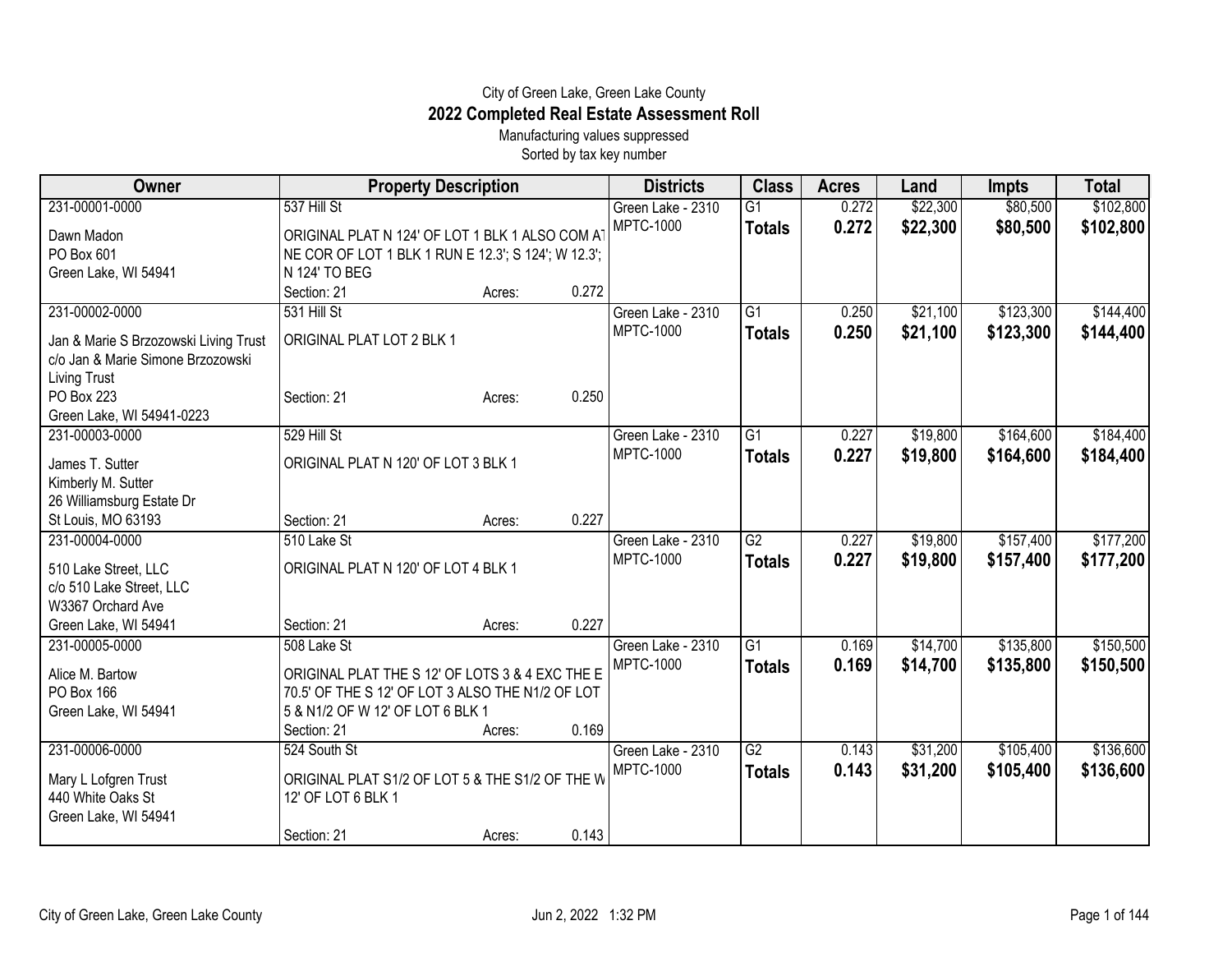| Owner                                               | <b>Property Description</b>                                                                        |        | <b>Districts</b>  | <b>Class</b>    | <b>Acres</b> | Land      | Impts           | <b>Total</b> |
|-----------------------------------------------------|----------------------------------------------------------------------------------------------------|--------|-------------------|-----------------|--------------|-----------|-----------------|--------------|
| 231-00007-0000                                      | 528 South St                                                                                       |        | Green Lake - 2310 | $\overline{G1}$ | 0.233        | \$20,200  | \$114,300       | \$134,500    |
| Jon R. Smick et al                                  | ORIGINAL PLAT THE E 70.5' OF LOT 6 & THE E 70.5'                                                   |        | <b>MPTC-1000</b>  | <b>Totals</b>   | 0.233        | \$20,200  | \$114,300       | \$134,500    |
| c/o Jon R & Ruby Michell Smick                      | OF THE S 12' OF LOT 3 BLK 1                                                                        |        |                   |                 |              |           |                 |              |
| 528 South St                                        |                                                                                                    |        |                   |                 |              |           |                 |              |
| Green Lake, WI 54941                                | Section: 21                                                                                        | Acres: | 0.233             |                 |              |           |                 |              |
| 231-00008-0000                                      | 532 South St                                                                                       |        | Green Lake - 2310 | $\overline{G1}$ | 0.278        | \$22,600  | \$144,100       | \$166,700    |
| Ronald F. Rose et al                                | ORIGINAL PLAT LOT 7 BLK 1                                                                          |        | <b>MPTC-1000</b>  | <b>Totals</b>   | 0.278        | \$22,600  | \$144,100       | \$166,700    |
| c/o Ronald F & Linda K Rose                         |                                                                                                    |        |                   |                 |              |           |                 |              |
| 8701 Brookside Glen Dr                              |                                                                                                    |        |                   |                 |              |           |                 |              |
| Tinley Park, IL 60487                               | Section: 21                                                                                        | Acres: | 0.278             |                 |              |           |                 |              |
| 231-00009-0000                                      | 534 South St                                                                                       |        | Green Lake - 2310 | $\overline{G2}$ | 0.414        | \$36,100  | \$132,400       | \$168,500    |
| Sean Engebretson                                    | ORIGINAL PLAT LOT 8; THE S 8' OF LOT 1 BLK 1 &                                                     |        | <b>MPTC-1000</b>  | <b>Totals</b>   | 0.414        | \$36,100  | \$132,400       | \$168,500    |
| PO Box 398                                          | COM 124' S OF NE COR OF BLK 1 RUN S TO ST; E                                                       |        |                   |                 |              |           |                 |              |
| Green Lake, WI 54941                                | ALG ST 24.6'; N TO A PT DUE E OF BEG; W TO BEG                                                     |        |                   |                 |              |           |                 |              |
|                                                     | Section: 21                                                                                        | Acres: | 0.414             |                 |              |           |                 |              |
| 231-00009-0100                                      | South St                                                                                           |        | Green Lake - 2310 | $\overline{G1}$ | 0.034        | \$2,900   | \$0             | \$2,900      |
|                                                     |                                                                                                    |        | <b>MPTC-1000</b>  | <b>Totals</b>   | 0.034        | \$2,900   | \$0             | \$2,900      |
| Ronald F. Rose et al<br>c/o Ronald F & Linda K Rose | ORIGINAL PLAT COM SE COR LOT 7 BLK 1THENCE N<br>148.64'; E 12'; S 149.21'; N86*06'41"W 7.8' TO POB |        |                   |                 |              |           |                 |              |
| 8701 Brookside Glen Dr                              |                                                                                                    |        |                   |                 |              |           |                 |              |
| Tinley Park, IL 60487                               | Section: 21                                                                                        | Acres: | 0.034             |                 |              |           |                 |              |
| 231-00010-0000                                      | 515 Hill St                                                                                        |        | Green Lake - 2310 | $\overline{G2}$ | 0.379        | \$198,000 | \$740,400       | \$938,400    |
|                                                     |                                                                                                    |        | <b>MPTC-1000</b>  | <b>Totals</b>   | 0.379        | \$198,000 | \$740,400       | \$938,400    |
| Horicon Bank                                        | ORIGINAL PLAT LOT 1 & E 42.5' OF LOT 2 BLK 2                                                       |        |                   |                 |              |           |                 |              |
| 326 E Lake St<br>Horicon, WI 53032                  |                                                                                                    |        |                   |                 |              |           |                 |              |
|                                                     | Section: 21                                                                                        | Acres: | 0.379             |                 |              |           |                 |              |
| 231-00011-0000                                      | 511 Hill St                                                                                        |        | Green Lake - 2310 | $\overline{G2}$ | 0.140        | \$12,200  | \$127,000       | \$139,200    |
|                                                     |                                                                                                    |        | <b>MPTC-1000</b>  | <b>Totals</b>   | 0.140        | \$12,200  | \$127,000       | \$139,200    |
| Ac Chier Properties, LLC                            | ORIGINAL PLAT N 55' OF THE W 40' OF LOT 2; THE N                                                   |        |                   |                 |              |           |                 |              |
| c/o Ac Chier Properties, LLC                        | 66' OF THE E 40' OF LOT 3; & THE E 19' OF THE S 66'                                                |        |                   |                 |              |           |                 |              |
| 9201 Willow Ln<br>Fremont, WI 54940                 | OF LOT 3 BLK 2<br>Section: 21                                                                      |        | 0.140             |                 |              |           |                 |              |
| 231-00011-0100                                      | Hill St                                                                                            | Acres: | Green Lake - 2310 | $\overline{G2}$ | 0.071        | \$6,200   | $\overline{50}$ | \$6,200      |
|                                                     |                                                                                                    |        | <b>MPTC-1000</b>  | <b>Totals</b>   | 0.071        | \$6,200   | \$0             | \$6,200      |
| Ac Chier Properties, LLC                            | ORIGINAL PLAT S 77' OF THE W 40' OF LOT 2 BLK 2                                                    |        |                   |                 |              |           |                 |              |
| c/o Ac Chier Properties, LLC                        |                                                                                                    |        |                   |                 |              |           |                 |              |
| 9201 Willow Ln                                      |                                                                                                    |        |                   |                 |              |           |                 |              |
| Fremont, WI 54940                                   | Section: 21                                                                                        | Acres: | 0.071             |                 |              |           |                 |              |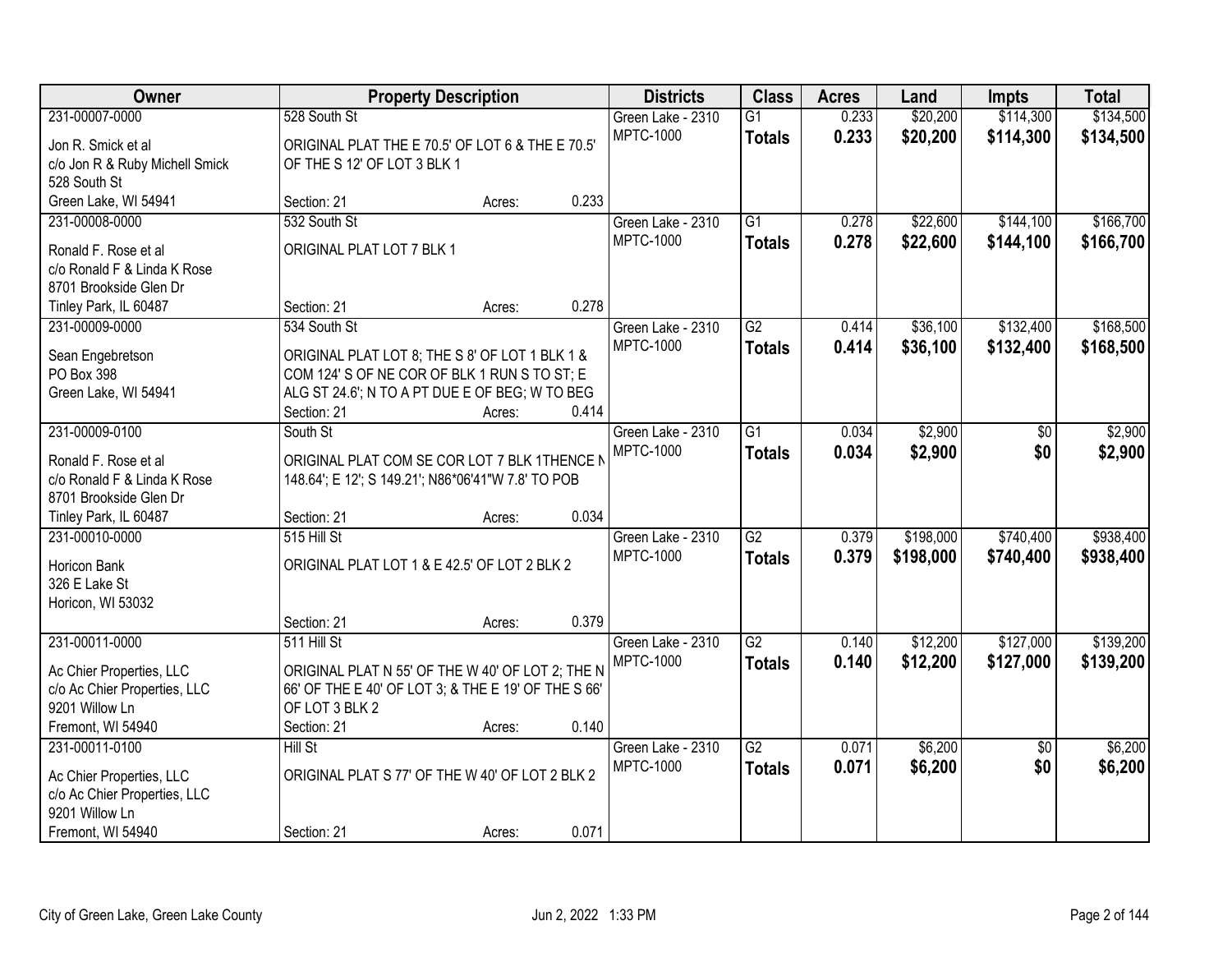| Owner                                  |                                                       | <b>Property Description</b> |       | <b>Districts</b>  | <b>Class</b>    | <b>Acres</b> | Land            | Impts     | <b>Total</b>     |
|----------------------------------------|-------------------------------------------------------|-----------------------------|-------|-------------------|-----------------|--------------|-----------------|-----------|------------------|
| 231-00012-0000                         | 514 Mill St                                           |                             |       | Green Lake - 2310 | $\overline{G2}$ | 0.189        | \$99,000        | \$168,400 | \$267,400        |
| B Kent & Eileen Bauman Revocable       | ORIGINAL PLAT N 66' OF THE W 42.5' LOT 3 & THE N      |                             |       | <b>MPTC-1000</b>  | <b>Totals</b>   | 0.189        | \$99,000        | \$168,400 | \$267,400        |
| <b>Living Trust</b>                    | 66' LOT 4 BLK 2 R/W OVER N 10' OF THE S1/2 LOT 4      |                             |       |                   |                 |              |                 |           |                  |
| N7930 Doty Dr                          |                                                       |                             |       |                   |                 |              |                 |           |                  |
| Ripon, WI 54971                        | Section: 21                                           | Acres:                      | 0.189 |                   |                 |              |                 |           |                  |
| 231-00013-0100                         | 510 Mill St                                           |                             |       | Green Lake - 2310 | $\overline{G2}$ | 0.220        | \$11,500        | \$28,500  | \$40,000         |
|                                        |                                                       |                             |       | <b>MPTC-1000</b>  | X4              | 0.100        | \$0             | \$0       | \$0              |
| Thrasher Opera House Corporation       | BEG AT A PT 80' N OF SW COR LOT 5 BLK 2 ON W LN       |                             |       |                   | <b>Totals</b>   | 0.320        | \$11,500        | \$28,500  | \$40,000         |
| c/o Thrasher Opera House Corp          | BLK 2; E 82.5'; N 52'; E 63.5'; N 66'; W 146' TO W LN |                             |       |                   |                 |              |                 |           |                  |
| PO Box 4                               | LOT 4 BLK 2; S 118' TO POB<br>Section: 21             |                             | 0.320 |                   |                 |              |                 |           |                  |
| Green Lake, WI 54941<br>231-00016-0000 | 504 Mill St                                           | Acres:                      |       | Green Lake - 2310 | $\overline{G2}$ | 0.152        | \$52,800        | \$6,000   | \$58,800         |
|                                        |                                                       |                             |       | <b>MPTC-1000</b>  |                 |              |                 |           |                  |
| Flagship Apartment Associates Ltd      | ORIGINAL PLAT S 80' OF LOT 5 BLK 2                    |                             |       |                   | <b>Totals</b>   | 0.152        | \$52,800        | \$6,000   | \$58,800         |
| Partnership                            |                                                       |                             |       |                   |                 |              |                 |           |                  |
| %Affiliated Capital Corp               |                                                       |                             |       |                   |                 |              |                 |           |                  |
| 2375 State Road 44 Unit A              | Section: 21                                           | Acres:                      | 0.152 |                   |                 |              |                 |           |                  |
| Oshkosh, WI 54904                      |                                                       |                             |       |                   |                 |              |                 |           |                  |
| 231-00017-0000                         | 504 Mill St                                           |                             |       | Green Lake - 2310 | G2              | 0.364        | \$126,700       | \$185,200 | \$311,900        |
| Flagship Apartment Associates Ltd      | ORIGINAL PLAT LOTS 6 & 7 EXC E 45' OF LOT 7 BLK       |                             |       | <b>MPTC-1000</b>  | <b>Totals</b>   | 0.364        | \$126,700       | \$185,200 | \$311,900        |
| Partnership                            | $\overline{2}$                                        |                             |       |                   |                 |              |                 |           |                  |
| %Affiliated Capital Corp               |                                                       |                             |       |                   |                 |              |                 |           |                  |
| 2375 State Road 44 Unit A              | Section: 21                                           | Acres:                      | 0.364 |                   |                 |              |                 |           |                  |
| Oshkosh, WI 54904                      |                                                       |                             |       |                   |                 |              |                 |           |                  |
| 231-00018-0000                         | 512 South St                                          |                             |       | Green Lake - 2310 | $\overline{G3}$ | 0.136        | $\overline{50}$ | \$0       | $\overline{\$0}$ |
| Kendall Telephone Inc                  | ORIGINAL PLAT THE E 45' OF LOT 7 BLK 2                |                             |       | <b>MPTC-1000</b>  | <b>Totals</b>   | 0.136        | \$0             | \$0       | \$0              |
| c/o Kendall Telephone, Inc             |                                                       |                             |       |                   |                 |              |                 |           |                  |
| %Tax Dept                              |                                                       |                             |       |                   |                 |              |                 |           |                  |
| 100 Century Park Dr                    | Section: 21                                           | Acres:                      | 0.136 |                   |                 |              |                 |           |                  |
| Monroe, LA 71203                       |                                                       |                             |       |                   |                 |              |                 |           |                  |
| 231-00019-0000                         | 505 Lake St                                           |                             |       | Green Lake - 2310 | G2              | 0.155        | \$33,800        | \$266,200 | \$300,000        |
|                                        |                                                       |                             |       | <b>MPTC-1000</b>  | <b>Totals</b>   | 0.155        | \$33,800        | \$266,200 | \$300,000        |
| Todd N. Pomplun et al                  | ORIGINAL PLAT LOT 8 BLK 2 EXC THE N                   |                             |       |                   |                 |              |                 |           |                  |
| c/o Todd N & Colleen A Pomplun         | 50'THEREOF                                            |                             |       |                   |                 |              |                 |           |                  |
| PO Box 458                             |                                                       |                             |       |                   |                 |              |                 |           |                  |
| Green Lake, WI 54941                   | Section: 21                                           | Acres:                      | 0.155 |                   |                 |              |                 |           |                  |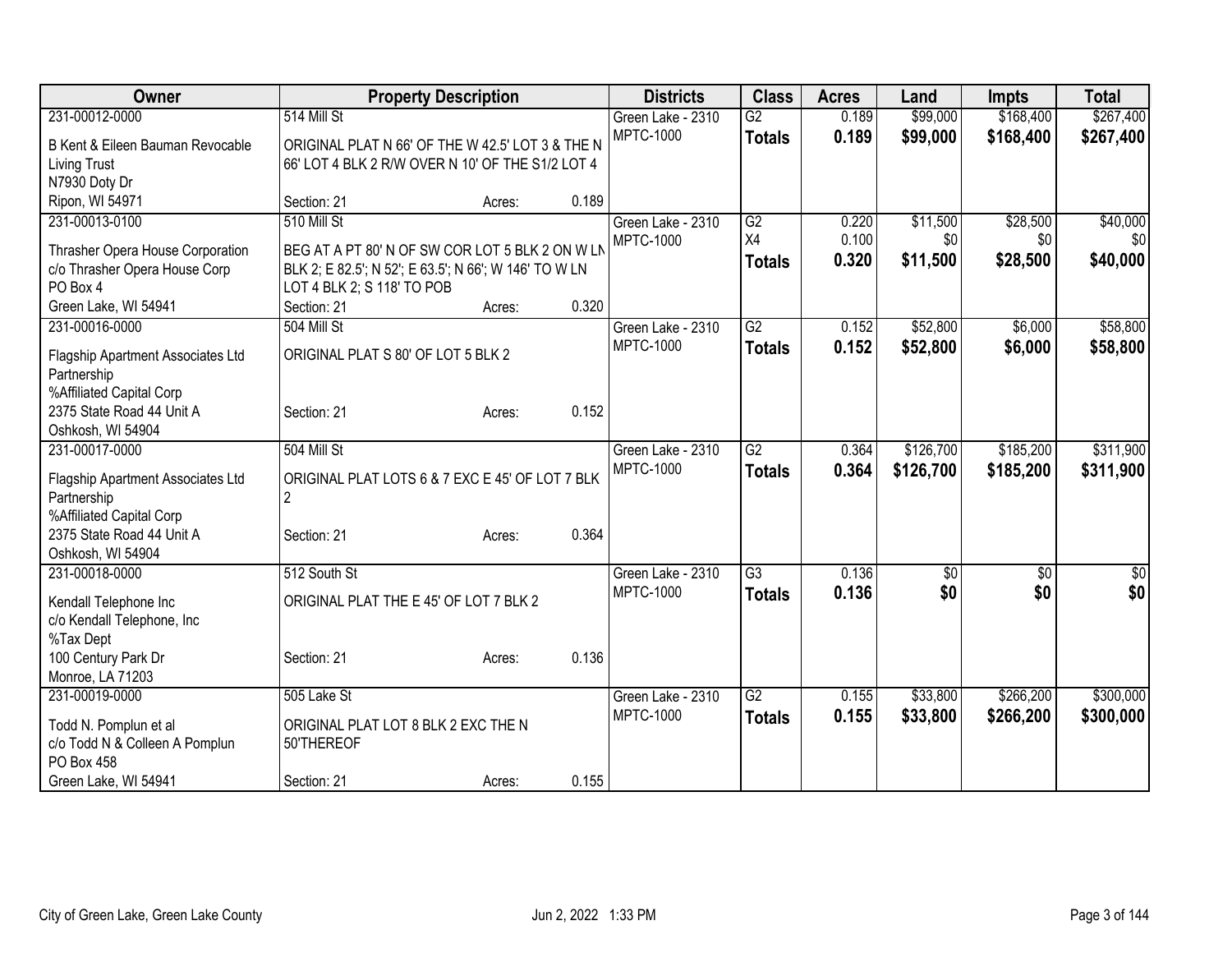| Owner                                     |                                                                                                | <b>Property Description</b>                     |       | <b>Districts</b>                      | <b>Class</b>                     | <b>Acres</b>   | Land                 | <b>Impts</b>           | <b>Total</b>           |
|-------------------------------------------|------------------------------------------------------------------------------------------------|-------------------------------------------------|-------|---------------------------------------|----------------------------------|----------------|----------------------|------------------------|------------------------|
| 231-00019-0100                            | <b>Hill St</b>                                                                                 |                                                 |       | Green Lake - 2310<br><b>MPTC-1000</b> | $\overline{G2}$                  | 0.095<br>0.095 | \$20,600<br>\$20,600 | \$3,600<br>\$3,600     | \$24,200               |
| Horicon Bank                              | ORIGINAL PLAT THE N 50' OF LOT 8 BLK 2                                                         |                                                 |       |                                       | <b>Totals</b>                    |                |                      |                        | \$24,200               |
| 326 E Lake St<br>Horicon, WI 53032        |                                                                                                |                                                 |       |                                       |                                  |                |                      |                        |                        |
|                                           | Section: 21                                                                                    | Acres:                                          | 0.095 |                                       |                                  |                |                      |                        |                        |
| 231-00020-0000                            | 499 Hill St                                                                                    |                                                 |       | Green Lake - 2310                     | G2                               | 0.066          | \$34,500             | \$153,700              | \$188,200              |
| Little Corporal Holdings, LLC             |                                                                                                | ORIGINAL PLAT N 66' OF E 43.5' LOT 1 BLK 3      |       | <b>MPTC-1000</b>                      | <b>Totals</b>                    | 0.066          | \$34,500             | \$153,700              | \$188,200              |
| 675 S Green Valley Pkwy #1067             |                                                                                                |                                                 |       |                                       |                                  |                |                      |                        |                        |
| Henderson, NV 89052                       |                                                                                                |                                                 |       |                                       |                                  |                |                      |                        |                        |
|                                           | Section: 21                                                                                    | Acres:                                          | 0.066 |                                       |                                  |                |                      |                        |                        |
| 231-00021-0000                            | 495 Hill St                                                                                    |                                                 |       | Green Lake - 2310<br><b>MPTC-1000</b> | G2                               | 0.045          | \$23,800             | \$133,500              | \$157,300              |
| Trends Mfg Rep, LLC                       | ORIGINAL PLAT W 30' OF THE E 73.5' OF THE N1/2                                                 |                                                 |       |                                       | <b>Totals</b>                    | 0.045          | \$23,800             | \$133,500              | \$157,300              |
| PO Box 362                                | OF LOT 1 BLK 3                                                                                 |                                                 |       |                                       |                                  |                |                      |                        |                        |
| Green Lake, WI 54941                      | Section: 21                                                                                    | Acres:                                          | 0.045 |                                       |                                  |                |                      |                        |                        |
| 231-00022-0000                            | 511 Mill St                                                                                    |                                                 |       | Green Lake - 2310                     | $\overline{G2}$                  | 0.121          | \$63,400             | \$100,300              | \$163,700              |
|                                           |                                                                                                |                                                 |       | <b>MPTC-1000</b>                      | <b>Totals</b>                    | 0.121          | \$63,400             | \$100,300              | \$163,700              |
| Green Lake Development, LLC<br>PO Box 533 | 24' OF LOT 2 BLK 3                                                                             | ORIGINAL PLAT N1/2 OF THE S1/2 OF LOT 1 & THE S |       |                                       |                                  |                |                      |                        |                        |
| Green Lake, WI 54941                      |                                                                                                |                                                 |       |                                       |                                  |                |                      |                        |                        |
|                                           | Section: 21                                                                                    | Acres:                                          | 0.121 |                                       |                                  |                |                      |                        |                        |
| 231-00023-0000                            | 509 Mill St                                                                                    |                                                 |       | Green Lake - 2310                     | $\overline{G2}$                  | 0.062          | \$32,700             | \$172,500              | \$205,200              |
| Sassafras Specialties, LLC                | ORIGINAL PLAT S 33' OF LOT 1 BLK 3                                                             |                                                 |       | <b>MPTC-1000</b>                      | <b>Totals</b>                    | 0.062          | \$32,700             | \$172,500              | \$205,200              |
| c/o Sassafras Specialties, LLC            |                                                                                                |                                                 |       |                                       |                                  |                |                      |                        |                        |
| PO Box 612                                |                                                                                                |                                                 |       |                                       |                                  |                |                      |                        |                        |
| Green Lake, WI 54941                      | Section: 21                                                                                    | Acres:                                          | 0.062 |                                       |                                  |                |                      |                        |                        |
| 231-00024-0000                            | 493 Hill St                                                                                    |                                                 |       | Green Lake - 2310<br><b>MPTC-1000</b> | $\overline{G2}$<br><b>Totals</b> | 0.158<br>0.158 | \$82,700<br>\$82,700 | \$103,000<br>\$103,000 | \$185,700<br>\$185,700 |
| Hill Street Ventures, LLC                 | ORIGINAL PLAT LOT 2 EXC THE N 66' OF THE W 28'                                                 |                                                 |       |                                       |                                  |                |                      |                        |                        |
| W2915 Orchard Ave                         | & EXC THE S 24' THEREOF BLK 3 EXC LANDS COM<br>AT NW BLK 3 OP GREEN LAKE; E165.08; S 66.08' TO |                                                 |       |                                       |                                  |                |                      |                        |                        |
| Green Lake, WI 54941                      | Section: 21                                                                                    | Acres:                                          | 0.158 |                                       |                                  |                |                      |                        |                        |
| 231-00025-0000                            | 491 Hill St                                                                                    |                                                 |       | Green Lake - 2310                     | $\overline{G2}$                  | 0.042          | \$22,200             | \$60,400               | \$82,600               |
| Green Lake County Farm Bureau             |                                                                                                | ORIGINAL PLAT N 66' OF W 28' LOT 2 BLK 3        |       | <b>MPTC-1000</b>                      | <b>Totals</b>                    | 0.042          | \$22,200             | \$60,400               | \$82,600               |
| 491 Hill St                               |                                                                                                |                                                 |       |                                       |                                  |                |                      |                        |                        |
| Green Lake, WI 54941                      |                                                                                                |                                                 |       |                                       |                                  |                |                      |                        |                        |
|                                           | Section: 21                                                                                    | Acres:                                          | 0.042 |                                       |                                  |                |                      |                        |                        |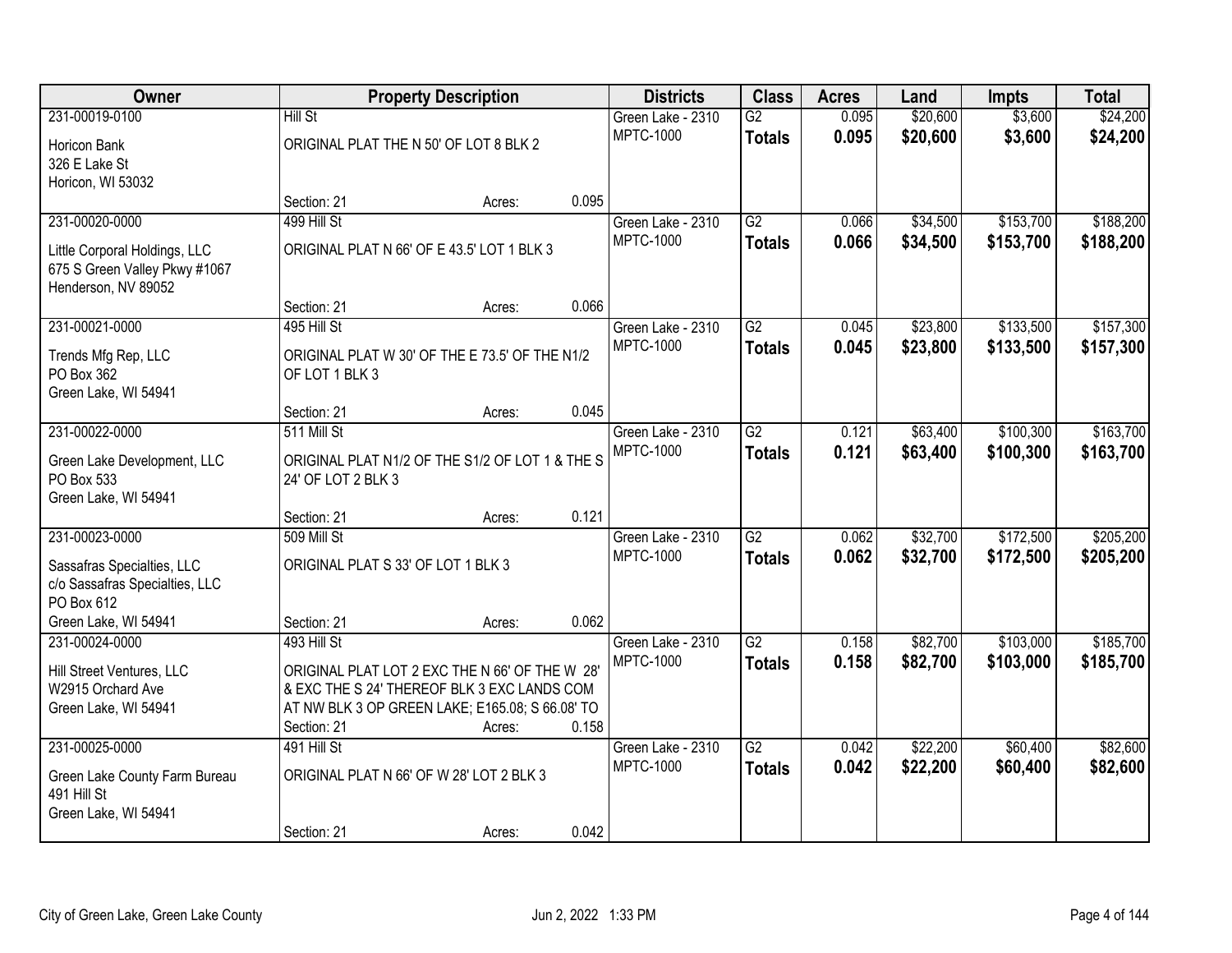| Owner                          |                                                         | <b>Property Description</b> |       | <b>Districts</b>  | <b>Class</b>    | <b>Acres</b> | Land      | <b>Impts</b> | <b>Total</b> |
|--------------------------------|---------------------------------------------------------|-----------------------------|-------|-------------------|-----------------|--------------|-----------|--------------|--------------|
| 231-00026-0000                 | 487 Hill St                                             |                             |       | Green Lake - 2310 | $\overline{G2}$ | 0.161        | \$81,000  | \$120,800    | \$201,800    |
| Orlo A. Bierman                | ORIGINAL PLAT N 100' OF E 65' LOT 3 BLK 3 INC           |                             |       | <b>MPTC-1000</b>  | <b>Totals</b>   | 0.161        | \$81,000  | \$120,800    | \$201,800    |
| Lois M. Bierman                | LANDS COM AT NW BLK 3 OP GREEN LAKE; E                  |                             |       |                   |                 |              |           |              |              |
| W760 Pond Ln                   | 165.08'; S 66.08' TO POB; E 28'; S 18'; W 28'; N 18' TO |                             |       |                   |                 |              |           |              |              |
| Green Lake, WI 54941           | Section: 21                                             | Acres:                      | 0.161 |                   |                 |              |           |              |              |
| 231-00027-0000                 | <b>Hill St</b>                                          |                             |       | Green Lake - 2310 | G2              | 0.170        | \$88,900  | \$6,500      | \$95,400     |
|                                |                                                         |                             |       | <b>MPTC-1000</b>  | <b>Totals</b>   | 0.170        | \$88,900  | \$6,500      | \$95,400     |
| Goose Blind, LLC               | ORIGINAL PLAT LOT 1 CERTIFIED SURVEY MAP1373            |                             |       |                   |                 |              |           |              |              |
| c/o Goose Blind, LLC           | V <sub>5</sub>                                          |                             |       |                   |                 |              |           |              |              |
| 512 Gold St Po Box 414         |                                                         |                             | 0.170 |                   |                 |              |           |              |              |
| Green Lake, WI 54941           | Section: 21                                             | Acres:                      |       |                   |                 |              |           |              |              |
| 231-00027-0100                 | 488 South St                                            |                             |       | Green Lake - 2310 | G2              | 0.548        | \$286,300 | \$273,700    | \$560,000    |
| Green Lake Suites, LLC         | ORIGINAL PLAT LOTS 5 & 6 & S 32' OF THE E 65' OF        |                             |       | <b>MPTC-1000</b>  | <b>Totals</b>   | 0.548        | \$286,300 | \$273,700    | \$560,000    |
| c/o Green Lake Suites, LLC     | LOT 3 BLK 3                                             |                             |       |                   |                 |              |           |              |              |
| PO Box 505                     |                                                         |                             |       |                   |                 |              |           |              |              |
| Green Lake, WI 54941           | Section: 21                                             | Acres:                      | 0.548 |                   |                 |              |           |              |              |
| 231-00027-0200                 | 512 Gold St                                             |                             |       | Green Lake - 2310 | $\overline{G2}$ | 0.120        | \$62,700  | \$374,700    | \$437,400    |
| Goose Blind, LLC               | ORIGINAL PLAT LOT 2 CERTIFIED SURVEY MAP1373            |                             |       | <b>MPTC-1000</b>  | <b>Totals</b>   | 0.120        | \$62,700  | \$374,700    | \$437,400    |
| c/o Goose Blind, LLC           | V <sub>5</sub>                                          |                             |       |                   |                 |              |           |              |              |
| 512 Gold St Po Box 414         |                                                         |                             |       |                   |                 |              |           |              |              |
| Green Lake, WI 54941           | Section: 21                                             | Acres:                      | 0.120 |                   |                 |              |           |              |              |
| 231-00028-0000                 | 492 South St                                            |                             |       | Green Lake - 2310 | $\overline{G2}$ | 0.250        | \$196,000 | \$59,900     | \$255,900    |
|                                |                                                         |                             |       | <b>MPTC-1000</b>  | <b>Totals</b>   | 0.250        | \$196,000 | \$59,900     | \$255,900    |
| Jerry P Watson Revocable Trust | ORIGINAL PLAT LOT 7 BLK 3                               |                             |       |                   |                 |              |           |              |              |
| 75 Lancaster Ave               |                                                         |                             |       |                   |                 |              |           |              |              |
| Elk Grove Vlg, IL 60007        |                                                         |                             |       |                   |                 |              |           |              |              |
|                                | Section: 21                                             | Acres:                      | 0.250 |                   |                 |              |           |              |              |
| 231-00029-0000                 | 507 Mill St                                             |                             |       | Green Lake - 2310 | $\overline{G2}$ | 0.062        | \$32,700  | \$37,800     | \$70,500     |
| 507 Mill Street, LLC           | ORIGINAL PLAT N 33' OF LOT 8 BLK 3                      |                             |       | <b>MPTC-1000</b>  | <b>Totals</b>   | 0.062        | \$32,700  | \$37,800     | \$70,500     |
| c/o 507 Mill Street, LLC       |                                                         |                             |       |                   |                 |              |           |              |              |
| W3367 Orchard Ave              |                                                         |                             |       |                   |                 |              |           |              |              |
| Green Lake, WI 54941           | Section: 21                                             | Acres:                      | 0.062 |                   |                 |              |           |              |              |
| 231-00030-0000                 | 505 Mill St                                             |                             |       | Green Lake - 2310 | $\overline{G2}$ | 0.062        | \$32,700  | \$153,600    | \$186,300    |
|                                |                                                         |                             |       | <b>MPTC-1000</b>  | <b>Totals</b>   | 0.062        | \$32,700  | \$153,600    | \$186,300    |
| Mark P. Koepke et al           | ORIGINAL PLAT S1/2 OF THE N1/2 OF LOT 8 BLK 3           |                             |       |                   |                 |              |           |              |              |
| c/o Mark P & Laurie A Koepke   |                                                         |                             |       |                   |                 |              |           |              |              |
| W1236 Spring Grove Rd          |                                                         |                             |       |                   |                 |              |           |              |              |
| Ripon, WI 54971-8651           | Section: 21                                             | Acres:                      | 0.062 |                   |                 |              |           |              |              |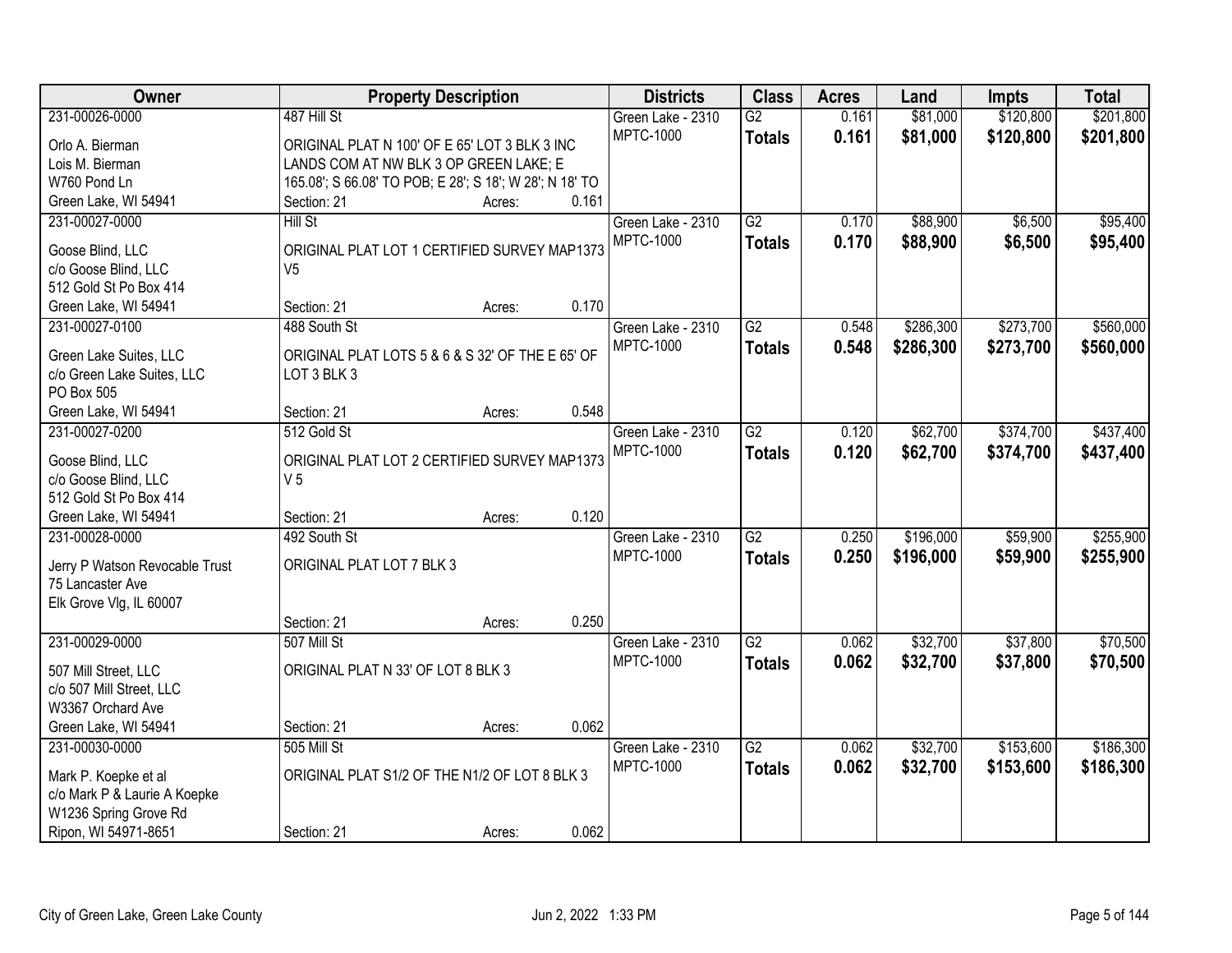| Owner                                  | <b>Property Description</b>                      |        |       | <b>Districts</b>  | <b>Class</b>    | <b>Acres</b> | Land     | <b>Impts</b>    | <b>Total</b> |
|----------------------------------------|--------------------------------------------------|--------|-------|-------------------|-----------------|--------------|----------|-----------------|--------------|
| 231-00031-0000                         | 503 Mill St                                      |        |       | Green Lake - 2310 | $\overline{G2}$ | 0.062        | \$32,700 | \$100,500       | \$133,200    |
| Zodrow Properties, LLC                 | ORIGINAL PLAT N1/2 OF THE S1/2 OF LOT 8 BLK 3    |        |       | <b>MPTC-1000</b>  | <b>Totals</b>   | 0.062        | \$32,700 | \$100,500       | \$133,200    |
| c/o Zodrow Properties, LLC             | ALSO A R/W                                       |        |       |                   |                 |              |          |                 |              |
| PO Box 34                              |                                                  |        |       |                   |                 |              |          |                 |              |
| Princeton, WI 54968                    | Section: 21                                      | Acres: | 0.062 |                   |                 |              |          |                 |              |
| 231-00032-0000                         | 501 Mill St                                      |        |       | Green Lake - 2310 | X4              | 0.062        | \$0      | $\overline{50}$ | \$0          |
| Society Dartford Historical            | ORIGINAL PLAT S 33' OF LOT 8 BLK 3               |        |       | <b>MPTC-1000</b>  | <b>Totals</b>   | 0.062        | \$0      | \$0             | \$0          |
| 501 Mill St                            |                                                  |        |       |                   |                 |              |          |                 |              |
| Green Lake, WI 54941                   |                                                  |        |       |                   |                 |              |          |                 |              |
|                                        | Section: 21                                      | Acres: | 0.062 |                   |                 |              |          |                 |              |
| 231-00033-0000                         | 515 Gold St                                      |        |       | Green Lake - 2310 | $\overline{G2}$ | 0.230        | \$35,000 | \$50,000        | \$85,000     |
| Gold St LLC                            | ORIGINAL PLAT N 120' OF LOT 1 BLK 4              |        |       | TID <sub>4</sub>  | <b>Totals</b>   | 0.230        | \$35,000 | \$50,000        | \$85,000     |
| c/o Gold St, LLC                       |                                                  |        |       | <b>MPTC-1000</b>  |                 |              |          |                 |              |
| %Knoche Properties                     |                                                  |        |       |                   |                 |              |          |                 |              |
| 101 Nob Hill Rd Unit 220               | Section: 21                                      | Acres: | 0.230 |                   |                 |              |          |                 |              |
| Madison, WI 53713                      |                                                  |        |       |                   |                 |              |          |                 |              |
| 231-00034-0000                         | 473 Hill St                                      |        |       | Green Lake - 2310 | $\overline{G1}$ | 0.245        | \$20,900 | \$61,600        | \$82,500     |
| Anna M. Schneider                      | ORIGINAL PLAT THE E 81' OF LOT 2 BLK 4           |        |       | <b>MPTC-1000</b>  | <b>Totals</b>   | 0.245        | \$20,900 | \$61,600        | \$82,500     |
| PO Box 428                             |                                                  |        |       |                   |                 |              |          |                 |              |
| Green Lake, WI 54941                   |                                                  |        |       |                   |                 |              |          |                 |              |
|                                        | Section: 21                                      | Acres: | 0.245 |                   |                 |              |          |                 |              |
| 231-00034-0100                         | 467 Hill St                                      |        |       | Green Lake - 2310 | $\overline{G2}$ | 0.200        | \$43,600 | \$140,600       | \$184,200    |
| Dawn Hundt                             | ORIGINAL PLAT THE E 64.5' OF LOT 3 & THE W 11/2' |        |       | <b>MPTC-1000</b>  | <b>Totals</b>   | 0.200        | \$43,600 | \$140,600       | \$184,200    |
| Randy Hundt                            | OF LOT 2 BLK 4                                   |        |       |                   |                 |              |          |                 |              |
| W13939 Oak Haven Dr                    |                                                  |        |       |                   |                 |              |          |                 |              |
| Ripon, WI 54971                        | Section: 21                                      | Acres: | 0.200 |                   |                 |              |          |                 |              |
| 231-00035-0000                         | 465 Hill St                                      |        |       | Green Lake - 2310 | $\overline{G1}$ | 0.305        | \$23,600 | \$93,100        | \$116,700    |
| Mark A and Maegan K Wilton             | ORIGINAL PLAT W 18' OF LOT 3 & ALL OF LOT 4 BLK  |        |       | <b>MPTC-1000</b>  | <b>Totals</b>   | 0.305        | \$23,600 | \$93,100        | \$116,700    |
| Michael and Angela M Leonard           | 4                                                |        |       |                   |                 |              |          |                 |              |
| 700 W Cathy Ln                         |                                                  |        |       |                   |                 |              |          |                 |              |
| Mt Prospect, IL 60056                  | Section: 21                                      | Acres: | 0.305 |                   |                 |              |          |                 |              |
| 231-00036-0000                         | 464 South St                                     |        |       | Green Lake - 2310 | $\overline{G1}$ | 0.250        | \$21,100 | \$134,000       | \$155,100    |
| David & Marilyn Kosin Family Trusts #1 | ORIGINAL PLAT LOT 5 BLK 4                        |        |       | <b>MPTC-1000</b>  | <b>Totals</b>   | 0.250        | \$21,100 | \$134,000       | \$155,100    |
|                                       |                                                  |        |       |                   |                 |              |          |                 |              |
| 530 Dover Ave                          |                                                  |        |       |                   |                 |              |          |                 |              |
| Lagrange Park, IL 60526                | Section: 21                                      | Acres: | 0.250 |                   |                 |              |          |                 |              |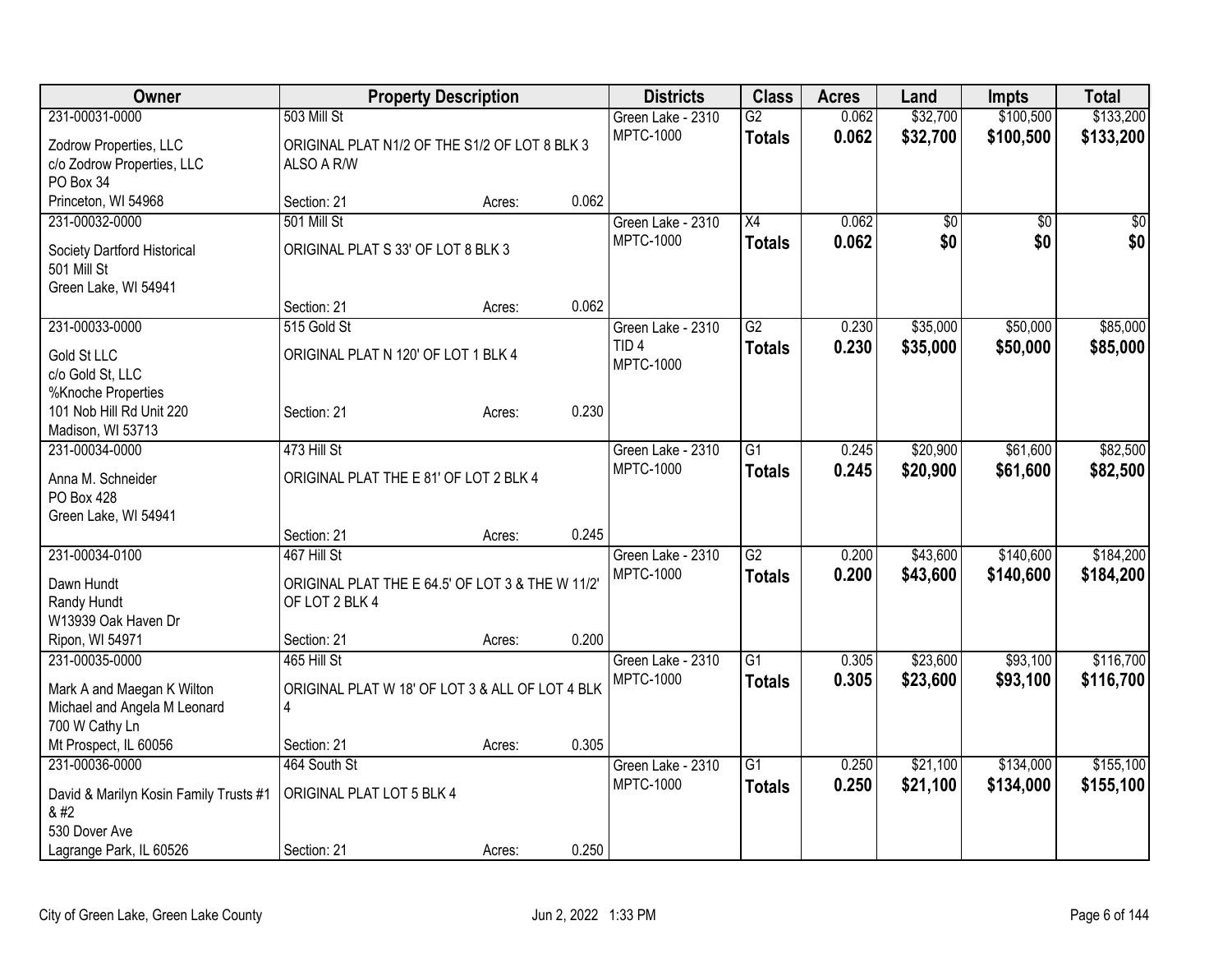| Owner                              |                                                   | <b>Property Description</b> |       | <b>Districts</b>  | <b>Class</b>    | <b>Acres</b> | Land     | <b>Impts</b> | <b>Total</b> |
|------------------------------------|---------------------------------------------------|-----------------------------|-------|-------------------|-----------------|--------------|----------|--------------|--------------|
| 231-00037-0000                     | 468 South St                                      |                             |       | Green Lake - 2310 | $\overline{G1}$ | 0.262        | \$21,800 | \$172,400    | \$194,200    |
| Joel D. Schultz et al              | ORIGINAL PLAT LOT 6 & THE W 4' OF LOT 7 BLK 4     |                             |       | <b>MPTC-1000</b>  | <b>Totals</b>   | 0.262        | \$21,800 | \$172,400    | \$194,200    |
| c/o Joel D & Georgia Schultz       |                                                   |                             |       |                   |                 |              |          |              |              |
| 468 South St                       |                                                   |                             |       |                   |                 |              |          |              |              |
| Green Lake, WI 54941               | Section: 21                                       | Acres:                      | 0.262 |                   |                 |              |          |              |              |
| 231-00038-0000                     | 472 South St                                      |                             |       | Green Lake - 2310 | G1              | 0.237        | \$20,300 | \$159,600    | \$179,900    |
| James D. Elvart et al              | ORIGINAL PLAT E 78.5' OF LOT 7 EXC THE E 2' OF    |                             |       | <b>MPTC-1000</b>  | <b>Totals</b>   | 0.237        | \$20,300 | \$159,600    | \$179,900    |
| 570 Winnetka Ave                   | THE N 26' OF THE S 70' OF LOT 7 BLK 4             |                             |       |                   |                 |              |          |              |              |
| Winnetka, IL 60093                 |                                                   |                             |       |                   |                 |              |          |              |              |
|                                    | Section: 21                                       | Acres:                      | 0.237 |                   |                 |              |          |              |              |
| 231-00039-0000                     | 509 Gold St                                       |                             |       | Green Lake - 2310 | $\overline{G1}$ | 0.140        | \$12,200 | \$208,300    | \$220,500    |
|                                    |                                                   |                             |       | <b>MPTC-1000</b>  | <b>Totals</b>   | 0.140        | \$12,200 | \$208,300    | \$220,500    |
| Dalm Reo Holdings, LLC             | ORIGINAL PLAT S 12' OF LOT 1 & THE N 62' OF LOT 8 |                             |       |                   |                 |              |          |              |              |
| c/o Dalm Reo Holdings, LLC         | BLK4                                              |                             |       |                   |                 |              |          |              |              |
| Attn: Doug Coker                   |                                                   |                             | 0.140 |                   |                 |              |          |              |              |
| 8605 W Bent Tree Dr                | Section: 21                                       | Acres:                      |       |                   |                 |              |          |              |              |
| Peoria, AZ 85383<br>231-00040-0000 | 478 South St                                      |                             |       | Green Lake - 2310 | $\overline{G1}$ | 0.133        | \$11,600 | \$184,400    | \$196,000    |
|                                    |                                                   |                             |       | <b>MPTC-1000</b>  |                 | 0.133        | \$11,600 | \$184,400    |              |
| Tanya R Albers Revocable Trust     | ORIGINAL PLAT E 2' OF THE N 26' OF THE S 70' OF   |                             |       |                   | <b>Totals</b>   |              |          |              | \$196,000    |
| 314 Indiana St                     | LOT 7 BLK 4 & THE S 70' OF LOT 8                  |                             |       |                   |                 |              |          |              |              |
| Saint Charles, IL 60174            |                                                   |                             |       |                   |                 |              |          |              |              |
|                                    | Section: 21                                       | Acres:                      | 0.133 |                   |                 |              |          |              |              |
| 231-00041-0000                     | 457 Hill St                                       |                             |       | Green Lake - 2310 | $\overline{G1}$ | 0.250        | \$21,100 | \$83,300     | \$104,400    |
| Michael G & Marlene Erich Trust    | ORIGINAL PLAT LOT 1 BLK 5                         |                             |       | <b>MPTC-1000</b>  | <b>Totals</b>   | 0.250        | \$21,100 | \$83,300     | \$104,400    |
| 1086 Cheltenham                    |                                                   |                             |       |                   |                 |              |          |              |              |
| Elk Grove Village, IL 60007        |                                                   |                             |       |                   |                 |              |          |              |              |
|                                    | Section: 21                                       | Acres:                      | 0.250 |                   |                 |              |          |              |              |
| 231-00042-0000                     | 453 Hill St                                       |                             |       | Green Lake - 2310 | $\overline{G1}$ | 0.250        | \$21,100 | \$143,600    | \$164,700    |
| Adela Mizrachi                     | ORIGINAL PLAT LOT 2 BLK 5                         |                             |       | <b>MPTC-1000</b>  | <b>Totals</b>   | 0.250        | \$21,100 | \$143,600    | \$164,700    |
| 1039 Angle Ave                     |                                                   |                             |       |                   |                 |              |          |              |              |
| Northbrook, IL 60062               |                                                   |                             |       |                   |                 |              |          |              |              |
|                                    | Section: 21                                       | Acres:                      | 0.250 |                   |                 |              |          |              |              |
| 231-00043-0000                     | 449 Hill St                                       |                             |       | Green Lake - 2310 | $\overline{G1}$ | 0.236        | \$20,400 | \$12,400     | \$32,800     |
|                                    |                                                   |                             |       | <b>MPTC-1000</b>  | <b>Totals</b>   | 0.236        | \$20,400 | \$12,400     | \$32,800     |
| Mary F Rowley Revocable Trust      | ORIGINAL PLAT LOT 3 BLK 5 EXC THE W 41/2'         |                             |       |                   |                 |              |          |              |              |
| 445 Hill St Po Box 414             |                                                   |                             |       |                   |                 |              |          |              |              |
| Green Lake, WI 54941               | Section: 21                                       |                             | 0.236 |                   |                 |              |          |              |              |
|                                    |                                                   | Acres:                      |       |                   |                 |              |          |              |              |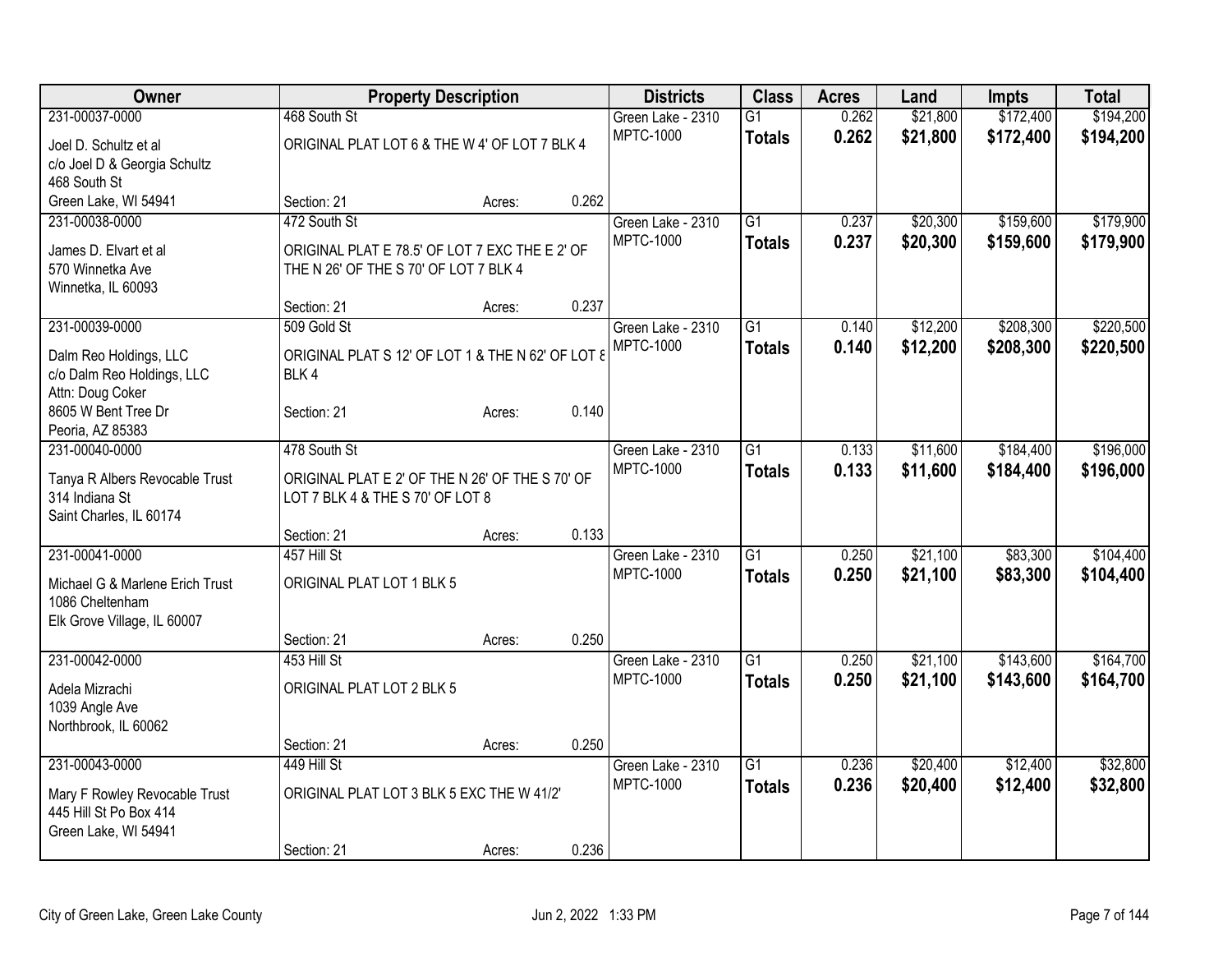| Owner                                                                                                          |                                                                                                                                                                             | <b>Property Description</b> |       | <b>Districts</b>                                                           | <b>Class</b>                     | <b>Acres</b>   | Land                   | Impts                  | <b>Total</b>           |
|----------------------------------------------------------------------------------------------------------------|-----------------------------------------------------------------------------------------------------------------------------------------------------------------------------|-----------------------------|-------|----------------------------------------------------------------------------|----------------------------------|----------------|------------------------|------------------------|------------------------|
| 231-00044-0200<br>Mary F Rowley Revocable Trust<br>445 Hill St Po Box 414<br>Green Lake, WI 54941              | 445 Hill St<br>ORIGINAL PLAT LOT 1 CERTIFIED SURVEY MAP<br>2106 V9                                                                                                          |                             |       | <b>Water Frontage</b><br>$-00180$<br>Green Lake - 2310<br><b>MPTC-1000</b> | $\overline{G1}$<br><b>Totals</b> | 0.597<br>0.597 | \$335,000<br>\$335,000 | \$366,900<br>\$366,900 | \$701,900<br>\$701,900 |
|                                                                                                                | Section: 21                                                                                                                                                                 | Acres:                      | 0.597 |                                                                            |                                  |                |                        |                        |                        |
| 231-00045-0000<br>Sean M. Madden et al<br>c/o Sean M & Jo Ellen Madden<br>9419 Lawndale Ave                    | 442 South St<br>ORIGINAL PLAT LOT 5 & W 2' OF LOT 6 BLK 5 & THAT<br>PART OF LAND LYING IMMEDIATELY W OF BLK 5                                                               |                             |       | <b>Water Frontage</b><br>$-00180$<br>Green Lake - 2310<br><b>MPTC-1000</b> | $\overline{G1}$<br><b>Totals</b> | 0.481<br>0.481 | \$352,500<br>\$352,500 | \$421,900<br>\$421,900 | \$774,400<br>\$774,400 |
| Evanston, IL 60203                                                                                             | Section: 21                                                                                                                                                                 | Acres:                      | 0.481 |                                                                            |                                  |                |                        |                        |                        |
| 231-00046-0000<br>Sean M. Madden<br>Jo E. Madden<br>9419 Lawndale Ave                                          | 448 South St<br>ORIGINAL PLAT E 80.5' OF LOT 6 BLK 5                                                                                                                        |                             |       | Green Lake - 2310<br><b>MPTC-1000</b>                                      | $\overline{G1}$<br><b>Totals</b> | 0.244<br>0.244 | \$31,200<br>\$31,200   | \$196,700<br>\$196,700 | \$227,900<br>\$227,900 |
| Evanston, IL 60203                                                                                             | Section: 21                                                                                                                                                                 | Acres:                      | 0.244 |                                                                            |                                  |                |                        |                        |                        |
| 231-00047-0000<br>Doepke Living Trust<br>1711 Mildred Ave<br>Marquette, MI 49855                               | 452 South St<br>ORIGINAL PLAT LOT 7 BLK 5                                                                                                                                   |                             |       | Green Lake - 2310<br><b>MPTC-1000</b>                                      | G1<br><b>Totals</b>              | 0.250<br>0.250 | \$21,100<br>\$21,100   | \$118,500<br>\$118,500 | \$139,600<br>\$139,600 |
|                                                                                                                | Section: 21                                                                                                                                                                 | Acres:                      | 0.250 |                                                                            |                                  |                |                        |                        |                        |
| 231-00048-0000<br>Matthew S Rogatz Trust Dated May 6,<br>2003<br>210 South Ave<br>Glencoe, IL 60022            | 456 South St<br>ORIGINAL PLAT LOT 8 BLK 5<br>Section: 21                                                                                                                    | Acres:                      | 0.250 | Green Lake - 2310<br><b>MPTC-1000</b>                                      | $\overline{G1}$<br><b>Totals</b> | 0.250<br>0.250 | \$21,100<br>\$21,100   | \$133,700<br>\$133,700 | \$154,800<br>\$154,800 |
| 231-00049-0000<br>Laurie Z. Netzow<br>PO Box 235<br>White Lake, WI 54491                                       | 456 Hill St<br>ORIGINAL PLAT LOTS 1 & 8 BLK 6 ALSO THE W 33'<br>OF VACATED WEST ST LYING E OF AND ADJ TO THE<br>ABOVE SUBJ TO ESMTS IN V302 P204 & V302 P363<br>Section: 21 | Acres:                      | 0.661 | <b>Water Frontage</b><br>$-00180$<br>Green Lake - 2310<br><b>MPTC-1000</b> | $\overline{G2}$<br><b>Totals</b> | 0.661<br>0.661 | \$123,000<br>\$123,000 | \$557,600<br>\$557,600 | \$680,600<br>\$680,600 |
| 231-00050-0200<br>Gary & Kathy Schwab Joint Revocable<br>Trust<br>1595 River Valley Ln<br>Plattville, WI 53818 | 450 Hill St Unit 1<br>DAYCHOLAH CONDOMINIUM UNIT 1 SUBJ TO ESMT<br>IN V302 P204 & V302 P363<br>Section: 21                                                                  | Acres:                      | 0.000 | <b>Water Frontage</b><br>$-00180$<br>Green Lake - 2310<br><b>MPTC-1000</b> | $\overline{G1}$<br><b>Totals</b> | 0.000<br>0.000 | \$78,000<br>\$78,000   | \$146,500<br>\$146,500 | \$224,500<br>\$224,500 |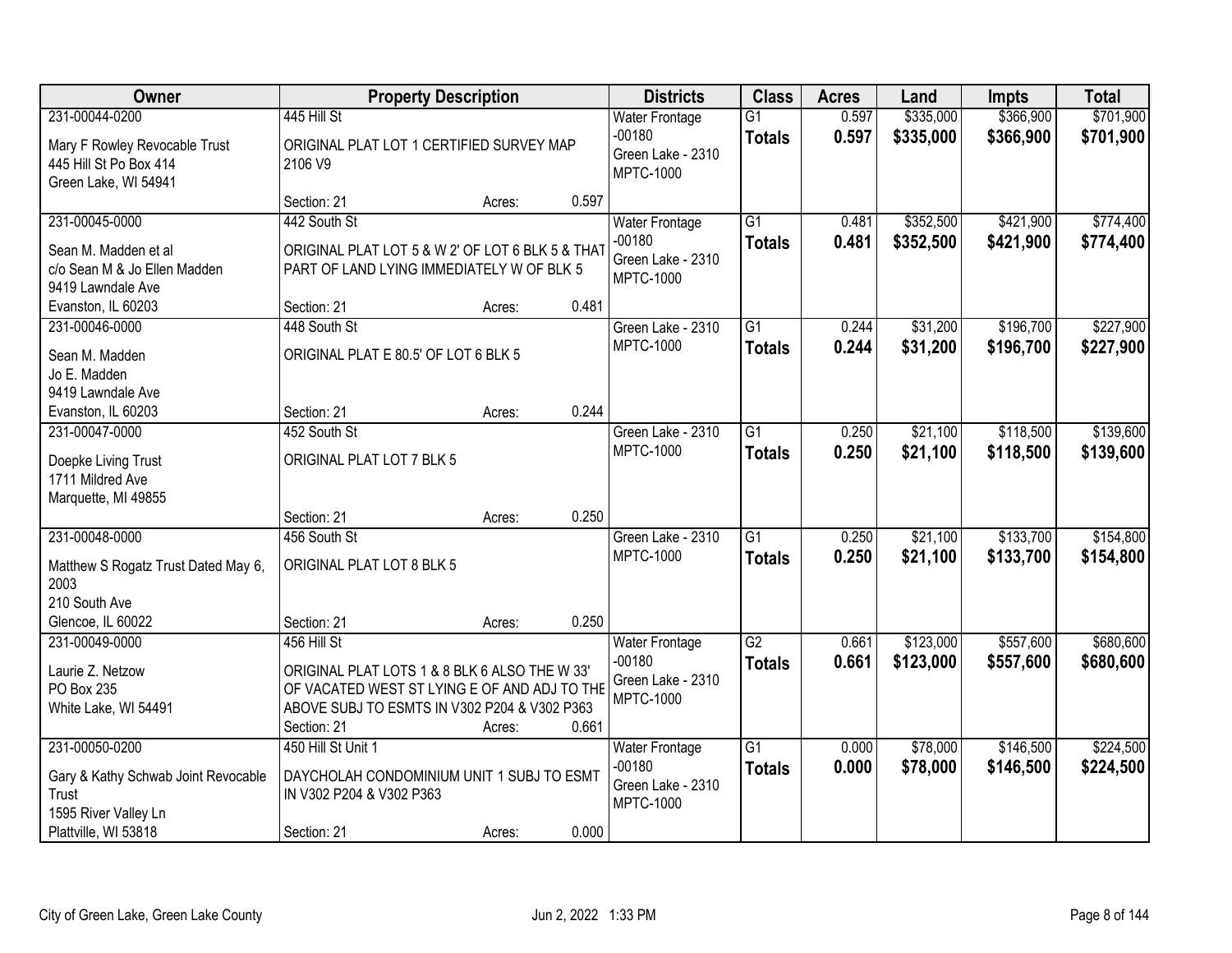| Owner                                   | <b>Property Description</b>          |        |       | <b>Districts</b>                      | <b>Class</b>    | <b>Acres</b>   | Land                 | Impts     | <b>Total</b> |
|-----------------------------------------|--------------------------------------|--------|-------|---------------------------------------|-----------------|----------------|----------------------|-----------|--------------|
| 231-00050-0300                          | 450 Hill St Unit 2                   |        |       | <b>Water Frontage</b>                 | $\overline{G1}$ | 0.000          | \$78,000             | \$146,500 | \$224,500    |
| Salvatore Anzelmo Family Trust          | DAYCHOLAH CONDOMINIUM UNIT 2 SUBJ TO |        |       | $-00180$                              | <b>Totals</b>   | 0.000          | \$78,000             | \$146,500 | \$224,500    |
| 188 Wickham Ave                         | ESMTS IN V302 P204 & V302 P363       |        |       | Green Lake - 2310<br><b>MPTC-1000</b> |                 |                |                      |           |              |
| Bloomingdale, IL 60108                  |                                      |        |       |                                       |                 |                |                      |           |              |
|                                         | Section: 21                          | Acres: | 0.000 |                                       |                 |                |                      |           |              |
| 231-00050-0400                          | 450 Hill St Unit 3                   |        |       | <b>Water Frontage</b>                 | $\overline{G1}$ | 0.000          | \$78,000             | \$152,000 | \$230,000    |
| John L. Riley                           | DAYCHOLAH CONDOMINIUM UNIT 3 SUBJ TO |        |       | $-00180$                              | <b>Totals</b>   | 0.000          | \$78,000             | \$152,000 | \$230,000    |
| Susan L. Riley                          | ESMTS IN V302 P204 & V302 P363       |        |       | Green Lake - 2310<br><b>MPTC-1000</b> |                 |                |                      |           |              |
| 100 E Marion Ave                        |                                      |        |       |                                       |                 |                |                      |           |              |
| Prospect Heights, IL 60070              | Section: 21                          | Acres: | 0.000 |                                       |                 |                |                      |           |              |
| 231-00051-0100                          | 531 Gold St Unit A1                  |        |       | <b>Water Frontage</b>                 | $\overline{G1}$ | 0.000          | \$70,000             | \$188,500 | \$258,500    |
| Kathleen M. Loftus                      | OLD MILL CONDOS BLDG A UNIT 1        |        |       | $-00180$<br>Green Lake - 2310         | <b>Totals</b>   | 0.000          | \$70,000             | \$188,500 | \$258,500    |
| 6336 N Kolmar                           |                                      |        |       | <b>MPTC-1000</b>                      |                 |                |                      |           |              |
| Chicago, IL 60646                       |                                      |        |       |                                       |                 |                |                      |           |              |
|                                         | Section: 21                          | Acres: | 0.000 |                                       |                 |                |                      |           |              |
| 231-00051-0200                          | 531 Gold St Unit A2                  |        |       | <b>Water Frontage</b>                 | $\overline{G1}$ | 0.000          | \$70,000             | \$242,500 | \$312,500    |
| Walter C Wren Trust                     | OLD MILL CONDOS BLDG A UNIT 2        |        |       | $-00180$<br>Green Lake - 2310         | <b>Totals</b>   | 0.000          | \$70,000             | \$242,500 | \$312,500    |
| Sheila M Sullivan Trust                 |                                      |        |       | <b>MPTC-1000</b>                      |                 |                |                      |           |              |
| 1212 N Lake Shore Dr                    |                                      |        |       |                                       |                 |                |                      |           |              |
| Unit 19 Cn                              | Section: 21                          | Acres: | 0.000 |                                       |                 |                |                      |           |              |
| Chicago, IL 60610                       | 531 Gold St Unit A3                  |        |       |                                       | $\overline{G1}$ |                |                      | \$167,500 | \$237,500    |
| 231-00051-0300                          |                                      |        |       | <b>Water Frontage</b><br>$-00180$     |                 | 0.000<br>0.000 | \$70,000<br>\$70,000 |           |              |
| Christine D Wallace Self-Declaration of | OLD MILL CONDOS BLDG A UNIT 3        |        |       | Green Lake - 2310                     | <b>Totals</b>   |                |                      | \$167,500 | \$237,500    |
| Trust                                   |                                      |        |       | <b>MPTC-1000</b>                      |                 |                |                      |           |              |
| 13451 Doede Ln                          |                                      |        |       |                                       |                 |                |                      |           |              |
| Lockport, IL 60491<br>231-00051-0400    | Section: 21<br>531 Gold St Unit A4   | Acres: | 0.000 |                                       | $\overline{G1}$ | 0.000          | \$70,000             | \$166,300 | \$236,300    |
|                                         |                                      |        |       | <b>Water Frontage</b><br>-00180       | <b>Totals</b>   | 0.000          | \$70,000             | \$166,300 | \$236,300    |
| Joseph J & Karen S Castino Trust #533   | OLD MILL CONDOS BLDG A UNIT 4        |        |       | Green Lake - 2310                     |                 |                |                      |           |              |
| 533 E Thacker St                        |                                      |        |       | <b>MPTC-1000</b>                      |                 |                |                      |           |              |
| Des Plaines, IL 60016                   |                                      |        |       |                                       |                 |                |                      |           |              |
| 231-00051-0500                          | Section: 21<br>531 Gold St Unit A5   | Acres: | 0.000 | <b>Water Frontage</b>                 | $\overline{G1}$ | 0.000          | \$70,000             | \$162,900 | \$232,900    |
|                                         |                                      |        |       | $-00180$                              | <b>Totals</b>   | 0.000          | \$70,000             | \$162,900 | \$232,900    |
| John M Baker Trust                      | OLD MILL CONDOS BLDG A UNIT 5        |        |       | Green Lake - 2310                     |                 |                |                      |           |              |
| 9354 Hamline Ave                        |                                      |        |       | <b>MPTC-1000</b>                      |                 |                |                      |           |              |
| Evanston, IL 60203                      | Section: 21                          |        | 0.000 |                                       |                 |                |                      |           |              |
|                                         |                                      | Acres: |       |                                       |                 |                |                      |           |              |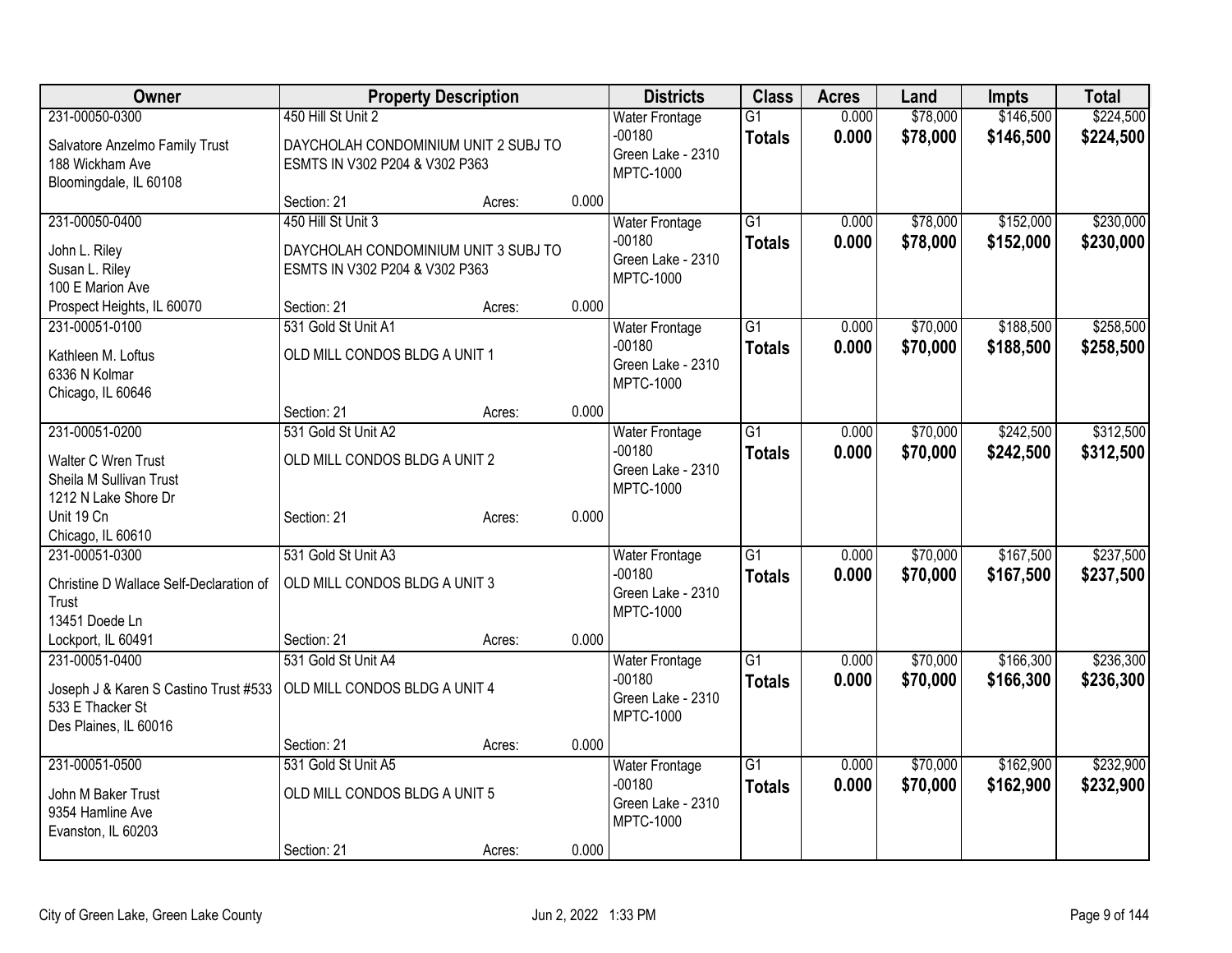| <b>Owner</b>                  |                               | <b>Property Description</b> |       | <b>Districts</b>      | <b>Class</b>    | <b>Acres</b> | Land     | <b>Impts</b> | <b>Total</b> |
|-------------------------------|-------------------------------|-----------------------------|-------|-----------------------|-----------------|--------------|----------|--------------|--------------|
| 231-00051-0600                | 531 Gold St Unit B1           |                             |       | <b>Water Frontage</b> | $\overline{G1}$ | 0.000        | \$70,000 | \$184,200    | \$254,200    |
| Bradley J. Pavelec            | OLD MILL CONDOS BLDG B UNIT 1 |                             |       | $-00180$              | <b>Totals</b>   | 0.000        | \$70,000 | \$184,200    | \$254,200    |
| Nicole D. Pavelec             |                               |                             |       | Green Lake - 2310     |                 |              |          |              |              |
| 5960 Oak Hollow Dr            |                               |                             |       | <b>MPTC-1000</b>      |                 |              |          |              |              |
| Mcfarland, WI 53558           | Section: 21                   | Acres:                      | 0.000 |                       |                 |              |          |              |              |
| 231-00051-0700                | 531 Gold St Unit B2           |                             |       | <b>Water Frontage</b> | $\overline{G1}$ | 0.000        | \$70,000 | \$155,400    | \$225,400    |
| Thomas R. Haller et al        | OLD MILL CONDOS BLDG B UNIT 2 |                             |       | $-00180$              | <b>Totals</b>   | 0.000        | \$70,000 | \$155,400    | \$225,400    |
| c/o Thomas R & Susan A Haller |                               |                             |       | Green Lake - 2310     |                 |              |          |              |              |
| 2223 N 73rd St                |                               |                             |       | <b>MPTC-1000</b>      |                 |              |          |              |              |
| Wauwatosa, WI 53213           | Section: 21                   | Acres:                      | 0.000 |                       |                 |              |          |              |              |
| 231-00051-0800                | 531 Gold St Unit B3           |                             |       | <b>Water Frontage</b> | $\overline{G1}$ | 0.000        | \$70,000 | \$150,000    | \$220,000    |
| Steven W. Leupold             | OLD MILL CONDOS BLDG B UNIT 3 |                             |       | $-00180$              | <b>Totals</b>   | 0.000        | \$70,000 | \$150,000    | \$220,000    |
| Jacqualine A. Leupold         |                               |                             |       | Green Lake - 2310     |                 |              |          |              |              |
| 3365 Bermuda Blvd             |                               |                             |       | <b>MPTC-1000</b>      |                 |              |          |              |              |
| Brookfield, WI 53045          | Section: 21                   | Acres:                      | 0.000 |                       |                 |              |          |              |              |
| 231-00051-0900                | 531 Gold St Unit B4           |                             |       | <b>Water Frontage</b> | $\overline{G1}$ | 0.000        | \$70,000 | \$164,100    | \$234,100    |
| Melissa C. Graesser           | OLD MILL CONDOS BLDG B UNIT 4 |                             |       | $-00180$              | <b>Totals</b>   | 0.000        | \$70,000 | \$164,100    | \$234,100    |
| 3035 San Gabriel Dr           |                               |                             |       | Green Lake - 2310     |                 |              |          |              |              |
| Brookfield, WI 53005          |                               |                             |       | <b>MPTC-1000</b>      |                 |              |          |              |              |
|                               | Section: 21                   | Acres:                      | 0.000 |                       |                 |              |          |              |              |
| 231-00051-1000                | 531 Gold St Unit B5           |                             |       | <b>Water Frontage</b> | $\overline{G1}$ | 0.000        | \$70,000 | \$189,500    | \$259,500    |
| Glenn A Cygan Trust           | OLD MILL CONDOS BLDG B UNIT 5 |                             |       | $-00180$              | <b>Totals</b>   | 0.000        | \$70,000 | \$189,500    | \$259,500    |
| Rene M Cygan Trust            |                               |                             |       | Green Lake - 2310     |                 |              |          |              |              |
| 17617 Mayher Dr               |                               |                             |       | <b>MPTC-1000</b>      |                 |              |          |              |              |
| Orland Park, IL 60467         | Section: 21                   | Acres:                      | 0.000 |                       |                 |              |          |              |              |
| 231-00051-1100                | 531 Gold St Unit A1           |                             |       | <b>Water Frontage</b> | $\overline{G1}$ | 0.000        | \$2,500  | \$9,100      | \$11,600     |
| Kathleen M. Loftus            | OLD MILL CONDOS BLDG S UNIT 1 |                             |       | $-00180$              | <b>Totals</b>   | 0.000        | \$2,500  | \$9,100      | \$11,600     |
| 6336 N Kolmar                 |                               |                             |       | Green Lake - 2310     |                 |              |          |              |              |
| Chicago, IL 60646             |                               |                             |       | <b>MPTC-1000</b>      |                 |              |          |              |              |
|                               | Section: 21                   | Acres:                      | 0.000 |                       |                 |              |          |              |              |
| 231-00051-1200                | 531 Gold St                   |                             |       | <b>Water Frontage</b> | $\overline{G1}$ | 0.000        | \$2,500  | \$9,100      | \$11,600     |
| <b>Bradford J Kunde Trust</b> | OLD MILL CONDOS BLDG S UNIT 2 |                             |       | $-00180$              | <b>Totals</b>   | 0.000        | \$2,500  | \$9,100      | \$11,600     |
| 17530 N 100th Way             |                               |                             |       | Green Lake - 2310     |                 |              |          |              |              |
| Scottsdale, AZ 85255          |                               |                             |       | <b>MPTC-1000</b>      |                 |              |          |              |              |
|                               | Section: 21                   | Acres:                      | 0.000 |                       |                 |              |          |              |              |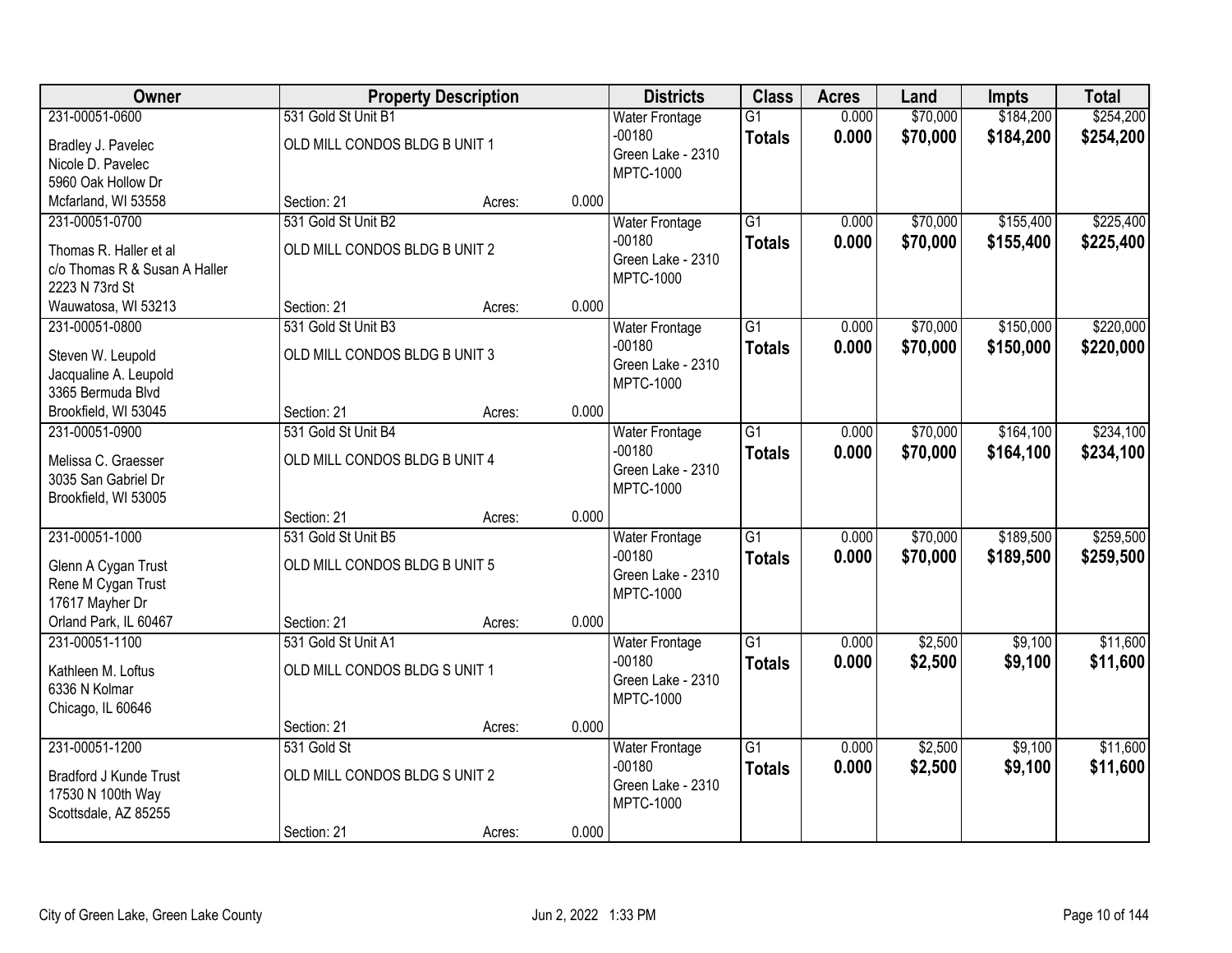| Owner                                   |                               | <b>Property Description</b> |       | <b>Districts</b>                      | <b>Class</b>    | <b>Acres</b> | Land    | <b>Impts</b> | <b>Total</b> |
|-----------------------------------------|-------------------------------|-----------------------------|-------|---------------------------------------|-----------------|--------------|---------|--------------|--------------|
| 231-00051-1300                          | 531 Gold St Unit A2           |                             |       | <b>Water Frontage</b>                 | $\overline{G1}$ | 0.000        | \$2,500 | \$9,100      | \$11,600     |
| Walter C Wren Trust                     | OLD MILL CONDOS BLDG S UNIT 3 |                             |       | $-00180$                              | <b>Totals</b>   | 0.000        | \$2,500 | \$9,100      | \$11,600     |
| Sheila M Sullivan Trust                 |                               |                             |       | Green Lake - 2310<br><b>MPTC-1000</b> |                 |              |         |              |              |
| 1212 N Lake Shore Dr                    |                               |                             |       |                                       |                 |              |         |              |              |
| Unit 19 Cn                              | Section: 21                   | Acres:                      | 0.000 |                                       |                 |              |         |              |              |
| Chicago, IL 60610                       |                               |                             |       |                                       |                 |              |         |              |              |
| 231-00051-1400                          | 531 Gold St Unit A5           |                             |       | <b>Water Frontage</b>                 | $\overline{G1}$ | 0.000        | \$2,500 | \$9,100      | \$11,600     |
| John M Baker Trust                      | OLD MILL CONDOS BLDG S UNIT 4 |                             |       | $-00180$                              | <b>Totals</b>   | 0.000        | \$2,500 | \$9,100      | \$11,600     |
| 9354 Hamline Ave                        |                               |                             |       | Green Lake - 2310                     |                 |              |         |              |              |
| Evanston, IL 60203                      |                               |                             |       | <b>MPTC-1000</b>                      |                 |              |         |              |              |
|                                         | Section: 21                   | Acres:                      | 0.000 |                                       |                 |              |         |              |              |
| 231-00051-1500                          | 531 Gold St Unit B5           |                             |       | <b>Water Frontage</b>                 | $\overline{G1}$ | 0.000        | \$2,500 | \$9,100      | \$11,600     |
| Glenn A Cygan Trust                     | OLD MILL CONDOS BLDG S UNIT 5 |                             |       | $-00180$                              | <b>Totals</b>   | 0.000        | \$2,500 | \$9,100      | \$11,600     |
| Rene M Cygan Trust                      |                               |                             |       | Green Lake - 2310                     |                 |              |         |              |              |
| 17617 Mayher Dr                         |                               |                             |       | <b>MPTC-1000</b>                      |                 |              |         |              |              |
| Orland Park, IL 60467                   | Section: 21                   | Acres:                      | 0.000 |                                       |                 |              |         |              |              |
| 231-00051-1600                          | 531 Gold St Unit A3           |                             |       | <b>Water Frontage</b>                 | $\overline{G1}$ | 0.000        | \$2,500 | \$9,100      | \$11,600     |
|                                         |                               |                             |       | $-00180$                              | <b>Totals</b>   | 0.000        | \$2,500 | \$9,100      | \$11,600     |
| Christine D Wallace Self-Declaration of | OLD MILL CONDOS BLDG S UNIT 6 |                             |       | Green Lake - 2310                     |                 |              |         |              |              |
| Trust                                   |                               |                             |       | <b>MPTC-1000</b>                      |                 |              |         |              |              |
| 13451 Doede Ln                          | Section: 21                   |                             | 0.000 |                                       |                 |              |         |              |              |
| Lockport, IL 60491<br>231-00051-1700    | 531 Gold St                   | Acres:                      |       |                                       | $\overline{G1}$ | 0.000        | \$2,500 | \$9,100      | \$11,600     |
|                                         |                               |                             |       | <b>Water Frontage</b><br>$-00180$     |                 | 0.000        |         |              |              |
| Mary R. Druktenis                       | OLD MILL CONDOS BLDG S UNIT 7 |                             |       | Green Lake - 2310                     | <b>Totals</b>   |              | \$2,500 | \$9,100      | \$11,600     |
| 424 Ernest St                           |                               |                             |       | <b>MPTC-1000</b>                      |                 |              |         |              |              |
| Green Lake, WI 54941                    |                               |                             |       |                                       |                 |              |         |              |              |
|                                         | Section: 21                   | Acres:                      | 0.000 |                                       |                 |              |         |              |              |
| 231-00051-1800                          | 531 Gold St Unit B3           |                             |       | <b>Water Frontage</b>                 | $\overline{G1}$ | 0.000        | \$2,500 | \$9,100      | \$11,600     |
| Steven W. Leupold                       | OLD MILL CONDOS BLDG S UNIT 8 |                             |       | -00180                                | <b>Totals</b>   | 0.000        | \$2,500 | \$9,100      | \$11,600     |
| Jacqualine A. Leupold                   |                               |                             |       | Green Lake - 2310                     |                 |              |         |              |              |
| 3365 Bermuda Blvd                       |                               |                             |       | MPTC-1000                             |                 |              |         |              |              |
| Brookfield, WI 53045                    | Section: 21                   | Acres:                      | 0.000 |                                       |                 |              |         |              |              |
| 231-00051-1900                          | 531 Gold St                   |                             |       | <b>Water Frontage</b>                 | $\overline{G1}$ | 0.000        | \$2,500 | \$1,500      | \$4,000      |
| <b>Bradford J Kunde Trust</b>           | OLD MILL CONDOS BLDG S UNIT 9 |                             |       | $-00180$                              | <b>Totals</b>   | 0.000        | \$2,500 | \$1,500      | \$4,000      |
| 17530 N 100th Way                       |                               |                             |       | Green Lake - 2310                     |                 |              |         |              |              |
| Scottsdale, AZ 85255                    |                               |                             |       | <b>MPTC-1000</b>                      |                 |              |         |              |              |
|                                         | Section: 21                   | Acres:                      | 0.000 |                                       |                 |              |         |              |              |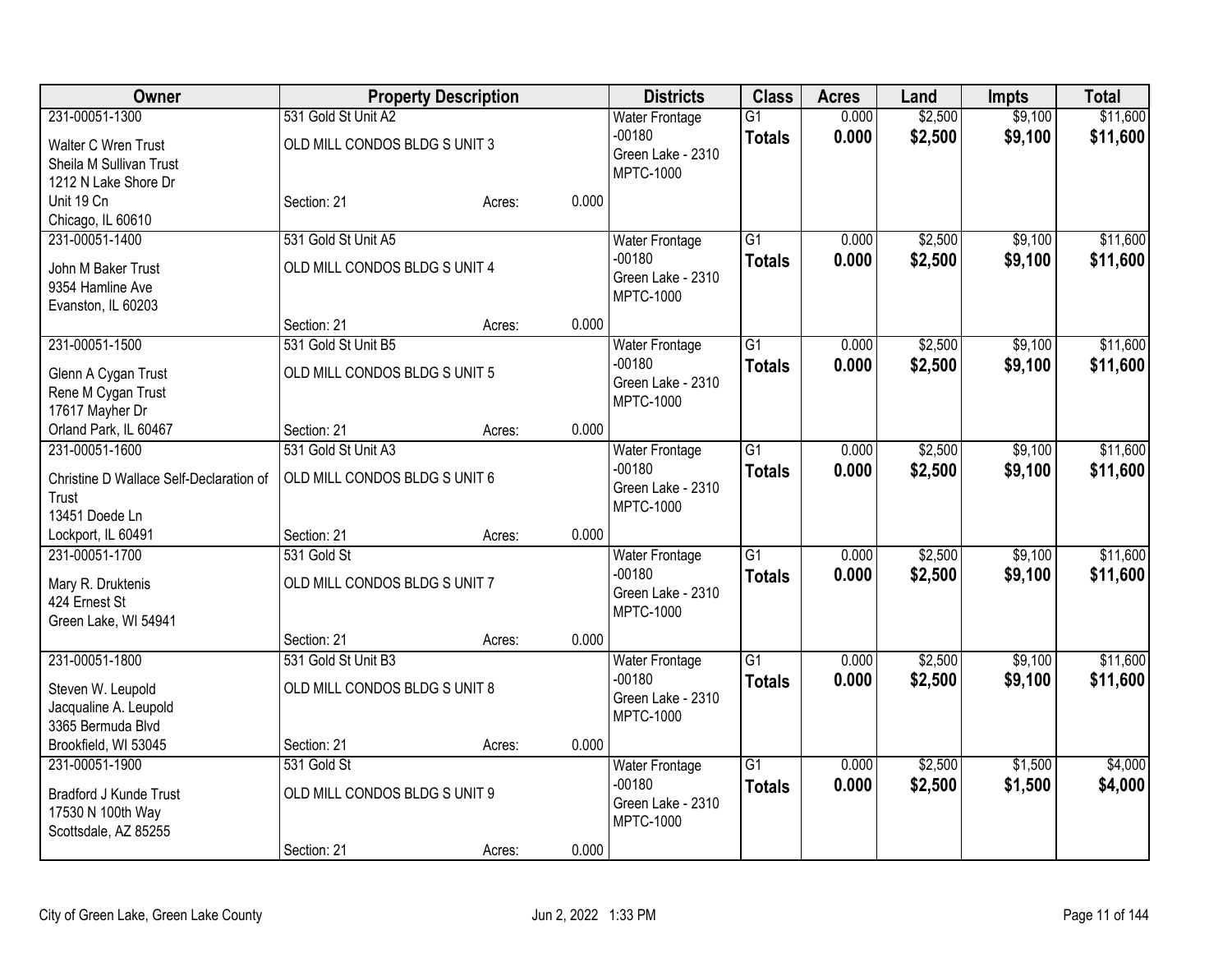| Owner                                           |                                                | <b>Property Description</b> |       | <b>Districts</b>                  | <b>Class</b>    | <b>Acres</b> | Land      | <b>Impts</b>    | <b>Total</b>    |
|-------------------------------------------------|------------------------------------------------|-----------------------------|-------|-----------------------------------|-----------------|--------------|-----------|-----------------|-----------------|
| 231-00051-2000                                  | 531 Gold St Unit B1                            |                             |       | <b>Water Frontage</b>             | $\overline{G1}$ | 0.000        | \$2,500   | \$1,500         | \$4,000         |
| Bradley J. Pavelec                              | OLD MILL CONDOS BLDG S UNIT 10                 |                             |       | $-00180$                          | <b>Totals</b>   | 0.000        | \$2,500   | \$1,500         | \$4,000         |
| Nicole D. Pavelec                               |                                                |                             |       | Green Lake - 2310                 |                 |              |           |                 |                 |
| 5960 Oak Hollow Dr                              |                                                |                             |       | <b>MPTC-1000</b>                  |                 |              |           |                 |                 |
| Mcfarland, WI 53558                             | Section: 21                                    | Acres:                      | 0.000 |                                   |                 |              |           |                 |                 |
| 231-00051-2100                                  | 531 Gold St Unit B2                            |                             |       | <b>Water Frontage</b>             | $\overline{G1}$ | 0.000        | \$2,500   | \$1,500         | \$4,000         |
|                                                 |                                                |                             |       | $-00180$                          | <b>Totals</b>   | 0.000        | \$2,500   | \$1,500         | \$4,000         |
| Thomas R. Haller et al                          | OLD MILL CONDOS BLDG S UNIT 11                 |                             |       | Green Lake - 2310                 |                 |              |           |                 |                 |
| c/o Thomas R & Susan A Haller<br>2223 N 73rd St |                                                |                             |       | <b>MPTC-1000</b>                  |                 |              |           |                 |                 |
|                                                 | Section: 21                                    |                             | 0.000 |                                   |                 |              |           |                 |                 |
| Wauwatosa, WI 53213<br>231-00051-2200           | 531 Gold St Unit A4                            | Acres:                      |       |                                   | G1              | 0.000        | \$2,500   | \$1,500         | \$4,000         |
|                                                 |                                                |                             |       | <b>Water Frontage</b><br>$-00180$ |                 |              |           |                 |                 |
| Joseph J & Karen S Castino Trust #533           | OLD MILL CONDOS BLDG S UNIT 12                 |                             |       | Green Lake - 2310                 | <b>Totals</b>   | 0.000        | \$2,500   | \$1,500         | \$4,000         |
| 533 E Thacker St                                |                                                |                             |       | <b>MPTC-1000</b>                  |                 |              |           |                 |                 |
| Des Plaines, IL 60016                           |                                                |                             |       |                                   |                 |              |           |                 |                 |
|                                                 | Section: 21                                    | Acres:                      | 0.000 |                                   |                 |              |           |                 |                 |
| 231-00052-0000                                  | 472 Hill St                                    |                             |       | Green Lake - 2310                 | G1              | 0.204        | \$17,800  | \$202,400       | \$220,200       |
| Goodwin Group LLC                               | ORIGINAL PLAT LOT 1 CERTIFIED SURVEY MAP 721   |                             |       | <b>MPTC-1000</b>                  | <b>Totals</b>   | 0.204        | \$17,800  | \$202,400       | \$220,200       |
| c/o Goodwin Group, LLC                          |                                                |                             |       |                                   |                 |              |           |                 |                 |
| 831 Milburn St                                  |                                                |                             |       |                                   |                 |              |           |                 |                 |
| Evanston, IL 60201                              | Section: 21                                    | Acres:                      | 0.204 |                                   |                 |              |           |                 |                 |
| 231-00053-0000                                  | 466 Hill St                                    |                             |       | Water Frontage                    | $\overline{G1}$ | 0.376        | \$112,000 | \$92,900        | \$204,900       |
|                                                 |                                                |                             |       | $-00180$                          | <b>Totals</b>   | 0.376        | \$112,000 | \$92,900        | \$204,900       |
| Mary F Rowley Revocable Trust                   | ORIGINAL PLAT W 20'9" OF LOTS 3 & 6 & THE E1/2 |                             |       | Green Lake - 2310                 |                 |              |           |                 |                 |
| 445 Hill St Po Box 414                          | OF LOTS 4 & 5 BLK 7                            |                             |       | <b>MPTC-1000</b>                  |                 |              |           |                 |                 |
| Green Lake, WI 54941                            |                                                |                             |       |                                   |                 |              |           |                 |                 |
|                                                 | Section: 21                                    | Acres:                      | 0.376 |                                   |                 |              |           |                 |                 |
| 231-00054-0000                                  | 462 Hill St                                    |                             |       | <b>Water Frontage</b>             | $\overline{G1}$ | 0.450        | \$124,000 | \$61,400        | \$185,400       |
| Janice K. Doepke                                | ORIGINAL PLAT W1/2 OF LOTS 4 & 5 BLK 7 & THE E |                             |       | $-00180$                          | <b>Totals</b>   | 0.450        | \$124,000 | \$61,400        | \$185,400       |
| 2802 Shepard Rd                                 | 33' OF VAC WEST ST LYING W & ADJ THERETO       |                             |       | Green Lake - 2310                 |                 |              |           |                 |                 |
| Normal, IL 61761                                |                                                |                             |       | <b>MPTC-1000</b>                  |                 |              |           |                 |                 |
|                                                 | Section: 21                                    | Acres:                      | 0.450 |                                   |                 |              |           |                 |                 |
| 231-00055-0000                                  | 476 Hill St                                    |                             |       | Green Lake - 2310                 | $\overline{X4}$ | 0.190        | \$0       | $\overline{50}$ | $\overline{50}$ |
|                                                 |                                                |                             |       | TID <sub>6</sub>                  | <b>Totals</b>   | 0.190        | \$0       | \$0             | \$0             |
| Green Lake Renewal, Inc                         | ORIGINAL PLAT LOT 2 CERTIFIED SURVEY MAP721    |                             |       | <b>MPTC-1000</b>                  |                 |              |           |                 |                 |
| 492 Hill St                                     |                                                |                             |       |                                   |                 |              |           |                 |                 |
| Green Lake, WI 54941                            |                                                |                             |       |                                   |                 |              |           |                 |                 |
|                                                 | Section: 21                                    | Acres:                      | 0.190 |                                   |                 |              |           |                 |                 |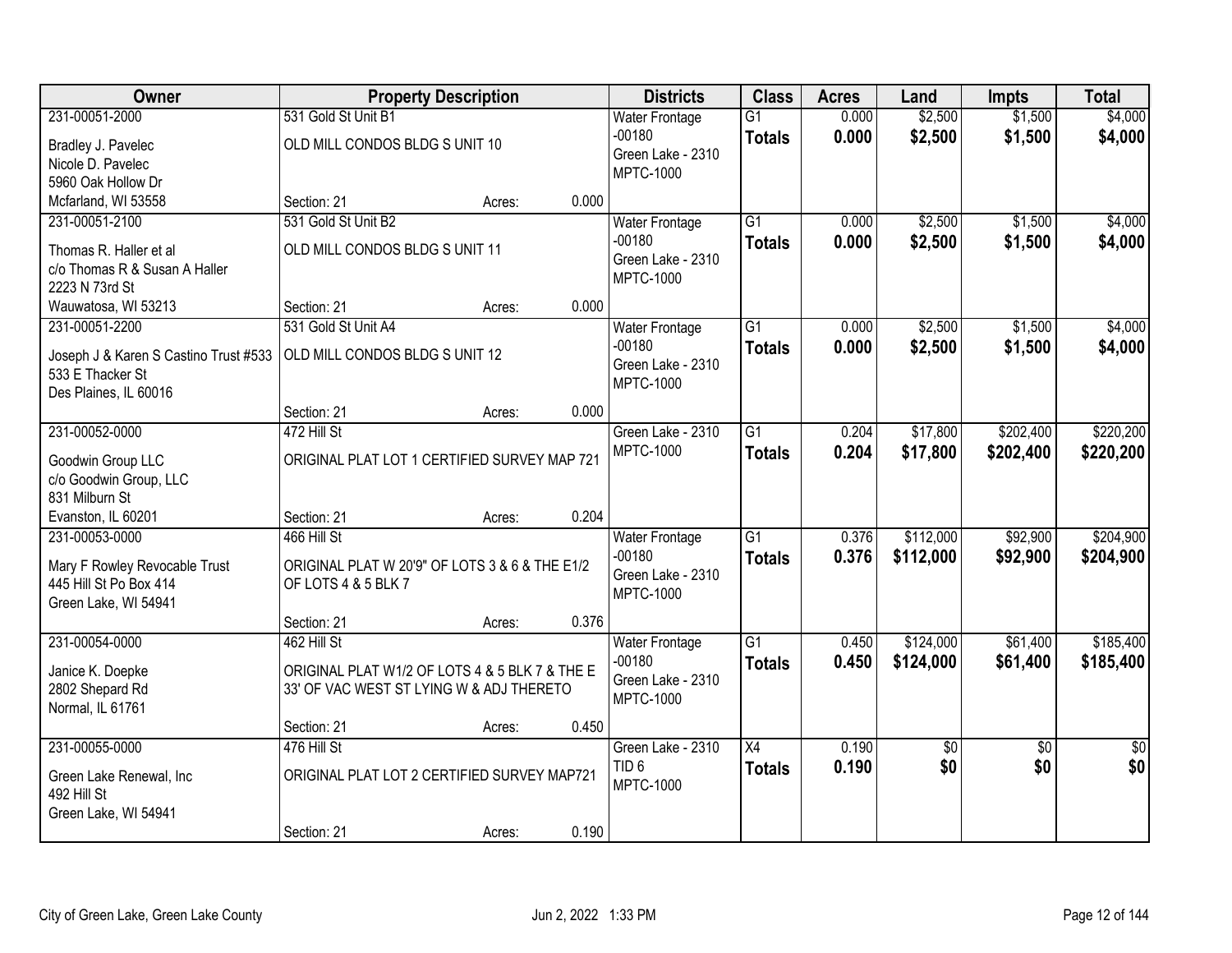| Owner                          |                                                            | <b>Property Description</b> |       | <b>Districts</b>  | <b>Class</b>    | <b>Acres</b> | Land            | <b>Impts</b>    | <b>Total</b>    |
|--------------------------------|------------------------------------------------------------|-----------------------------|-------|-------------------|-----------------|--------------|-----------------|-----------------|-----------------|
| 231-00056-0000                 | 535 Mill St                                                |                             |       | Green Lake - 2310 | $\overline{G2}$ | 0.057        | \$29,700        | \$123,100       | \$152,800       |
| Eleanor J. Warntjes            | ORIGINAL PLAT N 30' OF LOT 1 BLK 8                         |                             |       | <b>MPTC-1000</b>  | <b>Totals</b>   | 0.057        | \$29,700        | \$123,100       | \$152,800       |
| C/O Mike Warntjes              |                                                            |                             |       |                   |                 |              |                 |                 |                 |
| N6564 Duley Ct                 |                                                            |                             |       |                   |                 |              |                 |                 |                 |
| Fond Du Lac, WI 54935          | Section: 21                                                | Acres:                      | 0.057 |                   |                 |              |                 |                 |                 |
| 231-00057-0000                 | 533 Mill St                                                |                             |       | Green Lake - 2310 | $\overline{G2}$ | 0.057        | \$29,700        | \$73,000        | \$102,700       |
| Kbh Revocable Trust            | ORIGINAL PLAT S 30' OF THE N 60' OF LOT 1 BLK 8            |                             |       | <b>MPTC-1000</b>  | <b>Totals</b>   | 0.057        | \$29,700        | \$73,000        | \$102,700       |
| N5254 County Rd A              |                                                            |                             |       |                   |                 |              |                 |                 |                 |
| Ripon, WI 54971                |                                                            |                             |       |                   |                 |              |                 |                 |                 |
|                                | Section: 21                                                | Acres:                      | 0.057 |                   |                 |              |                 |                 |                 |
| 231-00058-0000                 | 531 Mill St                                                |                             |       | Green Lake - 2310 | $\overline{G2}$ | 0.033        | \$17,200        | \$87,300        | \$104,500       |
| Heidi J. Curtis                | ORIGINAL PLAT COM 60'S OF NE COR LOT 1 BLK 8,              |                             |       | <b>MPTC-1000</b>  | <b>Totals</b>   | 0.033        | \$17,200        | \$87,300        | \$104,500       |
| c/o Heidi J. Curtis            | S 21', W 53.5', N 10'4", W 29', N 10'8", E 82.5' TO BEG    |                             |       |                   |                 |              |                 |                 |                 |
| PO Box 219                     |                                                            |                             |       |                   |                 |              |                 |                 |                 |
| Green Lake, WI 54941           | Section: 21                                                | Acres:                      | 0.033 |                   |                 |              |                 |                 |                 |
| 231-00059-0100                 | 529 Mill St                                                |                             |       | Green Lake - 2310 | G2              | 0.075        | \$35,700        | \$183,700       | \$219,400       |
| Jones & Elmer Investments, LLC | ORIGINAL PLAT COM 81'S OF NE COR OF LOT 1 BLK              |                             |       | <b>MPTC-1000</b>  | <b>Totals</b>   | 0.075        | \$35,700        | \$183,700       | \$219,400       |
| 529 Mill St                    | 8, S 38', W 82.5', N 48'4", E 29', S 10'4", E 53.5' TO POB |                             |       |                   |                 |              |                 |                 |                 |
| Green Lake, WI 54941           |                                                            |                             |       |                   |                 |              |                 |                 |                 |
|                                | Section: 21                                                | Acres:                      | 0.075 |                   |                 |              |                 |                 |                 |
| 231-00060-0101                 | 492 Hill St                                                |                             |       | Green Lake - 2310 | $\overline{X4}$ | 1.429        | $\overline{50}$ | $\overline{30}$ | $\overline{30}$ |
| Green Lake Renewal, Inc        | LOT 1 CSM 3825 VOL 23                                      |                             |       | TID <sub>6</sub>  | <b>Totals</b>   | 1.429        | \$0             | \$0             | \$0             |
| 492 Hill St                    |                                                            |                             |       | <b>MPTC-1000</b>  |                 |              |                 |                 |                 |
| Green Lake, WI 54941           |                                                            |                             |       |                   |                 |              |                 |                 |                 |
|                                | Section: 21                                                | Acres:                      | 1.429 |                   |                 |              |                 |                 |                 |
| 231-00060-0102                 | 486 Hill St                                                |                             |       | Green Lake - 2310 | X4              | 0.342        | $\overline{60}$ | $\sqrt{6}$      | $\sqrt{50}$     |
| Green Lake Renewal, Inc        | LOT 2 CSM 3825 VOL 23                                      |                             |       | TID <sub>6</sub>  | <b>Totals</b>   | 0.342        | \$0             | \$0             | \$0             |
| 492 Hill St                    |                                                            |                             |       | <b>MPTC-1000</b>  |                 |              |                 |                 |                 |
| Green Lake, WI 54941           |                                                            |                             |       |                   |                 |              |                 |                 |                 |
|                                | Section: 21                                                | Acres:                      | 0.342 |                   |                 |              |                 |                 |                 |
| 231-00062-0000                 | 531 Lake St                                                |                             |       | Green Lake - 2310 | $\overline{G1}$ | 0.189        | \$16,500        | \$78,300        | \$94,800        |
| Markham Investments, LLC       | ORIGINAL PLAT N 100' OF LOT 1 BLK 9                        |                             |       | <b>MPTC-1000</b>  | <b>Totals</b>   | 0.189        | \$16,500        | \$78,300        | \$94,800        |
| c/o Markham Investments, LLC   |                                                            |                             |       |                   |                 |              |                 |                 |                 |
| PO Box 310                     |                                                            |                             |       |                   |                 |              |                 |                 |                 |
| Kenilworth, IL 60043           | Section: 21                                                | Acres:                      | 0.189 |                   |                 |              |                 |                 |                 |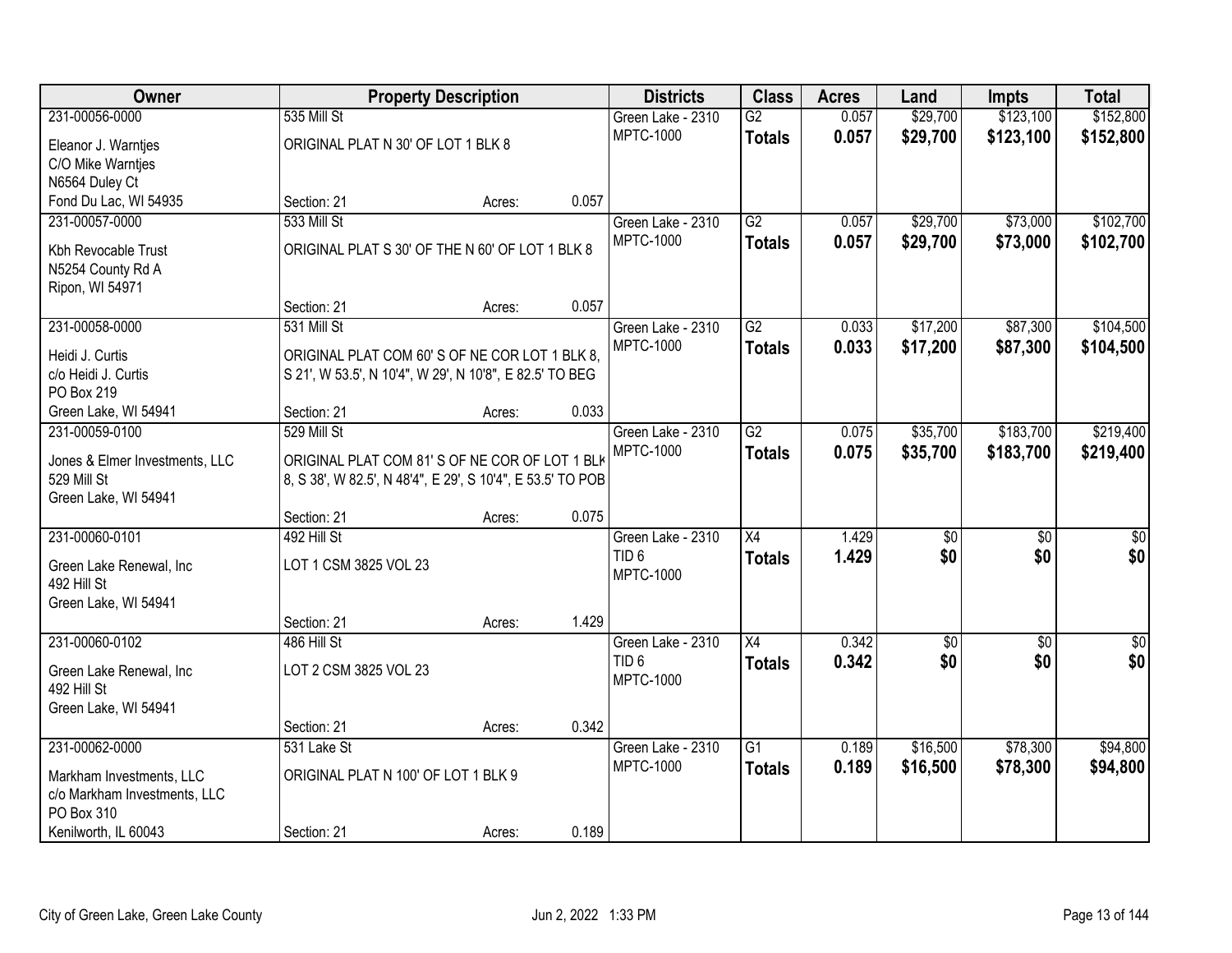| Owner                                 |                                          | <b>Property Description</b>                            |       | <b>Districts</b>                      | <b>Class</b>    | <b>Acres</b> | Land            | <b>Impts</b>    | <b>Total</b>    |
|---------------------------------------|------------------------------------------|--------------------------------------------------------|-------|---------------------------------------|-----------------|--------------|-----------------|-----------------|-----------------|
| 231-00063-0000                        | 511 Water St                             |                                                        |       | Green Lake - 2310                     | $\overline{G2}$ | 0.162        | \$16,300        | \$57,400        | \$73,700        |
| Markham Investments, LLC              | ORIGINAL PLAT N 85 26/33' OF LOT 2 BLK 9 |                                                        |       | <b>MPTC-1000</b>                      | <b>Totals</b>   | 0.162        | \$16,300        | \$57,400        | \$73,700        |
| c/o Markham Investments, LLC          |                                          |                                                        |       |                                       |                 |              |                 |                 |                 |
| PO Box 310                            |                                          |                                                        |       |                                       |                 |              |                 |                 |                 |
| Kenilworth, IL 60043                  | Section: 21                              | Acres:                                                 | 0.162 |                                       |                 |              |                 |                 |                 |
| 231-00064-0000                        | 534 Mill St                              |                                                        |       | Green Lake - 2310                     | $\overline{X4}$ | 0.133        | $\overline{50}$ | $\overline{30}$ | $\overline{30}$ |
| City of Green Lake                    | ORIGINAL PLAT N1/2 OF LOTS 3 & 4 BLK 9   |                                                        |       | <b>MPTC-1000</b>                      | <b>Totals</b>   | 0.133        | \$0             | \$0             | \$0             |
| PO Box 216                            |                                          |                                                        |       |                                       |                 |              |                 |                 |                 |
| Green Lake, WI 54941                  |                                          |                                                        |       |                                       |                 |              |                 |                 |                 |
|                                       | Section: 21                              | Acres:                                                 | 0.133 |                                       |                 |              |                 |                 |                 |
| 231-00065-0000                        | 530 Mill St                              |                                                        |       | Green Lake - 2310                     | $\overline{G2}$ | 0.053        | \$27,700        | \$96,900        | \$124,600       |
|                                       |                                          |                                                        |       | <b>MPTC-1000</b>                      | <b>Totals</b>   | 0.053        | \$27,700        | \$96,900        | \$124,600       |
| Jmef Units, LLC                       |                                          | ORIGINAL PLAT COM 162'10" N OF SW COR OF BLK           |       |                                       |                 |              |                 |                 |                 |
| c/o Jmef Units, LLC                   |                                          | 9, E 70', N 33', W 70', S 33' TO BEG EXC ROW           |       |                                       |                 |              |                 |                 |                 |
| 4508 Dollar Dr                        |                                          |                                                        | 0.053 |                                       |                 |              |                 |                 |                 |
| West Bend, WI 53095<br>231-00066-0000 | Section: 21<br>528 Mill St               | Acres:                                                 |       |                                       | $\overline{G2}$ | 0.086        | \$45,200        | \$182,500       |                 |
|                                       |                                          |                                                        |       | Green Lake - 2310<br><b>MPTC-1000</b> |                 |              |                 |                 | \$227,700       |
| Mbk Trust                             |                                          | ORIGINAL PLAT S1/2 OF LOTS 3 & 4 EXC W 70' OF N        |       |                                       | <b>Totals</b>   | 0.086        | \$45,200        | \$182,500       | \$227,700       |
| c/o Mbk Trust                         |                                          | 33' OF S 195'10" OF BLK 9, ALSO EXC S 3' OF LOT 4      |       |                                       |                 |              |                 |                 |                 |
| 4343 E Magolia St                     | BLK 9                                    |                                                        |       |                                       |                 |              |                 |                 |                 |
| Phoenix, AZ 85034                     | Section: 21                              | Acres:                                                 | 0.086 |                                       |                 |              |                 |                 |                 |
| 231-00066-0100                        | Mill St                                  |                                                        |       | Green Lake - 2310                     | $\overline{G2}$ | 0.100        | \$2,200         | $\overline{50}$ | \$2,200         |
| <b>Faruk Dzelil</b>                   |                                          | ORIGINAL PLAT COM NE COR LOT 3 BLK 9: S ON E           |       | <b>MPTC-1000</b>                      | <b>Totals</b>   | 0.100        | \$2,200         | \$0             | \$2,200         |
| 1047 New Haven Ave                    |                                          | LN LOT 3 65.97' TO POB S 65.97'; W 69.19'; N 65.98'; E |       |                                       |                 |              |                 |                 |                 |
| Fond Du Lac, WI 54935                 | 69.14' TO BEG                            |                                                        |       |                                       |                 |              |                 |                 |                 |
|                                       | Section: 21                              | Acres:                                                 | 0.100 |                                       |                 |              |                 |                 |                 |
| 231-00067-0000                        | 526 Mill St                              |                                                        |       | Green Lake - 2310                     | $\overline{G2}$ | 0.076        | \$39,600        | \$108,800       | \$148,400       |
| 526 Mill Street, LLC                  |                                          | ORIGINAL PLAT S 3' OF LOT 4 & THE N 37' OF LOT 5       |       | <b>MPTC-1000</b>                      | <b>Totals</b>   | 0.076        | \$39,600        | \$108,800       | \$148,400       |
| W1462 Spring Grove Rd                 | BLK 9                                    |                                                        |       |                                       |                 |              |                 |                 |                 |
| Ripon, WI 54971                       |                                          |                                                        |       |                                       |                 |              |                 |                 |                 |
|                                       | Section: 21                              | Acres:                                                 | 0.076 |                                       |                 |              |                 |                 |                 |
| 231-00068-0000                        | 524 Mill St                              |                                                        |       | Green Lake - 2310                     | $\overline{G2}$ | 0.057        | \$29,700        | \$136,900       | \$166,600       |
|                                       |                                          |                                                        |       | <b>MPTC-1000</b>                      | <b>Totals</b>   | 0.057        | \$29,700        | \$136,900       | \$166,600       |
| Mill St, LLC                          |                                          | ORIGINAL PLAT S 30' OF THE N 67' OF LOT 5 BLK 9        |       |                                       |                 |              |                 |                 |                 |
| c/o Mill St, LLC                      |                                          |                                                        |       |                                       |                 |              |                 |                 |                 |
| W1912 Forest Ave                      |                                          |                                                        |       |                                       |                 |              |                 |                 |                 |
| Green Lake, WI 54941                  | Section: 21                              | Acres:                                                 | 0.057 |                                       |                 |              |                 |                 |                 |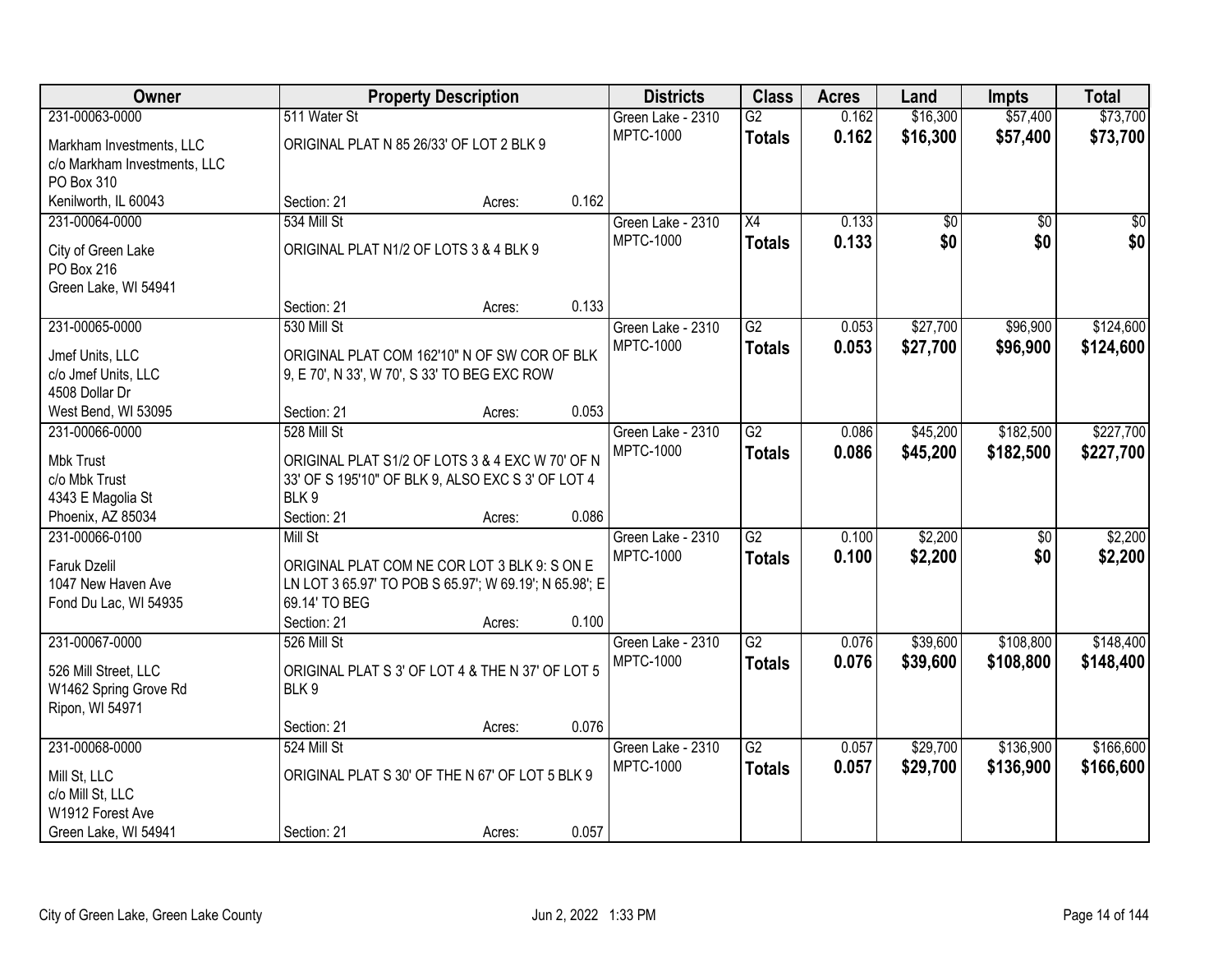| Owner                                       |                                                            | <b>Property Description</b> |       | <b>Districts</b>  | <b>Class</b>    | <b>Acres</b> | Land        | <b>Impts</b>    | <b>Total</b>    |
|---------------------------------------------|------------------------------------------------------------|-----------------------------|-------|-------------------|-----------------|--------------|-------------|-----------------|-----------------|
| 231-00069-0000                              | 522 Mill St                                                |                             |       | Green Lake - 2310 | G2              | 0.047        | \$24,700    | \$148,300       | \$173,000       |
| Daniel Denslow Living Trust                 | ORIGINAL PLAT N 25' OF THE S 65' OF LOT 5 BLK 9            |                             |       | <b>MPTC-1000</b>  | <b>Totals</b>   | 0.047        | \$24,700    | \$148,300       | \$173,000       |
| PO Box 351                                  |                                                            |                             |       |                   |                 |              |             |                 |                 |
| Green Lake, WI 54941                        |                                                            |                             |       |                   |                 |              |             |                 |                 |
|                                             | Section: 21                                                | Acres:                      | 0.047 |                   |                 |              |             |                 |                 |
| 231-00070-0000                              | 518 Mill St                                                |                             |       | Green Lake - 2310 | $\overline{G2}$ | 0.076        | \$39,600    | \$224,500       | \$264,100       |
| Buy on GI LLC                               | ORIGINAL PLAT S 40' OF LOT 5 BLK 9                         |                             |       | <b>MPTC-1000</b>  | <b>Totals</b>   | 0.076        | \$39,600    | \$224,500       | \$264,100       |
| c/o Buy on GI, LLC                          |                                                            |                             |       |                   |                 |              |             |                 |                 |
| %Jeff Shadick                               |                                                            |                             |       |                   |                 |              |             |                 |                 |
| PO Box 252                                  | Section: 21                                                | Acres:                      | 0.076 |                   |                 |              |             |                 |                 |
| Green Lake, WI 54941<br>231-00071-0000      | 506 Hill St                                                |                             |       | Green Lake - 2310 | G2              | 0.117        | \$41,900    | \$269,400       | \$311,300       |
|                                             |                                                            |                             |       | MPTC-1000         | <b>Totals</b>   | 0.117        | \$41,900    | \$269,400       | \$311,300       |
| Faruk Dzelil                                | ORIGINAL PLAT THE W 38'10" OF LOT 6 BLK 9                  |                             |       |                   |                 |              |             |                 |                 |
| 1047 New Haven Ave<br>Fond Du Lac, WI 54935 |                                                            |                             |       |                   |                 |              |             |                 |                 |
|                                             | Section: 21                                                | Acres:                      | 0.117 |                   |                 |              |             |                 |                 |
| 231-00072-0000                              | 508 Hill St                                                |                             |       | Green Lake - 2310 | $\overline{G1}$ | 0.102        | \$27,400    | \$48,000        | \$75,400        |
|                                             |                                                            |                             |       | <b>MPTC-1000</b>  | <b>Totals</b>   | 0.102        | \$27,400    | \$48,000        | \$75,400        |
| Faruk Dzelil<br>1047 New Haven Ave          | ORIGINAL PLAT THE E 33'8" OF THE W 72.5' OF LOT<br>6 BLK 9 |                             |       |                   |                 |              |             |                 |                 |
| Fond Du Lac, WI 54935                       |                                                            |                             |       |                   |                 |              |             |                 |                 |
|                                             | Section: 21                                                | Acres:                      | 0.102 |                   |                 |              |             |                 |                 |
| 231-00073-0000                              | 512 Hill St                                                |                             |       | Green Lake - 2310 | $\overline{G2}$ | 0.368        | \$80,100    | \$0             | \$80,100        |
| Markham Investments, LLC                    | ORIGINAL PLAT LOT 7 & THE E 10' OF LOT 6 & THE S           |                             |       | <b>MPTC-1000</b>  | <b>Totals</b>   | 0.368        | \$80,100    | \$0             | \$80,100        |
| c/o Markham Investments, LLC                | 46 7/33' OF LOT 2 BLK 9                                    |                             |       |                   |                 |              |             |                 |                 |
| PO Box 310                                  |                                                            |                             |       |                   |                 |              |             |                 |                 |
| Kenilworth, IL 60043                        | Section: 21                                                | Acres:                      | 0.368 |                   |                 |              |             |                 |                 |
| 231-00074-0000                              | 518 Hill St                                                |                             |       | Green Lake - 2310 | $\overline{X4}$ | 0.310        | $\sqrt{$0}$ | $\overline{50}$ | $\overline{30}$ |
| City of Green Lake                          | ORIGINAL PLAT LOT 8 & THE S 32' OF LOT 1 BLK 9             |                             |       | <b>MPTC-1000</b>  | <b>Totals</b>   | 0.310        | \$0         | \$0             | \$0             |
| 534 Mill St                                 |                                                            |                             |       |                   |                 |              |             |                 |                 |
| Green Lake, WI 54941                        |                                                            |                             |       |                   |                 |              |             |                 |                 |
|                                             | Section: 21                                                | Acres:                      | 0.310 |                   |                 |              |             |                 |                 |
| 231-00075-0000                              | 538 Hill St                                                |                             |       | Green Lake - 2310 | $\overline{G1}$ | 0.650        | \$33,000    | \$1,800         | \$34,800        |
| Joseph A. Waters et al                      | ORIGINAL PLAT LOTS 1 & 2 BLK 10 & THAT PORTION             |                             |       | <b>MPTC-1000</b>  | <b>Totals</b>   | 0.650        | \$33,000    | \$1,800         | \$34,800        |
| c/o Joseph A & Jennifer Waters              | VAC WATER ST LYING ADJ THERETO                             |                             |       |                   |                 |              |             |                 |                 |
| 534 Hill St Po Box 371                      |                                                            |                             |       |                   |                 |              |             |                 |                 |
| Green Lake, WI 54941-0371                   | Section: 21                                                | Acres:                      | 0.650 |                   |                 |              |             |                 |                 |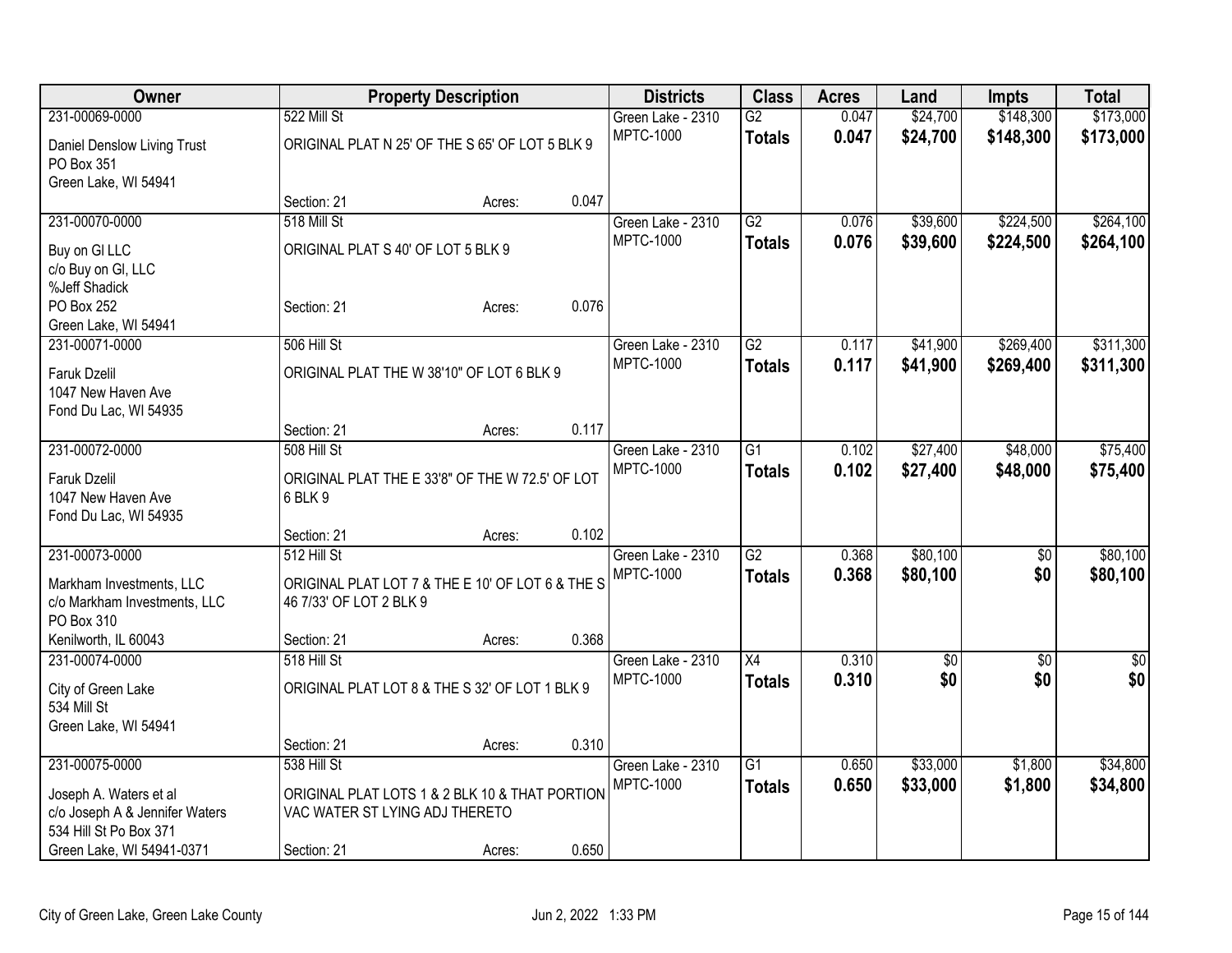| Owner                                                    |                                                     | <b>Property Description</b> |       | <b>Districts</b>  | <b>Class</b>    | <b>Acres</b> | Land            | <b>Impts</b>    | <b>Total</b>    |
|----------------------------------------------------------|-----------------------------------------------------|-----------------------------|-------|-------------------|-----------------|--------------|-----------------|-----------------|-----------------|
| 231-00075-0100                                           | Hill St                                             |                             |       | Green Lake - 2310 | $\overline{G1}$ | 0.183        | \$15,900        | $\overline{50}$ | \$15,900        |
| Markham Investments, LLC                                 | ORIGINAL PLAT W 601/4' OF LOT 7 BLK 10              |                             |       | <b>MPTC-1000</b>  | <b>Totals</b>   | 0.183        | \$15,900        | \$0             | \$15,900        |
| c/o Markham Investments, LLC                             |                                                     |                             |       |                   |                 |              |                 |                 |                 |
| PO Box 310                                               |                                                     |                             |       |                   |                 |              |                 |                 |                 |
| Kenilworth, IL 60043                                     | Section: 21                                         | Acres:                      | 0.183 |                   |                 |              |                 |                 |                 |
| 231-00076-0000                                           | 532 Lake St                                         |                             |       | Green Lake - 2310 | $\overline{G1}$ | 0.375        | \$26,100        | $\overline{50}$ | \$26,100        |
| Markham Investments, LLC                                 | ORIGINAL PLAT N1/2 LOTS 3 & 4 BLK 10 & THAT         |                             |       | <b>MPTC-1000</b>  | <b>Totals</b>   | 0.375        | \$26,100        | \$0             | \$26,100        |
| c/o Markham Investments, LLC                             | PORTION VAC WATER ST LYING ADJ THERETO              |                             |       |                   |                 |              |                 |                 |                 |
| PO Box 310                                               |                                                     |                             |       |                   |                 |              |                 |                 |                 |
| Kenilworth, IL 60043                                     | Section: 21                                         | Acres:                      | 0.375 |                   |                 |              |                 |                 |                 |
| 231-00077-0000                                           | 528 Lake St                                         |                             |       | Green Lake - 2310 | G1              | 0.239        | \$20,500        | \$0             | \$20,500        |
|                                                          | ORIGINAL PLAT THE S1/2 OF LOTS 3 & 4 BLK 10         |                             |       | <b>MPTC-1000</b>  | <b>Totals</b>   | 0.239        | \$20,500        | \$0             | \$20,500        |
| Markham Investments, LLC<br>c/o Markham Investments, LLC |                                                     |                             |       |                   |                 |              |                 |                 |                 |
| PO Box 310                                               |                                                     |                             |       |                   |                 |              |                 |                 |                 |
| Kenilworth, IL 60043                                     | Section: 21                                         | Acres:                      | 0.239 |                   |                 |              |                 |                 |                 |
| 231-00078-0000                                           | 524 Hill St                                         |                             |       | Green Lake - 2310 | G1              | 0.250        | \$21,100        | \$0             | \$21,100        |
|                                                          |                                                     |                             |       | <b>MPTC-1000</b>  | <b>Totals</b>   | 0.250        | \$21,100        | \$0             | \$21,100        |
| Markham Investments, LLC                                 | ORIGINAL PLAT LOT 5 BLK 10                          |                             |       |                   |                 |              |                 |                 |                 |
| c/o Markham Investments, LLC<br>PO Box 310               |                                                     |                             |       |                   |                 |              |                 |                 |                 |
| Kenilworth, IL 60043                                     | Section: 21                                         | Acres:                      | 0.250 |                   |                 |              |                 |                 |                 |
| 231-00079-0000                                           | 528 Hill St                                         |                             |       | Green Lake - 2310 | $\overline{G1}$ | 0.250        | \$21,100        | \$120,200       | \$141,300       |
|                                                          |                                                     |                             |       | <b>MPTC-1000</b>  | Totals          | 0.250        | \$21,100        | \$120,200       | \$141,300       |
| Markham Investments, LLC                                 | ORIGINAL PLAT LOT 6 BLK 10                          |                             |       |                   |                 |              |                 |                 |                 |
| c/o Markham Investments, LLC                             |                                                     |                             |       |                   |                 |              |                 |                 |                 |
| PO Box 310<br>Kenilworth, IL 60043                       | Section: 21                                         |                             | 0.250 |                   |                 |              |                 |                 |                 |
| 231-00080-0000                                           | 534 Hill St                                         | Acres:                      |       | Green Lake - 2310 | $\overline{G1}$ | 0.292        | \$23,200        | \$83,700        | \$106,900       |
|                                                          |                                                     |                             |       | <b>MPTC-1000</b>  | <b>Totals</b>   | 0.292        | \$23,200        | \$83,700        | \$106,900       |
| Joseph A. Waters et al                                   | ORIGINAL PLAT E 221/4' LOT 7 & THE W 741/4' LOT 8   |                             |       |                   |                 |              |                 |                 |                 |
| c/o Joseph A & Jennifer Waters                           | <b>BLK 10</b>                                       |                             |       |                   |                 |              |                 |                 |                 |
| 534 Hill St Po Box 371                                   |                                                     |                             |       |                   |                 |              |                 |                 |                 |
| Green Lake, WI 54941-0371                                | Section: 21                                         | Acres:                      | 0.292 |                   |                 |              |                 |                 |                 |
| 231-00082-0000                                           | 540 Lake St                                         |                             |       | Green Lake - 2310 | $\overline{X4}$ | 2.240        | $\overline{50}$ | $\overline{50}$ | $\overline{50}$ |
| City of Green Lake                                       | ORIGINAL PLAT LOTS 1, 2, 3, 4, 5, 6, 7 & 8 BLK 11 & |                             |       | <b>MPTC-1000</b>  | <b>Totals</b>   | 2.240        | \$0             | \$0             | \$0             |
| PO Box 216                                               | THAT PORTION VAC WATER ST LYING ADJ                 |                             |       |                   |                 |              |                 |                 |                 |
| Green Lake, WI 54941                                     | <b>THERETO</b>                                      |                             |       |                   |                 |              |                 |                 |                 |
|                                                          | Section: 21                                         | Acres:                      | 2.240 |                   |                 |              |                 |                 |                 |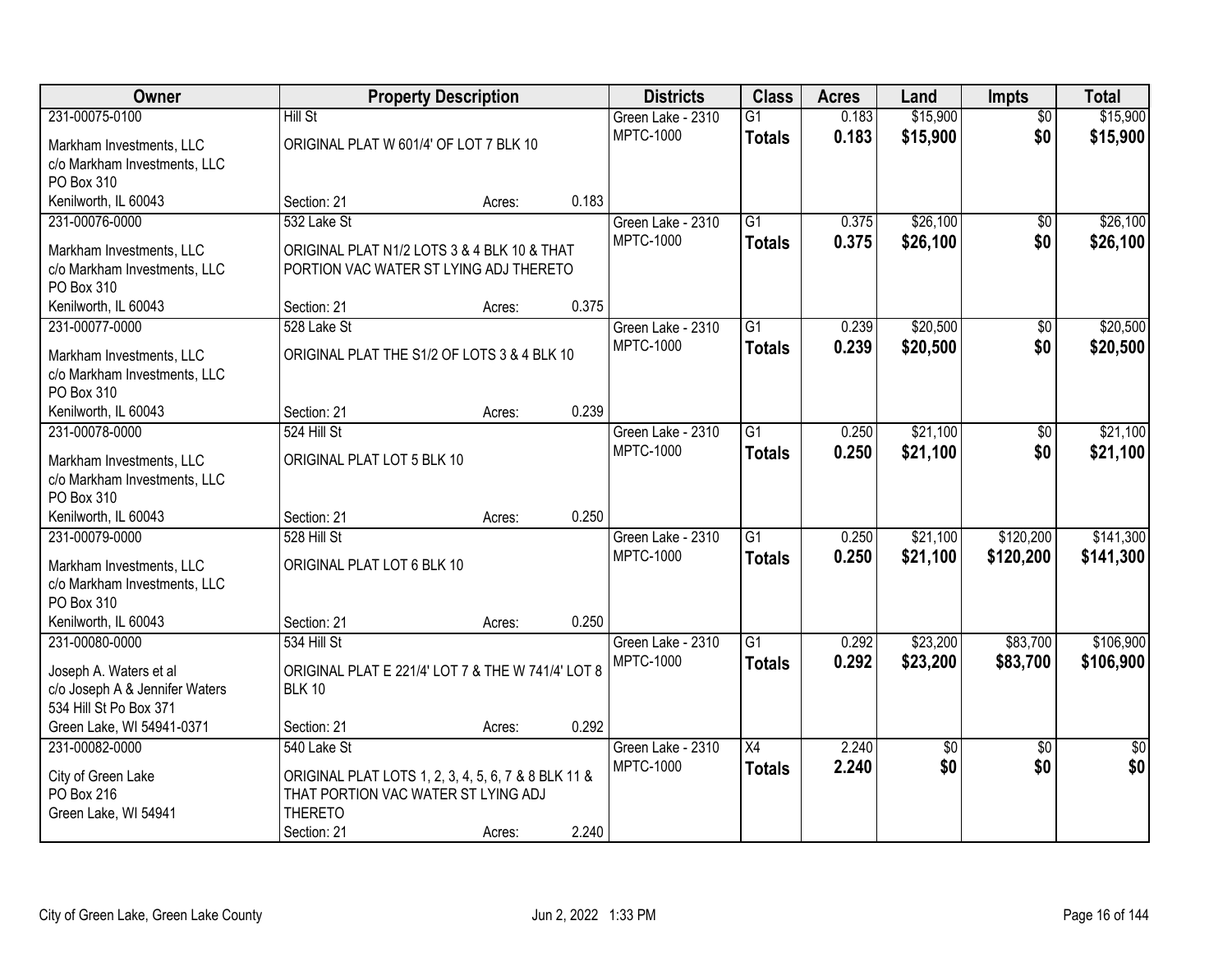| Owner                                                                                        |                                                                                                                                                          | <b>Property Description</b> |       | <b>Districts</b>                                          | <b>Class</b>                     | <b>Acres</b>   | Land                   | Impts                  | <b>Total</b>           |
|----------------------------------------------------------------------------------------------|----------------------------------------------------------------------------------------------------------------------------------------------------------|-----------------------------|-------|-----------------------------------------------------------|----------------------------------|----------------|------------------------|------------------------|------------------------|
| 231-00083-0000<br>City of Green Lake<br>PO Box 216<br>Green Lake, WI 54941                   | 545 Lake St<br>ORIGINAL PLAT LOT 1 CERTIFIED SURVEY MAP<br>1974 V8                                                                                       |                             |       | Green Lake - 2310<br><b>MPTC-1000</b>                     | X4<br><b>Totals</b>              | 0.550<br>0.550 | $\overline{50}$<br>\$0 | $\overline{50}$<br>\$0 | \$0<br>\$0             |
|                                                                                              | Section: 21                                                                                                                                              | Acres:                      | 0.550 |                                                           |                                  |                |                        |                        |                        |
| 231-00084-0000<br>Water Street Partners, LLC<br>c/o Water Street Partners, LLC<br>PO Box 448 | 508 Water St<br>ORIGINAL PLAT LOT 2 CERTIFIED SURVEY MAP1974<br>V8 SUBJ TO 6' ESMT AS DESC V408 P275                                                     |                             |       | Green Lake - 2310<br><b>MPTC-1000</b>                     | G2<br><b>Totals</b>              | 0.571<br>0.571 | \$49,700<br>\$49,700   | \$140,800<br>\$140,800 | \$190,500<br>\$190,500 |
| Lake Forest, IL 60045<br>231-00086-0000                                                      | Section: 21<br>536 Mill St                                                                                                                               | Acres:                      | 0.571 | Green Lake - 2310                                         | G2                               | 0.121          | \$63,400               | \$202,000              | \$265,400              |
| Sonntag Realty, LLC<br>c/o Sonntag Realty, LLC<br>PO Box 121<br>Green Lake, WI 54941         | COM AT THE SW COR LOT 5 BLK 12 OP; THENCE N<br>42'; THENCE E 50' PARALLEL WITH WATER ST;<br>THENCE N 14' M/L; THENCE E 41'; THENCE N 13';<br>Section: 21 | Acres:                      | 0.121 | <b>MPTC-1000</b>                                          | <b>Totals</b>                    | 0.121          | \$63,400               | \$202,000              | \$265,400              |
| 231-00087-0000<br>Rachel Nitz<br>PO Box 685<br>Green Lake, WI 54941                          | <b>Mill St</b><br>THAT PARCEL DESC V725 P597                                                                                                             |                             |       | Green Lake - 2310<br><b>MPTC-1000</b>                     | $\overline{G2}$<br><b>Totals</b> | 0.112<br>0.112 | \$6,100<br>\$6,100     | $\sqrt[6]{}$<br>\$0    | \$6,100<br>\$6,100     |
|                                                                                              | Section: 21                                                                                                                                              | Acres:                      | 0.112 |                                                           |                                  |                |                        |                        |                        |
| 231-00087-0100<br>Green Lake Chamber of Commerce<br>PO Box 337<br>Green Lake, WI 54941       | 550 Mill St<br>ORIGINAL PLAT LOT 3 CERTIFIED SURVEY MAP99<br>V <sub>1</sub>                                                                              |                             |       | Green Lake - 2310<br>TID <sub>6</sub><br><b>MPTC-1000</b> | $\overline{G2}$<br><b>Totals</b> | 0.200<br>0.200 | \$130,700<br>\$130,700 | \$52,700<br>\$52,700   | \$183,400<br>\$183,400 |
| 231-00088-0000                                                                               | Section: 21                                                                                                                                              | Acres:                      | 0.200 |                                                           | $\overline{G2}$                  |                |                        |                        |                        |
| <b>Rachel Nitz</b><br>PO Box 685<br>Green Lake, WI 54941                                     | 538 Mill St<br>ORIGINAL PLAT LOT 1 CERTIFIED SURVEY MAP2476<br>V11 (BLK 12)                                                                              |                             |       | Green Lake - 2310<br><b>MPTC-1000</b>                     | <b>Totals</b>                    | 0.224<br>0.224 | \$48,900<br>\$48,900   | \$244,200<br>\$244,200 | \$293,100<br>\$293,100 |
|                                                                                              | Section: 21                                                                                                                                              | Acres:                      | 0.224 |                                                           |                                  |                |                        |                        |                        |
| 231-00093-0000<br>American Legion Post 306<br>PO Box 448<br>Green Lake, WI 54941             | 518 Water St<br>ORIGINAL PLAT LOT 3 CERTIFIED SURVEY MAP1974<br>V8 INCL 6' ESMT AS DESC V408 PG275<br>Section: 21                                        | Acres:                      | 0.212 | Green Lake - 2310<br><b>MPTC-1000</b>                     | $\overline{X4}$<br><b>Totals</b> | 0.212<br>0.212 | \$0<br>\$0             | $\overline{50}$<br>\$0 | $\overline{50}$<br>\$0 |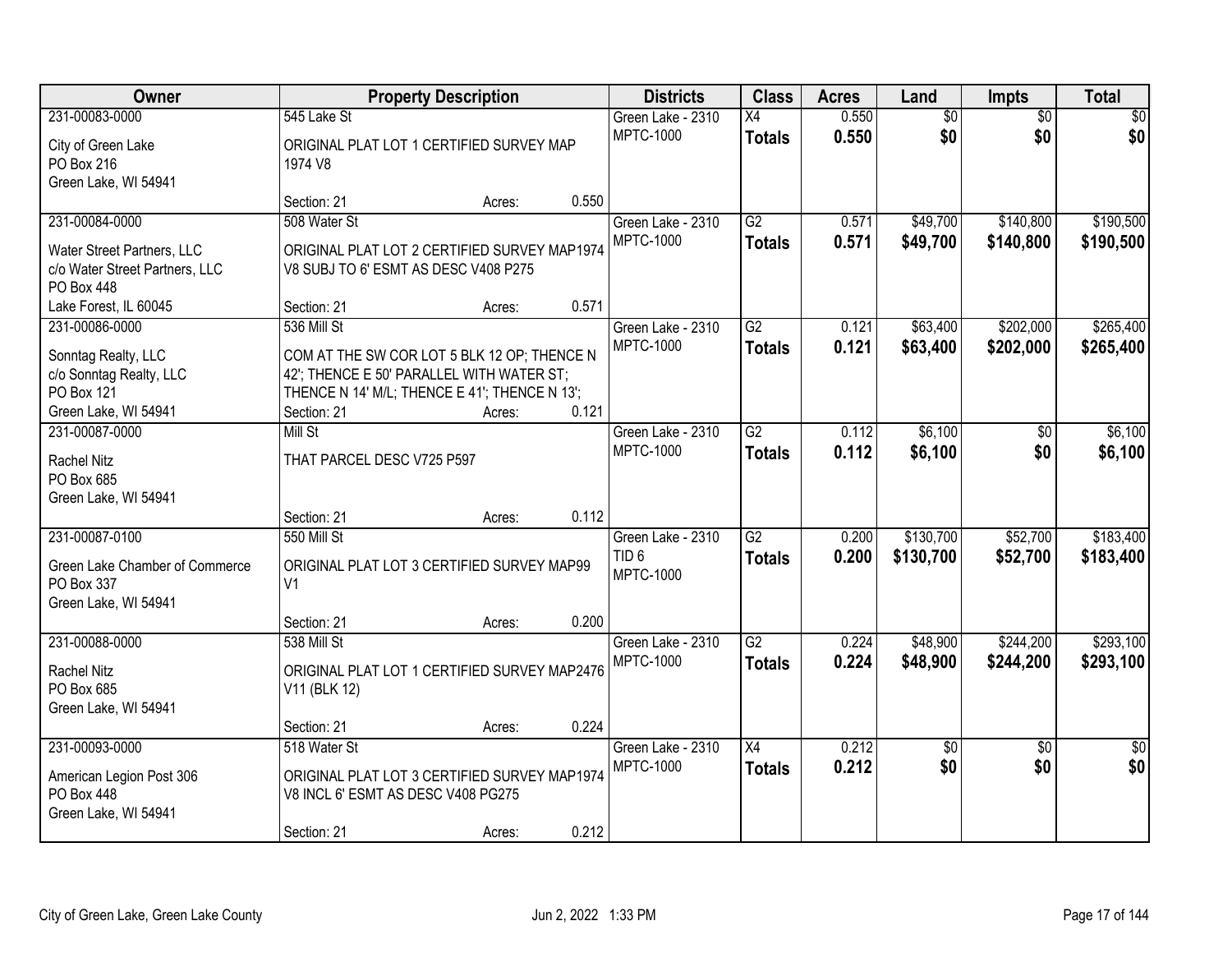| Owner                                                                                                             | <b>Property Description</b>                                                                                                                                      |       | <b>Districts</b>                                                                               | <b>Class</b>                     | <b>Acres</b>   | Land                   | <b>Impts</b>           | <b>Total</b>           |
|-------------------------------------------------------------------------------------------------------------------|------------------------------------------------------------------------------------------------------------------------------------------------------------------|-------|------------------------------------------------------------------------------------------------|----------------------------------|----------------|------------------------|------------------------|------------------------|
| 231-00095-0000<br>City of Green Lake<br>534 Mill St<br>Green Lake, WI 54941                                       | 547 Mill St<br>ORIGINAL PLAT PORTION OF LAND BOUNDED AS<br>FOLLOWS: N BY BLKS 14 & 15, E BY MILL ST, W BY<br>MILL POND, S BY WATER ST<br>Section: 21<br>Acres:   | 2.000 | <b>Water Frontage</b><br>$-00180$<br>Green Lake - 2310<br>TID <sub>6</sub><br><b>MPTC-1000</b> | X4<br><b>Totals</b>              | 0.000<br>0.000 | $\overline{50}$<br>\$0 | $\overline{50}$<br>\$0 | $\overline{30}$<br>\$0 |
| 231-00096-0000<br>Kdc Management, LLC<br>c/o Kdc Management, LLC<br>N5961 Cass Ct<br>Green Lake, WI 54941         | 566 Mill St<br>ORIGINAL PLAT N 58' OF LOTS 3 & 4 BLK 13 & THE<br>S1/2 OF VAC CANAL ST ADJ THERETO (LOT<br>1CERTIFIED SURVEY MAP 99)<br>Section: 21<br>Acres:     | 0.397 | Green Lake - 2310<br>TID <sub>6</sub><br><b>MPTC-1000</b>                                      | $\overline{G2}$<br><b>Totals</b> | 0.397<br>0.397 | \$34,600<br>\$34,600   | \$50,900<br>\$50,900   | \$85,500<br>\$85,500   |
| 231-00097-0000<br>Kdc Management, LLC<br>N5961 Cass Ct<br>Green Lake, WI 54941                                    | 560 Mill St<br>ORIGINAL PLAT LOT 2 CERTIFIED SURVEY MAP 99<br>V <sub>1</sub><br>Section: 21<br>Acres:                                                            | 0.194 | Green Lake - 2310<br>TID <sub>6</sub><br><b>MPTC-1000</b>                                      | $\overline{G2}$<br><b>Totals</b> | 0.194<br>0.194 | \$50,700<br>\$50,700   | \$153,100<br>\$153,100 | \$203,800<br>\$203,800 |
| 231-00098-0000<br>City of Green Lake<br>PO Box 216<br>Green Lake, WI 54941                                        | 554 Mill St<br>ORIGINAL PLAT THAT PART OF LOTS 3-5 & 6 LYING<br>S & E OF MILL RACE BLK 13<br>Section: 21                                                         | 0.420 | Green Lake - 2310<br>TID <sub>6</sub><br>MPTC-1000                                             | X4<br><b>Totals</b>              | 0.000<br>0.000 | \$0<br>\$0             | $\sqrt[6]{}$<br>\$0    | \$0<br>\$0             |
| 231-00099-0000<br>Ac Chier Properties, LLC<br>c/o Ac Chier Properties, LLC<br>9201 Willow Ln<br>Fremont, WI 54940 | Acres:<br>565 Mill St<br>ORIGINAL PLAT LOT 1 BLK 14 EXC THE E 56' OF THE<br>S 40' & THE E 14' LOT 2<br>Section: 21<br>Acres:                                     | 0.241 | Green Lake - 2310<br>TID <sub>6</sub><br><b>MPTC-1000</b>                                      | $\overline{G2}$<br><b>Totals</b> | 0.241<br>0.241 | \$63,000<br>\$63,000   | $\overline{50}$<br>\$0 | \$63,000<br>\$63,000   |
| 231-00100-0000<br>Ac Chier Properties, LLC<br>c/o Ac Chier Properties, LLC<br>9201 Willow Ln<br>Fremont, WI 54940 | 559 Mill St<br>ORIGINAL PLAT E 56' OF THE S 40' LOT 1 BLK 14<br>Section: 21<br>Acres:                                                                            | 0.051 | Green Lake - 2310<br>TID <sub>6</sub><br><b>MPTC-1000</b>                                      | $\overline{G2}$<br><b>Totals</b> | 0.051<br>0.051 | \$13,400<br>\$13,400   | $\sqrt{$0}$<br>\$0     | \$13,400<br>\$13,400   |
| 231-00101-0000<br>Kevin and Rebecca Brusky<br>10921 W Campana Dr<br>Sun City, AZ 85351                            | 491 Canal St<br>ORIGINAL PLAT N 102' OF LOT 2 & ALL OF LOT 3 BLK<br>14 ALSO INCL THE S 30' OF LOT 2 EXC THE E14' OF<br>LOT <sub>2</sub><br>Section: 21<br>Acres: | 0.458 | Green Lake - 2310<br><b>MPTC-1000</b>                                                          | $\overline{G1}$<br><b>Totals</b> | 0.458<br>0.458 | \$28,700<br>\$28,700   | \$103,100<br>\$103,100 | \$131,800<br>\$131,800 |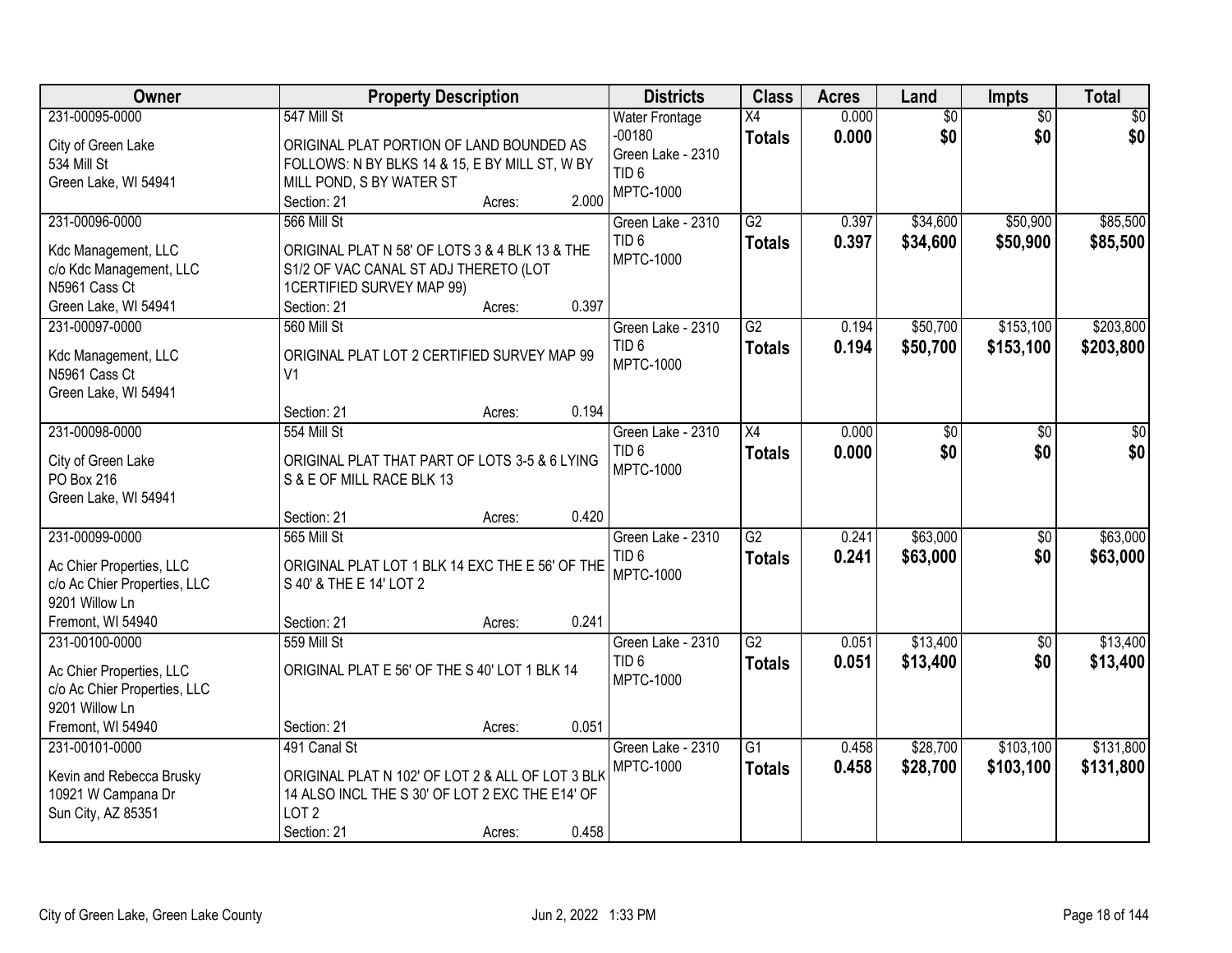| Owner                                                                                                      | <b>Property Description</b>                                                                      |        |       | <b>Districts</b>      | <b>Class</b>    | <b>Acres</b> | Land      | <b>Impts</b>    | <b>Total</b>    |
|------------------------------------------------------------------------------------------------------------|--------------------------------------------------------------------------------------------------|--------|-------|-----------------------|-----------------|--------------|-----------|-----------------|-----------------|
| 231-00103-0000                                                                                             | 564 Gold St                                                                                      |        |       | Green Lake - 2310     | $\overline{G1}$ | 0.250        | \$21,100  | \$71,800        | \$92,900        |
| Michael F. Keigher et al                                                                                   | ORIGINAL PLAT LOT 4 BLK 14                                                                       |        |       | <b>MPTC-1000</b>      | <b>Totals</b>   | 0.250        | \$21,100  | \$71,800        | \$92,900        |
| c/o Michael F & Georgean Keigher                                                                           |                                                                                                  |        |       |                       |                 |              |           |                 |                 |
| 18856 Carrie Ct                                                                                            |                                                                                                  |        |       |                       |                 |              |           |                 |                 |
| Mokena, IL 60448                                                                                           | Section: 21                                                                                      | Acres: | 0.250 |                       |                 |              |           |                 |                 |
| 231-00104-0000                                                                                             | 556 Gold St                                                                                      |        |       | Green Lake - 2310     | $\overline{G1}$ | 0.250        | \$21,100  | \$80,900        | \$102,000       |
| James H. Anderson et al                                                                                    | ORIGINAL PLAT LOT 5 BLK 14                                                                       |        |       | <b>MPTC-1000</b>      | <b>Totals</b>   | 0.250        | \$21,100  | \$80,900        | \$102,000       |
| c/o Jeanne N. Anderson                                                                                     |                                                                                                  |        |       |                       |                 |              |           |                 |                 |
| 556 Gold St                                                                                                |                                                                                                  |        |       |                       |                 |              |           |                 |                 |
| Green Lake, WI 54941                                                                                       | Section: 21                                                                                      | Acres: | 0.250 |                       |                 |              |           |                 |                 |
| 231-00105-0000                                                                                             | 551 Mill St                                                                                      |        |       | Green Lake - 2310     | G2              | 0.500        | \$54,500  | \$328,400       | \$382,900       |
| Laurie Z. Netzow                                                                                           | ORIGINAL PLAT LOTS 6 & 7 ALSO AN ESMT 24' IN                                                     |        |       | <b>MPTC-1000</b>      | <b>Totals</b>   | 0.500        | \$54,500  | \$328,400       | \$382,900       |
| PO Box 235                                                                                                 | WIDTH RUNNING IN AN E'LY & W'LY DIRECTION                                                        |        |       |                       |                 |              |           |                 |                 |
| White Lake, WI 54491                                                                                       | LOCATED 10'S OF THE N LN OF LOT 8 BLK 14                                                         |        |       |                       |                 |              |           |                 |                 |
|                                                                                                            | Section: 21                                                                                      | Acres: | 0.500 |                       |                 |              |           |                 |                 |
| 231-00106-0000                                                                                             | 549 Mill St                                                                                      |        |       | Green Lake - 2310     | X4              | 0.000        | \$0       | \$0             | \$0             |
|                                                                                                            | ORIGINAL PLAT LOT 8 BLK 14                                                                       |        |       | TID <sub>6</sub>      | <b>Totals</b>   | 0.000        | \$0       | \$0             | \$0             |
| City of Green Lake<br>PO Box 216                                                                           |                                                                                                  |        |       | <b>MPTC-1000</b>      |                 |              |           |                 |                 |
| Green Lake, WI 54941                                                                                       |                                                                                                  |        |       |                       |                 |              |           |                 |                 |
|                                                                                                            | Section: 21                                                                                      | Acres: | 0.250 |                       |                 |              |           |                 |                 |
| 231-00107-0000                                                                                             | 567 Gold St                                                                                      |        |       | <b>Water Frontage</b> | $\overline{X4}$ | 0.000        | \$0       | $\overline{50}$ | $\overline{50}$ |
|                                                                                                            |                                                                                                  |        |       | $-00180$              | <b>Totals</b>   | 0.000        | \$0       | \$0             | \$0             |
| City of Green Lake<br>PO Box 216                                                                           | ORIGINAL PLAT N 30' OF LOTS 1, 2, 3 & 4 BLK 15<br>ALSO THE SOUTH 10' OF LOTS 5, 6, 7, 8 OF BLOCK |        |       | Green Lake - 2310     |                 |              |           |                 |                 |
| Green Lake, WI 54941                                                                                       | 16; ALSO CANAL ST WEST OF GOLD ST                                                                |        |       | <b>MPTC-1000</b>      |                 |              |           |                 |                 |
|                                                                                                            | Section: 21                                                                                      | Acres: | 0.000 |                       |                 |              |           |                 |                 |
| 231-00108-0000                                                                                             | 563 Gold St                                                                                      |        |       | <b>Water Frontage</b> | $\overline{G1}$ | 0.000        | \$226,500 | \$177,600       | \$404,100       |
|                                                                                                            |                                                                                                  |        |       | $-00180$              | <b>Totals</b>   | 0.000        | \$226,500 | \$177,600       | \$404,100       |
| Parat Family Trust Agreement<br>8604 Ainslie                                                               | ORIGINAL PLAT S 102' OF LOTS 1, 2, 3 & 4 BLK 15                                                  |        |       | Green Lake - 2310     |                 |              |           |                 |                 |
| Norridge, IL 60706                                                                                         |                                                                                                  |        |       | <b>MPTC-1000</b>      |                 |              |           |                 |                 |
|                                                                                                            | Section: 21                                                                                      | Acres: | 0.000 |                       |                 |              |           |                 |                 |
| 231-00109-0000                                                                                             | 561 Gold St                                                                                      |        |       | <b>Water Frontage</b> | $\overline{G1}$ | 0.480        | \$210,000 | \$157,800       | \$367,800       |
|                                                                                                            |                                                                                                  |        |       | $-00180$              | <b>Totals</b>   | 0.480        | \$210,000 | \$157,800       | \$367,800       |
| Russell C & Jacqueli Stading Living Trus   ORIGINAL PLAT N 78' OF LOTS 5, 6, 7 & 8 BLK 15<br>209 Curlew St |                                                                                                  |        |       | Green Lake - 2310     |                 |              |           |                 |                 |
| Fort Meyers Beach, FL 33931                                                                                |                                                                                                  |        |       | <b>MPTC-1000</b>      |                 |              |           |                 |                 |
|                                                                                                            | Section: 21                                                                                      | Acres: | 0.480 |                       |                 |              |           |                 |                 |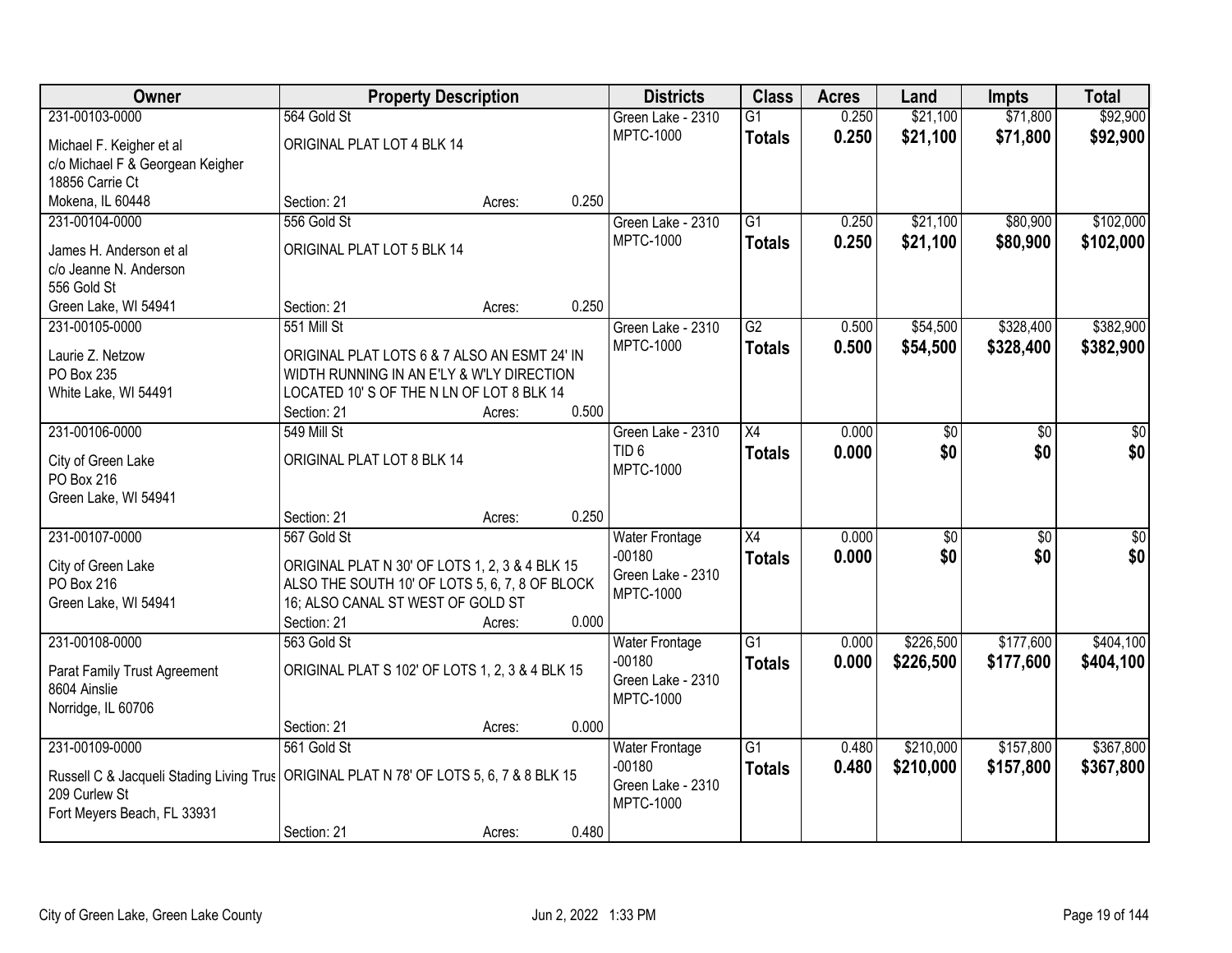| <b>Owner</b>                      |                                                   | <b>Property Description</b> |       | <b>Districts</b>                      | <b>Class</b>    | <b>Acres</b> | Land            | <b>Impts</b> | <b>Total</b> |
|-----------------------------------|---------------------------------------------------|-----------------------------|-------|---------------------------------------|-----------------|--------------|-----------------|--------------|--------------|
| 231-00111-0000                    | 579 Gold St                                       |                             |       | Green Lake - 2310                     | $\overline{G1}$ | 0.500        | \$30,000        | \$200        | \$30,200     |
| Samuel Boyd & Kendra Boyd Living  | ORIGINAL PLAT LOTS 1 & 2 BLK 16                   |                             |       | <b>MPTC-1000</b>                      | <b>Totals</b>   | 0.500        | \$30,000        | \$200        | \$30,200     |
| Trust                             |                                                   |                             |       |                                       |                 |              |                 |              |              |
| 3908 Viceroy Ct                   |                                                   |                             |       |                                       |                 |              |                 |              |              |
| High Point, NC 27265              | Section: 21                                       | Acres:                      | 0.500 |                                       |                 |              |                 |              |              |
| 231-00111-0200                    | 465 Clay St                                       |                             |       | <b>Water Frontage</b>                 | $\overline{G1}$ | 0.450        | \$84,000        | \$83,300     | \$167,300    |
| Gertrude Zahnow                   | ORIGINAL PLAT LOT 1 CERTIFIED SURVEY MAP          |                             |       | $-00180$                              | <b>Totals</b>   | 0.450        | \$84,000        | \$83,300     | \$167,300    |
| Kimberly Derr                     | 2182 V9                                           |                             |       | Green Lake - 2310<br><b>MPTC-1000</b> |                 |              |                 |              |              |
| 465 Clay St Po Box 65             |                                                   |                             |       |                                       |                 |              |                 |              |              |
| Green Lake, WI 54941              | Section: 21                                       | Acres:                      | 0.450 |                                       |                 |              |                 |              |              |
| 231-00111-0400                    | Clay St                                           |                             |       | Green Lake - 2310                     | $\overline{G1}$ | 0.250        | \$21,100        | \$0          | \$21,100     |
| Samuel & Kendra Boyd Living Trust | ORIGINAL PLAT LOT 3 BLK 16                        |                             |       | <b>MPTC-1000</b>                      | <b>Totals</b>   | 0.250        | \$21,100        | \$0          | \$21,100     |
| 3908 Viceroy Ct                   |                                                   |                             |       |                                       |                 |              |                 |              |              |
| High Point, NC 27265              |                                                   |                             |       |                                       |                 |              |                 |              |              |
|                                   | Section: 21                                       | Acres:                      | 0.250 |                                       |                 |              |                 |              |              |
| 231-00111-0600                    |                                                   |                             |       | Green Lake - 2310                     | $\overline{X4}$ | 0.462        | $\overline{50}$ | \$0          | \$0          |
| City of Green Lake                | ORIGINAL PLAT, N 122' OF LOTS 6, 7 & 8 BLK 16 EXC |                             |       | <b>MPTC-1000</b>                      | <b>Totals</b>   | 0.462        | \$0             | \$0          | \$0          |
| PO Box 216                        | LANDS DESC AS COM AT NE COR BLK 16; S 131.58'     |                             |       |                                       |                 |              |                 |              |              |
| Green Lake, WI 54941              | TO POB; S 46.40'; W 164.99'; S47?W 111.57' TO SE  |                             |       |                                       |                 |              |                 |              |              |
|                                   | Section: 21                                       | Acres:                      | 0.462 |                                       |                 |              |                 |              |              |
| 231-00111-0700                    | Gold St                                           |                             |       | Green Lake - 2310                     | $\overline{G1}$ | 0.462        | \$13,200        | \$0          | \$13,200     |
| Samuel & Kendra Boyd Living Trust | COM AT NE COR BLK 16; S 131.58' TO POB; S 46.40'; |                             |       | <b>MPTC-1000</b>                      | <b>Totals</b>   | 0.462        | \$13,200        | \$0          | \$13,200     |
| 3908 Viceroy Ct                   | W 164.99'; S47?W 111.57' TO SE COR LOT 1 CSM      |                             |       |                                       |                 |              |                 |              |              |
| High Point, NC 27265              | 2182; N 122.09'; E 247.54' TO POB                 |                             |       |                                       |                 |              |                 |              |              |
|                                   | Section: 21                                       | Acres:                      | 0.462 |                                       |                 |              |                 |              |              |
| 231-00113-0000                    | 581 Mill St                                       |                             |       | Green Lake - 2310                     | $\overline{G1}$ | 0.125        | \$10,900        | \$99,100     | \$110,000    |
| Thomas J & Kathy A Mccarthy Trust | ORIGINAL PLAT N1/2 OF LOT 1 BLK 17                |                             |       | <b>MPTC-1000</b>                      | <b>Totals</b>   | 0.125        | \$10,900        | \$99,100     | \$110,000    |
| N5988 Lost Creek Rd               |                                                   |                             |       |                                       |                 |              |                 |              |              |
| Green Lake, WI 54941              |                                                   |                             |       |                                       |                 |              |                 |              |              |
|                                   | Section: 21                                       | Acres:                      | 0.125 |                                       |                 |              |                 |              |              |
| 231-00114-0000                    | 577 Mill St                                       |                             |       | Green Lake - 2310                     | $\overline{G1}$ | 0.125        | \$10,900        | \$69,100     | \$80,000     |
| David Howard et al                | ORIGINAL PLAT S1/2 OF LOT 1 BLK 17                |                             |       | <b>MPTC-1000</b>                      | <b>Totals</b>   | 0.125        | \$10,900        | \$69,100     | \$80,000     |
| c/o David & Ruthann Howard        |                                                   |                             |       |                                       |                 |              |                 |              |              |
| 577 Mill St                       |                                                   |                             |       |                                       |                 |              |                 |              |              |
| Green Lake, WI 54941-0213         | Section: 21                                       | Acres:                      | 0.125 |                                       |                 |              |                 |              |              |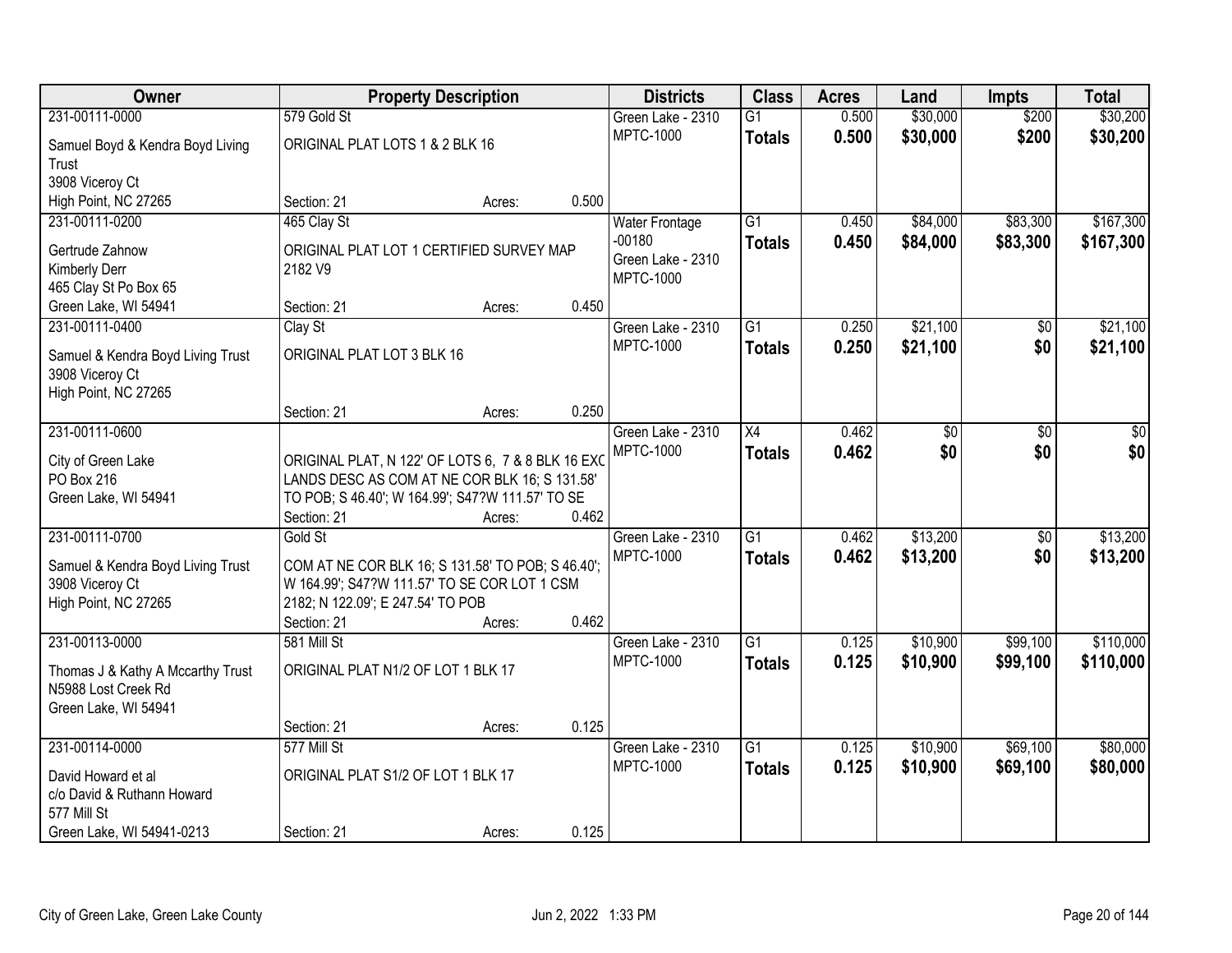| Owner                                              | <b>Property Description</b>                                                                     |        |       | <b>Districts</b>                      | <b>Class</b>    | <b>Acres</b>   | Land     | <b>Impts</b> | <b>Total</b> |
|----------------------------------------------------|-------------------------------------------------------------------------------------------------|--------|-------|---------------------------------------|-----------------|----------------|----------|--------------|--------------|
| 231-00115-0000                                     | 491 Clay St                                                                                     |        |       | Green Lake - 2310                     | $\overline{G1}$ | 0.250          | \$21,100 | \$96,200     | \$117,300    |
| Janet Beuthin                                      | ORIGINAL PLAT LOT 2 BLK 17                                                                      |        |       | <b>MPTC-1000</b>                      | <b>Totals</b>   | 0.250          | \$21,100 | \$96,200     | \$117,300    |
| 491 Clay St                                        |                                                                                                 |        |       |                                       |                 |                |          |              |              |
| Green Lake, WI 54941                               |                                                                                                 |        |       |                                       |                 |                |          |              |              |
|                                                    | Section: 21                                                                                     | Acres: | 0.250 |                                       |                 |                |          |              |              |
| 231-00116-0000                                     | 487 Clay St                                                                                     |        |       | Green Lake - 2310                     | $\overline{G1}$ | 0.250          | \$21,100 | \$64,300     | \$85,400     |
| Carol M. Burgoyne                                  | ORIGINAL PLAT LOT 3 BLK 17                                                                      |        |       | <b>MPTC-1000</b>                      | <b>Totals</b>   | 0.250          | \$21,100 | \$64,300     | \$85,400     |
| W169 N10691 Juniper Dr                             |                                                                                                 |        |       |                                       |                 |                |          |              |              |
| Germantown, WI 53022                               |                                                                                                 |        |       |                                       |                 |                |          |              |              |
|                                                    | Section: 21                                                                                     | Acres: | 0.250 |                                       |                 |                |          |              |              |
| 231-00116-0100                                     | 578 Gold St                                                                                     |        |       | Green Lake - 2310                     | G1              | 0.250          | \$21,100 | \$133,900    | \$155,000    |
| Raymond T. Colhouer                                | ORIGINAL PLAT LOT 4 BLK 17                                                                      |        |       | <b>MPTC-1000</b>                      | <b>Totals</b>   | 0.250          | \$21,100 | \$133,900    | \$155,000    |
| 578 Gold St                                        |                                                                                                 |        |       |                                       |                 |                |          |              |              |
| Green Lake, WI 54941                               |                                                                                                 |        |       |                                       |                 |                |          |              |              |
|                                                    | Section: 21                                                                                     | Acres: | 0.250 |                                       |                 |                |          |              |              |
| 231-00117-0000                                     | 574 Gold St                                                                                     |        |       | Green Lake - 2310<br><b>MPTC-1000</b> | G1              | 0.250<br>0.250 | \$21,100 | \$115,800    | \$136,900    |
| Kathleen Vignos                                    | ORIGINAL PLAT LOT 5 BLK 17                                                                      |        |       |                                       | <b>Totals</b>   |                | \$21,100 | \$115,800    | \$136,900    |
| 2508 S Pine Tree Blvd                              |                                                                                                 |        |       |                                       |                 |                |          |              |              |
| Thomasville, GA 31792                              |                                                                                                 |        | 0.250 |                                       |                 |                |          |              |              |
| 231-00117-0100                                     | Section: 21<br>488 Canal St                                                                     | Acres: |       |                                       | $\overline{G1}$ | 0.250          | \$21,100 | \$113,200    | \$134,300    |
|                                                    |                                                                                                 |        |       | Green Lake - 2310<br><b>MPTC-1000</b> | <b>Totals</b>   | 0.250          | \$21,100 | \$113,200    | \$134,300    |
| Rogene C. Schmidt                                  | ORIGINAL PLAT LOT 6 BLK 17                                                                      |        |       |                                       |                 |                |          |              |              |
| 488 Canal St Po Box 254                            |                                                                                                 |        |       |                                       |                 |                |          |              |              |
| Green Lake, WI 54941                               | Section: 21                                                                                     |        | 0.250 |                                       |                 |                |          |              |              |
| 231-00118-0000                                     | 571 Mill St                                                                                     | Acres: |       | Green Lake - 2310                     | G2              | 0.500          | \$43,600 | \$323,300    | \$366,900    |
|                                                    |                                                                                                 |        |       | <b>MPTC-1000</b>                      | <b>Totals</b>   | 0.500          | \$43,600 | \$323,300    | \$366,900    |
| Elm Harbor Apartments                              | ORIGINAL PLAT LOTS 7 & 8 BLK 17 SUBJ TO ESMT                                                    |        |       |                                       |                 |                |          |              |              |
| PO Box 898<br>Wautoma, WI 54982                    |                                                                                                 |        |       |                                       |                 |                |          |              |              |
|                                                    | Section: 21                                                                                     | Acres: | 0.500 |                                       |                 |                |          |              |              |
| 231-00120-0000                                     | 588 N Lawson Dr                                                                                 |        |       | Green Lake - 2310                     | $\overline{G1}$ | 0.717          | \$34,400 | \$89,600     | \$124,000    |
|                                                    |                                                                                                 |        |       | <b>MPTC-1000</b>                      | <b>Totals</b>   | 0.717          | \$34,400 | \$89,600     | \$124,000    |
| Phillip K. Wallner                                 | ORIGINAL PLAT LOTS 1 & 8 & THE E 33' OF LOTS 2 &                                                |        |       |                                       |                 |                |          |              |              |
| 588 N Lawson Dr Po Box 392<br>Green Lake, WI 54941 | 7 BLK 18 ALSO COM WHERE E LN BLK 18 INTER MILI<br>RACE; NE'LY 16R 5'; ETC AS RECD IN V203 P543; |        |       |                                       |                 |                |          |              |              |
|                                                    | Section: 21                                                                                     | Acres: | 0.717 |                                       |                 |                |          |              |              |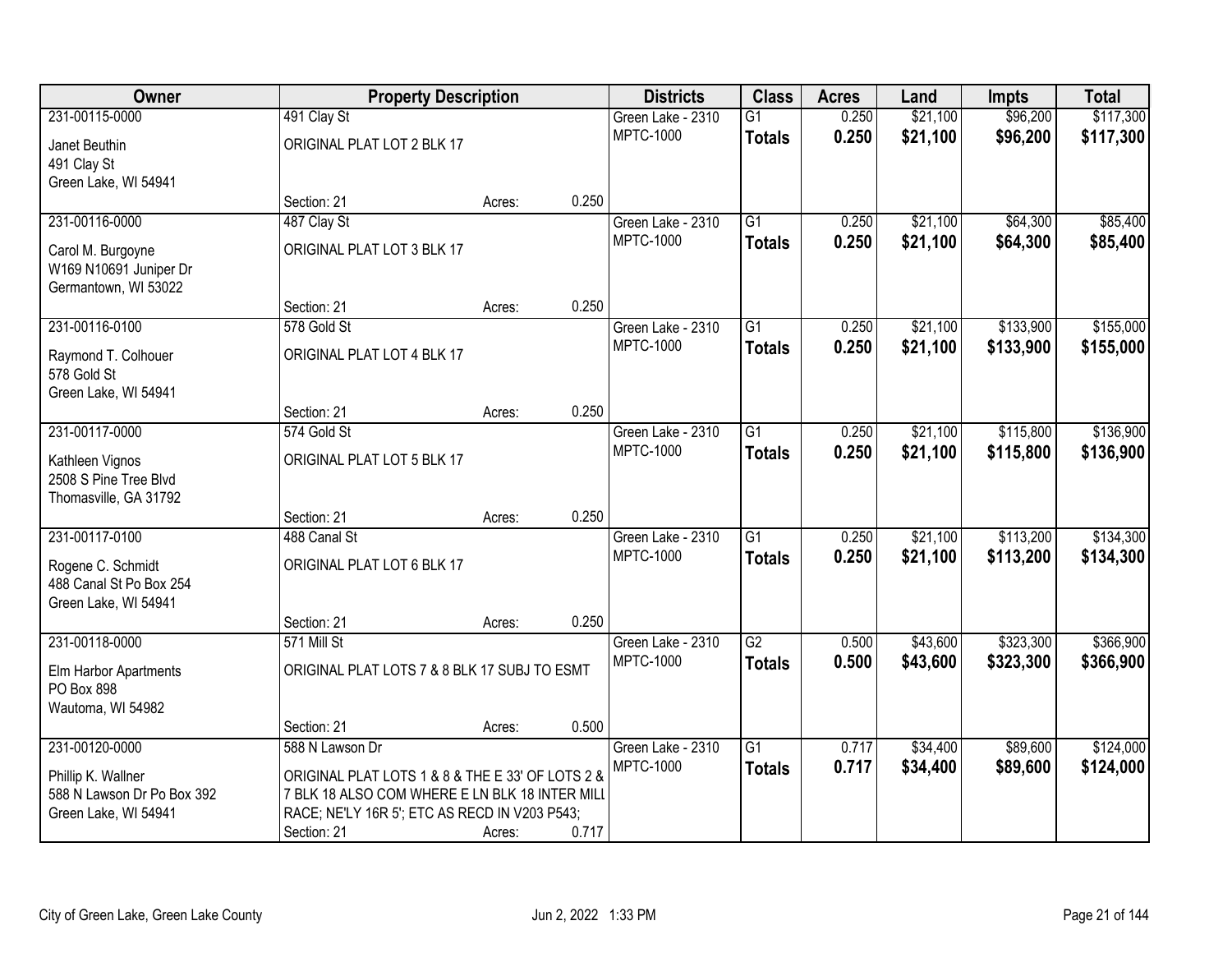| Owner                            | <b>Property Description</b>                     |        |       | <b>Districts</b>  | <b>Class</b>    | <b>Acres</b> | Land            | <b>Impts</b>    | <b>Total</b>    |
|----------------------------------|-------------------------------------------------|--------|-------|-------------------|-----------------|--------------|-----------------|-----------------|-----------------|
| 231-00121-0000                   | 511 N Lawson Dr                                 |        |       | Green Lake - 2310 | G1              | 0.312        | \$33,500        | \$118,300       | \$151,800       |
| Barbara B. Clune                 | ORIGINAL PLAT W 3R OF LOT 2; THE E 2R OF LOT 3; |        |       | <b>MPTC-1000</b>  | <b>Totals</b>   | 0.312        | \$33,500        | \$118,300       | \$151,800       |
| 511 N Lawson Dr                  | THE N 2R OF THE E 2R OF LOT 6 & THE W 3R OF     |        |       |                   |                 |              |                 |                 |                 |
| Green Lake, WI 54941             | THE N 2R OF LOT 7 BLK 18 INCL 4' WIDE ESMT FOR  |        |       |                   |                 |              |                 |                 |                 |
|                                  | Section: 21                                     | Acres: | 0.312 |                   |                 |              |                 |                 |                 |
| 231-00122-0000                   | 580 Mill St                                     |        |       | Green Lake - 2310 | G2              | 0.300        | \$26,100        | \$84,400        | \$110,500       |
|                                  |                                                 |        |       | <b>MPTC-1000</b>  | <b>Totals</b>   | 0.300        | \$26,100        | \$84,400        | \$110,500       |
| Mark & Erin Trust Tryon          | ORIGINAL PLAT N 3/4 OF LOT 4 & THE N 3/4 OF THE |        |       |                   |                 |              |                 |                 |                 |
| 959 Larchmont Ct                 | W 3R OF LOT 3 BLK 18                            |        |       |                   |                 |              |                 |                 |                 |
| Aurora, IL 60504                 |                                                 |        |       |                   |                 |              |                 |                 |                 |
|                                  | Section: 21                                     | Acres: | 0.300 |                   |                 |              |                 |                 |                 |
| 231-00123-0000                   | 576 Mill St                                     |        |       | Green Lake - 2310 | G <sub>1</sub>  | 0.200        | \$17,400        | \$95,300        | \$112,700       |
| Elizabeth Baker Groebe           | ORIGINAL PLAT COM 6R S OF NW COR BLK 18: E 8R   |        |       | <b>MPTC-1000</b>  | <b>Totals</b>   | 0.200        | \$17,400        | \$95,300        | \$112,700       |
| Duncan R. Groebe                 | S 4R; W 8R; N 4R TO BEG                         |        |       |                   |                 |              |                 |                 |                 |
| 223 Lake St                      |                                                 |        |       |                   |                 |              |                 |                 |                 |
| Libertyville, IL 60048           | Section: 21                                     | Acres: | 0.200 |                   |                 |              |                 |                 |                 |
| 231-00124-0000                   | 572 Mill St                                     |        |       | Green Lake - 2310 | G1              | 0.244        | \$20,800        | \$107,100       | \$127,900       |
|                                  |                                                 |        |       | <b>MPTC-1000</b>  | <b>Totals</b>   | 0.244        | \$20,800        | \$107,100       | \$127,900       |
| Marvin Rasmussen et al           | ORIGINAL PLAT N1/2 OF THE S 6R OF LOTS 5 & 6 &  |        |       |                   |                 |              |                 |                 |                 |
| c/o Marvin & Corinne M Rasmussen | THE N1/2 OF THE S 6R OF THE W 3R OF LOT 7 BLK   |        |       |                   |                 |              |                 |                 |                 |
| PO Box 27                        | 18                                              |        |       |                   |                 |              |                 |                 |                 |
| Green Lake, WI 54941-0027        | Section: 21                                     | Acres: | 0.244 |                   |                 |              |                 |                 |                 |
| 231-00125-0000                   | 570 Mill St                                     |        |       | Green Lake - 2310 | $\overline{G2}$ | 0.456        | \$39,700        | \$190,300       | \$230,000       |
| Ela Properties, LLC              | ORIGINAL PLAT LOT 1 CERTIFIED SURVEY MAP1973    |        |       | <b>MPTC-1000</b>  | <b>Totals</b>   | 0.456        | \$39,700        | \$190,300       | \$230,000       |
| 16330 W Melody Dr                | V <sub>8</sub>                                  |        |       |                   |                 |              |                 |                 |                 |
| New Berlin, WI 53151             |                                                 |        |       |                   |                 |              |                 |                 |                 |
|                                  | Section: 21                                     | Acres: | 0.456 |                   |                 |              |                 |                 |                 |
| 231-00126-0000                   | 512 N Lawson Dr                                 |        |       | Green Lake - 2310 | X4              | 0.000        | $\overline{60}$ | $\overline{50}$ | $\overline{50}$ |
|                                  |                                                 |        |       | <b>MPTC-1000</b>  | <b>Totals</b>   | 0.000        | \$0             | \$0             | \$0             |
| Green Lake School District       | ORIGINAL PLAT LOTS A & B CERTIFIED SURVEY       |        |       |                   |                 |              |                 |                 |                 |
| 612 Mill St                      | MAP 172 V1                                      |        |       |                   |                 |              |                 |                 |                 |
| Green Lake, WI 54941             |                                                 |        | 0.650 |                   |                 |              |                 |                 |                 |
| 231-00127-0000                   | Section: 21                                     | Acres: |       |                   |                 | 0.000        |                 |                 |                 |
|                                  | 509 Scott St                                    |        |       | Green Lake - 2310 | X4              |              | $\sqrt{$0}$     | $\overline{30}$ | $\overline{50}$ |
| Green Lake School District       | ORIGINAL PLAT N 100' OF LOT 3 BLK 19            |        |       | <b>MPTC-1000</b>  | <b>Totals</b>   | 0.000        | \$0             | \$0             | \$0             |
| PO Box 369                       |                                                 |        |       |                   |                 |              |                 |                 |                 |
| Green Lake, WI 54941             |                                                 |        |       |                   |                 |              |                 |                 |                 |
|                                  | Section: 21                                     | Acres: | 0.190 |                   |                 |              |                 |                 |                 |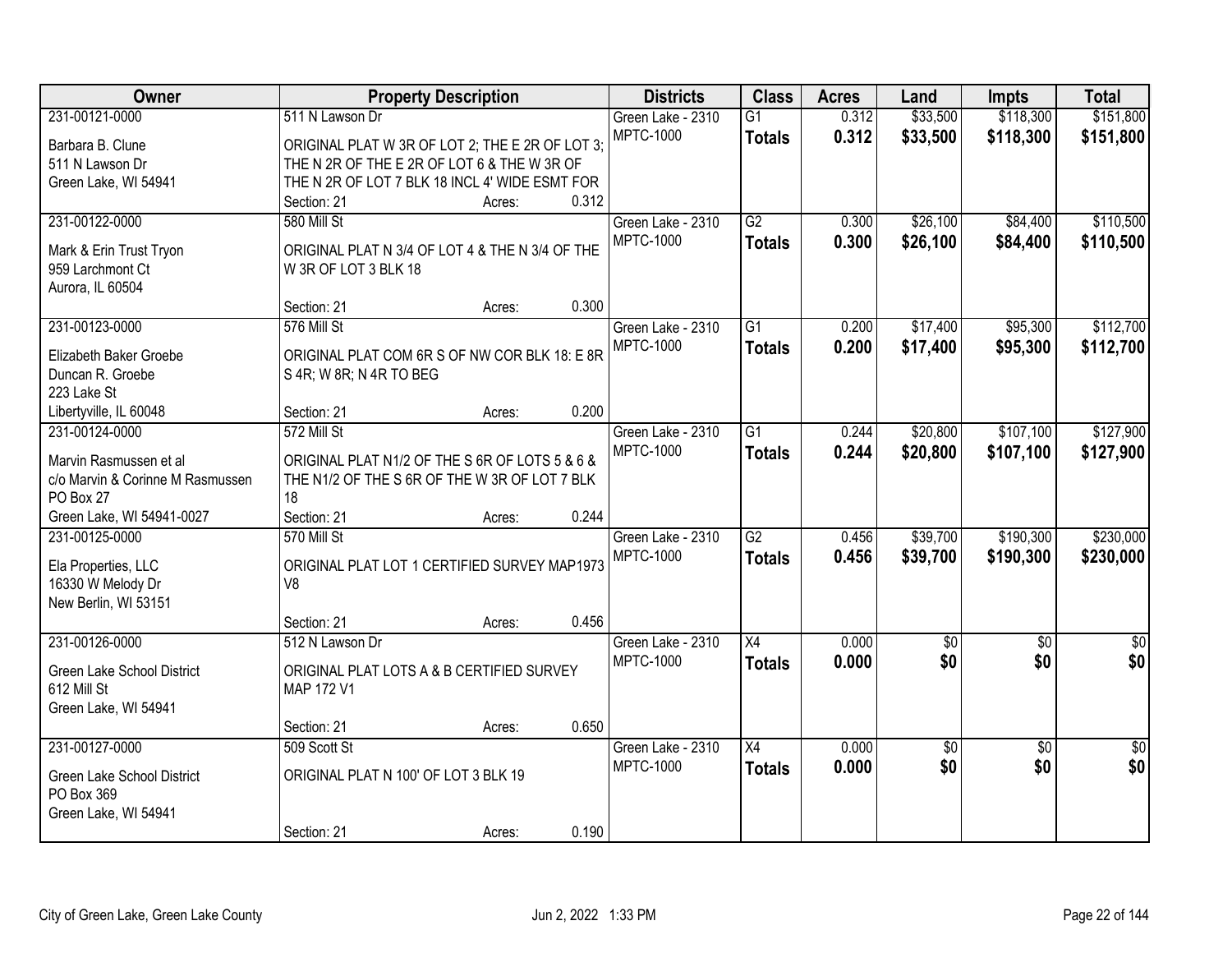| <b>Owner</b>                       |                                                 | <b>Property Description</b> |       | <b>Districts</b>  | <b>Class</b>    | <b>Acres</b> | Land            | <b>Impts</b>    | <b>Total</b>    |
|------------------------------------|-------------------------------------------------|-----------------------------|-------|-------------------|-----------------|--------------|-----------------|-----------------|-----------------|
| 231-00128-0000                     | 594 Mill St                                     |                             |       | Green Lake - 2310 | $\overline{G1}$ | 0.500        | \$30,000        | \$102,900       | \$132,900       |
| Randal T. Mcquown                  | ORIGINAL PLAT LOTS 4 & 5 BLK 19                 |                             |       | <b>MPTC-1000</b>  | <b>Totals</b>   | 0.500        | \$30,000        | \$102,900       | \$132,900       |
| Karen E. Mcquown                   |                                                 |                             |       |                   |                 |              |                 |                 |                 |
| 594 Mill St                        |                                                 |                             |       |                   |                 |              |                 |                 |                 |
| Green Lake, WI 54941               | Section: 21                                     | Acres:                      | 0.500 |                   |                 |              |                 |                 |                 |
| 231-00129-0000                     | 508 Clay St                                     |                             |       | Green Lake - 2310 | X4              | 0.310        | $\overline{50}$ | $\overline{50}$ | \$0             |
| Green Lake School District         | ORIGINAL PLAT LOT 6 & THE S 32' OF LOT 3 BLK 19 |                             |       | <b>MPTC-1000</b>  | <b>Totals</b>   | 0.310        | \$0             | \$0             | \$0             |
| 612 Mill St                        |                                                 |                             |       |                   |                 |              |                 |                 |                 |
| Green Lake, WI 54941               |                                                 |                             |       |                   |                 |              |                 |                 |                 |
|                                    | Section: 21                                     | Acres:                      | 0.310 |                   |                 |              |                 |                 |                 |
| 231-00131-0000                     | 489 Scott St                                    |                             |       | Green Lake - 2310 | X4              | 0.362        | \$0             | \$0             | $\overline{50}$ |
| Federated Church of Green Lake     | ORIGINAL PLAT N1/2 OF LOTS 1 & 2 & THE W 74.25' |                             |       | <b>MPTC-1000</b>  | <b>Totals</b>   | 0.362        | \$0             | \$0             | \$0             |
| 489 Scott St                       | OF THE S1/2 OF LOT 2 & LOT 3 BLK 20             |                             |       |                   |                 |              |                 |                 |                 |
| Green Lake, WI 54941               |                                                 |                             |       |                   |                 |              |                 |                 |                 |
|                                    | Section: 21                                     | Acres:                      | 0.362 |                   |                 |              |                 |                 |                 |
| 231-00132-0000                     | 595 Mill St                                     |                             |       | Green Lake - 2310 | $\overline{G1}$ | 0.137        | \$12,000        | \$95,300        | \$107,300       |
| Kurt A. Rabenhorst et al           | ORIGINAL PLAT S1/2 OF LOT 1 & THE S1/2 OF THE E |                             |       | <b>MPTC-1000</b>  | <b>Totals</b>   | 0.137        | \$12,000        | \$95,300        | \$107,300       |
| c/o Kurt A & Jean M Rabenhorst     | 8 1/4' OF LOT 2 BLK 20                          |                             |       |                   |                 |              |                 |                 |                 |
| 595 Mill St                        |                                                 |                             |       |                   |                 |              |                 |                 |                 |
| Green Lake, WI 54941               | Section: 21                                     | Acres:                      | 0.137 |                   |                 |              |                 |                 |                 |
| 231-00134-0000                     | 483 Scott St                                    |                             |       | Green Lake - 2310 | $\overline{G1}$ | 0.250        | \$21,100        | \$80,400        | \$101,500       |
| Richard L. Stumm                   | ORIGINAL PLAT LOT 4 BLK 20                      |                             |       | <b>MPTC-1000</b>  | <b>Totals</b>   | 0.250        | \$21,100        | \$80,400        | \$101,500       |
| 242 Camden Rd NE                   |                                                 |                             |       |                   |                 |              |                 |                 |                 |
| Atlanta, GA 30309                  |                                                 |                             |       |                   |                 |              |                 |                 |                 |
|                                    | Section: 21                                     | Acres:                      | 0.250 |                   |                 |              |                 |                 |                 |
| 231-00135-0000                     | 484 Clay St                                     |                             |       | Green Lake - 2310 | $\overline{G1}$ | 0.220        | \$19,100        | \$88,800        | \$107,900       |
| Stephanie Wegener                  | ORIGINAL PLAT W 72.5' OF LOT 5 BLK 20. LE       |                             |       | <b>MPTC-1000</b>  | <b>Totals</b>   | 0.220        | \$19,100        | \$88,800        | \$107,900       |
| Jason Curtis                       | DOREEN A CURTIS                                 |                             |       |                   |                 |              |                 |                 |                 |
| 484 Clay St                        |                                                 |                             |       |                   |                 |              |                 |                 |                 |
| Green Lake, WI 54941               | Section: 21                                     | Acres:                      | 0.220 |                   |                 |              |                 |                 |                 |
| 231-00136-0000                     | 488 Clay St                                     |                             |       | Green Lake - 2310 | $\overline{G1}$ | 0.274        | \$22,400        | \$104,700       | \$127,100       |
| William G. Reininger et al         | ORIGINAL PLAT LOT 6 EXC THE E 2' THEREOF &      |                             |       | <b>MPTC-1000</b>  | <b>Totals</b>   | 0.274        | \$22,400        | \$104,700       | \$127,100       |
| c/o William G & Marianne Reininger | THE E 10' OF LOT 5 BLK 20                       |                             |       |                   |                 |              |                 |                 |                 |
| 488 Clay St                        |                                                 |                             |       |                   |                 |              |                 |                 |                 |
| Green Lake, WI 54941               | Section: 21                                     | Acres:                      | 0.274 |                   |                 |              |                 |                 |                 |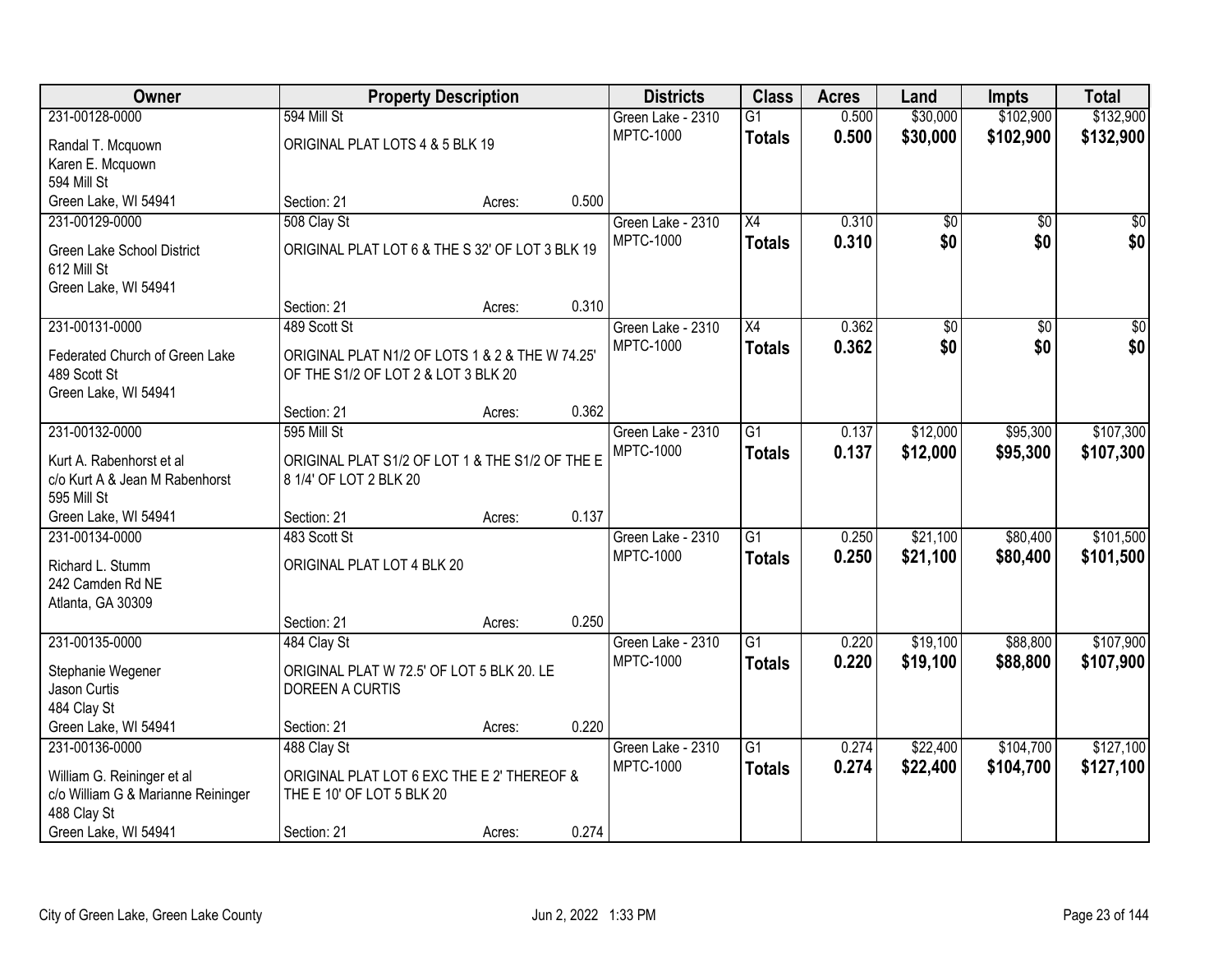| <b>Owner</b>                           | <b>Property Description</b>                           |        |       | <b>Districts</b>  | <b>Class</b>    | <b>Acres</b> | Land     | Impts     | <b>Total</b> |
|----------------------------------------|-------------------------------------------------------|--------|-------|-------------------|-----------------|--------------|----------|-----------|--------------|
| 231-00137-0000                         | 492 Clay St                                           |        |       | Green Lake - 2310 | $\overline{G1}$ | 0.231        | \$20,100 | \$151,200 | \$171,300    |
| John C. Sprader                        | ORIGINAL PLAT THE W 74 1/4' OF LOT 7 & THE E 2'       |        |       | <b>MPTC-1000</b>  | <b>Totals</b>   | 0.231        | \$20,100 | \$151,200 | \$171,300    |
| 492 Clay St                            | OF LOT 6 BLK 20                                       |        |       |                   |                 |              |          |           |              |
| Green Lake, WI 54941                   |                                                       |        |       |                   |                 |              |          |           |              |
|                                        | Section: 21                                           | Acres: | 0.231 |                   |                 |              |          |           |              |
| 231-00138-0000                         | 496 Clay St                                           |        |       | Green Lake - 2310 | $\overline{G1}$ | 0.275        | \$22,500 | \$103,100 | \$125,600    |
|                                        |                                                       |        |       | <b>MPTC-1000</b>  | <b>Totals</b>   | 0.275        | \$22,500 | \$103,100 | \$125,600    |
| Carrie L. Nolen<br>c/o Carrie L. Nolen | ORIGINAL PLAT LOT 8 & THE E 8 1/4' OF LOT 7 BLK<br>20 |        |       |                   |                 |              |          |           |              |
| 496 Clay St                            |                                                       |        |       |                   |                 |              |          |           |              |
| Green Lake, WI 54941                   | Section: 21                                           | Acres: | 0.275 |                   |                 |              |          |           |              |
| 231-00139-0000                         | 475 Scott St                                          |        |       | Green Lake - 2310 | $\overline{G1}$ | 0.447        | \$28,400 | \$100,900 | \$129,300    |
|                                        |                                                       |        |       | <b>MPTC-1000</b>  | <b>Totals</b>   | 0.447        | \$28,400 | \$100,900 | \$129,300    |
| George King Living Trust               | ORIGINAL PLAT LOT 1 & THE E 65' OF LOT 2 BLK 21       |        |       |                   |                 |              |          |           |              |
| Millennium Revocable Living Trust of   |                                                       |        |       |                   |                 |              |          |           |              |
| Celest A King                          |                                                       |        |       |                   |                 |              |          |           |              |
| PO Box 232                             | Section: 21                                           | Acres: | 0.447 |                   |                 |              |          |           |              |
| Green Lake, WI 54941                   |                                                       |        |       |                   |                 |              |          |           |              |
| 231-00140-0000                         | 469 Scott St                                          |        |       | Green Lake - 2310 | $\overline{G1}$ | 0.303        | \$23,600 | \$84,400  | \$108,000    |
| Jillian A. Gice                        | ORIGINAL PLAT LOT 3 & THE W 17' OF LOT 2 BLK 21       |        |       | <b>MPTC-1000</b>  | <b>Totals</b>   | 0.303        | \$23,600 | \$84,400  | \$108,000    |
| Joseph M. Morrissey                    |                                                       |        |       |                   |                 |              |          |           |              |
| 6645 N O'Gallah Ave                    |                                                       |        |       |                   |                 |              |          |           |              |
| Chicago, IL 60631                      | Section: 21                                           | Acres: | 0.303 |                   |                 |              |          |           |              |
| 231-00141-0000                         | 465 Scott St                                          |        |       | Green Lake - 2310 | $\overline{G1}$ | 0.250        | \$21,100 | \$116,800 | \$137,900    |
| Michael W. Pulice et al                | ORIGINAL PLAT LOT 4 BLK 21                            |        |       | <b>MPTC-1000</b>  | <b>Totals</b>   | 0.250        | \$21,100 | \$116,800 | \$137,900    |
| c/o Michael W & Sheila M Pulice        |                                                       |        |       |                   |                 |              |          |           |              |
| 465 Scott St                           |                                                       |        |       |                   |                 |              |          |           |              |
| Green Lake, WI 54941                   | Section: 21                                           | Acres: | 0.250 |                   |                 |              |          |           |              |
| 231-00142-0000                         | 464 Clay St                                           |        |       | Green Lake - 2310 | $\overline{G1}$ | 0.250        | \$21,100 | \$83,800  | \$104,900    |
|                                        |                                                       |        |       | <b>MPTC-1000</b>  | <b>Totals</b>   | 0.250        | \$21,100 | \$83,800  | \$104,900    |
| Thomas A. Waters                       | ORIGINAL PLAT LOT 5 BLK 21                            |        |       |                   |                 |              |          |           |              |
| 464 Clay St                            |                                                       |        |       |                   |                 |              |          |           |              |
| Green Lake, WI 54941                   |                                                       |        |       |                   |                 |              |          |           |              |
|                                        | Section: 21                                           | Acres: | 0.250 |                   |                 |              |          |           |              |
| 231-00142-0100                         | 468 Clay St                                           |        |       | Green Lake - 2310 | $\overline{G1}$ | 0.250        | \$21,100 | \$172,300 | \$193,400    |
| Philip J. Baranowski Sr                | ORIGINAL PLAT LOT 6 BLK 21                            |        |       | <b>MPTC-1000</b>  | <b>Totals</b>   | 0.250        | \$21,100 | \$172,300 | \$193,400    |
| Mary Anne E. Baranowski                |                                                       |        |       |                   |                 |              |          |           |              |
| PO Box 475                             |                                                       |        |       |                   |                 |              |          |           |              |
| Green Lake, WI 54941                   | Section: 21                                           | Acres: | 0.250 |                   |                 |              |          |           |              |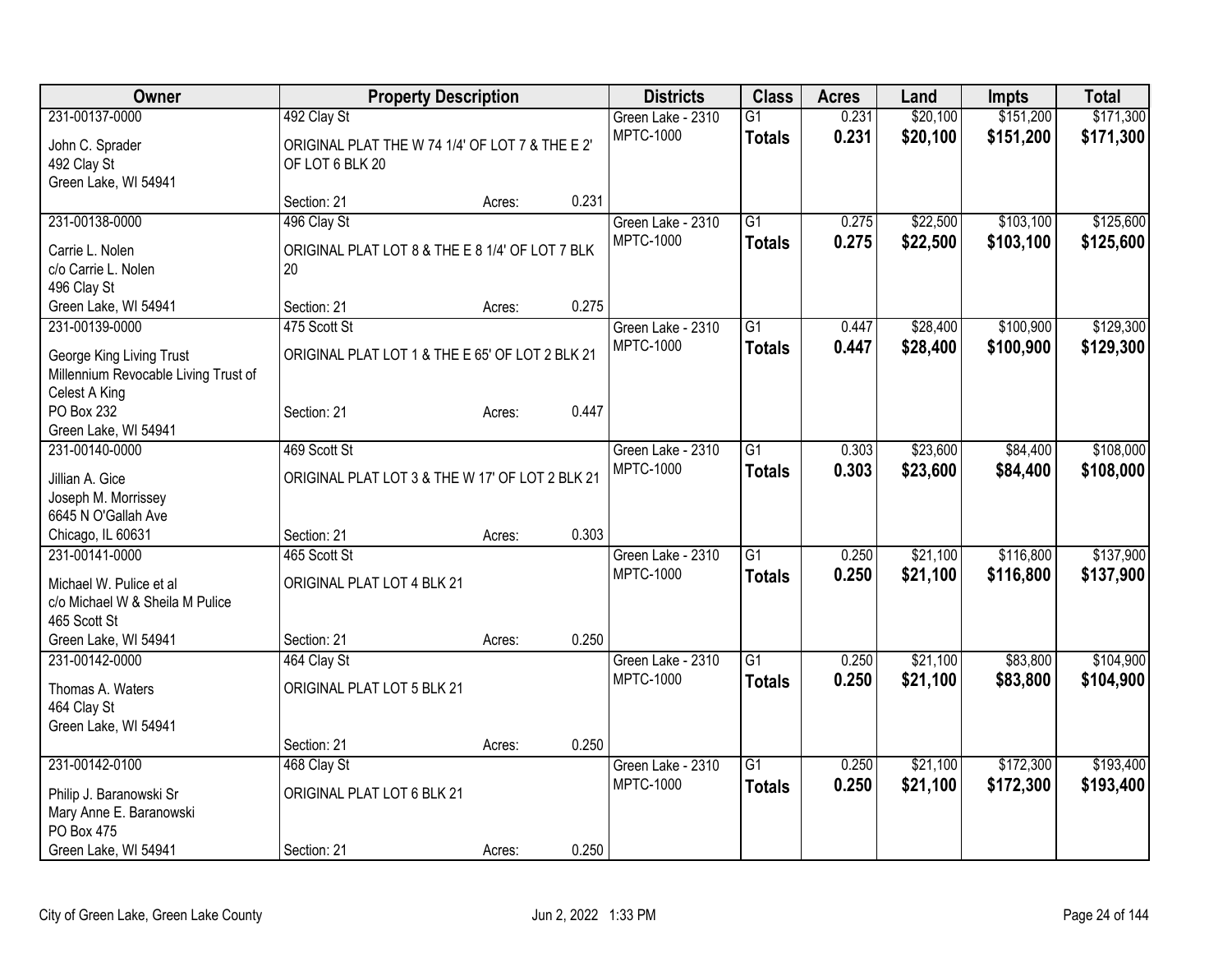| Owner                                     | <b>Property Description</b>                |        |       | <b>Districts</b>                      | <b>Class</b>    | <b>Acres</b> | Land     | <b>Impts</b> | <b>Total</b> |
|-------------------------------------------|--------------------------------------------|--------|-------|---------------------------------------|-----------------|--------------|----------|--------------|--------------|
| 231-00143-0000                            | 472 Clay St                                |        |       | Green Lake - 2310                     | $\overline{G1}$ | 0.250        | \$21,100 | \$175,400    | \$196,500    |
| Philip J. Baranowski et al                | ORIGINAL PLAT LOT 7 BLK 21                 |        |       | <b>MPTC-1000</b>                      | <b>Totals</b>   | 0.250        | \$21,100 | \$175,400    | \$196,500    |
| c/o Philip J & Mary Anne Baranowski       |                                            |        |       |                                       |                 |              |          |              |              |
| 472 Clay St Po Box 475                    |                                            |        |       |                                       |                 |              |          |              |              |
| Green Lake, WI 54941-0475                 | Section: 21                                | Acres: | 0.250 |                                       |                 |              |          |              |              |
| 231-00143-0100                            | 476 Clay St                                |        |       | Green Lake - 2310                     | $\overline{G1}$ | 0.250        | \$21,100 | \$89,600     | \$110,700    |
| Paul W. Billings et al                    | ORIGINAL PLAT LOT 8 BLK 21                 |        |       | <b>MPTC-1000</b>                      | <b>Totals</b>   | 0.250        | \$21,100 | \$89,600     | \$110,700    |
| c/o Paul W & Paula Ann Billings           |                                            |        |       |                                       |                 |              |          |              |              |
| 476 Clay St                               |                                            |        |       |                                       |                 |              |          |              |              |
| Green Lake, WI 54941                      | Section: 21                                | Acres: | 0.250 |                                       |                 |              |          |              |              |
| 231-00144-0000                            | 611 N Lawson Dr                            |        |       | Green Lake - 2310                     | $\overline{G1}$ | 0.651        | \$33,000 | \$118,000    | \$151,000    |
| Mark K. Bierman et al                     | BROOKS ADDITION LOT 1 CERTIFIED SURVEY MAP |        |       | <b>MPTC-1000</b>                      | <b>Totals</b>   | 0.651        | \$33,000 | \$118,000    | \$151,000    |
| c/o Mark K & Lynn A Bierman               | 31 V1 (PT LOT 1)                           |        |       |                                       |                 |              |          |              |              |
| N6345 Forest Ridge Rd                     |                                            |        |       |                                       |                 |              |          |              |              |
| Ripon, WI 54971                           | Section: 21                                | Acres: | 0.651 |                                       |                 |              |          |              |              |
| 231-00144-0100                            |                                            |        |       | Green Lake - 2310                     | X4              | 0.000        | \$0      | \$0          | \$0          |
|                                           |                                            |        |       | <b>MPTC-1000</b>                      | <b>Totals</b>   | 0.000        | \$0      | \$0          | \$0          |
| Green Lake School District<br>612 Mill St | BROOKS ADDITION LOT 2 CERTIFIED SURVEY MAP |        |       |                                       |                 |              |          |              |              |
| Green Lake, WI 54941                      | 31 V1 (PT LOT 1)                           |        |       |                                       |                 |              |          |              |              |
|                                           | Section: 21                                | Acres: | 0.520 |                                       |                 |              |          |              |              |
| 231-00145-0000                            | 613 N Lawson Dr                            |        |       | Green Lake - 2310                     | $\overline{G1}$ | 0.250        | \$21,100 | \$46,500     | \$67,600     |
|                                           |                                            |        |       | <b>MPTC-1000</b>                      | <b>Totals</b>   | 0.250        | \$21,100 | \$46,500     | \$67,600     |
| Jdp Medical Writing & Communications,     | <b>BROOKS ADDITION LOT 2</b>               |        |       |                                       |                 |              |          |              |              |
| LLC                                       |                                            |        |       |                                       |                 |              |          |              |              |
| 905 Main St                               |                                            |        |       |                                       |                 |              |          |              |              |
| Racine, WI 53403                          | Section: 21                                | Acres: | 0.250 |                                       | $\overline{G1}$ |              |          |              |              |
| 231-00146-0000                            | 615 N Lawson Dr                            |        |       | Green Lake - 2310<br><b>MPTC-1000</b> |                 | 0.423        | \$27,600 | \$82,600     | \$110,200    |
| K&A Home Investments, Inc                 | BROOKS ADDITION LOT 3 & 8                  |        |       |                                       | <b>Totals</b>   | 0.423        | \$27,600 | \$82,600     | \$110,200    |
| 230 Pawling Ave                           |                                            |        |       |                                       |                 |              |          |              |              |
| Hartland, WI 53029                        |                                            |        |       |                                       |                 |              |          |              |              |
|                                           | Section: 21                                | Acres: | 0.423 |                                       |                 |              |          |              |              |
| 231-00147-0000                            | 619 N Lawson Dr                            |        |       | Green Lake - 2310                     | $\overline{G1}$ | 0.283        | \$22,800 | \$103,200    | \$126,000    |
| Thomas D. Midona et al                    | BROOKS ADDITION LOT 1 OF CERTIFIED         |        |       | <b>MPTC-1000</b>                      | <b>Totals</b>   | 0.283        | \$22,800 | \$103,200    | \$126,000    |
| c/o Thomas D & Tammy S Midona             | SURVEYMAP 1508 V6 (PART LOT 7 & ALL LOT 4  |        |       |                                       |                 |              |          |              |              |
| 619 N Lawson Dr                           | <b>BROOK'S ADDITION)</b>                   |        |       |                                       |                 |              |          |              |              |
| Green Lake, WI 54941                      | Section: 21                                | Acres: | 0.283 |                                       |                 |              |          |              |              |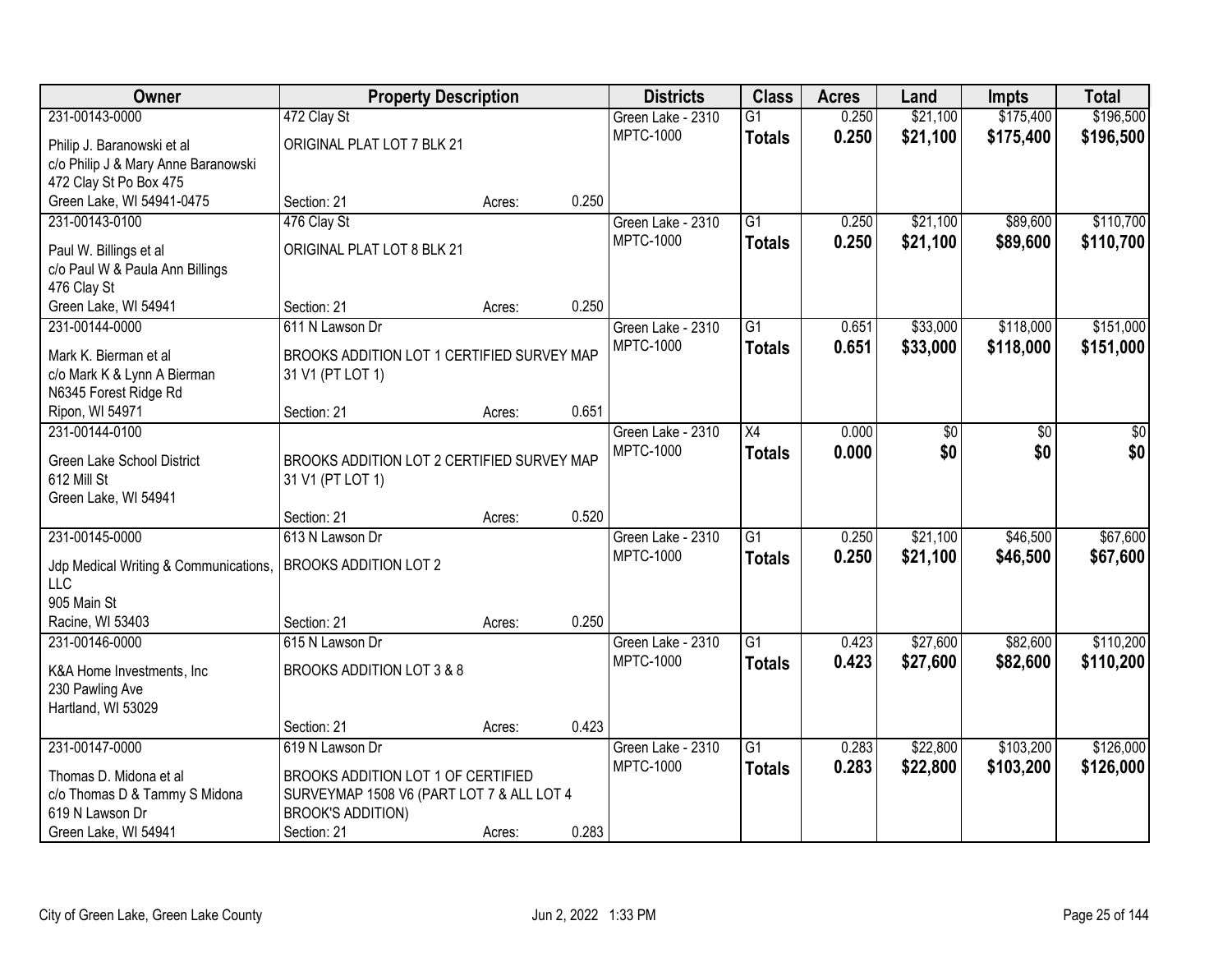| Owner                                                      | <b>Property Description</b>                                                             |        |       | <b>Districts</b>  | <b>Class</b>    | <b>Acres</b> | Land            | <b>Impts</b>    | <b>Total</b>     |
|------------------------------------------------------------|-----------------------------------------------------------------------------------------|--------|-------|-------------------|-----------------|--------------|-----------------|-----------------|------------------|
| 231-00148-0000                                             | 621 N Lawson Dr                                                                         |        |       | Green Lake - 2310 | $\overline{G1}$ | 0.217        | \$18,900        | \$94,900        | \$113,800        |
| Roger Perkins et al                                        | BROOKS ADDITION LOT 5; ALSO COM N43*E 17.4'OF                                           |        |       | <b>MPTC-1000</b>  | <b>Totals</b>   | 0.217        | \$18,900        | \$94,900        | \$113,800        |
| c/o Roger & Judy Perkins                                   | NE COR LOT 5: S43*W 61.4'; N AT R/A TO N LN LOT 5                                       |        |       |                   |                 |              |                 |                 |                  |
| 621 N Lawson Dr                                            | 12'; N43*E TO S LN CTH A; E TO BEG                                                      |        |       |                   |                 |              |                 |                 |                  |
| Green Lake, WI 54941                                       | Section: 21                                                                             | Acres: | 0.217 |                   |                 |              |                 |                 |                  |
| 231-00149-0000                                             | 623 N Lawson Dr                                                                         |        |       | Green Lake - 2310 | $\overline{G1}$ | 0.219        | \$19,100        | \$82,800        | \$101,900        |
|                                                            |                                                                                         |        |       | TID <sub>3</sub>  | <b>Totals</b>   | 0.219        | \$19,100        | \$82,800        | \$101,900        |
| David R. Brinkman et al<br>c/o David R & Teresa L Brinkman | BROOKS ADDITION LOT 6 EXC BEG AT NE COR LOT<br>6; W 38.43'; SE 37.09'; NE 49.61' TO POB |        |       | <b>MPTC-1000</b>  |                 |              |                 |                 |                  |
| 623 N Lawson Dr                                            |                                                                                         |        |       |                   |                 |              |                 |                 |                  |
| Green Lake, WI 54941                                       | Section: 21                                                                             | Acres: | 0.219 |                   |                 |              |                 |                 |                  |
| 231-00149-0100                                             |                                                                                         |        |       | Green Lake - 2310 | X4              | 0.000        | \$0             | \$0             | \$0              |
|                                                            |                                                                                         |        |       | <b>MPTC-1000</b>  | <b>Totals</b>   | 0.000        | \$0             | \$0             | \$0              |
| Green Lake School District                                 | BROOKS ADDITION LOT 2 OF CERTIFIED SURVEY                                               |        |       |                   |                 |              |                 |                 |                  |
| 612 Mill St                                                | MAP 1508 V6 (PART OF LOT 7 BROOK'S ADDITION)                                            |        |       |                   |                 |              |                 |                 |                  |
| Green Lake, WI 54941                                       | Section: 21                                                                             |        | 0.057 |                   |                 |              |                 |                 |                  |
| 231-00150-0000                                             |                                                                                         | Acres: |       | Green Lake - 2310 | X4              | 0.000        | \$0             |                 | \$0              |
|                                                            |                                                                                         |        |       | <b>MPTC-1000</b>  |                 |              | \$0             | \$0<br>\$0      | \$0              |
| Green Lake School District                                 | BROOKS ADDITION LOTS 9 & 10                                                             |        |       |                   | <b>Totals</b>   | 0.000        |                 |                 |                  |
| 612 Mill St                                                |                                                                                         |        |       |                   |                 |              |                 |                 |                  |
| Green Lake, WI 54941                                       |                                                                                         |        |       |                   |                 |              |                 |                 |                  |
|                                                            | Section: 21                                                                             | Acres: | 0.540 |                   |                 |              |                 |                 |                  |
| 231-00151-0000                                             |                                                                                         |        |       | Green Lake - 2310 | $\overline{X4}$ | 0.000        | $\overline{50}$ | $\overline{30}$ | $\overline{30}$  |
| Green Lake School District                                 | <b>BROOKS ADDITION LOT 11</b>                                                           |        |       | <b>MPTC-1000</b>  | <b>Totals</b>   | 0.000        | \$0             | \$0             | \$0              |
| 612 Mill St                                                |                                                                                         |        |       |                   |                 |              |                 |                 |                  |
| Green Lake, WI 54941                                       |                                                                                         |        |       |                   |                 |              |                 |                 |                  |
|                                                            | Section: 21                                                                             | Acres: | 0.280 |                   |                 |              |                 |                 |                  |
| 231-00152-0000                                             |                                                                                         |        |       | Green Lake - 2310 | $\overline{X4}$ | 0.000        | $\overline{60}$ | $\overline{30}$ | $\overline{\$0}$ |
| Green Lake School District                                 | BROOKS ADDITION LOT 12                                                                  |        |       | <b>MPTC-1000</b>  | <b>Totals</b>   | 0.000        | \$0             | \$0             | \$0              |
| 612 Mill St                                                |                                                                                         |        |       |                   |                 |              |                 |                 |                  |
| Green Lake, WI 54941                                       |                                                                                         |        |       |                   |                 |              |                 |                 |                  |
|                                                            | Section: 21                                                                             | Acres: | 0.280 |                   |                 |              |                 |                 |                  |
| 231-00153-0000                                             | 473 Union St                                                                            |        |       | Green Lake - 2310 | $\overline{G1}$ | 0.250        | \$21,100        | \$95,400        | \$116,500        |
|                                                            | BROOKS SOUTH SIDE ADD LOT 1 BLK 1                                                       |        |       | <b>MPTC-1000</b>  | <b>Totals</b>   | 0.250        | \$21,100        | \$95,400        | \$116,500        |
| Richard J. Zabrowski<br>Kanda F. Zabrowski                 |                                                                                         |        |       |                   |                 |              |                 |                 |                  |
| PO Box 503                                                 |                                                                                         |        |       |                   |                 |              |                 |                 |                  |
| Green Lake, WI 54941                                       | Section: 21                                                                             | Acres: | 0.250 |                   |                 |              |                 |                 |                  |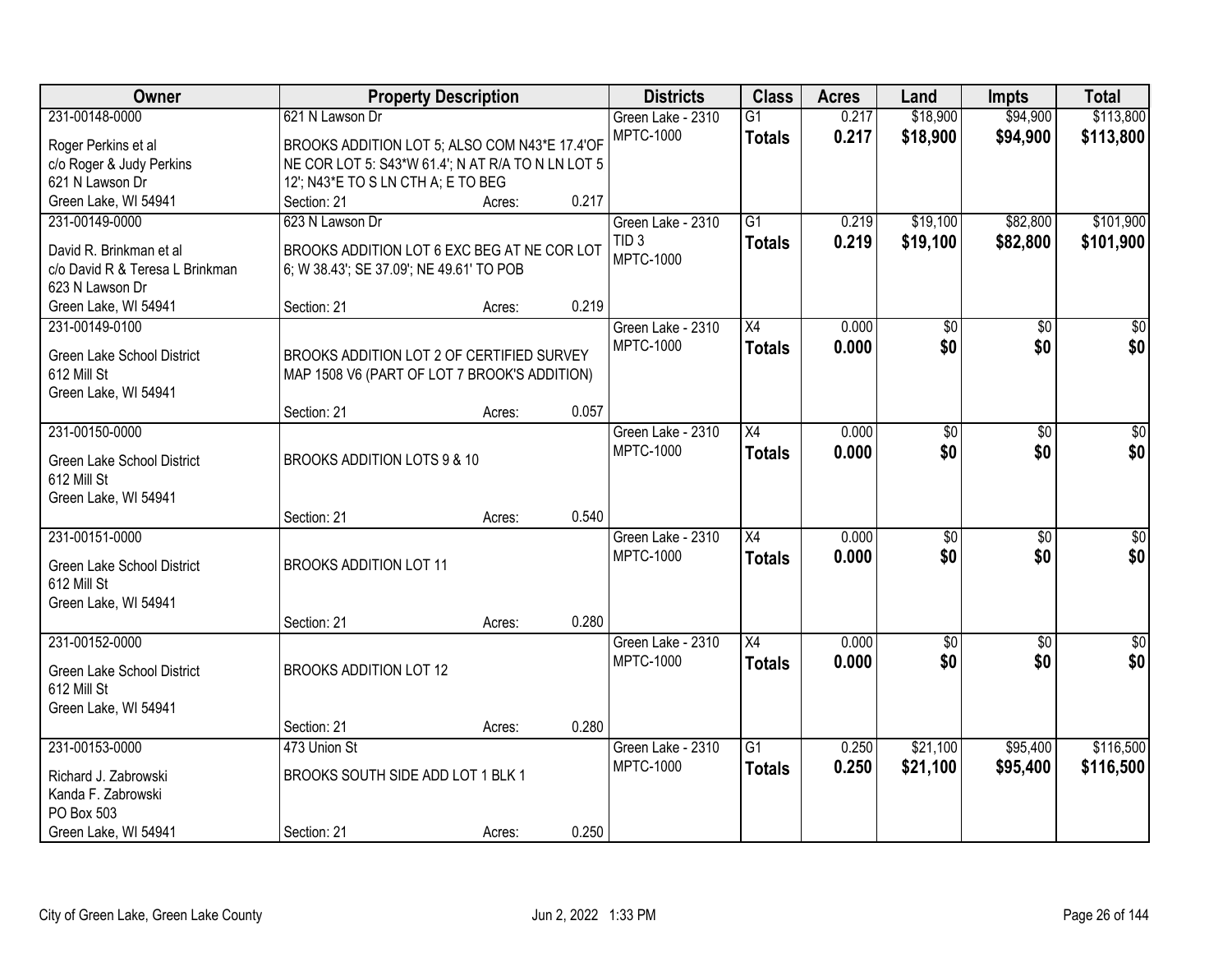| Owner                                    |                                   | <b>Property Description</b> |       | <b>Districts</b>                      | <b>Class</b>    | <b>Acres</b> | Land     | <b>Impts</b> | <b>Total</b> |
|------------------------------------------|-----------------------------------|-----------------------------|-------|---------------------------------------|-----------------|--------------|----------|--------------|--------------|
| 231-00153-0100                           | 583 Ray St                        |                             |       | Green Lake - 2310                     | $\overline{G1}$ | 0.250        | \$21,100 | \$65,800     | \$86,900     |
| Carol J. Wright                          | BROOKS SOUTH SIDE ADD LOT 2 BLK 1 |                             |       | <b>MPTC-1000</b>                      | <b>Totals</b>   | 0.250        | \$21,100 | \$65,800     | \$86,900     |
| 583 Ray St                               |                                   |                             |       |                                       |                 |              |          |              |              |
| Green Lake, WI 54941                     |                                   |                             |       |                                       |                 |              |          |              |              |
|                                          | Section: 21                       | Acres:                      | 0.250 |                                       |                 |              |          |              |              |
| 231-00154-0000                           | 584 Halbert St                    |                             |       | Green Lake - 2310<br><b>MPTC-1000</b> | $\overline{G1}$ | 0.250        | \$21,100 | \$99,200     | \$120,300    |
| Genevieve Meilahn                        | BROOKS SOUTH SIDE ADD LOT 6 BLK 1 |                             |       |                                       | <b>Totals</b>   | 0.250        | \$21,100 | \$99,200     | \$120,300    |
| Julia Z. Wilcox                          |                                   |                             |       |                                       |                 |              |          |              |              |
| 109 Warrenton Ave                        |                                   |                             |       |                                       |                 |              |          |              |              |
| Hartford, CT 06105<br>231-00154-0100     | Section: 21<br>581 Ray St         | Acres:                      | 0.250 | Green Lake - 2310                     | G1              | 0.250        | \$21,100 | \$82,900     | \$104,000    |
|                                          |                                   |                             |       | <b>MPTC-1000</b>                      | <b>Totals</b>   | 0.250        | \$21,100 | \$82,900     | \$104,000    |
| Joshua J. Stellmacher                    | BROOKS SOUTH SIDE ADD LOT 3 BLK 1 |                             |       |                                       |                 |              |          |              |              |
| 581 Ray St                               |                                   |                             |       |                                       |                 |              |          |              |              |
| Green Lake, WI 54941                     | Section: 21                       | Acres:                      | 0.250 |                                       |                 |              |          |              |              |
| 231-00155-0000                           | 577 Ray St                        |                             |       | Green Lake - 2310                     | $\overline{G1}$ | 0.250        | \$21,100 | \$74,100     | \$95,200     |
|                                          |                                   |                             |       | <b>MPTC-1000</b>                      | <b>Totals</b>   | 0.250        | \$21,100 | \$74,100     | \$95,200     |
| Diane M. Erickson et al                  | BROOKS SOUTH SIDE ADD LOT 4 BLK 1 |                             |       |                                       |                 |              |          |              |              |
| 946 Summit St<br>Downers Grove, IL 60515 |                                   |                             |       |                                       |                 |              |          |              |              |
|                                          | Section: 21                       | Acres:                      | 0.250 |                                       |                 |              |          |              |              |
| 231-00155-0100                           | 470 Ernest St                     |                             |       | Green Lake - 2310                     | $\overline{G1}$ | 0.250        | \$21,100 | \$107,400    | \$128,500    |
| Harold R. Pohlman et al                  | BROOKS SOUTH SIDE ADD LOT 5 BLK 1 |                             |       | <b>MPTC-1000</b>                      | <b>Totals</b>   | 0.250        | \$21,100 | \$107,400    | \$128,500    |
| c/o Harold R & Sheila M Pohlman          |                                   |                             |       |                                       |                 |              |          |              |              |
| 470 Ernest St                            |                                   |                             |       |                                       |                 |              |          |              |              |
| Green Lake, WI 54941                     | Section: 21                       | Acres:                      | 0.250 |                                       |                 |              |          |              |              |
| 231-00156-0000                           | 586 Halbert St                    |                             |       | Green Lake - 2310                     | $\overline{G1}$ | 0.250        | \$21,100 | \$88,500     | \$109,600    |
| Kay Family Revocable Living Trust        | BROOKS SOUTH SIDE ADD LOT 7 BLK 1 |                             |       | <b>MPTC-1000</b>                      | <b>Totals</b>   | 0.250        | \$21,100 | \$88,500     | \$109,600    |
| 586 Halbert St                           |                                   |                             |       |                                       |                 |              |          |              |              |
| Green Lake, WI 54941                     |                                   |                             |       |                                       |                 |              |          |              |              |
|                                          | Section: 21                       | Acres:                      | 0.250 |                                       |                 |              |          |              |              |
| 231-00156-0100                           | 471 Union St                      |                             |       | Green Lake - 2310                     | $\overline{G1}$ | 0.250        | \$21,100 | \$90,300     | \$111,400    |
| David J. Meyer                           | BROOKS SOUTH SIDE ADD LOT 8 BLK 1 |                             |       | <b>MPTC-1000</b>                      | <b>Totals</b>   | 0.250        | \$21,100 | \$90,300     | \$111,400    |
| 471 Union St                             |                                   |                             |       |                                       |                 |              |          |              |              |
| Green Lake, WI 54941                     |                                   |                             |       |                                       |                 |              |          |              |              |
|                                          | Section: 21                       | Acres:                      | 0.250 |                                       |                 |              |          |              |              |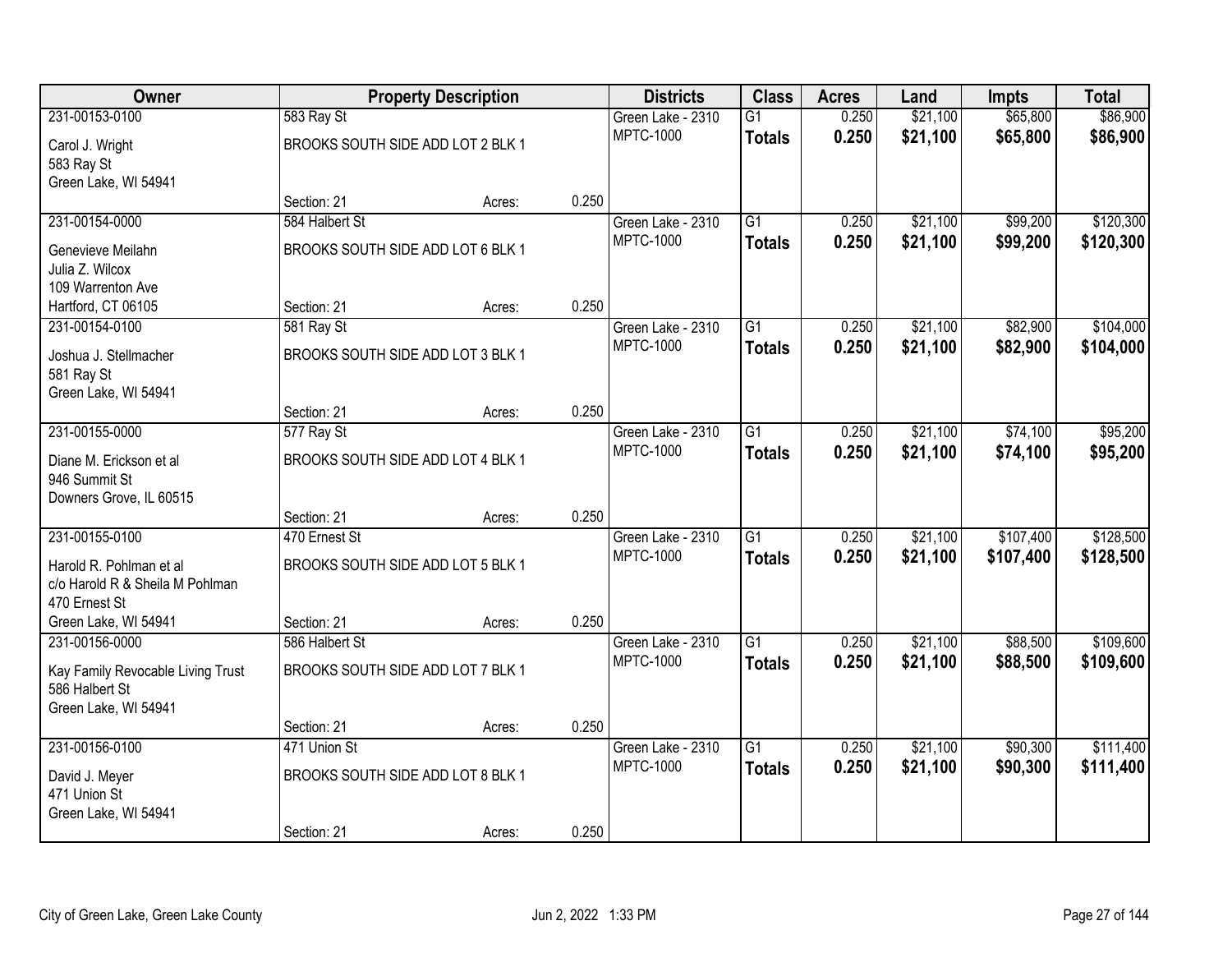| Owner                                                                     |                                                              | <b>Property Description</b> |       | <b>Districts</b>  | <b>Class</b>    | <b>Acres</b> | Land     | <b>Impts</b> | <b>Total</b> |
|---------------------------------------------------------------------------|--------------------------------------------------------------|-----------------------------|-------|-------------------|-----------------|--------------|----------|--------------|--------------|
| 231-00157-0000                                                            | 479 Ernest St                                                |                             |       | Green Lake - 2310 | $\overline{G1}$ | 0.250        | \$21,100 | \$75,800     | \$96,900     |
| Fox River Property Management, LLC<br>463 Hillside Dr<br>Berlin, WI 54923 | BROOKS SOUTH SIDE ADD LOT 1 BLK 2                            |                             |       | <b>MPTC-1000</b>  | <b>Totals</b>   | 0.250        | \$21,100 | \$75,800     | \$96,900     |
|                                                                           | Section: 21                                                  | Acres:                      | 0.250 |                   |                 |              |          |              |              |
| 231-00158-0000                                                            | 473 Ernest St                                                |                             |       | Green Lake - 2310 | G1              | 0.250        | \$21,100 | \$95,000     | \$116,100    |
| Alicia Rossberg<br>473 Ernest St<br>Green Lake, WI 54941                  | BROOKS SOUTH SIDE ADD LOT 2 BLK 2                            |                             |       | <b>MPTC-1000</b>  | <b>Totals</b>   | 0.250        | \$21,100 | \$95,000     | \$116,100    |
|                                                                           | Section: 21                                                  | Acres:                      | 0.250 |                   |                 |              |          |              |              |
| 231-00159-0000                                                            | 571 South St                                                 |                             |       | Green Lake - 2310 | $\overline{G1}$ | 0.250        | \$21,100 | \$119,300    | \$140,400    |
| Stacy M. Maupin<br>501 Dorn Dr<br>Waunakee, WI 53597                      | BROOKS SOUTH SIDE ADD LOT 1 BLK 3                            |                             |       | <b>MPTC-1000</b>  | <b>Totals</b>   | 0.250        | \$21,100 | \$119,300    | \$140,400    |
|                                                                           | Section: 21                                                  | Acres:                      | 0.250 |                   |                 |              |          |              |              |
| 231-00160-0000                                                            | 491 Ernest St                                                |                             |       | Green Lake - 2310 | $\overline{G1}$ | 0.193        | \$16,800 | \$90,000     | \$106,800    |
| Janet A. Wendt<br>491 Ernest St Unit 1<br>Green Lake, WI 54941            | BROOKS SOUTH SIDE ADD LOT 2 BLK 3 EXC S30'<br><b>THEREOF</b> |                             |       | <b>MPTC-1000</b>  | <b>Totals</b>   | 0.193        | \$16,800 | \$90,000     | \$106,800    |
|                                                                           | Section: 21                                                  | Acres:                      | 0.193 |                   |                 |              |          |              |              |
| 231-00160-0100                                                            | Ray St/Ernest                                                |                             |       | Green Lake - 2310 | $\overline{G1}$ | 0.057        | \$5,000  | \$0          | \$5,000      |
| Janet A. Wendt-Blazer<br>491 Ernest St Unit 1<br>Green Lake, WI 54941     | BROOKS SOUTH SIDE ADD S 30' OF LOT 2 BLK 3                   |                             |       | <b>MPTC-1000</b>  | <b>Totals</b>   | 0.057        | \$5,000  | \$0          | \$5,000      |
|                                                                           | Section: 21                                                  | Acres:                      | 0.057 |                   |                 |              |          |              |              |
| 231-00161-0000                                                            | 589 South St                                                 |                             |       | Green Lake - 2310 | $\overline{G1}$ | 0.312        | \$24,000 | \$101,000    | \$125,000    |
| Warren P. Frank<br>Luann M. Mirr-Frank<br>589 South St                    | BROOKS SOUTH SIDE ADD LOT 1 & N 33' OF LOT 8<br>BLK4         |                             |       | <b>MPTC-1000</b>  | <b>Totals</b>   | 0.312        | \$24,000 | \$101,000    | \$125,000    |
| Green Lake, WI 54941                                                      | Section: 21                                                  | Acres:                      | 0.312 |                   |                 |              |          |              |              |
| 231-00162-0000                                                            | 585 South St                                                 |                             |       | Green Lake - 2310 | $\overline{G1}$ | 0.250        | \$21,100 | \$99,400     | \$120,500    |
| Groen Meer Holdings, LLC<br>PO Box 398                                    | BROOKS SOUTH SIDE ADD LOT 2 BLK 4                            |                             |       | <b>MPTC-1000</b>  | <b>Totals</b>   | 0.250        | \$21,100 | \$99,400     | \$120,500    |
| Green Lake, WI 54941                                                      | Section: 21                                                  | Acres:                      | 0.250 |                   |                 |              |          |              |              |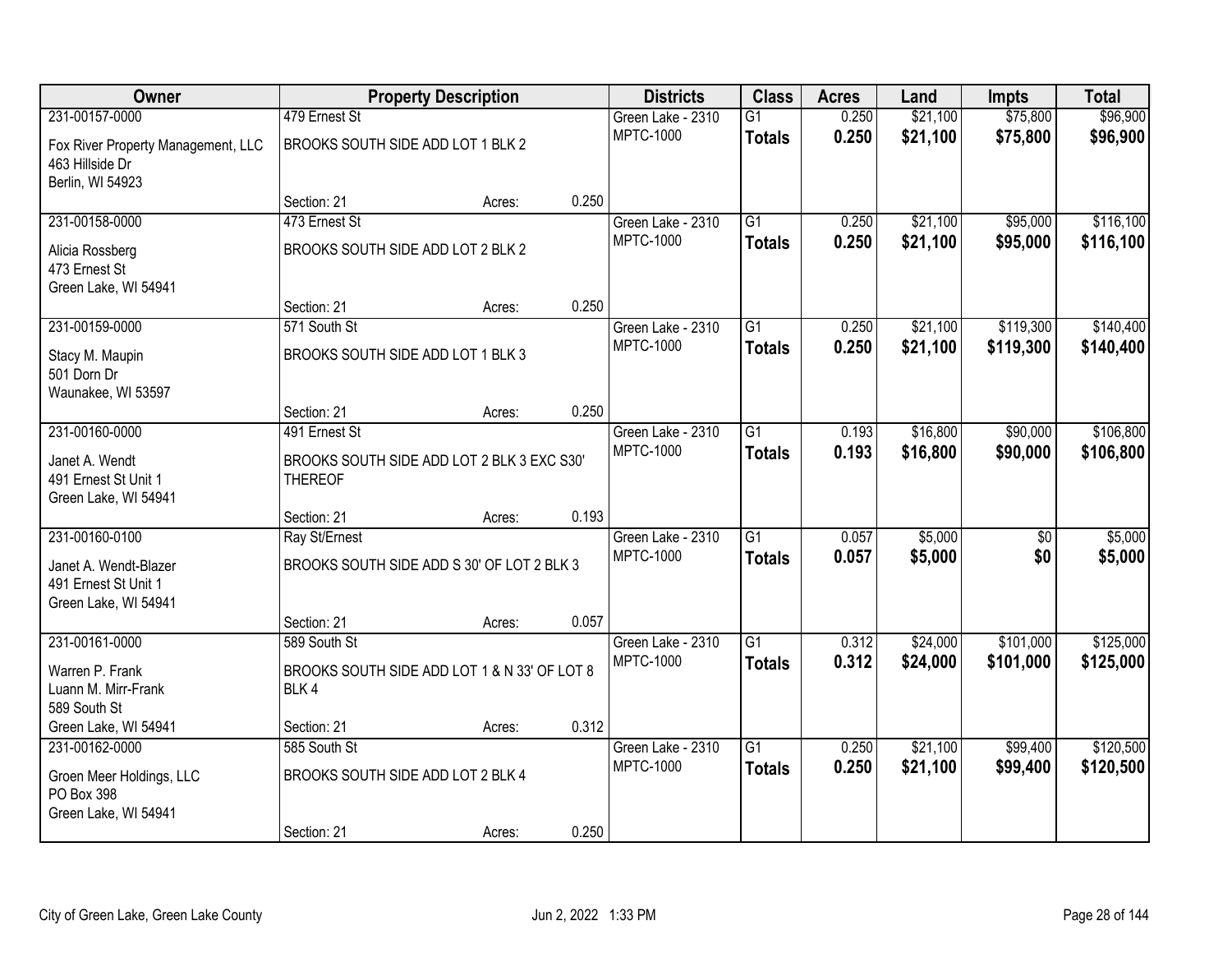| Owner                                   |                                                  | <b>Property Description</b> |       | <b>Districts</b>                      | <b>Class</b>    | <b>Acres</b> | Land     | <b>Impts</b> | <b>Total</b> |
|-----------------------------------------|--------------------------------------------------|-----------------------------|-------|---------------------------------------|-----------------|--------------|----------|--------------|--------------|
| 231-00163-0000                          | 581 South St                                     |                             |       | Green Lake - 2310                     | $\overline{G1}$ | 0.250        | \$21,100 | \$79,800     | \$100,900    |
| Nathen G. Colby et al                   | BROOKS SOUTH SIDE ADD LOT 3 BLK 4                |                             |       | <b>MPTC-1000</b>                      | <b>Totals</b>   | 0.250        | \$21,100 | \$79,800     | \$100,900    |
| c/o Nathen G & Heather C Colby          |                                                  |                             |       |                                       |                 |              |          |              |              |
| 581 South St                            |                                                  |                             |       |                                       |                 |              |          |              |              |
| Green Lake, WI 54941                    | Section: 21                                      | Acres:                      | 0.250 |                                       |                 |              |          |              |              |
| 231-00164-0000                          | 577 South St                                     |                             |       | Green Lake - 2310                     | $\overline{G1}$ | 0.250        | \$21,100 | \$120,300    | \$141,400    |
| Mary K. Pettinger                       | BROOKS SOUTH SIDE ADD LOT 4 BLK 4                |                             |       | <b>MPTC-1000</b>                      | <b>Totals</b>   | 0.250        | \$21,100 | \$120,300    | \$141,400    |
| c/o Mary Pettinger                      |                                                  |                             |       |                                       |                 |              |          |              |              |
| 387 Lake St                             |                                                  |                             |       |                                       |                 |              |          |              |              |
| Green Lake, WI 54941                    | Section: 21                                      | Acres:                      | 0.250 |                                       |                 |              |          |              |              |
| 231-00165-0000                          | 490 Ernest St                                    |                             |       | Green Lake - 2310                     | G1              | 0.500        | \$30,000 | \$110,200    | \$140,200    |
|                                         |                                                  |                             |       | <b>MPTC-1000</b>                      | <b>Totals</b>   | 0.500        | \$30,000 | \$110,200    | \$140,200    |
| Robert L. Reichold<br>Donna J. Reichold | BROOKS SOUTH SIDE ADD LOTS 5 & 6 BLK 4           |                             |       |                                       |                 |              |          |              |              |
| 490 Ernest St                           |                                                  |                             |       |                                       |                 |              |          |              |              |
| Green Lake, WI 54941                    | Section: 21                                      | Acres:                      | 0.500 |                                       |                 |              |          |              |              |
| 231-00166-0000                          | 584 Ray St                                       |                             |       | Green Lake - 2310                     | G1              | 0.250        | \$21,100 | \$71,900     | \$93,000     |
|                                         |                                                  |                             |       | <b>MPTC-1000</b>                      | <b>Totals</b>   | 0.250        | \$21,100 | \$71,900     | \$93,000     |
| Darin L. Green                          | BROOKS SOUTH SIDE ADD LOT 7 BLK 4                |                             |       |                                       |                 |              |          |              |              |
| Diane T. Green                          |                                                  |                             |       |                                       |                 |              |          |              |              |
| 584 Ray St                              | Section: 21                                      |                             | 0.250 |                                       |                 |              |          |              |              |
| Green Lake, WI 54941<br>231-00167-0000  | 588 Ray St                                       | Acres:                      |       |                                       | $\overline{G1}$ | 0.187        | \$16,300 | \$97,700     | \$114,000    |
|                                         |                                                  |                             |       | Green Lake - 2310<br><b>MPTC-1000</b> |                 | 0.187        |          |              |              |
| James D. Jahnke                         | BROOKS SOUTH SIDE ADD S 6R OF LOT 8 BLK 4        |                             |       |                                       | <b>Totals</b>   |              | \$16,300 | \$97,700     | \$114,000    |
| 588 Ray St                              |                                                  |                             |       |                                       |                 |              |          |              |              |
| Green Lake, WI 54941                    |                                                  |                             |       |                                       |                 |              |          |              |              |
|                                         | Section: 21                                      | Acres:                      | 0.187 |                                       |                 |              |          |              |              |
| 231-00168-0000                          | 484 Walker Ave                                   |                             |       | Green Lake - 2310                     | $\overline{G1}$ | 0.218        | \$19,000 | \$72,300     | \$91,300     |
| Ellen M. Castro                         | WALKERS SOUTH SIDE ADD N 51' OF LOT 1 BLK A;     |                             |       | <b>MPTC-1000</b>                      | <b>Totals</b>   | 0.218        | \$19,000 | \$72,300     | \$91,300     |
| Mark D. Krueger                         | ALSO COM NE COR SD LOT 1: N 6'; W155.4'; S TO NW |                             |       |                                       |                 |              |          |              |              |
| 1930 S Williams St                      | COR SAID LOT 1; EAST TO BEG                      |                             |       |                                       |                 |              |          |              |              |
| Denver, CO 80210                        | Section: 21                                      | Acres:                      | 0.218 |                                       |                 |              |          |              |              |
| 231-00169-0000                          | 482 Walker Ave                                   |                             |       | Green Lake - 2310                     | $\overline{G1}$ | 0.206        | \$17,900 | \$64,100     | \$82,000     |
| Charles O. Anderson et al               | WALKERS SOUTH SIDE ADD N 25.5' OF LOT 2 & THE    |                             |       | <b>MPTC-1000</b>                      | <b>Totals</b>   | 0.206        | \$17,900 | \$64,100     | \$82,000     |
| c/o Charles O & Donna M Anderson        | S 31.5' OF LOT 1 BLK A                           |                             |       |                                       |                 |              |          |              |              |
| 482 Walker Ave                          |                                                  |                             |       |                                       |                 |              |          |              |              |
| Green Lake, WI 54941                    | Section: 21                                      | Acres:                      | 0.206 |                                       |                 |              |          |              |              |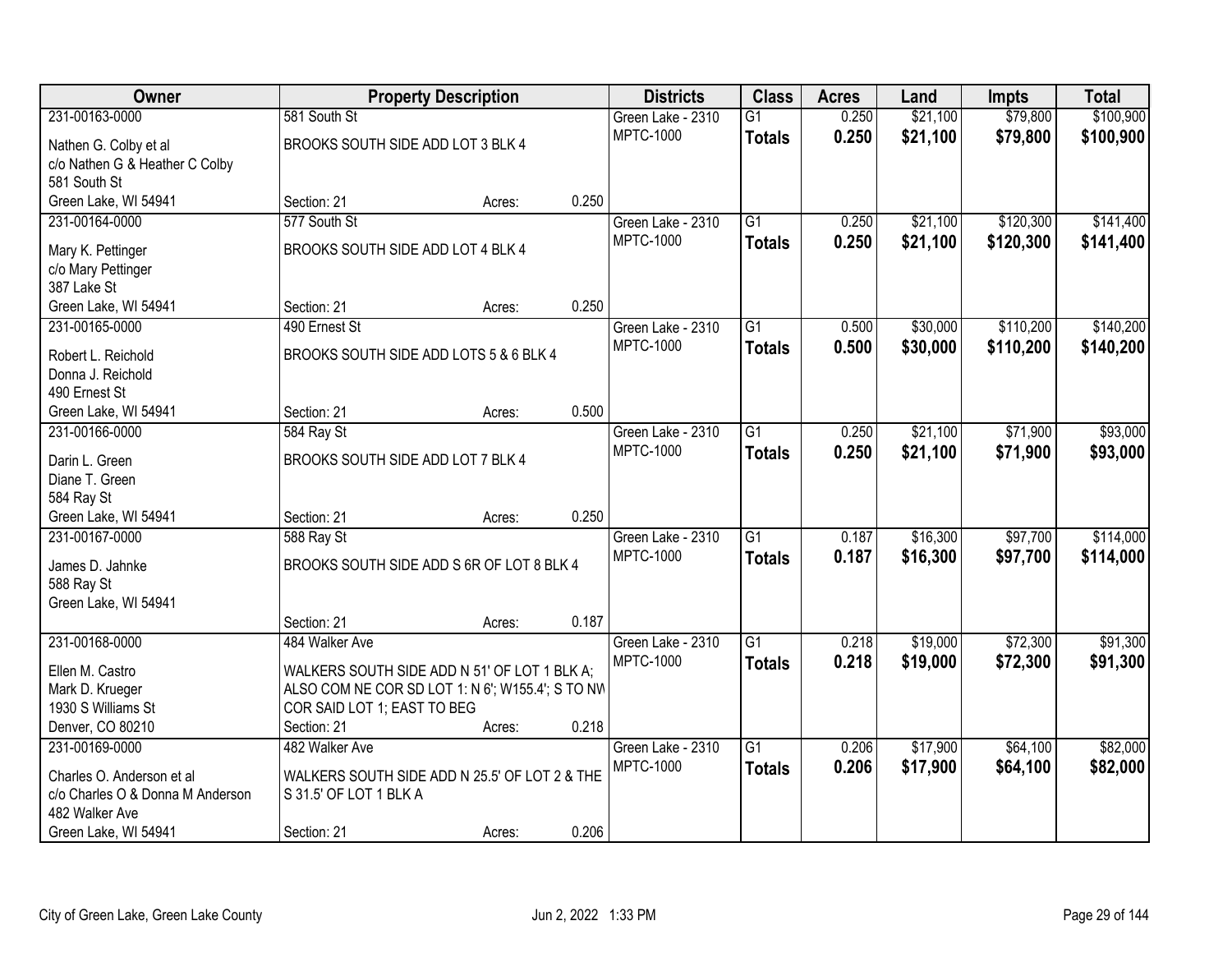| Owner                             |                                                | <b>Property Description</b> |       | <b>Districts</b>  | <b>Class</b>    | <b>Acres</b> | Land            | Impts           | <b>Total</b>    |
|-----------------------------------|------------------------------------------------|-----------------------------|-------|-------------------|-----------------|--------------|-----------------|-----------------|-----------------|
| 231-00170-0000                    | 480 Walker Ave                                 |                             |       | Green Lake - 2310 | $\overline{G1}$ | 0.188        | \$16,400        | \$105,400       | \$121,800       |
| Sean Engebretson                  | WALKERS SOUTH SIDE ADD S 57' OF LOT 2 BLK A    |                             |       | <b>MPTC-1000</b>  | <b>Totals</b>   | 0.188        | \$16,400        | \$105,400       | \$121,800       |
| PO Box 398                        |                                                |                             |       |                   |                 |              |                 |                 |                 |
| Green Lake, WI 54941              |                                                |                             |       |                   |                 |              |                 |                 |                 |
|                                   | Section: 21                                    | Acres:                      | 0.188 |                   |                 |              |                 |                 |                 |
| 231-00171-0000                    | 476 Walker Ave                                 |                             |       | Green Lake - 2310 | $\overline{G1}$ | 0.422        | \$27,800        | \$101,700       | \$129,500       |
| Anthony F. Genocchio et al        | WALKERS SOUTH SIDE ADD LOT 3 & THE N 54' OF    |                             |       | <b>MPTC-1000</b>  | <b>Totals</b>   | 0.422        | \$27,800        | \$101,700       | \$129,500       |
| c/o Anthony F & Nena L Genocchio  | LOT 4 BLK A                                    |                             |       |                   |                 |              |                 |                 |                 |
| 1321 Upland Dr                    |                                                |                             |       |                   |                 |              |                 |                 |                 |
| #3558                             | Section: 21                                    | Acres:                      | 0.422 |                   |                 |              |                 |                 |                 |
| Houston, TX 77043                 |                                                |                             |       |                   |                 |              |                 |                 |                 |
| 231-00173-0000                    | 468 Walker Ave                                 |                             |       | Green Lake - 2310 | $\overline{G1}$ | 0.336        | \$25,100        | \$46,800        | \$71,900        |
| Donald Carmichael                 | WALKERS SOUTH SIDE ADD LOT 5 & THE S 28.5' OF  |                             |       | <b>MPTC-1000</b>  | <b>Totals</b>   | 0.336        | \$25,100        | \$46,800        | \$71,900        |
| 468 Walker Ave                    | LOT 4 BLK A                                    |                             |       |                   |                 |              |                 |                 |                 |
| Green Lake, WI 54941              |                                                |                             |       |                   |                 |              |                 |                 |                 |
|                                   | Section: 21                                    | Acres:                      | 0.336 |                   |                 |              |                 |                 |                 |
| 231-00174-0000                    | 483 Walker Ave                                 |                             |       | Green Lake - 2310 | $\overline{G1}$ | 0.296        | \$23,500        | \$151,500       | \$175,000       |
| Robert M. Provo                   | WALKERS SOUTH SIDE ADD LOTS 1 & 2 BLK B        |                             |       | MPTC-1000         | <b>Totals</b>   | 0.296        | \$23,500        | \$151,500       | \$175,000       |
| Dorothy V. Blankenship            |                                                |                             |       |                   |                 |              |                 |                 |                 |
| 483 Walker Ave                    |                                                |                             |       |                   |                 |              |                 |                 |                 |
| Green Lake, WI 54941              | Section: 21                                    | Acres:                      | 0.296 |                   |                 |              |                 |                 |                 |
| 231-00175-0000                    | 530 Ruth St                                    |                             |       | Green Lake - 2310 | $\overline{X4}$ | 0.000        | $\overline{50}$ | $\overline{30}$ | $\overline{50}$ |
| Congregation Our Lady of the Lake | WALKERS SOUTH SIDE ADD LOTS 19 & 20 BLK B PT   |                             |       | <b>MPTC-1000</b>  | <b>Totals</b>   | 0.000        | \$0             | \$0             | \$0             |
| 530 Ruth St                       | LOT 1 CERTIFIED SURVEY MAP 515                 |                             |       |                   |                 |              |                 |                 |                 |
| Green Lake, WI 54941              |                                                |                             |       |                   |                 |              |                 |                 |                 |
|                                   | Section: 21                                    | Acres:                      | 0.420 |                   |                 |              |                 |                 |                 |
| 231-00176-0000                    | 460 Walker Ave                                 |                             |       | Green Lake - 2310 | $\overline{G1}$ | 0.236        | \$20,400        | \$107,700       | \$128,100       |
| Steve M. Ellis et al              | LAWNDALE ADD LOT 1 & THE N 12' OF LOT 2 BLK A  |                             |       | MPTC-1000         | <b>Totals</b>   | 0.236        | \$20,400        | \$107,700       | \$128,100       |
| c/o Steve M & Susan C Ellis       |                                                |                             |       |                   |                 |              |                 |                 |                 |
| 460 Walker Ave                    |                                                |                             |       |                   |                 |              |                 |                 |                 |
| Green Lake, WI 54941              | Section: 21                                    | Acres:                      | 0.236 |                   |                 |              |                 |                 |                 |
| 231-00177-0000                    | 458 Walker Ave                                 |                             |       | Green Lake - 2310 | $\overline{G1}$ | 0.364        | \$25,800        | \$106,400       | \$132,200       |
| Nancy L. Wells                    | LAWNDALE ADD THE S 54' OF LOT 2 & ALL OF LOT 3 |                             |       | <b>MPTC-1000</b>  | <b>Totals</b>   | 0.364        | \$25,800        | \$106,400       | \$132,200       |
| 458 Walker Ave                    | <b>BLKA</b>                                    |                             |       |                   |                 |              |                 |                 |                 |
| Green Lake, WI 54941              |                                                |                             |       |                   |                 |              |                 |                 |                 |
|                                   | Section: 21                                    | Acres:                      | 0.364 |                   |                 |              |                 |                 |                 |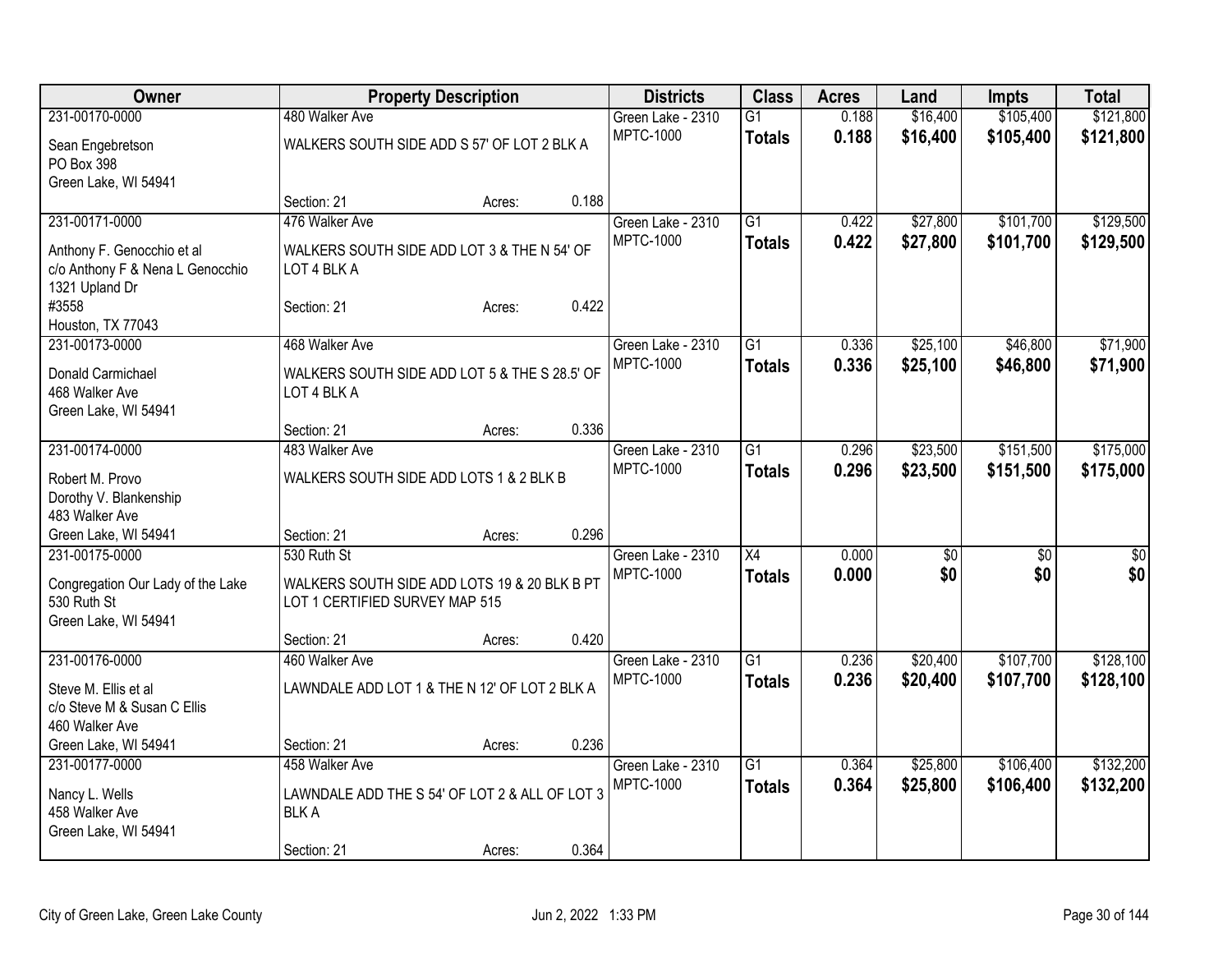| Owner                                                 | <b>Property Description</b>                     |        |       | <b>Districts</b>  | <b>Class</b>    | <b>Acres</b> | Land     | Impts     | <b>Total</b> |
|-------------------------------------------------------|-------------------------------------------------|--------|-------|-------------------|-----------------|--------------|----------|-----------|--------------|
| 231-00179-0000                                        | 454 Walker Ave                                  |        |       | Green Lake - 2310 | $\overline{G1}$ | 0.200        | \$17,400 | \$82,800  | \$100,200    |
| Jennifer Wolf Belda                                   | LAWNDALE ADD LOT 4 BLK A                        |        |       | <b>MPTC-1000</b>  | <b>Totals</b>   | 0.200        | \$17,400 | \$82,800  | \$100,200    |
| 454 Walker Ave                                        |                                                 |        |       |                   |                 |              |          |           |              |
| Green Lake, WI 54941                                  |                                                 |        |       |                   |                 |              |          |           |              |
|                                                       | Section: 21                                     | Acres: | 0.200 |                   |                 |              |          |           |              |
| 231-00180-0000                                        | 450 Walker Ave                                  |        |       | Green Lake - 2310 | $\overline{G1}$ | 0.200        | \$17,400 | \$67,300  | \$84,700     |
| Adelheid B. Penwell                                   | LAWNDALE ADD LOT 5 BLK A                        |        |       | <b>MPTC-1000</b>  | <b>Totals</b>   | 0.200        | \$17,400 | \$67,300  | \$84,700     |
| 450 Walker Ave                                        |                                                 |        |       |                   |                 |              |          |           |              |
| Green Lake, WI 54941                                  |                                                 |        |       |                   |                 |              |          |           |              |
|                                                       | Section: 21                                     | Acres: | 0.200 |                   |                 |              |          |           |              |
| 231-00180-0200                                        | 442 Walker Ave                                  |        |       | Green Lake - 2310 | $\overline{G1}$ | 0.571        | \$31,400 | \$140,500 | \$171,900    |
| Todd R. Stoltz et al.                                 | LAWNDALE ADD LOTS 7 & 8 & THE N 6' OF LOT 9 BLK |        |       | <b>MPTC-1000</b>  | <b>Totals</b>   | 0.571        | \$31,400 | \$140,500 | \$171,900    |
| c/o Todd R & Janae M Stoltz                           | A                                               |        |       |                   |                 |              |          |           |              |
| 442 Walker Ave                                        |                                                 |        |       |                   |                 |              |          |           |              |
| Green Lake, WI 54941                                  | Section: 21                                     | Acres: | 0.571 |                   |                 |              |          |           |              |
| 231-00180-0300                                        | 434 Walker Ave                                  |        |       | Green Lake - 2310 | $\overline{G1}$ | 0.382        | \$26,400 | \$85,200  | \$111,600    |
| Laura R. Sandberg                                     | LAWNDALE ADD LOT 10 & THE S 60' OF LOT 9 BLK A  |        |       | <b>MPTC-1000</b>  | <b>Totals</b>   | 0.382        | \$26,400 | \$85,200  | \$111,600    |
| c/o Laura R. Sandberg                                 |                                                 |        |       |                   |                 |              |          |           |              |
| 434 Walker Ave                                        |                                                 |        |       |                   |                 |              |          |           |              |
| Green Lake, WI 54941                                  | Section: 21                                     | Acres: | 0.382 |                   |                 |              |          |           |              |
| 231-00181-0000                                        | 430 Walker Ave                                  |        |       | Green Lake - 2310 | $\overline{G1}$ | 0.200        | \$17,400 | \$57,100  | \$74,500     |
| Rebecca A. Feyen                                      | LAWNDALE ADD LOT 11 BLK A                       |        |       | <b>MPTC-1000</b>  | <b>Totals</b>   | 0.200        | \$17,400 | \$57,100  | \$74,500     |
| 430 Walker Ave                                        |                                                 |        |       |                   |                 |              |          |           |              |
| Green Lake, WI 54941                                  |                                                 |        |       |                   |                 |              |          |           |              |
|                                                       | Section: 21                                     | Acres: | 0.200 |                   |                 |              |          |           |              |
| 231-00182-0000                                        | 426 Walker Ave                                  |        |       | Green Lake - 2310 | $\overline{G1}$ | 0.300        | \$23,500 | \$161,500 | \$185,000    |
|                                                       | LAWNDALE ADD LOT 12 & THE N1/2 OF LOT 13 BLK /  |        |       | <b>MPTC-1000</b>  | <b>Totals</b>   | 0.300        | \$23,500 | \$161,500 | \$185,000    |
| Thomas L. Eddy et al<br>c/o Thomas L & Barbara R Eddy |                                                 |        |       |                   |                 |              |          |           |              |
| 426 Walker Ave                                        |                                                 |        |       |                   |                 |              |          |           |              |
| Green Lake, WI 54941                                  | Section: 21                                     | Acres: | 0.300 |                   |                 |              |          |           |              |
| 231-00182-0100                                        | 422 Walker Ave                                  |        |       | Green Lake - 2310 | $\overline{G1}$ | 0.300        | \$23,500 | \$81,300  | \$104,800    |
|                                                       |                                                 |        |       | MPTC-1000         | <b>Totals</b>   | 0.300        | \$23,500 | \$81,300  | \$104,800    |
| <b>Brennan Lewis</b><br>422 Walker Ave                | LAWNDALE ADD LOT 14 & THE S1/2 OF LOT 13 BLK A  |        |       |                   |                 |              |          |           |              |
| Green Lake, WI 54941                                  |                                                 |        |       |                   |                 |              |          |           |              |
|                                                       | Section: 21                                     | Acres: | 0.300 |                   |                 |              |          |           |              |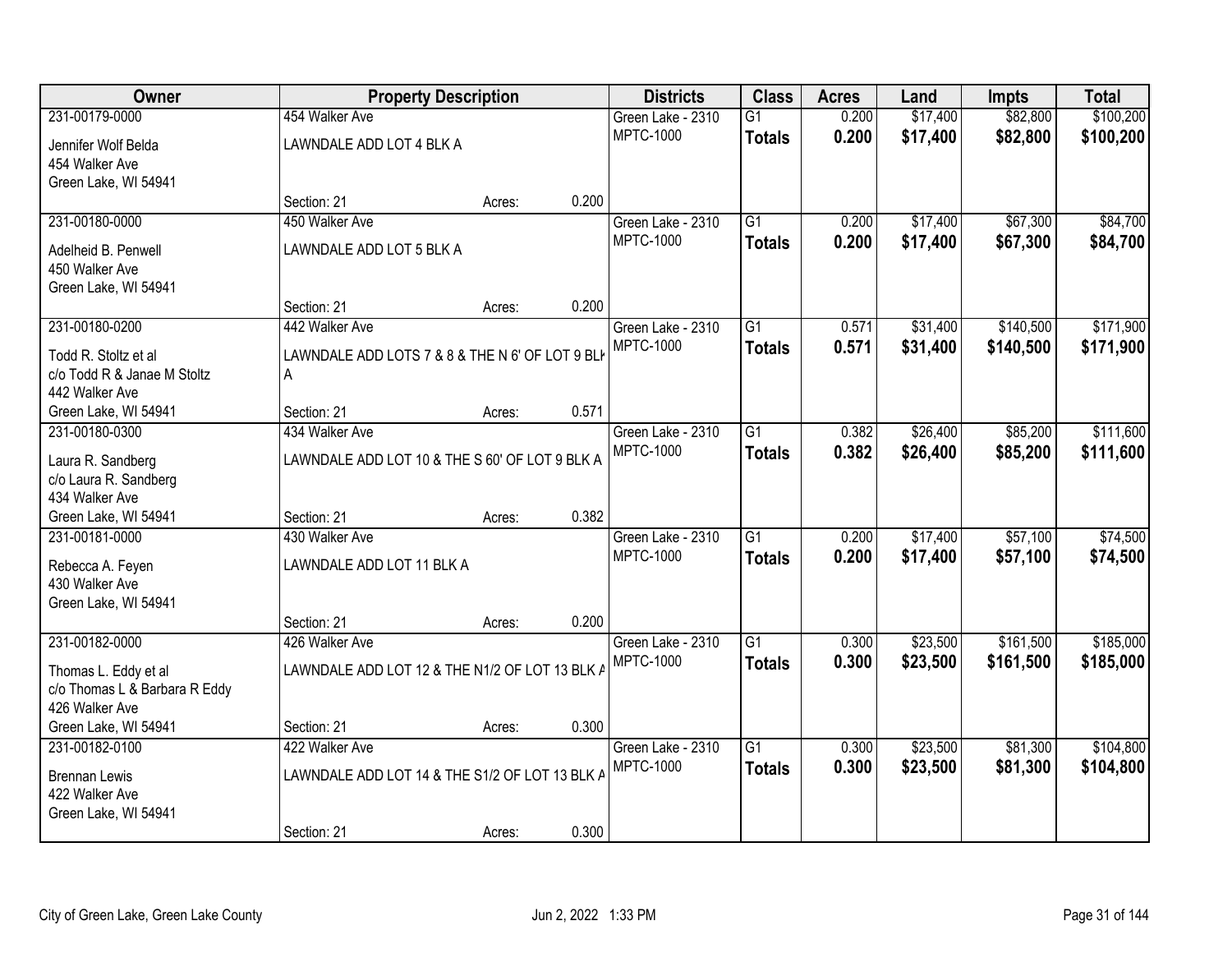| Owner                                  |                                                   | <b>Property Description</b> |       | <b>Districts</b>  | <b>Class</b>    | <b>Acres</b> | Land     | <b>Impts</b> | <b>Total</b> |
|----------------------------------------|---------------------------------------------------|-----------------------------|-------|-------------------|-----------------|--------------|----------|--------------|--------------|
| 231-00183-0000                         | 418 Walker Ave                                    |                             |       | Green Lake - 2310 | $\overline{G1}$ | 0.200        | \$17,400 | \$96,500     | \$113,900    |
| Jdp Medical Writing & Communications,  | LAWNDALE ADD LOT 15 BLK A LE BARNETTE M           |                             |       | <b>MPTC-1000</b>  | <b>Totals</b>   | 0.200        | \$17,400 | \$96,500     | \$113,900    |
| LLC                                    | <b>WAGNER</b>                                     |                             |       |                   |                 |              |          |              |              |
| c/o Jdp Medical Writing &              |                                                   |                             |       |                   |                 |              |          |              |              |
| Communications, LLC                    | Section: 21                                       | Acres:                      | 0.200 |                   |                 |              |          |              |              |
| 905 Main St                            |                                                   |                             |       |                   |                 |              |          |              |              |
| Racine, WI 53403                       |                                                   |                             |       |                   |                 |              |          |              |              |
| 231-00184-0000                         | 414 Walker Ave                                    |                             |       | Green Lake - 2310 | $\overline{G1}$ | 0.233        | \$20,200 | \$93,600     | \$113,800    |
| Mary M. Scholetzky                     | LAWNDALE ADD LOT 16 BLK A & PART OF LOT 11        |                             |       | <b>MPTC-1000</b>  | <b>Totals</b>   | 0.233        | \$20,200 | \$93,600     | \$113,800    |
| %Marcella Brightman                    | ASSESSOR'S PLAT #1 DESC V184 P79 LE MARCELLA      |                             |       |                   |                 |              |          |              |              |
| 414 Walker Ave                         | <b>BRIGHTMAN</b>                                  |                             |       |                   |                 |              |          |              |              |
| Green Lake, WI 54941                   | Section: 21                                       | Acres:                      | 0.233 |                   |                 |              |          |              |              |
| 231-00185-0000                         | 477 Walker Ave                                    |                             |       | Green Lake - 2310 | G1              | 0.193        | \$16,800 | \$31,600     | \$48,400     |
|                                        |                                                   |                             |       | <b>MPTC-1000</b>  | <b>Totals</b>   | 0.193        | \$16,800 | \$31,600     | \$48,400     |
| Groen Meer Holdings, LLC<br>PO Box 398 | LAWNDALE ADD LOT 2 CERTIFIED SURVEY<br>MAP1679 V7 |                             |       |                   |                 |              |          |              |              |
| Green Lake, WI 54941                   |                                                   |                             |       |                   |                 |              |          |              |              |
|                                        | Section: 21                                       | Acres:                      | 0.193 |                   |                 |              |          |              |              |
| 231-00186-0000                         | 473 Walker Ave                                    |                             |       | Green Lake - 2310 | G1              | 0.196        | \$17,100 | \$91,900     | \$109,000    |
|                                        |                                                   |                             |       | <b>MPTC-1000</b>  | <b>Totals</b>   | 0.196        | \$17,100 | \$91,900     | \$109,000    |
| Anita A Colwell Trust                  | LAWNDALE ADD LOT 2 BLK B                          |                             |       |                   |                 |              |          |              |              |
| 4462 Redwood Dr<br>Rockford, IL 61109  |                                                   |                             |       |                   |                 |              |          |              |              |
|                                        | Section: 21                                       | Acres:                      | 0.196 |                   |                 |              |          |              |              |
| 231-00187-0000                         | 471 Walker Ave                                    |                             |       | Green Lake - 2310 | $\overline{G1}$ | 0.203        | \$17,700 | \$120,200    | \$137,900    |
|                                        |                                                   |                             |       | <b>MPTC-1000</b>  | <b>Totals</b>   | 0.203        | \$17,700 | \$120,200    | \$137,900    |
| Laura K. Luepke                        | LAWNDALE ADD LOT 3 BLK B                          |                             |       |                   |                 |              |          |              |              |
| 471 Walker Ave                         |                                                   |                             |       |                   |                 |              |          |              |              |
| Green Lake, WI 54941                   |                                                   |                             |       |                   |                 |              |          |              |              |
|                                        | Section: 21                                       | Acres:                      | 0.203 |                   |                 |              |          |              |              |
| 231-00188-0000                         | 467 Walker Ave                                    |                             |       | Green Lake - 2310 | $\overline{G1}$ | 0.305        | \$23,600 | \$106,900    | \$130,500    |
| John A. Castino Jr                     | LAWNDALE ADD LOT 4 & THE N1/2 OF LOT 5 BLK B      |                             |       | <b>MPTC-1000</b>  | <b>Totals</b>   | 0.305        | \$23,600 | \$106,900    | \$130,500    |
| 467 Walker Ave                         |                                                   |                             |       |                   |                 |              |          |              |              |
| Green Lake, WI 54941                   |                                                   |                             |       |                   |                 |              |          |              |              |
|                                        | Section: 21                                       | Acres:                      | 0.305 |                   |                 |              |          |              |              |
| 231-00189-0000                         | 459 Walker Ave                                    |                             |       | Green Lake - 2310 | $\overline{G1}$ | 0.305        | \$35,500 | \$138,600    | \$174,100    |
| Jerald A. Morgan                       | LAWNDALE ADD LOT 6 & THE S1/2 OF LOT 5 BLK B      |                             |       | <b>MPTC-1000</b>  | <b>Totals</b>   | 0.305        | \$35,500 | \$138,600    | \$174,100    |
| Laura T. Morgan                        |                                                   |                             |       |                   |                 |              |          |              |              |
| 821 Tylerton Cir                       |                                                   |                             |       |                   |                 |              |          |              |              |
| Grayslake, IL 60030                    | Section: 21                                       | Acres:                      | 0.305 |                   |                 |              |          |              |              |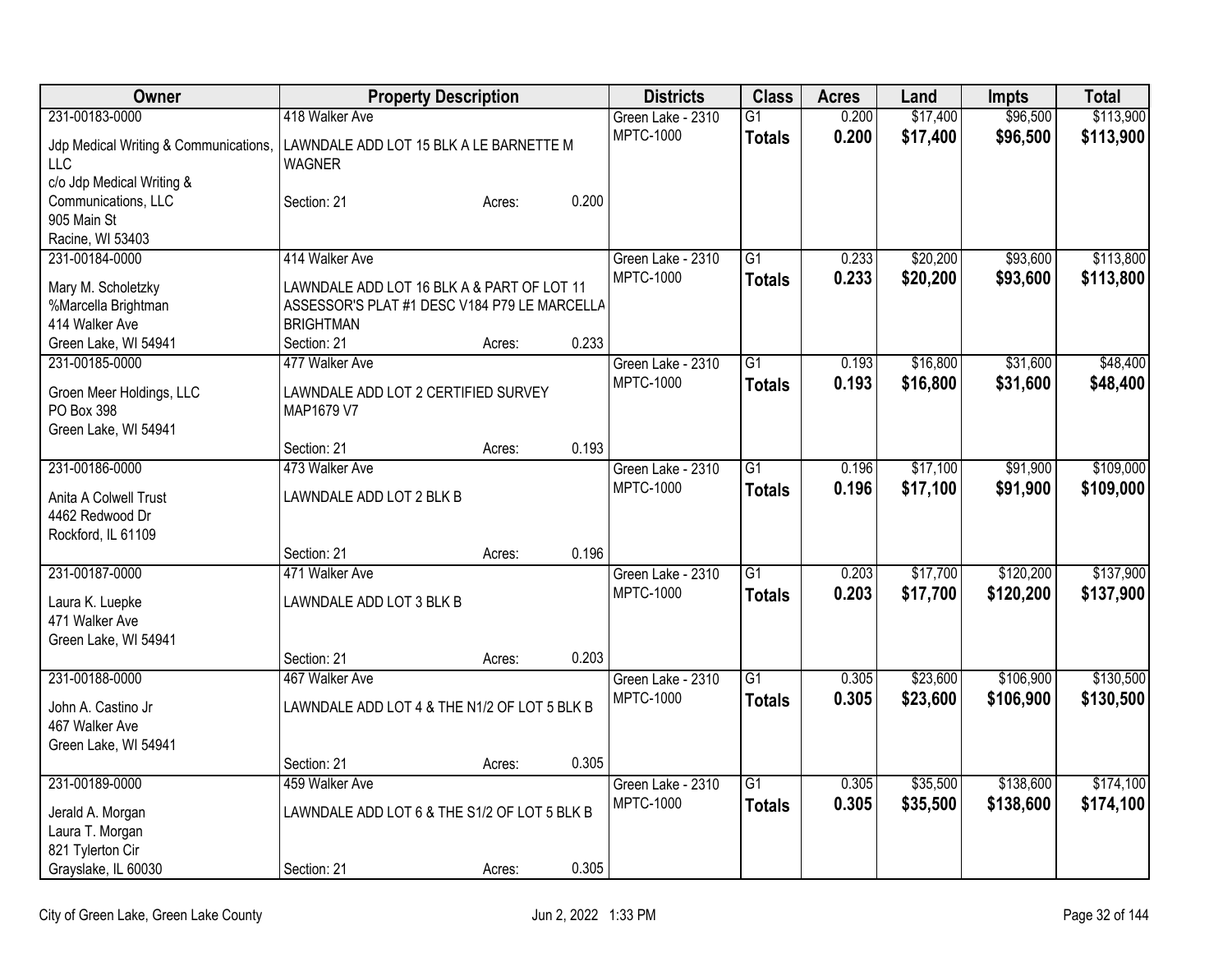| Owner                                                                      | <b>Property Description</b>                                          |        | <b>Districts</b>  | <b>Class</b>    | <b>Acres</b> | Land            | <b>Impts</b>    | <b>Total</b>    |
|----------------------------------------------------------------------------|----------------------------------------------------------------------|--------|-------------------|-----------------|--------------|-----------------|-----------------|-----------------|
| 231-00190-0000                                                             | 457 Walker Ave                                                       |        | Green Lake - 2310 | $\overline{G1}$ | 0.203        | \$17,700        | \$60,300        | \$78,000        |
| Groen Meer Holdings, LLC                                                   | LAWNDALE ADD LOT 7 BLK B                                             |        | <b>MPTC-1000</b>  | <b>Totals</b>   | 0.203        | \$17,700        | \$60,300        | \$78,000        |
| PO Box 398                                                                 |                                                                      |        |                   |                 |              |                 |                 |                 |
| Green Lake, WI 54941                                                       |                                                                      |        |                   |                 |              |                 |                 |                 |
|                                                                            | Section: 21                                                          | Acres: | 0.203             |                 |              |                 |                 |                 |
| 231-00191-0000                                                             | 453 Walker Ave                                                       |        | Green Lake - 2310 | $\overline{G1}$ | 0.203        | \$17,700        | \$68,200        | \$85,900        |
| William G. Hopfner                                                         | LAWNDALE ADD LOT 8 BLK B                                             |        | <b>MPTC-1000</b>  | <b>Totals</b>   | 0.203        | \$17,700        | \$68,200        | \$85,900        |
| Larry R. Strubinger                                                        |                                                                      |        |                   |                 |              |                 |                 |                 |
| 1046 W Balmoral Unit 1d                                                    |                                                                      |        |                   |                 |              |                 |                 |                 |
| Chicago, IL 60640                                                          | Section: 21                                                          | Acres: | 0.203             |                 |              |                 |                 |                 |
| 231-00192-0000                                                             | <b>Walker Ave</b>                                                    |        | Green Lake - 2310 | $\overline{G1}$ | 0.203        | \$17,700        | \$0             | \$17,700        |
| William G. Hopfner                                                         | LAWNDALE ADD LOT 9 BLK B                                             |        | <b>MPTC-1000</b>  | <b>Totals</b>   | 0.203        | \$17,700        | \$0             | \$17,700        |
| Larry R. Strubinger                                                        |                                                                      |        |                   |                 |              |                 |                 |                 |
| 1046 W Balmoral Unit 1d                                                    |                                                                      |        |                   |                 |              |                 |                 |                 |
| Chicago, IL 60640                                                          | Section: 21                                                          | Acres: | 0.203             |                 |              |                 |                 |                 |
| 231-00193-0000                                                             | 441 Walker Ave                                                       |        | Green Lake - 2310 | $\overline{X4}$ | 0.000        | $\overline{50}$ | \$0             | $\sqrt{50}$     |
| Green Lake Peace Evan Lutheran                                             | LAWNDALE ADD LOT 12 AND THE S 33.2' OF LOT 11                        |        | <b>MPTC-1000</b>  | <b>Totals</b>   | 0.000        | \$0             | \$0             | \$0             |
| Church                                                                     | <b>BLKB</b>                                                          |        |                   |                 |              |                 |                 |                 |
| 436 Lake St                                                                |                                                                      |        |                   |                 |              |                 |                 |                 |
| Green Lake, WI 54941                                                       | Section: 21                                                          | Acres: | 0.350             |                 |              |                 |                 |                 |
| 231-00194-0000                                                             | 435 Walker Ave                                                       |        | Green Lake - 2310 | $\overline{X4}$ | 0.000        | $\overline{50}$ | $\overline{50}$ | $\overline{50}$ |
| Peace Lutheran Church                                                      | LAWNDALE ADD LOTS 10, 13, 14, 15 & THE N 29' OF                      |        | <b>MPTC-1000</b>  | <b>Totals</b>   | 0.000        | \$0             | \$0             | \$0             |
| PO Box 224                                                                 | LOT 11 BLK B                                                         |        |                   |                 |              |                 |                 |                 |
| Green Lake, WI 54941                                                       |                                                                      |        |                   |                 |              |                 |                 |                 |
|                                                                            | Section: 21                                                          | Acres: | 1.040             |                 |              |                 |                 |                 |
| 231-00195-0000                                                             | 423 Walker Ave                                                       |        | Green Lake - 2310 | $\overline{X4}$ | 0.000        | $\sqrt{$0}$     | \$0             | $\sqrt{30}$     |
|                                                                            |                                                                      |        | <b>MPTC-1000</b>  | <b>Totals</b>   | 0.000        | \$0             | \$0             | \$0             |
| Catholic Church Our Lady of the Lake<br>530 Ruth St                        | LAWNDALE ADD LOTS 16 & 17 BLK B PT LOT 1<br>CERTIFIED SURVEY MAP 515 |        |                   |                 |              |                 |                 |                 |
| Green Lake, WI 54941                                                       |                                                                      |        |                   |                 |              |                 |                 |                 |
|                                                                            | Section: 21                                                          | Acres: | 0.450             |                 |              |                 |                 |                 |
| 231-00196-0000                                                             | 536 Ruth St                                                          |        | Green Lake - 2310 | $\overline{X4}$ | 0.000        | $\overline{50}$ | $\overline{50}$ | $\overline{50}$ |
|                                                                            |                                                                      |        | <b>MPTC-1000</b>  | <b>Totals</b>   | 0.000        | \$0             | \$0             | \$0             |
| Congregation Our Lady of the Lake<br>c/o Our Lady of the Lake Congregation | LAWNDALE ADD LOTS 18 & 19 BLK B PT LOT 1<br>CERTIFIED SURVEY MAP 515 |        |                   |                 |              |                 |                 |                 |
| 530 Ruth St                                                                |                                                                      |        |                   |                 |              |                 |                 |                 |
| Green Lake, WI 54941                                                       | Section: 21                                                          | Acres: | 0.330             |                 |              |                 |                 |                 |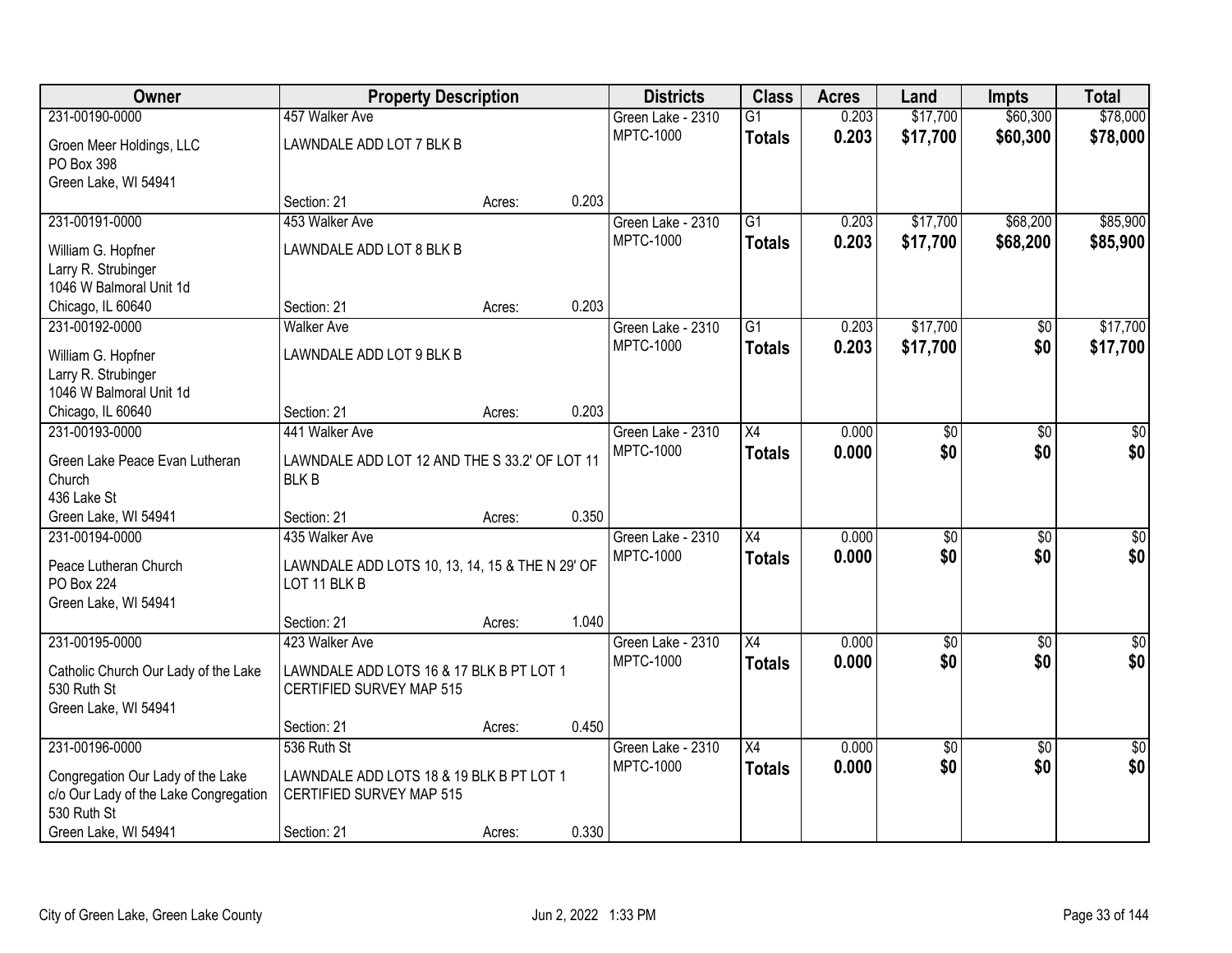| 231-00197-0200<br>380 Lake St<br>$\overline{G2}$<br>\$76,200<br>\$416,400<br>Green Lake - 2310<br>1.245<br><b>MPTC-1000</b><br>1.245<br>\$76,200<br>\$416,400<br>\$492,600<br><b>Totals</b><br>LOT 1 CERTIFIED SURVEY MAP 3474 V19<br>Greenway House, LLC<br>c/o Greenway House, LLC<br>380 Lake St<br>Green Lake, WI 54941<br>1.245<br>Section: 21<br>Acres:<br>\$107,500<br>532 Illinois Ave<br>$\overline{G1}$<br>0.207<br>\$29,300<br>231-00198-0000<br>Green Lake - 2310<br><b>MPTC-1000</b><br>0.207<br>\$29,300<br>\$107,500<br>\$136,800<br><b>Totals</b><br>EAST SIDE ADD LOT 6 & THE E 10' OF LOT 5<br>Barbara L. Reiser<br>532 Illinois Ave<br>Green Lake, WI 54941<br>0.207<br>Section: 21<br>Acres:<br>\$68,500<br>231-00199-0100<br>546 Illinois Ave<br>$\overline{G1}$<br>0.856<br>\$85,900<br>Green Lake - 2310<br><b>MPTC-1000</b><br>0.856<br>\$68,500<br>\$85,900<br><b>Totals</b><br>EAST SIDE ADD LOT 12; THE E 46' OF LOT 11; THE E<br>James W & Mildred B King Living Trust<br>546 Illinois Ave<br>96' OF LOT 1 ASSESSOR PLAT 1 & THE S 210' OF<br>Green Lake, WI 54941<br>THE W 12' OF THE SE1/4 SEC 21 & ANCHORAGE<br>0.856<br>Section: 21<br>Acres:<br>231-00199-0200<br>$\overline{G1}$<br>\$36,500<br>Green Lake - 2310<br>0.260<br><b>Illinois Ave</b><br>$\sqrt[6]{}$ | Owner | <b>Property Description</b> |  | <b>Districts</b> | <b>Class</b> | <b>Acres</b> | Land | <b>Impts</b> | <b>Total</b> |
|-----------------------------------------------------------------------------------------------------------------------------------------------------------------------------------------------------------------------------------------------------------------------------------------------------------------------------------------------------------------------------------------------------------------------------------------------------------------------------------------------------------------------------------------------------------------------------------------------------------------------------------------------------------------------------------------------------------------------------------------------------------------------------------------------------------------------------------------------------------------------------------------------------------------------------------------------------------------------------------------------------------------------------------------------------------------------------------------------------------------------------------------------------------------------------------------------------------------------------------------------------------------------------------------------------|-------|-----------------------------|--|------------------|--------------|--------------|------|--------------|--------------|
|                                                                                                                                                                                                                                                                                                                                                                                                                                                                                                                                                                                                                                                                                                                                                                                                                                                                                                                                                                                                                                                                                                                                                                                                                                                                                                     |       |                             |  |                  |              |              |      |              | \$492,600    |
|                                                                                                                                                                                                                                                                                                                                                                                                                                                                                                                                                                                                                                                                                                                                                                                                                                                                                                                                                                                                                                                                                                                                                                                                                                                                                                     |       |                             |  |                  |              |              |      |              |              |
|                                                                                                                                                                                                                                                                                                                                                                                                                                                                                                                                                                                                                                                                                                                                                                                                                                                                                                                                                                                                                                                                                                                                                                                                                                                                                                     |       |                             |  |                  |              |              |      |              |              |
|                                                                                                                                                                                                                                                                                                                                                                                                                                                                                                                                                                                                                                                                                                                                                                                                                                                                                                                                                                                                                                                                                                                                                                                                                                                                                                     |       |                             |  |                  |              |              |      |              |              |
|                                                                                                                                                                                                                                                                                                                                                                                                                                                                                                                                                                                                                                                                                                                                                                                                                                                                                                                                                                                                                                                                                                                                                                                                                                                                                                     |       |                             |  |                  |              |              |      |              |              |
|                                                                                                                                                                                                                                                                                                                                                                                                                                                                                                                                                                                                                                                                                                                                                                                                                                                                                                                                                                                                                                                                                                                                                                                                                                                                                                     |       |                             |  |                  |              |              |      |              | \$136,800    |
|                                                                                                                                                                                                                                                                                                                                                                                                                                                                                                                                                                                                                                                                                                                                                                                                                                                                                                                                                                                                                                                                                                                                                                                                                                                                                                     |       |                             |  |                  |              |              |      |              |              |
|                                                                                                                                                                                                                                                                                                                                                                                                                                                                                                                                                                                                                                                                                                                                                                                                                                                                                                                                                                                                                                                                                                                                                                                                                                                                                                     |       |                             |  |                  |              |              |      |              |              |
|                                                                                                                                                                                                                                                                                                                                                                                                                                                                                                                                                                                                                                                                                                                                                                                                                                                                                                                                                                                                                                                                                                                                                                                                                                                                                                     |       |                             |  |                  |              |              |      |              |              |
|                                                                                                                                                                                                                                                                                                                                                                                                                                                                                                                                                                                                                                                                                                                                                                                                                                                                                                                                                                                                                                                                                                                                                                                                                                                                                                     |       |                             |  |                  |              |              |      |              |              |
|                                                                                                                                                                                                                                                                                                                                                                                                                                                                                                                                                                                                                                                                                                                                                                                                                                                                                                                                                                                                                                                                                                                                                                                                                                                                                                     |       |                             |  |                  |              |              |      |              | \$154,400    |
|                                                                                                                                                                                                                                                                                                                                                                                                                                                                                                                                                                                                                                                                                                                                                                                                                                                                                                                                                                                                                                                                                                                                                                                                                                                                                                     |       |                             |  |                  |              |              |      |              | \$154,400    |
|                                                                                                                                                                                                                                                                                                                                                                                                                                                                                                                                                                                                                                                                                                                                                                                                                                                                                                                                                                                                                                                                                                                                                                                                                                                                                                     |       |                             |  |                  |              |              |      |              |              |
|                                                                                                                                                                                                                                                                                                                                                                                                                                                                                                                                                                                                                                                                                                                                                                                                                                                                                                                                                                                                                                                                                                                                                                                                                                                                                                     |       |                             |  |                  |              |              |      |              |              |
|                                                                                                                                                                                                                                                                                                                                                                                                                                                                                                                                                                                                                                                                                                                                                                                                                                                                                                                                                                                                                                                                                                                                                                                                                                                                                                     |       |                             |  |                  |              |              |      |              |              |
|                                                                                                                                                                                                                                                                                                                                                                                                                                                                                                                                                                                                                                                                                                                                                                                                                                                                                                                                                                                                                                                                                                                                                                                                                                                                                                     |       |                             |  |                  |              |              |      |              | \$36,500     |
| <b>MPTC-1000</b><br>0.260<br>\$36,500<br>\$0<br><b>Totals</b><br>EAST SIDE ADD LOT 4 OF CERTIFIED SURVEYMAP                                                                                                                                                                                                                                                                                                                                                                                                                                                                                                                                                                                                                                                                                                                                                                                                                                                                                                                                                                                                                                                                                                                                                                                         |       |                             |  |                  |              |              |      |              | \$36,500     |
| Mary Elbert et al<br>266 W Acorn<br>1460 V6 W/R/W                                                                                                                                                                                                                                                                                                                                                                                                                                                                                                                                                                                                                                                                                                                                                                                                                                                                                                                                                                                                                                                                                                                                                                                                                                                   |       |                             |  |                  |              |              |      |              |              |
| Grafton, WI 53024                                                                                                                                                                                                                                                                                                                                                                                                                                                                                                                                                                                                                                                                                                                                                                                                                                                                                                                                                                                                                                                                                                                                                                                                                                                                                   |       |                             |  |                  |              |              |      |              |              |
| 0.260<br>Section: 21<br>Acres:                                                                                                                                                                                                                                                                                                                                                                                                                                                                                                                                                                                                                                                                                                                                                                                                                                                                                                                                                                                                                                                                                                                                                                                                                                                                      |       |                             |  |                  |              |              |      |              |              |
| $\overline{G1}$<br>0.723<br>\$62,500<br>\$59,300<br>231-00199-0300<br>536 Illinois Ave<br>Green Lake - 2310                                                                                                                                                                                                                                                                                                                                                                                                                                                                                                                                                                                                                                                                                                                                                                                                                                                                                                                                                                                                                                                                                                                                                                                         |       |                             |  |                  |              |              |      |              | \$121,800    |
| <b>MPTC-1000</b><br>0.723<br>\$62,500<br>\$59,300<br><b>Totals</b>                                                                                                                                                                                                                                                                                                                                                                                                                                                                                                                                                                                                                                                                                                                                                                                                                                                                                                                                                                                                                                                                                                                                                                                                                                  |       |                             |  |                  |              |              |      |              | \$121,800    |
| EAST SIDE ADD LOTS 1, 2 & 3 OF CERTIFIED<br>James W & Mildred B King Living Trust<br>546 Illinois Ave<br>SURVEY MAP 1460 V6 W/R/W                                                                                                                                                                                                                                                                                                                                                                                                                                                                                                                                                                                                                                                                                                                                                                                                                                                                                                                                                                                                                                                                                                                                                                   |       |                             |  |                  |              |              |      |              |              |
| Green Lake, WI 54941                                                                                                                                                                                                                                                                                                                                                                                                                                                                                                                                                                                                                                                                                                                                                                                                                                                                                                                                                                                                                                                                                                                                                                                                                                                                                |       |                             |  |                  |              |              |      |              |              |
| 0.723<br>Section: 21<br>Acres:                                                                                                                                                                                                                                                                                                                                                                                                                                                                                                                                                                                                                                                                                                                                                                                                                                                                                                                                                                                                                                                                                                                                                                                                                                                                      |       |                             |  |                  |              |              |      |              |              |
| 231-00200-0000<br>$\overline{G1}$<br>565 Illinois Ave<br>\$1,268,500<br>\$1,728,300<br><b>Water Frontage</b><br>0.000                                                                                                                                                                                                                                                                                                                                                                                                                                                                                                                                                                                                                                                                                                                                                                                                                                                                                                                                                                                                                                                                                                                                                                               |       |                             |  |                  |              |              |      |              | \$2,996,800  |
| $-00180$<br>$0.000$ \$1,268,500<br>\$1,728,300<br><b>Totals</b>                                                                                                                                                                                                                                                                                                                                                                                                                                                                                                                                                                                                                                                                                                                                                                                                                                                                                                                                                                                                                                                                                                                                                                                                                                     |       |                             |  |                  |              |              |      |              | \$2,996,800  |
| GRAND OAKS ADD LOT 1 CERTIFIED SURVEY<br>Patricia M Jorndt Revocable Trust<br>Green Lake - 2310                                                                                                                                                                                                                                                                                                                                                                                                                                                                                                                                                                                                                                                                                                                                                                                                                                                                                                                                                                                                                                                                                                                                                                                                     |       |                             |  |                  |              |              |      |              |              |
| 1038 Cayuga Dr<br>MAP2013 V9 (FORMERLY LOTS 1, 2 & 3 & PT LOTS 4<br><b>MPTC-1000</b><br>85)<br>Northbrook, IL 60062                                                                                                                                                                                                                                                                                                                                                                                                                                                                                                                                                                                                                                                                                                                                                                                                                                                                                                                                                                                                                                                                                                                                                                                 |       |                             |  |                  |              |              |      |              |              |
| 0.000<br>Section: 28<br>Acres:                                                                                                                                                                                                                                                                                                                                                                                                                                                                                                                                                                                                                                                                                                                                                                                                                                                                                                                                                                                                                                                                                                                                                                                                                                                                      |       |                             |  |                  |              |              |      |              |              |
| \$262,500<br>231-00201-0000<br>$\overline{G1}$<br>\$60,000<br>575 Illinois Ave<br>Green Lake - 2310<br>0.459                                                                                                                                                                                                                                                                                                                                                                                                                                                                                                                                                                                                                                                                                                                                                                                                                                                                                                                                                                                                                                                                                                                                                                                        |       |                             |  |                  |              |              |      |              | \$322,500    |
| <b>MPTC-1000</b><br>0.459<br>\$60,000<br>\$262,500<br><b>Totals</b>                                                                                                                                                                                                                                                                                                                                                                                                                                                                                                                                                                                                                                                                                                                                                                                                                                                                                                                                                                                                                                                                                                                                                                                                                                 |       |                             |  |                  |              |              |      |              | \$322,500    |
| GRAND OAKS ADD LOT 1 CERTIFIED SURVEY MAP<br>Joseph E. Schmit                                                                                                                                                                                                                                                                                                                                                                                                                                                                                                                                                                                                                                                                                                                                                                                                                                                                                                                                                                                                                                                                                                                                                                                                                                       |       |                             |  |                  |              |              |      |              |              |
| Catherine J. Schmit<br>1084 V4 (A RES OF LOT 1 CSM 992) (PART LOTS 6 &<br>575 Illinois Ave                                                                                                                                                                                                                                                                                                                                                                                                                                                                                                                                                                                                                                                                                                                                                                                                                                                                                                                                                                                                                                                                                                                                                                                                          |       |                             |  |                  |              |              |      |              |              |
| 7)<br>0.459<br>Green Lake, WI 54941<br>Section: 28<br>Acres:                                                                                                                                                                                                                                                                                                                                                                                                                                                                                                                                                                                                                                                                                                                                                                                                                                                                                                                                                                                                                                                                                                                                                                                                                                        |       |                             |  |                  |              |              |      |              |              |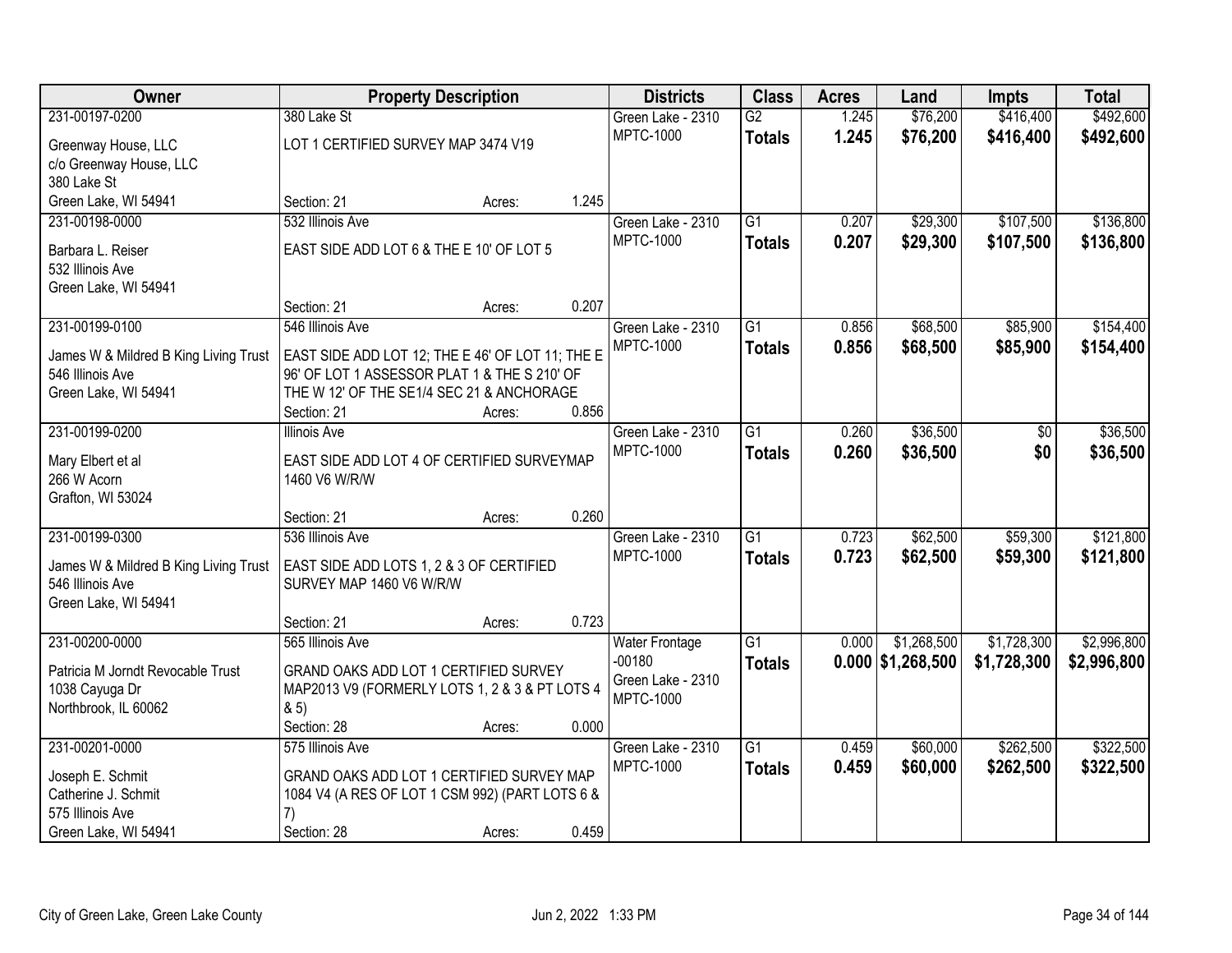| Owner                                | <b>Property Description</b>                                                          | <b>Districts</b>      | <b>Class</b>    | <b>Acres</b> | Land                | <b>Impts</b> | <b>Total</b> |
|--------------------------------------|--------------------------------------------------------------------------------------|-----------------------|-----------------|--------------|---------------------|--------------|--------------|
| 231-00201-0100                       | 577 Illinois Ave                                                                     | <b>Water Frontage</b> | $\overline{G1}$ | 0.000        | \$1,178,500         | \$221,500    | \$1,400,000  |
| Joan S Caskey Living Trust           | GRAND OAKS ADD LOT 2 CERTIFIED SURVEY MAP                                            | $-00180$              | <b>Totals</b>   |              | $0.000$ \$1,178,500 | \$221,500    | \$1,400,000  |
| 1438 Kenilworth                      | 1084, V4 (A RES OF LOT 2 CSM 992) (PART LOTS 6 8                                     | Green Lake - 2310     |                 |              |                     |              |              |
| Glenview, IL 60025                   | 7) & PART LOTS 4 & 5 AS DESC V386 P281 & OUTLOT                                      | <b>MPTC-1000</b>      |                 |              |                     |              |              |
|                                      | Section: 28<br>Acres:                                                                | 0.000                 |                 |              |                     |              |              |
| 231-00202-0000                       | 587 Illinois Ave                                                                     | <b>Water Frontage</b> | $\overline{G1}$ | 0.500        | \$161,500           | \$280,300    | \$441,800    |
| Joseph W. Noth et al                 | OAK SHADE ADD COM 56.51' E OF THE NE CORCSM                                          | $-00180$              | <b>Totals</b>   | 0.500        | \$161,500           | \$280,300    | \$441,800    |
| c/o Joseph W & Diane Noth            | 909: S06*W 72.04'; S02*E 75.77'; S04*W 45.65'; S17*E                                 | Green Lake - 2310     |                 |              |                     |              |              |
| 1142 W Altgeld                       | 28'; S30*E 33'; E 21.95'; S01*W 295.05' TOML; E 17.5'                                | <b>MPTC-1000</b>      |                 |              |                     |              |              |
| Chicago, IL 60614                    | Section: 28<br>Acres:                                                                | 0.500                 |                 |              |                     |              |              |
| 231-00202-0100                       | 579 Illinois Ave                                                                     | <b>Water Frontage</b> | $\overline{G1}$ | 0.000        | \$670,000           | \$232,200    | \$902,200    |
|                                      |                                                                                      | $-00180$              | <b>Totals</b>   | 0.000        | \$670,000           | \$232,200    | \$902,200    |
| John Meiborg                         | OAK SHADE ADD LOT 1 OF CERTIFIED SURVEYMAP                                           | Green Lake - 2310     |                 |              |                     |              |              |
| Jennifer Meiborg<br>579 Illinois Ave | 909 V4 (BEING LOT 1 & THE W 30' OF LOT 2)(80')                                       | <b>MPTC-1000</b>      |                 |              |                     |              |              |
| Green Lake, WI 54941                 | Section: 28<br>Acres:                                                                | 0.000                 |                 |              |                     |              |              |
| 231-00202-0200                       | 585 Illinois Ave                                                                     | <b>Water Frontage</b> | $\overline{G1}$ | 1.070        | \$800,000           | \$209,000    | \$1,009,000  |
|                                      |                                                                                      | $-00180$              | <b>Totals</b>   | 1.070        | \$800,000           | \$209,000    | \$1,009,000  |
| Barry P. Bowen                       | OAK SHADE ADD COM NE COR CSM 909; E 56.51' TO                                        | Green Lake - 2310     |                 |              |                     |              |              |
| Joy L. Bowen                         | C/L SHARED DR; S06*W 72.04; S 75.77'; S04*W 45.65';                                  | <b>MPTC-1000</b>      |                 |              |                     |              |              |
| 1233 Ash St                          | S17*E 28'; S30*E 33'; E 21.95'; S01*W295' TO M/L; W                                  |                       |                 |              |                     |              |              |
| Winnetka, IL 60093                   | Section: 28<br>Acres:                                                                | 1.070                 |                 |              |                     |              |              |
| 231-00203-0000                       | 589 Illinois Ave                                                                     | Water Frontage        | $\overline{G1}$ | 0.000        | \$475,000           | \$151,900    | \$626,900    |
| Daniel H. Pepoon et al               | OAK DALE ADD W 50' OF LOT 1                                                          | $-00180$              | <b>Totals</b>   | 0.000        | \$475,000           | \$151,900    | \$626,900    |
| c/o Daniel H & Paris J Pepoon        |                                                                                      | Green Lake - 2310     |                 |              |                     |              |              |
| 2127 Maple Ave                       |                                                                                      | <b>MPTC-1000</b>      |                 |              |                     |              |              |
| Northbrook, IL 60062                 | Section: 28<br>Acres:                                                                | 0.000                 |                 |              |                     |              |              |
| 231-00204-0000                       | 595 Illinois Ave                                                                     | <b>Water Frontage</b> | $\overline{G1}$ | 0.000        | \$530,000           | \$45,200     | \$575,200    |
| <b>Scot Norred</b>                   | OAK DALE ADD E 40.5' OF LOT 1 & THE W 29.75' OF                                      | $-00180$              | <b>Totals</b>   | 0.000        | \$530,000           | \$45,200     | \$575,200    |
| Mary Katherine Harr                  | LOT <sub>2</sub>                                                                     | Green Lake - 2310     |                 |              |                     |              |              |
| 934 Las Lomas Ave                    |                                                                                      | <b>MPTC-1000</b>      |                 |              |                     |              |              |
| Pacific Palasades, CA 90272          | Section: 28<br>Acres:                                                                | 0.000                 |                 |              |                     |              |              |
| 231-00204-0100                       | 603 Illinois Ave                                                                     | <b>Water Frontage</b> | $\overline{G1}$ | 0.000        | \$530,000           | \$45,200     | \$575,200    |
|                                      | Peter F Brush Revocable Living Trust et   OAK DALE ADD LOT 3 & THE E 20.25' OF LOT 2 | $-00180$              | <b>Totals</b>   | 0.000        | \$530,000           | \$45,200     | \$575,200    |
| al                                   |                                                                                      | Green Lake - 2310     |                 |              |                     |              |              |
| c/o Peter Francis Brush Revocable    |                                                                                      | MPTC-1000             |                 |              |                     |              |              |
| <b>Living Trust</b>                  | Section: 28<br>Acres:                                                                | 0.000                 |                 |              |                     |              |              |
| 725 Thomas Ct                        |                                                                                      |                       |                 |              |                     |              |              |
| Libertyville, IL 60048               |                                                                                      |                       |                 |              |                     |              |              |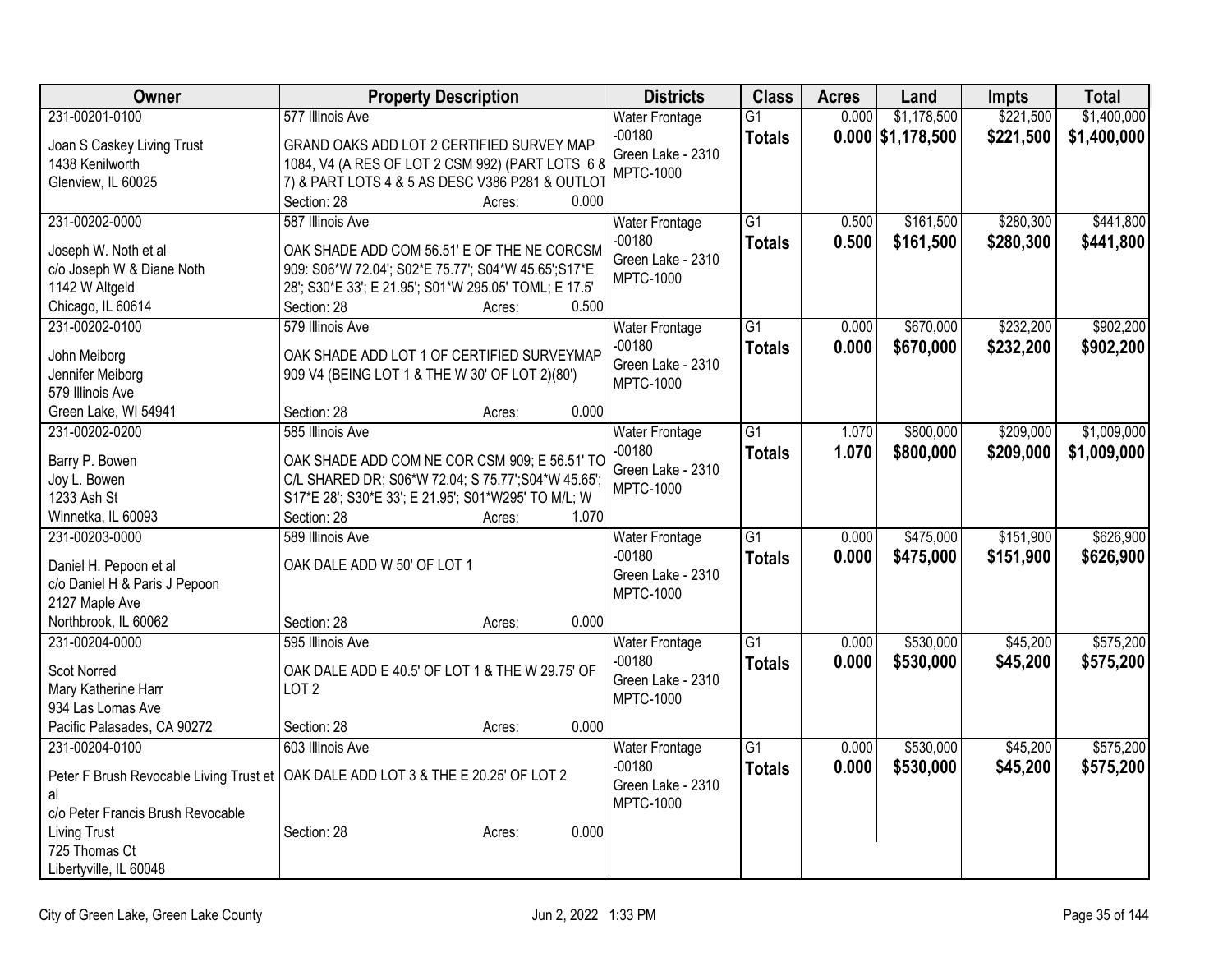| Owner                                                    | <b>Property Description</b>                                                        |        |       | <b>Districts</b>      | <b>Class</b>    | <b>Acres</b> | Land      | Impts     | <b>Total</b> |
|----------------------------------------------------------|------------------------------------------------------------------------------------|--------|-------|-----------------------|-----------------|--------------|-----------|-----------|--------------|
| 231-00205-0000                                           | 365 Lake St                                                                        |        |       | <b>Water Frontage</b> | $\overline{G1}$ | 0.600        | \$865,000 | \$817,200 | \$1,682,200  |
| Nancy C. Sheridan                                        | STRAUSS PLAT LOT 1 CERTIFIED SURVEY MAP2302                                        |        |       | $-00180$              | <b>Totals</b>   | 0.600        | \$865,000 | \$817,200 | \$1,682,200  |
| 290 White Oak Ln                                         | V10                                                                                |        |       | Green Lake - 2310     |                 |              |           |           |              |
| Winnetka, IL 60093                                       |                                                                                    |        |       | <b>MPTC-1000</b>      |                 |              |           |           |              |
|                                                          | Section: 28                                                                        | Acres: | 0.600 |                       |                 |              |           |           |              |
| 231-00206-0000                                           | 515 Greenway Ave                                                                   |        |       | <b>Water Frontage</b> | $\overline{G1}$ | 0.840        | \$800,000 | \$544,600 | \$1,344,600  |
| Michael B Johannesen Trust                               | STRAUSS PLAT LOT 1 CERTIFIED SURVEY MAP1374                                        |        |       | $-00180$              | <b>Totals</b>   | 0.840        | \$800,000 | \$544,600 | \$1,344,600  |
| 1411 E Sunset Ter                                        | V <sub>5</sub>                                                                     |        |       | Green Lake - 2310     |                 |              |           |           |              |
| Arlington Heights, IL 60004                              |                                                                                    |        |       | <b>MPTC-1000</b>      |                 |              |           |           |              |
|                                                          | Section: 21                                                                        | Acres: | 0.840 |                       |                 |              |           |           |              |
| 231-00207-0000                                           | 513 Greenway Ave                                                                   |        |       | <b>Water Frontage</b> | $\overline{G1}$ | 0.000        | \$800,000 | \$332,000 | \$1,132,000  |
|                                                          |                                                                                    |        |       | $-00180$              | <b>Totals</b>   | 0.000        | \$800,000 | \$332,000 | \$1,132,000  |
| Cheese and Crackers, LLC<br>c/o Cheese and Crackers, LLC | STRAUSS PLAT LOT 3 & LOT 1 OF CERTIFIED<br>SURVEY MAP 20 V1 EXC LOT 2 OF CSM 20 V1 |        |       | Green Lake - 2310     |                 |              |           |           |              |
| Attn: Tammy Wallace                                      |                                                                                    |        |       | <b>MPTC-1000</b>      |                 |              |           |           |              |
| PO Box 196                                               | Section: 21                                                                        | Acres: | 0.000 |                       |                 |              |           |           |              |
| Winnetka, IL 60093                                       |                                                                                    |        |       |                       |                 |              |           |           |              |
| 231-00208-0000                                           | 507 Greenway Ave                                                                   |        |       | <b>Water Frontage</b> | $\overline{G1}$ | 0.000        | \$778,400 | \$145,000 | \$923,400    |
|                                                          |                                                                                    |        |       | $-00180$              | <b>Totals</b>   | 0.000        | \$778,400 | \$145,000 | \$923,400    |
| 1221 Partners, LLC                                       | STRAUSS PLAT LOT 4 & LOT 2 OF                                                      |        |       | Green Lake - 2310     |                 |              |           |           |              |
| c/o 1221 Partners, LLC                                   | CERTIFIEDSURVEY MAP 20 V1 EXC LOT 1 CSM 20                                         |        |       | <b>MPTC-1000</b>      |                 |              |           |           |              |
| 360 W Butterfield Ste 400                                | V <sub>1</sub>                                                                     |        |       |                       |                 |              |           |           |              |
| Elmhurst, IL 60126                                       | Section: 21                                                                        | Acres: | 0.000 |                       |                 |              |           |           |              |
| 231-00209-0000                                           | 501 Greenway Ave                                                                   |        |       | <b>Water Frontage</b> | $\overline{G1}$ | 0.000        | \$778,400 | \$167,000 | \$945,400    |
| Raymond J. Blake Trusts et al                            | STRAUSS PLAT OF OAKWOOD LOT 5                                                      |        |       | $-00180$              | <b>Totals</b>   | 0.000        | \$778,400 | \$167,000 | \$945,400    |
| c/o Raymond J & Lynette Blake Trusts                     |                                                                                    |        |       | Green Lake - 2310     |                 |              |           |           |              |
| 822 Kent Ave                                             |                                                                                    |        |       | <b>MPTC-1000</b>      |                 |              |           |           |              |
| Elmhurst, IL 60126                                       | Section: 21                                                                        | Acres: | 0.000 |                       |                 |              |           |           |              |
| 231-00210-0000                                           | 499 Greenway Ave                                                                   |        |       | <b>Water Frontage</b> | $\overline{G1}$ | 0.000        | \$800,000 | \$250,500 | \$1,050,500  |
| Christopher J. Nordeen                                   | STRAUSS PLAT OF OAKWOOD LOT 6                                                      |        |       | $-00180$              | <b>Totals</b>   | 0.000        | \$800,000 | \$250,500 | \$1,050,500  |
| 10904 Pleasant Hill Dr                                   |                                                                                    |        |       | Green Lake - 2310     |                 |              |           |           |              |
| Potonac, MD 20854                                        |                                                                                    |        |       | <b>MPTC-1000</b>      |                 |              |           |           |              |
|                                                          | Section: 21                                                                        | Acres: | 0.000 |                       |                 |              |           |           |              |
| 231-00211-0000                                           | 491 Greenway Ave                                                                   |        |       | Green Lake - 2310     | $\overline{G1}$ | 0.459        | \$50,000  | \$79,900  | \$129,900    |
|                                                          |                                                                                    |        |       | <b>MPTC-1000</b>      | <b>Totals</b>   | 0.459        | \$50,000  | \$79,900  | \$129,900    |
| Wayne C. Chaney                                          | STRAUSS PLAT LOT 1 CERTIFIED SURVEY MAP                                            |        |       |                       |                 |              |           |           |              |
| Elaine C. Chaney                                         | 1711 V7                                                                            |        |       |                       |                 |              |           |           |              |
| PO Box 187                                               |                                                                                    |        |       |                       |                 |              |           |           |              |
| Green Lake, WI 54941                                     | Section: 21                                                                        | Acres: | 0.459 |                       |                 |              |           |           |              |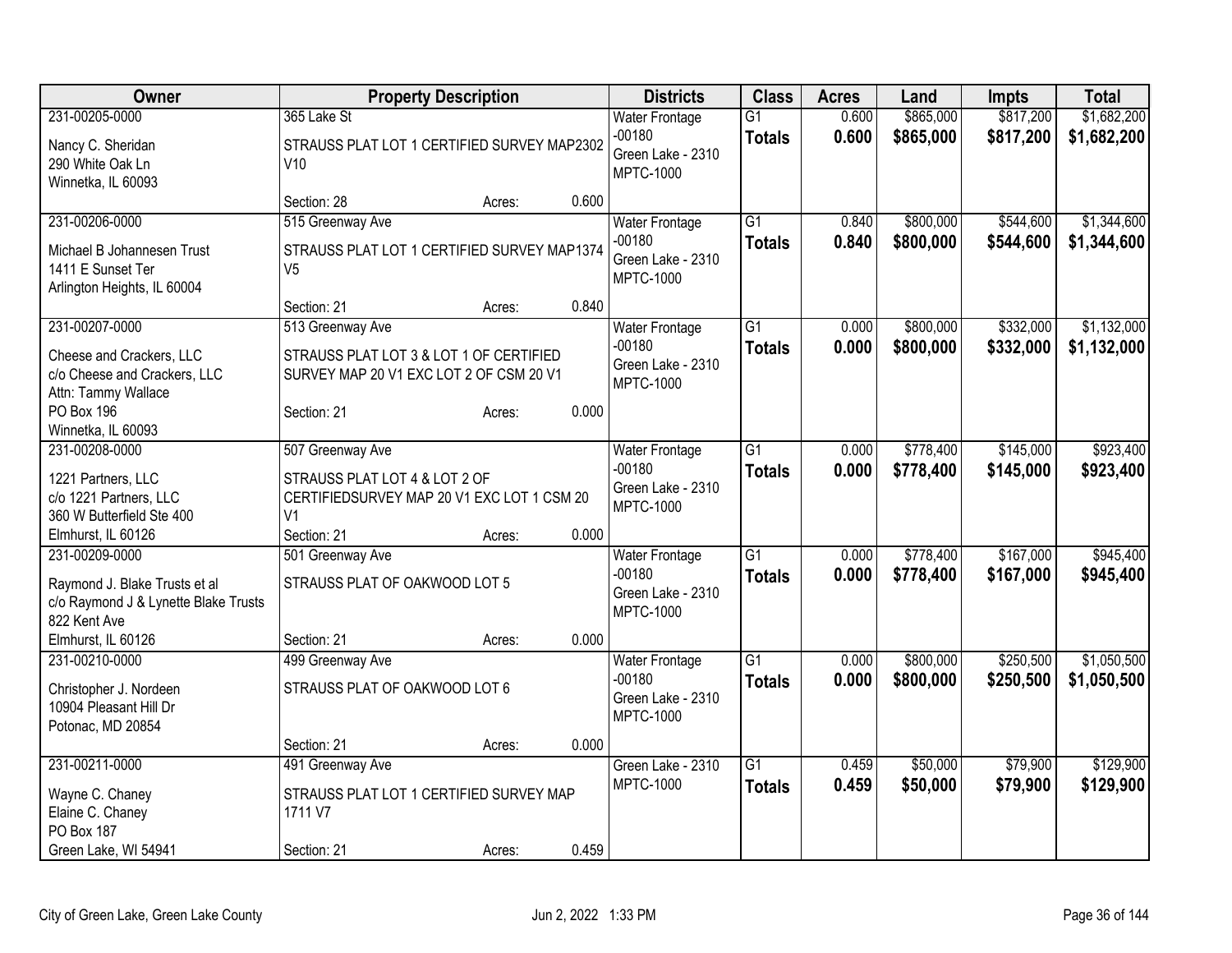| <b>Owner</b>                                                                      | <b>Property Description</b>                         |        |       | <b>Districts</b>      | <b>Class</b>    | <b>Acres</b> | Land                | <b>Impts</b>    | <b>Total</b> |
|-----------------------------------------------------------------------------------|-----------------------------------------------------|--------|-------|-----------------------|-----------------|--------------|---------------------|-----------------|--------------|
| 231-00211-0100                                                                    | 495 Greenway Ave                                    |        |       | <b>Water Frontage</b> | $\overline{G1}$ | 0.000        | \$800,000           | \$458,200       | \$1,258,200  |
| Wayne C. Chaney                                                                   | STRAUSS PLAT LOT 2 CERTIFIED SURVEY MAP             |        |       | $-00180$              | <b>Totals</b>   | 0.000        | \$800,000           | \$458,200       | \$1,258,200  |
| Elaine C. Chaney                                                                  | 1711 V7                                             |        |       | Green Lake - 2310     |                 |              |                     |                 |              |
| PO Box 187                                                                        |                                                     |        |       | <b>MPTC-1000</b>      |                 |              |                     |                 |              |
| Green Lake, WI 54941                                                              | Section: 21                                         | Acres: | 0.000 |                       |                 |              |                     |                 |              |
| 231-00212-0000                                                                    | 485 Greenway Ave                                    |        |       | <b>Water Frontage</b> | $\overline{G1}$ | 0.000        | \$800,000           | \$234,600       | \$1,034,600  |
| Richard P Scully Trust                                                            | STRAUSS PLAT OF OAKWOOD THAT PART OF LOT 8          |        |       | $-00180$              | <b>Totals</b>   | 0.000        | \$800,000           | \$234,600       | \$1,034,600  |
| 237 E Delaware PI 3a                                                              | LYING S'LY OF BLACK TOP CIRCLE DR AND A LN          |        |       | Green Lake - 2310     |                 |              |                     |                 |              |
| Chicago, IL 60611                                                                 | PARALLEL WITH GREENWAY AVE 56'S OF SD LN            |        |       | <b>MPTC-1000</b>      |                 |              |                     |                 |              |
|                                                                                   | Section: 21                                         | Acres: | 0.000 |                       |                 |              |                     |                 |              |
| 231-00213-0000                                                                    | 481 Greenway Ave                                    |        |       | <b>Water Frontage</b> | $\overline{G1}$ | 0.830        | \$1,043,000         | \$214,200       | \$1,257,200  |
| Elaine C Gustavson Declaration of Trust STRAUSS PLAT LOT 1 OF CERTIFIED SURVEYMAP |                                                     |        |       | $-00180$              | <b>Totals</b>   |              | $0.830$ \$1,043,000 | \$214,200       | \$1,257,200  |
| 481 Greenway Ave                                                                  | 1587 V 6                                            |        |       | Green Lake - 2310     |                 |              |                     |                 |              |
| Green Lake, WI 54941                                                              |                                                     |        |       | <b>MPTC-1000</b>      |                 |              |                     |                 |              |
|                                                                                   | Section: 21                                         | Acres: | 0.830 |                       |                 |              |                     |                 |              |
| 231-00214-0000                                                                    | Greenway Ave                                        |        |       | <b>Water Frontage</b> | $\overline{G1}$ | 0.841        | \$4,500             | $\sqrt[6]{}$    | \$4,500      |
| Peter B. Vandervelde et al                                                        | STRAUSS PLAT OF OAKWOOD LOT 14                      |        |       | $-00180$              | <b>Totals</b>   | 0.841        | \$4,500             | \$0             | \$4,500      |
| N6498 State Rd 49                                                                 |                                                     |        |       | Green Lake - 2310     |                 |              |                     |                 |              |
| Green Lake, WI 54941                                                              |                                                     |        |       | <b>MPTC-1000</b>      |                 |              |                     |                 |              |
|                                                                                   | Section: 21                                         | Acres: | 0.841 |                       |                 |              |                     |                 |              |
| 231-00214-0300                                                                    | 477 Greenway Ave                                    |        |       | <b>Water Frontage</b> | $\overline{G1}$ | 0.841        | \$1,352,500         | \$487,500       | \$1,840,000  |
| Mark J & Janice R Franzen Trust                                                   | STRAUSS PLAT LOT 1 CERTIFIED SURVEY MAP             |        |       | $-00180$              | <b>Totals</b>   |              | $0.841$ \$1,352,500 | \$487,500       | \$1,840,000  |
| 5335 Fox Glen Ct                                                                  | 1188 V4 (PART OF LOTS 10, 11, 12 & PART VAC         |        |       | Green Lake - 2310     |                 |              |                     |                 |              |
| New Berlin, WI 53146                                                              | <b>GREENWAY AVE)</b>                                |        |       | <b>MPTC-1000</b>      |                 |              |                     |                 |              |
|                                                                                   | Section: 21                                         | Acres: | 0.841 |                       |                 |              |                     |                 |              |
| 231-00215-0000                                                                    | 471 Greenway Ave                                    |        |       | <b>Water Frontage</b> | G1              | 0.000        | \$1,020,400         | $\sqrt{50}$     | \$1,020,400  |
| Mark J & Janice R Franzen Trust                                                   | STRAUSS PLAT LOT 2 CERTIFIED SURVEY MAP             |        |       | $-00180$              | <b>Totals</b>   |              | $0.000$ \$1,020,400 | \$0             | \$1,020,400  |
| 5335 Fox Glen Ct                                                                  | 1896 V8 INCL ROW TO LOTS 1 & 2 CSM 823,             |        |       | Green Lake - 2310     |                 |              |                     |                 |              |
| New Berlin, WI 53146                                                              | REFERENCED ON LOT 2 CSM 1896                        |        |       | <b>MPTC-1000</b>      |                 |              |                     |                 |              |
|                                                                                   | Section: 21                                         | Acres: | 0.000 |                       |                 |              |                     |                 |              |
| 231-00216-0000                                                                    | 465 Greenway Ave                                    |        |       | Green Lake - 2310     | $\overline{G1}$ | 1.668        | \$27,400            | $\overline{50}$ | \$27,400     |
| Mark J & Janice R Franzen Trust                                                   | STRAUSS PLAT LOT 2 CERTIFIED SURVEY MAP             |        |       | <b>MPTC-1000</b>      | <b>Totals</b>   | 1.668        | \$27,400            | \$0             | \$27,400     |
| 5335 Fox Glen Ct                                                                  | 1188 V4 (BEING PART LOTS 8, 9, 10, 11, 33, 34, 35 & |        |       |                       |                 |              |                     |                 |              |
| New Berlin, WI 53146                                                              | 36 & PART VAC GREENWAY)                             |        |       |                       |                 |              |                     |                 |              |
|                                                                                   | Section: 21                                         | Acres: | 1.668 |                       |                 |              |                     |                 |              |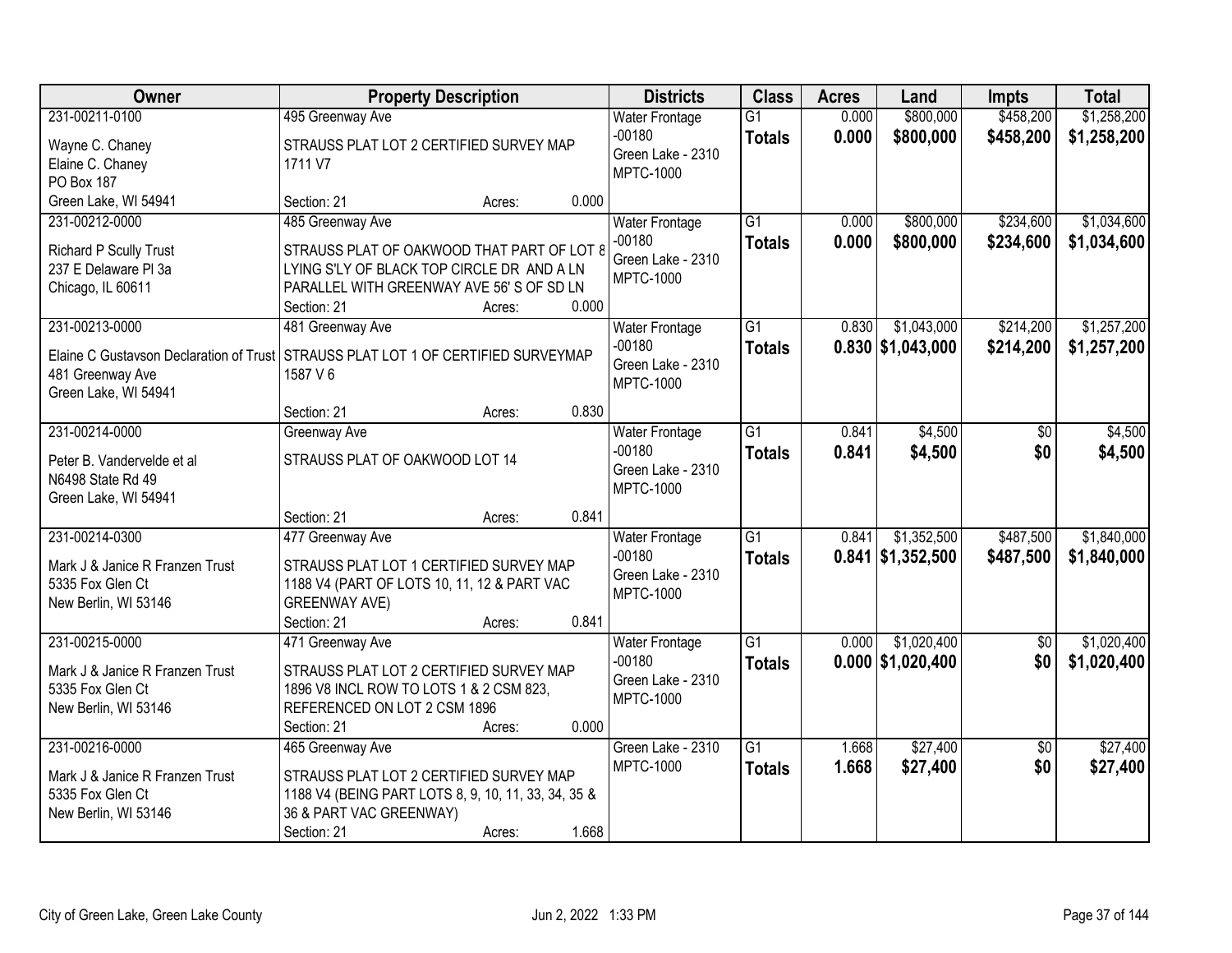| Owner                        | <b>Property Description</b>                     | <b>Districts</b>      | <b>Class</b>    | <b>Acres</b> | Land      | <b>Impts</b> | <b>Total</b> |
|------------------------------|-------------------------------------------------|-----------------------|-----------------|--------------|-----------|--------------|--------------|
| 231-00217-0000               | 401 Strauss Ave                                 | <b>Water Frontage</b> | $\overline{G2}$ | 1.433        | \$269,500 | \$333,600    | \$603,100    |
| GI Cottage, LLC              | STRAUSS PLAT LOT 1 CERTIFIED SURVEY MAP 561     | $-00180$              | <b>Totals</b>   | 1.433        | \$269,500 | \$333,600    | \$603,100    |
| 15721 N Greenway Heyden LP   | V <sub>2</sub>                                  | Green Lake - 2310     |                 |              |           |              |              |
| Scottsdale, AZ 85260         |                                                 | <b>MPTC-1000</b>      |                 |              |           |              |              |
|                              | 1.433<br>Section: 21<br>Acres:                  |                       |                 |              |           |              |              |
| 231-00218-0000               | 407 Strauss Ave                                 | <b>Water Frontage</b> | $\overline{G1}$ | 0.000        | \$315,000 | \$99,100     | \$414,100    |
| Steven Sibley et al          | STRAUSS PLAT OF OAKWOOD S 60' OF LOT 16 & N     | $-00180$              | <b>Totals</b>   | 0.000        | \$315,000 | \$99,100     | \$414,100    |
| c/o Steven & Margaret Sibley | 14.35' OF E 475' LOT 15; EXC COM 506.7' W OF SE | Green Lake - 2310     |                 |              |           |              |              |
| 5906 Cable Ave               | COR OF LOT 16: N63*15'W 48' TO LAKE; SW ALG     | <b>MPTC-1000</b>      |                 |              |           |              |              |
| Madison, WI 53705            | 0.000<br>Section: 21<br>Acres:                  |                       |                 |              |           |              |              |
| 231-00219-0000               | 409 Strauss Ave                                 | <b>Water Frontage</b> | $\overline{G1}$ | 0.000        | \$275,000 | \$110,600    | \$385,600    |
| David A. Weber               | STRAUSS PLAT OF OAKWOOD THE N 40' OF LOT 16     | $-00180$              | <b>Totals</b>   | 0.000        | \$275,000 | \$110,600    | \$385,600    |
| 3802 Timber Ln               | & THE S 10' OF LOT 17                           | Green Lake - 2310     |                 |              |           |              |              |
| Verona, WI 53593             |                                                 | <b>MPTC-1000</b>      |                 |              |           |              |              |
|                              | 0.000<br>Section: 21<br>Acres:                  |                       |                 |              |           |              |              |
| 231-00220-0000               | 413 Strauss Ave                                 | <b>Water Frontage</b> | $\overline{G2}$ | 1.262        | \$199,100 | \$900        | \$200,000    |
| Carol Shores, LLC            | STRAUSS PLAT LOT 1 OF CERTIFIED SURVEYMAP       | $-00180$              | <b>Totals</b>   | 1.262        | \$199,100 | \$900        | \$200,000    |
| 470 State Rd 23              | 1269 V5 (PART LOTS 17 & 18 OF STRAUSS PLAT)     | Green Lake - 2310     |                 |              |           |              |              |
| Green Lake, WI 54941         | SUB ESMT TO CITY                                | <b>MPTC-1000</b>      |                 |              |           |              |              |
|                              | 1.262<br>Section: 21<br>Acres:                  |                       |                 |              |           |              |              |
| 231-00222-0000               | 417 Strauss Ave                                 | Water Frontage        | $\overline{G1}$ | 0.000        | \$463,000 | \$201,000    | \$664,000    |
| Nos Properties, LLC          | STRAUSS PLAT LOT 1 OF CERTIFIED SURVEYMAP       | $-00180$              | <b>Totals</b>   | 0.000        | \$463,000 | \$201,000    | \$664,000    |
| c/o Nos Properties, LLC      | 510 V2 (BEING A PART OF LOTS 17, 18 & 19 OF     | Green Lake - 2310     |                 |              |           |              |              |
| 4343 E Magnolia St           | STRAUSS PLAT)                                   | <b>MPTC-1000</b>      |                 |              |           |              |              |
| Phoenix, AZ 85034            | Section: 21<br>0.000<br>Acres:                  |                       |                 |              |           |              |              |
| 231-00223-0200               | 423 Lake St                                     | <b>Water Frontage</b> | $\overline{G1}$ | 0.000        | \$265,000 | \$171,300    | \$436,300    |
| <b>Matthew Stuebe</b>        | STRAUSS PLAT LOT 1 CERTIFIED SURVEY MAP1126     | $-00180$              | <b>Totals</b>   | 0.000        | \$265,000 | \$171,300    | \$436,300    |
| Jill Gracia                  | V4 (BEING PART OF LOTS 18, 19 & 21 STRAUSS      | Green Lake - 2310     |                 |              |           |              |              |
| 1013 Rollling pass           | PLAT ALSO A RESURVEY OF PARTCSM 80 & CSM        | <b>MPTC-1000</b>      |                 |              |           |              |              |
| Glenview, IL 60025           | 0.000<br>Section: 21<br>Acres:                  |                       |                 |              |           |              |              |
| 231-00224-0000               | 411 Lake St                                     | Green Lake - 2310     | $\overline{G1}$ | 0.192        | \$27,200  | \$98,500     | \$125,700    |
| Dale R. Banister             | STRAUSS PLAT LOT 2A CERTIFIED SURVEY MAP        | <b>MPTC-1000</b>      | <b>Totals</b>   | 0.192        | \$27,200  | \$98,500     | \$125,700    |
| 411 Lake St Po Box 472       | 156A V1                                         |                       |                 |              |           |              |              |
| Green Lake, WI 54941         |                                                 |                       |                 |              |           |              |              |
|                              | 0.192<br>Section: 21<br>Acres:                  |                       |                 |              |           |              |              |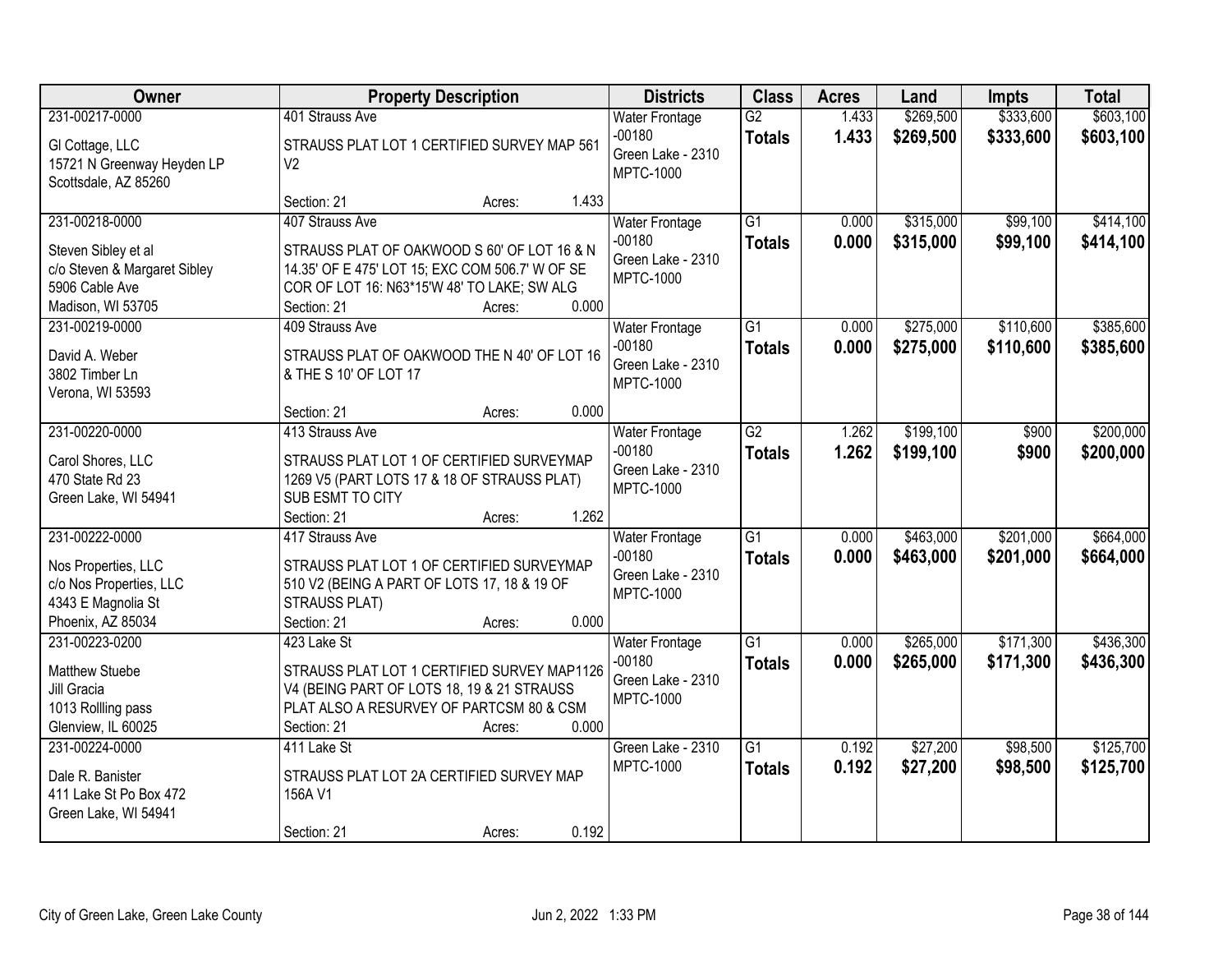| \$101,700<br>231-00224-0200<br>416 Strauss Ave<br>\$34,400<br>Green Lake - 2310<br>$\overline{G1}$<br>0.243<br>MPTC-1000<br>0.243<br>\$34,400<br>\$101,700<br><b>Totals</b><br>STRAUSS PLAT OF OAKWOOD COM AT THE SW COF<br>Nancy K. Cernauske et al | \$136,100<br>\$136,100 |
|------------------------------------------------------------------------------------------------------------------------------------------------------------------------------------------------------------------------------------------------------|------------------------|
|                                                                                                                                                                                                                                                      |                        |
|                                                                                                                                                                                                                                                      |                        |
| OF LOT 2B CERTIFIED SURVEY MAP 156A: RUN E<br>c/o Patricia Zito                                                                                                                                                                                      |                        |
| 379 Elizabeth Dr<br>110.82'; N12*55'E 89.23'; N57*24'W 75' (M/L) TO NE                                                                                                                                                                               |                        |
| 0.243<br>Wood Dale, IL 60191<br>Section: 21<br>Acres:                                                                                                                                                                                                |                        |
| \$31,600<br>421 Strauss Ave<br>$\overline{G1}$<br>0.250<br>\$214,500<br>231-00224-0300<br><b>Water Frontage</b>                                                                                                                                      | \$246,100              |
| $-00180$<br>0.250<br>\$214,500<br>\$31,600<br><b>Totals</b>                                                                                                                                                                                          | \$246,100              |
| LOT 1 CSM 3639<br>Kerry D. Johnson<br>Green Lake - 2310                                                                                                                                                                                              |                        |
| 5n075 Forest Trl<br><b>MPTC-1000</b>                                                                                                                                                                                                                 |                        |
| St Charles, IL 60175<br>0.250                                                                                                                                                                                                                        |                        |
| Section: 21<br>Acres:<br>\$175,600<br>231-00225-0000<br>409 Lake St<br>$\overline{G1}$<br>0.277                                                                                                                                                      | \$213,900              |
| \$38,300<br>Green Lake - 2310                                                                                                                                                                                                                        |                        |
| <b>MPTC-1000</b><br>0.277<br>\$38,300<br>\$175,600<br><b>Totals</b><br>Lynne E. Farmer et al<br>STRAUSS PLAT OF OAKWOOD LOT 23 & THE S 16'                                                                                                           | \$213,900              |
| c/o Charles R. Farmer<br>OF LOT 22                                                                                                                                                                                                                   |                        |
| 1876 Manor Ln                                                                                                                                                                                                                                        |                        |
| 0.277<br>Park Ridge, IL 60068<br>Section: 21<br>Acres:                                                                                                                                                                                               |                        |
| $\overline{G1}$<br>\$36,600<br>\$104,300<br>231-00226-0000<br>405 Lake St<br>Green Lake - 2310<br>0.261                                                                                                                                              | \$140,900              |
| <b>MPTC-1000</b><br>0.261<br>\$36,600<br>\$104,300<br><b>Totals</b><br>Matthew Knoester<br>STRAUSS PLAT OF OAKWOOD LOT 24 & THE N 66'                                                                                                                | \$140,900              |
| Carrie Vance<br>OF THE S 198' OF THE E 40' OF LOT 37                                                                                                                                                                                                 |                        |
| 3270 N Cambridge Ave                                                                                                                                                                                                                                 |                        |
| 0.261<br>Milwaukee, WI 53211<br>Section: 21<br>Acres:                                                                                                                                                                                                |                        |
| $\overline{G1}$<br>\$209,100<br>231-00227-0000<br>0.261<br>\$36,500<br>401 Lake St<br>Green Lake - 2310                                                                                                                                              | \$245,600              |
| <b>MPTC-1000</b><br>0.261<br>\$36,500<br>\$209,100<br><b>Totals</b>                                                                                                                                                                                  | \$245,600              |
| Marlene J. Roberts<br>STRAUSS PLAT OF OAKWOOD LOT 25 & THE E 40'                                                                                                                                                                                     |                        |
| David B. Roberts<br>OF LOT 37 ADJ SAID LOT                                                                                                                                                                                                           |                        |
| 401 Lake St                                                                                                                                                                                                                                          |                        |
| 0.261<br>Green Lake, WI 54941<br>Section: 21<br>Acres:                                                                                                                                                                                               |                        |
| $\overline{G1}$<br>\$36,500<br>\$79,300<br>231-00228-0000<br>399 Lake St<br>Green Lake - 2310<br>0.261                                                                                                                                               | \$115,800              |
| <b>MPTC-1000</b><br>0.261<br>\$36,500<br>\$79,300<br><b>Totals</b><br>Scott Hill, LLC<br>STRAUSS PLAT OF OAKWOOD LOT 26 & THE E 40'                                                                                                                  | \$115,800              |
| W1462 Spring Grove Rd<br>OF LOT 37 ADJ SAID LOT                                                                                                                                                                                                      |                        |
| Ripon, WI 54971                                                                                                                                                                                                                                      |                        |
| 0.261<br>Section: 21<br>Acres:                                                                                                                                                                                                                       |                        |
| 231-00229-0000<br>$\overline{G1}$<br>\$41,900<br>\$114,100<br>395 Lake St<br>Green Lake - 2310<br>0.326                                                                                                                                              | \$156,000              |
| <b>MPTC-1000</b><br>0.326<br>\$41,900<br>\$114,100<br><b>Totals</b><br>Daniel Shapiro<br>STRAUSS PLAT OF OAKWOOD LOT 27 & COM SE                                                                                                                     | \$156,000              |
| Ellen Green<br>COR OF LOT 27: THENCE W 132'; N 66'; W 40'; S 82.5'                                                                                                                                                                                   |                        |
| 1334 N Kedzie Ave<br>E 172'; N 16.5' TO BEG                                                                                                                                                                                                          |                        |
| 0.326<br>Chicago, IL 60651<br>Section: 21<br>Acres:                                                                                                                                                                                                  |                        |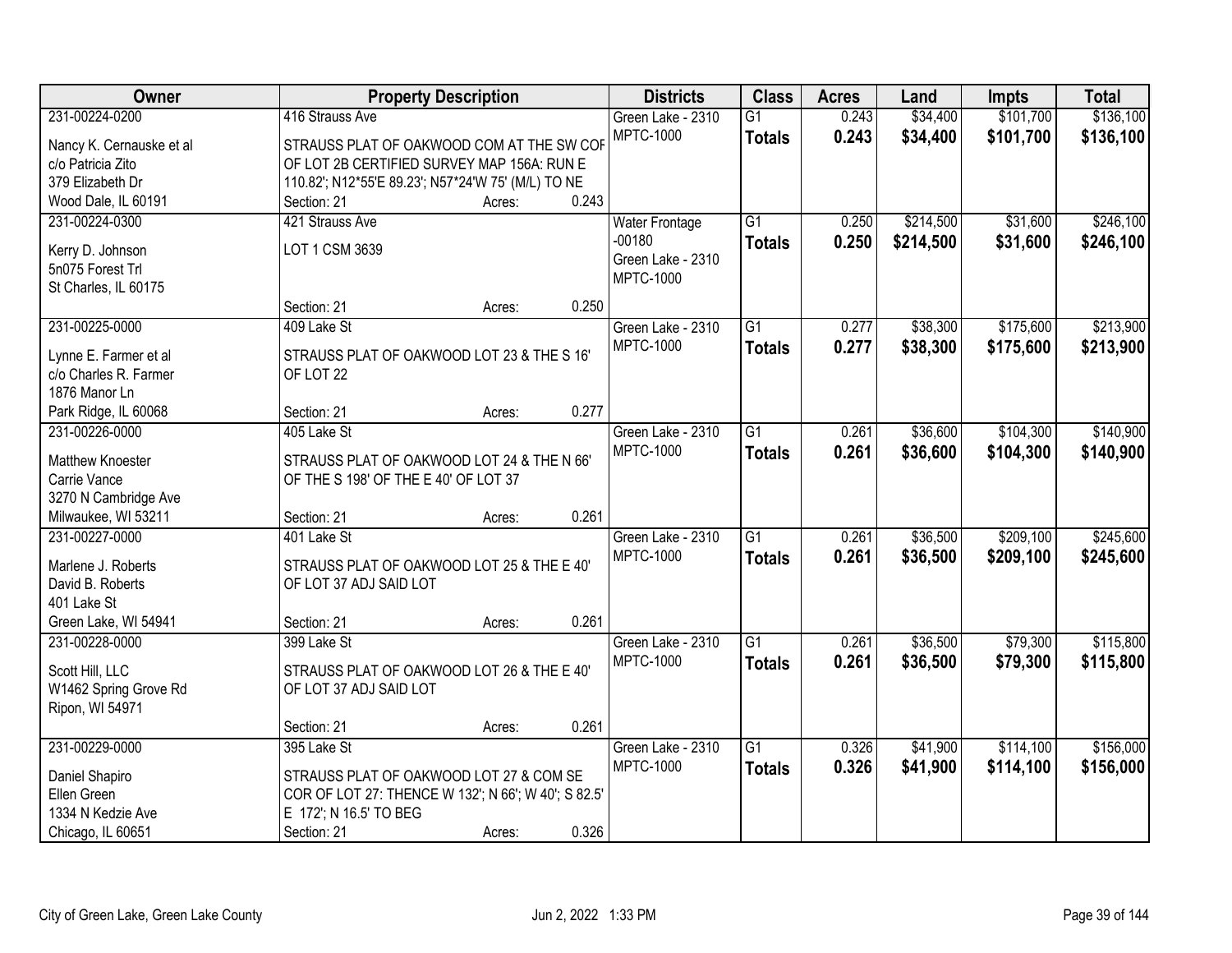| Owner                             |                                                       | <b>Property Description</b> |       | <b>Districts</b>  | <b>Class</b>    | <b>Acres</b> | Land     | <b>Impts</b> | <b>Total</b> |
|-----------------------------------|-------------------------------------------------------|-----------------------------|-------|-------------------|-----------------|--------------|----------|--------------|--------------|
| 231-00230-0000                    | 391 Lake St                                           |                             |       | Green Lake - 2310 | $\overline{G1}$ | 0.316        | \$41,200 | \$74,800     | \$116,000    |
| Paul A. Stolzman                  | STRAUSS PLAT OF OAKWOOD COM 1R S OF NE                |                             |       | <b>MPTC-1000</b>  | <b>Totals</b>   | 0.316        | \$41,200 | \$74,800     | \$116,000    |
| Susan M. Stolzman                 | COR OF LOT 28: W 172'; S 80'; E 172'; N 80' TO BEG    |                             |       |                   |                 |              |          |              |              |
| 729 Bunting Ct                    | (M/L)                                                 |                             |       |                   |                 |              |          |              |              |
| West Chicago, IL 60185            | Section: 21                                           | Acres:                      | 0.316 |                   |                 |              |          |              |              |
| 231-00231-0000                    | 387 Lake St                                           |                             |       | Green Lake - 2310 | $\overline{G1}$ | 0.328        | \$42,000 | \$161,000    | \$203,000    |
|                                   | STRAUSS PLAT OF OAKWOOD COM 96.5' S OF NE             |                             |       | <b>MPTC-1000</b>  | <b>Totals</b>   | 0.328        | \$42,000 | \$161,000    | \$203,000    |
| Mary K. Pettinger<br>905 Main St  | COR OF LOT 28: W 178.44'; S ON E LN OF LOT 30,        |                             |       |                   |                 |              |          |              |              |
| Racine, WI 53403                  | 80.06'; E TO LAKE ST; N 80' TO BEG                    |                             |       |                   |                 |              |          |              |              |
|                                   | Section: 21                                           | Acres:                      | 0.328 |                   |                 |              |          |              |              |
| 231-00232-0000                    | 383 Lake St                                           |                             |       | Green Lake - 2310 | $\overline{G1}$ | 0.315        | \$41,200 | \$178,800    | \$220,000    |
|                                   |                                                       |                             |       | <b>MPTC-1000</b>  | <b>Totals</b>   | 0.315        | \$41,200 | \$178,800    | \$220,000    |
| Lake Street Cottage, LLC          | STRAUSS PLAT LOT 1 CERTIFIED SURVEY MAP1345           |                             |       |                   |                 |              |          |              |              |
| c/o Lake Street Cottage, LLC      | V <sub>5</sub>                                        |                             |       |                   |                 |              |          |              |              |
| 822 Kent Ave                      |                                                       |                             |       |                   |                 |              |          |              |              |
| Elmhurst, IL 60126                | Section: 21                                           | Acres:                      | 0.315 |                   |                 |              |          |              |              |
| 231-00233-0000                    | 508 Greenway Ave                                      |                             |       | Green Lake - 2310 | G1              | 0.377        | \$29,300 | $\sqrt[6]{}$ | \$29,300     |
| Paul A. Stolzman                  | STRAUSS PLAT OF OAKWOOD COM NE COR OF LOT             |                             |       | <b>MPTC-1000</b>  | <b>Totals</b>   | 0.377        | \$29,300 | \$0          | \$29,300     |
| Susan M. Stolzman                 | 30: S 275.7'; NW'LY ALG ST 50'; N TO A PT 114' S OF N |                             |       |                   |                 |              |          |              |              |
| 729 Bunting Ct                    | LN; W 44'; N 114'; E 80' TO BEG                       |                             |       |                   |                 |              |          |              |              |
| West Chicago, IL 60185            | Section: 21                                           | Acres:                      | 0.377 |                   |                 |              |          |              |              |
| 231-00234-0000                    | 500 Greenway Ave                                      |                             |       | Green Lake - 2310 | $\overline{G1}$ | 0.587        | \$56,400 | \$217,400    | \$273,800    |
| Timothy F. Jankowski et al        | STRAUSS PLAT LOT 1 OF CERTIFIED SURVEY MAP            |                             |       | <b>MPTC-1000</b>  | <b>Totals</b>   | 0.587        | \$56,400 | \$217,400    | \$273,800    |
| c/o Timothy F & Linda D Jankowski | 1613 V7 (LOT 31 AND PART OF LOT 30)                   |                             |       |                   |                 |              |          |              |              |
| 500 Greenway Ave Po Box 625       |                                                       |                             |       |                   |                 |              |          |              |              |
| Green Lake, WI 54941-0625         | Section: 21                                           | Acres:                      | 0.587 |                   |                 |              |          |              |              |
| 231-00235-0000                    | 498 Greenway Ave                                      |                             |       | Green Lake - 2310 | $\overline{G1}$ | 0.358        | \$44,000 | \$254,100    | \$298,100    |
|                                   |                                                       |                             |       | <b>MPTC-1000</b>  | <b>Totals</b>   | 0.358        | \$44,000 | \$254,100    | \$298,100    |
| Bryan D. Becker                   | STRAUSS PLAT OF OAKWOOD LOT 32                        |                             |       |                   |                 |              |          |              |              |
| 5558 Donegal Rd                   |                                                       |                             |       |                   |                 |              |          |              |              |
| Hubertus, WI 53033                |                                                       |                             | 0.358 |                   |                 |              |          |              |              |
|                                   | Section: 21                                           | Acres:                      |       |                   |                 |              |          |              |              |
| 231-00236-0000                    | 393 Strauss Ave                                       |                             |       | Green Lake - 2310 | $\overline{G1}$ | 0.355        | \$43,700 | \$52,000     | \$95,700     |
| Kz Green Lake Properties, LLC     | STRAUSS PLAT OF OAKWOOD COM 60' NW'LY & 168           |                             |       | <b>MPTC-1000</b>  | <b>Totals</b>   | 0.355        | \$43,700 | \$52,000     | \$95,700     |
| N6244 N Lawson Dr                 | NE'LY NE COR LOT 7: N66*W 157' (M/L); S'LY 110'       |                             |       |                   |                 |              |          |              |              |
| Green Lake, WI 54941              | (M/L) TO N LN OF DR; E'LY 160' (M/L) TO STRAUSS       |                             |       |                   |                 |              |          |              |              |
|                                   | Section: 21                                           | Acres:                      | 0.355 |                   |                 |              |          |              |              |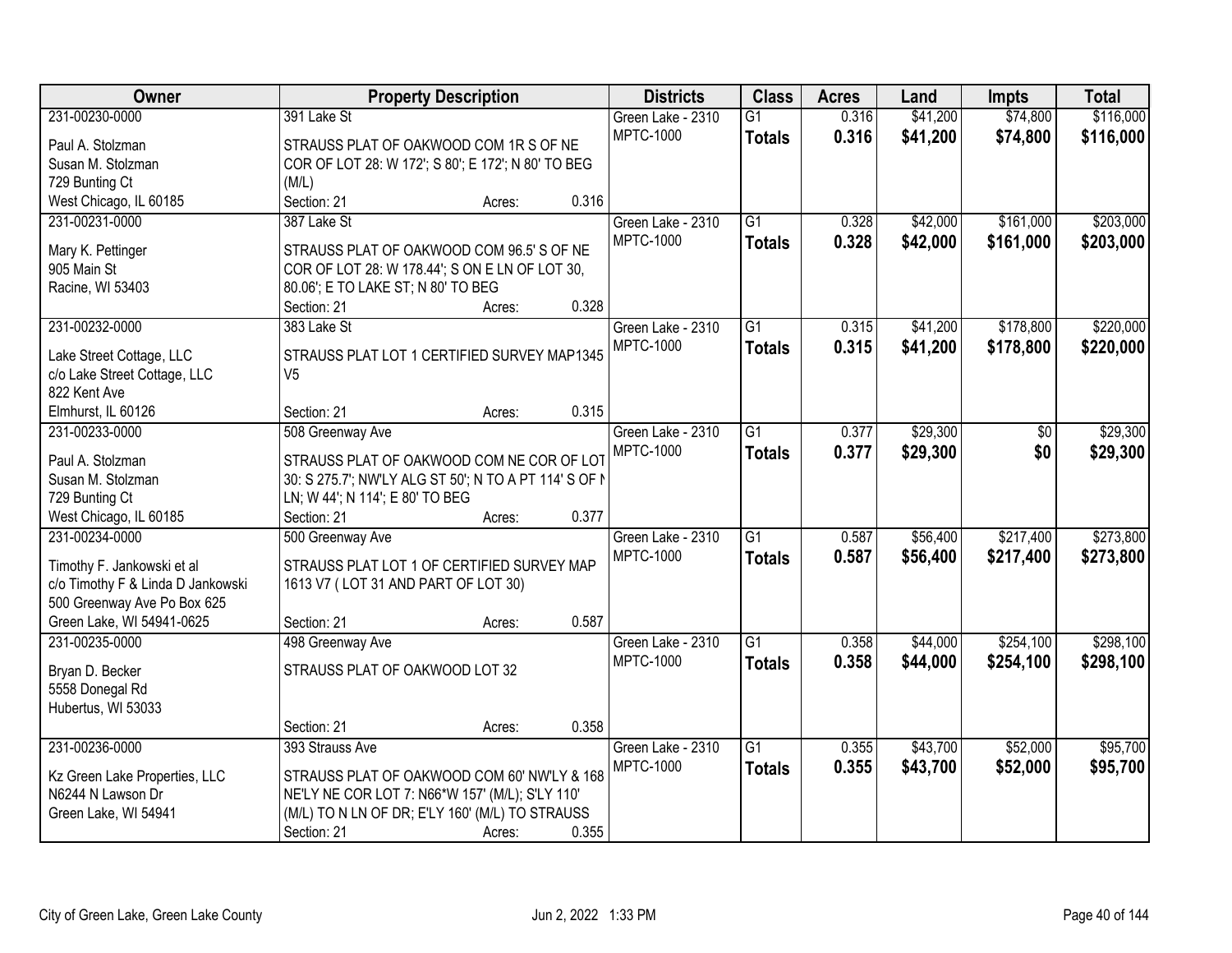| Owner                                   |                                                                                                      | <b>Property Description</b> |       | <b>Districts</b>      | <b>Class</b>    | <b>Acres</b> | Land      | <b>Impts</b>    | <b>Total</b> |
|-----------------------------------------|------------------------------------------------------------------------------------------------------|-----------------------------|-------|-----------------------|-----------------|--------------|-----------|-----------------|--------------|
| 231-00237-0000                          | 476 Greenway Ave                                                                                     |                             |       | Green Lake - 2310     | $\overline{G1}$ | 0.526        | \$53,600  | \$254,700       | \$308,300    |
| Drew B. Vandervelde                     | STRAUSS PLAT LOT 3 CERTIFIED SURVEY MAP1896                                                          |                             |       | <b>MPTC-1000</b>      | <b>Totals</b>   | 0.526        | \$53,600  | \$254,700       | \$308,300    |
| Eileen M. Vandervelde                   | <b>V8 INCL ESMT</b>                                                                                  |                             |       |                       |                 |              |           |                 |              |
| 476 Greenway Ave                        |                                                                                                      |                             |       |                       |                 |              |           |                 |              |
| Green Lake, WI 54941                    | Section: 21                                                                                          | Acres:                      | 0.526 |                       |                 |              |           |                 |              |
| 231-00238-0000                          | 470 Greenway Ave                                                                                     |                             |       | <b>Water Frontage</b> | $\overline{G1}$ | 0.000        | \$221,300 | \$8,900         | \$230,200    |
| Peter B. Vandervelde et al.             | STRAUSS PLAT LOT 1 CERTIFIED SURVEY MAP                                                              |                             |       | $-00180$              | <b>Totals</b>   | 0.000        | \$221,300 | \$8,900         | \$230,200    |
| N6498 State Rd 49                       | 1896 V8                                                                                              |                             |       | Green Lake - 2310     |                 |              |           |                 |              |
| Green Lake, WI 54941                    |                                                                                                      |                             |       | <b>MPTC-1000</b>      |                 |              |           |                 |              |
|                                         | Section: 21                                                                                          | Acres:                      | 0.000 |                       |                 |              |           |                 |              |
| 231-00239-0000                          | 400 Strauss Ave                                                                                      |                             |       | Green Lake - 2310     | $\overline{G1}$ | 0.322        | \$41,600  | \$200,100       | \$241,700    |
| Daniel P. Miller                        | STRAUSS PLAT LOT 2 CERTIFIED SURVEY MAP 102                                                          |                             |       | <b>MPTC-1000</b>      | <b>Totals</b>   | 0.322        | \$41,600  | \$200,100       | \$241,700    |
| 805 Milwaukee St                        | V <sub>1</sub>                                                                                       |                             |       |                       |                 |              |           |                 |              |
| Delafield, WI 53018                     |                                                                                                      |                             |       |                       |                 |              |           |                 |              |
|                                         | Section: 21                                                                                          | Acres:                      | 0.322 |                       |                 |              |           |                 |              |
| 231-00239-0100                          | 406 Strauss Ave                                                                                      |                             |       | Green Lake - 2310     | $\overline{G1}$ | 0.115        | \$16,400  | \$73,500        | \$89,900     |
|                                         |                                                                                                      |                             |       | <b>MPTC-1000</b>      | <b>Totals</b>   | 0.115        | \$16,400  | \$73,500        | \$89,900     |
| Lori A. Mccauley                        | STRAUSS PLAT COM SW COR LOT 1 CERTIFIED                                                              |                             |       |                       |                 |              |           |                 |              |
| 2422 Starwood Ct<br>Bradenton, FL 34211 | SURVEY MAP 102: N33*15'E ALG STRAUSS AVE 46.5'<br>S67*53'E 72.47'; S1*W 66'; N59*17'W 106.42' TO BEG |                             |       |                       |                 |              |           |                 |              |
|                                         | Section: 21                                                                                          | Acres:                      | 0.115 |                       |                 |              |           |                 |              |
| 231-00239-0200                          | <b>Strauss Ave</b>                                                                                   |                             |       | Green Lake - 2310     | $\overline{G1}$ | 0.240        | \$13,600  | \$0             | \$13,600     |
|                                         |                                                                                                      |                             |       | <b>MPTC-1000</b>      | <b>Totals</b>   | 0.240        | \$13,600  | \$0             | \$13,600     |
| Daniel P. Miller                        | STRAUSS PLAT LOT 3 CERTIFIED SURVEY MAP 102                                                          |                             |       |                       |                 |              |           |                 |              |
| 805 Milwaukee St                        | V1 (BEING A PART OF LOT 37)                                                                          |                             |       |                       |                 |              |           |                 |              |
| Delafield, WI 53018                     |                                                                                                      |                             |       |                       |                 |              |           |                 |              |
|                                         | Section: 21                                                                                          | Acres:                      | 0.240 |                       |                 |              |           |                 |              |
| 231-00239-0300                          | 408 Strauss Ave                                                                                      |                             |       | Green Lake - 2310     | $\overline{G1}$ | 0.127        | \$18,000  | \$123,900       | \$141,900    |
| Samuel & Kendra Boyd Living Trust       | STRAUSS PLAT LOT 1 CERTIFIED SURVEY MAP102,                                                          |                             |       | <b>MPTC-1000</b>      | <b>Totals</b>   | 0.127        | \$18,000  | \$123,900       | \$141,900    |
| 3908 Viceroy Ct                         | V1 EXC PARCEL 239.1                                                                                  |                             |       |                       |                 |              |           |                 |              |
| High Point, NC 27265                    |                                                                                                      |                             |       |                       |                 |              |           |                 |              |
|                                         | Section: 21                                                                                          | Acres:                      | 0.127 |                       |                 |              |           |                 |              |
| 231-00240-0000                          | 375 Lake St                                                                                          |                             |       | Green Lake - 2310     | $\overline{G1}$ | 0.171        | \$24,300  | $\overline{50}$ | \$24,300     |
| Michael B Johannesen Trust              | STRAUSS PLAT OF OAKWOOD COM NE COR OF LOT                                                            |                             |       | <b>MPTC-1000</b>      | <b>Totals</b>   | 0.171        | \$24,300  | \$0             | \$24,300     |
| 1411 E Sunset Ter                       | 38: S 107'3"; W TO W LN OF LOT 38; N 129.8'; SW 66'                                                  |                             |       |                       |                 |              |           |                 |              |
| Arlington Heights, IL 60004             | TO BEG                                                                                               |                             |       |                       |                 |              |           |                 |              |
|                                         | Section: 21                                                                                          | Acres:                      | 0.171 |                       |                 |              |           |                 |              |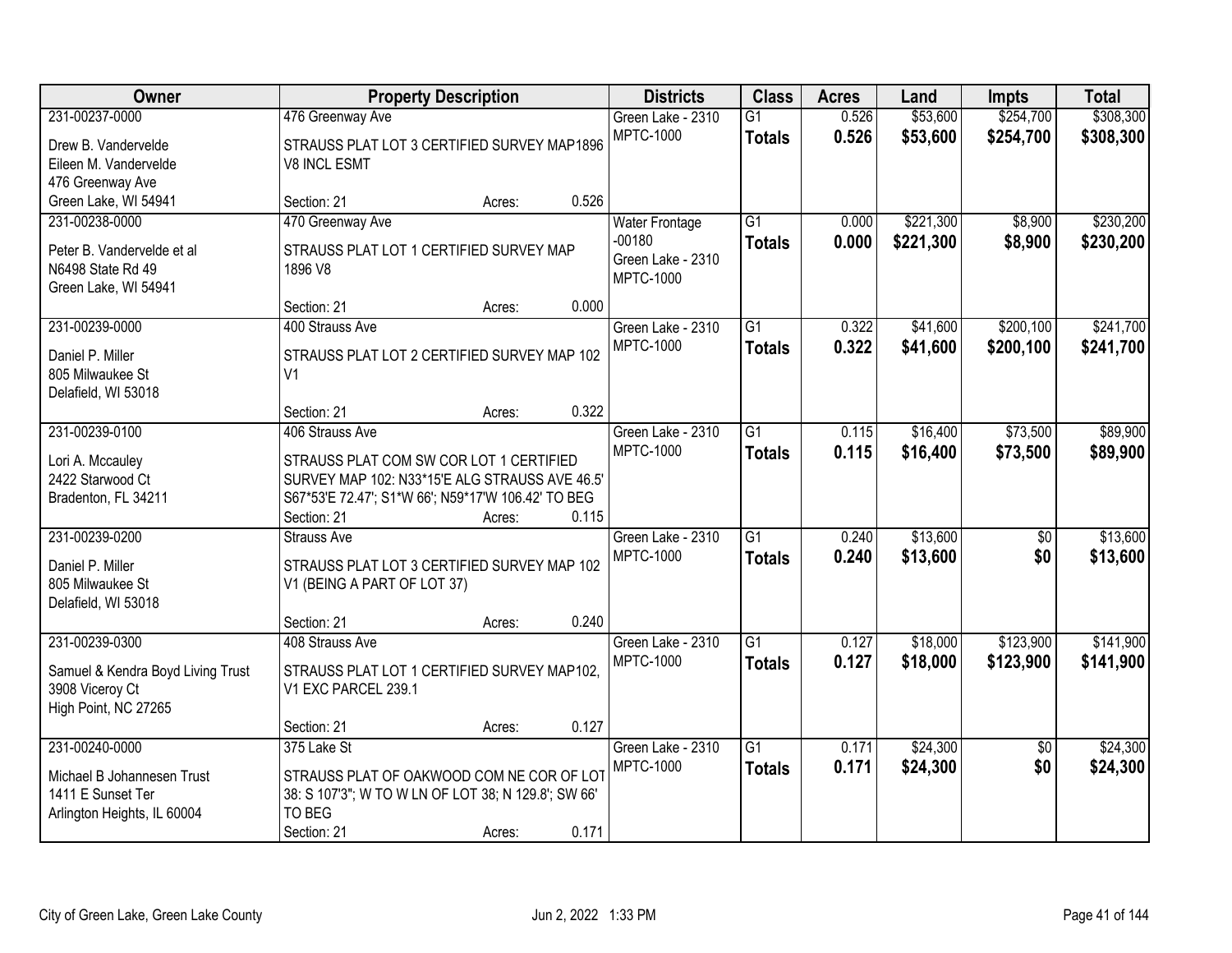| Owner                             | <b>Property Description</b>                       | <b>Districts</b>  | <b>Class</b>    | <b>Acres</b> | Land     | <b>Impts</b>    | <b>Total</b> |
|-----------------------------------|---------------------------------------------------|-------------------|-----------------|--------------|----------|-----------------|--------------|
| 231-00241-0000                    | <b>Mill Race</b>                                  | Green Lake - 2310 | $\overline{G5}$ | 33.000       | \$6,600  | $\overline{50}$ | \$6,600      |
| Eleanor A. Gallup                 | COM NE COR OF THE W1/2 OF THE NE1/4 SEC 21: S     | TID <sub>3</sub>  | <b>Totals</b>   | 33.000       | \$6,600  | \$0             | \$6,600      |
| W1301 State Rd 23                 | 80R; W TO PUCHYAN RIVER; SW'LY ALG RIVER TO       | <b>MPTC-1000</b>  |                 |              |          |                 |              |
| Green Lake, WI 54941              | SEC LN; N TO MILL RACE; NE'LY ALG MILL RACE TO    |                   |                 |              |          |                 |              |
|                                   | 33.000<br>Section: 21<br>Acres:                   |                   |                 |              |          |                 |              |
| 231-00242-0000                    | Lawson Dr                                         | Green Lake - 2310 | $\overline{G1}$ | 1.020        | \$20,200 | \$0             | \$20,200     |
| James T. Fryman                   | THAT PART LOT 1 CERTIFIED SURVEY MAP 1476 V6      | <b>MPTC-1000</b>  | <b>Totals</b>   | 1.020        | \$20,200 | \$0             | \$20,200     |
| Sandra K. Fryman                  | LYING IN THE CITY                                 |                   |                 |              |          |                 |              |
| N6104 N Lawson Dr                 |                                                   |                   |                 |              |          |                 |              |
| Green Lake, WI 54941              | 1.020<br>Section: 21<br>Acres:                    |                   |                 |              |          |                 |              |
| 231-00242-0100                    | 626 N Lawson Dr                                   | Green Lake - 2310 | G1              | 0.922        | \$38,500 | \$176,200       | \$214,700    |
|                                   |                                                   | <b>MPTC-1000</b>  | <b>Totals</b>   | 0.922        | \$38,500 | \$176,200       | \$214,700    |
| Charles Wallschlaeger et al       | COM 68L E OF N1/4 COR SEC 21: S37*W 74.58'; S53*E |                   |                 |              |          |                 |              |
| c/o Charles & Susan Wallschlaeger | 6.13CH TO MILL RACE; NE'LY ALG MILL RACE 110';    |                   |                 |              |          |                 |              |
| 626 N Lawson Dr                   | N53*W TO N LN OF SEC 21; W TO BEG                 |                   |                 |              |          |                 |              |
| Green Lake, WI 54941              | 0.922<br>Section: 21<br>Acres:                    |                   |                 |              |          |                 |              |
| 231-00242-0200                    | Lawson Dr                                         | Green Lake - 2310 | $\overline{G1}$ | 0.460        | \$8,600  | $\sqrt{6}$      | \$8,600      |
| Glynn L. Rohde                    | THAT PART LOT 2 CERTIFIED SURVEY MAP 1476 V6      | <b>MPTC-1000</b>  | <b>Totals</b>   | 0.460        | \$8,600  | \$0             | \$8,600      |
| Jennifer A. Linde                 | LYING IN THE CITY                                 |                   |                 |              |          |                 |              |
| N6112 N Lawson Dr                 |                                                   |                   |                 |              |          |                 |              |
| Green Lake, WI 54941              | 0.460<br>Section: 21<br>Acres:                    |                   |                 |              |          |                 |              |
| 231-00242-0300                    | Lawson Dr                                         | Green Lake - 2310 | $\overline{G1}$ | 0.210        | \$6,400  | $\overline{30}$ | \$6,400      |
| David S. Schultz et al            | THAT PART LOT 1 CERTIFIED SURVEY MAY 1744 V7      | <b>MPTC-1000</b>  | <b>Totals</b>   | 0.210        | \$6,400  | \$0             | \$6,400      |
| c/o David S & Vicki L (D Schultz  | LYING IN THE CITY OF GREEN LAKE (A RES CSM        |                   |                 |              |          |                 |              |
| N6120 Lawson Dr                   | 1476) SEC 21                                      |                   |                 |              |          |                 |              |
| Green Lake, WI 54941              | 0.210<br>Section: 21<br>Acres:                    |                   |                 |              |          |                 |              |
| 231-00243-0000                    | 624 N Lawson Dr                                   | Green Lake - 2310 | $\overline{G1}$ | 0.554        | \$31,100 | \$45,000        | \$76,100     |
|                                   |                                                   | <b>MPTC-1000</b>  | <b>Totals</b>   | 0.554        | \$31,100 | \$45,000        | \$76,100     |
| Michael Murphy                    | LOT 1 CERTIFIED SURVEY MAP 1196 V4 SEC 21         |                   |                 |              |          |                 |              |
| Maureen Obrien                    |                                                   |                   |                 |              |          |                 |              |
| 515 Lathrop                       |                                                   |                   |                 |              |          |                 |              |
| River Forest, IL 60305            | 0.554<br>Section: 21<br>Acres:                    |                   |                 |              |          |                 |              |
| 231-00244-0000                    | 622 N Lawson Dr                                   | Green Lake - 2310 | $\overline{G1}$ | 0.742        | \$34,900 | \$55,200        | \$90,100     |
| Tracy L. Mathias                  | LOT 1 CERTIFIED SURVEY MAP 91 V1 SEC 21           | TID <sub>3</sub>  | <b>Totals</b>   | 0.742        | \$34,900 | \$55,200        | \$90,100     |
| Andrew R. Kanak                   |                                                   | <b>MPTC-1000</b>  |                 |              |          |                 |              |
| 622 N Lawson Dr                   |                                                   |                   |                 |              |          |                 |              |
| Green Lake, WI 54941              | 0.742<br>Section: 21<br>Acres:                    |                   |                 |              |          |                 |              |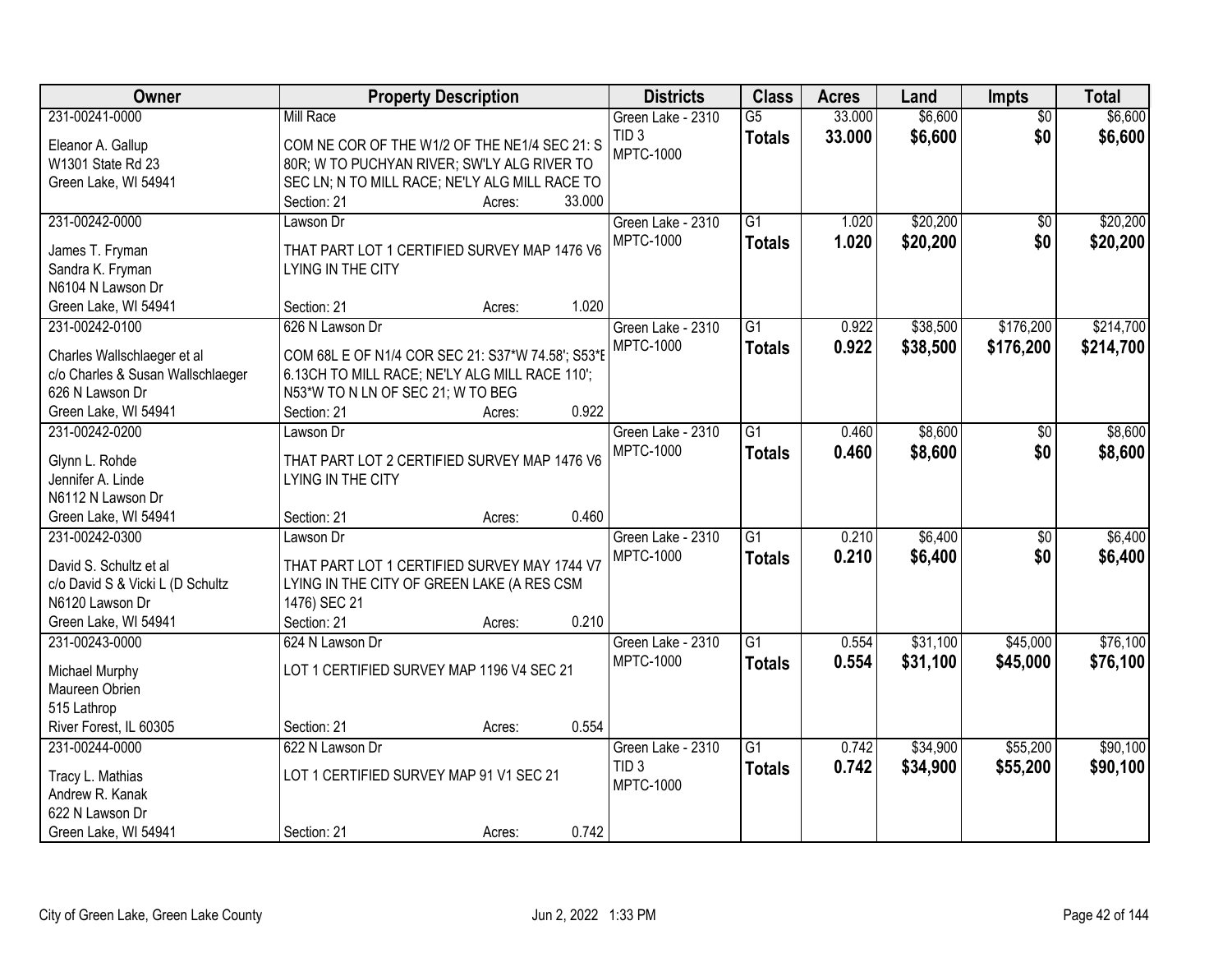| Owner                          |                                                      | <b>Property Description</b> |        | <b>Districts</b>  | <b>Class</b>           | <b>Acres</b> | Land     | <b>Impts</b>    | <b>Total</b> |
|--------------------------------|------------------------------------------------------|-----------------------------|--------|-------------------|------------------------|--------------|----------|-----------------|--------------|
| 231-00244-0100                 | 618 N Lawson Dr                                      |                             |        | Green Lake - 2310 | $\overline{G1}$        | 1.157        | \$36,700 | \$50,200        | \$86,900     |
| Lisa Bittinger                 | LOT 2 CERTIFIED SURVEY MAP 91 V1 SEC 21              |                             |        | <b>MPTC-1000</b>  | <b>Totals</b>          | 1.157        | \$36,700 | \$50,200        | \$86,900     |
| 609 South St Apt 11            |                                                      |                             |        |                   |                        |              |          |                 |              |
| Green Lake, WI 54941           |                                                      |                             |        |                   |                        |              |          |                 |              |
|                                | Section: 21                                          | Acres:                      | 1.157  |                   |                        |              |          |                 |              |
| 231-00245-0000                 | 570 South St                                         |                             |        | Green Lake - 2310 | $\overline{\text{X3}}$ | 0.000        | \$0      | $\overline{50}$ | \$0          |
| Green Lake County              | LOTS 1 & 2 CERTIFIED SURVEY MAP 256 V1 & LOT 2       |                             |        | TID <sub>3</sub>  | <b>Totals</b>          | 0.000        | \$0      | \$0             | \$0          |
| 571 County Rd A                | CERTIFIED SURVEY MAP 356 V2 EXC PARCELS              |                             |        | <b>MPTC-1000</b>  |                        |              |          |                 |              |
| Green Lake, WI 54941           | 250.5, 250.6 & 250.5.01 SEC 21 SUBJ TO ESMT DESC     |                             |        |                   |                        |              |          |                 |              |
|                                | Section: 21                                          | Acres:                      | 31.280 |                   |                        |              |          |                 |              |
| 231-00246-0000                 | 574 South St                                         |                             |        | Green Lake - 2310 | G1                     | 0.519        | \$30,600 | \$105,600       | \$136,200    |
| James Mijatovich et al         | COM 445' E OF CEN OF SEC 21: RUN N 188.5'; E 120';   |                             |        | <b>MPTC-1000</b>  | <b>Totals</b>          | 0.519        | \$30,600 | \$105,600       | \$136,200    |
| c/o James & Ann Mijatovich     | S 188.5'; W TO BEG                                   |                             |        |                   |                        |              |          |                 |              |
| 574 South St Po Box 112        |                                                      |                             |        |                   |                        |              |          |                 |              |
| Green Lake, WI 54941           | Section: 21                                          | Acres:                      | 0.519  |                   |                        |              |          |                 |              |
| 231-00248-0000                 | 580 South St                                         |                             |        | Green Lake - 2310 | $\overline{G1}$        | 0.359        | \$25,800 | \$144,400       | \$170,200    |
| Kfam1974 Joint Revocable Trust | COM 565' E OF CEN OF SEC 21: E 82.5'; N 189.5'; W    |                             |        | <b>MPTC-1000</b>  | <b>Totals</b>          | 0.359        | \$25,800 | \$144,400       | \$170,200    |
| PO Box 311                     | 82.5; S 189.5 TO BEG                                 |                             |        |                   |                        |              |          |                 |              |
| Green Lake, WI 54941           |                                                      |                             |        |                   |                        |              |          |                 |              |
|                                | Section: 21                                          | Acres:                      | 0.359  |                   |                        |              |          |                 |              |
| 231-00248-0100                 | 584 South St                                         |                             |        | Green Lake - 2310 | $\overline{G1}$        | 0.463        | \$29,100 | \$91,600        | \$120,700    |
| Susan V. Krueger               | COM 647.5' E OF CEN OF SEC 21: N 189.5'; E 106.5'; S |                             |        | MPTC-1000         | <b>Totals</b>          | 0.463        | \$29,100 | \$91,600        | \$120,700    |
| 584 South St                   | 189.5'; W 106.5' TO BEG                              |                             |        |                   |                        |              |          |                 |              |
| Green Lake, WI 54941           |                                                      |                             |        |                   |                        |              |          |                 |              |
|                                | Section: 21                                          | Acres:                      | 0.463  |                   |                        |              |          |                 |              |
| 231-00248-0200                 | 592 South St                                         |                             |        | Green Lake - 2310 | $\overline{G1}$        | 0.359        | \$25,800 | \$173,100       | \$198,900    |
| Adam D. Gagne                  | COM 812.5' E OF CEN OF SEC 21: N 189.5'; E 82.5'; S  |                             |        | <b>MPTC-1000</b>  | <b>Totals</b>          | 0.359        | \$25,800 | \$173,100       | \$198,900    |
| 592 South St                   | 189.5'; W 82.5' TO BEG INCL R/W, W 6' OF PARCEL      |                             |        |                   |                        |              |          |                 |              |
| Green Lake, WI 54941           | 249 DESC V604 P300                                   |                             |        |                   |                        |              |          |                 |              |
|                                | Section: 21                                          | Acres:                      | 0.359  |                   |                        |              |          |                 |              |
| 231-00249-0000                 | 596 South St                                         |                             |        | Green Lake - 2310 | $\overline{G1}$        | 0.574        | \$31,700 | \$95,400        | \$127,100    |
| Christine A. Phillips          | COM 895' E OF CEN OF SEC 21: N 189.5'; E 132'; S     |                             |        | <b>MPTC-1000</b>  | <b>Totals</b>          | 0.574        | \$31,700 | \$95,400        | \$127,100    |
| 529 Summit Rd                  | 189.5'; W 132' TO BEG SUBJ TO ROW OVER W 6',         |                             |        |                   |                        |              |          |                 |              |
| Kohler, WI 53044               | <b>DESC V604 P300</b>                                |                             |        |                   |                        |              |          |                 |              |
|                                | Section: 21                                          | Acres:                      | 0.574  |                   |                        |              |          |                 |              |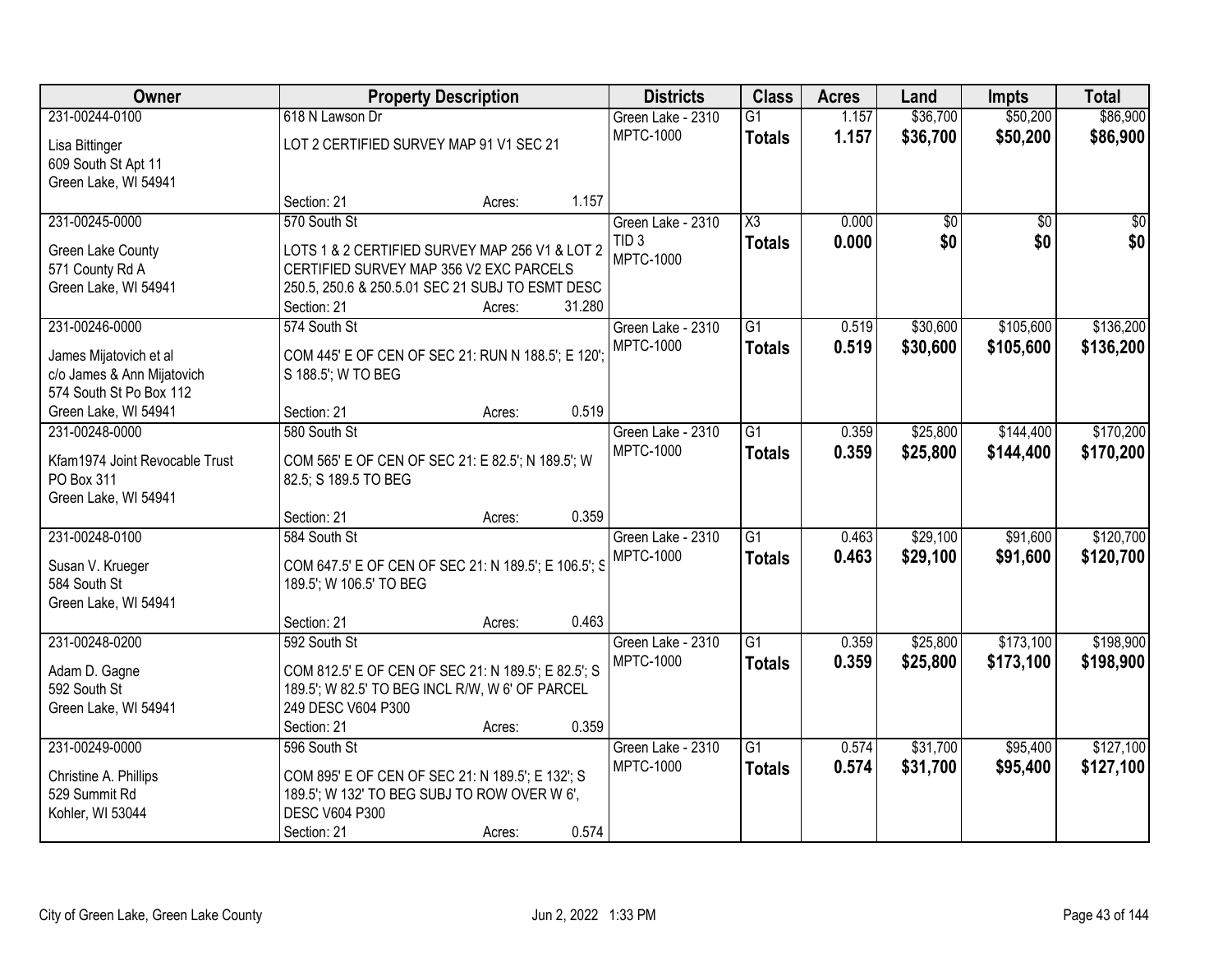| Owner                                            | <b>Property Description</b>                                                                         | <b>Districts</b>  | <b>Class</b>           | <b>Acres</b> | Land            | <b>Impts</b>    | <b>Total</b>    |
|--------------------------------------------------|-----------------------------------------------------------------------------------------------------|-------------------|------------------------|--------------|-----------------|-----------------|-----------------|
| 231-00250-0100                                   | 600 South St                                                                                        | Green Lake - 2310 | $\overline{G2}$        | 0.957        | \$83,400        | \$108,900       | \$192,300       |
| <b>Bruce Knaub Survivors Trust</b>               | COM SE COR OF THE SW1/4 OF THE NE1/4 SEC 21:                                                        | TID <sub>3</sub>  | <b>Totals</b>          | 0.957        | \$83,400        | \$108,900       | \$192,300       |
| 349 E Park Ave                                   | W 220'; N 189.5'; E 220'; S 189.5' TO BEG TOG WITH                                                  | MPTC-1000         |                        |              |                 |                 |                 |
| Berlin, WI 54923                                 | ESMT DESC AS: BEG AT SE COR LOT 1 CSM 256; N                                                        |                   |                        |              |                 |                 |                 |
|                                                  | 0.957<br>Section: 21<br>Acres:                                                                      |                   |                        |              |                 |                 |                 |
| 231-00250-0200                                   | 590 South St                                                                                        | Green Lake - 2310 | $\overline{G1}$        | 0.888        | \$30,400        | \$47,300        | \$77,700        |
| David R. Donica et al                            | COM 445' E & 188.5' N OF CEN OF SEC 21: RUN N                                                       | TID <sub>3</sub>  | <b>Totals</b>          | 0.888        | \$30,400        | \$47,300        | \$77,700        |
| c/o David R & Judith A Donica                    | 191.5'; E 202.5'; S 190.5'; W 82.5'; S 1'; W 120' TOBEG                                             | MPTC-1000         |                        |              |                 |                 |                 |
| 9503 Stockport Dr                                |                                                                                                     |                   |                        |              |                 |                 |                 |
| Spring, TX 77379                                 | 0.888<br>Section: 21<br>Acres:                                                                      |                   |                        |              |                 |                 |                 |
| 231-00250-0300                                   | 608 South St                                                                                        | Green Lake - 2310 | $\overline{G1}$        | 0.557        | \$31,300        | \$0             | \$31,300        |
| Joel G. Baranowski et al                         | LOT 1 CERTIFIED SURVEY MAP 2102 V9 SEC 21                                                           | TID <sub>3</sub>  | <b>Totals</b>          | 0.557        | \$31,300        | \$0             | \$31,300        |
| c/o Philip J. Baranowski                         |                                                                                                     | <b>MPTC-1000</b>  |                        |              |                 |                 |                 |
| PO Box 475                                       |                                                                                                     |                   |                        |              |                 |                 |                 |
| Green Lake, WI 54941                             | 0.557<br>Section: 21<br>Acres:                                                                      |                   |                        |              |                 |                 |                 |
| 231-00250-0400                                   | 500 Lake Steel St                                                                                   | Green Lake - 2310 | $\overline{\text{X3}}$ | 0.000        | $\overline{50}$ | $\overline{30}$ | $\overline{30}$ |
|                                                  | LOT 3 CERTIFIED SURVEY MAP 34 V1 SEC 21                                                             | TID <sub>3</sub>  | <b>Totals</b>          | 0.000        | \$0             | \$0             | \$0             |
| Green Lake County<br>571 County Rd A             |                                                                                                     | <b>MPTC-1000</b>  |                        |              |                 |                 |                 |
| Green Lake, WI 54941                             |                                                                                                     |                   |                        |              |                 |                 |                 |
|                                                  | 1.720<br>Section: 21<br>Acres:                                                                      |                   |                        |              |                 |                 |                 |
| 231-00250-0500                                   | 590 South St                                                                                        | Green Lake - 2310 | $\overline{G1}$        | 0.531        | \$15,400        | \$0             | \$15,400        |
| David R. Donica et al.                           |                                                                                                     | TID <sub>3</sub>  | <b>Totals</b>          | 0.531        | \$15,400        | \$0             | \$15,400        |
| c/o David R & Judith A Donica                    | COM 295.96' W & 156.50' N OF THE SE COR LOT 2,<br>CSM 356; THENCE N1*E 217'; W 106.5'; S1*W 217'; E | <b>MPTC-1000</b>  |                        |              |                 |                 |                 |
| 9503 Stockport Dr                                | 106.50' TO POB SEC 21 INCL ESMT                                                                     |                   |                        |              |                 |                 |                 |
| Spring, TX 77379                                 | Section: 21<br>0.531<br>Acres:                                                                      |                   |                        |              |                 |                 |                 |
| 231-00250-0501                                   | 586 South St                                                                                        | Green Lake - 2310 | $\overline{G2}$        | 0.502        | \$4,400         | $\overline{50}$ | \$4,400         |
|                                                  |                                                                                                     | TID <sub>3</sub>  | <b>Totals</b>          | 0.502        | \$4,400         | \$0             | \$4,400         |
| Flagship Apartment Associates Ltd<br>Partnership | COM 237.46' W OF SE COR LOT 2 CSM 356; THENCE<br>W 58.5'; N 373.5'; E 58.5'; S 373.5' TO POB SEC 21 | MPTC-1000         |                        |              |                 |                 |                 |
| %Affiliated Capital Corp                         |                                                                                                     |                   |                        |              |                 |                 |                 |
| 2375 State Road 44 Unit A                        | 0.502<br>Section: 21<br>Acres:                                                                      |                   |                        |              |                 |                 |                 |
| Oshkosh, WI 54904                                |                                                                                                     |                   |                        |              |                 |                 |                 |
| 231-00250-0600                                   | 586 South St                                                                                        | Green Lake - 2310 | G2                     | 1.158        | \$100,900       | \$130,000       | \$230,900       |
| Flagship Apartment Associates Ltd                | COM SE COR LOT 2 CERTIFIED SURVEY MAP 356: N                                                        | TID <sub>3</sub>  | <b>Totals</b>          | 1.158        | \$100,900       | \$130,000       | \$230,900       |
| Partnership                                      | 156.47' TO POB: N 216.97'; W 230.40'; S 217'; E 234.50'                                             | MPTC-1000         |                        |              |                 |                 |                 |
| %Affiliated Capital Corp                         | TO BEG SEC 21 W/ESMT                                                                                |                   |                        |              |                 |                 |                 |
| 2375 State Road 44 Unit A                        | Section: 21<br>1.158<br>Acres:                                                                      |                   |                        |              |                 |                 |                 |
| Oshkosh, WI 54904                                |                                                                                                     |                   |                        |              |                 |                 |                 |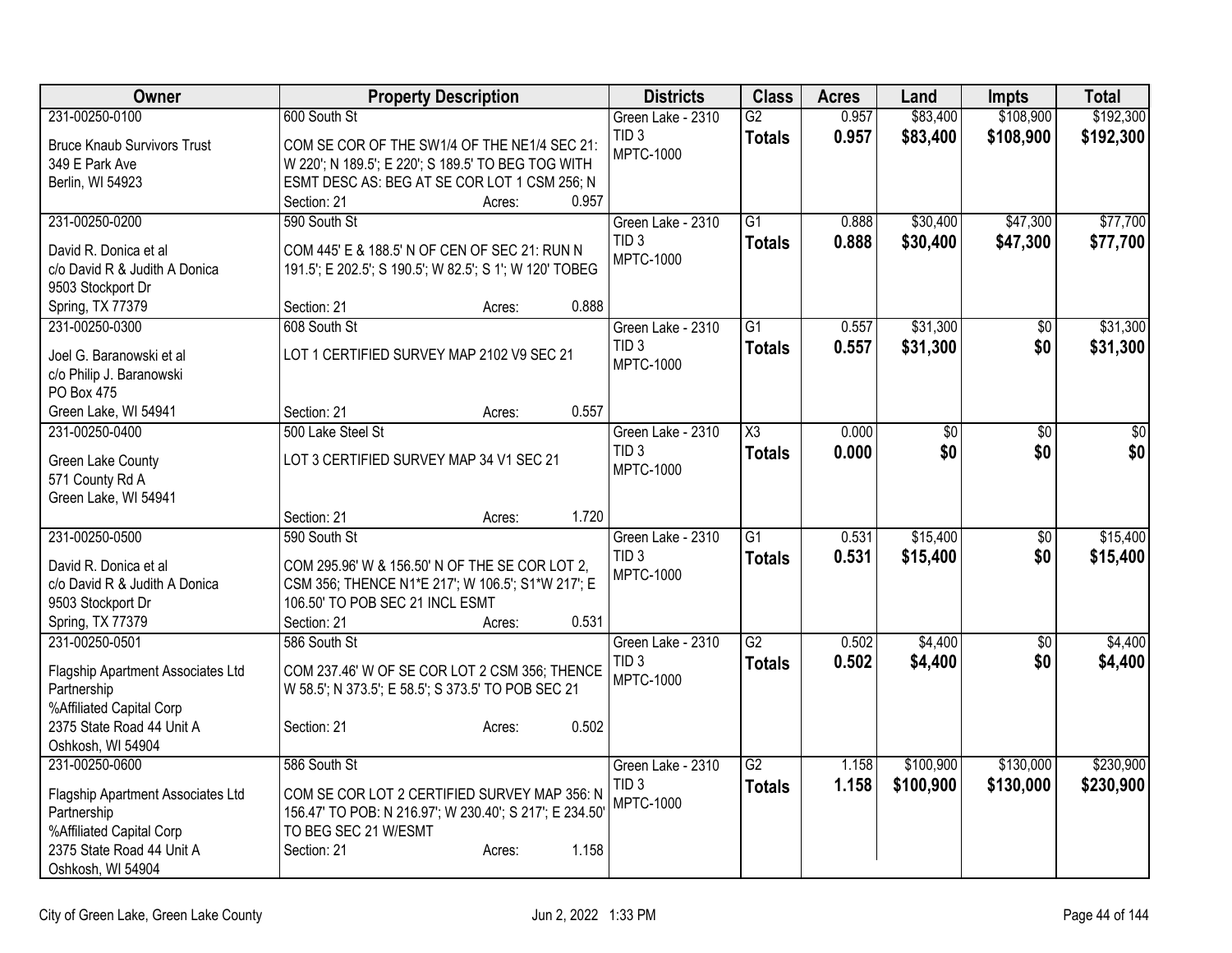| Owner                                                                                       | <b>Property Description</b>                                              |                 | <b>Districts</b>                     | <b>Class</b>    | <b>Acres</b> | Land            | <b>Impts</b>    | <b>Total</b>     |
|---------------------------------------------------------------------------------------------|--------------------------------------------------------------------------|-----------------|--------------------------------------|-----------------|--------------|-----------------|-----------------|------------------|
| 231-00250-0700                                                                              | 570 Lake Steel St                                                        |                 | Green Lake - 2310                    | $\overline{X4}$ | 5.355        | $\overline{50}$ | $\overline{30}$ | $\overline{30}$  |
| Community Developmen A City of Greer<br>Lake                                                | LOT 1 CERTIFIED SURVEY MAP 1083 V5 SEC 21;<br>INCL ESMT RECD V323 P358   |                 | <b>MPTC-1000</b>                     | <b>Totals</b>   | 5.355        | \$0             | \$0             | \$0              |
| c/o Community Developmen City of<br>Green Lake<br><b>PO Box 216</b><br>Green Lake, WI 54941 | Section: 21                                                              | 5.355<br>Acres: |                                      |                 |              |                 |                 |                  |
| 231-00250-0800                                                                              | 600 South St                                                             |                 | Green Lake - 2310                    | $\overline{G5}$ | 2.273        | \$5,700         | $\overline{50}$ | \$5,700          |
| <b>Bruce Knaub Survivors Trust</b><br>349 E Park Ave<br>Berlin, WI 54923                    | LOT 1 CERTIFIED SURVEY MAP 356 V2 SEC 21                                 |                 | TID <sub>3</sub><br><b>MPTC-1000</b> | <b>Totals</b>   | 2.273        | \$5,700         | \$0             | \$5,700          |
|                                                                                             | Section: 21                                                              | 2.273<br>Acres: |                                      |                 |              |                 |                 |                  |
| 231-00250-0900                                                                              | 610 South St                                                             |                 | Green Lake - 2310                    | $\overline{G2}$ | 0.675        | \$77,600        | \$211,400       | \$289,000        |
| Alex A. Zabel et al<br>c/o Alex A & Ann L Zabel<br>N5751 Dixon Rd                           | LOT 1 CERTIFIED SURVEY MAP 2430 V11 (RES PT<br>LOT 2 CSM 2102 V9) SEC 21 |                 | TID <sub>3</sub><br><b>MPTC-1000</b> | <b>Totals</b>   | 0.675        | \$77,600        | \$211,400       | \$289,000        |
| Brandon, WI 53919                                                                           | Section: 21                                                              | 0.675<br>Acres: |                                      |                 |              |                 |                 |                  |
| 231-00250-0901                                                                              | 630 South St                                                             |                 | Green Lake - 2310                    | $\overline{G2}$ | 0.629        | \$72,300        | \$132,700       | \$205,000        |
| Alex A. Zabel et al<br>c/o Alex A & Ann L Zabel<br>N5751 Dixon Rd                           | LOT 2 CERTIFIED SURVEY MAP 2430 V11 (RES PT<br>LOT 2 CSM 2102 V9) SEC 21 |                 | TID <sub>3</sub><br><b>MPTC-1000</b> | <b>Totals</b>   | 0.629        | \$72,300        | \$132,700       | \$205,000        |
| Brandon, WI 53919                                                                           | Section: 21                                                              | 0.629<br>Acres: |                                      |                 |              |                 |                 |                  |
| 231-00250-0902                                                                              | 640 South St                                                             |                 | Green Lake - 2310                    | $\overline{G1}$ | 0.838        | \$37,000        | \$92,900        | \$129,900        |
| Lisa B Conesa Revocable Trust<br>c/o Lisa Baranowski Conesa Revocable<br>Trust              | LOT 3 CERTIFIED SURVEY MAP 2102 V9 SEC 21<br>(FORMERLY 004-00506-0100)   |                 | <b>MPTC-1000</b>                     | <b>Totals</b>   | 0.838        | \$37,000        | \$92,900        | \$129,900        |
| 640 South St                                                                                | Section: 21                                                              | 0.838<br>Acres: |                                      |                 |              |                 |                 |                  |
| Green Lake, WI 54941-0643                                                                   |                                                                          |                 |                                      |                 |              |                 |                 |                  |
| 231-00250-1000                                                                              | 560 Lake Steel St                                                        |                 | Green Lake - 2310                    | $\overline{X4}$ | 2.000        | $\overline{50}$ | \$0             | $\overline{\$0}$ |
| City of Green Lake<br>PO Box 216<br>Green Lake, WI 54941                                    | LOT 1 CERTIFIED SURVEY MAP 34 V1 SEC 21                                  |                 | <b>MPTC-1000</b>                     | <b>Totals</b>   | 2.000        | \$0             | \$0             | \$0              |
|                                                                                             | Section: 21                                                              | 2.000<br>Acres: |                                      |                 |              |                 |                 |                  |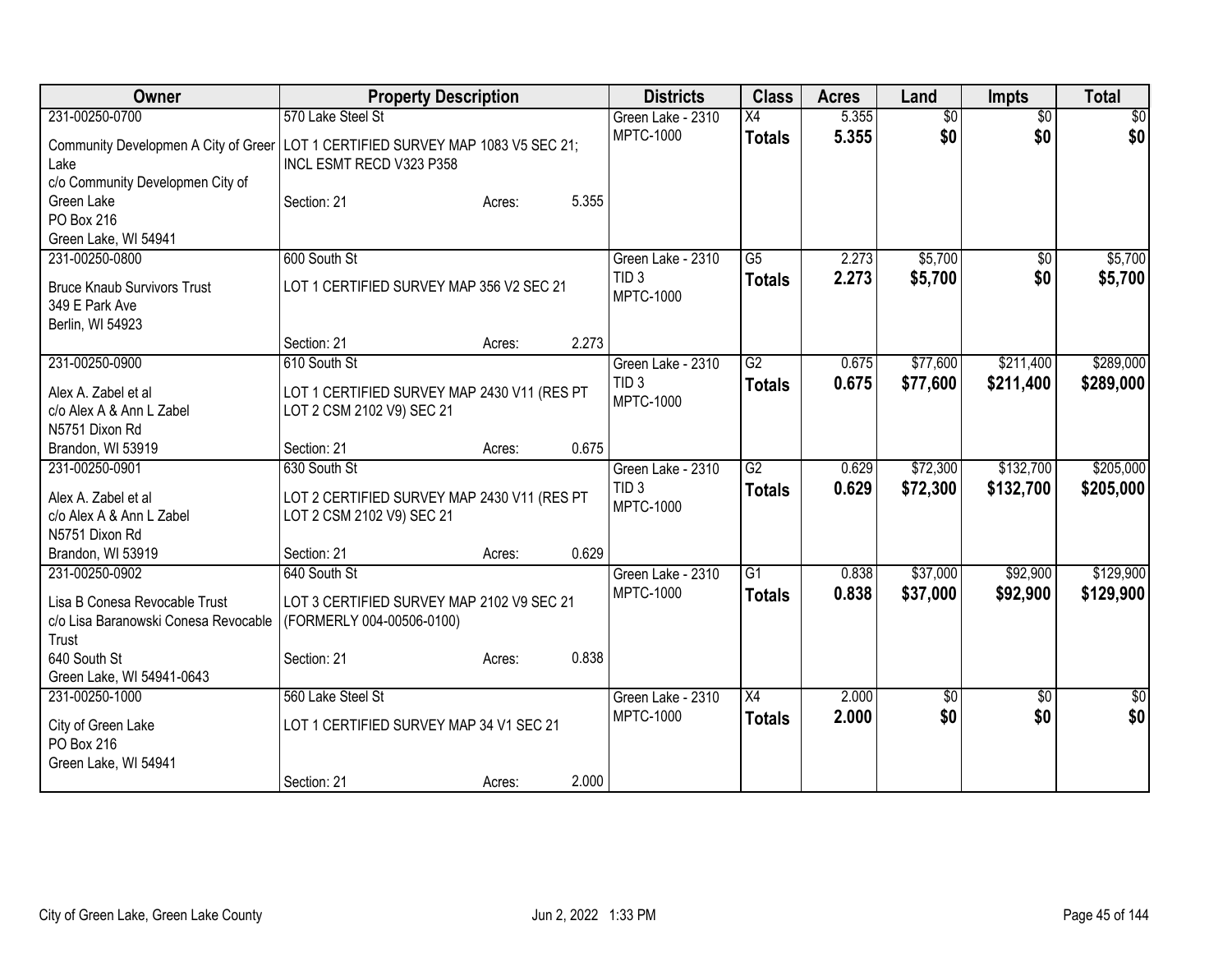| Owner                          |                                                  | <b>Property Description</b> |        | <b>Districts</b>  | <b>Class</b>    | <b>Acres</b> | Land     | <b>Impts</b>    | <b>Total</b> |
|--------------------------------|--------------------------------------------------|-----------------------------|--------|-------------------|-----------------|--------------|----------|-----------------|--------------|
| 231-00251-0000                 | <b>Mill Race</b>                                 |                             |        | Green Lake - 2310 | $\overline{G5}$ | 10.000       | \$2,000  | $\overline{50}$ | \$2,000      |
| Eleanor A. Gallup              | COM SE CORNER OF NE1/4 OF THE NW1/4; W TO        |                             |        | TID <sub>3</sub>  | <b>Totals</b>   | 10.000       | \$2,000  | \$0             | \$2,000      |
| W1301 State Rd 23              | PUCHYAN RIVER, UP CEN OF RIVER TO E              |                             |        | <b>MPTC-1000</b>  |                 |              |          |                 |              |
| Green Lake, WI 54941           | BOUNDARY BLK 13 OP; NE'LY TO PT 25' FROM S LN    |                             |        |                   |                 |              |          |                 |              |
|                                | Section: 21                                      | Acres:                      | 10.000 |                   |                 |              |          |                 |              |
| 231-00252-0000                 | 608 N Lawson Dr                                  |                             |        | Green Lake - 2310 | $\overline{G1}$ | 0.684        | \$33,700 | \$79,500        | \$113,200    |
| Collin J. Roehl                | LOT 2 CERTIFIED SURVEY MAP 1981 V8 SEC 21        |                             |        | <b>MPTC-1000</b>  | <b>Totals</b>   | 0.684        | \$33,700 | \$79,500        | \$113,200    |
| 608 N Lawson Dr                |                                                  |                             |        |                   |                 |              |          |                 |              |
| Green Lake, WI 54941           |                                                  |                             |        |                   |                 |              |          |                 |              |
|                                | Section: 21                                      | Acres:                      | 0.684  |                   |                 |              |          |                 |              |
| 231-00252-0100                 | 614 N Lawson Dr                                  |                             |        | Green Lake - 2310 | G <sub>1</sub>  | 0.799        | \$36,000 | \$126,500       | \$162,500    |
| Dale A. Larson                 | LOT 1 CERTIFIED SURVEY MAP 1981 V8 SEC 21        |                             |        | <b>MPTC-1000</b>  | <b>Totals</b>   | 0.799        | \$36,000 | \$126,500       | \$162,500    |
| Robin L. Larson                |                                                  |                             |        |                   |                 |              |          |                 |              |
| 614 N Lawson Dr                |                                                  |                             |        |                   |                 |              |          |                 |              |
| Green Lake, WI 54941           | Section: 21                                      | Acres:                      | 0.799  |                   |                 |              |          |                 |              |
| 231-00253-0000                 | 604 N Lawson Dr                                  |                             |        | Green Lake - 2310 | $\overline{G1}$ | 0.661        | \$33,200 | \$97,700        | \$130,900    |
|                                |                                                  |                             |        | <b>MPTC-1000</b>  | <b>Totals</b>   | 0.661        | \$33,200 | \$97,700        | \$130,900    |
| H Douglas Norton et al         | LOT 1 CERTIFIED SURVEY MAP 455 SEC 21            |                             |        |                   |                 |              |          |                 |              |
| c/o H Douglas & Deborah Norton |                                                  |                             |        |                   |                 |              |          |                 |              |
| 604 N Lawson Dr                |                                                  |                             |        |                   |                 |              |          |                 |              |
| Green Lake, WI 54941           | Section: 21                                      | Acres:                      | 0.661  |                   |                 |              |          |                 |              |
| 231-00254-0000                 | 600 N Lawson Dr                                  |                             |        | Green Lake - 2310 | $\overline{G1}$ | 0.825        | \$36,500 | \$70,400        | \$106,900    |
| Grant K. Stanfield             | COM CENTER HWY 10CH 39L S43*W OF PT 68L E OF     |                             |        | <b>MPTC-1000</b>  | <b>Totals</b>   | 0.825        | \$36,500 | \$70,400        | \$106,900    |
| 600 N Lawson Dr                | 1/4 STAKE ON N SIDE SEC 21: S43*W 121'; S44*55'E |                             |        |                   |                 |              |          |                 |              |
| Green Lake, WI 54941           | 16 4/7R TO MILL RACE; NE'LY TO STAKE; BEING      |                             |        |                   |                 |              |          |                 |              |
|                                | Section: 21                                      | Acres:                      | 0.825  |                   |                 |              |          |                 |              |
| 231-00255-0000                 | 596 N Lawson Dr                                  |                             |        | Green Lake - 2310 | $\overline{G1}$ | 0.703        | \$32,400 | \$98,600        | \$131,000    |
| Adrian Gilliam et al           | LOT 3 CERTIFIED SURVEY MAP 64 V1 SEC 21          |                             |        | <b>MPTC-1000</b>  | <b>Totals</b>   | 0.703        | \$32,400 | \$98,600        | \$131,000    |
| c/o Adrian & Judy Gilliam      |                                                  |                             |        |                   |                 |              |          |                 |              |
| 596 N Lawson Dr                |                                                  |                             |        |                   |                 |              |          |                 |              |
| Green Lake, WI 54941           | Section: 21                                      | Acres:                      | 0.703  |                   |                 |              |          |                 |              |
| 231-00255-0100                 | 592 N Lawson Dr                                  |                             |        | Green Lake - 2310 | $\overline{G1}$ | 1.572        | \$51,500 | $\overline{50}$ | \$51,500     |
| Olga Urban Holdings, LLC et al | LOTS 1 & 2 CERTIFIED SURVEY MAP 64 V1 SEC 21     |                             |        | <b>MPTC-1000</b>  | <b>Totals</b>   | 1.572        | \$51,500 | \$0             | \$51,500     |
| c/o Olga Urban Holdings, LLC   |                                                  |                             |        |                   |                 |              |          |                 |              |
| N5254 County Rd A              |                                                  |                             |        |                   |                 |              |          |                 |              |
| Ripon, WI 54971                | Section: 21                                      | Acres:                      | 1.572  |                   |                 |              |          |                 |              |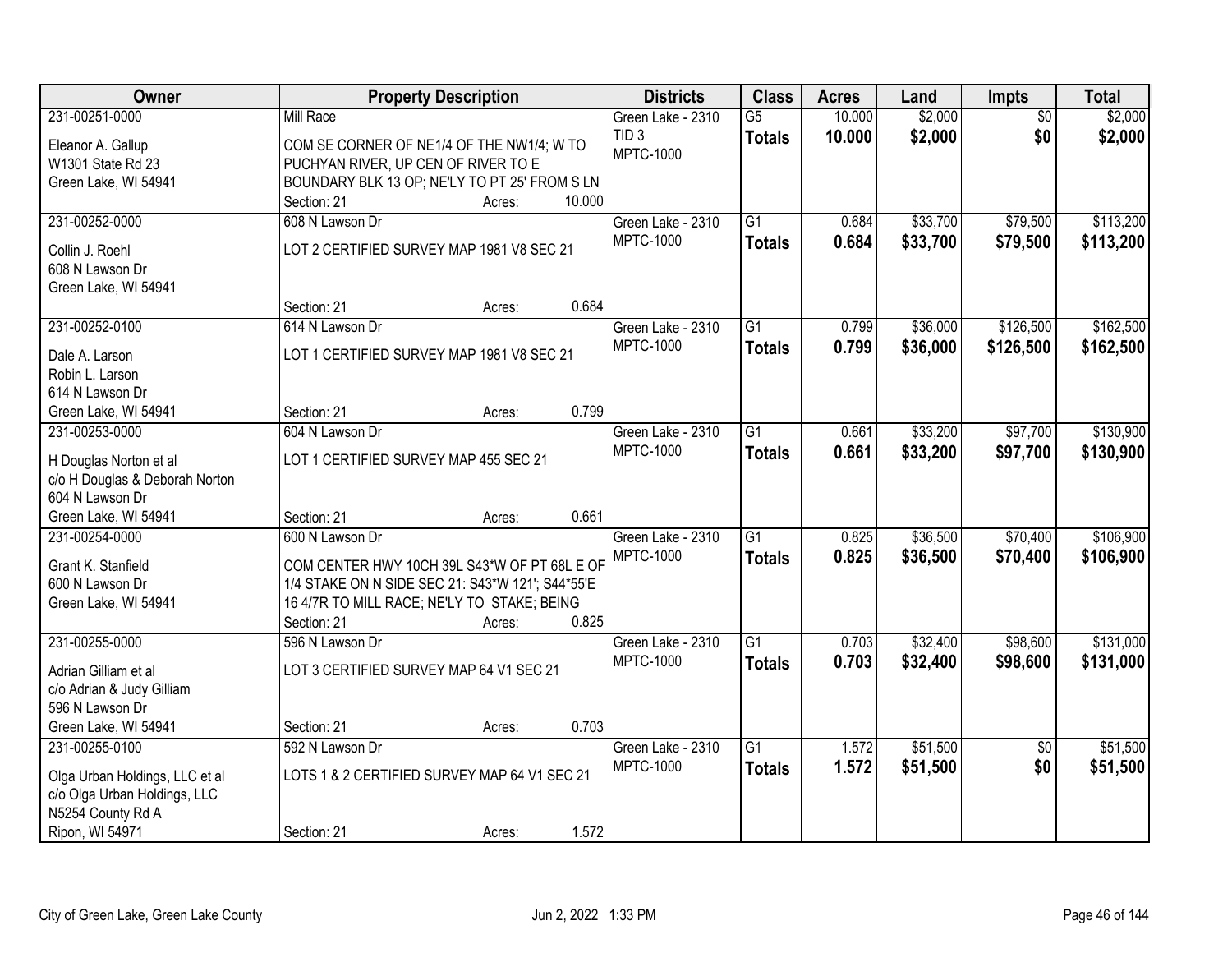| Owner                              | <b>Property Description</b>                                                                    | <b>Districts</b>  | <b>Class</b>    | <b>Acres</b> | Land            | <b>Impts</b> | <b>Total</b>    |
|------------------------------------|------------------------------------------------------------------------------------------------|-------------------|-----------------|--------------|-----------------|--------------|-----------------|
| 231-00257-0000                     | 599 N Lawson Dr                                                                                | Green Lake - 2310 | $\overline{G1}$ | 0.746        | \$34,900        | \$136,900    | \$171,800       |
| <b>Troy Breivogel</b>              | COM 3CH 20' N OF NE COR BLK 19 OP: E 3.75CH;                                                   | <b>MPTC-1000</b>  | <b>Totals</b>   | 0.746        | \$34,900        | \$136,900    | \$171,800       |
| 599 N Lawson Dr                    | S47*10'E 77L TO CEN HWY; S42*50'W ALG HWY TO N                                                 |                   |                 |              |                 |              |                 |
| Green Lake, WI 54941               | LN SCOTT ST; W TO PT DUE S OF BEG; N TO BEG;                                                   |                   |                 |              |                 |              |                 |
|                                    | 0.746<br>Section: 21<br>Acres:                                                                 |                   |                 |              |                 |              |                 |
| 231-00257-0200                     | Scott St                                                                                       | Green Lake - 2310 | X4              | 0.000        | $\overline{50}$ | \$0          | \$0             |
|                                    |                                                                                                | <b>MPTC-1000</b>  | <b>Totals</b>   | 0.000        | \$0             | \$0          | \$0             |
| Green Lake School District         | LOT 1 CERTIFIED SURVEY MAP 105 V1 SEC 21                                                       |                   |                 |              |                 |              |                 |
| PO Box 369                         |                                                                                                |                   |                 |              |                 |              |                 |
| Green Lake, WI 54941               | 0.250<br>Section: 21<br>Acres:                                                                 |                   |                 |              |                 |              |                 |
| 231-00258-0000                     | 612 Mill St                                                                                    | Green Lake - 2310 | X4              | 0.000        | \$0             | \$0          | $\overline{50}$ |
|                                    |                                                                                                | <b>MPTC-1000</b>  |                 | 0.000        | \$0             | \$0          | \$0             |
| Green Lake School District         | COM 4R N OF NE COR BLK 19 OP: N TO S LN OF                                                     |                   | <b>Totals</b>   |              |                 |              |                 |
| PO Box 369                         | HWY; W 8R 9.5'; S 7R; W 11R 7'; S TO PT DIRECTLY W                                             |                   |                 |              |                 |              |                 |
| Green Lake, WI 54941               | OF BEG; E TO BEG SEC 21                                                                        |                   |                 |              |                 |              |                 |
|                                    | 3.440<br>Section: 21<br>Acres:                                                                 |                   |                 |              |                 |              |                 |
| 231-00259-0000                     | 503 North St                                                                                   | Green Lake - 2310 | X4              | 0.000        | \$0             | $\sqrt[6]{}$ | $\sqrt{50}$     |
| Green Lake School District         | COM SE COR OF INTER OF MILL ST & HWY ON N                                                      | <b>MPTC-1000</b>  | <b>Totals</b>   | 0.000        | \$0             | \$0          | \$0             |
| PO Box 369                         | SEC LN; E 11R 7'; S 7R; W 11R 7'; N 7R TO BEG SEC                                              |                   |                 |              |                 |              |                 |
| Green Lake, WI 54941               | 21                                                                                             |                   |                 |              |                 |              |                 |
|                                    | 0.500<br>Section: 21<br>Acres:                                                                 |                   |                 |              |                 |              |                 |
| 231-00260-0000                     | 627 Mill St                                                                                    | Green Lake - 2310 | $\overline{G1}$ | 0.345        | \$25,200        | \$88,700     | \$113,900       |
|                                    |                                                                                                | <b>MPTC-1000</b>  | <b>Totals</b>   | 0.345        | \$25,200        | \$88,700     | \$113,900       |
| Korinne S. Vancrete<br>627 Mill St | COM AT SW COR OF INTER OF S LN OF HWY ON N<br>SEC LN & W LN OF MILL ST: W 10R; S 91'; E 10R; N |                   |                 |              |                 |              |                 |
| Green Lake, WI 54941               | 91' TO BEG SEC 21                                                                              |                   |                 |              |                 |              |                 |
|                                    | 0.345<br>Section: 21<br>Acres:                                                                 |                   |                 |              |                 |              |                 |
| 231-00261-0000                     | 621 Mill St                                                                                    | Green Lake - 2310 | $\overline{G1}$ | 0.341        | \$25,100        | \$107,800    | \$132,900       |
|                                    |                                                                                                | <b>MPTC-1000</b>  | <b>Totals</b>   | 0.341        | \$25,100        | \$107,800    | \$132,900       |
| Seth J. Annoye                     | COM 91'S OF SW COR OF INTER OF S LN OF HWY                                                     |                   |                 |              |                 |              |                 |
| Kristin M. Annoye                  | ON N SEC LN & W LN OF MILL ST: W 10R; S 90'; E                                                 |                   |                 |              |                 |              |                 |
| 621 Mill St                        | 10R; N 90' TO BEG SEC 21                                                                       |                   |                 |              |                 |              |                 |
| Green Lake, WI 54941               | 0.341<br>Section: 21<br>Acres:                                                                 |                   |                 |              |                 |              |                 |
| 231-00262-0000                     | 613 Mill St                                                                                    | Green Lake - 2310 | $\overline{G1}$ | 0.322        | \$24,300        | \$122,800    | \$147,100       |
| Douglas T. Shumaker                | COM 181'S OF SW COR OF INTER OF S LN OF HWY                                                    | <b>MPTC-1000</b>  | <b>Totals</b>   | 0.322        | \$24,300        | \$122,800    | \$147,100       |
| 613 Mill St                        | ON N SEC LN & W LN OF MILL ST: W 10R; S 85'; E                                                 |                   |                 |              |                 |              |                 |
| Green Lake, WI 54941               | 10R; N 85' TO BEG SEC 21                                                                       |                   |                 |              |                 |              |                 |
|                                    | 0.322<br>Section: 21<br>Acres:                                                                 |                   |                 |              |                 |              |                 |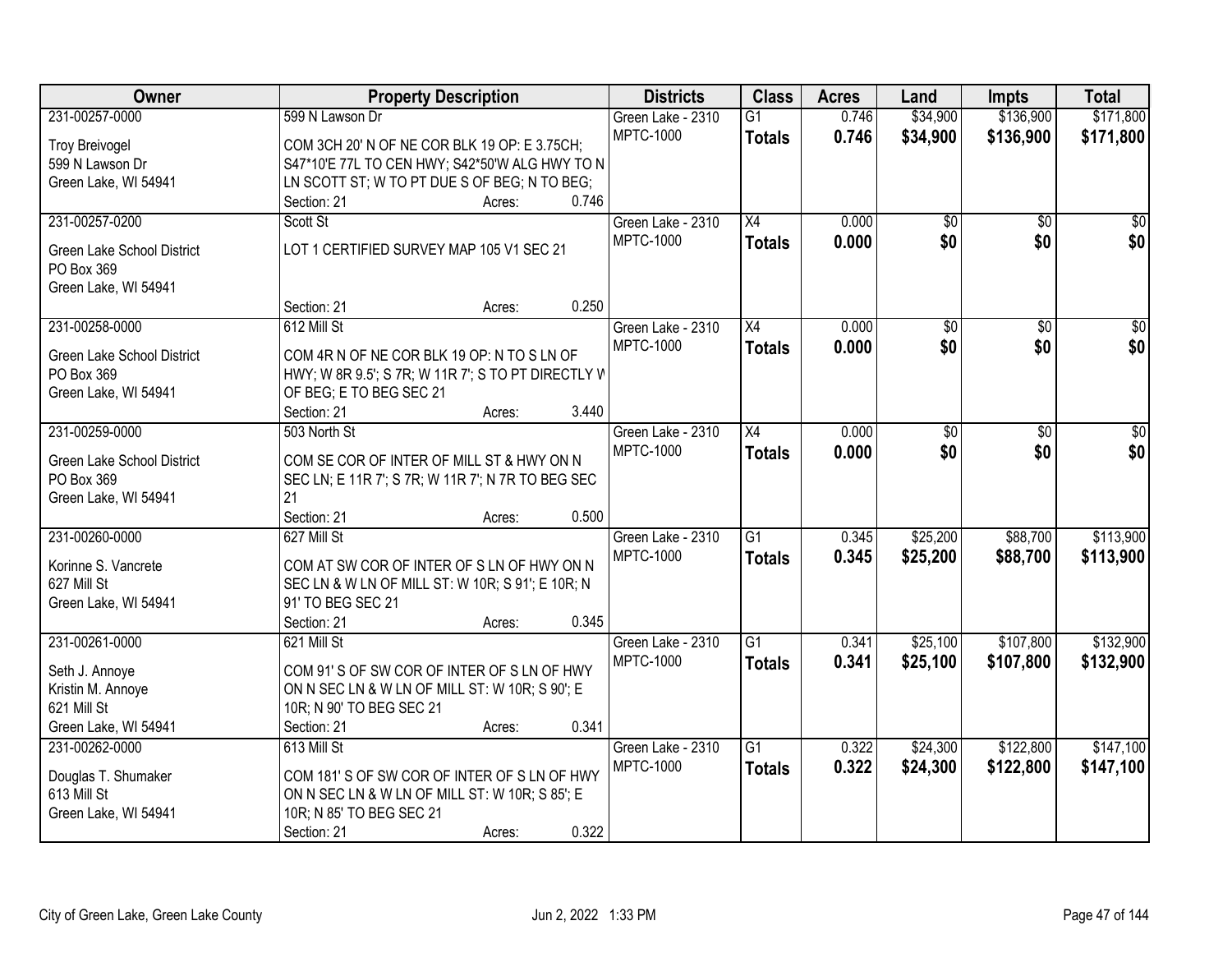| Owner                                  | <b>Property Description</b>                        |                 | <b>Districts</b>  | <b>Class</b>    | <b>Acres</b> | Land     | <b>Impts</b>    | <b>Total</b> |
|----------------------------------------|----------------------------------------------------|-----------------|-------------------|-----------------|--------------|----------|-----------------|--------------|
| 231-00263-0000                         | 611 Mill St                                        |                 | Green Lake - 2310 | $\overline{G1}$ | 0.322        | \$24,300 | \$100,400       | \$124,700    |
| Ray C. Fay                             | COM 266' S OF SW COR OF INTER OF S LN OF HWY       |                 | <b>MPTC-1000</b>  | <b>Totals</b>   | 0.322        | \$24,300 | \$100,400       | \$124,700    |
| 538 SW Ceresco St                      | ON N SEC LN & W LN OF MILL ST: W 10R; S 85'; E     |                 |                   |                 |              |          |                 |              |
| Berlin, WI 54923-1350                  | 10R; N 85' TO BEG SEC 21                           |                 |                   |                 |              |          |                 |              |
|                                        | Section: 21                                        | 0.322<br>Acres: |                   |                 |              |          |                 |              |
| 231-00264-0000                         | 607 Mill St                                        |                 | Green Lake - 2310 | $\overline{G1}$ | 0.350        | \$25,400 | \$112,300       | \$137,700    |
| Charles W & Lynn D Mirr Revocable      | LOT 1 CERTIFIED SURVEY MAP 443 SEC 21 & INCL       |                 | <b>MPTC-1000</b>  | <b>Totals</b>   | 0.350        | \$25,400 | \$112,300       | \$137,700    |
| Trust                                  | PARCEL DESC V706 P850                              |                 |                   |                 |              |          |                 |              |
| 607 Mill St                            |                                                    |                 |                   |                 |              |          |                 |              |
| Green Lake, WI 54941                   | Section: 21                                        | 0.350<br>Acres: |                   |                 |              |          |                 |              |
| 231-00265-0000                         | 490 Scott St                                       |                 | Green Lake - 2310 | X4              | 0.310        | \$0      | \$0             | \$0          |
|                                        |                                                    |                 | <b>MPTC-1000</b>  | <b>Totals</b>   | 0.310        | \$0      | \$0             | \$0          |
| Federated Church of Green Lake         | COM 4R N & 5R W OF THE NE COR OF BLK 20 OP; N      |                 |                   |                 |              |          |                 |              |
| 489 Scott St                           | 10R; W 5R; S 10R; E 5R TO BEG SEC 21 & INCL LOT 1  |                 |                   |                 |              |          |                 |              |
| Green Lake, WI 54941                   | CSM 543 & EXC PARCEL DESC V706 P850<br>Section: 21 | 0.310<br>Acres: |                   |                 |              |          |                 |              |
| 231-00266-0000                         | 484 Scott St                                       |                 | Green Lake - 2310 | G1              | 1.060        | \$41,200 | \$108,200       | \$149,400    |
|                                        |                                                    |                 | <b>MPTC-1000</b>  |                 | 1.060        | \$41,200 |                 |              |
| James B. Blake et al                   | LOT 1 CERTIFIED SURVEY MAP 2185 V9 SEC 21          |                 |                   | <b>Totals</b>   |              |          | \$108,200       | \$149,400    |
| c/o James B & Norene K Blake           |                                                    |                 |                   |                 |              |          |                 |              |
| 484 Scott St                           |                                                    |                 |                   |                 |              |          |                 |              |
| Green Lake, WI 54941                   | Section: 21                                        | 1.060<br>Acres: |                   |                 |              |          |                 |              |
| 231-00266-0100                         | 485 North St                                       |                 | Green Lake - 2310 | $\overline{G1}$ | 0.969        | \$39,400 | \$153,700       | \$193,100    |
| Robert & Joanne Lewis Trust            | COM 37.28R N OF NE COR OF BLK 21 OP ON N LN        |                 | <b>MPTC-1000</b>  | <b>Totals</b>   | 0.969        | \$39,400 | \$153,700       | \$193,100    |
| 485 North St                           | OF SEC 21: E 14R; S 183'; W 14R; N 183' TO BEG SEC |                 |                   |                 |              |          |                 |              |
| Green Lake, WI 54941                   | 21                                                 |                 |                   |                 |              |          |                 |              |
|                                        | Section: 21                                        | 0.969<br>Acres: |                   |                 |              |          |                 |              |
| 231-00266-0300                         | Scott St                                           |                 | Green Lake - 2310 | $\overline{G1}$ | 0.564        | \$31,300 | $\overline{50}$ | \$31,300     |
| Ralph & Carol Ann M Kelly Living Trust | LOT 1 CERTIFIED SURVEY MAP 1765 V7 SEC 21          |                 | <b>MPTC-1000</b>  | <b>Totals</b>   | 0.564        | \$31,300 | \$0             | \$31,300     |
| 478 Scott St                           |                                                    |                 |                   |                 |              |          |                 |              |
| Green Lake, WI 54941                   |                                                    |                 |                   |                 |              |          |                 |              |
|                                        | Section: 21                                        | 0.564<br>Acres: |                   |                 |              |          |                 |              |
| 231-00267-0000                         | 470 Scott St                                       |                 | Green Lake - 2310 | G1              | 1.010        | \$40,200 | \$74,800        | \$115,000    |
|                                        |                                                    |                 | <b>MPTC-1000</b>  | <b>Totals</b>   | 1.010        | \$40,200 | \$74,800        | \$115,000    |
| Marguerite Keefe Kreger                | LOT 1 CERTIFIED SURVEY MAP 1653 V7 SEC 21          |                 |                   |                 |              |          |                 |              |
| 470 Scott St                           |                                                    |                 |                   |                 |              |          |                 |              |
| Green Lake, WI 54941                   |                                                    |                 |                   |                 |              |          |                 |              |
|                                        | Section: 21                                        | 1.010<br>Acres: |                   |                 |              |          |                 |              |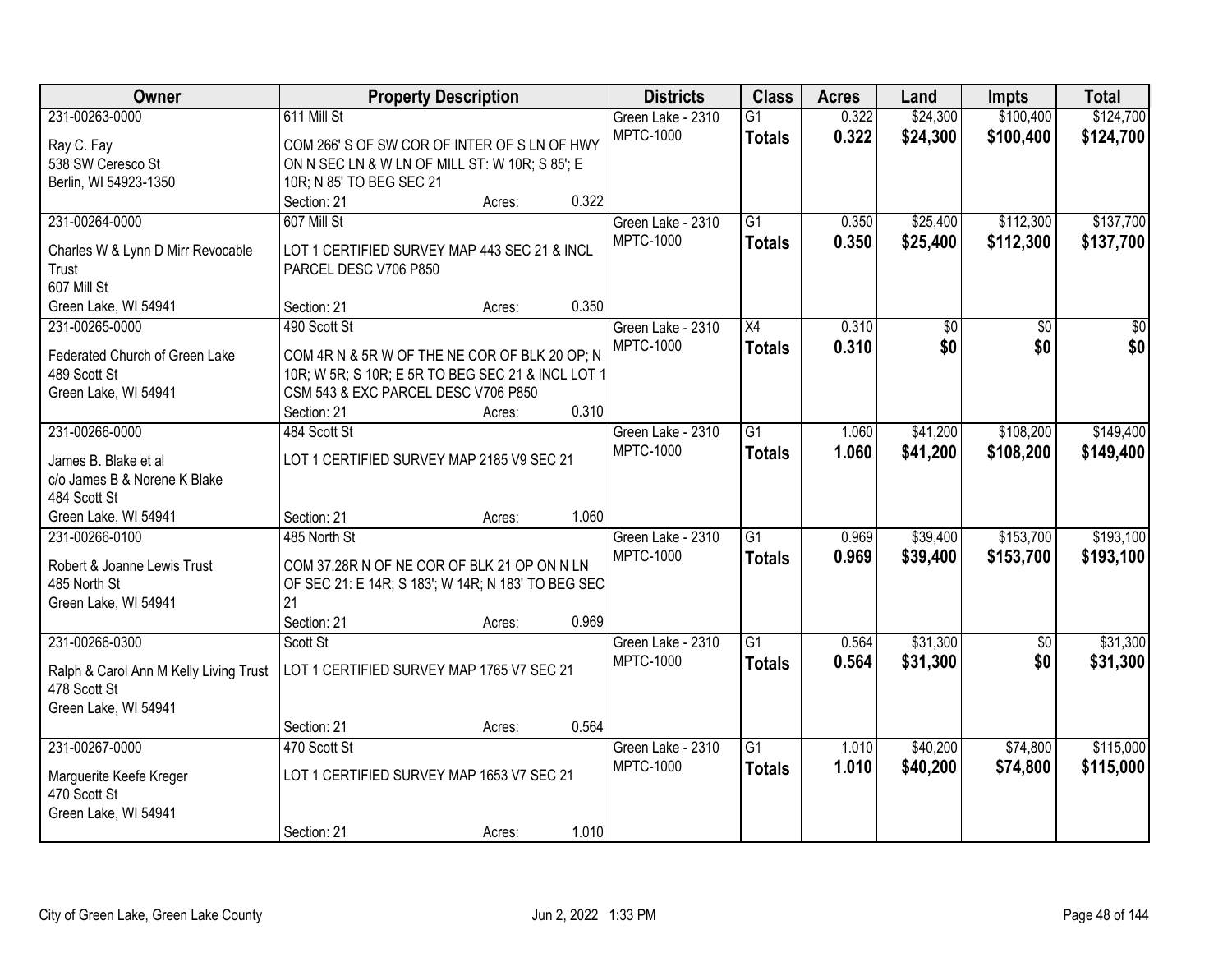| Owner                                  |                                                  | <b>Property Description</b> |       | <b>Districts</b>  | <b>Class</b>    | <b>Acres</b> | Land     | <b>Impts</b>    | <b>Total</b> |
|----------------------------------------|--------------------------------------------------|-----------------------------|-------|-------------------|-----------------|--------------|----------|-----------------|--------------|
| 231-00267-0100                         | 483 North St                                     |                             |       | Green Lake - 2310 | $\overline{G1}$ | 0.568        | \$31,400 | \$127,300       | \$158,700    |
| Ruth Bammel                            | LOTS 1 & 2 CERTIFIED SURVEY MAP 262 V1 SEC 21    |                             |       | <b>MPTC-1000</b>  | <b>Totals</b>   | 0.568        | \$31,400 | \$127,300       | \$158,700    |
| Dawn Bammel                            |                                                  |                             |       |                   |                 |              |          |                 |              |
| 483 North St                           |                                                  |                             |       |                   |                 |              |          |                 |              |
| Green Lake, WI 54941                   | Section: 21                                      | Acres:                      | 0.568 |                   |                 |              |          |                 |              |
| 231-00267-0200                         | 479 North St                                     |                             |       | Green Lake - 2310 | $\overline{G1}$ | 0.499        | \$30,000 | \$64,500        | \$94,500     |
|                                        |                                                  |                             |       | <b>MPTC-1000</b>  | <b>Totals</b>   | 0.499        | \$30,000 | \$64,500        | \$94,500     |
| Lucas J. Dailing                       | LOTS 3 EXC THE E20' THEREOF & LOT 4 CSM 262      |                             |       |                   |                 |              |          |                 |              |
| 479 North St                           | INCL THE W20' CSM 1132 THEREOF V1                |                             |       |                   |                 |              |          |                 |              |
| Green Lake, WI 54941                   |                                                  |                             |       |                   |                 |              |          |                 |              |
|                                        | Section: 21                                      | Acres:                      | 0.499 |                   |                 |              |          |                 |              |
| 231-00267-0300                         | 483 North St                                     |                             |       | Green Lake - 2310 | $\overline{G1}$ | 0.303        | \$4,000  | \$0             | \$4,000      |
| Ruth Bammel                            | LOT 1 CERTIFIED SURVEY MAP 851 SEC 21            |                             |       | <b>MPTC-1000</b>  | <b>Totals</b>   | 0.303        | \$4,000  | \$0             | \$4,000      |
| Dawn Bammel                            |                                                  |                             |       |                   |                 |              |          |                 |              |
| 483 North St                           |                                                  |                             |       |                   |                 |              |          |                 |              |
| Green Lake, WI 54941                   | Section: 21                                      | Acres:                      | 0.303 |                   |                 |              |          |                 |              |
| 231-00267-0400                         | 481 North St                                     |                             |       | Green Lake - 2310 | $\overline{G1}$ | 0.371        | \$26,000 | \$0             | \$26,000     |
|                                        |                                                  |                             |       | <b>MPTC-1000</b>  | <b>Totals</b>   | 0.371        | \$26,000 | \$0             | \$26,000     |
| <b>Scott Rowley</b>                    | LOT 1 CERTIFIED SURVEY MAP 1132 V4; EXC W 20'    |                             |       |                   |                 |              |          |                 |              |
| PO Box 292                             | OF LOT 4 CSM 262 SEC 21 & INCL THE E20' LOT 3    |                             |       |                   |                 |              |          |                 |              |
| Green Lake, WI 54941                   | <b>CSM 262</b>                                   |                             |       |                   |                 |              |          |                 |              |
|                                        | Section: 21                                      | Acres:                      | 0.371 |                   |                 |              |          |                 |              |
| 231-00267-0500                         | 466 Scott St                                     |                             |       | Green Lake - 2310 | $\overline{X4}$ | 0.676        | \$0      | $\overline{50}$ | \$0          |
| Senior Citizens CIVIC Center           | LOT 1 CERTIFIED SURVEY MAP 1217 V5 SEC 21        |                             |       | <b>MPTC-1000</b>  | <b>Totals</b>   | 0.676        | \$0      | \$0             | \$0          |
| 466 Scott St                           |                                                  |                             |       |                   |                 |              |          |                 |              |
| Green Lake, WI 54941                   |                                                  |                             |       |                   |                 |              |          |                 |              |
|                                        | Section: 21                                      | Acres:                      | 0.676 |                   |                 |              |          |                 |              |
| 231-00267-0600                         | 478 Scott St                                     |                             |       | Green Lake - 2310 | G1              | 0.537        | \$30,800 | \$104,400       | \$135,200    |
|                                        |                                                  |                             |       | <b>MPTC-1000</b>  | <b>Totals</b>   | 0.537        | \$30,800 | \$104,400       | \$135,200    |
| Ralph & Carol Ann M Kelly Living Trust | LOT 2 CERTIFIED SURVEY MAP 1653 V7 SEC 21        |                             |       |                   |                 |              |          |                 |              |
| 478 Scott St                           |                                                  |                             |       |                   |                 |              |          |                 |              |
| Green Lake, WI 54941                   |                                                  |                             |       |                   |                 |              |          |                 |              |
|                                        | Section: 21                                      | Acres:                      | 0.537 |                   |                 |              |          |                 |              |
| 231-00268-0000                         | 456 Scott St                                     |                             |       | Green Lake - 2310 | $\overline{G1}$ | 1.551        | \$51,000 | \$70,800        | \$121,800    |
| Lori Lyn King                          | COM 4R N OF NW COR OF BLK 21 OP: W 162'; N 150'; |                             |       | <b>MPTC-1000</b>  | <b>Totals</b>   | 1.551        | \$51,000 | \$70,800        | \$121,800    |
| 456 Scott St                           | W 110'; N 159'; E 272'; S 309' TO BEG SEC 21     |                             |       |                   |                 |              |          |                 |              |
| Green Lake, WI 54941                   |                                                  |                             |       |                   |                 |              |          |                 |              |
|                                        | Section: 21                                      | Acres:                      | 1.551 |                   |                 |              |          |                 |              |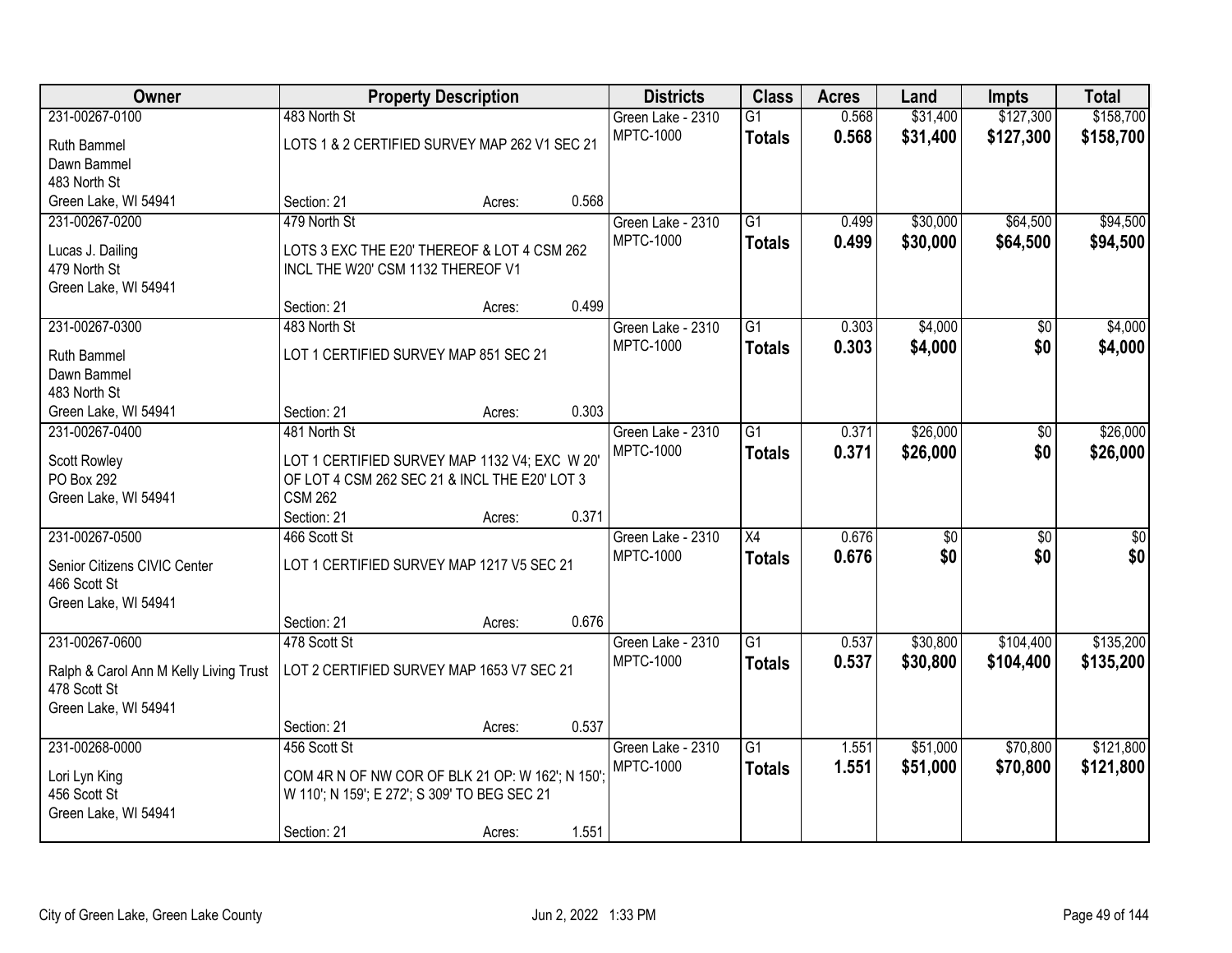| Owner                         |                                     | <b>Property Description</b>                  |       | <b>Districts</b>  | <b>Class</b>    | <b>Acres</b> | Land     | <b>Impts</b> | <b>Total</b> |
|-------------------------------|-------------------------------------|----------------------------------------------|-------|-------------------|-----------------|--------------|----------|--------------|--------------|
| 231-00268-0100                | 452 Scott St                        |                                              |       | Green Lake - 2310 | $\overline{G1}$ | 0.344        | \$25,200 | \$113,000    | \$138,200    |
| Calvin L. Pluim et al         |                                     | LOT 1 CERTIFIED SURVEY MAP 97 V1 SEC 21      |       | <b>MPTC-1000</b>  | <b>Totals</b>   | 0.344        | \$25,200 | \$113,000    | \$138,200    |
| c/o Calvin L & Jeanne M Pluim |                                     |                                              |       |                   |                 |              |          |              |              |
| 452 Scott St                  |                                     |                                              |       |                   |                 |              |          |              |              |
| Green Lake, WI 54941          | Section: 21                         | Acres:                                       | 0.344 |                   |                 |              |          |              |              |
| 231-00268-0200                | 446 Scott St                        |                                              |       | Green Lake - 2310 | $\overline{G1}$ | 0.300        | \$23,400 | \$81,600     | \$105,000    |
| Jacob J. Held                 |                                     | LOT 2 CERTIFIED SURVEY MAP 97 V1 SEC 21      |       | <b>MPTC-1000</b>  | <b>Totals</b>   | 0.300        | \$23,400 | \$81,600     | \$105,000    |
| 446 Scott St                  |                                     |                                              |       |                   |                 |              |          |              |              |
| Green Lake, WI 54941          |                                     |                                              |       |                   |                 |              |          |              |              |
|                               | Section: 21                         | Acres:                                       | 0.300 |                   |                 |              |          |              |              |
| 231-00269-0000                | 440 Scott St                        |                                              |       | Green Lake - 2310 | $\overline{G1}$ | 1.414        | \$48,300 | \$183,000    | \$231,300    |
| Ronald Molk et al             |                                     | LOT 1 CERTIFIED SURVEY MAP 1874 V8 EXC THE W |       | <b>MPTC-1000</b>  | <b>Totals</b>   | 1.414        | \$48,300 | \$183,000    | \$231,300    |
| c/o Ronald & Teresa Molk      |                                     | 255' THEREOF SEC 21 & INCL LOT 4 CSM 805 V3  |       |                   |                 |              |          |              |              |
| 440 Scott St                  |                                     |                                              |       |                   |                 |              |          |              |              |
| Green Lake, WI 54941          | Section: 21                         | Acres:                                       | 1.414 |                   |                 |              |          |              |              |
| 231-00269-0100                | 436 Scott St                        |                                              |       | Green Lake - 2310 | $\overline{G1}$ | 0.282        | \$22,800 | \$94,700     | \$117,500    |
| Robert Martin Jr et al        | LOT 1 CERTIFIED SURVEY MAP 3226 V17 |                                              |       | <b>MPTC-1000</b>  | <b>Totals</b>   | 0.282        | \$22,800 | \$94,700     | \$117,500    |
| 289 E Huron St Apt 1013       |                                     |                                              |       |                   |                 |              |          |              |              |
| Berlin, WI 54923              |                                     |                                              |       |                   |                 |              |          |              |              |
|                               | Section: 21                         | Acres:                                       | 0.282 |                   |                 |              |          |              |              |
| 231-00269-0101                | Scott St                            |                                              |       | Green Lake - 2310 | $\overline{G1}$ | 0.986        | \$39,800 | \$18,000     | \$57,800     |
| Todd N. Pomplun               | LOT 2 CERTIFIED SURVEY MAP 3226 V17 |                                              |       | <b>MPTC-1000</b>  | <b>Totals</b>   | 0.986        | \$39,800 | \$18,000     | \$57,800     |
| Colleen A. Pomplun            |                                     |                                              |       |                   |                 |              |          |              |              |
| 505 Lake St                   |                                     |                                              |       |                   |                 |              |          |              |              |
| Green Lake, WI 54941          | Section: 21                         | Acres:                                       | 0.986 |                   |                 |              |          |              |              |
| 231-00269-0300                | 432 Scott St                        |                                              |       | Green Lake - 2310 | $\overline{G1}$ | 0.283        | \$22,800 | \$104,100    | \$126,900    |
| Arthur J. Rowley et al        |                                     | LOT 2 CERTIFIED SURVEY MAP 805 V3 SEC 21     |       | <b>MPTC-1000</b>  | <b>Totals</b>   | 0.283        | \$22,800 | \$104,100    | \$126,900    |
| c/o Arthur J. Rowley          |                                     |                                              |       |                   |                 |              |          |              |              |
| 432 Scott St                  |                                     |                                              |       |                   |                 |              |          |              |              |
| Green Lake, WI 54941          | Section: 21                         | Acres:                                       | 0.283 |                   |                 |              |          |              |              |
| 231-00269-0400                | 428 Scott St                        |                                              |       | Green Lake - 2310 | $\overline{G1}$ | 0.283        | \$22,800 | \$87,200     | \$110,000    |
| Joseph J. Serio               |                                     | LOT 1 CERTIFIED SURVEY MAP 805 V3 SEC 21     |       | <b>MPTC-1000</b>  | <b>Totals</b>   | 0.283        | \$22,800 | \$87,200     | \$110,000    |
| 428 Scott St                  |                                     |                                              |       |                   |                 |              |          |              |              |
| Green Lake, WI 54941          |                                     |                                              |       |                   |                 |              |          |              |              |
|                               | Section: 21                         | Acres:                                       | 0.283 |                   |                 |              |          |              |              |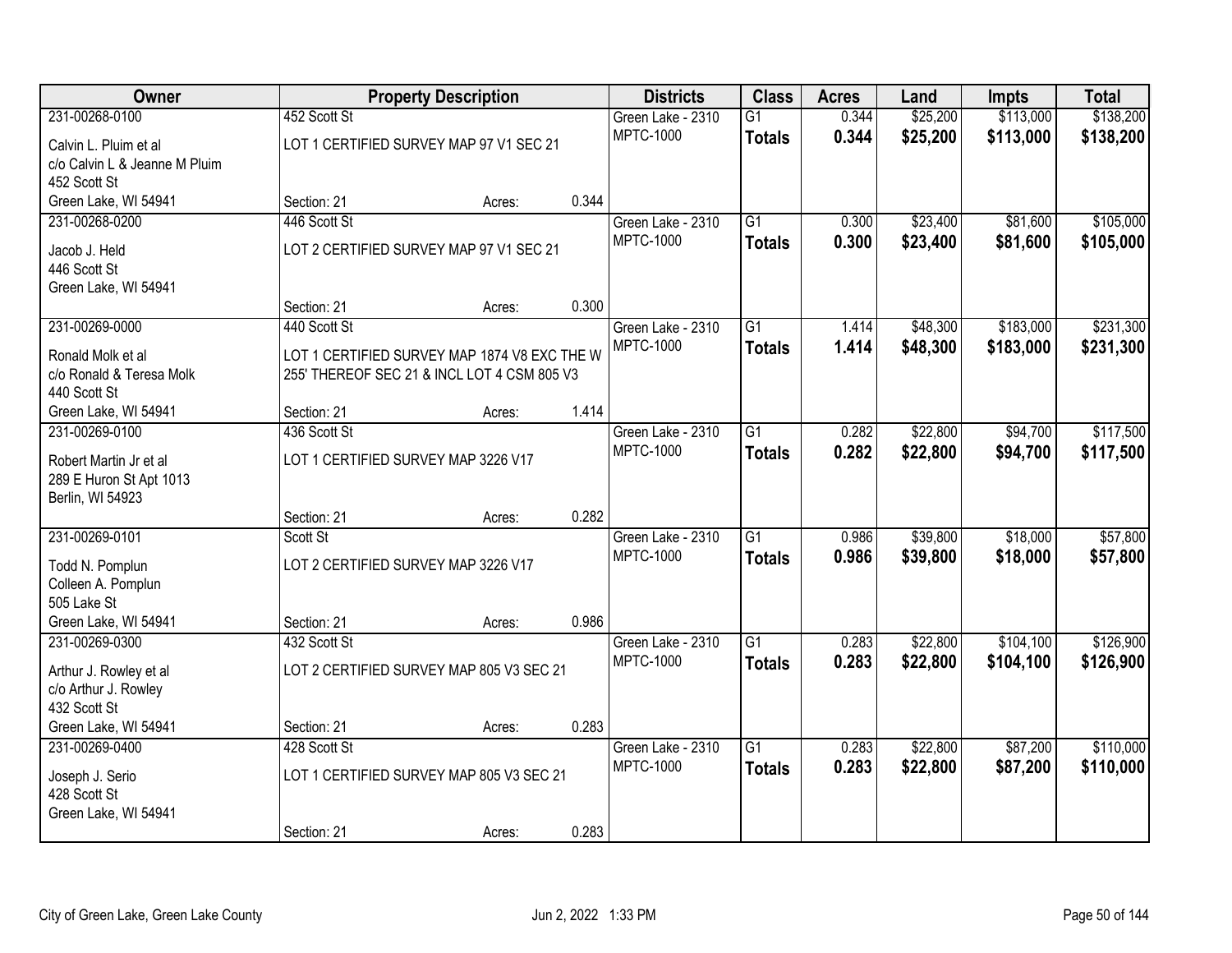| <b>Owner</b>                          |                                                  | <b>Property Description</b> |       | <b>Districts</b>      | <b>Class</b>    | <b>Acres</b> | Land            | <b>Impts</b>    | <b>Total</b> |
|---------------------------------------|--------------------------------------------------|-----------------------------|-------|-----------------------|-----------------|--------------|-----------------|-----------------|--------------|
| 231-00269-0500                        | 444 Scott St                                     |                             |       | Green Lake - 2310     | $\overline{G1}$ | 0.422        | \$27,600        | \$111,700       | \$139,300    |
| Gene M. Szukala                       | LOT 1 CERTIFIED SURVEY MAP 1598 V6 SEC 21        |                             |       | <b>MPTC-1000</b>      | <b>Totals</b>   | 0.422        | \$27,600        | \$111,700       | \$139,300    |
| Thomas J. Szukala                     |                                                  |                             |       |                       |                 |              |                 |                 |              |
| 444 Scott St                          |                                                  |                             |       |                       |                 |              |                 |                 |              |
| Green Lake, WI 54941                  | Section: 21                                      | Acres:                      | 0.000 |                       |                 |              |                 |                 |              |
| 231-00269-0600                        | 461 North St                                     |                             |       | Green Lake - 2310     | $\overline{G1}$ | 0.646        | \$32,900        | \$191,600       | \$224,500    |
| <b>Eric Bartow</b>                    | LOT 1 CERTIFIED SURVEY MAP 1822 V8 SEC 21        |                             |       | <b>MPTC-1000</b>      | <b>Totals</b>   | 0.646        | \$32,900        | \$191,600       | \$224,500    |
| Angela Bartow                         |                                                  |                             |       |                       |                 |              |                 |                 |              |
| 461 North St                          |                                                  |                             |       |                       |                 |              |                 |                 |              |
| Green Lake, WI 54941                  | Section: 21                                      | Acres:                      | 0.646 |                       |                 |              |                 |                 |              |
| 231-00269-0700                        | North St                                         |                             |       | Green Lake - 2310     | G1              | 0.840        | \$36,800        | $\sqrt[6]{30}$  | \$36,800     |
| <b>Teresa Molk</b>                    | LOT 1 CERTIFIED SURVEY MAP 2783 V14 SEC 21       |                             |       | <b>MPTC-1000</b>      | <b>Totals</b>   | 0.840        | \$36,800        | \$0             | \$36,800     |
| 440 Scott St                          |                                                  |                             |       |                       |                 |              |                 |                 |              |
| Green Lake, WI 54941                  |                                                  |                             |       |                       |                 |              |                 |                 |              |
|                                       | Section: 21                                      | Acres:                      | 0.840 |                       |                 |              |                 |                 |              |
| 231-00269-0701                        | 453 North St                                     |                             |       | Green Lake - 2310     | $\overline{G2}$ | 0.550        | \$31,000        | \$323,900       | \$354,900    |
| <b>Bilodeau Properties, LLC</b>       | LOT 2 CERTIFIED SURVEY MAP 2783 V14 SEC 21       |                             |       | <b>MPTC-1000</b>      | <b>Totals</b>   | 0.550        | \$31,000        | \$323,900       | \$354,900    |
| c/o Bilodeau Properties, LLC          |                                                  |                             |       |                       |                 |              |                 |                 |              |
| 453 North St                          |                                                  |                             |       |                       |                 |              |                 |                 |              |
| Green Lake, WI 54941                  | Section: 21                                      | Acres:                      | 0.550 |                       |                 |              |                 |                 |              |
| 231-00270-0000                        | 431 North St                                     |                             |       | Green Lake - 2310     | $\overline{X4}$ | 1.600        | $\overline{30}$ | $\overline{50}$ | \$0          |
| Green Lake C Cemetery Assoc           | COM NW COR OF SEC 21: S 12R; E 26 2/3R; N 12R; W |                             |       | <b>MPTC-1000</b>      | <b>Totals</b>   | 1.600        | \$0             | \$0             | \$0          |
| c/o Green Lake City of Cemetery Assoc | 26 2/3R TO BEG                                   |                             |       |                       |                 |              |                 |                 |              |
| PO Box 216                            |                                                  |                             |       |                       |                 |              |                 |                 |              |
| Green Lake, WI 54941                  | Section: 21                                      | Acres:                      | 1.600 |                       |                 |              |                 |                 |              |
| 231-00270-0100                        | North St                                         |                             |       | Green Lake - 2310     | $\overline{X4}$ | 0.500        | $\overline{60}$ | $\overline{60}$ | $\sqrt{50}$  |
| Dartford Cemetery Association         | FIRST ADDITION TO DARTFORD CEMETERY              |                             |       | <b>MPTC-1000</b>      | <b>Totals</b>   | 0.500        | \$0             | \$0             | \$0          |
| PO Box 216                            |                                                  |                             |       |                       |                 |              |                 |                 |              |
| Green Lake, WI 54941                  |                                                  |                             |       |                       |                 |              |                 |                 |              |
|                                       | Section: 21                                      | Acres:                      | 0.000 |                       |                 |              |                 |                 |              |
| 231-00271-0300                        | 544 W Bay Ct                                     |                             |       | <b>Water Frontage</b> | $\overline{G1}$ | 0.000        | \$151,200       | \$123,800       | \$275,000    |
| Gregory D. Poulos                     | COM 627.3' S OF NE COR OF LOT 1 BLK A HOLLAND    |                             |       | $-00180$              | <b>Totals</b>   | 0.000        | \$151,200       | \$123,800       | \$275,000    |
| Missy M. Poulos                       | MEADOWS; THENCE E 85'; S TO SHORE OF             |                             |       | Green Lake - 2310     |                 |              |                 |                 |              |
| 2730 Meadow Dr                        | DARTFORD BAY; W ALG SHORE TO PT S OF BEG; N      |                             |       | <b>MPTC-1000</b>      |                 |              |                 |                 |              |
| St Charles, IL 60175                  | Section: 21                                      | Acres:                      | 0.000 |                       |                 |              |                 |                 |              |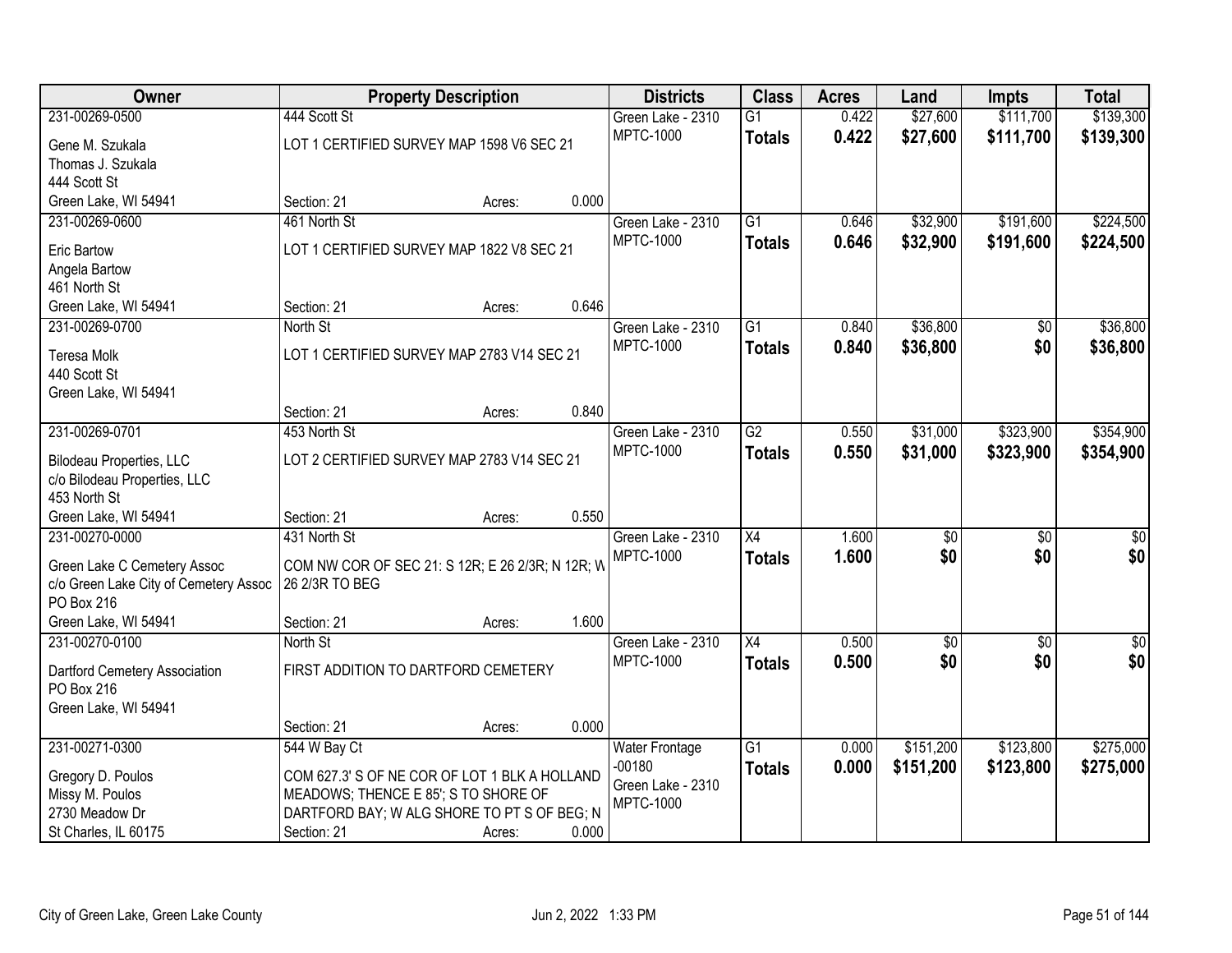| Owner                                                           |                                                  | <b>Property Description</b> |       | <b>Districts</b>              | <b>Class</b>    | <b>Acres</b> | Land      | <b>Impts</b> | <b>Total</b> |
|-----------------------------------------------------------------|--------------------------------------------------|-----------------------------|-------|-------------------------------|-----------------|--------------|-----------|--------------|--------------|
| 231-00272-0000                                                  | 554 W Bay Ct                                     |                             |       | <b>Water Frontage</b>         | $\overline{G1}$ | 0.700        | \$220,500 | \$107,900    | \$328,400    |
| Jeffrey L. Fischer et al                                        | COM 170' E & 1302' S OF NW COR SEC 21: W 85'; S  |                             |       | $-00180$                      | <b>Totals</b>   | 0.700        | \$220,500 | \$107,900    | \$328,400    |
| c/o Dale L. Fischer                                             | 150' TO POND; E APPR 85' TO A PT DUE S OF BEG; N |                             |       | Green Lake - 2310             |                 |              |           |              |              |
| 554 W Bay Ct                                                    | 150' TO BEG; ALSO AN 11.5' PARCEL ADJACENT       |                             |       | <b>MPTC-1000</b>              |                 |              |           |              |              |
| Green Lake, WI 54941                                            | Section: 21                                      | Acres:                      | 0.700 |                               |                 |              |           |              |              |
| 231-00273-0000                                                  | 447 Scott St                                     |                             |       | Green Lake - 2310             | $\overline{G1}$ | 0.200        | \$17,400  | \$81,400     | \$98,800     |
|                                                                 |                                                  |                             |       | <b>MPTC-1000</b>              | <b>Totals</b>   | 0.200        | \$17,400  | \$81,400     | \$98,800     |
| Joseph Mahler                                                   | LOT 1 CERTIFIED SURVEY MAP 1986 V8 SEC 21        |                             |       |                               |                 |              |           |              |              |
| 447 Scott St                                                    |                                                  |                             |       |                               |                 |              |           |              |              |
| Green Lake, WI 54941                                            |                                                  |                             | 0.200 |                               |                 |              |           |              |              |
|                                                                 | Section: 21                                      | Acres:                      |       |                               |                 |              |           |              |              |
| 231-00274-0000                                                  | 480 E Bay Ct                                     |                             |       | <b>Water Frontage</b>         | $\overline{G1}$ | 0.640        | \$234,800 | \$95,100     | \$329,900    |
| Edward L. Williams et al                                        | LOT 1 CERTIFIED SURVEY MAP 2909 V14              |                             |       | $-00180$<br>Green Lake - 2310 | <b>Totals</b>   | 0.640        | \$234,800 | \$95,100     | \$329,900    |
| c/o Edward L & Karin M Williams                                 |                                                  |                             |       | <b>MPTC-1000</b>              |                 |              |           |              |              |
| 399 Tallgrass Ln                                                |                                                  |                             |       |                               |                 |              |           |              |              |
| Yorkville, IL 60560                                             | Section: 21                                      | Acres:                      | 0.640 |                               |                 |              |           |              |              |
| 231-00274-0100                                                  | 451 Scott St                                     |                             |       | Green Lake - 2310             | G1              | 0.272        | \$22,300  | \$144,000    | \$166,300    |
| Rolland C & Cheryl Polakoski                                    | LOT 1 CERTIFIED SURVEY MAP 1976 V8 SEC 21        |                             |       | <b>MPTC-1000</b>              | <b>Totals</b>   | 0.272        | \$22,300  | \$144,000    | \$166,300    |
| 451 Scott St                                                    |                                                  |                             |       |                               |                 |              |           |              |              |
| Green Lake, WI 54941                                            |                                                  |                             |       |                               |                 |              |           |              |              |
|                                                                 | Section: 21                                      | Acres:                      | 0.272 |                               |                 |              |           |              |              |
| 231-00274-0200                                                  | 460 E Bay Ct                                     |                             |       | Water Frontage                | $\overline{G1}$ | 0.220        | \$238,900 | \$39,200     | \$278,100    |
|                                                                 |                                                  |                             |       | $-00180$                      | <b>Totals</b>   | 0.220        | \$238,900 | \$39,200     | \$278,100    |
| Rodney A. Sperle Jr et al                                       | COM AT NW COR LOT 1 CERTIFIED SURVEY MAP 47      |                             |       | Green Lake - 2310             |                 |              |           |              |              |
| c/o Rodney A Jr & Karen Sperle                                  | RUN S 400' TO POB: E 15'; S 45'; E TO W LN OF    |                             |       | <b>MPTC-1000</b>              |                 |              |           |              |              |
| 79 Sunnyside Dr                                                 | SPERLE CANAL; S & W TO PT DUE S OF BEG; N TO     |                             |       |                               |                 |              |           |              |              |
| Clermont, FL 34711                                              | Section: 21                                      | Acres:                      | 0.000 |                               |                 |              |           |              |              |
| 231-00274-0300                                                  | 490 E Bay Ct                                     |                             |       | Green Lake - 2310             | $\overline{G1}$ | 0.592        | \$31,800  | \$161,100    | \$192,900    |
| David N. Ellis et al                                            | LOT 3 CERTIFIED SURVEY MAP 2909 V14              |                             |       | <b>MPTC-1000</b>              | <b>Totals</b>   | 0.592        | \$31,800  | \$161,100    | \$192,900    |
| c/o David N & Margaret A Ellis                                  |                                                  |                             |       |                               |                 |              |           |              |              |
| 490 E Bay Ct                                                    |                                                  |                             |       |                               |                 |              |           |              |              |
| Green Lake, WI 54941                                            | Section: 21                                      | Acres:                      | 0.592 |                               |                 |              |           |              |              |
| 231-00274-0400                                                  | 484 E Bay Ct                                     |                             |       | Water Frontage                | $\overline{G1}$ | 0.590        | \$130,000 | \$34,900     | \$164,900    |
|                                                                 |                                                  |                             |       | $-00180$                      | <b>Totals</b>   | 0.590        | \$130,000 | \$34,900     | \$164,900    |
| Mark M & Gallup, Tin Terek Trust<br>Mark M & Tina M Terek Trust | LOT 2 CERTIFIED SURVEY MAP 2909 V14              |                             |       | Green Lake - 2310             |                 |              |           |              |              |
| 3008 S Waukesha Rd                                              |                                                  |                             |       | <b>MPTC-1000</b>              |                 |              |           |              |              |
| West Allis, WI 53227                                            | Section: 21                                      |                             | 0.590 |                               |                 |              |           |              |              |
|                                                                 |                                                  | Acres:                      |       |                               |                 |              |           |              |              |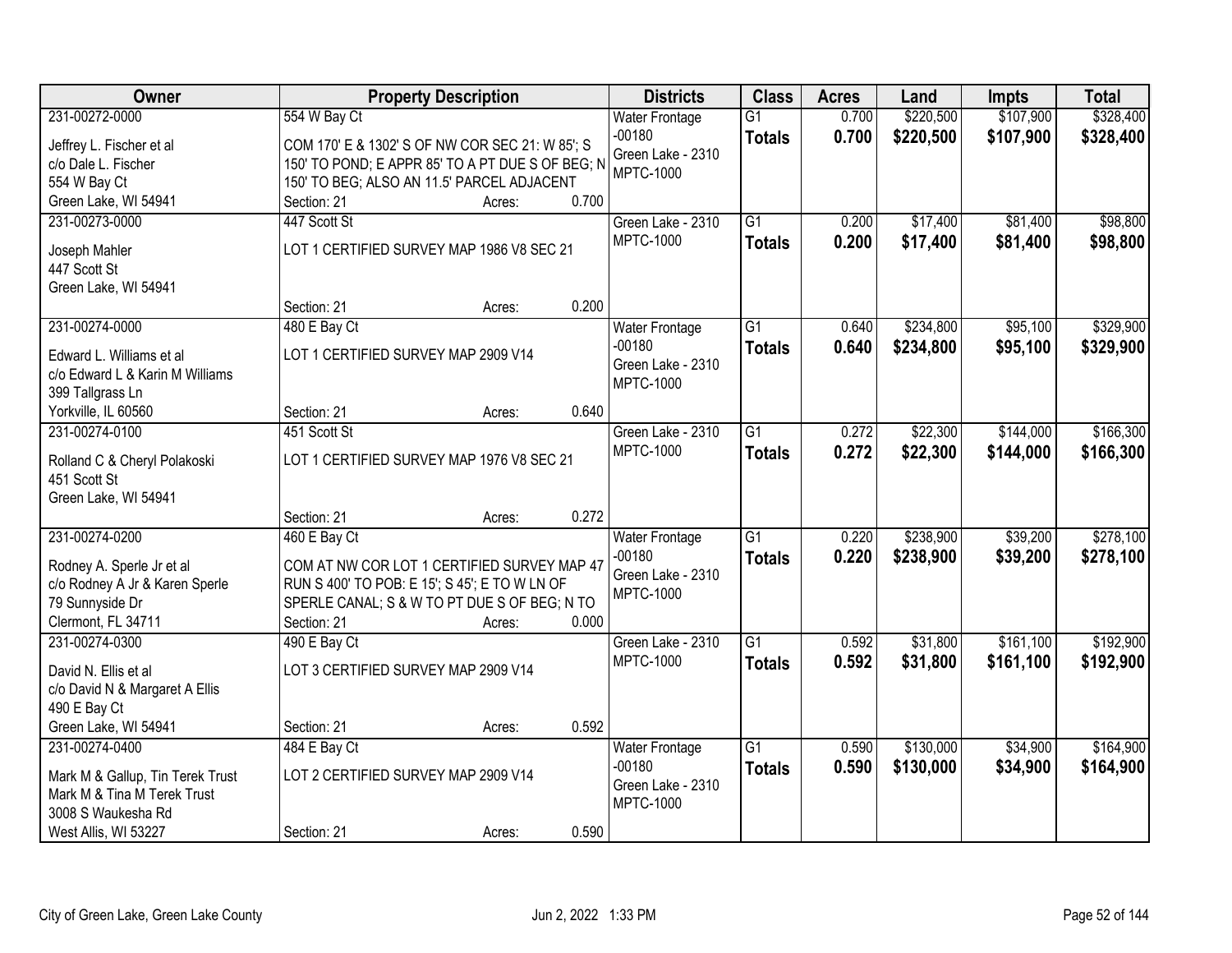| <b>Owner</b>                                                                      | <b>Property Description</b>                                                 |        |       | <b>Districts</b>                                  | <b>Class</b>                     | <b>Acres</b>   | Land                   | <b>Impts</b>         | <b>Total</b>           |
|-----------------------------------------------------------------------------------|-----------------------------------------------------------------------------|--------|-------|---------------------------------------------------|----------------------------------|----------------|------------------------|----------------------|------------------------|
| 231-00274-1700<br>Rheinhard W & Maraly Grischow Liv                               | 461 Clay St<br>LOT 2 CERTIFIED SURVEY MAP 1939 V8 (RES OF                   |        |       | <b>Water Frontage</b><br>$-00180$                 | $\overline{G1}$<br><b>Totals</b> | 0.347<br>0.347 | \$112,300<br>\$112,300 | \$90,500<br>\$90,500 | \$202,800<br>\$202,800 |
| Trust<br>27w655 Devon Ave                                                         | PART LOT 1 CSM 1250) SEC 21                                                 |        |       | Green Lake - 2310<br><b>MPTC-1000</b>             |                                  |                |                        |                      |                        |
| Bartlett, IL 60103                                                                | Section: 21                                                                 | Acres: | 0.347 |                                                   |                                  |                |                        |                      |                        |
| 231-00274-1800                                                                    | 463 Clay St                                                                 |        |       | <b>Water Frontage</b>                             | $\overline{G1}$                  | 0.401          | \$277,500              | \$233,600            | \$511,100              |
| Wayne A. Nowicki et al<br>c/o Wayne A & Geriann Nowicki<br>292 Claremont          | LOT 3 CERTIFIED SURVEY MAP 1939 V8 (RES OF<br>PART LOT 1 CSM 1250) SEC 21   |        |       | $-00180$<br>Green Lake - 2310<br><b>MPTC-1000</b> | <b>Totals</b>                    | 0.401          | \$277,500              | \$233,600            | \$511,100              |
| Elmhurst, IL 60126-3405                                                           | Section: 21                                                                 | Acres: | 0.401 |                                                   |                                  |                |                        |                      |                        |
| 231-00274-1900                                                                    | 474 E Bay Ct                                                                |        |       | <b>Water Frontage</b>                             | $\overline{G1}$                  | 0.308          | \$135,000              | \$38,100             | \$173,100              |
| Laura Dahlke et al<br>8625 S Kenneth Ave<br>Chicago, IL 60652                     | LOT 4 CERTIFIED SURVEY MAP 1939 V8 (RES OF<br>PART LOT 1 CSM 1250) SEC 21   |        |       | $-00180$<br>Green Lake - 2310<br><b>MPTC-1000</b> | <b>Totals</b>                    | 0.308          | \$135,000              | \$38,100             | \$173,100              |
|                                                                                   | Section: 21                                                                 | Acres: | 0.308 |                                                   |                                  |                |                        |                      |                        |
| 231-00275-0000                                                                    | 455 Scott St                                                                |        |       | Green Lake - 2310                                 | $\overline{G1}$                  | 0.295          | \$23,300               | \$92,600             | \$115,900              |
| Timmy R. Anderson<br>455 Scott St                                                 | LOT 2 CERTIFIED SURVEY MAP 1976 V8 SEC 21                                   |        |       | <b>MPTC-1000</b>                                  | <b>Totals</b>                    | 0.295          | \$23,300               | \$92,600             | \$115,900              |
| Green Lake, WI 54941                                                              |                                                                             |        |       |                                                   |                                  |                |                        |                      |                        |
|                                                                                   | Section: 21                                                                 | Acres: | 0.295 |                                                   |                                  |                |                        |                      |                        |
| 231-00276-0000                                                                    | 459 Scott St                                                                |        |       | Green Lake - 2310<br><b>MPTC-1000</b>             | $\overline{G1}$                  | 0.250<br>0.250 | \$21,100<br>\$21,100   | \$92,500<br>\$92,500 | \$113,600<br>\$113,600 |
| Vaughn C. Sprecher                                                                | COM NW COR OF BLK 21 OP: S 8R; W 5R; N 8R; E 5R                             |        |       |                                                   | <b>Totals</b>                    |                |                        |                      |                        |
| Janelle N. Sprecher                                                               | TO BEG SEC 21                                                               |        |       |                                                   |                                  |                |                        |                      |                        |
| 459 Scott St<br>Green Lake, WI 54941                                              | Section: 21                                                                 | Acres: | 0.250 |                                                   |                                  |                |                        |                      |                        |
| 231-00277-0000                                                                    | 460 Clay St                                                                 |        |       | Green Lake - 2310                                 | $\overline{G1}$                  | 0.288          | \$23,000               | \$3,600              | \$26,600               |
| Thomas A. Waters<br>464 Clay St<br>Green Lake, WI 54941                           | COM 20' S OF SW COR OF BLK 21 OP: W 5R; N 9R<br>3.5'; E 5R; S TO BEG SEC 21 |        |       | <b>MPTC-1000</b>                                  | <b>Totals</b>                    | 0.288          | \$23,000               | \$3,600              | \$26,600               |
|                                                                                   | Section: 21                                                                 | Acres: | 0.288 |                                                   |                                  |                |                        |                      |                        |
| 231-00279-0000                                                                    | Hill St                                                                     |        |       | <b>Water Frontage</b>                             | $\overline{G1}$                  | 0.000          | \$13,200               | $\overline{50}$      | \$13,200               |
| Michael G & Marlene Erich Trust<br>1086 Cheltenham<br>Elk Grove Village, IL 60007 | OUTLOT 1 CERTIFIED SURVEY MAP 1904 V8 SEC 21                                |        |       | $-00180$<br>Green Lake - 2310<br><b>MPTC-1000</b> | <b>Totals</b>                    | 0.000          | \$13,200               | \$0                  | \$13,200               |
|                                                                                   | Section: 21                                                                 | Acres: | 0.000 |                                                   |                                  |                |                        |                      |                        |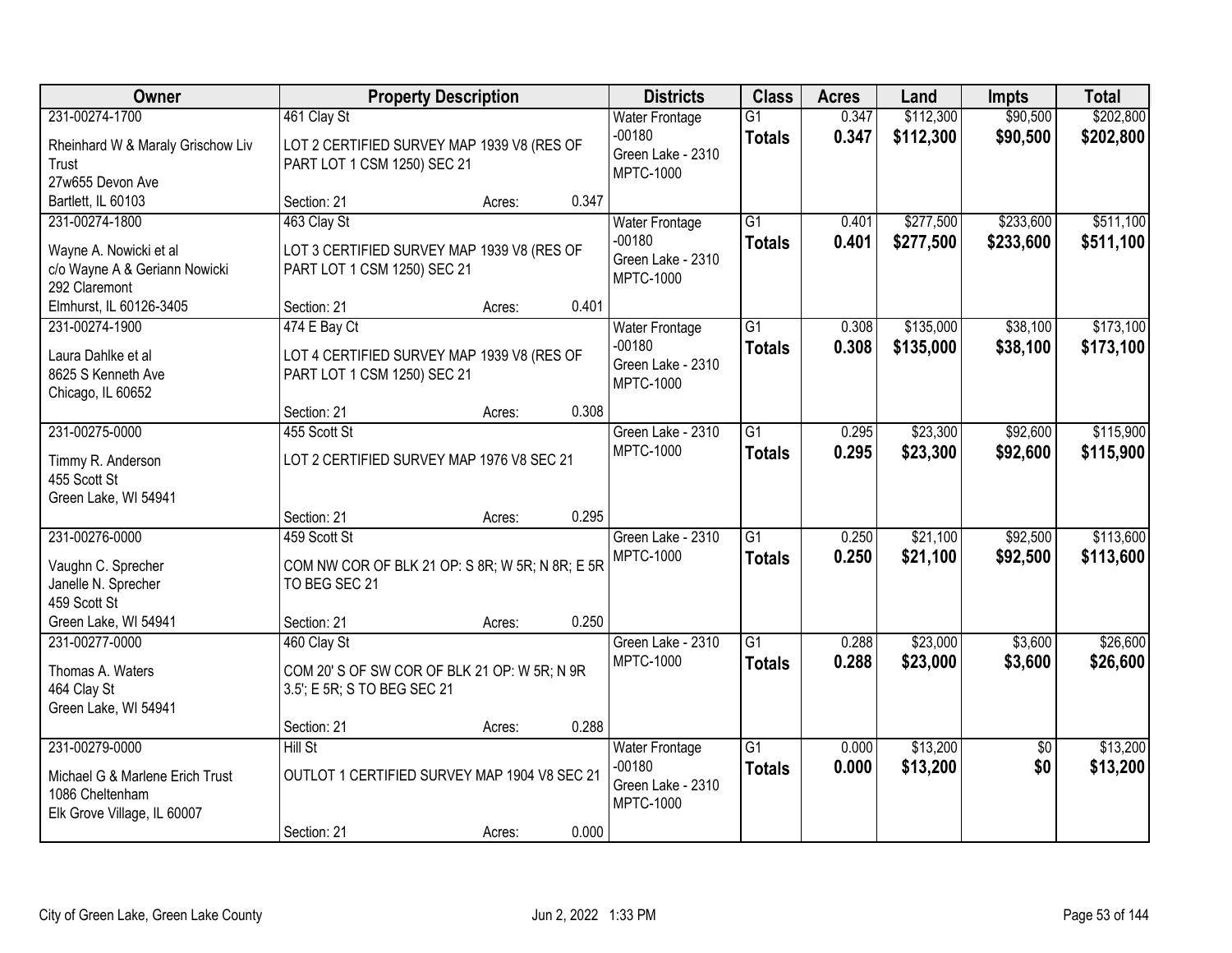| Owner                            |                                   | <b>Property Description</b>                         |       | <b>Districts</b>  | <b>Class</b>    | <b>Acres</b> | Land     | <b>Impts</b> | <b>Total</b> |
|----------------------------------|-----------------------------------|-----------------------------------------------------|-------|-------------------|-----------------|--------------|----------|--------------|--------------|
| 231-00284-0000                   | 540 South St                      |                                                     |       | Green Lake - 2310 | $\overline{G1}$ | 0.225        | \$19,600 | \$135,400    | \$155,000    |
| Jay A. Brizzolara                |                                   | COM 8.5R W OF 1/4 STAKE ON N LN OF SOUTH ST:        |       | <b>MPTC-1000</b>  | <b>Totals</b>   | 0.225        | \$19,600 | \$135,400    | \$155,000    |
| Courtney R. Brizzolara           |                                   | W 66'; N 148.5'; E 66'; S 148.5' TO BEG SEC 21      |       |                   |                 |              |          |              |              |
| 1001 N Forrest Ave               |                                   |                                                     |       |                   |                 |              |          |              |              |
| Arlington Heights, IL 60004-5816 | Section: 21                       | Acres:                                              | 0.225 |                   |                 |              |          |              |              |
| 231-00285-0000                   | 544 South St                      |                                                     |       | Green Lake - 2310 | $\overline{G1}$ | 0.225        | \$19,600 | \$56,700     | \$76,300     |
| <b>Christopher Giese</b>         |                                   | COM 4.5R W OF 1/4 STAKE ON N LN OF SOUTH ST:        |       | <b>MPTC-1000</b>  | <b>Totals</b>   | 0.225        | \$19,600 | \$56,700     | \$76,300     |
| <b>Kimberly Giese</b>            |                                   | W 66'; N 148.5'; E 66'; S 148.75' TO BEG SEC 21     |       |                   |                 |              |          |              |              |
| N1830 County Rd U                |                                   |                                                     |       |                   |                 |              |          |              |              |
| Markesan, WI 53946               | Section: 21                       | Acres:                                              | 0.225 |                   |                 |              |          |              |              |
| 231-00286-0000                   | 548 South St                      |                                                     |       | Green Lake - 2310 | $\overline{G1}$ | 0.343        | \$25,100 | \$74,900     | \$100,000    |
|                                  |                                   |                                                     |       | <b>MPTC-1000</b>  | <b>Totals</b>   | 0.343        | \$25,100 | \$74,900     | \$100,000    |
| Kyle G. Hoker                    |                                   | COM IN CEN SEC 21: N 22R 3'; W 4.5R; S 22R 3'; E    |       |                   |                 |              |          |              |              |
| Sarah C. Tock<br>24 S Cowley Rd  | 4.5R; TO BEG SEC 21 EXC THE N 10R |                                                     |       |                   |                 |              |          |              |              |
| Riverside, IL 60546              | Section: 21                       | Acres:                                              | 0.343 |                   |                 |              |          |              |              |
| 231-00287-0000                   | 545 Hill St                       |                                                     |       | Green Lake - 2310 | $\overline{G1}$ | 0.481        | \$29,400 | \$58,600     | \$88,000     |
|                                  |                                   |                                                     |       | <b>MPTC-1000</b>  | <b>Totals</b>   | 0.481        | \$29,400 | \$58,600     | \$88,000     |
| Christopher R. Erickson          |                                   | COM 5R 8.1' E OF NE COR OF BLK 1 OP: RUN E 4R; N    |       |                   |                 |              |          |              |              |
| Alicia A. Jenkins                |                                   | 2R; E 4.5R; S 10R; W 8.5R TO BEG SEC 21             |       |                   |                 |              |          |              |              |
| 2537 W Moffat                    |                                   |                                                     |       |                   |                 |              |          |              |              |
| Chicago, IL 60647                | Section: 21                       | Acres:                                              | 0.481 |                   |                 |              |          |              |              |
| 231-00288-0000                   | 541 Hill St                       |                                                     |       | Green Lake - 2310 | $\overline{G1}$ | 0.235        | \$20,300 | \$69,700     | \$90,000     |
| Ellen Koeppen                    |                                   | LOT 1 CERTIFIED SURVEY MAP 96 V1 SEC 21             |       | <b>MPTC-1000</b>  | <b>Totals</b>   | 0.235        | \$20,300 | \$69,700     | \$90,000     |
| 2147 N 63rd St                   |                                   |                                                     |       |                   |                 |              |          |              |              |
| Wauwautosa, WI 53213             |                                   |                                                     |       |                   |                 |              |          |              |              |
|                                  | Section: 21                       | Acres:                                              | 0.235 |                   |                 |              |          |              |              |
| 231-00289-0000                   | 538 Hill St                       |                                                     |       | Green Lake - 2310 | $\overline{G1}$ | 0.216        | \$18,800 | \$65,800     | \$84,600     |
| Phillip A. Dailing et al         |                                   | COM SE COR OF BLK 10: RUN E 51.75'; N 11R; W        |       | <b>MPTC-1000</b>  | <b>Totals</b>   | 0.216        | \$18,800 | \$65,800     | \$84,600     |
| c/o Phillip A & Diane E Dailing  |                                   | 51.75'; S 11R TO BEG & THE E 8 1/4' OF LOT 8 BLK 10 |       |                   |                 |              |          |              |              |
| 42w466 Red Bud Ct                | OP SEC 21                         |                                                     |       |                   |                 |              |          |              |              |
| St Charles, IL 60175-8273        | Section: 21                       | Acres:                                              | 0.216 |                   |                 |              |          |              |              |
| 231-00290-0000                   | 542 Hill St                       |                                                     |       | Green Lake - 2310 | $\overline{G1}$ | 0.359        | \$25,700 | \$120,700    | \$146,400    |
| Steven Galster                   |                                   | LOT 1 CERTIFIED SURVEY MAP 1599 V6 SEC 21           |       | <b>MPTC-1000</b>  | <b>Totals</b>   | 0.359        | \$25,700 | \$120,700    | \$146,400    |
| <b>PO Box 144</b>                |                                   |                                                     |       |                   |                 |              |          |              |              |
| Green Lake, WI 54941             |                                   |                                                     |       |                   |                 |              |          |              |              |
|                                  | Section: 21                       | Acres:                                              | 0.359 |                   |                 |              |          |              |              |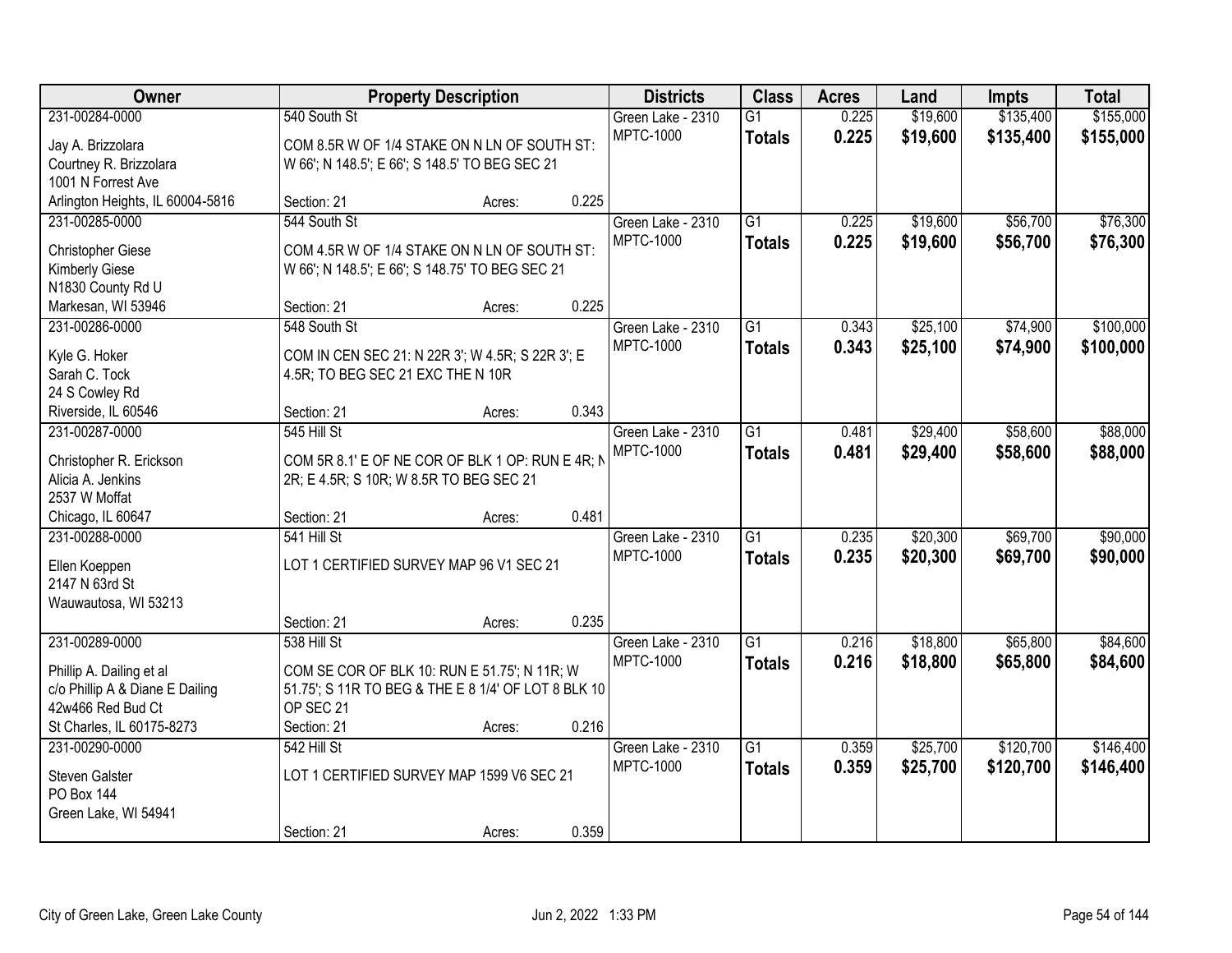| Owner                                           |                                                                                        | <b>Property Description</b> |       | <b>Districts</b>  | <b>Class</b>    | <b>Acres</b> | Land            | <b>Impts</b>    | <b>Total</b>     |
|-------------------------------------------------|----------------------------------------------------------------------------------------|-----------------------------|-------|-------------------|-----------------|--------------|-----------------|-----------------|------------------|
| 231-00291-0000                                  | 544 Hill St                                                                            |                             |       | Green Lake - 2310 | $\overline{G1}$ | 0.359        | \$25,700        | \$101,700       | \$127,400        |
| Helen M. Smith                                  | COM 46R S OF NE COR OF THE SE1/4 OF THE NW1/4                                          |                             |       | <b>MPTC-1000</b>  | <b>Totals</b>   | 0.359        | \$25,700        | \$101,700       | \$127,400        |
| 544 Hill St Po Box 563                          | SEC 21: W 5 3/4R; S 10R; E 5 3/4R; N 10R TO BEG                                        |                             |       |                   |                 |              |                 |                 |                  |
| Green Lake, WI 54941                            |                                                                                        |                             |       |                   |                 |              |                 |                 |                  |
|                                                 | Section: 21                                                                            | Acres:                      | 0.359 |                   |                 |              |                 |                 |                  |
| 231-00292-0000                                  | Lake St                                                                                |                             |       | Green Lake - 2310 | X4              | 0.969        | $\overline{50}$ | $\overline{50}$ | $\overline{\$0}$ |
| City of Green Lake                              | COM 33' N OF NE COR OF BLK 10: S 7R; E 51'9"; S                                        |                             |       | <b>MPTC-1000</b>  | <b>Totals</b>   | 0.969        | \$0             | \$0             | \$0              |
| PO Box 216                                      | 1R; E TO 1/4 LN; N 8R; W 14R TO BEG SEC 21                                             |                             |       |                   |                 |              |                 |                 |                  |
| Green Lake, WI 54941                            |                                                                                        |                             |       |                   |                 |              |                 |                 |                  |
|                                                 | Section: 21                                                                            | Acres:                      | 0.969 |                   |                 |              |                 |                 |                  |
| 231-00293-0000                                  | 557 Lake St                                                                            |                             |       | Green Lake - 2310 | X4              | 1.025        | \$0             | \$0             | \$0              |
|                                                 |                                                                                        |                             |       | <b>MPTC-1000</b>  | <b>Totals</b>   | 1.025        | \$0             | \$0             | \$0              |
| City of Green Lake<br>PO Box 216                | COM 33' N OF NE COR BLK 10 OP; E14R; N TO<br>PUCHYAN RIVER; W'LY ALG RIVER TO PT WHERE |                             |       |                   |                 |              |                 |                 |                  |
| Green Lake, WI 54941                            | INTER WITH N LN BLK 12 OP; E TO NE COR BLK 11 S                                        |                             |       |                   |                 |              |                 |                 |                  |
|                                                 | Section: 21                                                                            | Acres:                      | 1.025 |                   |                 |              |                 |                 |                  |
| 231-00294-0000                                  | 549 South St                                                                           |                             |       | Green Lake - 2310 | G1              | 0.200        | \$17,400        | \$121,100       | \$138,500        |
|                                                 |                                                                                        |                             |       | <b>MPTC-1000</b>  |                 | 0.200        | \$17,400        | \$121,100       | \$138,500        |
| David W. Shohoney et al                         | COM 1R N OF WHERE S LN OF SOUTH ST INTER                                               |                             |       |                   | <b>Totals</b>   |              |                 |                 |                  |
| c/o David W & Shelby Y Shohoney                 | CEN OF SEC 21: S 8R 12'; W 65'; N 8R 12'; E 65' TO                                     |                             |       |                   |                 |              |                 |                 |                  |
| 549 South St                                    | BEG SEC 21                                                                             |                             |       |                   |                 |              |                 |                 |                  |
| Green Lake, WI 54941                            | Section: 21                                                                            | Acres:                      | 0.200 |                   |                 |              |                 |                 |                  |
| 231-00295-0000                                  | 496 Walker Ave                                                                         |                             |       | Green Lake - 2310 | $\overline{G1}$ | 0.309        | \$24,000        | \$100,900       | \$124,900        |
| Jeremy T. Garski                                | COM 1R N & 65' W OF WHERE S LN OF SOUTH ST                                             |                             |       | <b>MPTC-1000</b>  | <b>Totals</b>   | 0.309        | \$24,000        | \$100,900       | \$124,900        |
| Melissa L. Garski                               | INTER CEN OF SEC 21: S 8R 12'; W 105'; N 8R 12'; E                                     |                             |       |                   |                 |              |                 |                 |                  |
| 530 Enclave Dr                                  | 105' TO BEG                                                                            |                             |       |                   |                 |              |                 |                 |                  |
| Cary, IL 60013                                  | Section: 21                                                                            | Acres:                      | 0.309 |                   |                 |              |                 |                 |                  |
| 231-00296-0000                                  | <b>Walker Ave</b>                                                                      |                             |       | Green Lake - 2310 | $\overline{G1}$ | 0.243        | \$20,700        | $\overline{50}$ | \$20,700         |
|                                                 |                                                                                        |                             |       | <b>MPTC-1000</b>  | <b>Totals</b>   | 0.243        | \$20,700        | \$0             | \$20,700         |
| David W. Shohoney et al                         | COM 133' S OF CEN SEC 21; THENCE S 66'; W160.66'                                       |                             |       |                   |                 |              |                 |                 |                  |
| c/o David W & Shelby Y Shohoney<br>549 South St | N 66'; E 160.62' TO POB SEC 21                                                         |                             |       |                   |                 |              |                 |                 |                  |
| Green Lake, WI 54941                            | Section: 21                                                                            | Acres:                      | 0.243 |                   |                 |              |                 |                 |                  |
| 231-00297-0000                                  | 490 Walker Ave                                                                         |                             |       | Green Lake - 2310 | $\overline{G1}$ | 0.232        | \$20,200        | \$78,700        | \$98,900         |
|                                                 |                                                                                        |                             |       | <b>MPTC-1000</b>  | <b>Totals</b>   | 0.232        | \$20,200        | \$78,700        | \$98,900         |
| Dennis Selchow et al                            | COM 199' S OF CEN SEC 21; THENCE S 60'; E 160.72'                                      |                             |       |                   |                 |              |                 |                 |                  |
| c/o Dennis & Gene R Selchow                     | N 60'; W 160.66' TO POB                                                                |                             |       |                   |                 |              |                 |                 |                  |
| W14384 Dartford Rd                              |                                                                                        |                             |       |                   |                 |              |                 |                 |                  |
| Ripon, WI 54971                                 | Section: 21                                                                            | Acres:                      | 0.232 |                   |                 |              |                 |                 |                  |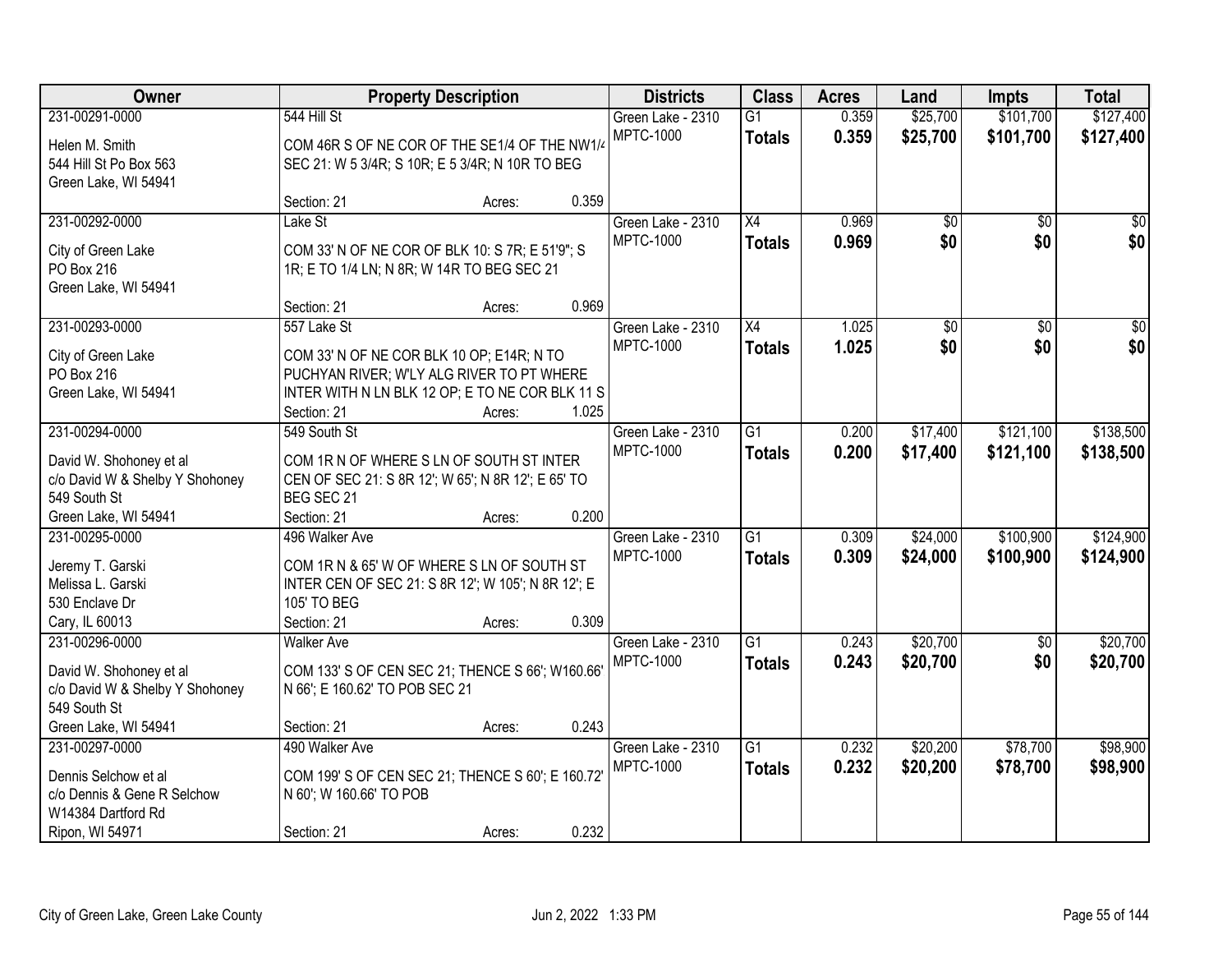| Owner                              | <b>Property Description</b>                           |        |       | <b>Districts</b>                      | <b>Class</b>    | <b>Acres</b> | Land     | <b>Impts</b>    | <b>Total</b> |
|------------------------------------|-------------------------------------------------------|--------|-------|---------------------------------------|-----------------|--------------|----------|-----------------|--------------|
| 231-00299-0000                     | 535 South St                                          |        |       | Green Lake - 2310                     | $\overline{G1}$ | 0.351        | \$25,600 | \$94,600        | \$120,200    |
| Ted E. Thompson et al              | LOT 1 CERTIFIED SURVEY MAP 2423 V11 SEC 21            |        |       | <b>MPTC-1000</b>                      | <b>Totals</b>   | 0.351        | \$25,600 | \$94,600        | \$120,200    |
| c/o Ted E & Margit C Thompson      |                                                       |        |       |                                       |                 |              |          |                 |              |
| 158 Shelley Rd                     |                                                       |        |       |                                       |                 |              |          |                 |              |
| Elk Grove Village, IL 60007        | Section: 21                                           | Acres: | 0.351 |                                       |                 |              |          |                 |              |
| 231-00300-0000                     | 489 Walker Ave                                        |        |       | Green Lake - 2310                     | $\overline{G1}$ | 0.318        | \$24,300 | \$121,600       | \$145,900    |
| Stephen M. Huber                   | COM 210' W & 132' S OF WHERE N & S CEN OF SEC         |        |       | <b>MPTC-1000</b>                      | <b>Totals</b>   | 0.318        | \$24,300 | \$121,600       | \$145,900    |
| 489 Walker Ave                     | 21 INTER S LN OF SOUTH ST: S 132'; W 105'; N 132';    |        |       |                                       |                 |              |          |                 |              |
| Green Lake, WI 54941               | E 105' TO BEG SEC 21                                  |        |       |                                       |                 |              |          |                 |              |
|                                    | Section: 21                                           | Acres: | 0.318 |                                       |                 |              |          |                 |              |
| 231-00301-0000                     | 531 South St                                          |        |       | Green Lake - 2310                     | $\overline{G1}$ | 0.588        | \$31,900 | \$88,700        | \$120,600    |
|                                    |                                                       |        |       | <b>MPTC-1000</b>                      | <b>Totals</b>   | 0.588        | \$31,900 | \$88,700        | \$120,600    |
| Ryan W, Inc                        | COM 1.5' W OF NW COR OF LOT 1 BLK B WALKER'S          |        |       |                                       |                 |              |          |                 |              |
| 1655 W Winona St                   | ADD: S85*15'W 78.5'; N 21'; W 13.8'; N1/2*E TO S LN   |        |       |                                       |                 |              |          |                 |              |
| Chicago, IL 60640                  | OF SOUTH ST; E 92.25'; S TOBEG SEC 21                 |        |       |                                       |                 |              |          |                 |              |
| 231-00302-0000                     | Section: 21                                           | Acres: | 0.588 |                                       | $\overline{G1}$ | 0.273        |          |                 | \$108,200    |
|                                    | 527 South St                                          |        |       | Green Lake - 2310<br><b>MPTC-1000</b> |                 |              | \$22,400 | \$85,800        |              |
| Henry H. Conti                     | COM 66' S OF SW COR OF BLK 1 OP: E 83.58' TO          |        |       |                                       | <b>Totals</b>   | 0.273        | \$22,400 | \$85,800        | \$108,200    |
| Lynne E. Conti                     | POB: S 159.30'; E 75'; N 158.15'; W 75' TO BEG SEC 21 |        |       |                                       |                 |              |          |                 |              |
| W565 Badtke Rd                     |                                                       |        |       |                                       |                 |              |          |                 |              |
| Ripon, WI 54971                    | Section: 21                                           | Acres: | 0.273 |                                       |                 |              |          |                 |              |
| 231-00303-0000                     | 525 South St                                          |        |       | Green Lake - 2310                     | $\overline{G1}$ | 0.309        | \$24,000 | \$61,900        | \$85,900     |
| Michael A. Orawiec et al           | COM 3R S OF SW COR OF BLK 1 OP: S 175.88'; E 83';     |        |       | <b>MPTC-1000</b>                      | <b>Totals</b>   | 0.309        | \$24,000 | \$61,900        | \$85,900     |
| c/o Helcia U. Bierman              | N1/2*E 175.88'; W 84.48' TO BEG SEC 21 EXCTHE S       |        |       |                                       |                 |              |          |                 |              |
| %Eugenia Orawiec                   | 16' THEREOF LE EUGENIA ORAWIEC                        |        |       |                                       |                 |              |          |                 |              |
| PO Box 15                          | Section: 21                                           | Acres: | 0.309 |                                       |                 |              |          |                 |              |
| Green Lake, WI 54941-0015          |                                                       |        |       |                                       |                 |              |          |                 |              |
| 231-00304-0000                     | 490 Lake St                                           |        |       | Green Lake - 2310                     | $\overline{G1}$ | 0.391        | \$41,400 | \$122,800       | \$164,200    |
| Scott L. Wagner et al              | LOT 1 CERTIFIED SURVEY MAP 2539 V12 SEC 21            |        |       | <b>MPTC-1000</b>                      | <b>Totals</b>   | 0.391        | \$41,400 | \$122,800       | \$164,200    |
| PO Box 83                          | LIFE USE: GARY L & JUDITH A WAGNER                    |        |       |                                       |                 |              |          |                 |              |
| Green Lake, WI 54941               |                                                       |        |       |                                       |                 |              |          |                 |              |
|                                    | Section: 21                                           | Acres: | 0.391 |                                       |                 |              |          |                 |              |
| 231-00305-0000                     | 517 South St                                          |        |       | Green Lake - 2310                     | $\overline{G2}$ | 0.238        | \$51,800 | $\overline{50}$ | \$51,800     |
|                                    |                                                       |        |       | <b>MPTC-1000</b>                      | <b>Totals</b>   | 0.238        | \$51,800 | \$0             | \$51,800     |
| B Kent & Eileen W Bauman Revocable | COM 66' S OF SE COR OF BLK 2 OP: RUN S 116.5'; W      |        |       |                                       |                 |              |          |                 |              |
| <b>Living Trust</b>                | 89'; N 116.5'; E 89' TO BEG SEC 21                    |        |       |                                       |                 |              |          |                 |              |
| PO Box 184                         | Section: 21                                           |        | 0.238 |                                       |                 |              |          |                 |              |
| Ripon, WI 54971                    |                                                       | Acres: |       |                                       |                 |              |          |                 |              |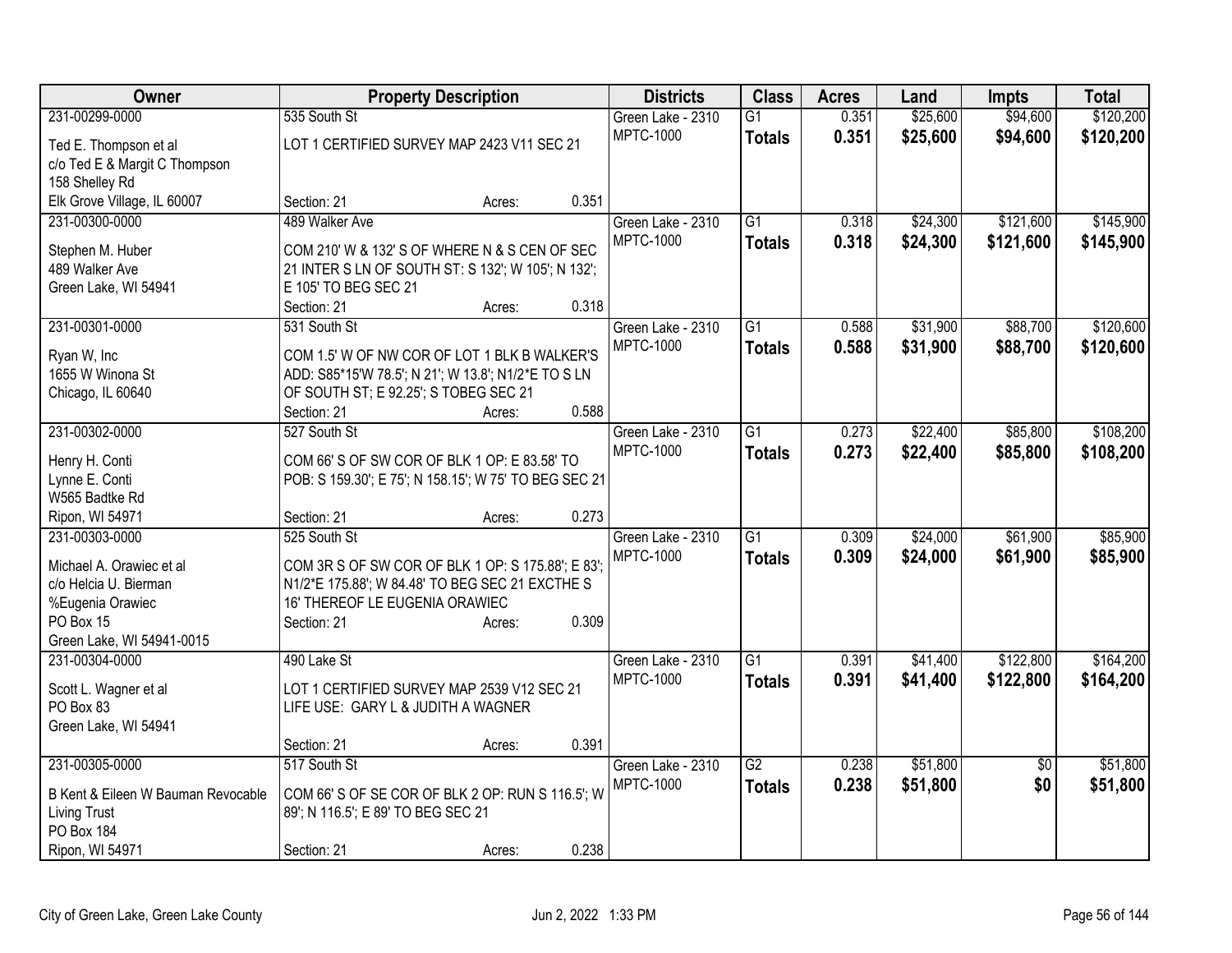| Owner                                                                                                                                                          |                                                                                                                                                          | <b>Property Description</b> |       | <b>Districts</b>  | <b>Class</b>    | <b>Acres</b> | Land     | <b>Impts</b>    | <b>Total</b> |
|----------------------------------------------------------------------------------------------------------------------------------------------------------------|----------------------------------------------------------------------------------------------------------------------------------------------------------|-----------------------------|-------|-------------------|-----------------|--------------|----------|-----------------|--------------|
| 231-00305-0100                                                                                                                                                 | Lake St                                                                                                                                                  |                             |       | Green Lake - 2310 | G1              | 0.195        | \$17,000 | $\overline{30}$ | \$17,000     |
| B Kent & Eileen W Bauman Revocable<br>Living Trust<br>PO Box 184                                                                                               | COM 182.5' S OF SE COR OF BLK 2 OP: RUN S 60'; W<br>167'; N 40.5'; E 78'; N 19.5'; E 89' TO BEG SEC 21                                                   |                             |       | <b>MPTC-1000</b>  | <b>Totals</b>   | 0.195        | \$17,000 | \$0             | \$17,000     |
| Ripon, WI 54971                                                                                                                                                | Section: 21                                                                                                                                              | Acres:                      | 0.195 |                   |                 |              |          |                 |              |
| 231-00306-0000                                                                                                                                                 | 513 South St                                                                                                                                             |                             |       | Green Lake - 2310 | $\overline{G2}$ | 0.244        | \$53,000 | $\overline{50}$ | \$53,000     |
| B Kent & Eileen W Bauman Revocable<br><b>Living Trust</b><br><b>PO Box 184</b>                                                                                 | COM 4R S & 89' W OF SE COR OF BLK 2 OP: S 136'; V<br>78'; N 136'; E 78' TO BEG SEC 21                                                                    |                             |       | <b>MPTC-1000</b>  | <b>Totals</b>   | 0.244        | \$53,000 | \$0             | \$53,000     |
| Ripon, WI 54971                                                                                                                                                | Section: 21                                                                                                                                              | Acres:                      | 0.244 |                   |                 |              |          |                 |              |
| 231-00307-0000                                                                                                                                                 | 509 South St                                                                                                                                             |                             |       | Green Lake - 2310 | G2              | 0.272        | \$59,100 | \$137,600       | \$196,700    |
| Stanley & Kathleen Arnetveit Living Trus<br>W988 Woodland Circle Ter                                                                                           | LOT 1 CERTIFIED SURVEY MAP 1671 V7 SEC 21                                                                                                                |                             |       | <b>MPTC-1000</b>  | <b>Totals</b>   | 0.272        | \$59,100 | \$137,600       | \$196,700    |
| Green Lake, WI 54941                                                                                                                                           | Section: 21                                                                                                                                              | Acres:                      | 0.272 |                   |                 |              |          |                 |              |
| 231-00308-0000                                                                                                                                                 | 484 Bayview Ct                                                                                                                                           |                             |       | Green Lake - 2310 | $\overline{G1}$ | 0.530        | \$53,800 | \$109,100       | \$162,900    |
| Ramzi B Baydoun Revocable Trust<br>Agreement et al<br>c/o Ramzi Bashir Baydoun Revocable<br><b>Trust Agreement</b><br>21137 N Highwood Rd<br>Kildeer, IL 60047 | COM AT A PT ON THE S ROW LN OF SOUTH ST AND<br>THE W ROW LN OF LAKE ST; THENCE W ALG THE S<br>ROW LN OF SOUTH ST 324.49' TO A PT ON THE E<br>Section: 21 | Acres:                      | 0.530 | <b>MPTC-1000</b>  | <b>Totals</b>   | 0.530        | \$53,800 | \$109,100       | \$162,900    |
| 231-00308-0100                                                                                                                                                 | 490 Bayview Ct                                                                                                                                           |                             |       | Green Lake - 2310 | $\overline{G1}$ | 0.436        | \$48,600 | \$95,800        | \$144,400    |
| Toby Koth<br>Susan Koth<br>310 White Oak St<br>Hampshire, IL 60140                                                                                             | COM 321' S & 167' W OF SE COR BLK 2 OP: W 159.5':<br>N 119'; E 159.5'; S 119' TO BEG SEC 21. SUBJ TO<br>ESMT AS DESC IN DOC 398670<br>Section: 21        | Acres:                      | 0.436 | <b>MPTC-1000</b>  | <b>Totals</b>   | 0.436        | \$48,600 | \$95,800        | \$144,400    |
| 231-00309-0000                                                                                                                                                 | 489 Lake St                                                                                                                                              |                             |       | Green Lake - 2310 | $\overline{G2}$ | 0.301        | \$65,500 | \$89,400        | \$154,900    |
| Jon Forrest & Ronaly J Leider<br>Revocable Living Trust<br>c/o Jon Forrest & Ronaly Leider                                                                     | COM 242.5' S OF SE COR OF BLK 2 OP: S 78.5'; W<br>167'; N 78.5'; E 167' TO BEG SEC 21                                                                    |                             |       | <b>MPTC-1000</b>  | <b>Totals</b>   | 0.301        | \$65,500 | \$89,400        | \$154,900    |
| Revocable Living Trust<br>4472 N 110th St<br>Wauwatosa, WI 53225                                                                                               | Section: 21                                                                                                                                              | Acres:                      | 0.301 |                   |                 |              |          |                 |              |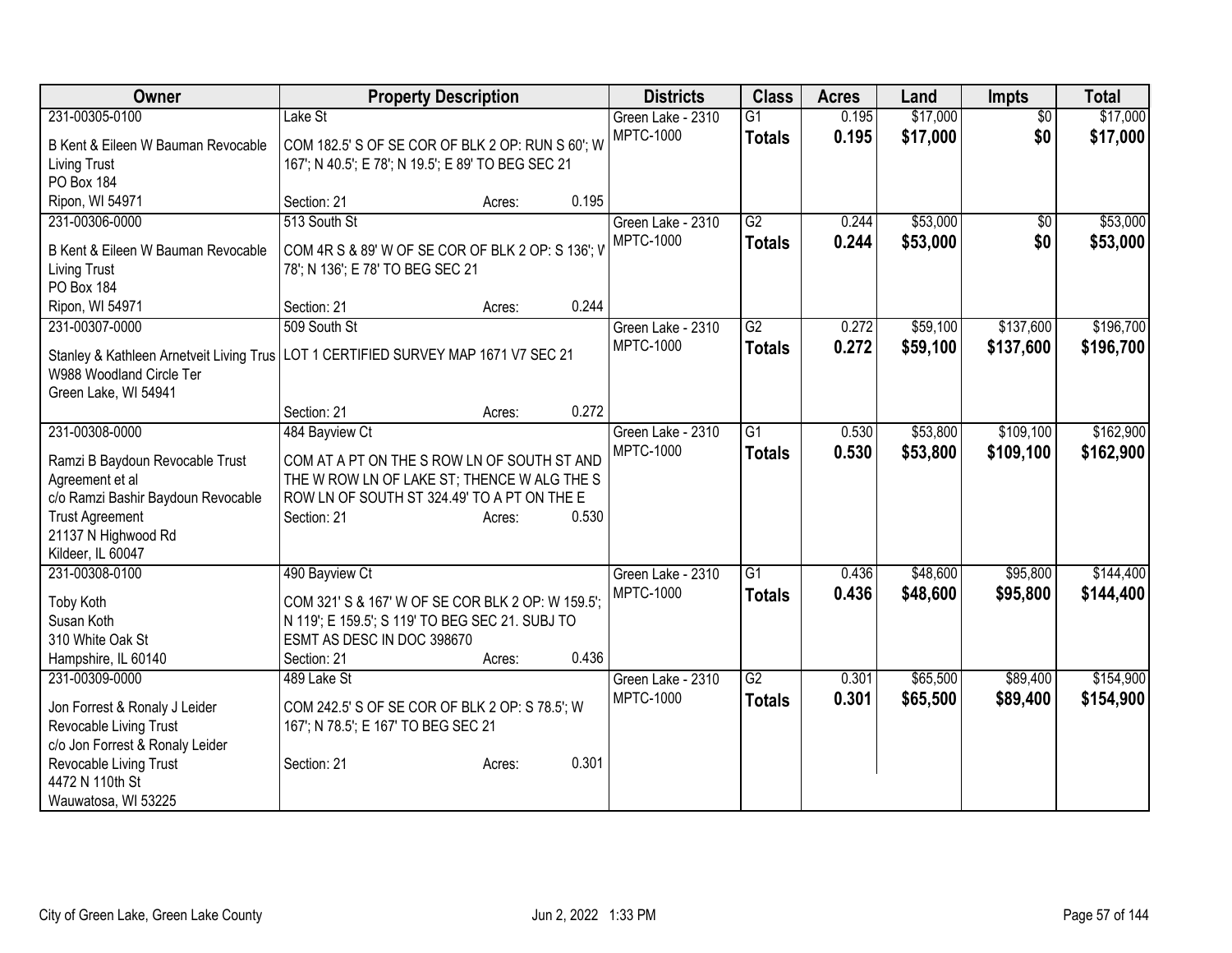| Owner                                             | <b>Property Description</b>                                                                       |        |       | <b>Districts</b>      | <b>Class</b>    | <b>Acres</b> | Land        | <b>Impts</b>    | <b>Total</b>    |
|---------------------------------------------------|---------------------------------------------------------------------------------------------------|--------|-------|-----------------------|-----------------|--------------|-------------|-----------------|-----------------|
| 231-00310-0000                                    | 485 Lake St                                                                                       |        |       | Green Lake - 2310     | $\overline{G1}$ | 0.345        | \$43,200    | \$99,300        | \$142,500       |
| Joanne Smith                                      | COM 321' S OF SE COR OF BLK 2 OP: S 90'; W 167'; N                                                |        |       | MPTC-1000             | <b>Totals</b>   | 0.345        | \$43,200    | \$99,300        | \$142,500       |
| 485 Lake St                                       | 90'; E 167' TO BEG SEC 21                                                                         |        |       |                       |                 |              |             |                 |                 |
| Green Lake, WI 54941                              |                                                                                                   |        |       |                       |                 |              |             |                 |                 |
|                                                   | Section: 21                                                                                       | Acres: | 0.345 |                       |                 |              |             |                 |                 |
| 231-00311-0000                                    | 481 Lake St                                                                                       |        |       | Green Lake - 2310     | G1              | 0.315        | \$41,200    | \$125,200       | \$166,400       |
| Todd A. Burns                                     | COM 411' S OF SE COR OF BLK 2 OP: S 84.5'; W 167';                                                |        |       | <b>MPTC-1000</b>      | <b>Totals</b>   | 0.315        | \$41,200    | \$125,200       | \$166,400       |
| Debra R. Burns                                    | N 84.5'; E 167' TO BEG SEC 21                                                                     |        |       |                       |                 |              |             |                 |                 |
| 26 Glen Eagles Dr                                 |                                                                                                   |        |       |                       |                 |              |             |                 |                 |
| Winfield, IL 60190                                | Section: 21                                                                                       | Acres: | 0.315 |                       |                 |              |             |                 |                 |
| 231-00312-0000                                    | 477 Lake St                                                                                       |        |       | Green Lake - 2310     | G1              | 0.192        | \$27,100    | \$125,000       | \$152,100       |
| Lake Street Properties, LLC                       | COM 495.5' S OF SE COR OF BLK 2 OP: S 50'; W 167';                                                |        |       | <b>MPTC-1000</b>      | <b>Totals</b>   | 0.192        | \$27,100    | \$125,000       | \$152,100       |
| PO Box 536                                        | N 50'; E 167' TO BEG SEC 21                                                                       |        |       |                       |                 |              |             |                 |                 |
| Green Lake, WI 54941                              |                                                                                                   |        |       |                       |                 |              |             |                 |                 |
|                                                   | Section: 21                                                                                       | Acres: | 0.192 |                       |                 |              |             |                 |                 |
| 231-00313-0000                                    | 477B Lake St                                                                                      |        |       | <b>Water Frontage</b> | $\overline{G2}$ | 0.250        | \$275,000   | \$411,200       | \$686,200       |
|                                                   |                                                                                                   |        |       | $-00180$              | <b>Totals</b>   | 0.250        | \$275,000   | \$411,200       | \$686,200       |
| Lake Street Venture, LLC<br>PO Box 536            | COM 495.5' S & 167' W OF SE COR OF BLK 2 OP: S<br>50'; W TO POND; N'LY TO PT DUE W OF BEG; E TO   |        |       | Green Lake - 2310     |                 |              |             |                 |                 |
| Green Lake, WI 54941                              | BEG SEC 21                                                                                        |        |       | <b>MPTC-1000</b>      |                 |              |             |                 |                 |
|                                                   | Section: 21                                                                                       | Acres: | 0.250 |                       |                 |              |             |                 |                 |
| 231-00314-0000                                    | 480 Bayview Ct                                                                                    |        |       | Green Lake - 2310     | $\overline{G1}$ | 0.223        | \$31,500    | \$76,300        | \$107,800       |
|                                                   |                                                                                                   |        |       | <b>MPTC-1000</b>      | <b>Totals</b>   | 0.223        | \$31,500    | \$76,300        | \$107,800       |
| <b>Higgins Living Family Trust</b><br>13 Lakeview | COM 10R E & 29R 15' S OF SW COR OF LOT 5 BLK 2,                                                   |        |       |                       |                 |              |             |                 |                 |
| Hawthorn Woods, IL 60047                          | OP: W 14R; N 42'; E 14R; S 42' TO BEG (ALSO 16' R/W<br>SEC 21. SUBJ TO ESMT AS DESC IN DOC 398672 |        |       |                       |                 |              |             |                 |                 |
|                                                   | Section: 21                                                                                       | Acres: | 0.223 |                       |                 |              |             |                 |                 |
| 231-00315-0000                                    | 485 Bayview Ct                                                                                    |        |       | Green Lake - 2310     | G1              | 0.197        | \$41,900    | \$104,000       | \$145,900       |
|                                                   |                                                                                                   |        |       | <b>MPTC-1000</b>      | <b>Totals</b>   | 0.197        | \$41,900    | \$104,000       | \$145,900       |
| Brian R & Melanee A Burns Declaration             | COM 305' S OF SE COR OF BLK 3 OP: E 55.5'; S 145';                                                |        |       |                       |                 |              |             |                 |                 |
| of Trust<br>2002 Wexford Cir                      | W 55.71'; N 143.95' TO BEG SEC 21 INCL ROW                                                        |        |       |                       |                 |              |             |                 |                 |
| Wheaton, IL 60187                                 | Section: 21                                                                                       | Acres: | 0.197 |                       |                 |              |             |                 |                 |
| 231-00315-0202                                    |                                                                                                   |        |       | Green Lake - 2310     | X4              | 0.936        | $\sqrt{$0}$ | $\overline{50}$ | $\overline{50}$ |
|                                                   |                                                                                                   |        |       | <b>MPTC-1000</b>      | <b>Totals</b>   | 0.936        | \$0         | \$0             | \$0             |
| City of Green Lake                                | OUTLOT 1 OF CERTIFIED SURVEY MAP 3646                                                             |        |       |                       |                 |              |             |                 |                 |
| PO Box 216                                        |                                                                                                   |        |       |                       |                 |              |             |                 |                 |
| Green Lake, WI 54941                              | Section: 15                                                                                       |        | 0.936 |                       |                 |              |             |                 |                 |
|                                                   |                                                                                                   | Acres: |       |                       |                 |              |             |                 |                 |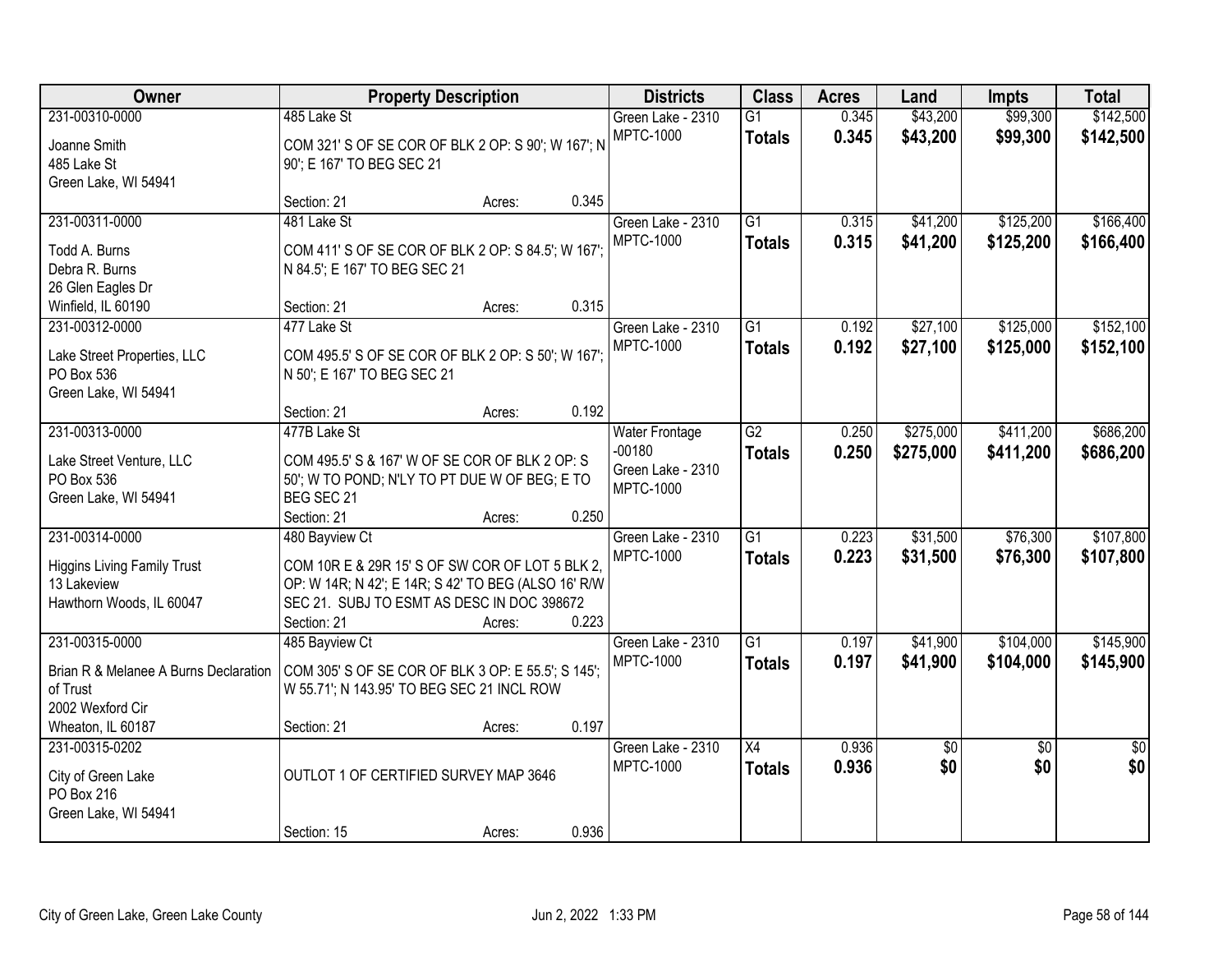| Owner                                                |                                                                                              | <b>Property Description</b> |       | <b>Districts</b>                  | <b>Class</b>    | <b>Acres</b> | Land        | <b>Impts</b>    | <b>Total</b>     |
|------------------------------------------------------|----------------------------------------------------------------------------------------------|-----------------------------|-------|-----------------------------------|-----------------|--------------|-------------|-----------------|------------------|
| 231-00316-0000                                       | 489 Bayview Ct                                                                               |                             |       | Green Lake - 2310                 | G1              | 0.088        | \$18,700    | \$87,600        | \$106,300        |
| Thomas H. Halverson                                  | COM 236' S OF SE COR OF BLK 3 OP: S 69'; E 55.5'; N                                          |                             |       | <b>MPTC-1000</b>                  | <b>Totals</b>   | 0.088        | \$18,700    | \$87,600        | \$106,300        |
| Jean D. Inda                                         | 69'; W 55.5' TO BEG SEC 21                                                                   |                             |       |                                   |                 |              |             |                 |                  |
| PO Box 31                                            |                                                                                              |                             |       |                                   |                 |              |             |                 |                  |
| Green Lake, WI 54941                                 | Section: 21                                                                                  | Acres:                      | 0.088 |                                   |                 |              |             |                 |                  |
| 231-00317-0000                                       | 493 Bayview Ct                                                                               |                             |       | Green Lake - 2310                 | G2              | 0.088        | \$9,600     | \$20,400        | \$30,000         |
| Mom & Pop Properties, LLC                            | LOT 1 CERTIFIED SURVEY MAP 420 V2 SEC 21                                                     |                             |       | <b>MPTC-1000</b>                  | <b>Totals</b>   | 0.088        | \$9,600     | \$20,400        | \$30,000         |
| 630 Illinois Ave                                     |                                                                                              |                             |       |                                   |                 |              |             |                 |                  |
| Green Lake, WI 54941                                 |                                                                                              |                             |       |                                   |                 |              |             |                 |                  |
|                                                      | Section: 21                                                                                  | Acres:                      | 0.088 |                                   |                 |              |             |                 |                  |
| 231-00318-0000                                       | 496 Bayview Ct                                                                               |                             |       | Green Lake - 2310                 | G2              | 0.132        | \$28,700    | \$50,700        | \$79,400         |
| Mom & Pop Properties, LLC                            | LOT 2 CERTIFIED SURVEY MAP 1671 V7 SEC 21.                                                   |                             |       | <b>MPTC-1000</b>                  | <b>Totals</b>   | 0.132        | \$28,700    | \$50,700        | \$79,400         |
| 630 Illinois Ave                                     | SUBJ TO ESMT AS DESC IN DOC 398669                                                           |                             |       |                                   |                 |              |             |                 |                  |
| Green Lake, WI 54941                                 |                                                                                              |                             |       |                                   |                 |              |             |                 |                  |
|                                                      | Section: 21                                                                                  | Acres:                      | 0.132 |                                   |                 |              |             |                 |                  |
| 231-00319-0000                                       | South St                                                                                     |                             |       | Green Lake - 2310                 | $\overline{G2}$ | 0.091        | \$11,900    | \$7,600         | \$19,500         |
|                                                      |                                                                                              |                             |       | <b>MPTC-1000</b>                  | <b>Totals</b>   | 0.091        | \$11,900    | \$7,600         | \$19,500         |
| Nbsl Acquisition, Inc.<br>c/o Nbsl Acquisition, Inc. | COM 4R S & 4' W OF SE COR OF LOT 5 BLK 2 OP: S                                               |                             |       |                                   |                 |              |             |                 |                  |
| 501 South St Po Box 453                              | 56'; W 73'; N 56'; E 73' TO BEG; EXC THE E 2.39'<br>THEREOF SEC 21. SUBJ TO ESMT DESC IN DOC |                             |       |                                   |                 |              |             |                 |                  |
| Green Lake, WI 54941                                 | Section: 21                                                                                  | Acres:                      | 0.091 |                                   |                 |              |             |                 |                  |
| 231-00320-0000                                       | 501 South St                                                                                 |                             |       | Green Lake - 2310                 | $\overline{G2}$ | 0.127        | \$66,600    | \$134,500       | \$201,100        |
|                                                      |                                                                                              |                             |       | MPTC-1000                         | <b>Totals</b>   | 0.127        | \$66,600    | \$134,500       | \$201,100        |
| Nbsl Acquisition, Inc.                               | COM 66' S OF SE COR OF BLK 3 OP: E 55.5'; S 100'; V                                          |                             |       |                                   |                 |              |             |                 |                  |
| c/o Nbsl Acquisition, Inc.                           | 55.5'; N 100' TO BEG SEC 21                                                                  |                             |       |                                   |                 |              |             |                 |                  |
| 501 South St Po Box 453<br>Green Lake, WI 54941      | Section: 21                                                                                  |                             | 0.127 |                                   |                 |              |             |                 |                  |
| 231-00321-0000                                       | 491 South St                                                                                 | Acres:                      |       |                                   | X4              | 2.500        | $\sqrt{$0}$ | $\overline{50}$ | $\overline{\$0}$ |
|                                                      |                                                                                              |                             |       | <b>Water Frontage</b><br>$-00180$ |                 | 2.500        | \$0         | \$0             | \$0              |
| City of Green Lake                                   | 2.5 ACRES OF LAND SITUATED E OF GOLD ST & S                                                  |                             |       | Green Lake - 2310                 | <b>Totals</b>   |              |             |                 |                  |
| PO Box 216                                           | OF SOUTH ST TO POND SEC 21                                                                   |                             |       | <b>MPTC-1000</b>                  |                 |              |             |                 |                  |
| Green Lake, WI 54941                                 |                                                                                              |                             |       |                                   |                 |              |             |                 |                  |
|                                                      | Section: 21                                                                                  | Acres:                      | 2.500 |                                   |                 |              |             |                 |                  |
| 231-00322-0100                                       | 490 S Lawson Dr Unit A-1                                                                     |                             |       | Green Lake - 2310                 | $\overline{G1}$ | 0.000        | \$135,000   | \$197,800       | \$332,800        |
| William Curran Trust 76-3                            | BAYSIDE CONDOMINIUMS BLDG A UNIT 1                                                           |                             |       | <b>MPTC-1000</b>                  | <b>Totals</b>   | 0.000        | \$135,000   | \$197,800       | \$332,800        |
| 1384 Milan Dr S                                      |                                                                                              |                             |       |                                   |                 |              |             |                 |                  |
| Sycamore, IL 60178                                   |                                                                                              |                             |       |                                   |                 |              |             |                 |                  |
|                                                      | Section: 21                                                                                  | Acres:                      | 0.000 |                                   |                 |              |             |                 |                  |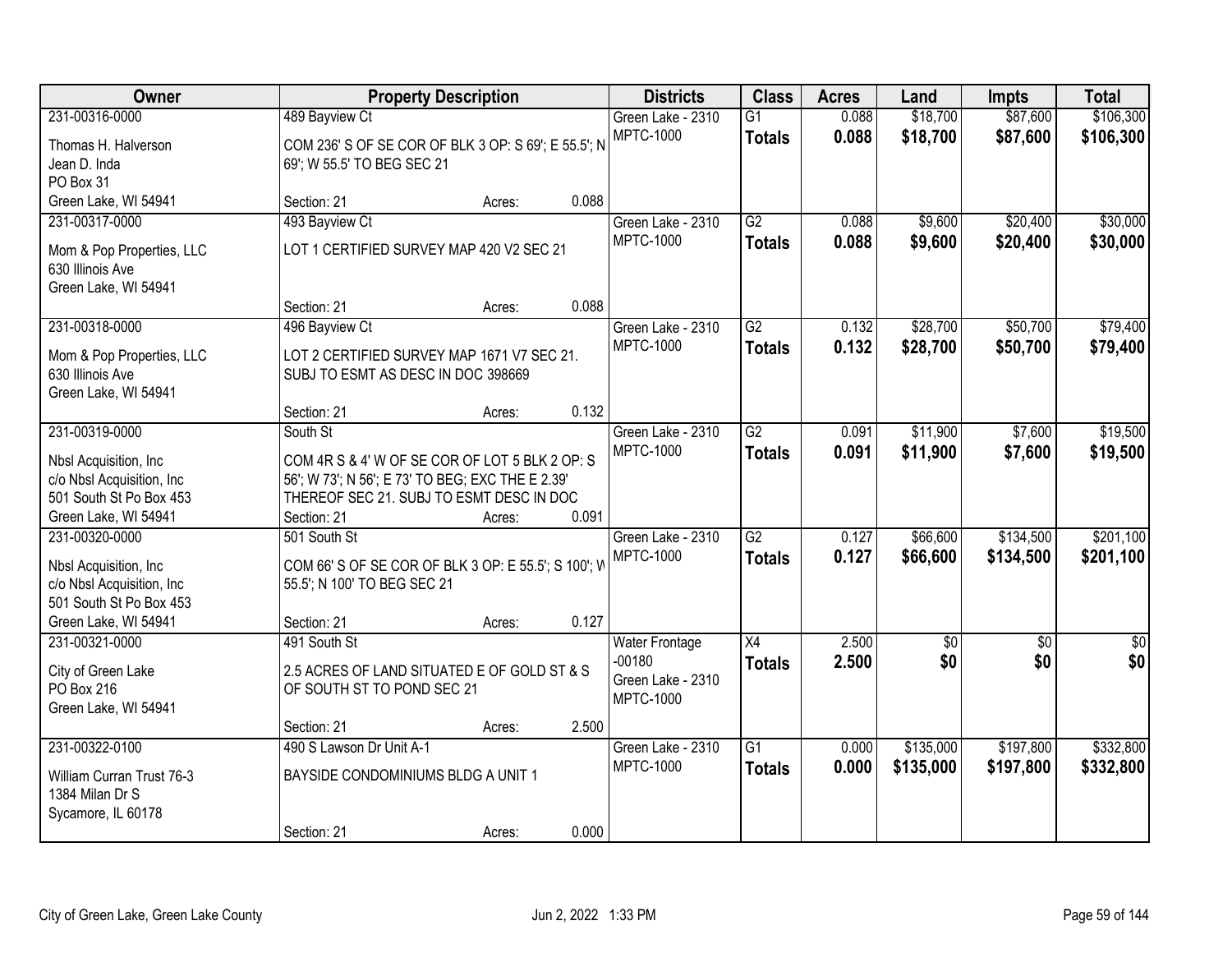| Owner                                                                             |                                         | <b>Property Description</b> |       | <b>Districts</b>                      | <b>Class</b>    | <b>Acres</b>   | Land                   | <b>Impts</b> | <b>Total</b> |
|-----------------------------------------------------------------------------------|-----------------------------------------|-----------------------------|-------|---------------------------------------|-----------------|----------------|------------------------|--------------|--------------|
| 231-00322-0200                                                                    | 490 S Lawson Dr Unit A-2                |                             |       | Green Lake - 2310                     | $\overline{G1}$ | 0.000          | \$135,000              | \$195,000    | \$330,000    |
| Christopher C. Mentzel<br>6612 Lindbloom Ln<br>Cherry Valley, IL 61016            | BAYSIDE CONDOMINIUMS BLDG A UNIT 2      |                             |       | <b>MPTC-1000</b>                      | <b>Totals</b>   | 0.000          | \$135,000              | \$195,000    | \$330,000    |
|                                                                                   | Section: 21                             | Acres:                      | 0.000 |                                       |                 |                |                        |              |              |
| 231-00322-0300                                                                    | 490 S Lawson Dr Unit A-3                |                             |       | Green Lake - 2310                     | G1              | 0.000          | \$135,000              | \$140,000    | \$275,000    |
| Stephen R Siders Trust<br>490 S Lawson Dr Bldg a3<br>Green Lake, WI 54941         | BAYSIDE CONDOMINIUMS BLDG A UNIT 3      |                             |       | <b>MPTC-1000</b>                      | <b>Totals</b>   | 0.000          | \$135,000              | \$140,000    | \$275,000    |
|                                                                                   | Section: 21                             | Acres:                      | 0.000 |                                       |                 |                |                        |              |              |
| 231-00322-0400                                                                    | 490 S Lawson Dr Unit A-4                |                             |       | Green Lake - 2310                     | $\overline{G1}$ | 0.000          | \$135,000              | \$195,000    | \$330,000    |
| Harold D Stetson Living Trust<br>Laura R Morello Living Trust<br>1771 Brandeis Ct | BAYSIDE CONDOMINIUMS BLDG A UNIT 4      |                             |       | <b>MPTC-1000</b>                      | <b>Totals</b>   | 0.000          | \$135,000              | \$195,000    | \$330,000    |
| Naperville, IL 60565                                                              | Section: 21                             | Acres:                      | 0.000 |                                       |                 |                |                        |              |              |
| 231-00322-0500                                                                    | 490 S Lawson Dr Unit B-1                |                             |       | Green Lake - 2310                     | $\overline{G1}$ | 0.000          | \$135,000              | \$199,800    | \$334,800    |
| Robyn L. Mockus et al<br>c/o George A. Mockus Jr                                  | BAYSIDE CONDOMINIUMS BLDG B UNIT 1      |                             |       | <b>MPTC-1000</b>                      | <b>Totals</b>   | 0.000          | \$135,000              | \$199,800    | \$334,800    |
| PO Box 437                                                                        |                                         |                             |       |                                       |                 |                |                        |              |              |
| Green Lake, WI 54941                                                              | Section: 21                             | Acres:                      | 0.000 |                                       |                 |                |                        |              |              |
| 231-00322-0600                                                                    | 490 S Lawson Dr Unit B-2                |                             |       | Green Lake - 2310<br><b>MPTC-1000</b> | $\overline{G1}$ | 0.000          | \$135,000              | \$201,400    | \$336,400    |
| Stephen C & Sharon H Ligman Land                                                  | BAYSIDE CONDOMINIUMS BLDG B UNIT 2      |                             |       |                                       | <b>Totals</b>   | 0.000          | \$135,000              | \$201,400    | \$336,400    |
| <b>Trust Agreement</b>                                                            |                                         |                             |       |                                       |                 |                |                        |              |              |
| 5940 Greenview Rd                                                                 |                                         |                             |       |                                       |                 |                |                        |              |              |
| Lisle, IL 60532                                                                   | Section: 21                             | Acres:                      | 0.000 |                                       |                 |                |                        |              |              |
| 231-00322-0700                                                                    | 490 S Lawson Dr Unit B-3                |                             |       | Green Lake - 2310<br><b>MPTC-1000</b> | $\overline{G1}$ | 0.000<br>0.000 | \$135,000<br>\$135,000 | \$187,600    | \$322,600    |
| Richard Edwards et al                                                             | BAYSIDE CONDOMINIUMS BLDG B UNIT 3      |                             |       |                                       | <b>Totals</b>   |                |                        | \$187,600    | \$322,600    |
| c/o Richard & Susan E Edwards                                                     |                                         |                             |       |                                       |                 |                |                        |              |              |
| 894 Saddlewood Dr                                                                 |                                         |                             |       |                                       |                 |                |                        |              |              |
| Glen Ellyn, IL 60137<br>231-00322-0800                                            | Section: 21<br>490 S Lawson Dr Unit B-4 | Acres:                      | 0.000 |                                       | $\overline{G1}$ | 0.000          | \$135,000              | \$185,800    | \$320,800    |
|                                                                                   |                                         |                             |       | Green Lake - 2310<br><b>MPTC-1000</b> |                 | 0.000          |                        |              |              |
| Susan A. Westfall                                                                 | BAYSIDE CONDOMINIUMS BLDG B UNIT 4      |                             |       |                                       | <b>Totals</b>   |                | \$135,000              | \$185,800    | \$320,800    |
| 30 Middlesex Dr                                                                   |                                         |                             |       |                                       |                 |                |                        |              |              |
| St Louis, MO 63144                                                                | Section: 21                             | Acres:                      | 0.000 |                                       |                 |                |                        |              |              |
|                                                                                   |                                         |                             |       |                                       |                 |                |                        |              |              |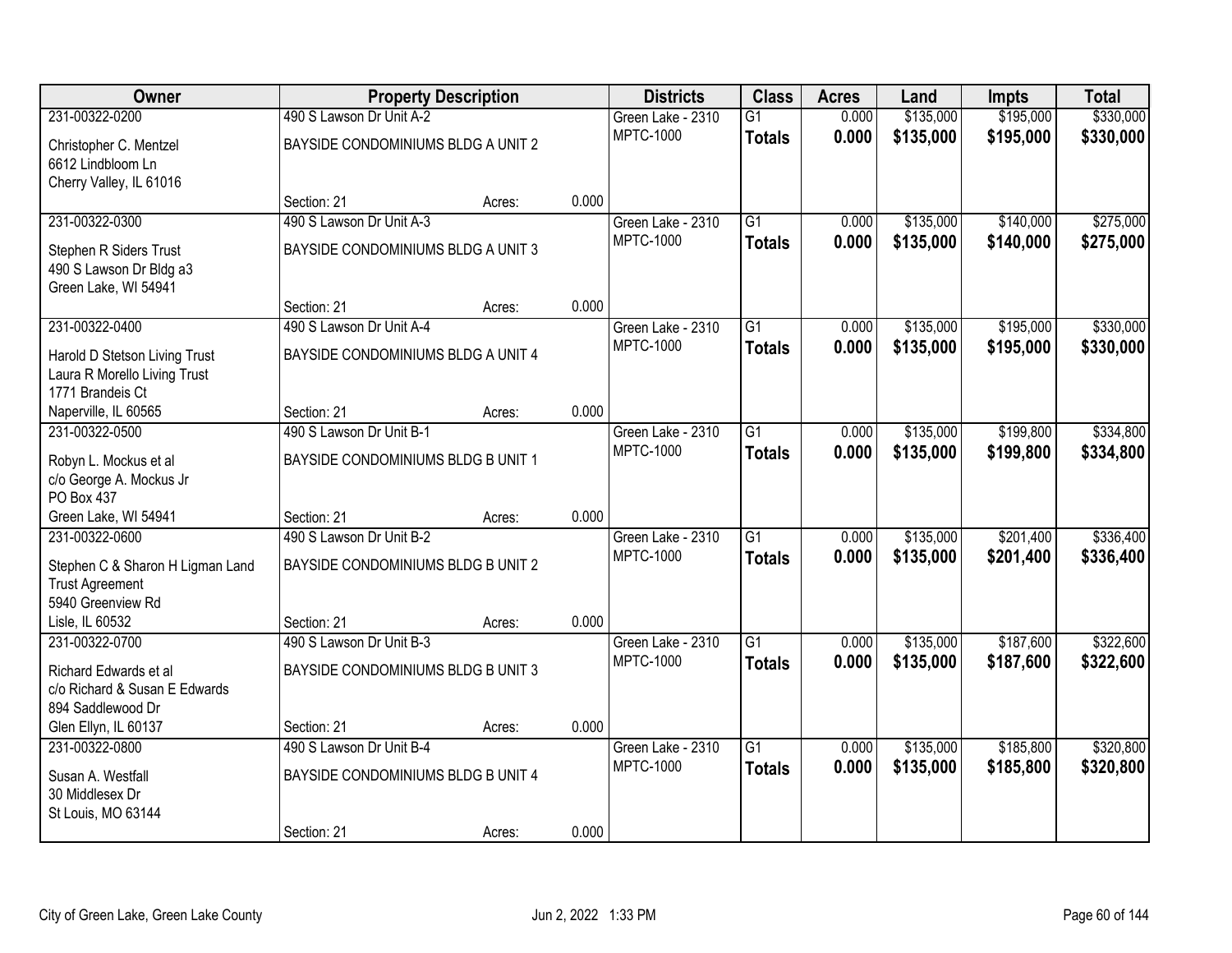| Owner                            | <b>Property Description</b>            |        |       | <b>Districts</b>  | <b>Class</b>    | <b>Acres</b> | Land      | <b>Impts</b> | <b>Total</b> |
|----------------------------------|----------------------------------------|--------|-------|-------------------|-----------------|--------------|-----------|--------------|--------------|
| 231-00322-0900                   | 490 S Lawson Dr Unit C-1               |        |       | Green Lake - 2310 | $\overline{G1}$ | 0.000        | \$135,000 | \$192,100    | \$327,100    |
| Judson C. Higgins Jr et al       | BAYSIDE CONDOMINIUMS BLDG C UNIT 1     |        |       | <b>MPTC-1000</b>  | <b>Totals</b>   | 0.000        | \$135,000 | \$192,100    | \$327,100    |
| c/o Judson C Jr & Marcia Higgins |                                        |        |       |                   |                 |              |           |              |              |
| <b>PO Box 145</b>                |                                        |        |       |                   |                 |              |           |              |              |
| Green Lake, WI 54941             | Section: 21                            | Acres: | 0.000 |                   |                 |              |           |              |              |
| 231-00322-1000                   | 490 S Lawson Dr Unit C-2               |        |       | Green Lake - 2310 | $\overline{G1}$ | 0.000        | \$135,000 | \$195,000    | \$330,000    |
| Karen L Chandra Trust            | BAYSIDE CONDOMINIUMS BLDG C UNIT 2     |        |       | <b>MPTC-1000</b>  | <b>Totals</b>   | 0.000        | \$135,000 | \$195,000    | \$330,000    |
| c/o Karen Lee Chandra Trust      |                                        |        |       |                   |                 |              |           |              |              |
| 809 Glenmore Ct                  |                                        |        |       |                   |                 |              |           |              |              |
| Naperville, IL 60540             | Section: 21                            | Acres: | 0.000 |                   |                 |              |           |              |              |
| 231-00322-1100                   | 490 S Lawson Dr Unit C-3               |        |       | Green Lake - 2310 | $\overline{G1}$ | 0.000        | \$135,000 | \$197,800    | \$332,800    |
| Jaimie L. Humbert                | BAYSIDE CONDOMINIUMS BLDG C UNIT 3     |        |       | <b>MPTC-1000</b>  | <b>Totals</b>   | 0.000        | \$135,000 | \$197,800    | \$332,800    |
| Gary A. Humbert                  |                                        |        |       |                   |                 |              |           |              |              |
| 490 S Lawson Dr                  |                                        |        |       |                   |                 |              |           |              |              |
| Green Lake, WI 54941             | Section: 21                            | Acres: | 0.000 |                   |                 |              |           |              |              |
| 231-00322-1200                   | 490 S Lawson Dr Unit C-4               |        |       | Green Lake - 2310 | G1              | 0.000        | \$135,000 | \$198,800    | \$333,800    |
| Michael Dienslake                | BAYSIDE CONDOMINIUMS BLDG C UNIT 4     |        |       | <b>MPTC-1000</b>  | <b>Totals</b>   | 0.000        | \$135,000 | \$198,800    | \$333,800    |
| Sheri Dienslake                  |                                        |        |       |                   |                 |              |           |              |              |
| 3121 Spring Harbour Dr           |                                        |        |       |                   |                 |              |           |              |              |
| Rockford, IL 61114               | Section: 21                            | Acres: | 0.000 |                   |                 |              |           |              |              |
| 231-00322-1300                   | 490 S Lawson Dr Unit S-1               |        |       | Green Lake - 2310 | $\overline{G1}$ | 0.000        | \$2,500   | \$7,300      | \$9,800      |
| Susan A. Westfall                | BAYSIDE CONDOMINIUMS UNIT S-1 (STORAGE |        |       | <b>MPTC-1000</b>  | <b>Totals</b>   | 0.000        | \$2,500   | \$7,300      | \$9,800      |
| 30 Middlesex Dr                  | UNIT)                                  |        |       |                   |                 |              |           |              |              |
| St Louis, MO 63144               |                                        |        |       |                   |                 |              |           |              |              |
|                                  | Section: 21                            | Acres: | 0.000 |                   |                 |              |           |              |              |
| 231-00322-1400                   | 490 S Lawson Dr Unit S-2               |        |       | Green Lake - 2310 | $\overline{G1}$ | 0.000        | \$2,500   | \$7,300      | \$9,800      |
| Richard Edwards et al            | BAYSIDE CONDOMINIUMS UNIT S-2 (STORAGE |        |       | <b>MPTC-1000</b>  | <b>Totals</b>   | 0.000        | \$2,500   | \$7,300      | \$9,800      |
| c/o Richard & Susan E Edwards    | UNIT)                                  |        |       |                   |                 |              |           |              |              |
| 894 Saddlewood Dr                |                                        |        |       |                   |                 |              |           |              |              |
| Glen Ellyn, IL 60137             | Section: 21                            | Acres: | 0.000 |                   |                 |              |           |              |              |
| 231-00322-1500                   | 490 S Lawson Dr Unit S-3               |        |       | Green Lake - 2310 | $\overline{G1}$ | 0.000        | \$2,500   | \$7,300      | \$9,800      |
| George Mockus                    | BAYSIDE CONDOMINIUMS UNIT S-3 (STORAGE |        |       | <b>MPTC-1000</b>  | <b>Totals</b>   | 0.000        | \$2,500   | \$7,300      | \$9,800      |
| Robyn L. Mockus                  | UNIT)                                  |        |       |                   |                 |              |           |              |              |
| PO Box 437                       |                                        |        |       |                   |                 |              |           |              |              |
| Green Lake, WI 54941             | Section: 21                            | Acres: | 0.000 |                   |                 |              |           |              |              |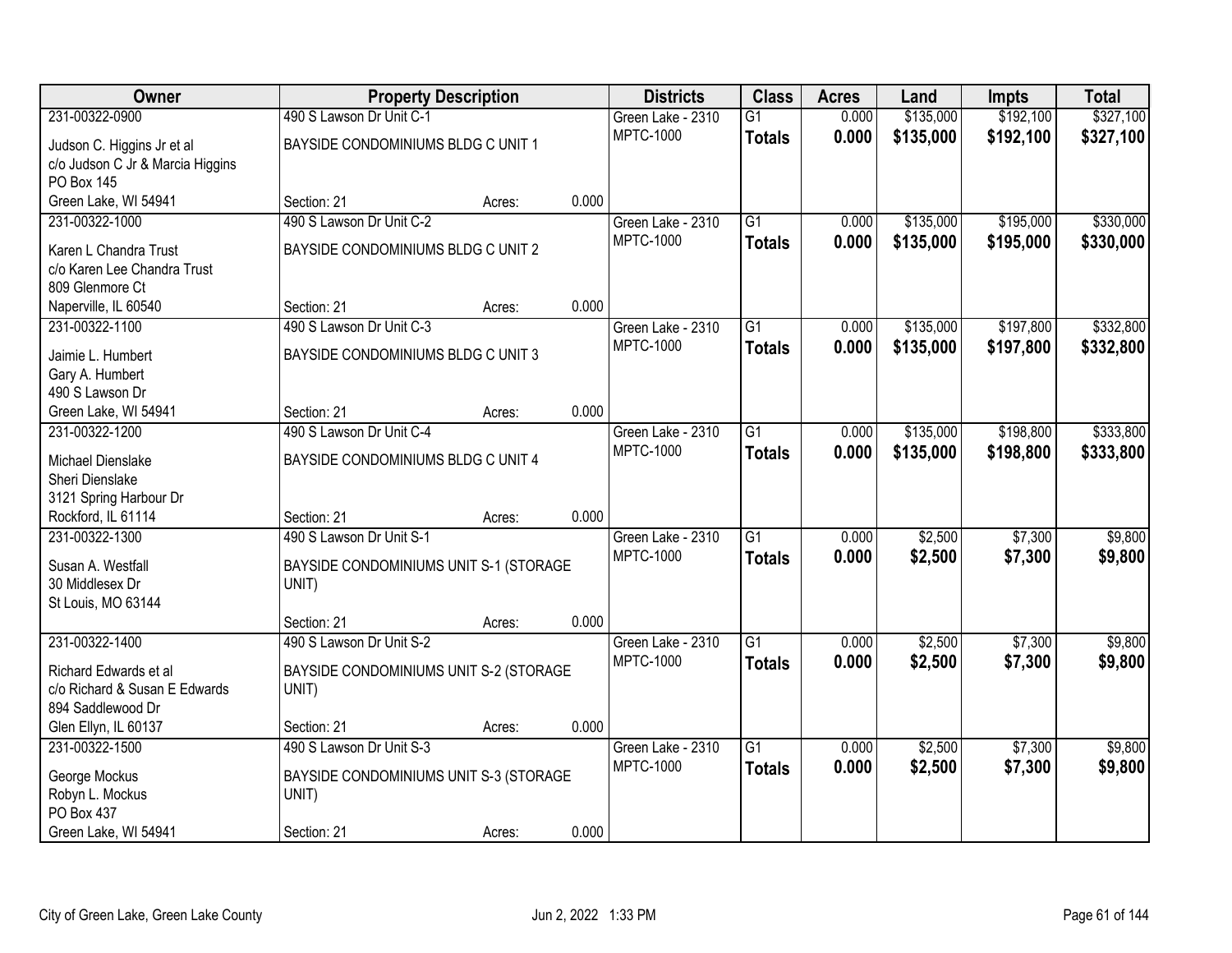| Owner                            | <b>Property Description</b>             |        |       | <b>Districts</b>  | <b>Class</b>    | <b>Acres</b> | Land    | <b>Impts</b> | <b>Total</b> |
|----------------------------------|-----------------------------------------|--------|-------|-------------------|-----------------|--------------|---------|--------------|--------------|
| 231-00322-1600                   | 490 S Lawson Dr Unit S-4                |        |       | Green Lake - 2310 | $\overline{G1}$ | 0.000        | \$2,500 | \$7,300      | \$9,800      |
| George A. Mockus Jr              | BAYSIDE CONDOMINIUMS UNIT S-4 (STORAGE  |        |       | <b>MPTC-1000</b>  | <b>Totals</b>   | 0.000        | \$2,500 | \$7,300      | \$9,800      |
| Robyn L. Mockus                  | UNIT)                                   |        |       |                   |                 |              |         |              |              |
| <b>PO Box 437</b>                |                                         |        |       |                   |                 |              |         |              |              |
| Green Lake, WI 54941             | Section: 21                             | Acres: | 0.000 |                   |                 |              |         |              |              |
| 231-00322-1700                   | 490 S Lawson Dr Unit S-5                |        |       | Green Lake - 2310 | $\overline{G1}$ | 0.000        | \$2,500 | \$7,300      | \$9,800      |
| William Curran Trust 76-3        | BAYSIDE CONDOMINIUMS UNIT S-5 (STORAGE  |        |       | <b>MPTC-1000</b>  | <b>Totals</b>   | 0.000        | \$2,500 | \$7,300      | \$9,800      |
| 1384 Milan Dr S                  | UNIT)                                   |        |       |                   |                 |              |         |              |              |
| Sycamore, IL 60178               |                                         |        |       |                   |                 |              |         |              |              |
|                                  | Section: 21                             | Acres: | 0.000 |                   |                 |              |         |              |              |
| 231-00322-1800                   | 490 S Lawson Dr Unit S-6                |        |       | Green Lake - 2310 | $\overline{G1}$ | 0.000        | \$2,500 | \$7,300      | \$9,800      |
| Judson C. Higgins Jr et al       | BAYSIDE CONDOMINIUMS UNIT S-6 (STORAGE  |        |       | <b>MPTC-1000</b>  | <b>Totals</b>   | 0.000        | \$2,500 | \$7,300      | \$9,800      |
| c/o Judson C Jr & Marcia Higgins | UNIT)                                   |        |       |                   |                 |              |         |              |              |
| <b>PO Box 145</b>                |                                         |        |       |                   |                 |              |         |              |              |
| Green Lake, WI 54941             | Section: 21                             | Acres: | 0.000 |                   |                 |              |         |              |              |
| 231-00322-1900                   | 490 S Lawson Dr Unit S-7                |        |       | Green Lake - 2310 | G1              | 0.000        | \$1,500 | \$900        | \$2,400      |
| Gary A. Humbert                  | BAYSIDE CONDOMINIUMS UNIT S-7 (STORAGE  |        |       | <b>MPTC-1000</b>  | <b>Totals</b>   | 0.000        | \$1,500 | \$900        | \$2,400      |
| Jaimie L. Humbert                | UNIT)                                   |        |       |                   |                 |              |         |              |              |
| 490 S Lawson Dr                  |                                         |        |       |                   |                 |              |         |              |              |
| Green Lake, WI 54941             | Section: 21                             | Acres: | 0.000 |                   |                 |              |         |              |              |
| 231-00322-2000                   | 490 S Lawson Dr Unit S-8                |        |       | Green Lake - 2310 | $\overline{G1}$ | 0.000        | \$1,500 | \$900        | \$2,400      |
| Wm Mc Monigal                    | BAYSIDE CONDOMINIUMS UNIT S-8 (STORAGE  |        |       | <b>MPTC-1000</b>  | <b>Totals</b>   | 0.000        | \$1,500 | \$900        | \$2,400      |
| 323 Westlake Ter                 | UNIT)                                   |        |       |                   |                 |              |         |              |              |
| Palm Springs, CA 92264           |                                         |        |       |                   |                 |              |         |              |              |
|                                  | Section: 21                             | Acres: | 0.000 |                   |                 |              |         |              |              |
| 231-00322-2100                   | 490 S Lawson Dr Unit S-9                |        |       | Green Lake - 2310 | $\overline{G1}$ | 0.000        | \$1,500 | \$900        | \$2,400      |
| Michael Dienslake                | BAYSIDE CONDOMINIUMS UNIT S-9 (STORAGE  |        |       | <b>MPTC-1000</b>  | <b>Totals</b>   | 0.000        | \$1,500 | \$900        | \$2,400      |
| Sheri Dienslake                  | UNIT)                                   |        |       |                   |                 |              |         |              |              |
| 3121 Spring Harbour Dr           |                                         |        |       |                   |                 |              |         |              |              |
| Rockford, IL 61114               | Section: 21                             | Acres: | 0.000 |                   |                 |              |         |              |              |
| 231-00322-2200                   | 490 S Lawson Dr Unit S-10               |        |       | Green Lake - 2310 | $\overline{G1}$ | 0.000        | \$1,500 | \$900        | \$2,400      |
| Judson C. Higgins Jr et al       | BAYSIDE CONDOMINIUMS UNIT S-10 (STORAGE |        |       | <b>MPTC-1000</b>  | <b>Totals</b>   | 0.000        | \$1,500 | \$900        | \$2,400      |
| c/o Judson C Jr & Marcia Higgins | UNIT)                                   |        |       |                   |                 |              |         |              |              |
| <b>PO Box 145</b>                |                                         |        |       |                   |                 |              |         |              |              |
| Green Lake, WI 54941             | Section: 21                             | Acres: | 0.000 |                   |                 |              |         |              |              |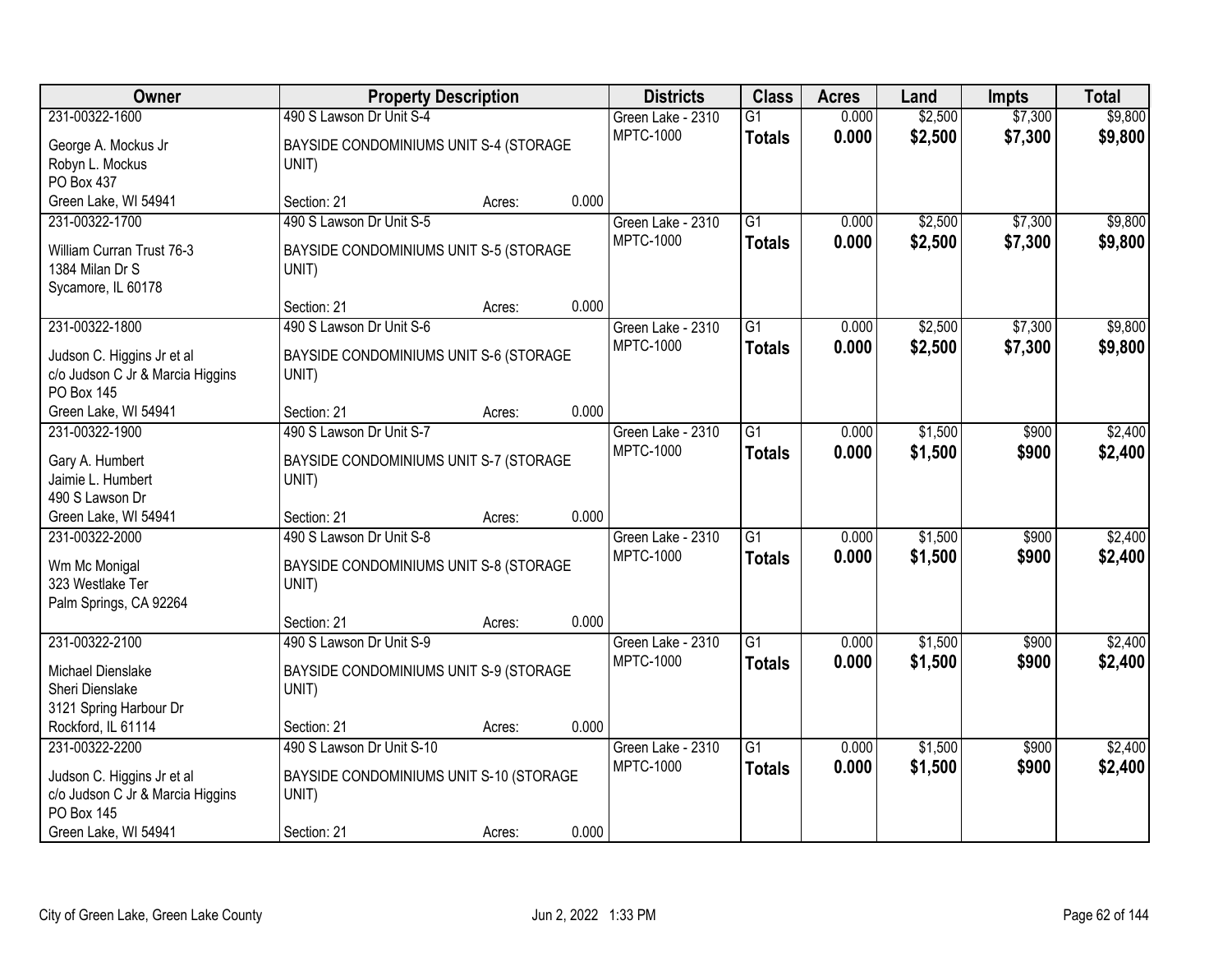| <b>Owner</b>                                                                                                                                   |                                                                               | <b>Property Description</b> |       | <b>Districts</b>                                                           | <b>Class</b>                     | <b>Acres</b>   | Land                   | Impts                  | <b>Total</b>               |
|------------------------------------------------------------------------------------------------------------------------------------------------|-------------------------------------------------------------------------------|-----------------------------|-------|----------------------------------------------------------------------------|----------------------------------|----------------|------------------------|------------------------|----------------------------|
| 231-00322-2300                                                                                                                                 | 490 S Lawson Dr Unit S-11                                                     |                             |       | Green Lake - 2310                                                          | $\overline{G1}$                  | 0.000          | \$1,500                | \$900                  | \$2,400                    |
| Karen L Chandra Trust<br>c/o Karen Lee Chandra Trust<br>809 Glenmore Ct                                                                        | BAYSIDE CONDOMINIUMS UNIT S-11 (STORAGE<br>UNIT)                              |                             |       | <b>MPTC-1000</b>                                                           | <b>Totals</b>                    | 0.000          | \$1,500                | \$900                  | \$2,400                    |
| Naperville, IL 60540                                                                                                                           | Section: 21                                                                   | Acres:                      | 0.000 |                                                                            |                                  |                |                        |                        |                            |
| 231-00322-2400<br>Christopher C. Mentzel<br>6612 Lindbloom Ln<br>Cherry Valley, IL 61016                                                       | 490 S Lawson Dr Unit S-12<br>BAYSIDE CONDOMINIUMS UNIT S-12 (STORAGE<br>UNIT) |                             |       | Green Lake - 2310<br><b>MPTC-1000</b>                                      | $\overline{G1}$<br><b>Totals</b> | 0.000<br>0.000 | \$1,500<br>\$1,500     | \$900<br>\$900         | \$2,400<br>\$2,400         |
|                                                                                                                                                | Section: 21                                                                   | Acres:                      | 0.000 |                                                                            |                                  |                |                        |                        |                            |
| 231-00323-0000<br>Action Marina Properties, LLC<br>12843 3rd St SE<br>Hope, ND 58046                                                           | 485 Park Dr<br>GREEN LAKE MARINA CONDOMINIUM UNITS 101,<br>102 & 103          |                             |       | <b>Water Frontage</b><br>$-00180$<br>Green Lake - 2310<br><b>MPTC-1000</b> | $\overline{G2}$<br><b>Totals</b> | 0.300<br>0.300 | \$525,000<br>\$525,000 | \$745,400<br>\$745,400 | \$1,270,400<br>\$1,270,400 |
|                                                                                                                                                | Section: 21                                                                   | Acres:                      | 0.300 |                                                                            |                                  |                |                        |                        |                            |
| 231-00323-0201<br>Stephen and Traci Kurtin<br>13085 NW Shoreland Dr<br>Mequon, WI 53097                                                        | 487 Park Dr Unit 201<br>GREEN LAKE MARINA CONDOMINIUM UNIT 201                |                             |       | <b>Water Frontage</b><br>$-00180$<br>Green Lake - 2310<br><b>MPTC-1000</b> | $\overline{G1}$<br><b>Totals</b> | 0.440<br>0.440 | \$160,000<br>\$160,000 | \$232,300<br>\$232,300 | \$392,300<br>\$392,300     |
|                                                                                                                                                | Section: 21                                                                   | Acres:                      | 0.440 |                                                                            |                                  |                |                        |                        |                            |
| 231-00323-0202<br>Ronald S. Alpin<br>Teresa M. Maier<br>5848 Glen Haven Dr                                                                     | 487 Park Dr Unit 202<br>GREEN LAKE MARINA CONDOMINIUM UNIT 202                |                             |       | Water Frontage<br>$-00180$<br>Green Lake - 2310<br><b>MPTC-1000</b>        | $\overline{G1}$<br><b>Totals</b> | 0.023<br>0.023 | \$160,000<br>\$160,000 | \$178,000<br>\$178,000 | \$338,000<br>\$338,000     |
| Greendale, WI 53129                                                                                                                            | Section: 21                                                                   | Acres:                      | 0.023 |                                                                            |                                  |                |                        |                        |                            |
| 231-00323-0203<br>Gary R. Sharpe<br>Gail M. Sharpe<br>N5560 Ledgetop Ct                                                                        | 487 Park Dr Unit 203<br>GREEN LAKE MARINA CONDOMINIUM UNIT 203                |                             |       | <b>Water Frontage</b><br>$-00180$<br>Green Lake - 2310<br><b>MPTC-1000</b> | $\overline{G1}$<br><b>Totals</b> | 0.023<br>0.023 | \$160,000<br>\$160,000 | \$215,000<br>\$215,000 | \$375,000<br>\$375,000     |
| Fond Do Lac, WI 54935                                                                                                                          | Section: 21                                                                   | Acres:                      | 0.023 |                                                                            |                                  |                |                        |                        |                            |
| 231-00323-0204<br>Jeremy A & Debra R Scarlett Living Trus GREEN LAKE MARINA CONDOMINIUM UNIT 204<br>5830 N Shore Dr<br>Whitefish Bay, WI 53217 | 487 Park Dr Unit 204<br>Section: 21                                           | Acres:                      | 0.043 | <b>Water Frontage</b><br>$-00180$<br>Green Lake - 2310<br><b>MPTC-1000</b> | $\overline{G1}$<br><b>Totals</b> | 0.043<br>0.043 | \$160,000<br>\$160,000 | \$228,900<br>\$228,900 | \$388,900<br>\$388,900     |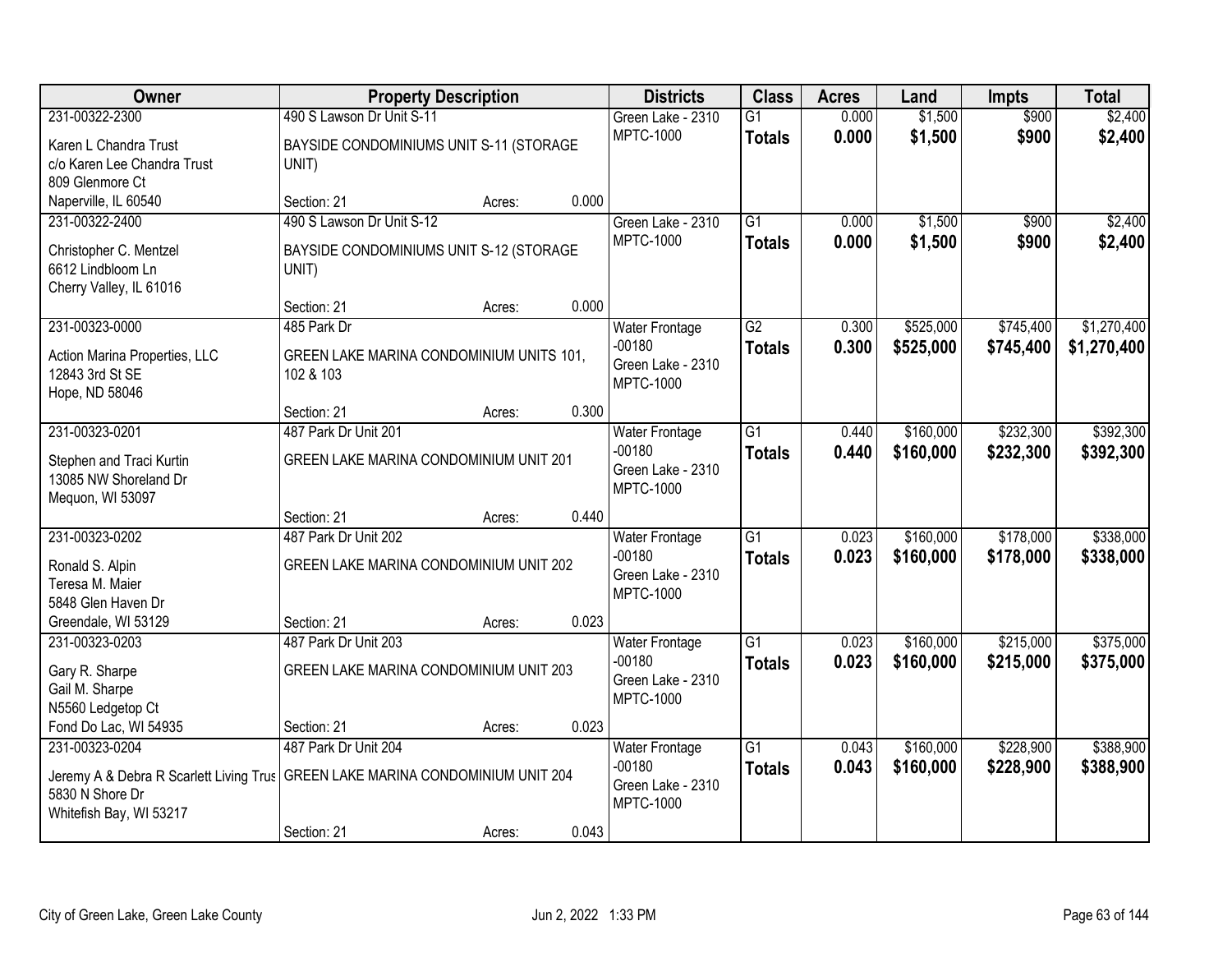| <b>Owner</b>                                                  | <b>Property Description</b>                                                      | <b>Districts</b>                                  | <b>Class</b>    | <b>Acres</b> | Land      | <b>Impts</b> | <b>Total</b> |
|---------------------------------------------------------------|----------------------------------------------------------------------------------|---------------------------------------------------|-----------------|--------------|-----------|--------------|--------------|
| 231-00323-0205                                                | 485 Park Dr Unit 205                                                             | <b>Water Frontage</b>                             | $\overline{G2}$ | 0.015        | \$70,000  | \$73,300     | \$143,300    |
| 5830 N Shore Dr<br>Whitefish Bay, WI 53217                    | Jeremy A & Debra R Scarlett Living Trus   GREEN LAKE MARINA CONDOMINIUM UNIT 205 | $-00180$<br>Green Lake - 2310<br><b>MPTC-1000</b> | <b>Totals</b>   | 0.015        | \$70,000  | \$73,300     | \$143,300    |
|                                                               | 0.015<br>Section: 21<br>Acres:                                                   |                                                   |                 |              |           |              |              |
| 231-00323-0301                                                | 487 Park Dr Unit 301                                                             | <b>Water Frontage</b>                             | $\overline{G1}$ | 0.044        | \$160,000 | \$230,600    | \$390,600    |
| Heidi J. Curtis<br>3305 Nelson Rd<br>Oshkosh, WI 54904        | GREEN LAKE MARINA CONDOMINIUM UNIT 301                                           | $-00180$<br>Green Lake - 2310<br><b>MPTC-1000</b> | <b>Totals</b>   | 0.044        | \$160,000 | \$230,600    | \$390,600    |
|                                                               | 0.044<br>Section: 21<br>Acres:                                                   |                                                   |                 |              |           |              |              |
| 231-00323-0302                                                | 487 Park Dr Unit 302                                                             | Water Frontage                                    | G1              | 0.043        | \$160,000 | \$227,300    | \$387,300    |
| Craig T. Traxler<br>Sarah W. Traxler<br>12534 W Calle De Baca | GREEN LAKE MARINA CONDOMINIUM UNIT 302                                           | $-00180$<br>Green Lake - 2310<br><b>MPTC-1000</b> | <b>Totals</b>   | 0.043        | \$160,000 | \$227,300    | \$387,300    |
| Peoria, AZ 85383-6104                                         | 0.043<br>Section: 21<br>Acres:                                                   |                                                   |                 |              |           |              |              |
| 231-00328-0000                                                | 497 S Lawson Dr                                                                  | Green Lake - 2310                                 | $\overline{G2}$ | 0.182        | \$30,900  | \$304,700    | \$335,600    |
| Scott J. Johnson et al                                        | COM AT THE SW CORNER OF INTER OF SOUTH ST                                        | <b>MPTC-1000</b>                                  | <b>Totals</b>   | 0.182        | \$30,900  | \$304,700    | \$335,600    |
| c/o Scott J & Mary Jo Johnson                                 | & PRINCETON RD: RUN SW'LY 82.5'; W 124'; N 51.5'; E                              |                                                   |                 |              |           |              |              |
| 497 S Lawson Dr                                               | TO BEG; EXC W 6' THEREOF SEC 21                                                  |                                                   |                 |              |           |              |              |
| Green Lake, WI 54941                                          | 0.182<br>Section: 21<br>Acres:                                                   |                                                   |                 |              |           |              |              |
| 231-00329-0000                                                | 457 South St                                                                     | Water Frontage                                    | $\overline{G1}$ | 0.470        | \$226,000 | \$125,800    | \$351,800    |
| Gerald P. Ptacek                                              | COM 206' W OF SW COR OF INTER OF SOUTH ST &                                      | $-00180$                                          | <b>Totals</b>   | 0.470        | \$226,000 | \$125,800    | \$351,800    |
| Elizabeth A. Ptacek                                           | PRINCETON RD: SW TO POND; SE TO PT 123.5' W OI                                   | Green Lake - 2310<br><b>MPTC-1000</b>             |                 |              |           |              |              |
| 724 Shenandoah Dr                                             | HWY; NE TO SOUTH ST; W TO BEG; ALSO W 6' OF                                      |                                                   |                 |              |           |              |              |
| Peoria, IL 61614                                              | Section: 21<br>0.470<br>Acres:                                                   |                                                   |                 |              |           |              |              |
| 231-00331-0000                                                | 453 South St                                                                     | <b>Water Frontage</b>                             | $\overline{G1}$ | 0.000        | \$383,400 | \$784,600    | \$1,168,000  |
| David J. Roessl                                               | COM 206' W OF SW COR OF INTER OF SOUTH ST &                                      | $-00180$                                          | <b>Totals</b>   | 0.000        | \$383,400 | \$784,600    | \$1,168,000  |
| 1881 SW 52nd Ter                                              | PRINCETON RD: SW'LY PARALLEL WITH PRINCETON                                      | Green Lake - 2310                                 |                 |              |           |              |              |
| Plantation, FL 33317                                          | RD TO POND; NW'LY ALG POND TO S LN OF SOUTH                                      | <b>MPTC-1000</b>                                  |                 |              |           |              |              |
|                                                               | Section: 21<br>0.000<br>Acres:                                                   |                                                   |                 |              |           |              |              |
| 231-00332-0000                                                | 493 S Lawson Dr                                                                  | Green Lake - 2310                                 | $\overline{G1}$ | 0.299        | \$46,100  | \$5,700      | \$51,800     |
| Scott J. Johnson et al                                        | COM 82.5' SW'LY FROM SW COR OF INTER SOUTH                                       | <b>MPTC-1000</b>                                  | <b>Totals</b>   | 0.299        | \$46,100  | \$5,700      | \$51,800     |
| c/o Scott J & Mary Jo Johnson                                 | ST & PRINCETON RD: NW'LY TO POINT 51.5' SW'LY                                    |                                                   |                 |              |           |              |              |
| 497 S Lawson Dr                                               | FROM S LN SOUTH ST; SW'LY 105'; SE'LY TO HWY;                                    |                                                   |                 |              |           |              |              |
| Green Lake, WI 54941                                          | 0.299<br>Section: 21<br>Acres:                                                   |                                                   |                 |              |           |              |              |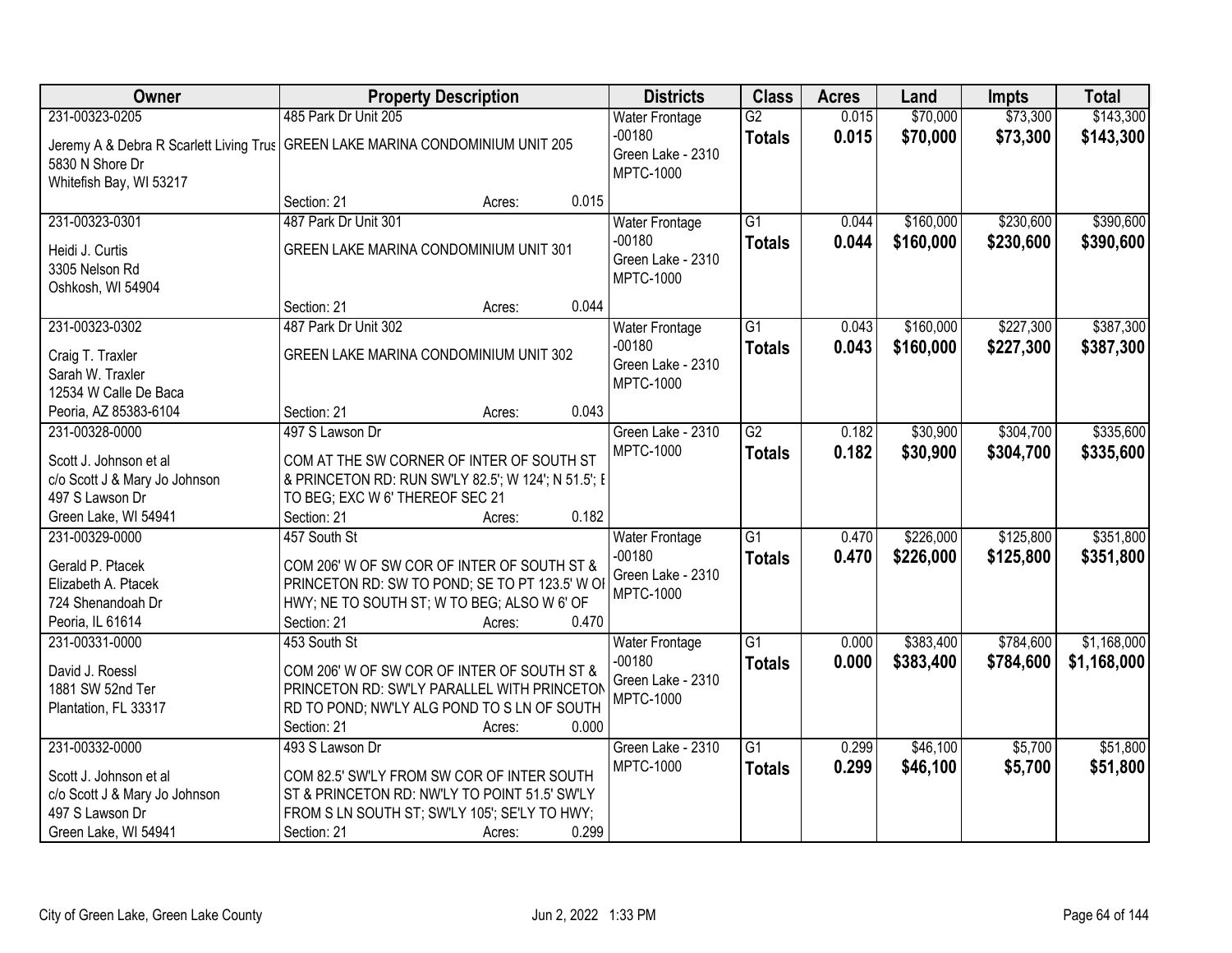| Owner                                          | <b>Property Description</b>                          | <b>Districts</b>                  | <b>Class</b>    | <b>Acres</b> | Land      | <b>Impts</b>    | <b>Total</b>    |
|------------------------------------------------|------------------------------------------------------|-----------------------------------|-----------------|--------------|-----------|-----------------|-----------------|
| 231-00333-0000                                 | 489 S Lawson Dr                                      | Green Lake - 2310                 | $\overline{G1}$ | 0.212        | \$44,900  | \$159,500       | \$204,400       |
| SC Property Management LLC Green               | COM 187.5' SW FROM SW COR OF INTER SOUTH ST          | <b>MPTC-1000</b>                  | <b>Totals</b>   | 0.212        | \$44,900  | \$159,500       | \$204,400       |
| <b>Lake Series</b>                             | & PRINCETON RD: NW'LY TO PT 156.5'; SW'LY FROM       |                                   |                 |              |           |                 |                 |
| 388 S St Marys Rd                              | SLN OF SOUTH ST, 80'; SE'LY TO HWY NW'LY 80' TO      |                                   |                 |              |           |                 |                 |
| Libertyville, IL 60048                         | 0.212<br>Section: 21<br>Acres:                       |                                   |                 |              |           |                 |                 |
| 231-00334-0000                                 | 485 S Lawson Dr                                      | <b>Water Frontage</b>             | G2              | 0.166        | \$52,300  | $\overline{30}$ | \$52,300        |
|                                                |                                                      | $-00180$                          | <b>Totals</b>   | 0.166        | \$52,300  | \$0             | \$52,300        |
| Action Marina Properties, LLC                  | LOT 2 CERTIFIED SURVEY MAP 710 V3 SEC 21             | Green Lake - 2310                 |                 |              |           |                 |                 |
| 12843 3rd St SE                                |                                                      | <b>MPTC-1000</b>                  |                 |              |           |                 |                 |
| Hope, ND 58046                                 | 0.166<br>Section: 21<br>Acres:                       |                                   |                 |              |           |                 |                 |
| 231-00335-0000                                 | 459 S Lawson Dr                                      |                                   | X4              | 0.000        | \$0       | \$0             | $\overline{30}$ |
|                                                |                                                      | <b>Water Frontage</b><br>$-00180$ |                 |              | \$0       | \$0             | \$0             |
| City of Green Lake                             | PARCEL OF LAND IN THE SW1/4 OF THE NW1/4 OF          | Green Lake - 2310                 | <b>Totals</b>   | 0.000        |           |                 |                 |
| 534 Mill St                                    | THE SW1/4 SEC 21                                     | <b>MPTC-1000</b>                  |                 |              |           |                 |                 |
| Green Lake, WI 54941                           |                                                      |                                   |                 |              |           |                 |                 |
|                                                | 1.570<br>Section: 21<br>Acres:                       |                                   |                 |              |           |                 |                 |
| 231-00336-0000                                 | 473 Lake St                                          | Green Lake - 2310                 | $\overline{G1}$ | 0.293        | \$39,700  | \$0             | \$39,700        |
| Water Street Two, LLC                          | COM 39R 2.5' S OF SE COR OF BLK 2 OP: N 78.5'; W     | <b>MPTC-1000</b>                  | <b>Totals</b>   | 0.293        | \$39,700  | \$0             | \$39,700        |
| c/o Water Street Two, LLC                      | TO PT 200' E OF POND; S 78.5'; E TO BEG SEC 21       |                                   |                 |              |           |                 |                 |
| <b>PO Box 448</b>                              |                                                      |                                   |                 |              |           |                 |                 |
| Lake Forest, IL 60045                          | 0.293<br>Section: 21<br>Acres:                       |                                   |                 |              |           |                 |                 |
| 231-00337-0000                                 | 475 Lake St                                          | Water Frontage                    | $\overline{G2}$ | 0.360        | \$387,000 | \$0             | \$387,000       |
|                                                |                                                      | $-00180$                          | <b>Totals</b>   | 0.360        | \$387,000 | \$0             | \$387,000       |
| Water Street Two, LLC                          | COM 39R 2.5' S OF SE COR OF BLK 2 OP & 200' E OF     | Green Lake - 2310                 |                 |              |           |                 |                 |
| c/o Water Street Two, LLC<br><b>PO Box 448</b> | POND: N 78.5'; W 200'; S 78.5'; E 200' TO BEG SEC 21 | <b>MPTC-1000</b>                  |                 |              |           |                 |                 |
| Lake Forest, IL 60045                          | 0.360<br>Section: 21<br>Acres:                       |                                   |                 |              |           |                 |                 |
| 231-00338-0000                                 | 471 Lake St                                          | <b>Water Frontage</b>             | $\overline{G1}$ | 0.596        | \$355,000 | \$364,400       | \$719,400       |
|                                                |                                                      | $-00180$                          |                 | 0.596        | \$355,000 | \$364,400       | \$719,400       |
| Guy C. Mc Millan et al                         | COM AT A PT 623.50' S OF SE COR BLK 2 OP: S 69       | Green Lake - 2310                 | <b>Totals</b>   |              |           |                 |                 |
| c/o Guy C & D'Etta L Mc Millan                 | 2/3'; W TO POND; N 69 2/3'; E TO BEG SEC 21          | <b>MPTC-1000</b>                  |                 |              |           |                 |                 |
| 471 Lake St                                    |                                                      |                                   |                 |              |           |                 |                 |
| Green Lake, WI 54941                           | 0.596<br>Section: 21<br>Acres:                       |                                   |                 |              |           |                 |                 |
| 231-00339-0000                                 | 467 Lake St                                          | Green Lake - 2310                 | $\overline{G2}$ | 0.200        | \$42,500  | $\overline{50}$ | \$42,500        |
| Outdoor Properties, LLC                        | COM 42R S OF SE COR OF BLK 2 OP: W 10R; S 53.5';     | <b>MPTC-1000</b>                  | <b>Totals</b>   | 0.200        | \$42,500  | \$0             | \$42,500        |
| PO Box 536                                     | E 10R; N 53.5' TO BEG SEC 21 SUB TO ROW              |                                   |                 |              |           |                 |                 |
| Green Lake, WI 54941                           |                                                      |                                   |                 |              |           |                 |                 |
|                                                | 0.200<br>Section: 21<br>Acres:                       |                                   |                 |              |           |                 |                 |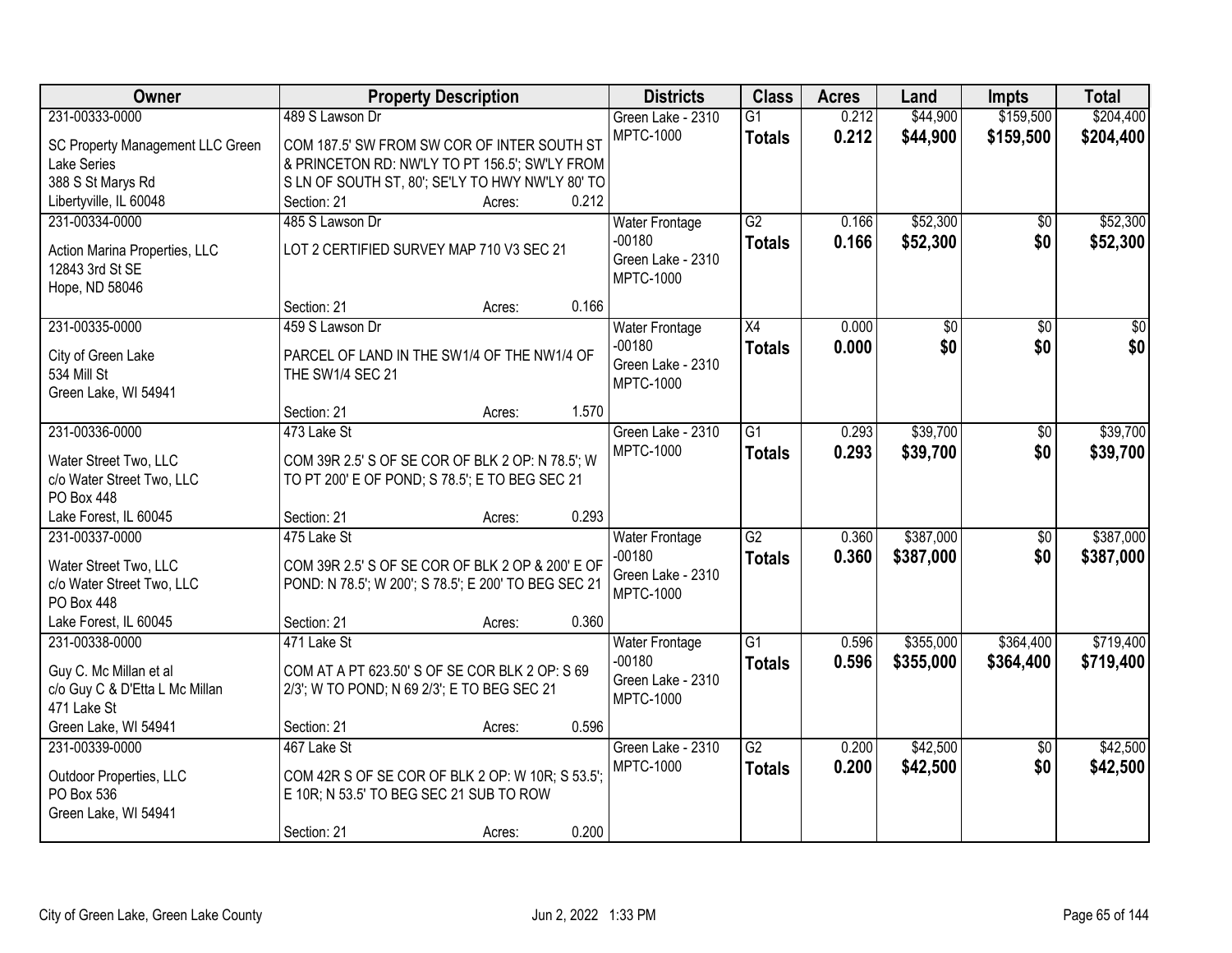| <b>Owner</b>                         | <b>Property Description</b>                           |       | <b>Districts</b>                      | <b>Class</b>    | <b>Acres</b> | Land      | <b>Impts</b> | <b>Total</b> |
|--------------------------------------|-------------------------------------------------------|-------|---------------------------------------|-----------------|--------------|-----------|--------------|--------------|
| 231-00340-0000                       | 469 Lake St                                           |       | <b>Water Frontage</b>                 | $\overline{G2}$ | 0.110        | \$137,500 | \$5,100      | \$142,600    |
| Outdoor Properties, LLC              | COM 42R S & 10R 12' W OF SE COR OF BLK 2 OP: W        |       | $-00180$<br>Green Lake - 2310         | <b>Totals</b>   | 0.110        | \$137,500 | \$5,100      | \$142,600    |
| PO Box 536                           | TO POND; S'LY 25'; E TO PT 25' S OF BEG; N TO BEG     |       | <b>MPTC-1000</b>                      |                 |              |           |              |              |
| Green Lake, WI 54941                 | (ALSO R/W) SEC 21                                     |       |                                       |                 |              |           |              |              |
|                                      | Section: 21<br>Acres:                                 | 0.110 |                                       |                 |              |           |              |              |
| 231-00341-0000                       | 463 Lake St                                           |       | <b>Water Frontage</b>                 | G2              | 0.000        | \$403,000 | \$109,500    | \$512,500    |
| Outdoor Properties, LLC              | COM 48.5R S OF SE COR OF BLK 2 OP: N 53 3/4'; W       |       | $-00180$                              | <b>Totals</b>   | 0.000        | \$403,000 | \$109,500    | \$512,500    |
| PO Box 536                           | 10R; N 53.5'; W 12'; S 25'; W TO POND; S'LY 82.55' TO |       | Green Lake - 2310<br><b>MPTC-1000</b> |                 |              |           |              |              |
| Green Lake, WI 54941                 | PT W OF BEG; E TO BEG SEC 21                          |       |                                       |                 |              |           |              |              |
|                                      | Section: 21<br>Acres:                                 | 0.000 |                                       |                 |              |           |              |              |
| 231-00342-0200                       | 459 Lake St Unit 101C                                 |       | <b>Water Frontage</b>                 | G1              | 0.000        | \$145,000 | \$223,500    | \$368,500    |
| Dieter Thiergart                     | SUNSET POINT CONDO UNIT 101 COACH HOUSE               |       | $-00180$                              | <b>Totals</b>   | 0.000        | \$145,000 | \$223,500    | \$368,500    |
| Jane E. Thiergart                    |                                                       |       | Green Lake - 2310                     |                 |              |           |              |              |
| 1771 Stanford Ct                     |                                                       |       | <b>MPTC-1000</b>                      |                 |              |           |              |              |
| Lake Forest, IL 60045                | Section: 21<br>Acres:                                 | 0.000 |                                       |                 |              |           |              |              |
| 231-00342-0300                       | 459 Lake St Unit 201C                                 |       | <b>Water Frontage</b>                 | $\overline{G1}$ | 0.000        | \$145,000 | \$167,100    | \$312,100    |
|                                      | SUNSET POINT CONDO UNIT 201 COACH HOUSE               |       | $-00180$                              | <b>Totals</b>   | 0.000        | \$145,000 | \$167,100    | \$312,100    |
| Glynis L. Gibson<br>Walter H. Gibson |                                                       |       | Green Lake - 2310                     |                 |              |           |              |              |
| 459 Lake St Unit c201                |                                                       |       | <b>MPTC-1000</b>                      |                 |              |           |              |              |
| Green Lake, WI 54941                 | Section: 21<br>Acres:                                 | 0.000 |                                       |                 |              |           |              |              |
| 231-00342-0400                       | 459 Lake St Unit 202C                                 |       | <b>Water Frontage</b>                 | $\overline{G1}$ | 0.000        | \$145,000 | \$171,200    | \$316,200    |
|                                      |                                                       |       | $-00180$                              | <b>Totals</b>   | 0.000        | \$145,000 | \$171,200    | \$316,200    |
| Willis J Jr Trust Jensen             | SUNSET POINT CONDO UNIT 202 COACH HOUSE               |       | Green Lake - 2310                     |                 |              |           |              |              |
| Jani A Trust Jensen                  |                                                       |       | <b>MPTC-1000</b>                      |                 |              |           |              |              |
| 502 S Arlington Heights Rd           |                                                       |       |                                       |                 |              |           |              |              |
| Arlington Heights, IL 60005          | Section: 21<br>Acres:                                 | 0.000 |                                       |                 |              |           |              |              |
| 231-00342-0500                       | 459 Lake St Unit 101M                                 |       | <b>Water Frontage</b>                 | $\overline{G1}$ | 0.000        | \$145,000 | \$156,300    | \$301,300    |
| Julie Alvin Revocable Trust          | SUNSET POINT CONDO UNIT 101 MAIN HOUSE                |       | $-00180$                              | <b>Totals</b>   | 0.000        | \$145,000 | \$156,300    | \$301,300    |
| 64 Joyce Ct                          |                                                       |       | Green Lake - 2310                     |                 |              |           |              |              |
| Glen Ellyn, IL 60137                 |                                                       |       | <b>MPTC-1000</b>                      |                 |              |           |              |              |
|                                      | Section: 21<br>Acres:                                 | 0.000 |                                       |                 |              |           |              |              |
| 231-00342-0600                       | 459 Lake St Unit 102M                                 |       | <b>Water Frontage</b>                 | $\overline{G1}$ | 0.000        | \$145,000 | \$165,800    | \$310,800    |
| Lynch Family Trust                   | SUNSET POINT CONDO UNIT 102 MAIN HOUSE                |       | $-00180$                              | <b>Totals</b>   | 0.000        | \$145,000 | \$165,800    | \$310,800    |
| 632 W Surrey Ln                      |                                                       |       | Green Lake - 2310                     |                 |              |           |              |              |
| Algonquin, IL 60102                  |                                                       |       | <b>MPTC-1000</b>                      |                 |              |           |              |              |
|                                      | Section: 21<br>Acres:                                 | 0.000 |                                       |                 |              |           |              |              |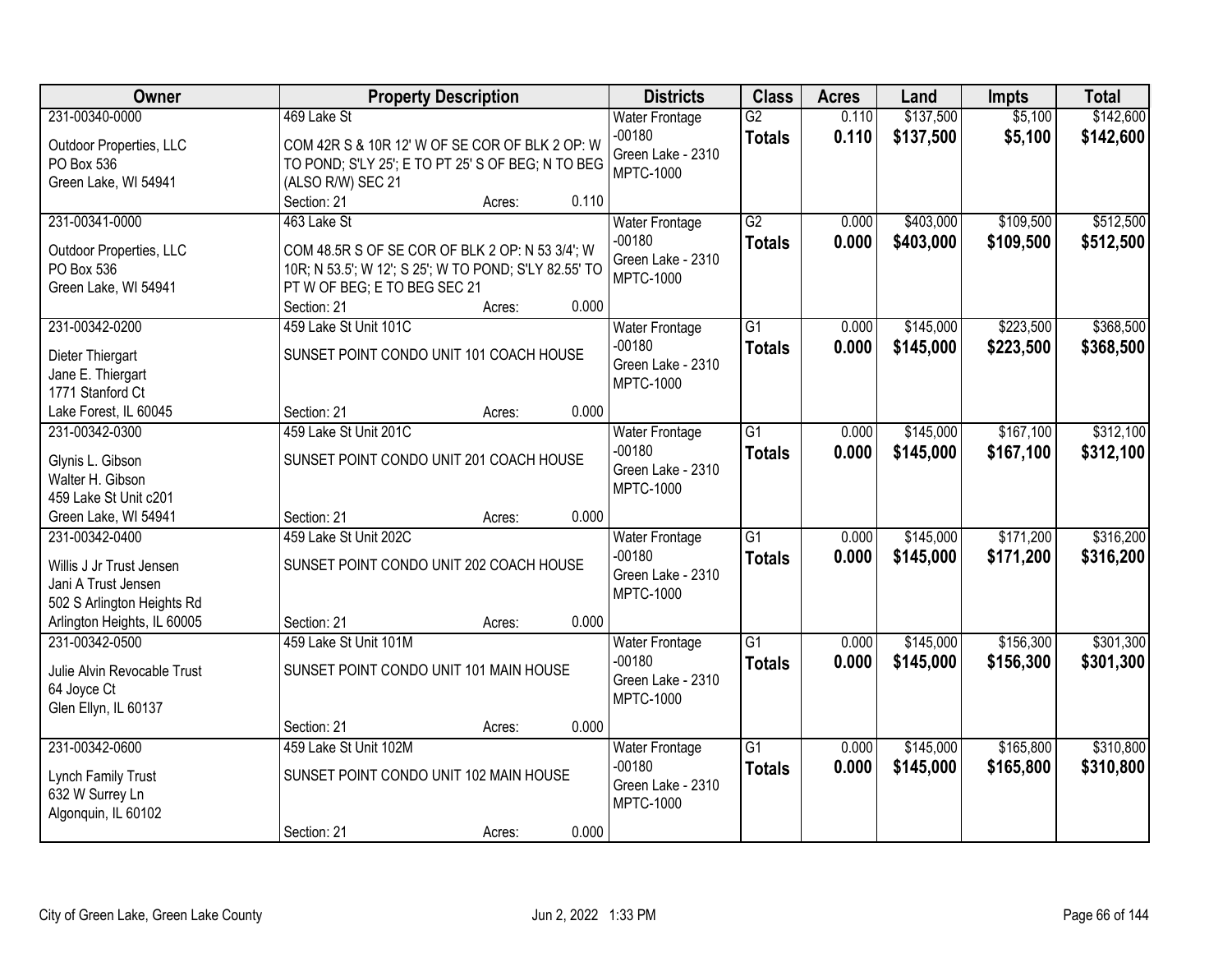| Owner                                |                                        | <b>Property Description</b> |       | <b>Districts</b>                      | <b>Class</b>    | <b>Acres</b> | Land      | <b>Impts</b> | <b>Total</b> |
|--------------------------------------|----------------------------------------|-----------------------------|-------|---------------------------------------|-----------------|--------------|-----------|--------------|--------------|
| 231-00342-0700                       | 459 Lake St Unit 103M                  |                             |       | <b>Water Frontage</b>                 | $\overline{G1}$ | 0.000        | \$145,000 | \$168,900    | \$313,900    |
| James R Webb Revocable Living Trust  | SUNSET POINT CONDO UNIT 103 MAIN HOUSE |                             |       | $-00180$                              | <b>Totals</b>   | 0.000        | \$145,000 | \$168,900    | \$313,900    |
| 9995 W North Ave Apt 363             |                                        |                             |       | Green Lake - 2310<br><b>MPTC-1000</b> |                 |              |           |              |              |
| Milwaukee, WI 53226                  |                                        |                             |       |                                       |                 |              |           |              |              |
|                                      | Section: 21                            | Acres:                      | 0.000 |                                       |                 |              |           |              |              |
| 231-00342-1000                       | 459 Lake St Unit 201M                  |                             |       | <b>Water Frontage</b>                 | $\overline{G1}$ | 0.000        | \$145,000 | \$151,900    | \$296,900    |
| George B Gray Living Trust et al     | SUNSET POINT CONDO UNIT 201 MAIN HOUSE |                             |       | $-00180$                              | <b>Totals</b>   | 0.000        | \$145,000 | \$151,900    | \$296,900    |
| c/o George Barrett Gray Living Trust |                                        |                             |       | Green Lake - 2310                     |                 |              |           |              |              |
| 189 Inlets Blvd                      |                                        |                             |       | <b>MPTC-1000</b>                      |                 |              |           |              |              |
| Nokomis, FL 34275                    | Section: 21                            | Acres:                      | 0.000 |                                       |                 |              |           |              |              |
| 231-00342-1100                       | 459 Lake St Unit 202M                  |                             |       | <b>Water Frontage</b>                 | G1              | 0.000        | \$145,000 | \$152,200    | \$297,200    |
| Roger A. Mayer                       | SUNSET POINT CONDO UNIT 202 MAIN HOUSE |                             |       | $-00180$                              | <b>Totals</b>   | 0.000        | \$145,000 | \$152,200    | \$297,200    |
| 2887 Ashling Ct                      |                                        |                             |       | Green Lake - 2310                     |                 |              |           |              |              |
| Schaumburg, IL 60193                 |                                        |                             |       | <b>MPTC-1000</b>                      |                 |              |           |              |              |
|                                      | Section: 21                            | Acres:                      | 0.000 |                                       |                 |              |           |              |              |
| 231-00342-1200                       | 459 Lake St Unit 203M                  |                             |       | <b>Water Frontage</b>                 | $\overline{G1}$ | 0.000        | \$145,000 | \$154,300    | \$299,300    |
| Anthony A. Scerba et al              | SUNSET POINT CONDO UNIT 203 MAIN HOUSE |                             |       | $-00180$                              | <b>Totals</b>   | 0.000        | \$145,000 | \$154,300    | \$299,300    |
| c/o Anthony A & Edda H Scerba        |                                        |                             |       | Green Lake - 2310                     |                 |              |           |              |              |
| W2103 Irving Park Rd                 |                                        |                             |       | <b>MPTC-1000</b>                      |                 |              |           |              |              |
| Green Lake, WI 54941                 | Section: 21                            | Acres:                      | 0.000 |                                       |                 |              |           |              |              |
| 231-00342-1300                       | 459 Lake St Unit 204M                  |                             |       | <b>Water Frontage</b>                 | $\overline{G1}$ | 0.000        | \$145,000 | \$152,200    | \$297,200    |
| Mary E Callan Family Trust           | SUNSET POINT CONDO UNIT 204 MAIN HOUSE |                             |       | $-00180$                              | <b>Totals</b>   | 0.000        | \$145,000 | \$152,200    | \$297,200    |
| 5450 Subiaco Dr                      |                                        |                             |       | Green Lake - 2310                     |                 |              |           |              |              |
| Apt #113                             |                                        |                             |       | <b>MPTC-1000</b>                      |                 |              |           |              |              |
| Lisle, IL 60532                      | Section: 21                            | Acres:                      | 0.000 |                                       |                 |              |           |              |              |
| 231-00342-1400                       | 459 Lake St Unit 205M                  |                             |       | <b>Water Frontage</b>                 | $\overline{G1}$ | 0.000        | \$145,000 | \$147,800    | \$292,800    |
| Jason J. Swanson                     | SUNSET POINT CONDO UNIT 205 MAIN HOUSE |                             |       | $-00180$                              | <b>Totals</b>   | 0.000        | \$145,000 | \$147,800    | \$292,800    |
| Casey L. Swanson                     |                                        |                             |       | Green Lake - 2310                     |                 |              |           |              |              |
| 2420 Central Park                    |                                        |                             |       | <b>MPTC-1000</b>                      |                 |              |           |              |              |
| Evanston, IL 60201                   | Section: 21                            | Acres:                      | 0.000 |                                       |                 |              |           |              |              |
| 231-00342-1500                       | 459 Lake St Unit 206M                  |                             |       | <b>Water Frontage</b>                 | $\overline{G1}$ | 0.000        | \$145,000 | \$165,100    | \$310,100    |
| Dale H. Kuhlman et al                | SUNSET POINT CONDO UNIT 206 MAIN HOUSE |                             |       | $-00180$                              | <b>Totals</b>   | 0.000        | \$145,000 | \$165,100    | \$310,100    |
| c/o Dale H & Nancy K Kuhlman         |                                        |                             |       | Green Lake - 2310                     |                 |              |           |              |              |
| 18905 Danbury Ct                     |                                        |                             |       | <b>MPTC-1000</b>                      |                 |              |           |              |              |
| Brookfield, WI 53045                 | Section: 21                            | Acres:                      | 0.000 |                                       |                 |              |           |              |              |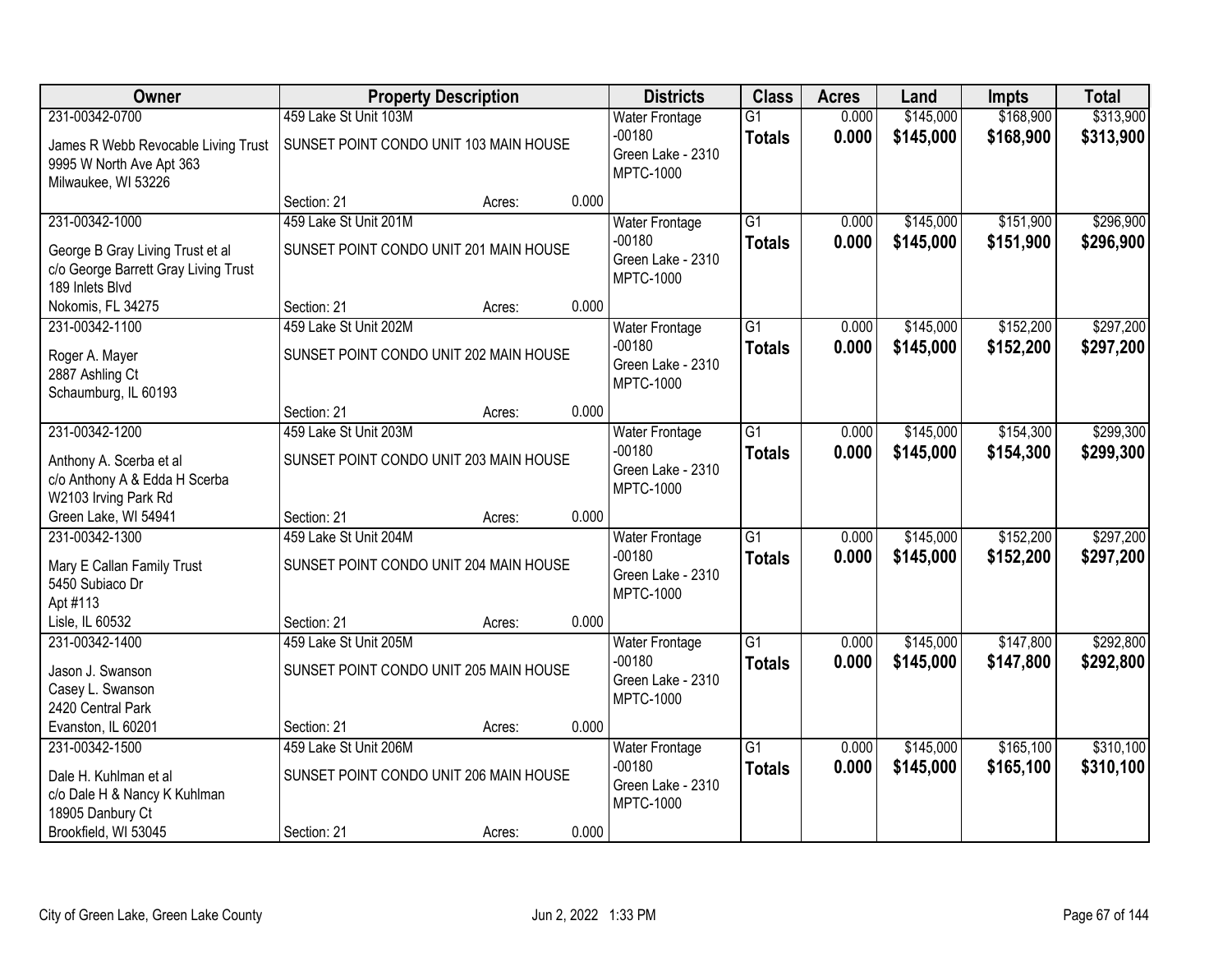| Owner                                            | <b>Property Description</b>                         |        |       | <b>Districts</b>      | <b>Class</b>    | <b>Acres</b> | Land      | <b>Impts</b> | <b>Total</b> |
|--------------------------------------------------|-----------------------------------------------------|--------|-------|-----------------------|-----------------|--------------|-----------|--------------|--------------|
| 231-00343-0000                                   | 439 Lake St                                         |        |       | <b>Water Frontage</b> | $\overline{G2}$ | 0.879        | \$657,300 | \$327,700    | \$985,000    |
| Bayview Motel & Marina, LLC                      | LOT 2 CERTIFIED SURVEY MAP 77A V1 (RES LOT 1        |        |       | $-00180$              | <b>Totals</b>   | 0.879        | \$657,300 | \$327,700    | \$985,000    |
| c/o Bayview Motel & Marina, LLC                  | CSM 17 V1) & THE N 5' OF LOT 2 CSM 17 SEC 21        |        |       | Green Lake - 2310     |                 |              |           |              |              |
| 509 Commercial Ave                               |                                                     |        |       | <b>MPTC-1000</b>      |                 |              |           |              |              |
| Green Lake, WI 54941                             | Section: 21                                         | Acres: | 0.879 |                       |                 |              |           |              |              |
| 231-00346-0000                                   | 384 Lake St                                         |        |       | Green Lake - 2310     | $\overline{G1}$ | 0.468        | \$50,600  | \$97,700     | \$148,300    |
| Mary Ann Schultz                                 | ASSESSORS PLAT #1 LOT 3                             |        |       | <b>MPTC-1000</b>      | <b>Totals</b>   | 0.468        | \$50,600  | \$97,700     | \$148,300    |
| 384 Lake St                                      |                                                     |        |       |                       |                 |              |           |              |              |
| Green Lake, WI 54941                             |                                                     |        |       |                       |                 |              |           |              |              |
|                                                  | Section: 21                                         | Acres: | 0.468 |                       |                 |              |           |              |              |
| 231-00347-0000                                   | 388 Lake St                                         |        |       | Green Lake - 2310     | $\overline{G1}$ | 0.410        | \$47,000  | \$143,800    | \$190,800    |
| Kristine R. Herrell et al                        | ASSESSORS PLAT #1 LOT 4                             |        |       | <b>MPTC-1000</b>      | <b>Totals</b>   | 0.410        | \$47,000  | \$143,800    | \$190,800    |
| c/o Lawrence Herrell                             |                                                     |        |       |                       |                 |              |           |              |              |
| 388 Lake St                                      |                                                     |        |       |                       |                 |              |           |              |              |
| Green Lake, WI 54941                             | Section: 21                                         | Acres: | 0.410 |                       |                 |              |           |              |              |
| 231-00348-0000                                   | 390 Lake St                                         |        |       | Green Lake - 2310     | $\overline{G1}$ | 0.468        | \$50,600  | \$153,300    | \$203,900    |
|                                                  |                                                     |        |       | <b>MPTC-1000</b>      | <b>Totals</b>   | 0.468        | \$50,600  | \$153,300    | \$203,900    |
| Christian J. Tinning et al                       | ASSESSORS PLAT #1 LOT 5                             |        |       |                       |                 |              |           |              |              |
| c/o Christian J & Ingrid Tinning<br>133 Rose Ave |                                                     |        |       |                       |                 |              |           |              |              |
| Woodcliff Lake, NJ 07677                         | Section: 21                                         | Acres: | 0.468 |                       |                 |              |           |              |              |
| 231-00349-0000                                   | 394 Lake St                                         |        |       | Green Lake - 2310     | $\overline{G1}$ | 0.257        | \$36,100  | \$83,300     | \$119,400    |
|                                                  |                                                     |        |       | <b>MPTC-1000</b>      | <b>Totals</b>   | 0.257        | \$36,100  | \$83,300     | \$119,400    |
| Arthur W. Korzeniewski et al.                    | ASSESSORS PLAT #1 LOT 6                             |        |       |                       |                 |              |           |              |              |
| c/o Arthur W & Margaret Korzeniewski             |                                                     |        |       |                       |                 |              |           |              |              |
| 3866 Double Eagle Dr<br>Elgin, IL 60124          | Section: 21                                         |        | 0.257 |                       |                 |              |           |              |              |
| 231-00350-0000                                   | 550 Highknocker Trl                                 | Acres: |       | Green Lake - 2310     | $\overline{G1}$ | 2.070        | \$60,400  | \$366,500    | \$426,900    |
|                                                  |                                                     |        |       | <b>MPTC-1000</b>      | <b>Totals</b>   | 2.070        | \$60,400  | \$366,500    | \$426,900    |
| Geoffrey P & Kathryn Bratton Trust               | ASSESSORS PLAT #1 COM 30' N OF NW COR LOT 7         |        |       |                       |                 |              |           |              |              |
| 550 Highknocker Trl                              | EAST SIDE ADDN: N 300'; E 300; S 300'; W 300' TO    |        |       |                       |                 |              |           |              |              |
| Green Lake, WI 54941                             | POB (PART OF LOT 7) SEC 21                          |        |       |                       |                 |              |           |              |              |
|                                                  | Section: 21                                         | Acres: | 2.070 |                       |                 |              |           |              |              |
| 231-00351-0000                                   | 398 Lake St                                         |        |       | Green Lake - 2310     | $\overline{G1}$ | 1.476        | \$77,400  | \$121,200    | \$198,600    |
| Steven M. Wilhelms                               | ASSESSORS PLAT #1 COM NW COR LOT 7; THENCE          |        |       | <b>MPTC-1000</b>      | <b>Totals</b>   | 1.476        | \$77,400  | \$121,200    | \$198,600    |
| Barbara R. Wilhelms                              | E 555'; S 136'; W 383'; N 65'; W 172'; N 71' TO BEG |        |       |                       |                 |              |           |              |              |
| 6544 N Kurey Dr                                  |                                                     |        |       |                       |                 |              |           |              |              |
| Appleton, WI 54913                               | Section: 21                                         | Acres: | 1.476 |                       |                 |              |           |              |              |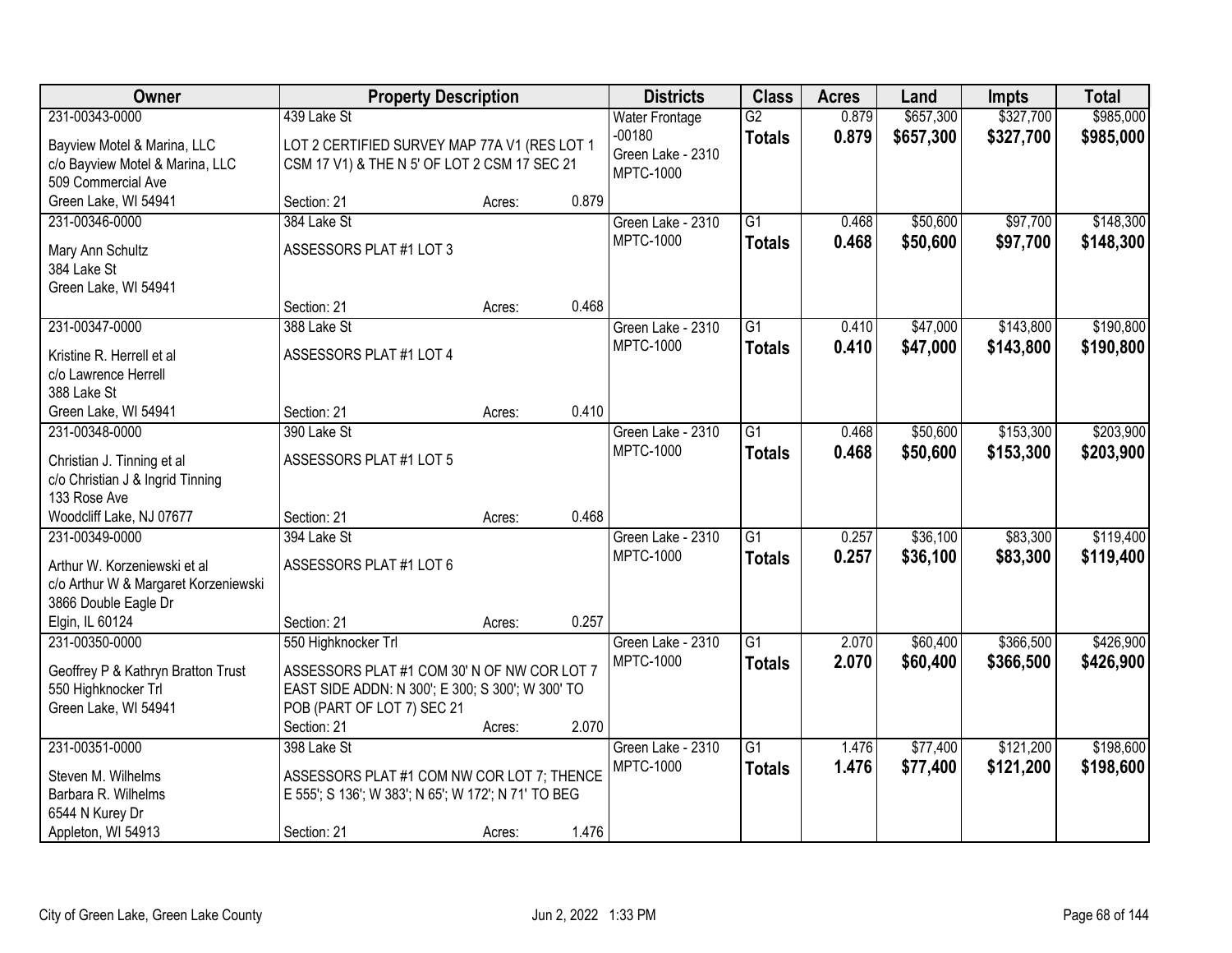| Owner                                  |                                                | <b>Property Description</b> |       | <b>Districts</b>  | <b>Class</b>    | <b>Acres</b> | Land            | <b>Impts</b>    | <b>Total</b>    |
|----------------------------------------|------------------------------------------------|-----------------------------|-------|-------------------|-----------------|--------------|-----------------|-----------------|-----------------|
| 231-00352-0000                         | 402 Lake St                                    |                             |       | Green Lake - 2310 | $\overline{G1}$ | 0.670        | \$60,100        | \$199,100       | \$259,200       |
| Acampora Living Trust                  | ASSESSORS PLAT #1 LOT 1 CERTIFIED SURVEY       |                             |       | <b>MPTC-1000</b>  | <b>Totals</b>   | 0.670        | \$60,100        | \$199,100       | \$259,200       |
| 225 Surrey Ln                          | MAP 1608 V7 SEC 21 (PART LOT 8) SEC 21         |                             |       |                   |                 |              |                 |                 |                 |
| Lake Forest, IL 60045                  |                                                |                             |       |                   |                 |              |                 |                 |                 |
|                                        | Section: 21                                    | Acres:                      | 0.670 |                   |                 |              |                 |                 |                 |
| 231-00352-0100                         | 530 Ruth St                                    |                             |       | Green Lake - 2310 | $\overline{X4}$ | 0.913        | $\overline{50}$ | $\overline{30}$ | $\sqrt{50}$     |
| Catholic Church Our Lady of the Lake   | ASSESSORS PLAT #1 LOT 2 CERTIFIED SURVEY       |                             |       | <b>MPTC-1000</b>  | <b>Totals</b>   | 0.913        | \$0             | \$0             | \$0             |
| 530 Ruth St                            | MAP 1608 V7 SEC 21 (BEING PART OF LOT 8)       |                             |       |                   |                 |              |                 |                 |                 |
| Green Lake, WI 54941                   |                                                |                             |       |                   |                 |              |                 |                 |                 |
|                                        | Section: 21                                    | Acres:                      | 0.913 |                   |                 |              |                 |                 |                 |
| 231-00353-0000                         | 408 Lake St                                    |                             |       | Green Lake - 2310 | G1              | 0.213        | \$30,200        | \$131,400       | \$161,600       |
| Sandra K. Miller                       | ASSESSORS PLAT #1, LOT 9 EXC N 65'             |                             |       | <b>MPTC-1000</b>  | <b>Totals</b>   | 0.213        | \$30,200        | \$131,400       | \$161,600       |
| 408 Lake St                            |                                                |                             |       |                   |                 |              |                 |                 |                 |
| Green Lake, WI 54941                   |                                                |                             |       |                   |                 |              |                 |                 |                 |
|                                        | Section: 21                                    | Acres:                      | 0.213 |                   |                 |              |                 |                 |                 |
| 231-00353-0100                         | 410 Lake St                                    |                             |       | Green Lake - 2310 | G1              | 0.252        | \$35,600        | \$79,900        | \$115,500       |
|                                        |                                                |                             |       | <b>MPTC-1000</b>  | <b>Totals</b>   | 0.252        | \$35,600        | \$79,900        | \$115,500       |
| David L. Iserman Sr<br>Mary E. Iserman | ASSESSORS PLAT #1 THE N 65' OF LOT 9 SEC 21    |                             |       |                   |                 |              |                 |                 |                 |
| 410 Lake St                            |                                                |                             |       |                   |                 |              |                 |                 |                 |
| Green Lake, WI 54941                   | Section: 21                                    | Acres:                      | 0.252 |                   |                 |              |                 |                 |                 |
| 231-00354-0000                         | 531 Ruth St                                    |                             |       | Green Lake - 2310 | $\overline{G1}$ | 0.182        | \$15,800        | \$90,100        | \$105,900       |
|                                        |                                                |                             |       | <b>MPTC-1000</b>  | <b>Totals</b>   | 0.182        | \$15,800        | \$90,100        | \$105,900       |
| Margaret S. Fassler                    | ASSESSORS PLAT #1 LOT 10                       |                             |       |                   |                 |              |                 |                 |                 |
| Mark J. Fassler                        |                                                |                             |       |                   |                 |              |                 |                 |                 |
| 1987 Lenox Rd<br>Dixon, IL 61021       | Section: 21                                    |                             | 0.182 |                   |                 |              |                 |                 |                 |
| 231-00355-0000                         | 530 Ruth St                                    | Acres:                      |       | Green Lake - 2310 | $\overline{X4}$ | 0.413        | $\overline{50}$ | $\overline{50}$ | $\overline{50}$ |
|                                        |                                                |                             |       | <b>MPTC-1000</b>  | <b>Totals</b>   | 0.413        | \$0             | \$0             | \$0             |
| Congregation Our Lady of the Lake      | ASSESSORS PLAT #1 LOT 1 CERTIFIED SURVEY       |                             |       |                   |                 |              |                 |                 |                 |
| c/o Our Lady of the Lake Congregation  | MAP 43 V1 SEC 21 SUBJ TO ESMT V481 P129; EXC A |                             |       |                   |                 |              |                 |                 |                 |
| 530 Ruth St                            | STRIP OF LAND DESC V184 P79                    |                             |       |                   |                 |              |                 |                 |                 |
| Green Lake, WI 54941                   | Section: 21                                    | Acres:                      | 0.413 |                   |                 |              |                 |                 |                 |
| 231-00355-0100                         | 535 Ruth St                                    |                             |       | Green Lake - 2310 | $\overline{X4}$ | 0.468        | $\sqrt{50}$     | $\overline{30}$ | $\overline{50}$ |
| Catholic Church Our Lady of the Lake   | ASSESSORS PLAT #1 THE W 170' OF LOT 11 SEC 21  |                             |       | <b>MPTC-1000</b>  | <b>Totals</b>   | 0.468        | \$0             | \$0             | \$0             |
| 530 Ruth St                            | LOT 2 CERTIFIED SURVEY MAP 515                 |                             |       |                   |                 |              |                 |                 |                 |
| Green Lake, WI 54941                   |                                                |                             |       |                   |                 |              |                 |                 |                 |
|                                        | Section: 21                                    | Acres:                      | 0.468 |                   |                 |              |                 |                 |                 |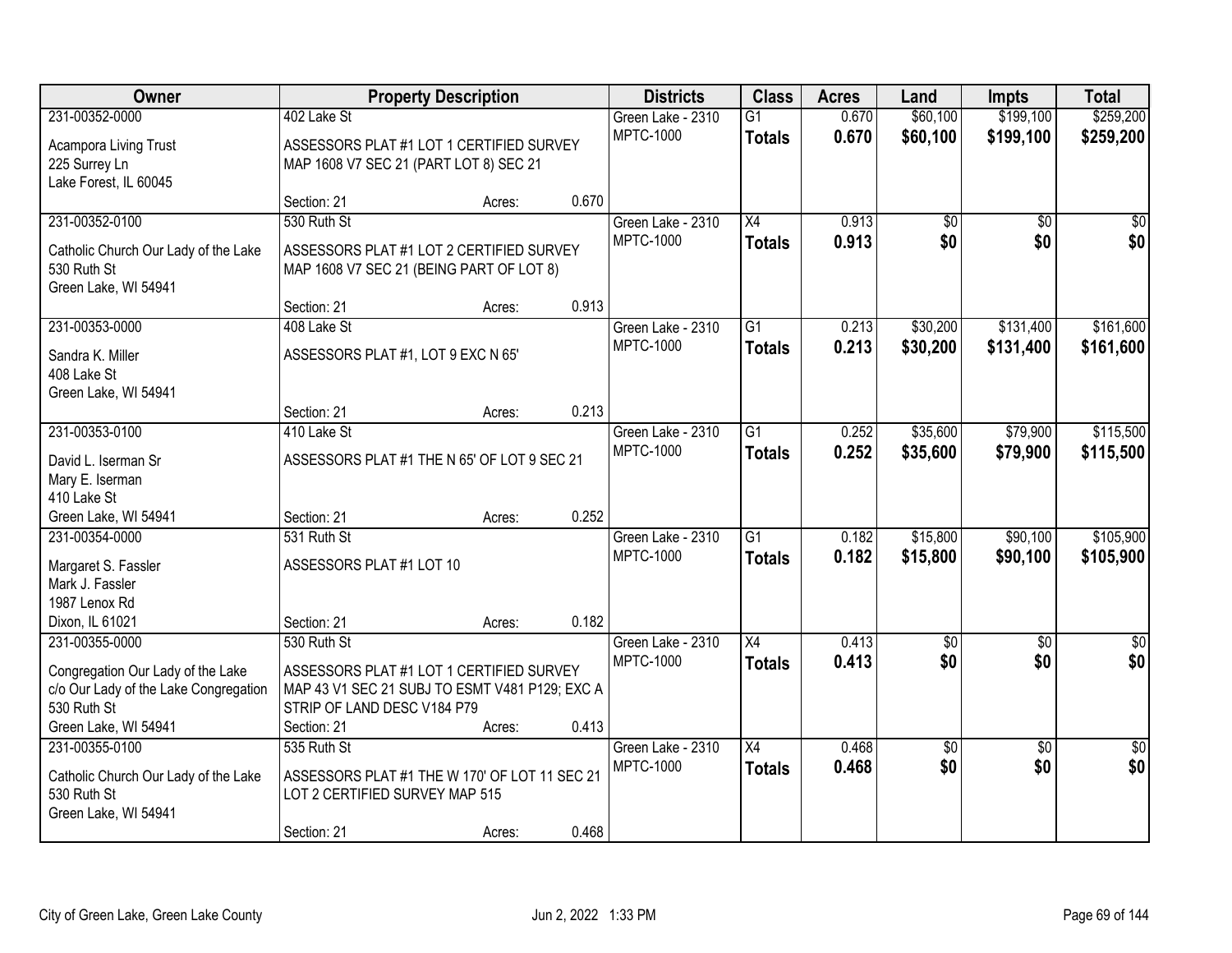| Owner                                                                                                            |                                                                                                                                                                             | <b>Property Description</b> |       | <b>Districts</b>                      | <b>Class</b>                     | <b>Acres</b>   | Land                   | <b>Impts</b>           | <b>Total</b>           |
|------------------------------------------------------------------------------------------------------------------|-----------------------------------------------------------------------------------------------------------------------------------------------------------------------------|-----------------------------|-------|---------------------------------------|----------------------------------|----------------|------------------------|------------------------|------------------------|
| 231-00356-0000<br>Congregation Our Lady of the Lake<br>530 Ruth St                                               | Lake St<br>COM 99.35R S OF SW COR OF BLK 1 OP: E 15R; S 33<br>W 15R; N 33' TO BEG SEC 21                                                                                    |                             |       | Green Lake - 2310<br><b>MPTC-1000</b> | X4<br><b>Totals</b>              | 0.509<br>0.509 | $\overline{50}$<br>\$0 | $\overline{50}$<br>\$0 | $\overline{30}$<br>\$0 |
| Green Lake, WI 54941                                                                                             | Section: 21                                                                                                                                                                 | Acres:                      | 0.509 |                                       |                                  |                |                        |                        |                        |
| 231-00357-0000<br>Catholic Church Our Lady of the Lake<br>530 Ruth St<br>Green Lake, WI 54941                    | 422 Lake St<br>COM 94.7R S OF SW COR OF BLK 1 OP; E 247.5'; S<br>5R; W 247.5'; N 5R TO BEG SEC 21                                                                           |                             |       | Green Lake - 2310<br><b>MPTC-1000</b> | $\overline{X4}$<br><b>Totals</b> | 0.332<br>0.332 | $\overline{50}$<br>\$0 | $\overline{50}$<br>\$0 | $\sqrt{50}$<br>\$0     |
| 231-00359-0000<br>Phillip C. Terranova<br>Lauren H. Terranova<br>160 Jefferson Woods Dr                          | Section: 21<br>426 Lake St<br>LOT 1 CERTIFIED SURVEY MAP 1168, V4 COM PT<br>CORRECTED TO: COM 1477.70' S OF SW COR BLK 1<br>OP BY COURT ORDER SEC 21                        | Acres:                      | 0.332 | Green Lake - 2310<br><b>MPTC-1000</b> | $\overline{G1}$<br><b>Totals</b> | 0.524<br>0.524 | \$53,500<br>\$53,500   | \$114,100<br>\$114,100 | \$167,600<br>\$167,600 |
| Peachtree, GA 30269<br>231-00360-0000                                                                            | Section: 21<br>430 Lake St                                                                                                                                                  | Acres:                      | 0.524 | Green Lake - 2310                     | $\overline{G1}$                  | 0.467          | \$48,000               | \$174,000              | \$222,000              |
| Tomer Hamami<br>Rachel M. Kurinsky<br>430 Lake St<br>Green Lake, WI 54941                                        | COM 84.7R S & 15R E OF SW1/4 COR BLK 1, OP; S<br>5R; W 17R; N 5R; E 17R TO BEG; COM PT<br>CORRECTED TO: COM 1477.70' S OF SW COR BLK 1<br>Section: 21                       | Acres:                      | 0.467 | <b>MPTC-1000</b>                      | <b>Totals</b>                    | 0.467          | \$48,000               | \$174,000              | \$222,000              |
| 231-00361-0000<br>Peace Lutheran Church<br><b>PO Box 224</b><br>Green Lake, WI 54941                             | 440 Lake St<br>COM 58 11/50R S & 15R E OF SW COR OF BLK 1 OP:<br>S 26 12/25R; W 17R; N 26 12/25R; E 17R TO BEG SEC<br>21; SUBJ TO ESMT AS DESC IN DOC 401788<br>Section: 21 | Acres:                      | 2.444 | Green Lake - 2310<br><b>MPTC-1000</b> | $\overline{X4}$<br><b>Totals</b> | 2.444<br>2.444 | $\overline{50}$<br>\$0 | $\overline{50}$<br>\$0 | $\overline{30}$<br>\$0 |
| 231-00362-0000<br>Richard L. Vogt et al<br>c/o Richard L & Renee T Vogt<br>458 Lake St<br>Green Lake, WI 54941   | 458 Lake St<br>COM 50.5R S & 15R E OF SW COR OF BLK 1 OP; S<br>127'; W 17R; N 127'; E 17R TO BEG SEC 21<br>Section: 21                                                      | Acres:                      | 0.719 | Green Lake - 2310<br><b>MPTC-1000</b> | $\overline{G1}$<br><b>Totals</b> | 0.719<br>0.719 | \$62,300<br>\$62,300   | \$144,300<br>\$144,300 | \$206,600<br>\$206,600 |
| 231-00363-0000<br>Steven A. Stahl et al<br>c/o Steven A & Barbara J Stahl<br>462 Lake St<br>Green Lake, WI 54941 | 462 Lake St<br>COM 44R S & 15R E OF SW COR OF BLK 1 OP; S<br>6.5R; W 17R; N 6.5R; E 17R TO BEG SEC 21<br>Section: 21                                                        | Acres:                      | 0.607 | Green Lake - 2310<br><b>MPTC-1000</b> | $\overline{G1}$<br><b>Totals</b> | 0.607<br>0.607 | \$57,300<br>\$57,300   | \$101,200<br>\$101,200 | \$158,500<br>\$158,500 |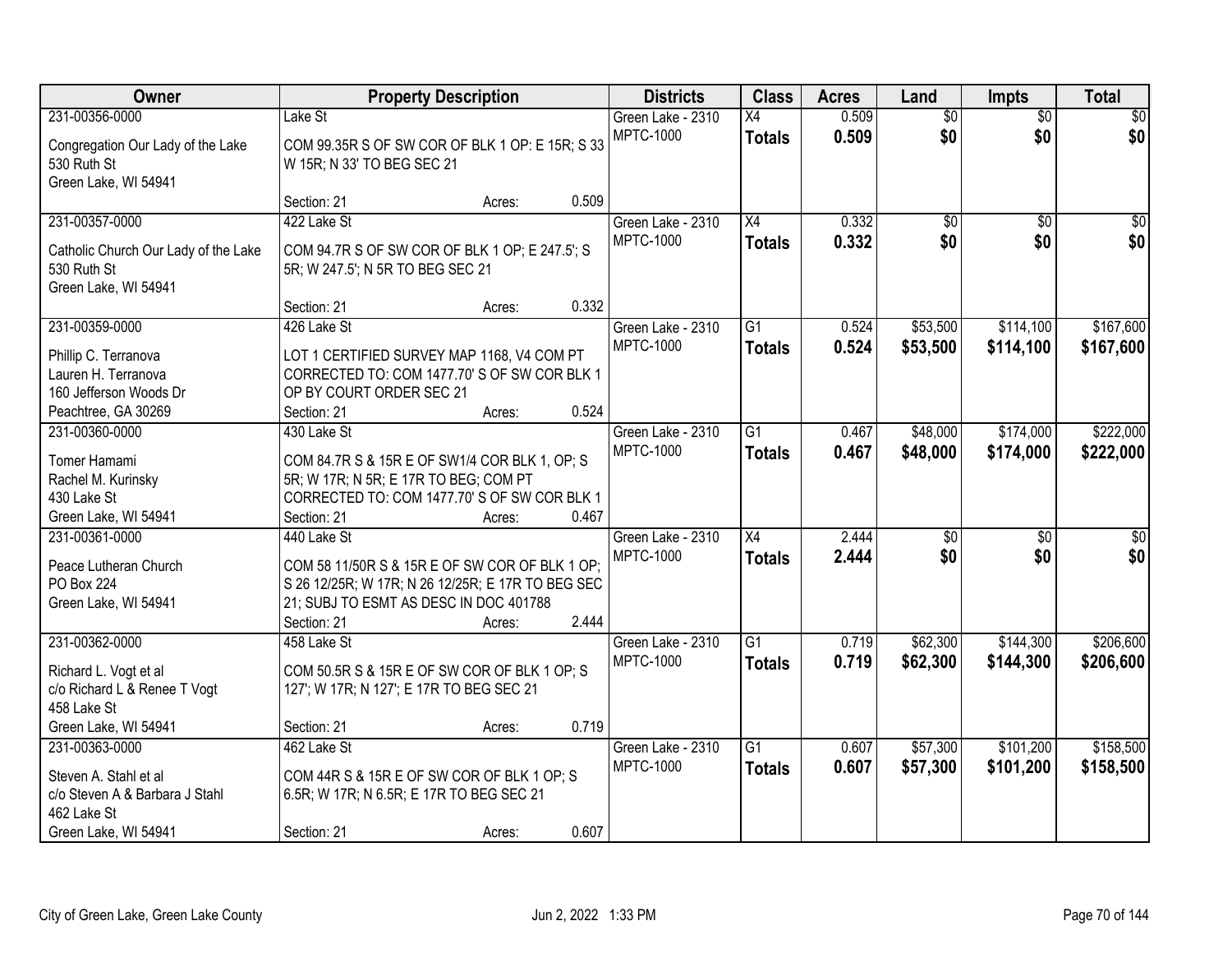| Owner                                  |                                                              | <b>Property Description</b> |       | <b>Districts</b>                      | <b>Class</b>    | <b>Acres</b> | Land     | <b>Impts</b> | <b>Total</b> |
|----------------------------------------|--------------------------------------------------------------|-----------------------------|-------|---------------------------------------|-----------------|--------------|----------|--------------|--------------|
| 231-00364-0000                         | 468 Lake St                                                  |                             |       | Green Lake - 2310                     | $\overline{G1}$ | 0.486        | \$51,700 | \$132,400    | \$184,100    |
| William Kartheiser                     | COM 38R 14-1/2' S OF SW COR OF BLK 1 OP; E 15R;              |                             |       | <b>MPTC-1000</b>                      | <b>Totals</b>   | 0.486        | \$51,700 | \$132,400    | \$184,100    |
| Sharon C. Kartheiser                   | S 84.75'; W 15R; N 84.75' TO BEG SEC 21                      |                             |       |                                       |                 |              |          |              |              |
| 468 Lake St                            |                                                              |                             |       |                                       |                 |              |          |              |              |
| Green Lake, WI 54971                   | Section: 21                                                  | Acres:                      | 0.486 |                                       |                 |              |          |              |              |
| 231-00365-0100                         | 472 Lake St                                                  |                             |       | Green Lake - 2310                     | $\overline{G1}$ | 0.558        | \$55,100 | \$67,100     | \$122,200    |
|                                        |                                                              |                             |       | <b>MPTC-1000</b>                      | <b>Totals</b>   | 0.558        | \$55,100 | \$67,100     | \$122,200    |
| John E. Watters                        | BEG ON E LINE OF LAKE ST & 544.5' S OF SW COR                |                             |       |                                       |                 |              |          |              |              |
| Sarah A. Watters<br>1082 Potomac Ct    | BLK 1 OP OF GREEN LAKE; N 80? E 173.86'; S 59.25';           |                             |       |                                       |                 |              |          |              |              |
|                                        | E 77.22'; S 67.35'; W 247.5'; N 96.75' TO POB<br>Section: 21 |                             | 0.558 |                                       |                 |              |          |              |              |
| Grays Lake, IL 60030<br>231-00366-0000 | 477 Walker Ave                                               | Acres:                      |       |                                       | G1              |              | \$7,000  |              | \$7,000      |
|                                        |                                                              |                             |       | Green Lake - 2310<br><b>MPTC-1000</b> |                 | 0.117        |          | \$0          |              |
| Groen Meer Holdings, LLC               | LOT 1 CERTIFIED SURVEY MAP 1679 V7 SEC 21                    |                             |       |                                       | <b>Totals</b>   | 0.117        | \$7,000  | \$0          | \$7,000      |
| PO Box 398                             |                                                              |                             |       |                                       |                 |              |          |              |              |
| Green Lake, WI 54941                   |                                                              |                             |       |                                       |                 |              |          |              |              |
|                                        | Section: 21                                                  | Acres:                      | 0.117 |                                       |                 |              |          |              |              |
| 231-00367-0000                         | <b>Walker Ave</b>                                            |                             |       | Green Lake - 2310                     | G1              | 0.296        | \$17,600 | \$0          | \$17,600     |
| Robert M. Provo                        | COM NW COR OF LOT 1 BLK B WALKER'S ADD:                      |                             |       | <b>MPTC-1000</b>                      | <b>Totals</b>   | 0.296        | \$17,600 | \$0          | \$17,600     |
| Dorothy V. Blankenship                 | S1.5*E 151.6'; W 7'; S85*15'W 78.5'; N159.6'; N85*15'E       |                             |       |                                       |                 |              |          |              |              |
| 483 Walker Ave                         | 78.5'; E 1.5' TO BEG SEC 21                                  |                             |       |                                       |                 |              |          |              |              |
| Green Lake, WI 54941                   | Section: 21                                                  | Acres:                      | 0.296 |                                       |                 |              |          |              |              |
| 231-00368-0000                         | 478 Lake St                                                  |                             |       | Green Lake - 2310                     | $\overline{G1}$ | 0.329        | \$42,100 | \$259,600    | \$301,700    |
|                                        |                                                              |                             |       | <b>MPTC-1000</b>                      | <b>Totals</b>   | 0.329        | \$42,100 | \$259,600    | \$301,700    |
| Donald R. Zaiki                        | COM 428.53' S OF SW COR OF BLK 1 OP; S 111.25'; E            |                             |       |                                       |                 |              |          |              |              |
| Suzi L. Zaiki                          | 3.08CH; N 111.25'; W 3.08CH TO BEG; EXC A STRIP              |                             |       |                                       |                 |              |          |              |              |
| 478 Lake St                            | ON S SIDE 29.5' ON E & RUNNING TO A PT TO RD                 |                             |       |                                       |                 |              |          |              |              |
| Green Lake, WI 54941                   | Section: 21                                                  | Acres:                      | 0.329 |                                       |                 |              |          |              |              |
| 231-00369-0000                         | 482 Lake St                                                  |                             |       | Green Lake - 2310                     | $\overline{G1}$ | 0.394        | \$46,100 | \$139,500    | \$185,600    |
| Michael D. Ratter et al                | COM 325.38' S OF SW COR OF BLK 1 OP; S 103.25'; E            |                             |       | <b>MPTC-1000</b>                      | <b>Totals</b>   | 0.394        | \$46,100 | \$139,500    | \$185,600    |
| c/o Michael D & Annette Ratter         | 3.08CH; N 97.5'; W 3.08CH TO BEG SEC 21                      |                             |       |                                       |                 |              |          |              |              |
| 482 Lake St                            |                                                              |                             |       |                                       |                 |              |          |              |              |
| Green Lake, WI 54941                   | Section: 21                                                  | Acres:                      | 0.394 |                                       |                 |              |          |              |              |
| 231-00370-0000                         | 605 South St                                                 |                             |       | Green Lake - 2310                     | $\overline{G1}$ | 0.909        | \$38,400 | \$83,000     | \$121,400    |
|                                        |                                                              |                             |       | <b>MPTC-1000</b>                      | <b>Totals</b>   | 0.909        | \$38,400 | \$83,000     | \$121,400    |
| Ann Davidson                           | ASSESSORS PLAT #2 LOT 1 EXC THE E 180'                       |                             |       |                                       |                 |              |          |              |              |
| W298 S10875 Shady Ln                   |                                                              |                             |       |                                       |                 |              |          |              |              |
| Munkwonago, WI 53149                   |                                                              |                             |       |                                       |                 |              |          |              |              |
|                                        | Section: 21                                                  | Acres:                      | 0.909 |                                       |                 |              |          |              |              |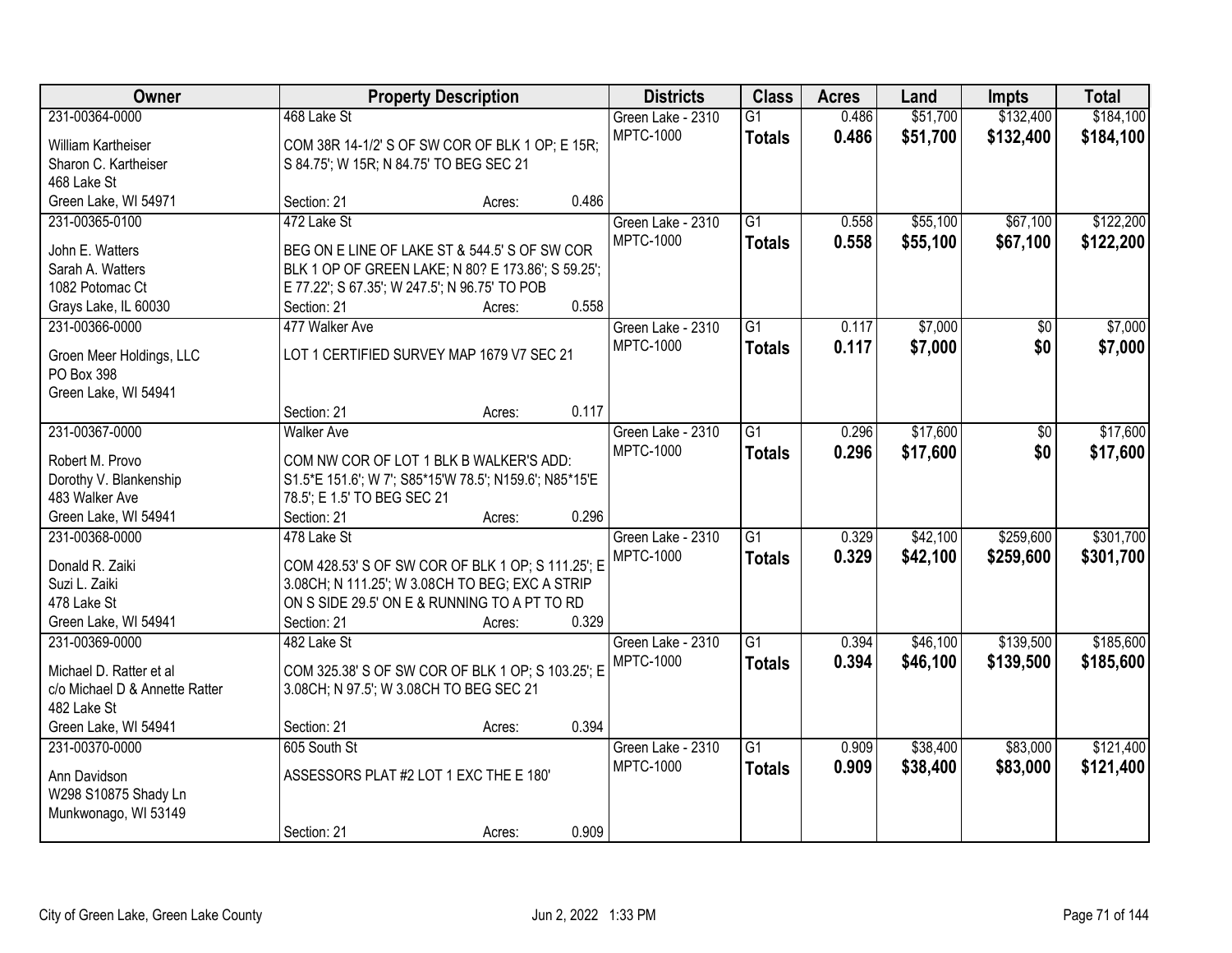| <b>Owner</b>                                             |                                                                                        | <b>Property Description</b> |       | <b>Districts</b>  | <b>Class</b>    | <b>Acres</b> | Land     | <b>Impts</b>    | <b>Total</b> |
|----------------------------------------------------------|----------------------------------------------------------------------------------------|-----------------------------|-------|-------------------|-----------------|--------------|----------|-----------------|--------------|
| 231-00370-0100                                           | 609 South St                                                                           |                             |       | Green Lake - 2310 | $\overline{G2}$ | 1.090        | \$81,500 | \$421,300       | \$502,800    |
| John Roskos, LLC                                         | ASSESSORS PLAT #2 THE E 180' OF LOT 1                                                  |                             |       | <b>MPTC-1000</b>  | <b>Totals</b>   | 1.090        | \$81,500 | \$421,300       | \$502,800    |
| c/o John Roskos, LLC                                     |                                                                                        |                             |       |                   |                 |              |          |                 |              |
| PO Box 1052                                              |                                                                                        |                             |       |                   |                 |              |          |                 |              |
| Brookfield, WI 53008                                     | Section: 21                                                                            | Acres:                      | 1.090 |                   |                 |              |          |                 |              |
| 231-00371-0000                                           | 597 South St                                                                           |                             |       | Green Lake - 2310 | $\overline{G1}$ | 0.361        | \$25,900 | \$116,600       | \$142,500    |
| Jane E. Lind                                             | ASSESSORS PLAT #2 LOT 1 CERTIFIED SURVEY                                               |                             |       | <b>MPTC-1000</b>  | <b>Totals</b>   | 0.361        | \$25,900 | \$116,600       | \$142,500    |
| 597 South St                                             | MAP 1883 V8 SEC 21                                                                     |                             |       |                   |                 |              |          |                 |              |
| Green Lake, WI 54941                                     |                                                                                        |                             |       |                   |                 |              |          |                 |              |
|                                                          | Section: 21                                                                            | Acres:                      | 0.361 |                   |                 |              |          |                 |              |
| 231-00371-0100                                           | 488 Union St                                                                           |                             |       | Green Lake - 2310 | G1              | 0.439        | \$28,300 | \$132,900       | \$161,200    |
| John W. Kaatz Jr                                         | ASSESSORS PLAT #2 LOT 2 CERTIFIED SURVEY                                               |                             |       | <b>MPTC-1000</b>  | <b>Totals</b>   | 0.439        | \$28,300 | \$132,900       | \$161,200    |
| Katherine A. Kaatz                                       | MAP 1883 V8 SEC 21                                                                     |                             |       |                   |                 |              |          |                 |              |
| 6166 Tuscobia Trl                                        |                                                                                        |                             |       |                   |                 |              |          |                 |              |
| Mcfarlane, WI 53538                                      | Section: 21                                                                            | Acres:                      | 0.439 |                   |                 |              |          |                 |              |
| 231-00372-0000                                           | 565 South St                                                                           |                             |       | Green Lake - 2310 | $\overline{G1}$ | 0.625        | \$32,700 | \$173,800       | \$206,500    |
| James E. Platt et al                                     |                                                                                        |                             |       | <b>MPTC-1000</b>  | <b>Totals</b>   | 0.625        | \$32,700 | \$173,800       | \$206,500    |
| 126 S Dunton Ave                                         | COM 16R 7L E OF CEN OF SEC 21: S 20R; E 5R; N<br>20R; W 5R TO BEG SEC 21               |                             |       |                   |                 |              |          |                 |              |
| Arlington Heights, IL 60005                              |                                                                                        |                             |       |                   |                 |              |          |                 |              |
|                                                          | Section: 21                                                                            | Acres:                      | 0.625 |                   |                 |              |          |                 |              |
| 231-00373-0000                                           | <b>Halbert St</b>                                                                      |                             |       | Green Lake - 2310 | $\overline{G1}$ | 2.944        | \$64,700 | $\overline{50}$ | \$64,700     |
|                                                          |                                                                                        |                             |       | <b>MPTC-1000</b>  | <b>Totals</b>   | 2.944        | \$64,700 | \$0             | \$64,700     |
| Sje Madden 553 Land, LLC<br>c/o Sje Madden 553 Land, LLC | COM 327.28' S OF THE CEN OF SEC 21: RUN E<br>350.63'; S TO SW COR OF BROOK'S SOUTHSIDE |                             |       |                   |                 |              |          |                 |              |
| 9419 Lawndale Ave                                        | ADD; W TO 1/4 LN; N 365.72' TO BEG                                                     |                             |       |                   |                 |              |          |                 |              |
| Evanston, IL 60203                                       | Section: 21                                                                            | Acres:                      | 2.944 |                   |                 |              |          |                 |              |
| 231-00373-0100                                           | 561 South St                                                                           |                             |       | Green Lake - 2310 | $\overline{G1}$ | 0.303        | \$21,400 | \$130,200       | \$151,600    |
|                                                          |                                                                                        |                             |       | <b>MPTC-1000</b>  | <b>Totals</b>   | 0.303        | \$21,400 | \$130,200       | \$151,600    |
| James A. Seaman et al                                    | LOT 1 CERTIFIED SURVEY MAP 98 V1 SEC 21                                                |                             |       |                   |                 |              |          |                 |              |
| c/o James A & Norene Seaman                              |                                                                                        |                             |       |                   |                 |              |          |                 |              |
| 561 South St<br>Green Lake, WI 54941                     | Section: 21                                                                            | Acres:                      | 0.303 |                   |                 |              |          |                 |              |
| 231-00373-0200                                           | 553 South St                                                                           |                             |       | Green Lake - 2310 | $\overline{G1}$ | 1.261        | \$45,200 | $\overline{50}$ | \$45,200     |
|                                                          |                                                                                        |                             |       | <b>MPTC-1000</b>  | <b>Totals</b>   | 1.261        | \$45,200 | \$0             | \$45,200     |
| Sje Madden 553 Land, LLC                                 | LOT 2 CERTIFIED SURVEY MAP 98A V1 SEC 21                                               |                             |       |                   |                 |              |          |                 |              |
| c/o Sje Madden 553 Land, LLC                             |                                                                                        |                             |       |                   |                 |              |          |                 |              |
| 9419 Lawndale Ave                                        |                                                                                        |                             |       |                   |                 |              |          |                 |              |
| Evanston, IL 60203                                       | Section: 21                                                                            | Acres:                      | 1.261 |                   |                 |              |          |                 |              |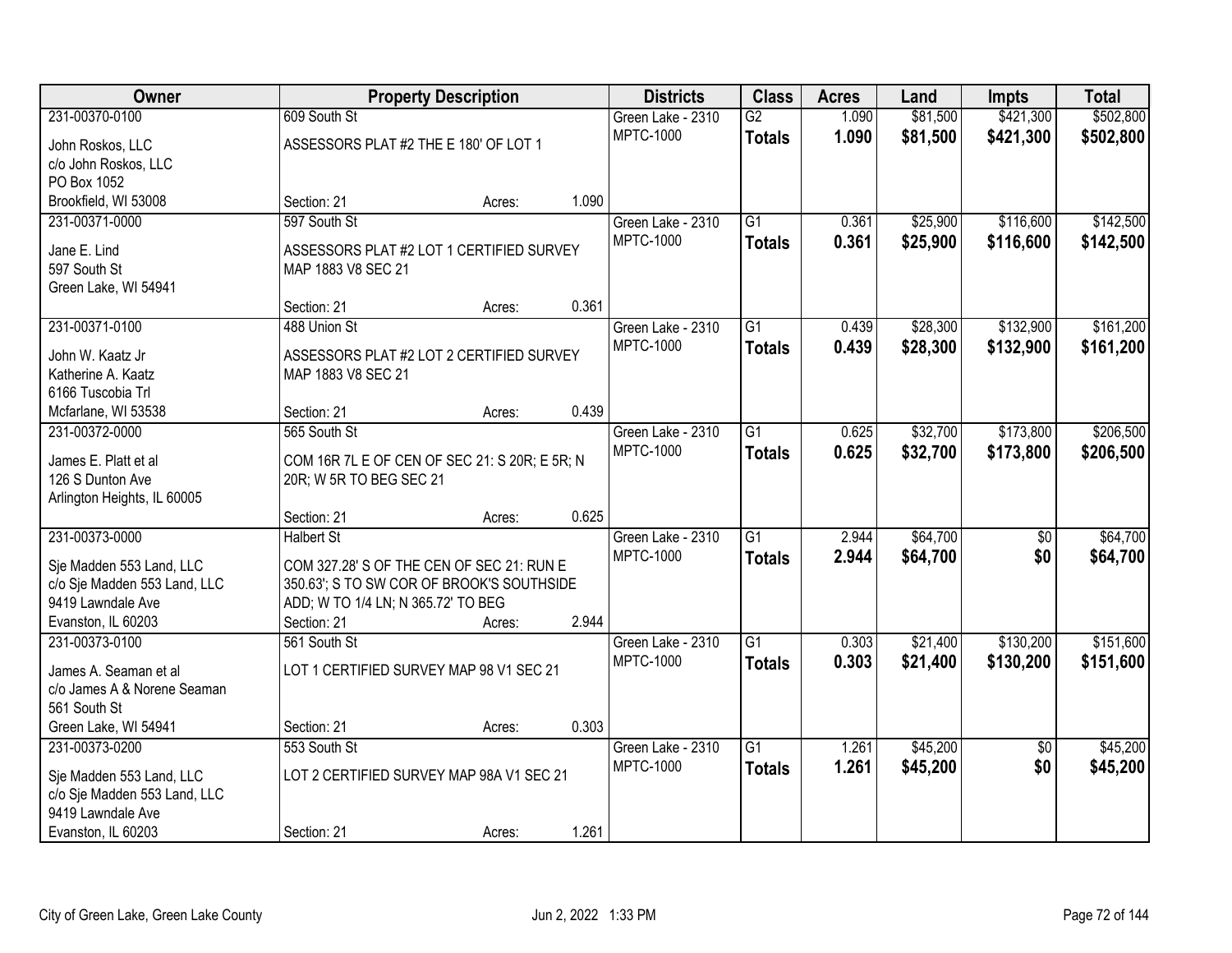| Owner                         |                                                | <b>Property Description</b> |       | <b>Districts</b>  | <b>Class</b>    | <b>Acres</b> | Land     | Impts           | <b>Total</b> |
|-------------------------------|------------------------------------------------|-----------------------------|-------|-------------------|-----------------|--------------|----------|-----------------|--------------|
| 231-00373-0300                | South St                                       |                             |       | Green Lake - 2310 | $\overline{G1}$ | 0.303        | \$7,800  | $\overline{50}$ | \$7,800      |
| James A. Seaman et al         | LOT 3 CERTIFIED SURVEY MAP 98A V1 SEC 21       |                             |       | <b>MPTC-1000</b>  | <b>Totals</b>   | 0.303        | \$7,800  | \$0             | \$7,800      |
| c/o James A & Norene Seaman   |                                                |                             |       |                   |                 |              |          |                 |              |
| 561 South St                  |                                                |                             |       |                   |                 |              |          |                 |              |
| Green Lake, WI 54941          | Section: 21                                    | Acres:                      | 0.303 |                   |                 |              |          |                 |              |
| 231-00374-0000                | 556 Sherwood Ln                                |                             |       | Green Lake - 2310 | $\overline{G1}$ | 0.558        | \$31,400 | \$0             | \$31,400     |
| Sje Madden 553 Land, LLC      | LOT 2 CERTIFIED SURVEY MAP 442 V2 AND PART     |                             |       | <b>MPTC-1000</b>  | <b>Totals</b>   | 0.558        | \$31,400 | \$0             | \$31,400     |
| c/o Sje Madden 553 Land, LLC  | OF LOT 4, BLK D, DARTFORD DALE 1ST ADD         |                             |       |                   |                 |              |          |                 |              |
| 9419 Lawndale Ave             |                                                |                             |       |                   |                 |              |          |                 |              |
| Evanston, IL 60203            | Section: 21                                    | Acres:                      | 0.558 |                   |                 |              |          |                 |              |
| 231-00374-0100                | 552 Sherwood Ln                                |                             |       | Green Lake - 2310 | $\overline{G1}$ | 0.567        | \$31,500 | \$0             | \$31,500     |
| Farm & Hills Real Estate, LLC | LOT 1 CERTIFIED SURVEY MAP 442 V2 SEC 21       |                             |       | <b>MPTC-1000</b>  | <b>Totals</b>   | 0.567        | \$31,500 | \$0             | \$31,500     |
| PO Box 398                    |                                                |                             |       |                   |                 |              |          |                 |              |
| Green Lake, WI 54941          |                                                |                             |       |                   |                 |              |          |                 |              |
|                               | Section: 21                                    | Acres:                      | 0.567 |                   |                 |              |          |                 |              |
| 231-00377-0100                | 590 Illinois Ave                               |                             |       | Green Lake - 2310 | $\overline{G1}$ | 0.441        | \$48,900 | \$151,100       | \$200,000    |
| Darren G. Nelson              | COM 692' E OF SW COR SE1/4 SEC 21: N 183'; E   |                             |       | <b>MPTC-1000</b>  | <b>Totals</b>   | 0.441        | \$48,900 | \$151,100       | \$200,000    |
| Lisa R. Starr-Nelson          | 104.9'; S 183'; W 104.9' TO BEG                |                             |       |                   |                 |              |          |                 |              |
| 590 Illinois Ave              |                                                |                             |       |                   |                 |              |          |                 |              |
| Green Lake, WI 54941          | Section: 21                                    | Acres:                      | 0.441 |                   |                 |              |          |                 |              |
| 231-00377-0200                | 570 Illinois Ave                               |                             |       | Green Lake - 2310 | $\overline{G1}$ | 0.314        | \$37,000 | \$96,800        | \$133,800    |
| Susan L. Seelhorst            | COM 340' E OF SW COR OF THE SE1/4 SEC 21: N    |                             |       | <b>MPTC-1000</b>  | <b>Totals</b>   | 0.314        | \$37,000 | \$96,800        | \$133,800    |
| 570 Illinois Ave              | 163'; E 84'; S 163'; W 84' TO BEG SEC 21       |                             |       |                   |                 |              |          |                 |              |
| Green Lake, WI 54941          |                                                |                             |       |                   |                 |              |          |                 |              |
|                               | Section: 21                                    | Acres:                      | 0.314 |                   |                 |              |          |                 |              |
| 231-00377-0300                | 433 Union St                                   |                             |       | Green Lake - 2310 | G1              | 0.177        | \$15,400 | \$89,000        | \$104,400    |
| Holly D. Hoch                 | COM AT SE COR LOT 3 BLK F DARTFORD DALE        |                             |       | <b>MPTC-1000</b>  | <b>Totals</b>   | 0.177        | \$15,400 | \$89,000        | \$104,400    |
| 433 Union St                  | PLAT: RUN W 110'; S 70'; E 110'; N ALG W LN OF |                             |       |                   |                 |              |          |                 |              |
| Green Lake, WI 54941          | UNION ST 70' TO BEG                            |                             |       |                   |                 |              |          |                 |              |
|                               | Section: 21                                    | Acres:                      | 0.177 |                   |                 |              |          |                 |              |
| 231-00380-0100                | <b>Union St</b>                                |                             |       | Green Lake - 2310 | $\overline{G1}$ | 0.380        | \$2,600  | $\overline{50}$ | \$2,600      |
| Joseph M. Giampa              | ASSESSORS PLAT #2 LOT 1 CERTIFIED SURVEY       |                             |       | <b>MPTC-1000</b>  | <b>Totals</b>   | 0.380        | \$2,600  | \$0             | \$2,600      |
| 385 Vine Ave                  | MAP 435 V2 SEC 21                              |                             |       |                   |                 |              |          |                 |              |
| Highland Park, IL 60035       |                                                |                             |       |                   |                 |              |          |                 |              |
|                               | Section: 21                                    | Acres:                      | 0.380 |                   |                 |              |          |                 |              |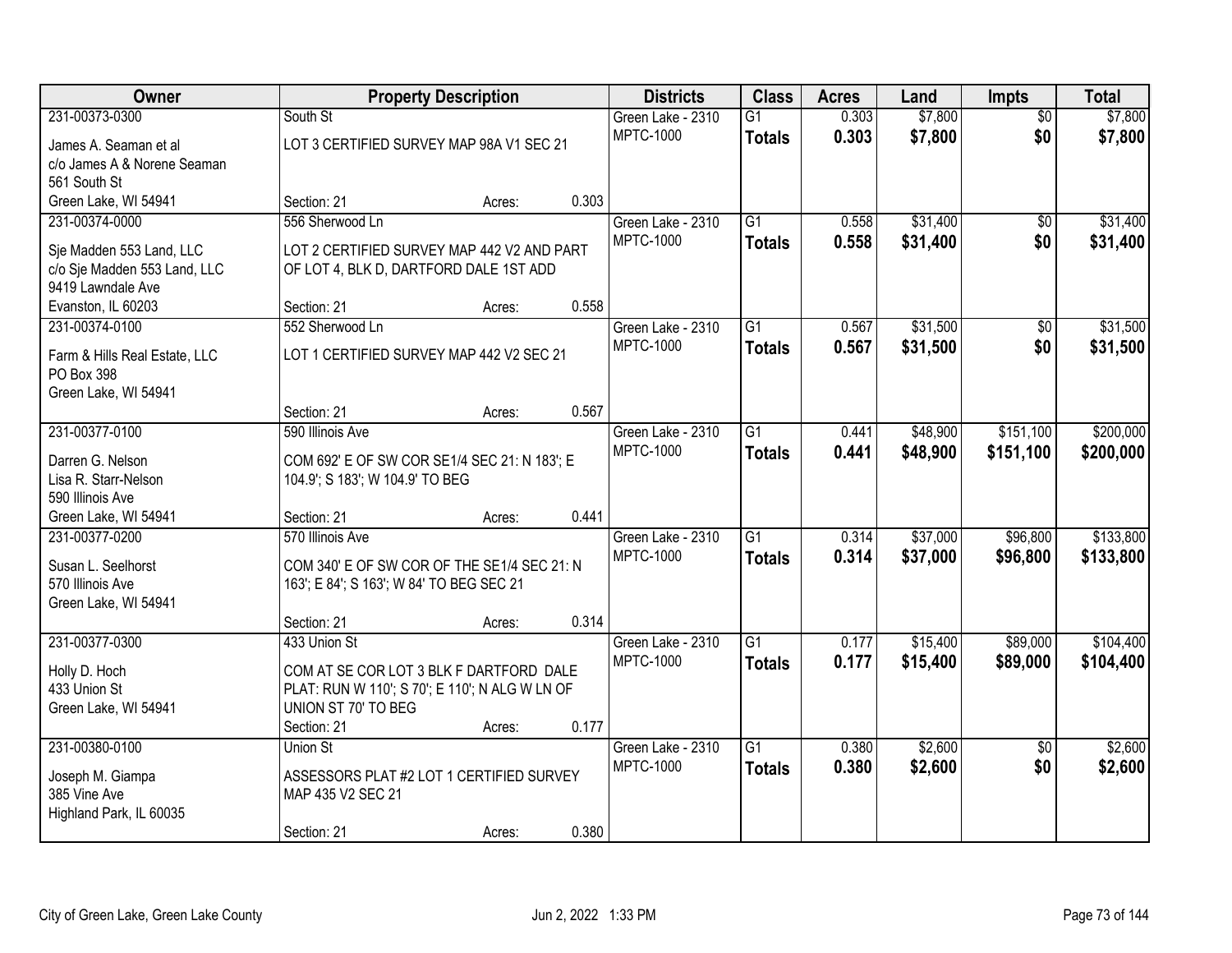| Owner                                  |                                               | <b>Property Description</b> |       | <b>Districts</b>  | <b>Class</b>    | <b>Acres</b> | Land     | <b>Impts</b>    | <b>Total</b> |
|----------------------------------------|-----------------------------------------------|-----------------------------|-------|-------------------|-----------------|--------------|----------|-----------------|--------------|
| 231-00380-0200                         | 596 Demoss Rd                                 |                             |       | Green Lake - 2310 | $\overline{G1}$ | 0.376        | \$26,300 | \$116,000       | \$142,300    |
| Emmett L. Moloney                      | ASSESSORS PLAT #2 THE S 124' OF THE W 132'LOT |                             |       | <b>MPTC-1000</b>  | <b>Totals</b>   | 0.376        | \$26,300 | \$116,000       | \$142,300    |
| 596 Demoss Rd                          | 7 SEC 21                                      |                             |       |                   |                 |              |          |                 |              |
| Green Lake, WI 54941                   |                                               |                             |       |                   |                 |              |          |                 |              |
|                                        | Section: 21                                   | Acres:                      | 0.376 |                   |                 |              |          |                 |              |
| 231-00380-0300                         | 610 Demoss Rd                                 |                             |       | Green Lake - 2310 | $\overline{G1}$ | 1.140        | \$17,000 | $\overline{50}$ | \$17,000     |
| James L. Roberts Jr                    | ASSESSORS PLAT #2 LOTS 1, 2 & 3 CERTIFIED     |                             |       | <b>MPTC-1000</b>  | <b>Totals</b>   | 1.140        | \$17,000 | \$0             | \$17,000     |
| Shari J. Roberts                       | SURVEY MAP 434 V2                             |                             |       |                   |                 |              |          |                 |              |
| 604 Demoss Rd                          |                                               |                             |       |                   |                 |              |          |                 |              |
| Green Lake, WI 54941                   | Section: 21                                   | Acres:                      | 1.140 |                   |                 |              |          |                 |              |
| 231-00380-0400                         | 604 Demoss Rd                                 |                             |       | Green Lake - 2310 | G1              | 0.732        | \$34,800 | \$135,500       | \$170,300    |
|                                        |                                               |                             |       | <b>MPTC-1000</b>  | <b>Totals</b>   | 0.732        | \$34,800 | \$135,500       | \$170,300    |
| James L. Roberts Jr et al              | ASSESSORS PLAT #2 THE S 124' OF THE E 132'    |                             |       |                   |                 |              |          |                 |              |
| c/o James L Jr & Shari J Roberts       | OFTHE W 264' OF LOT 7; ALSO LOT 4 CERTIFIED   |                             |       |                   |                 |              |          |                 |              |
| 604 Demoss St                          | SURVEY MAP 435 V2 SEC 21 EXC THE E4' THEREOF  |                             |       |                   |                 |              |          |                 |              |
| Green Lake, WI 54941                   | Section: 21<br>606 Demoss Rd                  | Acres:                      | 0.732 |                   |                 |              |          |                 |              |
| 231-00380-0500                         |                                               |                             |       | Green Lake - 2310 | $\overline{G1}$ | 0.567        | \$31,500 | \$106,100       | \$137,600    |
| James L. Roberts Jr et al              | ASSESSORS PLAT #2 LOT 4 CERTIFIED SURVEY      |                             |       | <b>MPTC-1000</b>  | <b>Totals</b>   | 0.567        | \$31,500 | \$106,100       | \$137,600    |
| c/o James L Jr & Shari J Roberts       | MAP 434 SEC 21 AND THAT PARCEL DESC V738      |                             |       |                   |                 |              |          |                 |              |
| 604 Demoss St                          | PG339                                         |                             |       |                   |                 |              |          |                 |              |
| Green Lake, WI 54941                   | Section: 21                                   | Acres:                      | 0.567 |                   |                 |              |          |                 |              |
| 231-00380-0600                         | 442 Union St                                  |                             |       | Green Lake - 2310 | $\overline{G1}$ | 0.242        | \$20,700 | \$61,600        | \$82,300     |
| Walter P. Szkwarko et al.              | ASSESSORS PLAT #2 LOT 1 CERTIFIED SURVEY      |                             |       | <b>MPTC-1000</b>  | <b>Totals</b>   | 0.242        | \$20,700 | \$61,600        | \$82,300     |
| c/o Walter P & Michele M Szkwarko      | MAP 1071 V4 (CORRECTING CSM 945) SEC 21       |                             |       |                   |                 |              |          |                 |              |
| W1324 Spring Grove Rd                  |                                               |                             |       |                   |                 |              |          |                 |              |
| Ripon, WI 54971                        | Section: 21                                   | Acres:                      | 0.242 |                   |                 |              |          |                 |              |
| 231-00380-0700                         | 446 Union St                                  |                             |       | Green Lake - 2310 | $\overline{G1}$ | 0.258        | \$21,500 | \$83,900        | \$105,400    |
|                                        |                                               |                             |       | <b>MPTC-1000</b>  | <b>Totals</b>   | 0.258        | \$21,500 | \$83,900        | \$105,400    |
| Thomas O'Callaghan Trust               | ASSESSORS PLAT #2 LOT 2 CERTIFIED SURVEY      |                             |       |                   |                 |              |          |                 |              |
| 11474 Tongareva St<br>Malibu, CA 90265 | MAP 1071 V4 (CORRECTING CSM 945) SEC 21       |                             |       |                   |                 |              |          |                 |              |
|                                        | Section: 21                                   | Acres:                      | 0.258 |                   |                 |              |          |                 |              |
| 231-00380-0800                         | 450 Union St                                  |                             |       | Green Lake - 2310 | $\overline{G1}$ | 0.258        | \$2,200  | $\overline{50}$ | \$2,200      |
|                                        |                                               |                             |       | <b>MPTC-1000</b>  | <b>Totals</b>   | 0.258        | \$2,200  | \$0             | \$2,200      |
| Joseph M. Giampa                       | ASSESSORS PLAT #2 LOT 3 CERTIFIED SURVEY      |                             |       |                   |                 |              |          |                 |              |
| 385 Vine Ave                           | MAP 1071 V4 (CORRECTING CSM 945) SEC 21       |                             |       |                   |                 |              |          |                 |              |
| Highland Park, IL 60035                |                                               |                             |       |                   |                 |              |          |                 |              |
|                                        | Section: 21                                   | Acres:                      | 0.258 |                   |                 |              |          |                 |              |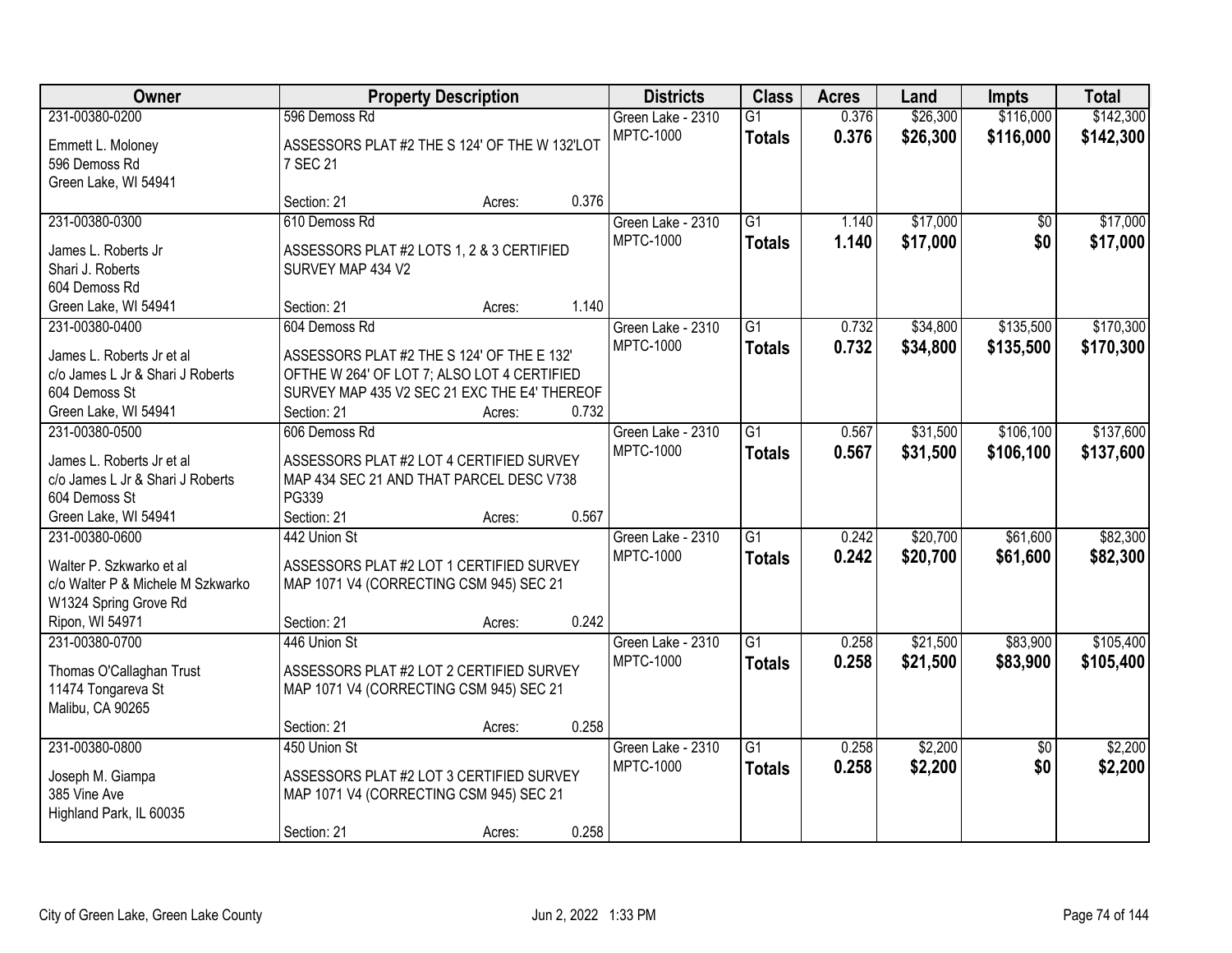| Owner                                             | <b>Property Description</b>                                         |        |       | <b>Districts</b>  | <b>Class</b>    | <b>Acres</b> | Land            | Impts           | <b>Total</b>    |
|---------------------------------------------------|---------------------------------------------------------------------|--------|-------|-------------------|-----------------|--------------|-----------------|-----------------|-----------------|
| 231-00381-0000                                    | 456 Union St                                                        |        |       | Green Lake - 2310 | G1              | 1.034        | \$20,300        | $\overline{50}$ | \$20,300        |
| Joseph M. Giampa                                  | ASSESSORS PLAT #2 LOT 6                                             |        |       | <b>MPTC-1000</b>  | <b>Totals</b>   | 1.034        | \$20,300        | \$0             | \$20,300        |
| 385 Vine Ave                                      |                                                                     |        |       |                   |                 |              |                 |                 |                 |
| Highland Park, IL 60035                           |                                                                     |        |       |                   |                 |              |                 |                 |                 |
|                                                   | Section: 21                                                         | Acres: | 1.034 |                   |                 |              |                 |                 |                 |
| 231-00382-0000                                    | Union St                                                            |        |       | Green Lake - 2310 | X4              | 1.620        | $\overline{60}$ | $\overline{50}$ | $\overline{30}$ |
|                                                   |                                                                     |        |       | <b>MPTC-1000</b>  | <b>Totals</b>   | 1.620        | \$0             | \$0             | \$0             |
| School District of Green Lake                     | ASSESSORS PLAT #2 LOT 5 EXC PARCELS                                 |        |       |                   |                 |              |                 |                 |                 |
| PO Box 369<br>Green Lake, WI 54941                | 382.1, 382.2, 382.3, 382.4 & 382.5                                  |        |       |                   |                 |              |                 |                 |                 |
|                                                   | Section: 21                                                         | Acres: | 1.620 |                   |                 |              |                 |                 |                 |
| 231-00382-0100                                    | 602 Halbert St                                                      |        |       | Green Lake - 2310 | G <sub>1</sub>  | 0.286        | \$23,100        | \$87,600        | \$110,700       |
|                                                   |                                                                     |        |       | <b>MPTC-1000</b>  | <b>Totals</b>   | 0.286        | \$23,100        | \$87,600        | \$110,700       |
| <b>Ballweg Properties, LLC</b>                    | ASSESSORS PLAT #2 COM 88.57' E OF NW COR LOT                        |        |       |                   |                 |              |                 |                 |                 |
| c/o Ballweg Properties, LLC                       | 5: THENCE S 141.75'; E 88'; N 141.75'; W 88' TO BEG                 |        |       |                   |                 |              |                 |                 |                 |
| 170 W Summit St                                   | <b>SEC 21</b>                                                       |        |       |                   |                 |              |                 |                 |                 |
| Markesan, WI 53946                                | Section: 21                                                         | Acres: | 0.286 |                   |                 |              |                 |                 |                 |
| 231-00382-0200                                    | 603 Halbert St                                                      |        |       | Green Lake - 2310 | G1              | 0.749        | \$35,200        | \$91,000        | \$126,200       |
| Karen A. Levonowicz et al                         | ASSESSORS PLAT #2 COM AT THE SW COR OF LOT                          |        |       | <b>MPTC-1000</b>  | <b>Totals</b>   | 0.749        | \$35,200        | \$91,000        | \$126,200       |
| 603 Halbert St                                    | 5: THENCE E 264.68'; N 123.25'; W 264.78'; S 123.25'                |        |       |                   |                 |              |                 |                 |                 |
| Green Lake, WI 54941                              | TO BEG SEC 21                                                       |        |       |                   |                 |              |                 |                 |                 |
|                                                   | Section: 21                                                         | Acres: | 0.749 |                   |                 |              |                 |                 |                 |
| 231-00382-0300                                    | 474 Union St                                                        |        |       | Green Lake - 2310 | $\overline{G1}$ | 0.288        | \$23,200        | \$105,900       | \$129,100       |
|                                                   |                                                                     |        |       | <b>MPTC-1000</b>  | <b>Totals</b>   | 0.288        | \$23,200        | \$105,900       | \$129,100       |
| James E. Cernauske et al                          | ASSESSORS PLAT #2 COM AT THE NW COR OF LOT                          |        |       |                   |                 |              |                 |                 |                 |
| c/o James E & Patricia A Cernauske<br>240 Andy Dr | 5: THENCE S 141.75'; E 88.74'; N 141.75'; W 88.57' TO<br>BEG SEC 21 |        |       |                   |                 |              |                 |                 |                 |
| Melrose Park, IL 60160                            | Section: 21                                                         |        | 0.288 |                   |                 |              |                 |                 |                 |
| 231-00382-0400                                    | 604 Halbert St                                                      | Acres: |       | Green Lake - 2310 | $\overline{G1}$ | 0.286        | \$23,100        | \$95,300        | \$118,400       |
|                                                   |                                                                     |        |       | <b>MPTC-1000</b>  |                 | 0.286        |                 |                 |                 |
| Fred M. Pinkowski et al                           | ASSESSORS PLAT #2 COM 176.77' E OF THE NWCOF                        |        |       |                   | <b>Totals</b>   |              | \$23,100        | \$95,300        | \$118,400       |
| c/o Fred M & Claudette T Pinkowski                | OF LOT 5; THENCE S 141.75'; E 88'; N 141.75'; W 88'                 |        |       |                   |                 |              |                 |                 |                 |
| 604 Halbert St Po Box 313                         | TO BEG SEC 21                                                       |        |       |                   |                 |              |                 |                 |                 |
| Green Lake, WI 54941-0313                         | Section: 21                                                         | Acres: | 0.286 |                   |                 |              |                 |                 |                 |
| 231-00383-0100                                    | 478 Union St                                                        |        |       | Green Lake - 2310 | $\overline{G1}$ | 0.702        | \$34,200        | \$34,000        | \$68,200        |
| Robert A. Malzhan II                              | LOT 2 CERTIFIED SURVEY MAP 3453 V19                                 |        |       | <b>MPTC-1000</b>  | <b>Totals</b>   | 0.702        | \$34,200        | \$34,000        | \$68,200        |
| Sandra L. Malzhan                                 |                                                                     |        |       |                   |                 |              |                 |                 |                 |
| 478 Union St                                      |                                                                     |        |       |                   |                 |              |                 |                 |                 |
| Green Lake, WI 54941                              | Section: 21                                                         | Acres: | 0.702 |                   |                 |              |                 |                 |                 |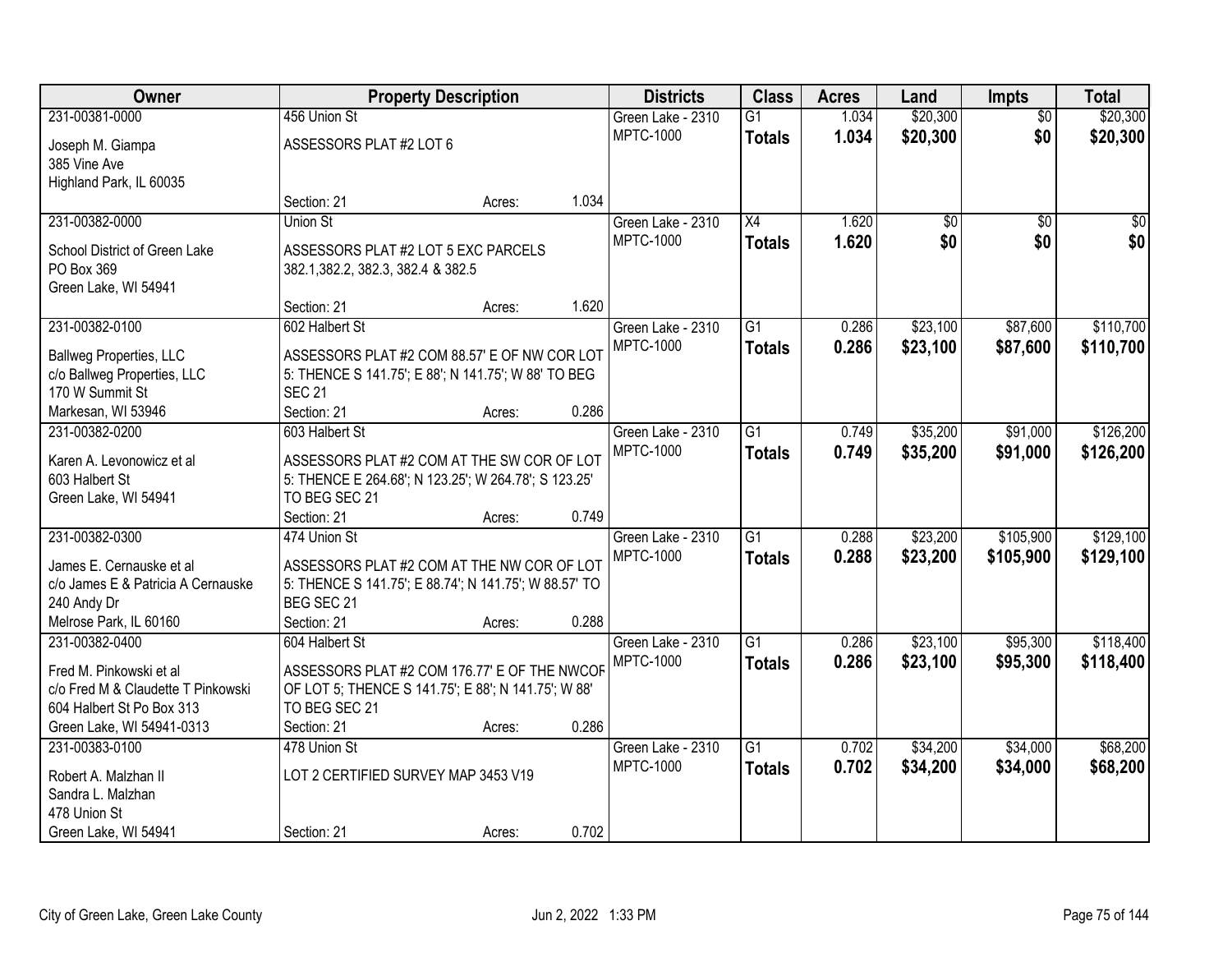| Owner                       | <b>Property Description</b>                    |        |         | <b>Districts</b>                      | <b>Class</b>    | <b>Acres</b> | Land      | <b>Impts</b>    | <b>Total</b> |
|-----------------------------|------------------------------------------------|--------|---------|---------------------------------------|-----------------|--------------|-----------|-----------------|--------------|
| 231-00384-0200              | 680 Illinois Ave                               |        |         | Green Lake - 2310                     | $\overline{G2}$ | 100.300      | \$401,000 | \$478,200       | \$879,200    |
| Tuscumbia Land Corporation  | THE E1/2 OF THE E1/2 OF THE SE1/4 SEC 21 LOT 2 |        |         | TID <sub>3</sub>                      | <b>Totals</b>   | 100.300      | \$401,000 | \$478,200       | \$879,200    |
| c/o Tuscumbia Land Corp     | CERTIFIED SURVEY MAP 381 V2, THE S1/2 OF THE   |        |         | <b>MPTC-1000</b>                      |                 |              |           |                 |              |
| 680 Illinois Ave Po Box 473 | NW1/4 OF THE SW1/4 SEC 22 & A 2R X 40R STRIP   |        |         |                                       |                 |              |           |                 |              |
| Green Lake, WI 54941        | Section: 22                                    | Acres: | 100.300 |                                       |                 |              |           |                 |              |
| 231-00384-0300              | 484 Union St                                   |        |         | Green Lake - 2310                     | $\overline{G1}$ | 1.269        | \$45,400  | \$82,100        | \$127,500    |
|                             |                                                |        |         | <b>MPTC-1000</b>                      | <b>Totals</b>   | 1.269        | \$45,400  | \$82,100        | \$127,500    |
| Robert A. Malzhan           | LOT 1 CERTIFIED SURVEY MAP 3453 V19            |        |         |                                       |                 |              |           |                 |              |
| 484 Union St                |                                                |        |         |                                       |                 |              |           |                 |              |
| Green Lake, WI 54941        | Section: 21                                    |        | 1.269   |                                       |                 |              |           |                 |              |
| 231-00384-0400              | 640 Fiddlehead Ct                              | Acres: |         |                                       | G1              | 2.300        | \$9,500   |                 | \$9,500      |
|                             |                                                |        |         | Green Lake - 2310<br>TID <sub>3</sub> |                 |              |           | \$0             |              |
| ACS RBHS,, LLC              | LOT 102 CERTIFIED SURVEY MAP 3489 V19          |        |         | <b>MPTC-1000</b>                      | <b>Totals</b>   | 2.300        | \$9,500   | \$0             | \$9,500      |
| 353 Forest Grove Dr Ste 105 | SUBJECT TO ESMT AS RECD V724 PG 513            |        |         |                                       |                 |              |           |                 |              |
| Pewaukee, WI 53072          |                                                |        |         |                                       |                 |              |           |                 |              |
|                             | Section: 21                                    | Acres: | 2.300   |                                       |                 |              |           |                 |              |
| 231-00384-0500              | 630 Fiddlehead Ct                              |        |         | Green Lake - 2310                     | $\overline{G1}$ | 3.360        | \$50,100  | \$0             | \$50,100     |
| ACS RBHS., LLC              | LOT 103 CERTIFIED SURVEY MAP 3489 V19          |        |         | TID <sub>3</sub>                      | <b>Totals</b>   | 3.360        | \$50,100  | \$0             | \$50,100     |
| 353 Forest Grove Dr Ste 105 | SUBJECT TO ESMT AS RECD V724 PG 513            |        |         | <b>MPTC-1000</b>                      |                 |              |           |                 |              |
| Pewaukee, WI 53072          |                                                |        |         |                                       |                 |              |           |                 |              |
|                             | Section: 21                                    | Acres: | 3.360   |                                       |                 |              |           |                 |              |
| 231-00384-0600              | 631 Fiddlehead Ct                              |        |         | Green Lake - 2310                     | $\overline{G1}$ | 2.410        | \$9,500   | $\overline{50}$ | \$9,500      |
|                             |                                                |        |         | TID <sub>3</sub>                      | <b>Totals</b>   | 2.410        | \$9,500   | \$0             | \$9,500      |
| ACS RBHS., LLC              | LOT 104 CERTIFIED SURVEY MAP 3489 V19          |        |         | <b>MPTC-1000</b>                      |                 |              |           |                 |              |
| 353 Forest Grove Dr Ste 105 | SUBJECT TO ESMT AS RECD V724 PG 513            |        |         |                                       |                 |              |           |                 |              |
| Pewaukee, WI 53072          |                                                |        | 2.410   |                                       |                 |              |           |                 |              |
|                             | Section: 21                                    | Acres: |         |                                       |                 |              |           |                 |              |
| 231-00384-0700              | 641 Fiddlehead Ct                              |        |         | Green Lake - 2310<br>TID <sub>3</sub> | $\overline{G1}$ | 0.930        | \$8,000   | $\sqrt{6}$      | \$8,000      |
| ACS RBHS., LLC              | LOT 105 CERTIFIED SURVEY MAP 3489 V19          |        |         | <b>MPTC-1000</b>                      | <b>Totals</b>   | 0.930        | \$8,000   | \$0             | \$8,000      |
| 353 Forest Grove Dr Ste 105 | SUBJECT TO ESMT AS RECD V724 PG 513            |        |         |                                       |                 |              |           |                 |              |
| Pewaukee, WI 53072          |                                                |        |         |                                       |                 |              |           |                 |              |
|                             | Section: 21                                    | Acres: | 0.930   |                                       |                 |              |           |                 |              |
| 231-00384-0800              | Stonehaven Dr                                  |        |         | Green Lake - 2310                     | $\overline{G2}$ | 8.420        | \$31,200  | $\overline{50}$ | \$31,200     |
| Carol Shores, LLC           | LOT 1 CERTIFIED SURVEY MAP 3488 V19 SUBJECT    |        |         | TID <sub>3</sub>                      | <b>Totals</b>   | 8.420        | \$31,200  | \$0             | \$31,200     |
| 470 State Rd 23             | TO ESMT AS RECD V724 PG 513                    |        |         | <b>MPTC-1000</b>                      |                 |              |           |                 |              |
| Green Lake, WI 54941        |                                                |        |         |                                       |                 |              |           |                 |              |
|                             | Section: 21                                    | Acres: | 8.420   |                                       |                 |              |           |                 |              |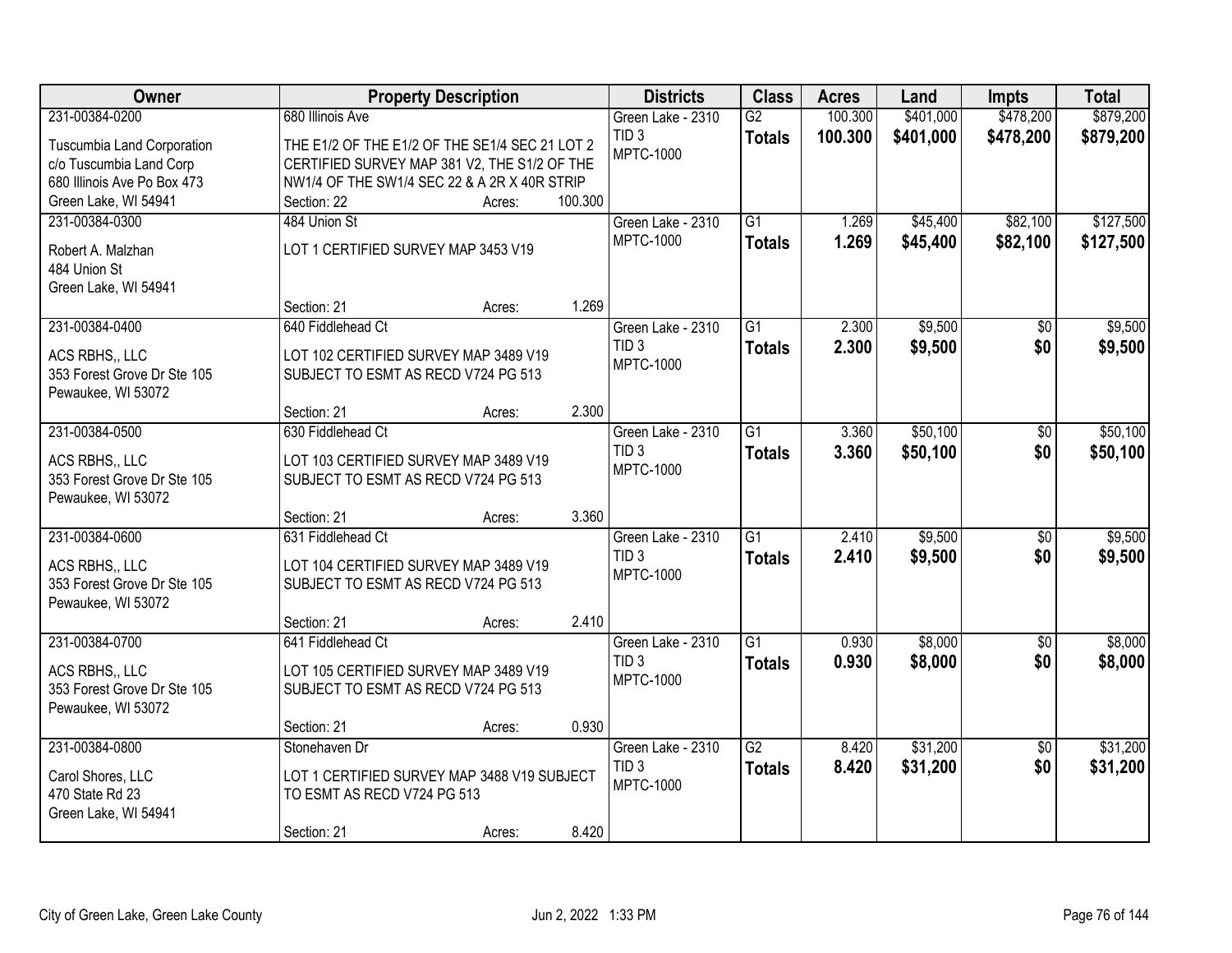| Owner                                                                   | <b>Property Description</b>                                                                               |        |       | <b>Districts</b>                                  | <b>Class</b>                     | <b>Acres</b>   | Land                 | <b>Impts</b>           | <b>Total</b>           |
|-------------------------------------------------------------------------|-----------------------------------------------------------------------------------------------------------|--------|-------|---------------------------------------------------|----------------------------------|----------------|----------------------|------------------------|------------------------|
| 231-00384-0900                                                          | Evensong Way                                                                                              |        |       | Green Lake - 2310                                 | $\overline{G2}$                  | 2.050          | \$21,400             | $\overline{50}$        | \$21,400               |
| Carol Shores, LLC<br>470 State Rd 23<br>Green Lake, WI 54941            | LOT 2 CERTIFIED SURVEY MAP 3488 V19 SUBJECT<br>TO ESMT AS RECD V724 PG 513                                |        |       | TID <sub>3</sub><br><b>MPTC-1000</b>              | <b>Totals</b>                    | 2.050          | \$21,400             | \$0                    | \$21,400               |
|                                                                         | Section: 21                                                                                               | Acres: | 2.050 |                                                   |                                  |                |                      |                        |                        |
| 231-00384-1000                                                          | <b>Evensong Way</b>                                                                                       |        |       | Green Lake - 2310                                 | $\overline{G2}$                  | 4.610          | \$48,000             | $\overline{50}$        | \$48,000               |
| Carol Shores, LLC<br>470 State Rd 23<br>Green Lake, WI 54941            | LOT 4 CERTIFIED SURVEY MAP 3488 V19 SUBJECT<br>TO ESMT AS RECD V724 PG 513                                |        |       | TID <sub>3</sub><br><b>MPTC-1000</b>              | <b>Totals</b>                    | 4.610          | \$48,000             | \$0                    | \$48,000               |
|                                                                         | Section: 21                                                                                               | Acres: | 4.610 |                                                   |                                  |                |                      |                        |                        |
| 231-00385-0000                                                          | 613 Illinois Ave                                                                                          |        |       | Green Lake - 2310                                 | G1                               | 0.528          | \$53,700             | \$172,500              | \$226,200              |
| William L. Pipho et al<br>c/o William L & Amy Pipho<br>613 Illinois Ave | LOT 1 CERTIFIED SURVEY MAP 124 V1 SEC 28 INCL<br><b>ROW</b>                                               |        |       | <b>MPTC-1000</b>                                  | <b>Totals</b>                    | 0.528          | \$53,700             | \$172,500              | \$226,200              |
| Green Lake, WI 54941                                                    | Section: 28                                                                                               | Acres: | 0.528 |                                                   |                                  |                |                      |                        |                        |
| 231-00386-0000                                                          | 607D Illinois Ave                                                                                         |        |       | <b>Water Frontage</b>                             | $\overline{G1}$                  | 0.000          | \$741,500            | \$129,800              | \$871,300              |
| Aleksandar Bogdanovski et al<br>c/o Melanie A. Sippel<br>PO Box 505     | COM 287' S OF SE COR OF THE SW1/4 OF THE SE1/4<br>SEC 21: W 90'; S 365' 1.5"; SE'LY 90' 9"; N 375' TO BEC |        |       | $-00180$<br>Green Lake - 2310<br><b>MPTC-1000</b> | <b>Totals</b>                    | 0.000          | \$741,500            | \$129,800              | \$871,300              |
| Green Lake, WI 54941                                                    | Section: 28                                                                                               | Acres: | 0.000 |                                                   |                                  |                |                      |                        |                        |
| 231-00387-0000<br>Dennis & Christine Carroll Living Trust               | 609 Illinois Ave<br>LOT 1 CERTIFIED SURVEY MAP 607 V3 SEC 28                                              |        |       | Green Lake - 2310<br><b>MPTC-1000</b>             | $\overline{G1}$<br><b>Totals</b> | 0.497<br>0.497 | \$52,300<br>\$52,300 | \$203,200<br>\$203,200 | \$255,500<br>\$255,500 |
| 609 Illinois Ave                                                        |                                                                                                           |        |       |                                                   |                                  |                |                      |                        |                        |
| Green Lake, WI 54941                                                    |                                                                                                           |        |       |                                                   |                                  |                |                      |                        |                        |
|                                                                         | Section: 28                                                                                               | Acres: | 0.497 |                                                   |                                  |                |                      |                        |                        |
| 231-00388-0000                                                          | 607C Illinois Ave                                                                                         |        |       | <b>Water Frontage</b><br>$-00180$                 | $\overline{G1}$                  | 0.872          | \$852,000            | \$46,000               | \$898,000              |
| Matthew T Phelan Trust                                                  | LOT 1 CERTIFIED SURVEY MAP 2684                                                                           |        |       | Green Lake - 2310                                 | <b>Totals</b>                    | 0.872          | \$852,000            | \$46,000               | \$898,000              |
| Michelle Phelan Trust                                                   |                                                                                                           |        |       | <b>MPTC-1000</b>                                  |                                  |                |                      |                        |                        |
| 3132 Landore Dr                                                         |                                                                                                           |        |       |                                                   |                                  |                |                      |                        |                        |
| Naperville, IL 60564                                                    | Section: 28                                                                                               | Acres: | 0.872 |                                                   |                                  |                |                      |                        |                        |
| 231-00390-0000                                                          | 605 Illinois Ave                                                                                          |        |       | Green Lake - 2310                                 | $\overline{G1}$                  | 0.666          | \$65,900             | $\overline{30}$        | \$65,900               |
| John J. Glynn                                                           | LOT 1 CERTIFIED SURVEY MAP 1136 V4 (BEING A                                                               |        |       | <b>MPTC-1000</b>                                  | <b>Totals</b>                    | 0.666          | \$65,900             | \$0                    | \$65,900               |
| Mary D. Glynn                                                           | RES OF PART LOT 2 CSM 3, 1095 & 1097) SEC 28                                                              |        |       |                                                   |                                  |                |                      |                        |                        |
| 1121 3rd St                                                             | SUBJ TO ESMT                                                                                              |        |       |                                                   |                                  |                |                      |                        |                        |
| Libertyville, IL 60048                                                  | Section: 28                                                                                               | Acres: | 0.666 |                                                   |                                  |                |                      |                        |                        |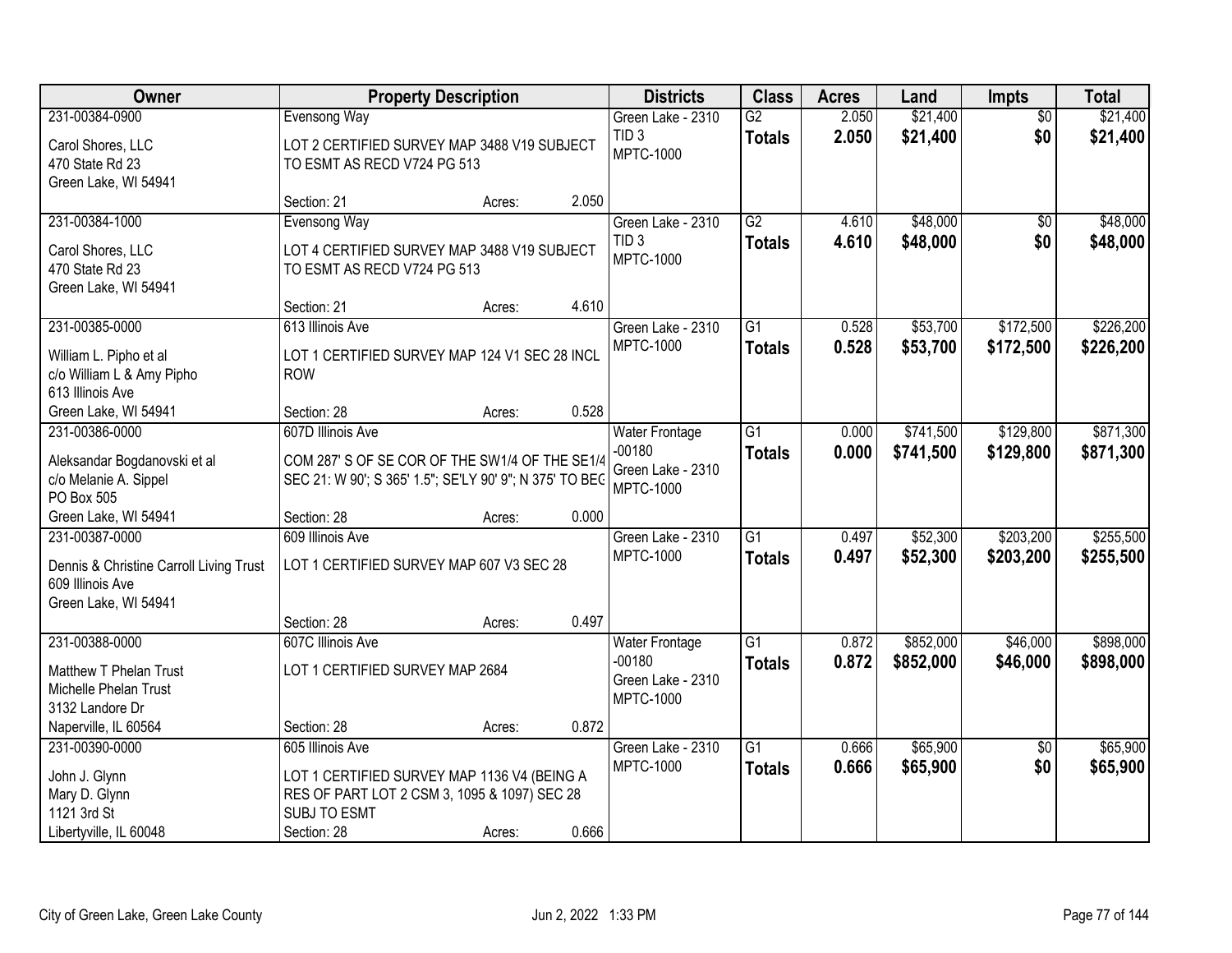| Owner                          |                                     | <b>Property Description</b>                       |       | <b>Districts</b>                  | <b>Class</b>    | <b>Acres</b> | Land                | <b>Impts</b> | <b>Total</b> |
|--------------------------------|-------------------------------------|---------------------------------------------------|-------|-----------------------------------|-----------------|--------------|---------------------|--------------|--------------|
| 231-00390-0100                 | 607 Illinois Ave                    |                                                   |       | Green Lake - 2310                 | $\overline{G1}$ | 0.529        | \$53,800            | \$428,900    | \$482,700    |
| John J. Glynn                  |                                     | LOT 2 CERTIFIED SURVEY MAP 1136 V4 (BEING A       |       | <b>MPTC-1000</b>                  | <b>Totals</b>   | 0.529        | \$53,800            | \$428,900    | \$482,700    |
| Mary D. Glynn                  |                                     | RESURVEY OF PART LOT 2 CSM 3, 1095 & 1097) SEC    |       |                                   |                 |              |                     |              |              |
| 1121 3rd St                    | 28 INCL ESMT                        |                                                   |       |                                   |                 |              |                     |              |              |
| Libertyville, IL 60048         | Section: 28                         | Acres:                                            | 0.529 |                                   |                 |              |                     |              |              |
| 231-00391-0000                 | 607B Illinois Ave                   |                                                   |       | <b>Water Frontage</b>             | $\overline{G1}$ | 0.000        | \$723,000           | \$124,000    | \$847,000    |
|                                |                                     |                                                   |       | $-00180$                          | <b>Totals</b>   | 0.000        | \$723,000           | \$124,000    | \$847,000    |
| Thomas Family Partnership, LLC |                                     | LOT 1 CERTIFIED SURVEY MAP 1133 V4 (A RES OF      |       | Green Lake - 2310                 |                 |              |                     |              |              |
| 2 The Court of Harborside #203 |                                     | LOT 1 CSM 3, 1096 & 1131) ALSO COM: 1138.18' E &  |       | <b>MPTC-1000</b>                  |                 |              |                     |              |              |
| Northbrook, IL 60062           | Section: 28                         | 33.01' S OF NW COR SEC 28: S 254'; E 8'; S 25'; E | 0.000 |                                   |                 |              |                     |              |              |
| 231-00393-0000                 | 607A Illinois Ave                   | Acres:                                            |       |                                   | $\overline{G1}$ | 0.000        | \$698,300           | \$121,200    | \$819,500    |
|                                |                                     |                                                   |       | Water Frontage<br>$-00180$        |                 |              |                     |              |              |
| Robert L. Panther              |                                     | LOT 1 CERTIFIED SURVEY MAP 2 V1 SEC 28            |       | Green Lake - 2310                 | <b>Totals</b>   | 0.000        | \$698,300           | \$121,200    | \$819,500    |
| Jane M. Panther                |                                     |                                                   |       | <b>MPTC-1000</b>                  |                 |              |                     |              |              |
| 36203 S Beach Rd               |                                     |                                                   |       |                                   |                 |              |                     |              |              |
| Oconomowoc, WI 53066           | Section: 28                         | Acres:                                            | 0.000 |                                   |                 |              |                     |              |              |
| 231-00395-0000                 | 555 Illinois Ave                    |                                                   |       | <b>Water Frontage</b>             | $\overline{G1}$ | 1.137        | \$813,000           | \$0          | \$813,000    |
| Justin C Foley Revocable Trust | LOT 1 CERTIFIED SURVEY MAP 3168 V17 |                                                   |       | $-00180$                          | <b>Totals</b>   | 1.137        | \$813,000           | \$0          | \$813,000    |
| 335 N Green Bay Rd             |                                     |                                                   |       | Green Lake - 2310                 |                 |              |                     |              |              |
| Lake Forest, IL 60045          |                                     |                                                   |       | <b>MPTC-1000</b>                  |                 |              |                     |              |              |
|                                | Section: 28                         | Acres:                                            | 1.137 |                                   |                 |              |                     |              |              |
| 231-00395-0100                 | 559 Illinois Ave                    |                                                   |       | <b>Water Frontage</b>             | $\overline{G1}$ | 1.175        | \$813,000           | \$948,600    | \$1,761,600  |
|                                |                                     |                                                   |       | $-00180$                          | <b>Totals</b>   | 1.175        | \$813,000           | \$948,600    | \$1,761,600  |
| Erin M. Foley                  | LOT 2 CERTIFIED SURVEY MAP 3168 V17 |                                                   |       | Green Lake - 2310                 |                 |              |                     |              |              |
| 335 N Green Bay Rd             |                                     |                                                   |       | <b>MPTC-1000</b>                  |                 |              |                     |              |              |
| Lake Forest, IL 60045          |                                     |                                                   | 1.175 |                                   |                 |              |                     |              |              |
| 231-00396-0000                 | Section: 28                         | Acres:                                            |       |                                   | $\overline{G1}$ |              |                     |              | \$2,075,400  |
|                                | 545 Illinois Ave                    |                                                   |       | <b>Water Frontage</b><br>$-00180$ |                 | 1.700        | \$1,485,000         | \$590,400    |              |
| Lesa V Marquardt Trust         |                                     | LOT 1 CERTIFIED SURVEY MAP 2394 V11 SEC 28        |       | Green Lake - 2310                 | <b>Totals</b>   |              | $1.700$ \$1,485,000 | \$590,400    | \$2,075,400  |
| 4059 Grand Ave                 |                                     |                                                   |       | <b>MPTC-1000</b>                  |                 |              |                     |              |              |
| Western Springs, IL 60558      |                                     |                                                   |       |                                   |                 |              |                     |              |              |
|                                | Section: 28                         | Acres:                                            | 1.700 |                                   |                 |              |                     |              |              |
| 231-00396-0100                 | 549 Illinois Ave                    |                                                   |       | <b>Water Frontage</b>             | $\overline{G1}$ | 1.001        | \$858,500           | \$357,700    | \$1,216,200  |
| David A. Rammelt               |                                     | LOT 2 CERTIFIED SURVEY MAP 2394 V11 SEC 28        |       | $-00180$                          | <b>Totals</b>   | 1.001        | \$858,500           | \$357,700    | \$1,216,200  |
| 898 Glouchester St             |                                     |                                                   |       | Green Lake - 2310                 |                 |              |                     |              |              |
| Boca Raton, FL 33487           |                                     |                                                   |       | <b>MPTC-1000</b>                  |                 |              |                     |              |              |
|                                | Section: 28                         | Acres:                                            | 1.001 |                                   |                 |              |                     |              |              |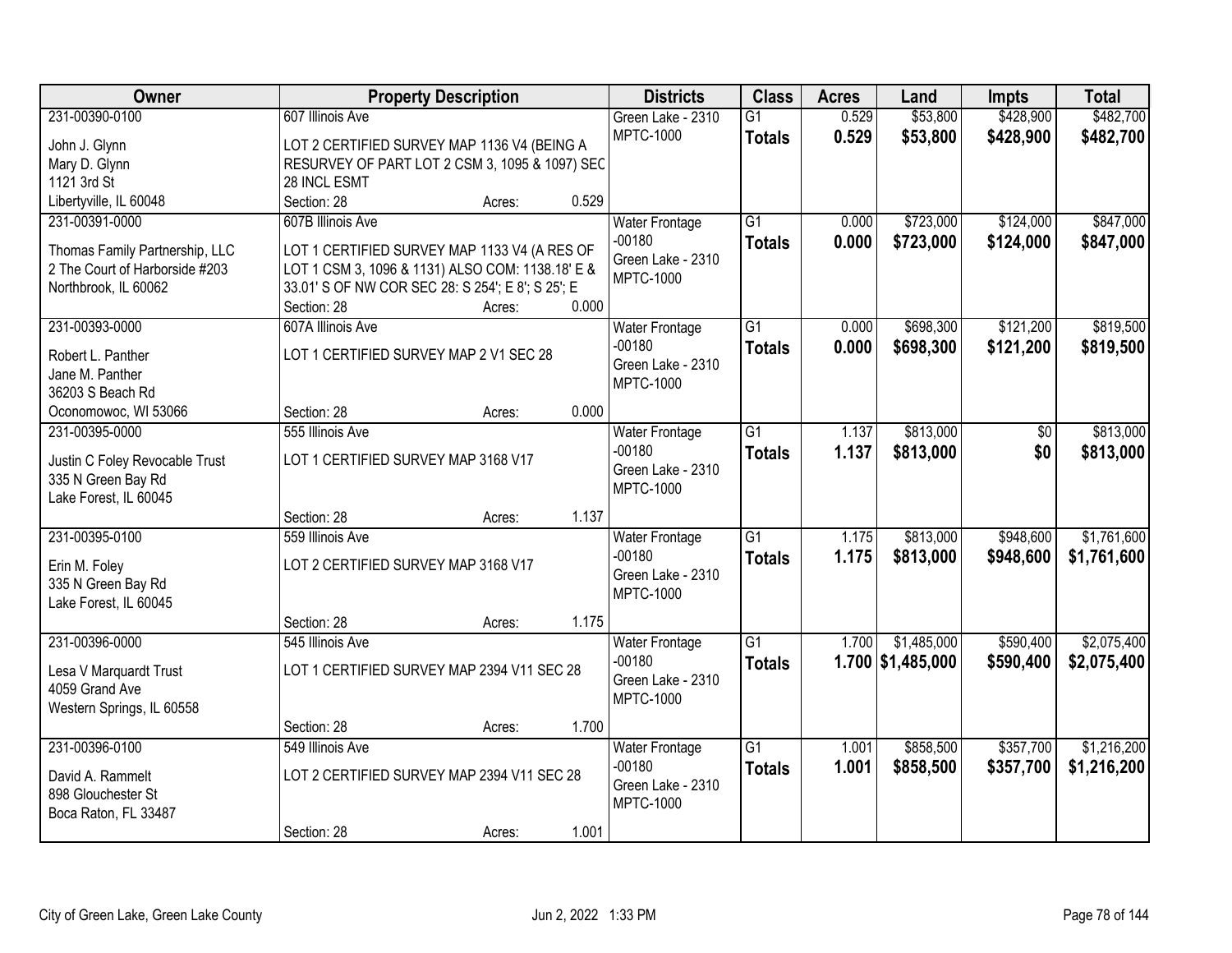| Owner                     | <b>Property Description</b>                                      | <b>Districts</b>                      | <b>Class</b>    | <b>Acres</b> | Land                         | <b>Impts</b> | <b>Total</b> |
|---------------------------|------------------------------------------------------------------|---------------------------------------|-----------------|--------------|------------------------------|--------------|--------------|
| 231-00397-0000            | 525 Illinois Ave                                                 | <b>Water Frontage</b>                 | $\overline{G1}$ | 0.000        | \$1,092,500                  | \$947,900    | \$2,040,400  |
| 525 Illinois Ave, LLC     | LOT 2 CERTIFIED SURVEY MAP 389 V2 (A RES OF                      | $-00180$                              | <b>Totals</b>   |              | $0.000$ \$1,092,500          | \$947,900    | \$2,040,400  |
| c/o 525 Illinois Ave, LLC | LOT 2B & PART 2A CSM 225A) SEC 28                                | Green Lake - 2310                     |                 |              |                              |              |              |
| 1834 N Sedgwick           |                                                                  | <b>MPTC-1000</b>                      |                 |              |                              |              |              |
| Chicago, IL 60614         | 0.000<br>Section: 28<br>Acres:                                   |                                       |                 |              |                              |              |              |
| 231-00397-0200            | 535 Illinois Ave                                                 | <b>Water Frontage</b>                 | $\overline{G1}$ | 0.800        | \$787,000                    | \$443,000    | \$1,230,000  |
|                           |                                                                  | $-00180$                              | <b>Totals</b>   | 0.800        | \$787,000                    | \$443,000    | \$1,230,000  |
| Michael T. Beaudin        | LOT 1 CERTIFIED SURVEY MAP 389 V2 SEC 28                         | Green Lake - 2310                     |                 |              |                              |              |              |
| Elizabeth C. Beaudin      |                                                                  | <b>MPTC-1000</b>                      |                 |              |                              |              |              |
| 722 S Grant St            | 0.800                                                            |                                       |                 |              |                              |              |              |
| Hinsdale, IL 60521        | Section: 28<br>Acres:                                            |                                       |                 |              |                              |              |              |
| 231-00398-0000            | 615 Illinois Ave                                                 | Green Lake - 2310                     | G1              | 0.412        | \$47,200                     | \$173,900    | \$221,100    |
| Marge Bostelmann          | BRAYMAN'S PLAT LOT 1 CERTIFIED SURVEY MAP                        | <b>MPTC-1000</b>                      | <b>Totals</b>   | 0.412        | \$47,200                     | \$173,900    | \$221,100    |
| PO Box 393                | 1173 V4 (A RES OF LOT 1 CSM 960 & BEING PART OF                  |                                       |                 |              |                              |              |              |
| Green Lake, WI 54941      | THE W 110' OF LOT 1) W/ESMT                                      |                                       |                 |              |                              |              |              |
|                           | 0.412<br>Section: 28<br>Acres:                                   |                                       |                 |              |                              |              |              |
| 231-00398-0100            | 617 Illinois Ave                                                 | Green Lake - 2310                     |                 |              | Assessed with 231-00398-0200 |              |              |
|                           |                                                                  | <b>MPTC-1000</b>                      |                 |              |                              |              |              |
| Karen F Ancona Trust      | BRAYMAN'S PLAT LOT 2 CERTIFIED SURVEY                            |                                       |                 |              |                              |              |              |
| 1617 Danielle Ln          | MAP1173 V4 (A RES OF LOT 2 CSM 960 & BEING                       |                                       |                 |              |                              |              |              |
| Belvidere, IL 61008       | PART OF THE W 110' OF LOT 1) W/ESMT. AWO<br>0.559<br>Section: 28 |                                       |                 |              |                              |              |              |
| 231-00398-0200            | Acres:<br>621 Illinois Ave                                       |                                       | $\overline{G1}$ | 1.803        | \$821,800                    | \$204,300    | \$1,026,100  |
|                           |                                                                  | Water Frontage                        |                 |              |                              |              |              |
| Karen F Ancona Trust      | BRAYMAN'S PLAT LOT 3 CERTIFIED SURVEY                            | $-00180$                              | <b>Totals</b>   | 1.803        | \$821,800                    | \$204,300    | \$1,026,100  |
| 1617 Danielle Ln          | MAP1173 V4 (A RES OF LOT 3 CSM 960 BEING PART                    | Green Lake - 2310<br><b>MPTC-1000</b> |                 |              |                              |              |              |
| Belvidere, IL 61008       | OF THE E 110' OF LOT 1) W/ESMT                                   |                                       |                 |              |                              |              |              |
|                           | Section: 28<br>0.685<br>Acres:                                   |                                       |                 |              |                              |              |              |
| 231-00399-0000            | 623 Illinois Ave                                                 | <b>Water Frontage</b>                 | $\overline{G1}$ | 1.200        | \$930,000                    | \$372,500    | \$1,302,500  |
| Mary E. Cyrier            | BRAYMAN'S PLAT THE E 40' OF LOT 1 & THE W80' OF                  | $-00180$                              | <b>Totals</b>   | 1.200        | \$930,000                    | \$372,500    | \$1,302,500  |
| M John Mason              | LOT 2 EXC THE E 100' OF THE N 320' THEREOF                       | Green Lake - 2310                     |                 |              |                              |              |              |
| 623 Illinois Ave          |                                                                  | <b>MPTC-1000</b>                      |                 |              |                              |              |              |
| Green Lake, WI 54941      | 1.200<br>Section: 28<br>Acres:                                   |                                       |                 |              |                              |              |              |
| 231-00399-0100            | 631 Illinois Ave                                                 | Green Lake - 2310                     | $\overline{G1}$ | 0.436        | \$53,500                     | \$201,900    | \$255,400    |
|                           |                                                                  | <b>MPTC-1000</b>                      |                 | 0.436        | \$53,500                     | \$201,900    | \$255,400    |
| John J. Pettinger         | BRAYMAN'S PLAT LOT 1 CERTIFIED SURVEY                            |                                       | <b>Totals</b>   |              |                              |              |              |
| 905 Main St               | MAP647 V3                                                        |                                       |                 |              |                              |              |              |
| Racine, WI 53403          |                                                                  |                                       |                 |              |                              |              |              |
|                           | 0.436<br>Section: 28<br>Acres:                                   |                                       |                 |              |                              |              |              |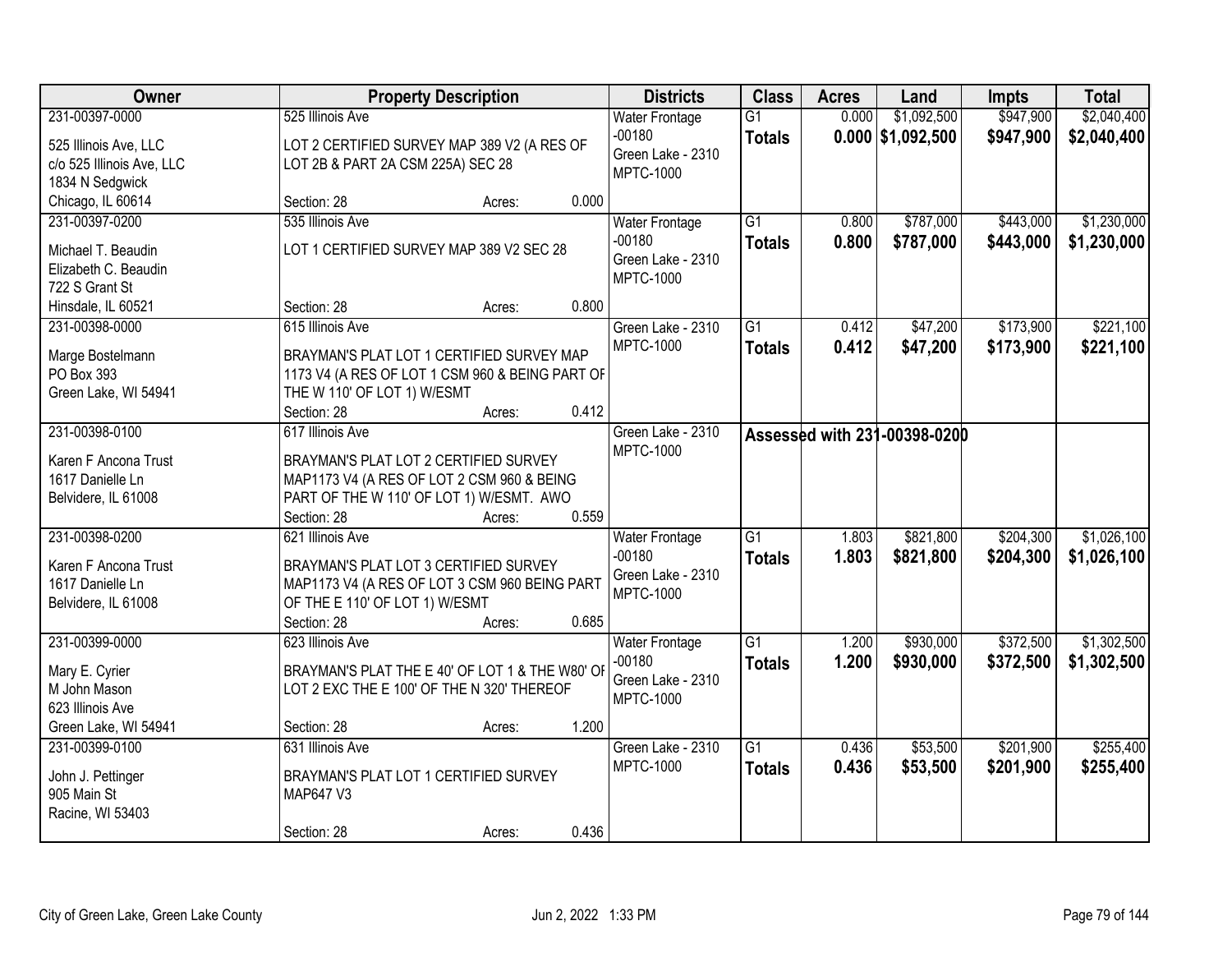| Owner                           |                                                      | <b>Property Description</b> |       | <b>Districts</b>      | <b>Class</b>    | <b>Acres</b> | Land      | <b>Impts</b> | <b>Total</b> |
|---------------------------------|------------------------------------------------------|-----------------------------|-------|-----------------------|-----------------|--------------|-----------|--------------|--------------|
| 231-00399-0200                  | 629 Illinois Ave                                     |                             |       | <b>Water Frontage</b> | $\overline{G1}$ | 1.500        | \$962,500 | \$381,500    | \$1,344,000  |
| Andrew A. Maes                  | BRAYMAN'S PLAT LOT 1 CERTIFIED SURVEY                |                             |       | $-00180$              | <b>Totals</b>   | 1.500        | \$962,500 | \$381,500    | \$1,344,000  |
| Claire D. Maes                  | <b>MAP926 V4</b>                                     |                             |       | Green Lake - 2310     |                 |              |           |              |              |
| 629 Illinois Ave                |                                                      |                             |       | <b>MPTC-1000</b>      |                 |              |           |              |              |
| Green Lake, WI 54941            | Section: 28                                          | Acres:                      | 1.500 |                       |                 |              |           |              |              |
| 231-00399-0300                  | 627 Illinois Ave                                     |                             |       | Green Lake - 2310     | $\overline{G1}$ | 0.275        | \$41,900  | \$154,800    | \$196,700    |
|                                 |                                                      |                             |       | <b>MPTC-1000</b>      | <b>Totals</b>   | 0.275        | \$41,900  | \$154,800    | \$196,700    |
| Jill G. Henning                 | BRAYMAN'S PLAT COM 80' E & 200' S OF THE NW          |                             |       |                       |                 |              |           |              |              |
| 627 Illinois Ave                | COR OF LOT 2: RUN W 100'; S 150'; E 100'; N 150' TO  |                             |       |                       |                 |              |           |              |              |
| Green Lake, WI 54941            | BEG; EXC THE S 30' OF PARCEL (BEING PART OF          |                             |       |                       |                 |              |           |              |              |
|                                 | Section: 28                                          | Acres:                      | 0.275 |                       |                 |              |           |              |              |
| 231-00400-0000                  | 625 Illinois Ave                                     |                             |       | Green Lake - 2310     | $\overline{G1}$ | 0.459        | \$55,000  | \$111,700    | \$166,700    |
| 625 Illinois Land Trust         | BRAYMAN'S PLAT COM IN NE COR OF W 80'OF LOT          |                             |       | <b>MPTC-1000</b>      | <b>Totals</b>   | 0.459        | \$55,000  | \$111,700    | \$166,700    |
| PO Box 255                      | 2: RUN S 200'; W 100'; N 200'; E 100' TOBEG (ALSO AN |                             |       |                       |                 |              |           |              |              |
| Berlin, WI 54923                | ESMT 12' X 140')                                     |                             |       |                       |                 |              |           |              |              |
|                                 | Section: 28                                          | Acres:                      | 0.459 |                       |                 |              |           |              |              |
| 231-00400-0200                  | 630 Illinois Ave                                     |                             |       | Green Lake - 2310     | G1              | 0.840        | \$67,700  | \$249,700    | \$317,400    |
|                                 |                                                      |                             |       | <b>MPTC-1000</b>      | <b>Totals</b>   | 0.840        | \$67,700  | \$249,700    | \$317,400    |
| Ryan M. Meiborg et al           | BRAYMAN'S PLAT COM 252.64' W OF THE SE COR           |                             |       |                       |                 |              |           |              |              |
| c/o Ryan M & Loni M Meiborg     | OF THE W1/2 OF THE E1/2 OF THE SE1/4 SEC 21          |                             |       |                       |                 |              |           |              |              |
| 630 Illinois Ave                | RUN N 183'; W 200'; S 183'; E 200' TO BEG (BEING     |                             |       |                       |                 |              |           |              |              |
| Green Lake, WI 54941            | Section: 28                                          | Acres:                      | 0.840 |                       |                 |              |           |              |              |
| 231-00400-0300                  | 618 Illinois Ave                                     |                             |       | Green Lake - 2310     | $\overline{G1}$ | 0.462        | \$50,200  | \$149,400    | \$199,600    |
| Christophor M. Ogle et al       | BRAYMAN'S PLAT COM SW COR OF THE E1/2 OF             |                             |       | <b>MPTC-1000</b>      | <b>Totals</b>   | 0.462        | \$50,200  | \$149,400    | \$199,600    |
| c/o Christophor M & Shar Ogle   | THE SE1/4 SEC 21 THENCE N 183'; E 110'; S 183'; W    |                             |       |                       |                 |              |           |              |              |
| 618 Illinois Ave                | 110' TO BEG BEING PART OF LOT 41                     |                             |       |                       |                 |              |           |              |              |
| Green Lake, WI 54941            | Section: 28                                          | Acres:                      | 0.462 |                       |                 |              |           |              |              |
| 231-00400-0400                  | 419 Highknocker Trl                                  |                             |       | Green Lake - 2310     | G2              | 3.909        | \$42,500  | \$23,900     | \$66,400     |
|                                 |                                                      |                             |       | TID <sub>3</sub>      | <b>Totals</b>   | 3.909        | \$42,500  | \$23,900     | \$66,400     |
| Carol Shores, LLC               | LOT 2 CERTIFIED SURVEY MAP 3044 V15 SUBJ TO          |                             |       | <b>MPTC-1000</b>      |                 |              |           |              |              |
| 470 State Rd 23                 | ESMT DESC V724 P513; EXC STREETS DESC V724           |                             |       |                       |                 |              |           |              |              |
| Green Lake, WI 54941            | P <sub>505</sub>                                     |                             |       |                       |                 |              |           |              |              |
|                                 | Section: 21                                          | Acres:                      | 3.909 |                       |                 |              |           |              |              |
| 231-00400-0500                  | 626 Illinois Ave                                     |                             |       | Green Lake - 2310     | $\overline{G1}$ | 0.417        | \$47,500  | \$200,400    | \$247,900    |
| Thomas M. Vaubel et al          | BRAYMAN'S PLAT COM 110' W OF THE SW COR OF           |                             |       | <b>MPTC-1000</b>      | <b>Totals</b>   | 0.417        | \$47,500  | \$200,400    | \$247,900    |
| c/o Thomas M & Bethann H Vaubel | THE SE1/4 OF THE SE1/4 SEC 21 RUN N 183'; E 99.2';   |                             |       |                       |                 |              |           |              |              |
| 626 Illinois Ave                | S 183'; W 99.2' TO BEG (BEING A PT OF LOT 41)        |                             |       |                       |                 |              |           |              |              |
| Green Lake, WI 54941            | Section: 21                                          | Acres:                      | 0.417 |                       |                 |              |           |              |              |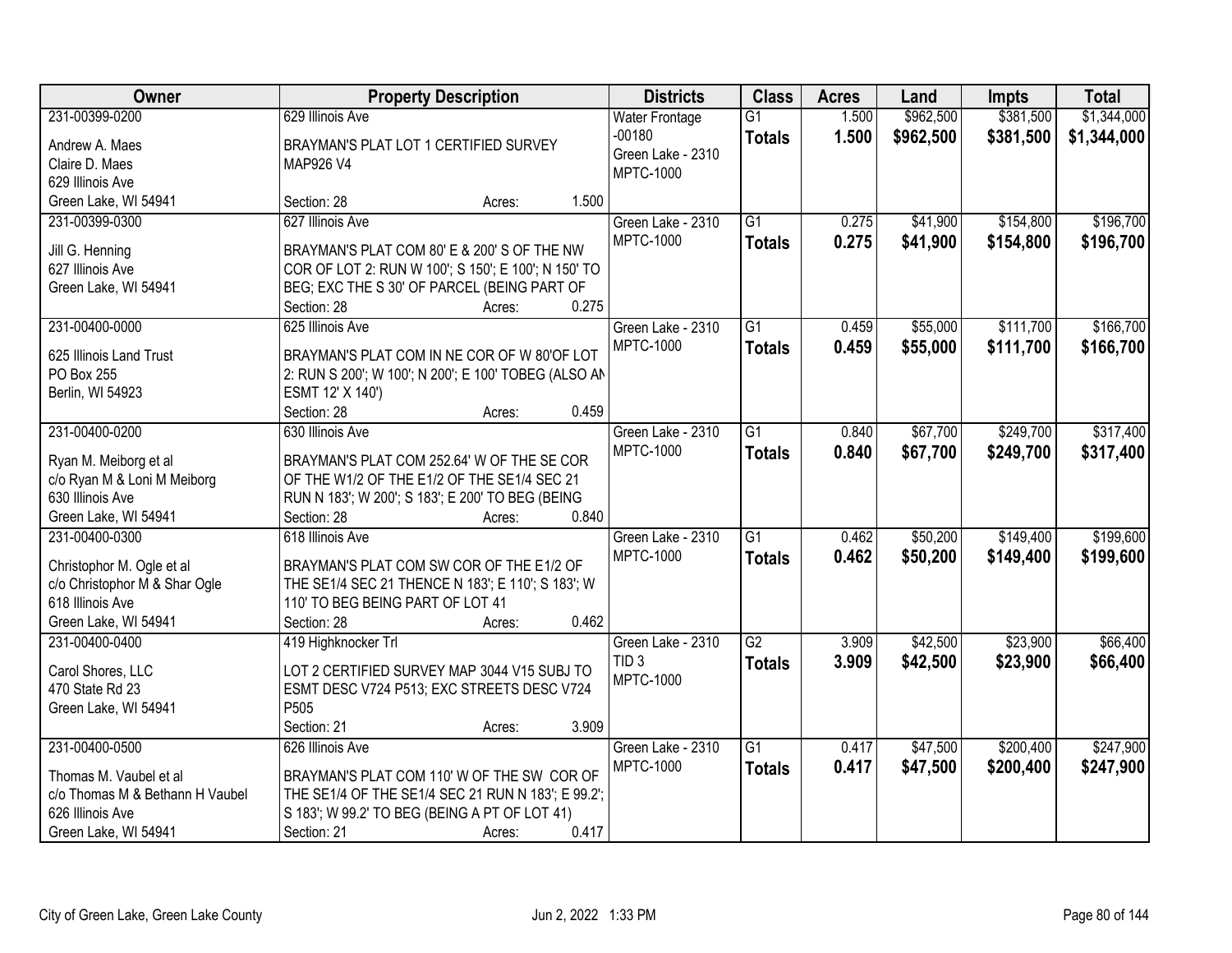| Owner                                                                   |                                                                                                                                                              | <b>Property Description</b> |        | <b>Districts</b>                                       | <b>Class</b>                     | <b>Acres</b>   | Land                   | <b>Impts</b>           | <b>Total</b>           |
|-------------------------------------------------------------------------|--------------------------------------------------------------------------------------------------------------------------------------------------------------|-----------------------------|--------|--------------------------------------------------------|----------------------------------|----------------|------------------------|------------------------|------------------------|
| 231-00400-0704                                                          | 653 Illinois Ave                                                                                                                                             |                             |        | <b>Water Frontage</b>                                  | $\overline{G2}$                  | 12.500         | \$2,150,000            | \$6,041,700            | \$8,191,700            |
| Green Lake Hotel Group, LLC<br>8439 S Fountain Ct<br>Franklin, WI 53132 | LOT 4 CERTIFIED SURVEY MAP 3796 VOL 22                                                                                                                       |                             |        | $-00180$<br>Green Lake - 2310<br>TID <sub>5</sub>      | <b>Totals</b>                    |                | 12.500 \$2,150,000     | \$6,041,700            | \$8,191,700            |
|                                                                         | Section: 28                                                                                                                                                  | Acres:                      | 12.500 | <b>MPTC-1000</b>                                       |                                  |                |                        |                        |                        |
| 231-00400-1201<br>Bryn M Danneger Revocable Trust                       | <b>Illinois Ave</b><br>LOT 1 CERTIFIED SURVEY MAP 3796 VOL 22                                                                                                |                             |        | <b>Water Frontage</b><br>$-00180$<br>Green Lake - 2310 | $\overline{G1}$<br><b>Totals</b> | 1.870<br>1.870 | \$839,000<br>\$839,000 | \$0<br>\$0             | \$839,000<br>\$839,000 |
| 25 Plamondon Rd<br>Wheaton, IL 60189                                    | Section: 28                                                                                                                                                  | Acres:                      | 1.870  | TID <sub>5</sub><br>MPTC-1000                          |                                  |                |                        |                        |                        |
| 231-00400-1202                                                          | 643 Illinois Ave                                                                                                                                             |                             |        | <b>Water Frontage</b>                                  | $\overline{G1}$                  | 1.870          | \$819,500              | \$0                    | \$819,500              |
| Bryn M Danneger Revocable Trust<br>25 Plamondon Rd<br>Wheaton, IL 60189 | LOT 2 CERTIFIED SURVEY MAP 3796 VOL 22                                                                                                                       |                             |        | $-00180$<br>Green Lake - 2310<br>TID <sub>5</sub>      | <b>Totals</b>                    | 1.870          | \$819,500              | \$0                    | \$819,500              |
|                                                                         | Section: 28                                                                                                                                                  | Acres:                      | 1.870  | <b>MPTC-1000</b>                                       |                                  |                |                        |                        |                        |
| 231-00400-1203                                                          | <b>Illinois Ave</b>                                                                                                                                          |                             |        | <b>Water Frontage</b>                                  | $\overline{G1}$                  | 1.880          | \$800,000              | \$0                    | \$800,000              |
| Green Lake Hotel Group, LLC<br>8439 S Fountain Ct<br>Franklin, WI 53132 | LOT 3 CERTIFIED SURVEY MAP 3796 VOL 22                                                                                                                       |                             |        | $-00180$<br>Green Lake - 2310<br>TID <sub>5</sub>      | <b>Totals</b>                    | 1.880          | \$800,000              | \$0                    | \$800,000              |
|                                                                         | Section: 28                                                                                                                                                  | Acres:                      | 1.880  | <b>MPTC-1000</b>                                       |                                  |                |                        |                        |                        |
| 231-00400-1400                                                          | <b>Trillium Cir</b>                                                                                                                                          |                             |        | Green Lake - 2310<br>TID <sub>3</sub>                  | $\overline{G2}$<br><b>Totals</b> | 0.570<br>0.570 | \$6,000<br>\$6,000     | $\overline{50}$<br>\$0 | \$6,000<br>\$6,000     |
| Carol Shores, LLC<br>470 State Rd 23<br>Green Lake, WI 54941            | LOT 3 CERTIFIED SURVEY MAP 3488 V19 SUBJ TO<br>15' ESMT AS RECD V393 P192 ALSO SUBJ TO ESMT<br>V724 P513                                                     |                             |        | <b>MPTC-1000</b>                                       |                                  |                |                        |                        |                        |
|                                                                         | Section: 21                                                                                                                                                  | Acres:                      | 0.570  |                                                        |                                  |                |                        |                        |                        |
| 231-00400-1500                                                          | 410 Trillium Cir                                                                                                                                             |                             |        | Green Lake - 2310                                      | $\overline{G2}$                  | 2.370          | \$59,300               | \$1,040,700            | \$1,100,000            |
| Evensong, LLC<br>470 State Rd 23<br>Green Lake, WI 54941                | LOT 1 CERTIFIED SURVEY MAP 3044 V15; EXC LOT 3<br>CSM 3488; EXC ROAD DEDICATED TO THE PUBLIC;<br>SUBJ TO 15' ESMT AS RECD V393 P192 ALSO SUBJ<br>Section: 21 | Acres:                      | 2.370  | TID <sub>3</sub><br><b>MPTC-1000</b>                   | <b>Totals</b>                    | 2.370          | \$59,300               | \$1,040,700            | \$1,100,000            |
| 231-00401-0000                                                          | 429 Eaton St                                                                                                                                                 |                             |        | Green Lake - 2310                                      | $\overline{G1}$                  | 0.270          | \$22,200               | \$167,700              | \$189,900              |
| William I. Labahn<br>Celeste M. Labahn<br>429 Eaton St                  | DARTFORD DALE LOT 1 BLK A                                                                                                                                    |                             |        | <b>MPTC-1000</b>                                       | <b>Totals</b>                    | 0.270          | \$22,200               | \$167,700              | \$189,900              |
| Green Lake, WI 54941                                                    | Section: 21                                                                                                                                                  | Acres:                      | 0.270  |                                                        |                                  |                |                        |                        |                        |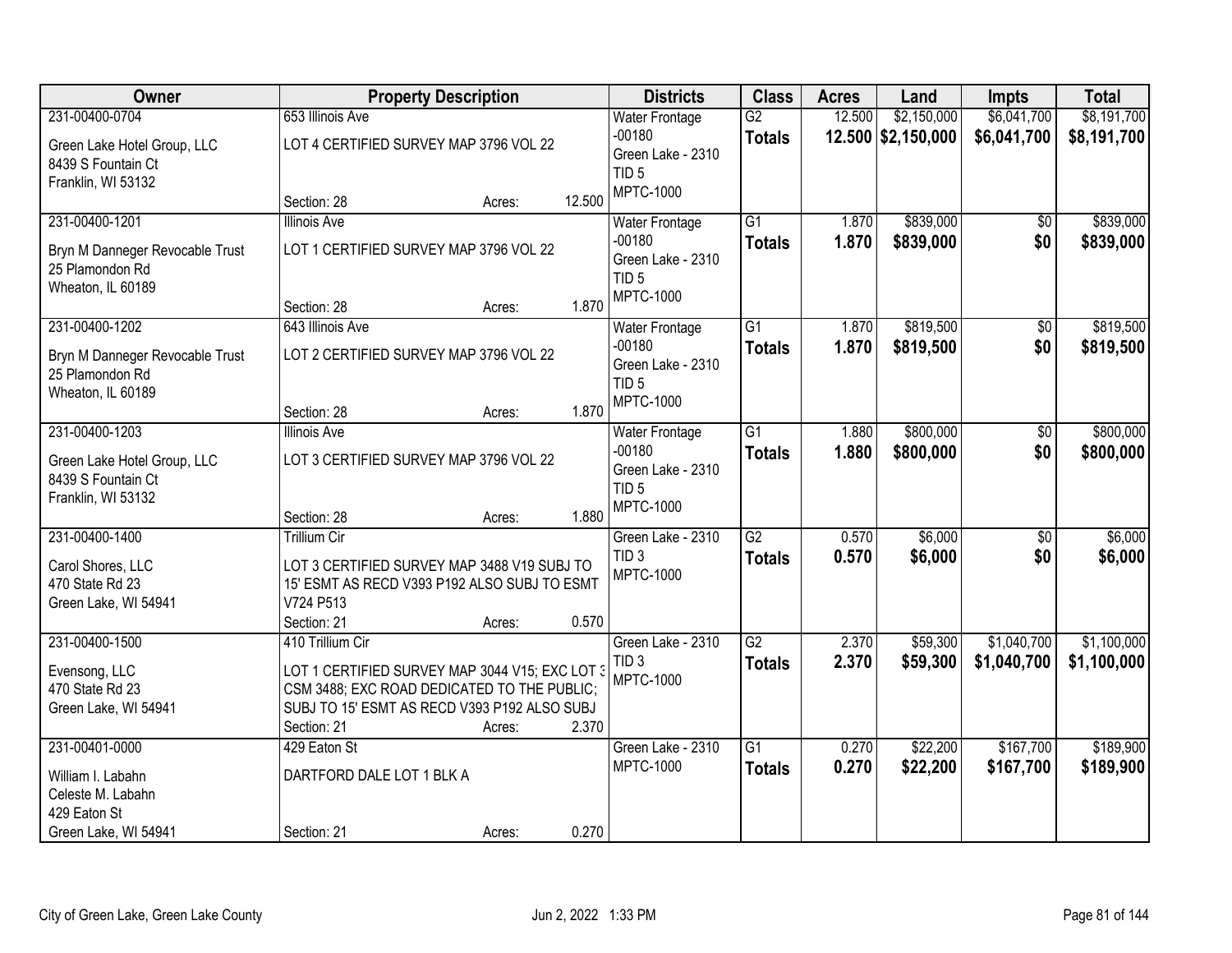| Owner                               | <b>Property Description</b> |        |       | <b>Districts</b>                      | <b>Class</b>    | <b>Acres</b>   | Land                 | <b>Impts</b>           | <b>Total</b> |
|-------------------------------------|-----------------------------|--------|-------|---------------------------------------|-----------------|----------------|----------------------|------------------------|--------------|
| 231-00402-0000                      | 430 Union St                |        |       | Green Lake - 2310                     | $\overline{G1}$ | 0.270          | \$22,200             | \$123,700              | \$145,900    |
| Romelda Condon                      | DARTFORD DALE LOT 2 BLK A   |        |       | <b>MPTC-1000</b>                      | <b>Totals</b>   | 0.270          | \$22,200             | \$123,700              | \$145,900    |
| W1229 Illinois Ave                  |                             |        |       |                                       |                 |                |                      |                        |              |
| Green Lake, WI 54941                |                             |        |       |                                       |                 |                |                      |                        |              |
|                                     | Section: 21                 | Acres: | 0.270 |                                       |                 |                |                      |                        |              |
| 231-00403-0000                      | 426 Union St                |        |       | Green Lake - 2310                     | $\overline{G1}$ | 0.270          | \$22,200             | \$102,800              | \$125,000    |
| Daniel J. Lueck et al               | DARTFORD DALE LOT 3 BLK A   |        |       | <b>MPTC-1000</b>                      | <b>Totals</b>   | 0.270          | \$22,200             | \$102,800              | \$125,000    |
| c/o Daniel J & Shelly B Lueck       |                             |        |       |                                       |                 |                |                      |                        |              |
| 569 Russell Dr                      |                             |        |       |                                       |                 |                |                      |                        |              |
| Ripon, WI 54971-1065                | Section: 21                 | Acres: | 0.270 |                                       |                 |                |                      |                        |              |
| 231-00404-0000                      | 425 Eaton St                |        |       | Green Lake - 2310                     | G1              | 0.270          | \$22,200             | \$94,100               | \$116,300    |
| Jacob F. Peoples                    | DARTFORD DALE LOT 4 BLK A   |        |       | <b>MPTC-1000</b>                      | <b>Totals</b>   | 0.270          | \$22,200             | \$94,100               | \$116,300    |
| 425 Eaton St                        |                             |        |       |                                       |                 |                |                      |                        |              |
| Green Lake, WI 54941                |                             |        |       |                                       |                 |                |                      |                        |              |
|                                     | Section: 21                 | Acres: | 0.270 |                                       |                 |                |                      |                        |              |
| 231-00405-0000                      | 421 Eaton St                |        |       | Green Lake - 2310<br><b>MPTC-1000</b> | $\overline{G1}$ | 0.270          | \$22,200             | \$128,000              | \$150,200    |
| Kenneth R. Friend et al             | DARTFORD DALE LOT 5 BLK A   |        |       |                                       | <b>Totals</b>   | 0.270          | \$22,200             | \$128,000              | \$150,200    |
| c/o Kenneth R & Barbara Friend      |                             |        |       |                                       |                 |                |                      |                        |              |
| 421 Eaton St                        |                             |        |       |                                       |                 |                |                      |                        |              |
| Green Lake, WI 54941                | Section: 21                 | Acres: | 0.270 |                                       |                 |                |                      |                        |              |
| 231-00406-0000                      | 420 Union St                |        |       | Green Lake - 2310<br><b>MPTC-1000</b> | $\overline{G1}$ | 0.270          | \$22,200             | \$115,800              | \$138,000    |
| Arnold J. Pluim                     | DARTFORD DALE LOT 6 BLK A   |        |       |                                       | <b>Totals</b>   | 0.270          | \$22,200             | \$115,800              | \$138,000    |
| Barbara L. Reynolds                 |                             |        |       |                                       |                 |                |                      |                        |              |
| 420 Union St                        |                             |        |       |                                       |                 |                |                      |                        |              |
| Green Lake, WI 54941                | Section: 21                 | Acres: | 0.270 |                                       |                 |                |                      |                        |              |
| 231-00407-0000                      | 416 Union St                |        |       | Green Lake - 2310<br><b>MPTC-1000</b> | $\overline{G1}$ | 0.270<br>0.270 | \$22,200<br>\$22,200 | \$106,800<br>\$106,800 | \$129,000    |
| Edward P. Brennan et al             | DARTFORD DALE LOT 7 BLK A   |        |       |                                       | <b>Totals</b>   |                |                      |                        | \$129,000    |
| c/o Edward P & Donna M Brennan      |                             |        |       |                                       |                 |                |                      |                        |              |
| 7317 N Oriole                       |                             |        |       |                                       |                 |                |                      |                        |              |
| Chicago, IL 60631<br>231-00408-0000 | Section: 21<br>417 Eaton St | Acres: | 0.270 |                                       | $\overline{G1}$ | 0.270          |                      | \$83,500               | \$105,700    |
|                                     |                             |        |       | Green Lake - 2310<br><b>MPTC-1000</b> |                 | 0.270          | \$22,200<br>\$22,200 | \$83,500               | \$105,700    |
| Bridget M. Eckstein                 | DARTFORD DALE LOT 8 BLK A   |        |       |                                       | <b>Totals</b>   |                |                      |                        |              |
| 7457 Quay St                        |                             |        |       |                                       |                 |                |                      |                        |              |
| Arvada, CO 80003                    |                             |        |       |                                       |                 |                |                      |                        |              |
|                                     | Section: 21                 | Acres: | 0.270 |                                       |                 |                |                      |                        |              |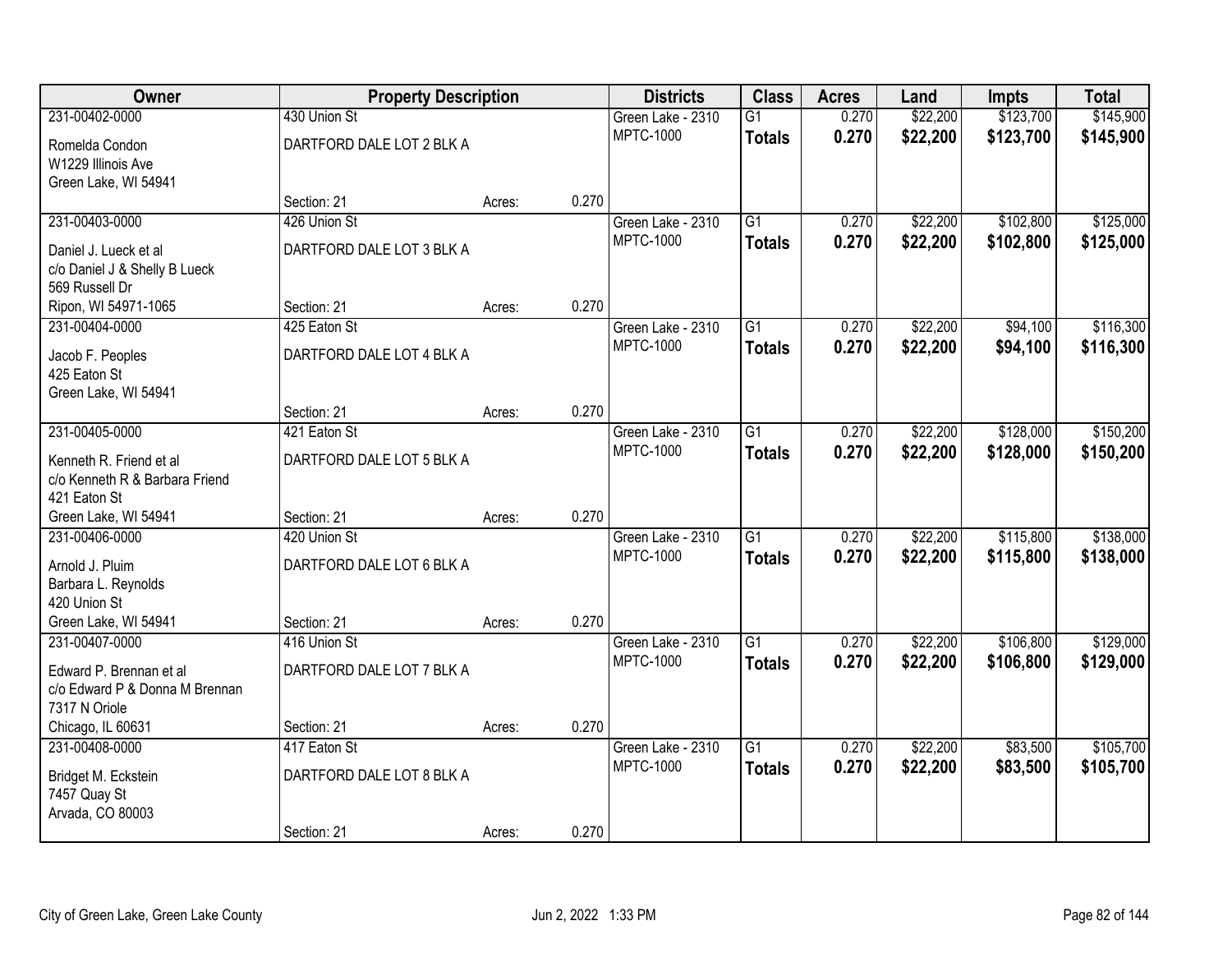| Owner                        | <b>Property Description</b> |        |       | <b>Districts</b>  | <b>Class</b>    | <b>Acres</b> | Land     | <b>Impts</b> | <b>Total</b> |
|------------------------------|-----------------------------|--------|-------|-------------------|-----------------|--------------|----------|--------------|--------------|
| 231-00409-0000               | 411 Eaton St                |        |       | Green Lake - 2310 | $\overline{G1}$ | 0.270        | \$22,200 | \$114,900    | \$137,100    |
| James A & Amber L Gilchrist  | DARTFORD DALE LOT 9 BLK A   |        |       | <b>MPTC-1000</b>  | <b>Totals</b>   | 0.270        | \$22,200 | \$114,900    | \$137,100    |
| 411 Eaton St                 |                             |        |       |                   |                 |              |          |              |              |
| Green Lake, WI 54941         |                             |        |       |                   |                 |              |          |              |              |
|                              | Section: 21                 | Acres: | 0.270 |                   |                 |              |          |              |              |
| 231-00410-0000               | 412 Union St                |        |       | Green Lake - 2310 | $\overline{G1}$ | 0.270        | \$22,200 | \$111,800    | \$134,000    |
| Wendy L. Thomas              | DARTFORD DALE LOT 10 BLK A  |        |       | <b>MPTC-1000</b>  | <b>Totals</b>   | 0.270        | \$22,200 | \$111,800    | \$134,000    |
| 412 Union St                 |                             |        |       |                   |                 |              |          |              |              |
| Green Lake, WI 54941         |                             |        |       |                   |                 |              |          |              |              |
|                              | Section: 21                 | Acres: | 0.270 |                   |                 |              |          |              |              |
| 231-00411-0000               | 408 Union St                |        |       | Green Lake - 2310 | $\overline{G1}$ | 0.270        | \$22,200 | \$114,700    | \$136,900    |
| Daniel J. Ciukaj et al       | DARTFORD DALE LOT 11 BLK A  |        |       | <b>MPTC-1000</b>  | <b>Totals</b>   | 0.270        | \$22,200 | \$114,700    | \$136,900    |
| c/o Daniel J & Tina M Ciukaj |                             |        |       |                   |                 |              |          |              |              |
| 408 Union St                 |                             |        |       |                   |                 |              |          |              |              |
| Green Lake, WI 54941         | Section: 21                 | Acres: | 0.270 |                   |                 |              |          |              |              |
| 231-00412-0000               | 407 Eaton St                |        |       | Green Lake - 2310 | $\overline{G1}$ | 0.270        | \$22,200 | \$77,700     | \$99,900     |
| Judith Jones                 | DARTFORD DALE LOT 12 BLK A  |        |       | <b>MPTC-1000</b>  | <b>Totals</b>   | 0.270        | \$22,200 | \$77,700     | \$99,900     |
| 407 Eaton St                 |                             |        |       |                   |                 |              |          |              |              |
| Green Lake, WI 54941         |                             |        |       |                   |                 |              |          |              |              |
|                              | Section: 21                 | Acres: | 0.270 |                   |                 |              |          |              |              |
| 231-00413-0000               | 403 Eaton St                |        |       | Green Lake - 2310 | $\overline{G1}$ | 0.270        | \$22,200 | \$108,400    | \$130,600    |
| Jacob R. Dorn                | DARTFORD DALE LOT 13 BLK A  |        |       | <b>MPTC-1000</b>  | <b>Totals</b>   | 0.270        | \$22,200 | \$108,400    | \$130,600    |
| 403 Eaton St                 |                             |        |       |                   |                 |              |          |              |              |
| Green Lake, WI 54941         |                             |        |       |                   |                 |              |          |              |              |
|                              | Section: 21                 | Acres: | 0.270 |                   |                 |              |          |              |              |
| 231-00414-0000               | 402 Union St                |        |       | Green Lake - 2310 | $\overline{G1}$ | 0.270        | \$22,200 | \$106,800    | \$129,000    |
| Joseph C. Lawless            | DARTFORD DALE LOT 14 BLK A  |        |       | <b>MPTC-1000</b>  | <b>Totals</b>   | 0.270        | \$22,200 | \$106,800    | \$129,000    |
| Donna J. Lawless             |                             |        |       |                   |                 |              |          |              |              |
| 402 Union St                 |                             |        |       |                   |                 |              |          |              |              |
| Green Lake, WI 54941         | Section: 21                 | Acres: | 0.270 |                   |                 |              |          |              |              |
| 231-00415-0000               | 398 Union St                |        |       | Green Lake - 2310 | $\overline{G1}$ | 0.270        | \$22,200 | \$131,900    | \$154,100    |
| Steven D. Dzbinski           | DARTFORD DALE LOT 15 BLK A  |        |       | <b>MPTC-1000</b>  | <b>Totals</b>   | 0.270        | \$22,200 | \$131,900    | \$154,100    |
| Irene E. Dzbinski            |                             |        |       |                   |                 |              |          |              |              |
| 398 Union St                 |                             |        |       |                   |                 |              |          |              |              |
| Green Lake, WI 54941         | Section: 21                 | Acres: | 0.270 |                   |                 |              |          |              |              |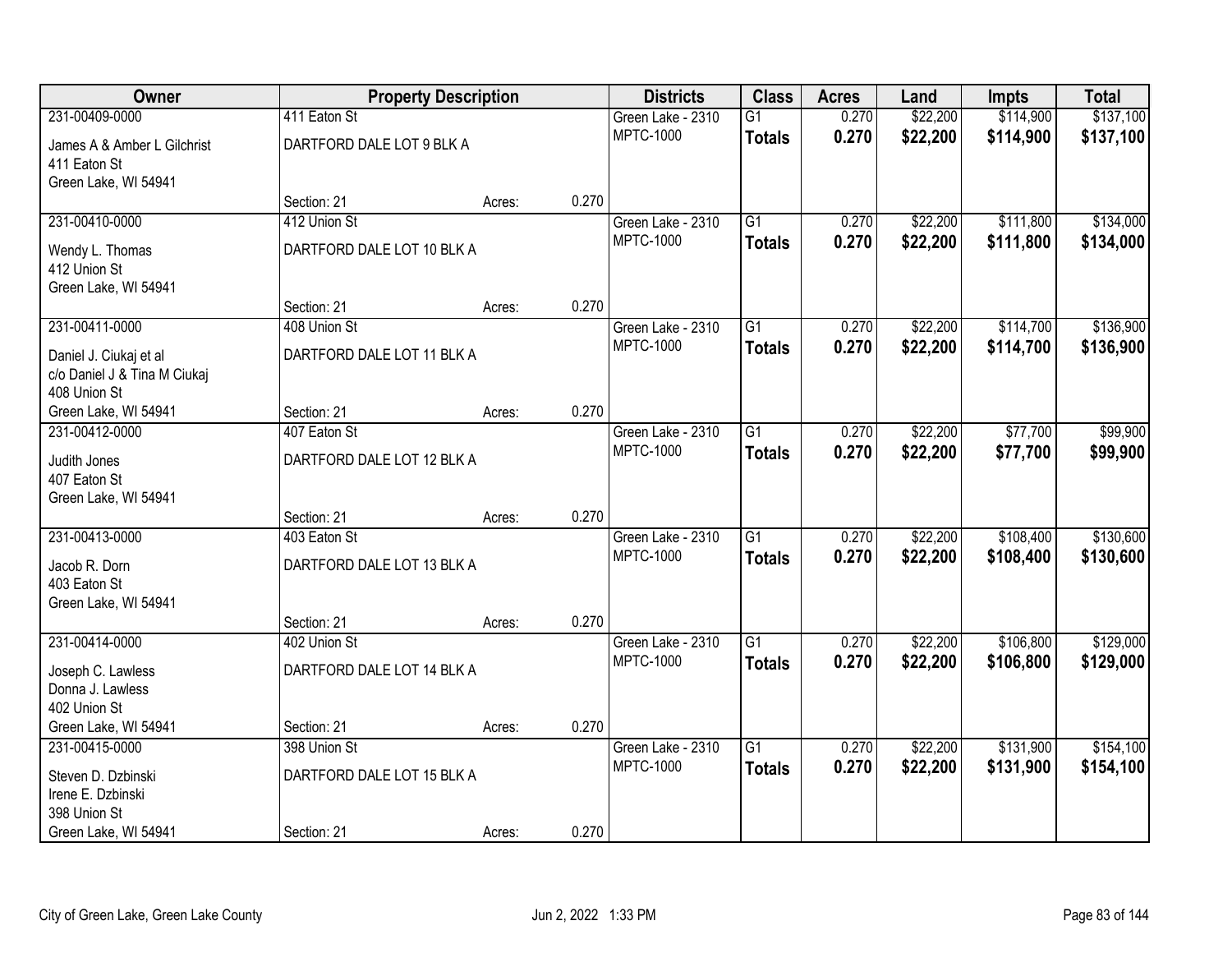| Owner                                           |                                  | <b>Property Description</b> |       | <b>Districts</b>                      | <b>Class</b>    | <b>Acres</b> | Land     | <b>Impts</b> | <b>Total</b> |
|-------------------------------------------------|----------------------------------|-----------------------------|-------|---------------------------------------|-----------------|--------------|----------|--------------|--------------|
| 231-00416-0000                                  | 397 Eaton St                     |                             |       | Green Lake - 2310                     | $\overline{G1}$ | 0.270        | \$22,200 | \$127,800    | \$150,000    |
| Clair Kaatz et al                               | DARTFORD DALE LOT 16 BLK A       |                             |       | <b>MPTC-1000</b>                      | <b>Totals</b>   | 0.270        | \$22,200 | \$127,800    | \$150,000    |
| c/o Clair & Janice Kaatz                        |                                  |                             |       |                                       |                 |              |          |              |              |
| 397 Eaton St                                    |                                  |                             |       |                                       |                 |              |          |              |              |
| Green Lake, WI 54941                            | Section: 21                      | Acres:                      | 0.270 |                                       |                 |              |          |              |              |
| 231-00417-0000                                  | 395 Eaton St                     |                             |       | Green Lake - 2310                     | $\overline{G1}$ | 0.539        | \$30,800 | \$159,000    | \$189,800    |
| Frederick T. Knobloch                           | DARTFORD DALE LOTS 17 & 20 BLK A |                             |       | <b>MPTC-1000</b>                      | <b>Totals</b>   | 0.539        | \$30,800 | \$159,000    | \$189,800    |
| c/o Frederick T. Knobloch                       |                                  |                             |       |                                       |                 |              |          |              |              |
| 395 Eaton St                                    |                                  |                             |       |                                       |                 |              |          |              |              |
| Green Lake, WI 54941                            | Section: 21                      | Acres:                      | 0.539 |                                       |                 |              |          |              |              |
| 231-00418-0000                                  | 394 Union St                     |                             |       | Green Lake - 2310                     | $\overline{G1}$ | 0.270        | \$22,200 | \$102,600    | \$124,800    |
| Rana M. Pazelli                                 | DARTFORD DALE LOT 18 BLK A       |                             |       | <b>MPTC-1000</b>                      | <b>Totals</b>   | 0.270        | \$22,200 | \$102,600    | \$124,800    |
| c/o Rana M. Pazelli                             |                                  |                             |       |                                       |                 |              |          |              |              |
| 8203 Fiesta St                                  |                                  |                             |       |                                       |                 |              |          |              |              |
| Brooksville, FL 34613                           | Section: 21                      | Acres:                      | 0.270 |                                       |                 |              |          |              |              |
| 231-00419-0000                                  | 390 Union St                     |                             |       | Green Lake - 2310                     | $\overline{G1}$ | 0.270        | \$22,200 | \$113,000    | \$135,200    |
|                                                 |                                  |                             |       | <b>MPTC-1000</b>                      | <b>Totals</b>   | 0.270        | \$22,200 | \$113,000    | \$135,200    |
| Jonathan O. White et al<br>3294 Grooverville Rd | DARTFORD DALE LOT 19 BLK A       |                             |       |                                       |                 |              |          |              |              |
| Boston, GA 31626                                |                                  |                             |       |                                       |                 |              |          |              |              |
|                                                 | Section: 21                      | Acres:                      | 0.270 |                                       |                 |              |          |              |              |
| 231-00421-0000                                  | 426 Eaton St                     |                             |       | Green Lake - 2310                     | $\overline{G1}$ | 0.270        | \$22,200 | \$103,700    | \$125,900    |
|                                                 |                                  |                             |       | <b>MPTC-1000</b>                      | <b>Totals</b>   | 0.270        | \$22,200 | \$103,700    | \$125,900    |
| Diana Winn Galster                              | DARTFORD DALE LOT 1 BLK B        |                             |       |                                       |                 |              |          |              |              |
| PO Box 671                                      |                                  |                             |       |                                       |                 |              |          |              |              |
| Green Lake, WI 54941                            | Section: 21                      |                             | 0.270 |                                       |                 |              |          |              |              |
| 231-00422-0000                                  | 424 Eaton St                     | Acres:                      |       | Green Lake - 2310                     | $\overline{G1}$ | 0.270        | \$22,200 | \$95,500     | \$117,700    |
|                                                 |                                  |                             |       | <b>MPTC-1000</b>                      | <b>Totals</b>   | 0.270        | \$22,200 | \$95,500     | \$117,700    |
| Kyle J. Johnson                                 | DARTFORD DALE LOT 2 BLK B        |                             |       |                                       |                 |              |          |              |              |
| 424 Eaton St                                    |                                  |                             |       |                                       |                 |              |          |              |              |
| Green Lake, WI 54941                            |                                  |                             |       |                                       |                 |              |          |              |              |
|                                                 | Section: 21                      | Acres:                      | 0.300 |                                       |                 |              |          |              |              |
| 231-00423-0000                                  | 422 Eaton St                     |                             |       | Green Lake - 2310<br><b>MPTC-1000</b> | $\overline{G1}$ | 0.270        | \$22,200 | \$126,200    | \$148,400    |
| Marlene Bennett                                 | DARTFORD DALE LOT 3 BLK B        |                             |       |                                       | <b>Totals</b>   | 0.270        | \$22,200 | \$126,200    | \$148,400    |
| Kathleen A. Digregorio                          |                                  |                             |       |                                       |                 |              |          |              |              |
| 422 Eaton St                                    |                                  |                             |       |                                       |                 |              |          |              |              |
| Green Lake, WI 54941                            | Section: 21                      | Acres:                      | 0.270 |                                       |                 |              |          |              |              |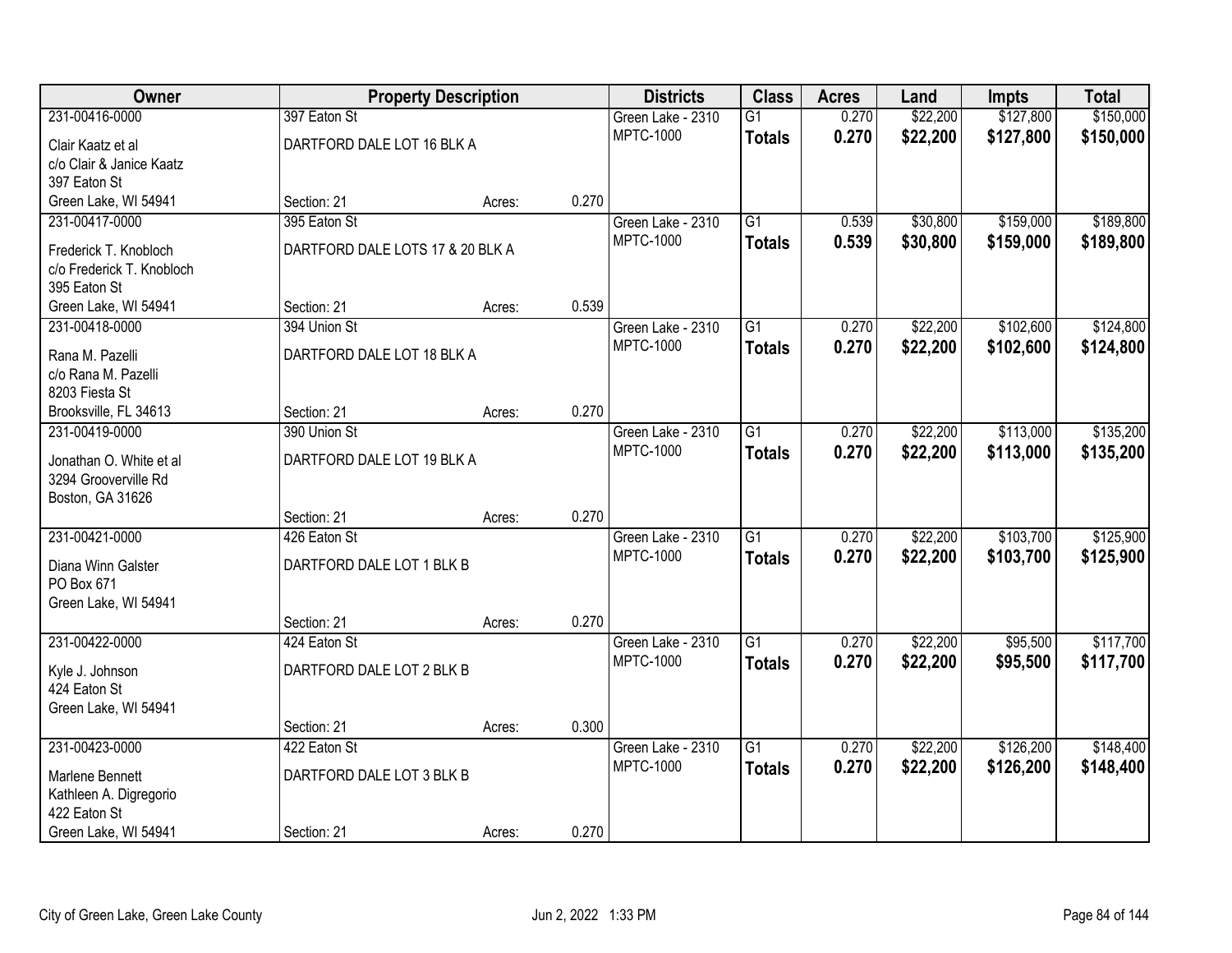| Owner                                    | <b>Property Description</b>     |        |       | <b>Districts</b>  | <b>Class</b>    | <b>Acres</b> | Land     | Impts      | <b>Total</b> |
|------------------------------------------|---------------------------------|--------|-------|-------------------|-----------------|--------------|----------|------------|--------------|
| 231-00424-0000                           | 416 Eaton St                    |        |       | Green Lake - 2310 | $\overline{G1}$ | 0.270        | \$22,200 | \$141,600  | \$163,800    |
| Sally J. Moore                           | DARTFORD DALE LOT 4 BLK B       |        |       | <b>MPTC-1000</b>  | <b>Totals</b>   | 0.270        | \$22,200 | \$141,600  | \$163,800    |
| 416 Eaton St                             |                                 |        |       |                   |                 |              |          |            |              |
| Green Lake, WI 54941                     |                                 |        |       |                   |                 |              |          |            |              |
|                                          | Section: 21                     | Acres: | 0.270 |                   |                 |              |          |            |              |
| 231-00425-0000                           | 412 Eaton St                    |        |       | Green Lake - 2310 | $\overline{G1}$ | 0.270        | \$22,200 | \$123,900  | \$146,100    |
| Jason D. Sonntag                         | DARTFORD DALE LOT 5 BLK B       |        |       | MPTC-1000         | <b>Totals</b>   | 0.270        | \$22,200 | \$123,900  | \$146,100    |
| 412 Eaton St                             |                                 |        |       |                   |                 |              |          |            |              |
| Green Lake, WI 54941                     |                                 |        |       |                   |                 |              |          |            |              |
|                                          | Section: 21                     | Acres: | 0.270 |                   |                 |              |          |            |              |
| 231-00426-0000                           | 408 Eaton St                    |        |       | Green Lake - 2310 | G1              | 0.270        | \$22,200 | \$72,500   | \$94,700     |
| Kenton Miller                            | DARTFORD DALE LOT 6 BLK B       |        |       | <b>MPTC-1000</b>  | <b>Totals</b>   | 0.270        | \$22,200 | \$72,500   | \$94,700     |
| Elaine Houser                            |                                 |        |       |                   |                 |              |          |            |              |
| PO Box 188                               |                                 |        |       |                   |                 |              |          |            |              |
| Green Lake, WI 54941                     | Section: 21                     | Acres: | 0.270 |                   |                 |              |          |            |              |
| 231-00427-0000                           | 400 Eaton St                    |        |       | Green Lake - 2310 | $\overline{G1}$ | 0.539        | \$30,800 | \$177,700  | \$208,500    |
| Kenneth Giacoletto et al                 | DARTFORD DALE LOT 7 & 8 BLK B   |        |       | <b>MPTC-1000</b>  | <b>Totals</b>   | 0.539        | \$30,800 | \$177,700  | \$208,500    |
| c/o Kenneth & Margaret Giacoletto        |                                 |        |       |                   |                 |              |          |            |              |
| 400 Eaton St                             |                                 |        |       |                   |                 |              |          |            |              |
| Green Lake, WI 54941                     | Section: 21                     | Acres: | 0.539 |                   |                 |              |          |            |              |
| 231-00429-0000                           | 390 Eaton St                    |        |       | Green Lake - 2310 | $\overline{G1}$ | 0.539        | \$30,800 | \$138,500  | \$169,300    |
| Frederick J Tietbohl III Revocable Trust | DARTFORD DALE LOTS 9 & 10 BLK B |        |       | <b>MPTC-1000</b>  | <b>Totals</b>   | 0.539        | \$30,800 | \$138,500  | \$169,300    |
| Agreement                                |                                 |        |       |                   |                 |              |          |            |              |
| 390 Eaton St                             |                                 |        |       |                   |                 |              |          |            |              |
| Green Lake, WI 54941                     | Section: 21                     | Acres: | 0.539 |                   |                 |              |          |            |              |
| 231-00431-0000                           | 615 Highknocker Trl             |        |       | Green Lake - 2310 | $\overline{G1}$ | 0.344        | \$25,200 | $\sqrt{6}$ | \$25,200     |
| Thomas J. Szukala                        | DARTFORD DALE LOT 1 BLK C       |        |       | MPTC-1000         | <b>Totals</b>   | 0.344        | \$25,200 | \$0        | \$25,200     |
| 612 Illinois Ave                         |                                 |        |       |                   |                 |              |          |            |              |
| Green Lake, WI 54941                     |                                 |        |       |                   |                 |              |          |            |              |
|                                          | Section: 21                     | Acres: | 0.344 |                   |                 |              |          |            |              |
| 231-00432-0000                           | 609 Highknocker Trl             |        |       | Green Lake - 2310 | $\overline{G1}$ | 0.317        | \$24,100 | \$117,300  | \$141,400    |
|                                          | DARTFORD DALE LOT 2 BLK C       |        |       | <b>MPTC-1000</b>  | <b>Totals</b>   | 0.317        | \$24,100 | \$117,300  | \$141,400    |
| James A. Roberts II<br>Nancy L. Roberts  |                                 |        |       |                   |                 |              |          |            |              |
| 609 Highknocker Tr                       |                                 |        |       |                   |                 |              |          |            |              |
| Green Lake, WI 54941                     | Section: 21                     | Acres: | 0.317 |                   |                 |              |          |            |              |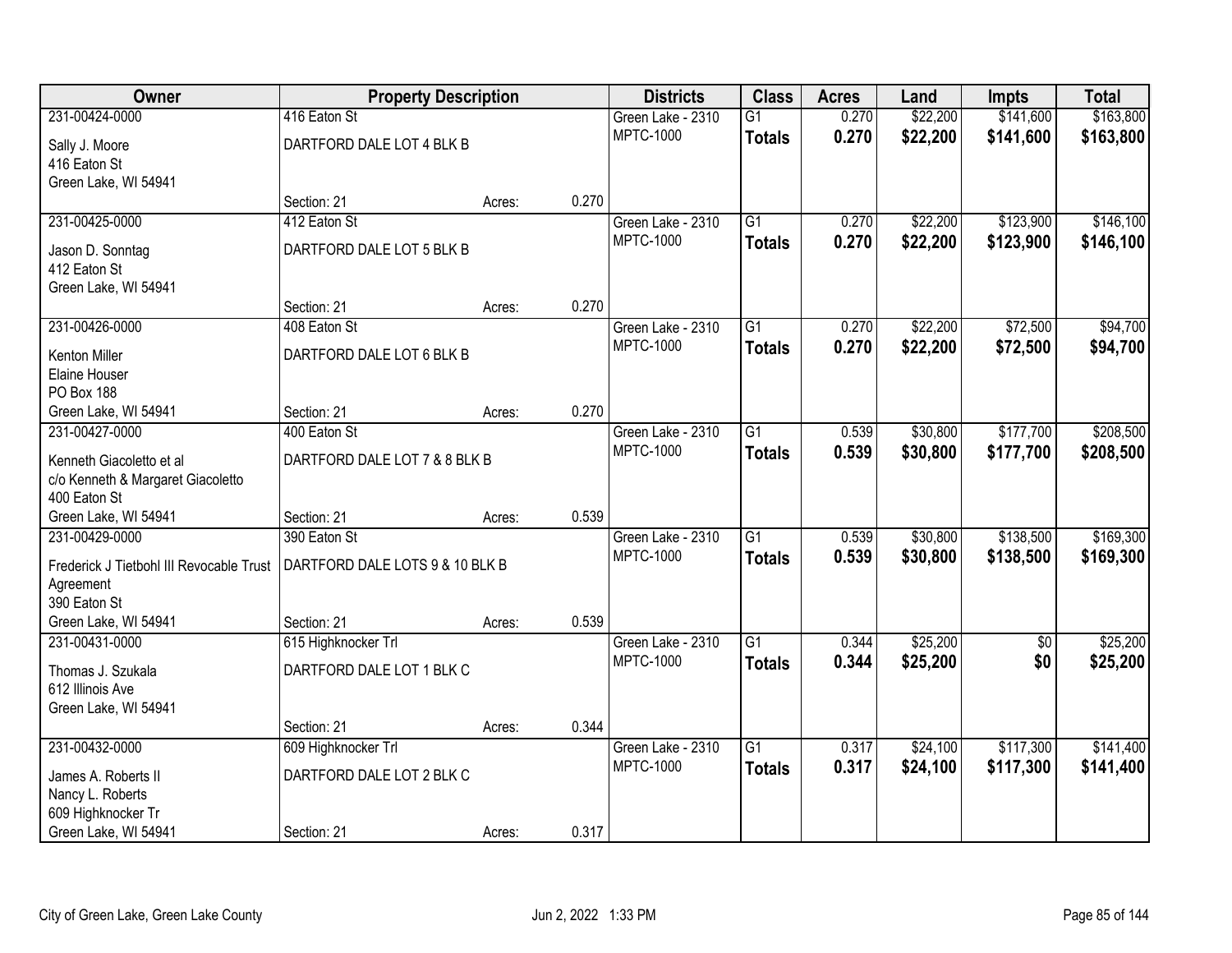| Owner                                             | <b>Property Description</b>                                       |        |       | <b>Districts</b>  | <b>Class</b>    | <b>Acres</b> | Land     | <b>Impts</b>    | <b>Total</b> |
|---------------------------------------------------|-------------------------------------------------------------------|--------|-------|-------------------|-----------------|--------------|----------|-----------------|--------------|
| 231-00433-0000                                    | 603 Highknocker Trl                                               |        |       | Green Lake - 2310 | $\overline{G1}$ | 0.475        | \$29,200 | \$133,600       | \$162,800    |
| Abigail R. Lewis                                  | DARTFORD DALE LOT 3 BLK C & THE E 48' OF LOT 4                    |        |       | <b>MPTC-1000</b>  | <b>Totals</b>   | 0.475        | \$29,200 | \$133,600       | \$162,800    |
| 603 Highknocker Trl                               | <b>BLK C</b>                                                      |        |       |                   |                 |              |          |                 |              |
| Green Lake, WI 54941                              |                                                                   |        |       |                   |                 |              |          |                 |              |
|                                                   | Section: 21                                                       | Acres: | 0.475 |                   |                 |              |          |                 |              |
| 231-00435-0000                                    | 595 Highknocker Trl                                               |        |       | Green Lake - 2310 | $\overline{G1}$ | 0.455        | \$28,600 | \$126,600       | \$155,200    |
| Thomas J. Hoch                                    | DARTFORD DALE LOT 5 & THE W 42' OF LOT 4 BLK C                    |        |       | <b>MPTC-1000</b>  | <b>Totals</b>   | 0.455        | \$28,600 | \$126,600       | \$155,200    |
| 595 Highknocker Trl                               |                                                                   |        |       |                   |                 |              |          |                 |              |
| Green Lake, WI 54941                              |                                                                   |        |       |                   |                 |              |          |                 |              |
|                                                   | Section: 21                                                       | Acres: | 0.455 |                   |                 |              |          |                 |              |
| 231-00436-0000                                    | 596 Illinois Ave                                                  |        |       | Green Lake - 2310 | $\overline{G1}$ | 0.413        | \$47,300 | \$181,800       | \$229,100    |
| Alpi, LLC                                         | DARTFORD DALE LOT 6 BLK C                                         |        |       | <b>MPTC-1000</b>  | <b>Totals</b>   | 0.413        | \$47,300 | \$181,800       | \$229,100    |
| c/o Alpi, LLC                                     |                                                                   |        |       |                   |                 |              |          |                 |              |
| 596 Illinois Ave                                  |                                                                   |        |       |                   |                 |              |          |                 |              |
| Green Lake, WI 54941-0667                         | Section: 21                                                       | Acres: | 0.413 |                   |                 |              |          |                 |              |
| 231-00437-0000                                    | <b>Illinois Ave</b>                                               |        |       | Green Lake - 2310 | $\overline{G1}$ | 0.379        | \$45,200 | \$0             | \$45,200     |
|                                                   | DARTFORD DALE LOT 7 BLK C                                         |        |       | <b>MPTC-1000</b>  | <b>Totals</b>   | 0.379        | \$45,200 | \$0             | \$45,200     |
| Alpi, LLC<br>c/o Alpi, LLC                        |                                                                   |        |       |                   |                 |              |          |                 |              |
| 596 Illinois Ave                                  |                                                                   |        |       |                   |                 |              |          |                 |              |
| Green Lake, WI 54941-0667                         | Section: 21                                                       | Acres: | 0.379 |                   |                 |              |          |                 |              |
| 231-00438-0000                                    | 608 Illinois Ave                                                  |        |       | Green Lake - 2310 | $\overline{G1}$ | 0.344        | \$43,100 | \$175,500       | \$218,600    |
|                                                   |                                                                   |        |       | <b>MPTC-1000</b>  | <b>Totals</b>   | 0.344        | \$43,100 | \$175,500       | \$218,600    |
| Jeanne M Curran Halko Declaration of              | DARTFORD DALE LOT 8 BLK C                                         |        |       |                   |                 |              |          |                 |              |
| Trust<br>Richard A Halko Declaration of Trust     |                                                                   |        |       |                   |                 |              |          |                 |              |
| 608 Illinois Ave                                  | Section: 21                                                       | Acres: | 0.344 |                   |                 |              |          |                 |              |
| Green Lake, WI 54941                              |                                                                   |        |       |                   |                 |              |          |                 |              |
| 231-00439-0000                                    | 612 Illinois Ave                                                  |        |       | Green Lake - 2310 | $\overline{G1}$ | 0.455        | \$49,700 | \$169,300       | \$219,000    |
|                                                   | DARTFORD DALE LOT 9 BLK C                                         |        |       | <b>MPTC-1000</b>  | <b>Totals</b>   | 0.455        | \$49,700 | \$169,300       | \$219,000    |
| Michael Pozzi et al<br>c/o Michael & Jaimie Pozzi |                                                                   |        |       |                   |                 |              |          |                 |              |
| 55475 Beau Bien Blvd                              |                                                                   |        |       |                   |                 |              |          |                 |              |
| Naperville, IL 60540                              | Section: 21                                                       | Acres: | 0.455 |                   |                 |              |          |                 |              |
| 231-00440-0000                                    | Ernest St                                                         |        |       | Green Lake - 2310 | $\overline{G1}$ | 0.575        | \$31,500 | $\overline{50}$ | \$31,500     |
|                                                   |                                                                   |        |       | <b>MPTC-1000</b>  | <b>Totals</b>   | 0.575        | \$31,500 | \$0             | \$31,500     |
| Sje Madden 553 Land, LLC                          | DARTFORD DALE 1ST ADD LOT 1 & THE N 6.2' OF                       |        |       |                   |                 |              |          |                 |              |
| c/o Sje Madden 553 Land, LLC<br>9419 Lawndale Ave | LOT 3 CERTIFIED SURVEY MAP 245 V1 (PART OF<br>LOTS 1, 2, 3 BLK D) |        |       |                   |                 |              |          |                 |              |
| Evanston, IL 60203                                | Section: 21                                                       | Acres: | 0.575 |                   |                 |              |          |                 |              |
|                                                   |                                                                   |        |       |                   |                 |              |          |                 |              |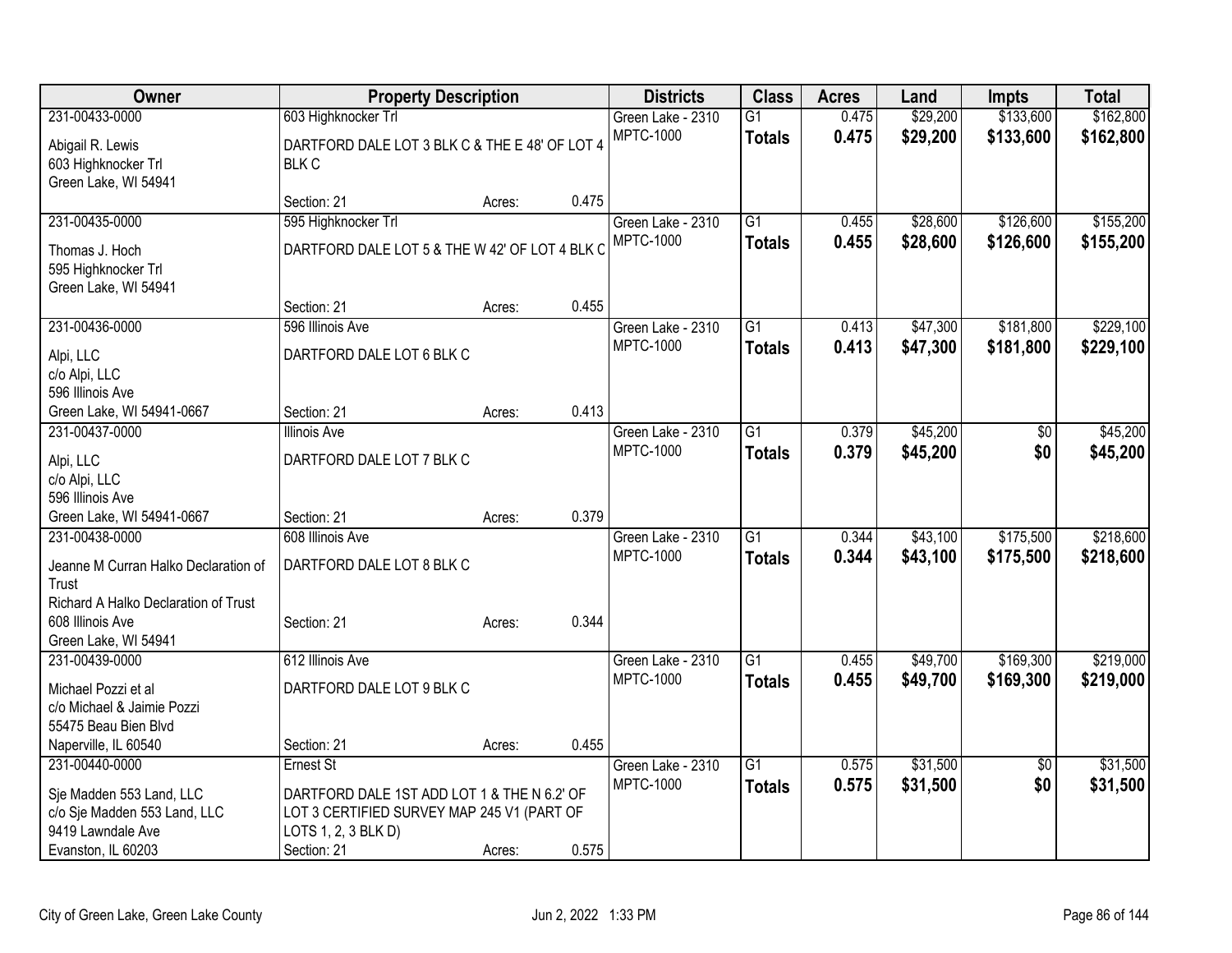| Owner                        | <b>Property Description</b>                  |        |       | <b>Districts</b>  | <b>Class</b>    | <b>Acres</b> | Land     | <b>Impts</b>    | <b>Total</b> |
|------------------------------|----------------------------------------------|--------|-------|-------------------|-----------------|--------------|----------|-----------------|--------------|
| 231-00441-0000               | 570 Sherwood Ln                              |        |       | Green Lake - 2310 | $\overline{G1}$ | 0.530        | \$25,700 | \$118,700       | \$144,400    |
| Brendan H. Moehring          | DARTFORD DALE 1ST ADD LOT 2 CERTIFIED        |        |       | <b>MPTC-1000</b>  | <b>Totals</b>   | 0.530        | \$25,700 | \$118,700       | \$144,400    |
| Julie R. Lardino             | SURVEY MAP 245 & THE S 136.3' OF LOT 3       |        |       |                   |                 |              |          |                 |              |
| 703 Fairfield Dr             | CERTIFIED SURVEY MAP 245 V1 (BEING PART OF   |        |       |                   |                 |              |          |                 |              |
| Oswego, IL 60543             | Section: 21                                  | Acres: | 0.530 |                   |                 |              |          |                 |              |
| 231-00443-0100               | 560 Sherwood Ln                              |        |       | Green Lake - 2310 | $\overline{G1}$ | 0.310        | \$23,900 | \$116,600       | \$140,500    |
|                              |                                              |        |       | <b>MPTC-1000</b>  | <b>Totals</b>   | 0.310        | \$23,900 | \$116,600       | \$140,500    |
| Jacqueline A. Simmers        | DARTFORD DALE 1ST ADD THE S 130' OF LOT 4BLK |        |       |                   |                 |              |          |                 |              |
| 560 Sherwood Ln              | D ALSO 5' LYING W & ADJACENT                 |        |       |                   |                 |              |          |                 |              |
| Green Lake, WI 54941         | Section: 21                                  | Acres: | 0.310 |                   |                 |              |          |                 |              |
| 231-00443-0200               | Sherwood Ln                                  |        |       | Green Lake - 2310 | $\overline{G1}$ | 0.400        | \$26,900 | \$0             | \$26,900     |
|                              |                                              |        |       | <b>MPTC-1000</b>  | <b>Totals</b>   | 0.400        | \$26,900 | \$0             | \$26,900     |
| Sje Madden 553 Land, LLC     | DARTFORD DALE 1ST ADD LOT 4 BLK D EXC THAT   |        |       |                   |                 |              |          |                 |              |
| c/o Sje Madden 553 Land, LLC | PART CSM 442 THEREIN & EXC S 130' THEREOF;   |        |       |                   |                 |              |          |                 |              |
| 9419 Lawndale Ave            | INC 5' STRIP OF LAND LYING WEST OF AND       |        |       |                   |                 |              |          |                 |              |
| Evanston, IL 60203           | Section: 21                                  | Acres: | 0.400 |                   |                 |              |          |                 |              |
| 231-00444-0000               | Union St                                     |        |       | Green Lake - 2310 | $\overline{G1}$ | 0.323        | \$1,500  | $\sqrt[6]{3}$   | \$1,500      |
| Olga Urban Holdings, LLC     | DARTFORD DALE 1ST ADD LOT 1 BLK E            |        |       | <b>MPTC-1000</b>  | <b>Totals</b>   | 0.323        | \$1,500  | \$0             | \$1,500      |
| c/o Olga Urban Holdings, LLC |                                              |        |       |                   |                 |              |          |                 |              |
| N5254 County Rd A            |                                              |        |       |                   |                 |              |          |                 |              |
| Ripon, WI 54971              | Section: 21                                  | Acres: | 0.323 |                   |                 |              |          |                 |              |
| 231-00445-0000               | <b>Union St</b>                              |        |       | Green Lake - 2310 | $\overline{G1}$ | 0.323        | \$1,500  | \$0             | \$1,500      |
| Olga Urban Holdings, LLC     | DARTFORD DALE 1ST ADD LOT 2 BLK E            |        |       | <b>MPTC-1000</b>  | <b>Totals</b>   | 0.323        | \$1,500  | \$0             | \$1,500      |
| c/o Olga Urban Holdings, LLC |                                              |        |       |                   |                 |              |          |                 |              |
| N5254 County Rd A            |                                              |        |       |                   |                 |              |          |                 |              |
| Ripon, WI 54971              | Section: 21                                  | Acres: | 0.323 |                   |                 |              |          |                 |              |
| 231-00446-0000               | Union St                                     |        |       | Green Lake - 2310 | $\overline{G1}$ | 0.323        | \$1,500  | \$0             | \$1,500      |
|                              |                                              |        |       | <b>MPTC-1000</b>  | <b>Totals</b>   | 0.323        | \$1,500  | \$0             | \$1,500      |
| Olga Urban Holdings, LLC     | DARTFORD DALE 1ST ADD LOT 3 BLK E            |        |       |                   |                 |              |          |                 |              |
| c/o Olga Urban Holdings, LLC |                                              |        |       |                   |                 |              |          |                 |              |
| N5254 County Rd A            |                                              |        |       |                   |                 |              |          |                 |              |
| Ripon, WI 54971              | Section: 21                                  | Acres: | 0.323 |                   |                 |              |          |                 |              |
| 231-00447-0000               | <b>Halbert St</b>                            |        |       | Green Lake - 2310 | $\overline{G1}$ | 0.238        | \$8,200  | $\overline{30}$ | \$8,200      |
| Jacquelyn A. Couvall         | DARTFORD DALE 1ST ADD LOT 1 CERTIFIED        |        |       | <b>MPTC-1000</b>  | <b>Totals</b>   | 0.238        | \$8,200  | \$0             | \$8,200      |
| 4125 Harper Ave              | SURVEY MAP 1464 V6                           |        |       |                   |                 |              |          |                 |              |
| Gurnee, IL 60031             |                                              |        |       |                   |                 |              |          |                 |              |
|                              | Section: 21                                  | Acres: | 0.238 |                   |                 |              |          |                 |              |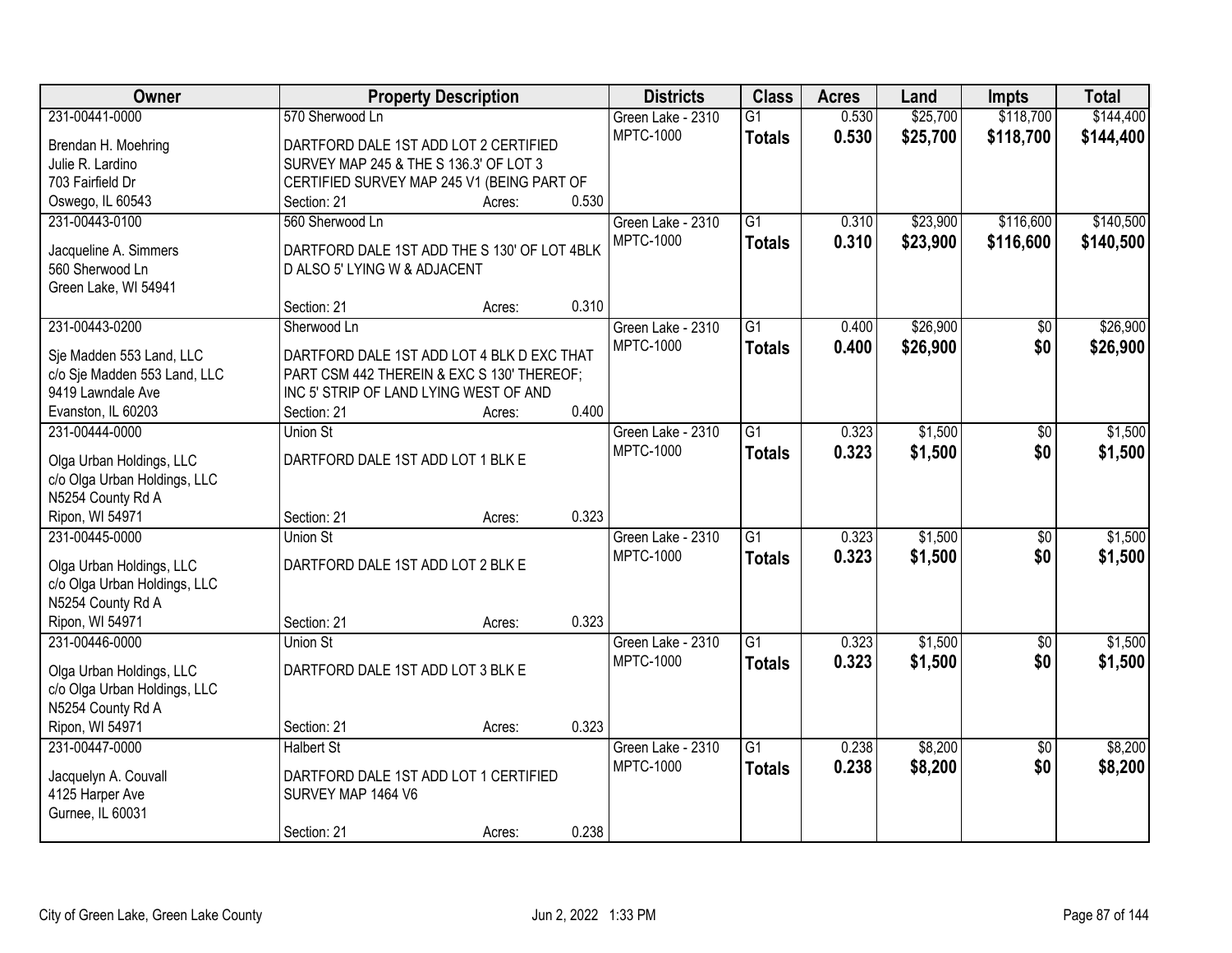| Owner                                     | <b>Property Description</b>                                 |        |       | <b>Districts</b>                      | <b>Class</b>    | <b>Acres</b> | Land     | <b>Impts</b>           | <b>Total</b> |
|-------------------------------------------|-------------------------------------------------------------|--------|-------|---------------------------------------|-----------------|--------------|----------|------------------------|--------------|
| 231-00448-0000                            | Sherwood Ln                                                 |        |       | Green Lake - 2310                     | $\overline{G1}$ | 0.489        | \$8,900  | $\overline{50}$        | \$8,900      |
| Jacquelyn A. Couvall                      | DARTFORD DALE 1ST ADD LOTS 2 & 3 CERTIFIED                  |        |       | <b>MPTC-1000</b>                      | <b>Totals</b>   | 0.489        | \$8,900  | \$0                    | \$8,900      |
| 4125 Harper Ave                           | SURVEY MAP 1464 V6                                          |        |       |                                       |                 |              |          |                        |              |
| Gurnee, IL 60031                          |                                                             |        |       |                                       |                 |              |          |                        |              |
|                                           | Section: 21                                                 | Acres: | 0.489 |                                       |                 |              |          |                        |              |
| 231-00449-0100                            | <b>Halbert St</b>                                           |        |       | Green Lake - 2310                     | $\overline{G1}$ | 0.253        | \$8,500  | \$0                    | \$8,500      |
| Jacquelyn A. Couvall                      | DARTFORD DALE 1ST ADD LOT 4 CERTIFIED                       |        |       | <b>MPTC-1000</b>                      | <b>Totals</b>   | 0.253        | \$8,500  | \$0                    | \$8,500      |
| 4125 Harper Ave                           | SURVEY MAP 1464 V6                                          |        |       |                                       |                 |              |          |                        |              |
| Gurnee, IL 60031                          |                                                             |        |       |                                       |                 |              |          |                        |              |
|                                           | Section: 21                                                 | Acres: | 0.253 |                                       |                 |              |          |                        |              |
| 231-00450-0000                            | <b>Union St</b>                                             |        |       | Green Lake - 2310                     | G1              | 0.286        | \$11,500 | \$0                    | \$11,500     |
| George Jack Couvall                       | DARTFORD DALE 1ST ADD LOT 1 CERTIFIED                       |        |       | <b>MPTC-1000</b>                      | <b>Totals</b>   | 0.286        | \$11,500 | \$0                    | \$11,500     |
| Jacquelyn A. Couvall                      | SURVEY MAP 1463 V6                                          |        |       |                                       |                 |              |          |                        |              |
| 4125 Harper                               |                                                             |        |       |                                       |                 |              |          |                        |              |
| Gurnee, IL 60031                          | Section: 21                                                 | Acres: | 0.286 |                                       |                 |              |          |                        |              |
| 231-00451-0000                            | <b>Union St</b>                                             |        |       | Green Lake - 2310                     | G1              | 0.263        | \$10,900 | $\sqrt[6]{}$           | \$10,900     |
|                                           |                                                             |        |       | <b>MPTC-1000</b>                      | <b>Totals</b>   | 0.263        | \$10,900 | \$0                    | \$10,900     |
| George A. Couvall<br>Jacquelyn A. Couvall | DARTFORD DALE 1ST ADD LOT 2 CERTIFIED<br>SURVEY MAP 1463 V6 |        |       |                                       |                 |              |          |                        |              |
| 4125 Harper                               |                                                             |        |       |                                       |                 |              |          |                        |              |
| Gurnee, IL 60031                          | Section: 21                                                 | Acres: | 0.263 |                                       |                 |              |          |                        |              |
| 231-00452-0000                            | Union St                                                    |        |       | Green Lake - 2310                     | $\overline{G1}$ | 0.263        | \$10,900 | $\overline{50}$        | \$10,900     |
|                                           |                                                             |        |       | <b>MPTC-1000</b>                      | <b>Totals</b>   | 0.263        | \$10,900 | \$0                    | \$10,900     |
| George Jack Couvall                       | DARTFORD DALE 1ST ADD LOT 3 CERTIFIED                       |        |       |                                       |                 |              |          |                        |              |
| Jacquelyn A. Couvall<br>4125 Harper       | SURVEY MAP 1463 V6                                          |        |       |                                       |                 |              |          |                        |              |
| Gurnee, IL 60031                          | Section: 21                                                 | Acres: | 0.263 |                                       |                 |              |          |                        |              |
| 231-00452-0100                            | 437 Union St                                                |        |       | Green Lake - 2310                     | $\overline{G1}$ | 0.263        | \$21,800 | \$103,800              | \$125,600    |
|                                           |                                                             |        |       | <b>MPTC-1000</b>                      | <b>Totals</b>   | 0.263        | \$21,800 | \$103,800              | \$125,600    |
| Laurine J. Zwolski                        | DARTFORD DALE 1ST ADD LOT 4 CERTIFIED                       |        |       |                                       |                 |              |          |                        |              |
| 437 Union St                              | SURVEY MAP 1463 V6                                          |        |       |                                       |                 |              |          |                        |              |
| Green Lake, WI 54941                      |                                                             |        |       |                                       |                 |              |          |                        |              |
| 231-00453-0000                            | Section: 21                                                 | Acres: | 0.263 |                                       | $\overline{G1}$ |              |          |                        | \$18,300     |
|                                           | Ernest St                                                   |        |       | Green Lake - 2310<br><b>MPTC-1000</b> |                 | 0.323        | \$18,300 | $\overline{50}$<br>\$0 |              |
| Olga Urban Holdings, LLC                  | DARTFORD DALE 1ST ADD LOT 4 BLK F                           |        |       |                                       | <b>Totals</b>   | 0.323        | \$18,300 |                        | \$18,300     |
| c/o Olga Urban Holdings, LLC              |                                                             |        |       |                                       |                 |              |          |                        |              |
| N5254 County Rd A                         |                                                             |        |       |                                       |                 |              |          |                        |              |
| Ripon, WI 54971                           | Section: 21                                                 | Acres: | 0.323 |                                       |                 |              |          |                        |              |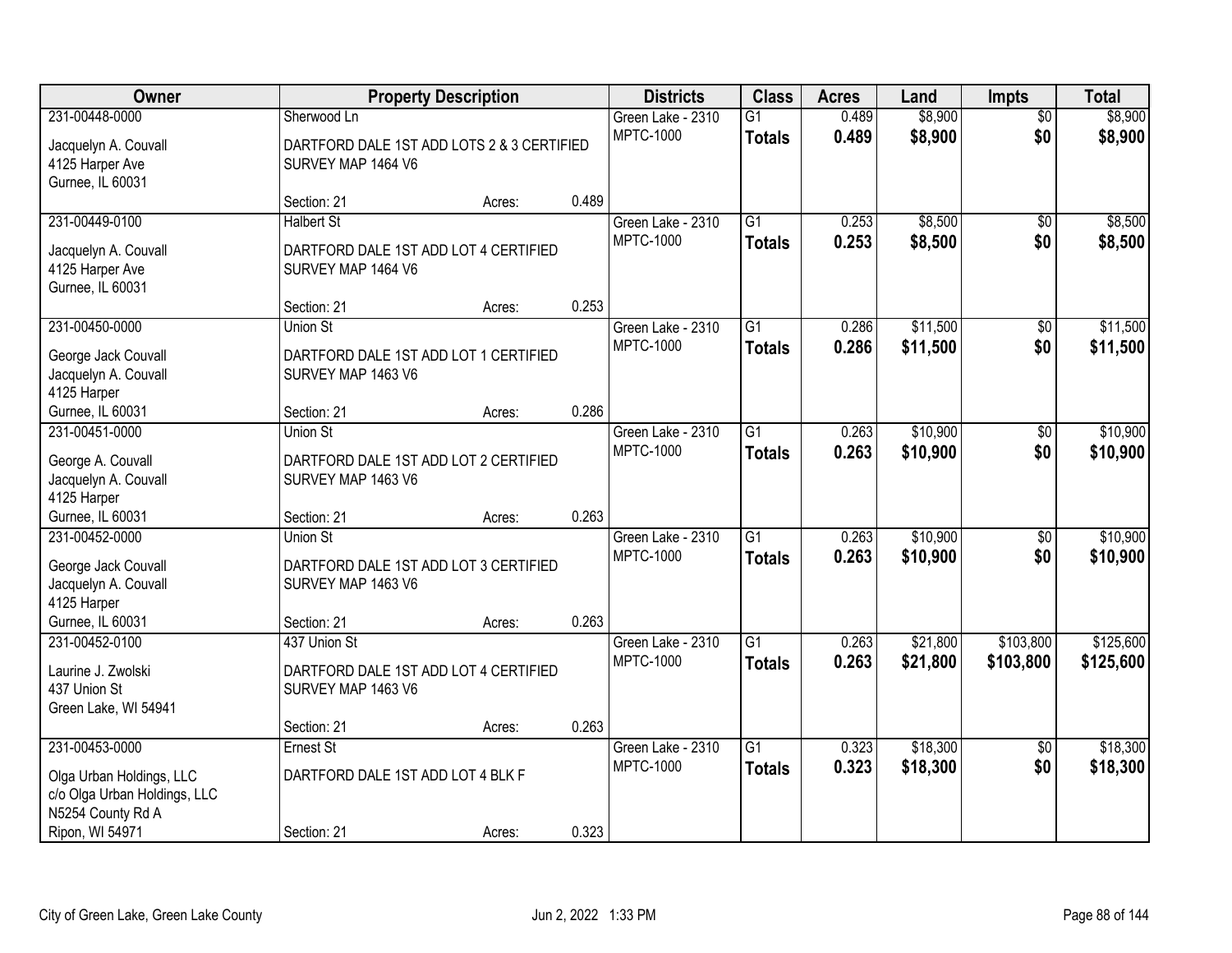| Owner                                        |                                              | <b>Property Description</b> |       | <b>Districts</b>                      | <b>Class</b>    | <b>Acres</b> | Land     | Impts           | <b>Total</b> |
|----------------------------------------------|----------------------------------------------|-----------------------------|-------|---------------------------------------|-----------------|--------------|----------|-----------------|--------------|
| 231-00454-0000                               | Ernest St                                    |                             |       | Green Lake - 2310                     | $\overline{G1}$ | 0.330        | \$14,800 | $\overline{50}$ | \$14,800     |
| Olga Urban Holdings, LLC                     | DARTFORD DALE 1ST ADD LOT 5 BLK F            |                             |       | <b>MPTC-1000</b>                      | <b>Totals</b>   | 0.330        | \$14,800 | \$0             | \$14,800     |
| c/o Olga Urban Holdings, LLC                 |                                              |                             |       |                                       |                 |              |          |                 |              |
| N5254 County Rd A                            |                                              |                             |       |                                       |                 |              |          |                 |              |
| Ripon, WI 54971                              | Section: 21                                  | Acres:                      | 0.330 |                                       |                 |              |          |                 |              |
| 231-00455-0000                               | Ernest St                                    |                             |       | Green Lake - 2310                     | $\overline{G1}$ | 0.331        | \$24,700 | $\overline{50}$ | \$24,700     |
| Olga Urban Holdings, LLC                     | DARTFORD DALE 1ST ADD LOT 6 BLK F            |                             |       | <b>MPTC-1000</b>                      | <b>Totals</b>   | 0.331        | \$24,700 | \$0             | \$24,700     |
| c/o Olga Urban Holdings, LLC                 |                                              |                             |       |                                       |                 |              |          |                 |              |
| N5254 County Rd A                            |                                              |                             |       |                                       |                 |              |          |                 |              |
| Ripon, WI 54971                              | Section: 21                                  | Acres:                      | 0.331 |                                       |                 |              |          |                 |              |
| 231-00456-0000                               | 449 Ernest St                                |                             |       | Green Lake - 2310                     | G1              | 0.301        | \$23,500 | \$100,800       | \$124,300    |
| Hedwig A. Duffy                              | DARTFORD DALE 1ST ADD LOT 1 BLK G            |                             |       | <b>MPTC-1000</b>                      | <b>Totals</b>   | 0.301        | \$23,500 | \$100,800       | \$124,300    |
| 449 Ernest St                                |                                              |                             |       |                                       |                 |              |          |                 |              |
| Green Lake, WI 54941                         |                                              |                             |       |                                       |                 |              |          |                 |              |
|                                              | Section: 21                                  | Acres:                      | 0.301 |                                       |                 |              |          |                 |              |
| 231-00457-0000                               | 443 Ernest St                                |                             |       | Green Lake - 2310                     | G1              | 0.299        | \$23,400 | \$134,300       | \$157,700    |
|                                              |                                              |                             |       | <b>MPTC-1000</b>                      | <b>Totals</b>   | 0.299        | \$23,400 | \$134,300       | \$157,700    |
| Saira M. Vences et al<br>c/o Javier L. Lopez | DARTFORD DALE 1ST ADD LOT 2 BLK G            |                             |       |                                       |                 |              |          |                 |              |
| 443 Ernest St                                |                                              |                             |       |                                       |                 |              |          |                 |              |
| Green Lake, WI 54941                         | Section: 21                                  | Acres:                      | 0.299 |                                       |                 |              |          |                 |              |
| 231-00458-0000                               | 437 Ernest St                                |                             |       | Green Lake - 2310                     | $\overline{G1}$ | 0.301        | \$23,500 | \$68,400        | \$91,900     |
|                                              |                                              |                             |       | <b>MPTC-1000</b>                      | <b>Totals</b>   | 0.301        | \$23,500 | \$68,400        | \$91,900     |
| Groen Meer Holdings, LLC                     | DARTFORD DALE 1ST ADD LOT 3 BLK G            |                             |       |                                       |                 |              |          |                 |              |
| PO Box 398<br>Green Lake, WI 54941           |                                              |                             |       |                                       |                 |              |          |                 |              |
|                                              | Section: 21                                  | Acres:                      | 0.301 |                                       |                 |              |          |                 |              |
| 231-00459-0000                               | 563 Sherwood Ln                              |                             |       | Green Lake - 2310                     | $\overline{G1}$ | 0.545        | \$30,900 | \$274,500       | \$305,400    |
|                                              |                                              |                             |       | <b>MPTC-1000</b>                      | <b>Totals</b>   | 0.545        | \$30,900 | \$274,500       | \$305,400    |
| Andrew P. Lehnert                            | DARTFORD DALE 1ST ADD LOT 4 BLK G            |                             |       |                                       |                 |              |          |                 |              |
| Maria R. Labarbera                           |                                              |                             |       |                                       |                 |              |          |                 |              |
| 563 Sherwood Ln                              |                                              |                             |       |                                       |                 |              |          |                 |              |
| Green Lake, WI 54941                         | Section: 21                                  | Acres:                      | 0.545 |                                       | $\overline{G1}$ | 0.279        |          |                 |              |
| 231-00460-0000                               | 557 Sherwood Ln                              |                             |       | Green Lake - 2310<br><b>MPTC-1000</b> |                 |              | \$22,600 | \$68,000        | \$90,600     |
| Kim C. Allen et al                           | DARTFORD DALE 1ST ADD THE N 135' OF LOT 5BLK |                             |       |                                       | <b>Totals</b>   | 0.279        | \$22,600 | \$68,000        | \$90,600     |
| c/o Kim C & Mary K Allen                     | G                                            |                             |       |                                       |                 |              |          |                 |              |
| 557 Sherwood Ln                              |                                              |                             |       |                                       |                 |              |          |                 |              |
| Green Lake, WI 54941                         | Section: 21                                  | Acres:                      | 0.279 |                                       |                 |              |          |                 |              |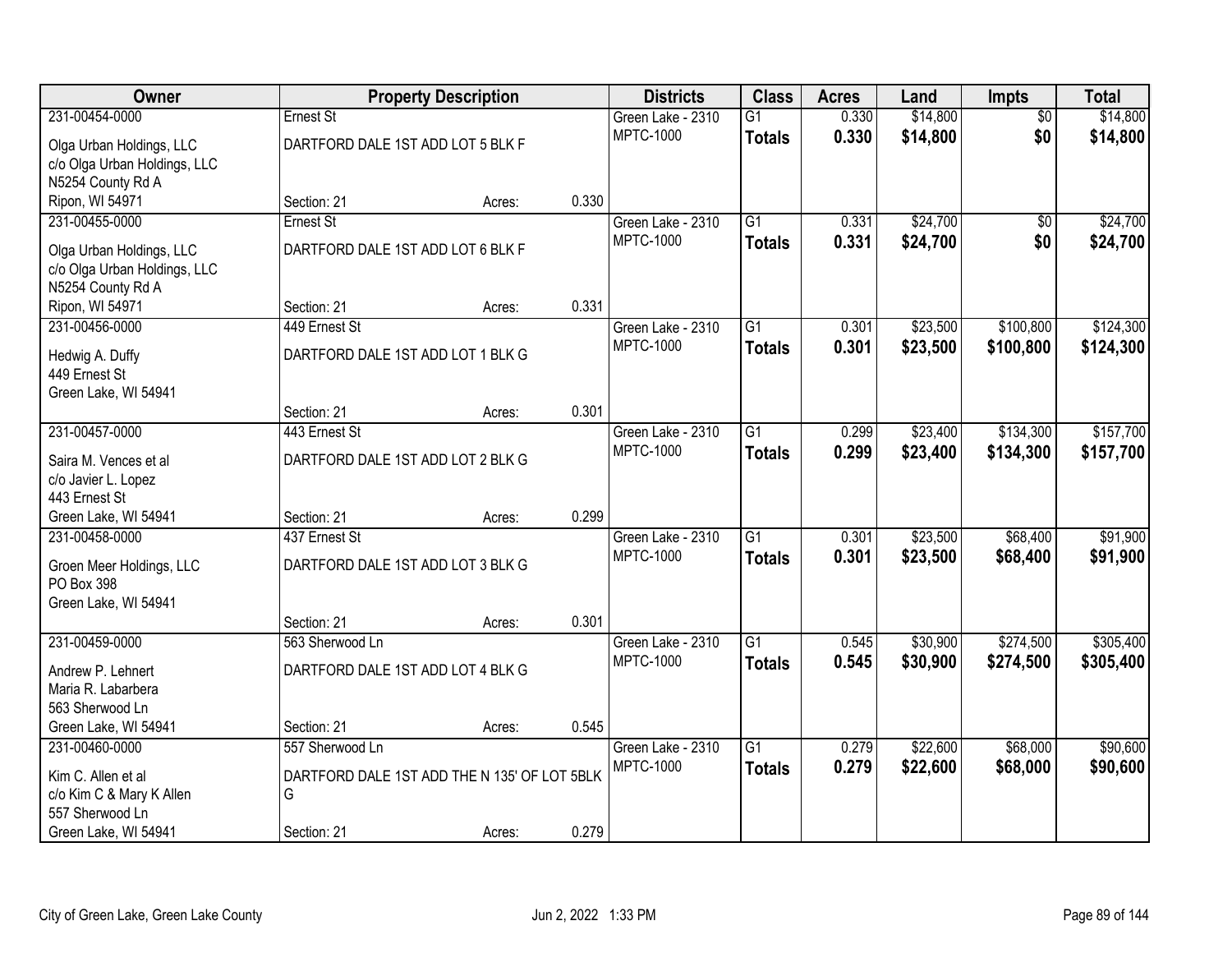| Owner                                                   | <b>Property Description</b>                 |        |       | <b>Districts</b>              | <b>Class</b>    | <b>Acres</b> | Land              | <b>Impts</b>    | <b>Total</b> |
|---------------------------------------------------------|---------------------------------------------|--------|-------|-------------------------------|-----------------|--------------|-------------------|-----------------|--------------|
| 231-00461-0000                                          | Sherwood Ln                                 |        |       | Green Lake - 2310             | $\overline{G1}$ | 0.825        | \$36,500          | $\overline{50}$ | \$36,500     |
| Kim C. Allen et al                                      | DARTFORD DALE 1ST ADD LOT 6 & LOT 5 EXC N   |        |       | <b>MPTC-1000</b>              | <b>Totals</b>   | 0.825        | \$36,500          | \$0             | \$36,500     |
| c/o Kim C & Mary K Allen                                | 135', BLK G                                 |        |       |                               |                 |              |                   |                 |              |
| 557 Sherwood Ln                                         |                                             |        |       |                               |                 |              |                   |                 |              |
| Green Lake, WI 54941                                    | Section: 21                                 | Acres: | 0.825 |                               |                 |              |                   |                 |              |
| 231-00552-0000                                          | 286 Forest Ave                              |        |       | <b>Water Frontage</b>         | $\overline{G1}$ | 0.000        | \$637,500         | \$290,300       | \$927,800    |
| George J. Ludington et al                               | SHERWOOD FOREST PLAT LOT 1 CERTIFIED        |        |       | $-00180$                      | <b>Totals</b>   | 0.000        | \$637,500         | \$290,300       | \$927,800    |
| c/o George J & Karen L Ludington                        | SURVEY MAP 22 V1                            |        |       | Green Lake - 2310             |                 |              |                   |                 |              |
| 7777 E Cassia Cir                                       |                                             |        |       | <b>MPTC-1000</b>              |                 |              |                   |                 |              |
| Scottsdale, AZ 85266-6205                               | Section: 29                                 | Acres: | 0.000 |                               |                 |              |                   |                 |              |
| 231-00554-0000                                          | 288 Forest Ave                              |        |       | <b>Water Frontage</b>         | $\overline{G1}$ | 0.000        | \$930,000         | \$459,100       | \$1,389,100  |
|                                                         |                                             |        |       | $-00180$                      | <b>Totals</b>   | 0.000        | \$930,000         | \$459,100       | \$1,389,100  |
| Leola R Culver Secondary Qualified                      | SHERWOOD FOREST PLAT LOT 1 CERTIFIED        |        |       | Green Lake - 2310             |                 |              |                   |                 |              |
| Personal Residence T                                    | SURVEY MAP 153 V1                           |        |       | <b>MPTC-1000</b>              |                 |              |                   |                 |              |
| Leola R Culver 2002 Family Trust<br>N834 Club Circle Dr | Section: 29                                 | Acres: | 0.000 |                               |                 |              |                   |                 |              |
| Prairie Du Sac, WI 53578                                |                                             |        |       |                               |                 |              |                   |                 |              |
| 231-00555-0000                                          | 290 Forest Ave                              |        |       | Water Frontage                | $\overline{G1}$ | 0.000        | \$787,000         | \$460,500       | \$1,247,500  |
|                                                         |                                             |        |       | $-00180$                      | <b>Totals</b>   | 0.000        | \$787,000         | \$460,500       | \$1,247,500  |
| Sally B Reiss Trust Agreement                           | SHERWOOD FOREST PLAT LOT 1 CERTIFIED        |        |       | Green Lake - 2310             |                 |              |                   |                 |              |
| Michael E Reiss Trust Agrement                          | SURVEY MAP 159 V1 SUBJ TO UTILITY ESMT DESC |        |       | MPTC-1000                     |                 |              |                   |                 |              |
| 3 Grant Square #356                                     | IN DOC #387214                              |        |       |                               |                 |              |                   |                 |              |
| Hinasdale, IL 60521                                     | Section: 29                                 | Acres: | 0.000 |                               |                 |              |                   |                 |              |
| 231-00556-0000                                          | 292 Forest Ave                              |        |       | <b>Water Frontage</b>         | $\overline{G1}$ | 0.909        | \$787,000         | \$687,500       | \$1,474,500  |
| Paul White                                              | LOT 1 CERTIFIED SURVEY MAP 3804 VOL 23      |        |       | $-00180$<br>Green Lake - 2310 | <b>Totals</b>   | 0.909        | \$787,000         | \$687,500       | \$1,474,500  |
| <b>Lindsey White</b>                                    |                                             |        |       | <b>MPTC-1000</b>              |                 |              |                   |                 |              |
| 928 Woodbine PI                                         |                                             |        |       |                               |                 |              |                   |                 |              |
| Lake Forest, IL 60045                                   | Section: 29                                 | Acres: | 0.909 |                               |                 |              |                   |                 |              |
| 231-00557-0000                                          | 294 Forest Ave                              |        |       | <b>Water Frontage</b>         | $\overline{G1}$ | 0.000        | \$800,000         | \$216,500       | \$1,016,500  |
| Betsy T Dustman Revocable Trust et al                   | SHERWOOD FOREST PLAT LOT 10 & THAT PART OF  |        |       | $-00180$                      | <b>Totals</b>   | 0.000        | \$800,000         | \$216,500       | \$1,016,500  |
| 3541 E Kimberly Rd                                      | LOT 6 N & ADJACENT TO SD LOT 10 TO S LN OF  |        |       | Green Lake - 2310             |                 |              |                   |                 |              |
| Davenport, IA 52807                                     | <b>FOREST AVE</b>                           |        |       | <b>MPTC-1000</b>              |                 |              |                   |                 |              |
|                                                         | Section: 29                                 | Acres: | 0.000 |                               |                 |              |                   |                 |              |
| 231-00558-0000                                          | 296 Forest Ave                              |        |       | <b>Water Frontage</b>         | $\overline{G1}$ | 2.170        | \$1,457,500       | \$588,700       | \$2,046,200  |
| Thomas E. Caestecker                                    | SHERWOOD FOREST PLAT LOT 1 CERTIFIED        |        |       | $-00180$                      | <b>Totals</b>   |              | 2.170 \$1,457,500 | \$588,700       | \$2,046,200  |
| PO Box 310                                              | SURVEY MAP 1990 V8 (INCLUDES LOTS 11 & 12)  |        |       | Green Lake - 2310             |                 |              |                   |                 |              |
| Kenilworth, IL 60043                                    |                                             |        |       | <b>MPTC-1000</b>              |                 |              |                   |                 |              |
|                                                         | Section: 29                                 | Acres: | 2.170 |                               |                 |              |                   |                 |              |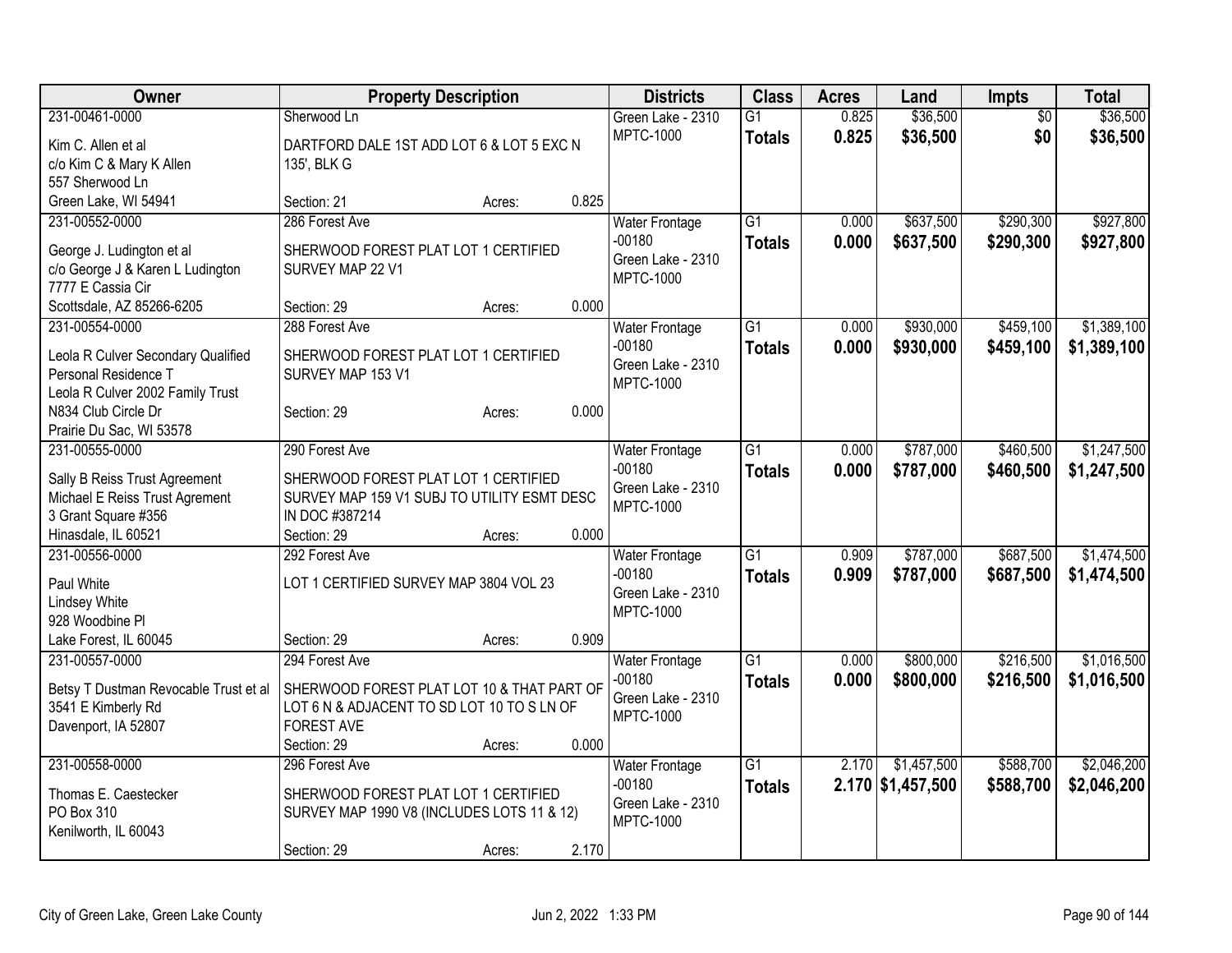| Owner                                                                                              | <b>Property Description</b>                                                                                  |                 | <b>Districts</b>                                                           | <b>Class</b>                     | <b>Acres</b>   | Land                   | <b>Impts</b>           | <b>Total</b>               |
|----------------------------------------------------------------------------------------------------|--------------------------------------------------------------------------------------------------------------|-----------------|----------------------------------------------------------------------------|----------------------------------|----------------|------------------------|------------------------|----------------------------|
| 231-00575-0000                                                                                     | 372 S Lawson Dr                                                                                              |                 | <b>Water Frontage</b>                                                      | $\overline{G2}$                  | 0.767          | \$722,000              | \$237,700              | \$959,700                  |
| David Greening et al<br>c/o David & Kathleen Greening<br>372 S Lawson Dr                           | SHERWOOD POINT PLAT LOT 1 CERTIFIED SURVEY<br>MAP 1966 V8                                                    |                 | $-00180$<br>Green Lake - 2310<br><b>MPTC-1000</b>                          | <b>Totals</b>                    | 0.767          | \$722,000              | \$237,700              | \$959,700                  |
| Green Lake, WI 54941                                                                               | Section: 29                                                                                                  | 0.767<br>Acres: |                                                                            |                                  |                |                        |                        |                            |
| 231-00575-0100<br>David Greening et al<br>c/o David & Kathleen Greening<br>372 S Lawson Dr         | 374 S Lawson Dr<br>SHERWOOD POINT PLAT LOT 2 CERTIFIED SURVEY<br>MAP 1966 V8                                 |                 | <b>Water Frontage</b><br>$-00180$<br>Green Lake - 2310<br><b>MPTC-1000</b> | G2<br><b>Totals</b>              | 0.468<br>0.468 | \$175,500<br>\$175,500 | \$4,600<br>\$4,600     | \$180,100<br>\$180,100     |
| Green Lake, WI 54941                                                                               | Section: 29                                                                                                  | 0.468<br>Acres: |                                                                            |                                  |                |                        |                        |                            |
| 231-00576-0000<br>James A. Seymour<br>Lisa M. Seymour<br>1578 Hazel Ln                             | 364 Forest Ave<br>SHERWOOD POINT PLAT LOT 2; SUBJ TO UTIL ESMT<br>DESC IN DOC#395497                         |                 | <b>Water Frontage</b><br>$-00180$<br>Green Lake - 2310<br><b>MPTC-1000</b> | $\overline{G1}$<br><b>Totals</b> | 0.000<br>0.000 | \$800,000<br>\$800,000 | \$597,700<br>\$597,700 | \$1,397,700<br>\$1,397,700 |
| Winnetka, IL 60093                                                                                 | Section: 29                                                                                                  | 0.000<br>Acres: |                                                                            |                                  |                |                        |                        |                            |
| 231-00577-0000<br>Harry & Suzanne C Bielinski Revocable<br>Trust<br>3711 Stillwater Ct             | 360 Forest Ave<br>SHERWOOD POINT PLAT LOT 3; SUBJ TO UTIL ESMT<br>DESC IN DOC#395496                         |                 | <b>Water Frontage</b><br>$-00180$<br>Green Lake - 2310<br><b>MPTC-1000</b> | $\overline{G1}$<br><b>Totals</b> | 0.000<br>0.000 | \$800,000<br>\$800,000 | \$517,600<br>\$517,600 | \$1,317,600<br>\$1,317,600 |
| Waukesha, WI 53189                                                                                 | Section: 29                                                                                                  | 0.000<br>Acres: |                                                                            |                                  |                |                        |                        |                            |
| 231-00578-0000<br>The Green Lake Trust<br>3230 Highland Rd<br>Northbrook, IL 60062                 | 356 Forest Ave<br>SHERWOOD POINT PLAT LOT 4                                                                  |                 | <b>Water Frontage</b><br>$-00180$<br>Green Lake - 2310<br><b>MPTC-1000</b> | $\overline{G1}$<br><b>Totals</b> | 0.000<br>0.000 | \$800,000<br>\$800,000 | \$414,700<br>\$414,700 | \$1,214,700<br>\$1,214,700 |
|                                                                                                    | Section: 29                                                                                                  | 0.000<br>Acres: |                                                                            |                                  |                |                        |                        |                            |
| 231-00579-0000<br>John C & Beverly A Wilson Trust<br>2807 Sancho Panza Ct<br>Punta Gorda, FL 33950 | 352 Forest Ave<br>SHERWOOD POINT PLAT LOT 5 & THE NE 5' OF LOT<br>6 SUBJ TO UTILITY ESMT DESC IN DOC #388779 |                 | <b>Water Frontage</b><br>$-00180$<br>Green Lake - 2310<br><b>MPTC-1000</b> | $\overline{G1}$<br><b>Totals</b> | 0.000<br>0.000 | \$832,500<br>\$832,500 | \$225,400<br>\$225,400 | \$1,057,900<br>\$1,057,900 |
|                                                                                                    | Section: 29                                                                                                  | 0.000<br>Acres: |                                                                            |                                  |                |                        |                        |                            |
| 231-00580-0000<br>Marianne G Doan Revocable Trust<br>2505 Iroquois Rd<br>Wilmette, IL 60091        | 346 Forest Ave<br>SHERWOOD POINT PLAT THE SW 95' OF LOT 6SUBJ<br><b>TO ESMT</b>                              |                 | <b>Water Frontage</b><br>$-00180$<br>Green Lake - 2310<br><b>MPTC-1000</b> | $\overline{G1}$<br><b>Totals</b> | 0.000<br>0.000 | \$767,500<br>\$767,500 | \$658,900<br>\$658,900 | \$1,426,400<br>\$1,426,400 |
|                                                                                                    | Section: 29                                                                                                  | 0.000<br>Acres: |                                                                            |                                  |                |                        |                        |                            |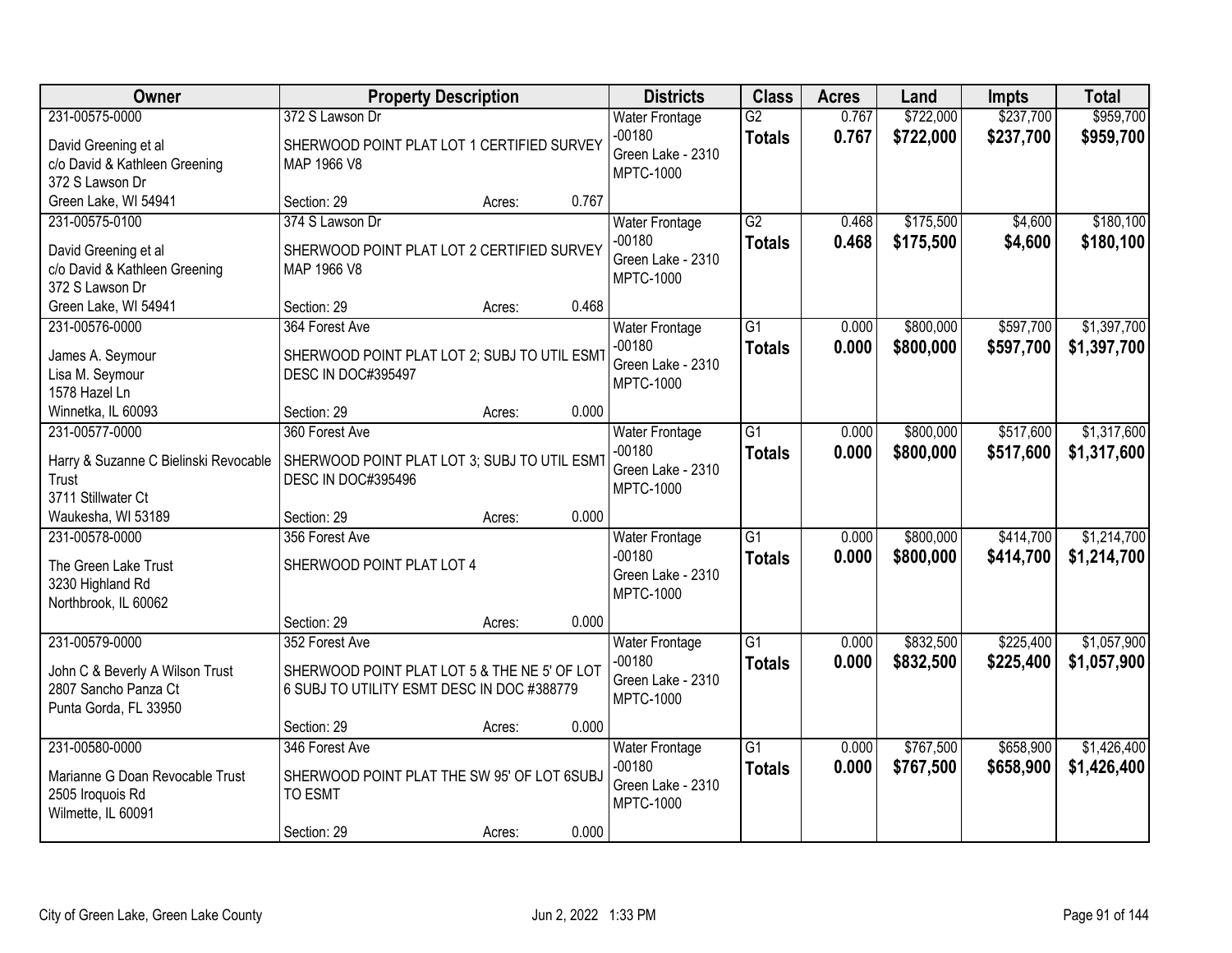| \$806,500<br>\$641,100<br>231-00581-0000<br>342 Forest Ave<br><b>Water Frontage</b><br>G1<br>0.000<br>$-00180$<br>0.000<br>\$806,500<br>\$641,100<br><b>Totals</b><br>Therese R Trenhaile Declaration of Trus SHERWOOD POINT PLAT LOT 7 INCL ESMT<br>Green Lake - 2310<br>1611 Hidden Creek Ln<br><b>MPTC-1000</b><br>Belvidere, IL 61008<br>0.000<br>Section: 29<br>Acres:<br>\$985,000<br>231-00582-0000<br>338 Forest Ave<br>$\overline{G1}$<br>\$800,000<br>\$185,000<br><b>Water Frontage</b><br>0.000<br>$-00180$<br>0.000<br>\$800,000<br>\$185,000<br>\$985,000<br><b>Totals</b><br>SHERWOOD POINT PLAT LOT 8<br>Karla A Spinks Revocable Trust<br>Green Lake - 2310<br>N338 Forest Ave<br><b>MPTC-1000</b><br>Green Lake, WI 54941<br>0.000<br>Section: 29<br>Acres:<br>G1<br>\$1,060,000<br>\$1,460,800<br>231-00583-0100<br>0.000<br>\$400,800<br>334 Forest Ave<br><b>Water Frontage</b><br>$-00180$<br>$0.000$ \$1,060,000<br>\$400,800<br>\$1,460,800<br><b>Totals</b><br>C Edwin Starr et al<br>SHERWOOD POINT PLAT LOT 9 & NE'LY 40' OF LOT<br>Green Lake - 2310 | Owner                         | <b>Property Description</b> | <b>Districts</b> | <b>Class</b> | <b>Acres</b> | Land | <b>Impts</b> | <b>Total</b> |
|----------------------------------------------------------------------------------------------------------------------------------------------------------------------------------------------------------------------------------------------------------------------------------------------------------------------------------------------------------------------------------------------------------------------------------------------------------------------------------------------------------------------------------------------------------------------------------------------------------------------------------------------------------------------------------------------------------------------------------------------------------------------------------------------------------------------------------------------------------------------------------------------------------------------------------------------------------------------------------------------------------------------------------------------------------------------------------|-------------------------------|-----------------------------|------------------|--------------|--------------|------|--------------|--------------|
|                                                                                                                                                                                                                                                                                                                                                                                                                                                                                                                                                                                                                                                                                                                                                                                                                                                                                                                                                                                                                                                                                  |                               |                             |                  |              |              |      |              | \$1,447,600  |
|                                                                                                                                                                                                                                                                                                                                                                                                                                                                                                                                                                                                                                                                                                                                                                                                                                                                                                                                                                                                                                                                                  |                               |                             |                  |              |              |      |              | \$1,447,600  |
|                                                                                                                                                                                                                                                                                                                                                                                                                                                                                                                                                                                                                                                                                                                                                                                                                                                                                                                                                                                                                                                                                  |                               |                             |                  |              |              |      |              |              |
|                                                                                                                                                                                                                                                                                                                                                                                                                                                                                                                                                                                                                                                                                                                                                                                                                                                                                                                                                                                                                                                                                  |                               |                             |                  |              |              |      |              |              |
|                                                                                                                                                                                                                                                                                                                                                                                                                                                                                                                                                                                                                                                                                                                                                                                                                                                                                                                                                                                                                                                                                  |                               |                             |                  |              |              |      |              |              |
|                                                                                                                                                                                                                                                                                                                                                                                                                                                                                                                                                                                                                                                                                                                                                                                                                                                                                                                                                                                                                                                                                  |                               |                             |                  |              |              |      |              |              |
|                                                                                                                                                                                                                                                                                                                                                                                                                                                                                                                                                                                                                                                                                                                                                                                                                                                                                                                                                                                                                                                                                  |                               |                             |                  |              |              |      |              |              |
|                                                                                                                                                                                                                                                                                                                                                                                                                                                                                                                                                                                                                                                                                                                                                                                                                                                                                                                                                                                                                                                                                  |                               |                             |                  |              |              |      |              |              |
|                                                                                                                                                                                                                                                                                                                                                                                                                                                                                                                                                                                                                                                                                                                                                                                                                                                                                                                                                                                                                                                                                  |                               |                             |                  |              |              |      |              |              |
|                                                                                                                                                                                                                                                                                                                                                                                                                                                                                                                                                                                                                                                                                                                                                                                                                                                                                                                                                                                                                                                                                  |                               |                             |                  |              |              |      |              |              |
|                                                                                                                                                                                                                                                                                                                                                                                                                                                                                                                                                                                                                                                                                                                                                                                                                                                                                                                                                                                                                                                                                  |                               |                             |                  |              |              |      |              |              |
|                                                                                                                                                                                                                                                                                                                                                                                                                                                                                                                                                                                                                                                                                                                                                                                                                                                                                                                                                                                                                                                                                  |                               |                             |                  |              |              |      |              |              |
| <b>MPTC-1000</b>                                                                                                                                                                                                                                                                                                                                                                                                                                                                                                                                                                                                                                                                                                                                                                                                                                                                                                                                                                                                                                                                 | c/o C Edwin & Kristin L Starr | 10 <sup>°</sup>             |                  |              |              |      |              |              |
| 114 Dewindt Rd                                                                                                                                                                                                                                                                                                                                                                                                                                                                                                                                                                                                                                                                                                                                                                                                                                                                                                                                                                                                                                                                   |                               |                             |                  |              |              |      |              |              |
| 0.000<br>Winnetka, IL 60093<br>Section: 29<br>Acres:                                                                                                                                                                                                                                                                                                                                                                                                                                                                                                                                                                                                                                                                                                                                                                                                                                                                                                                                                                                                                             |                               |                             |                  |              |              |      |              |              |
| $\overline{G1}$<br>\$848,000<br>\$175,800<br>231-00584-0100<br>330 Forest Ave<br>1.300<br><b>Water Frontage</b><br>$-00180$                                                                                                                                                                                                                                                                                                                                                                                                                                                                                                                                                                                                                                                                                                                                                                                                                                                                                                                                                      |                               |                             |                  |              |              |      |              | \$1,023,800  |
| 1.300<br>\$848,000<br>\$175,800<br><b>Totals</b><br>SHERWOOD POINT PLAT SW'LY 60' OF LOT 10 & THE<br>Michael & Abigail Roos Revocable Trust<br>Green Lake - 2310                                                                                                                                                                                                                                                                                                                                                                                                                                                                                                                                                                                                                                                                                                                                                                                                                                                                                                                 |                               |                             |                  |              |              |      |              | \$1,023,800  |
| NE'LY 80' OF LOT 11<br>613 Ravenna St<br><b>MPTC-1000</b>                                                                                                                                                                                                                                                                                                                                                                                                                                                                                                                                                                                                                                                                                                                                                                                                                                                                                                                                                                                                                        |                               |                             |                  |              |              |      |              |              |
| Venice, FL 34285                                                                                                                                                                                                                                                                                                                                                                                                                                                                                                                                                                                                                                                                                                                                                                                                                                                                                                                                                                                                                                                                 |                               |                             |                  |              |              |      |              |              |
| 1.300<br>Section: 29<br>Acres:<br>231-00585-0000<br>$\overline{G1}$<br>\$540,000<br>\$181,900<br>328 Forest Ave<br>0.000                                                                                                                                                                                                                                                                                                                                                                                                                                                                                                                                                                                                                                                                                                                                                                                                                                                                                                                                                         |                               |                             |                  |              |              |      |              | \$721,900    |
| <b>Water Frontage</b><br>$-00180$<br>0.000<br>\$540,000<br>\$181,900                                                                                                                                                                                                                                                                                                                                                                                                                                                                                                                                                                                                                                                                                                                                                                                                                                                                                                                                                                                                             |                               |                             |                  |              |              |      |              | \$721,900    |
| <b>Totals</b><br><b>Exclusive Company Corp</b><br>SHERWOOD POINT PLAT THE SW'LY 20' OF LOT 11 8<br>Green Lake - 2310                                                                                                                                                                                                                                                                                                                                                                                                                                                                                                                                                                                                                                                                                                                                                                                                                                                                                                                                                             |                               |                             |                  |              |              |      |              |              |
| 318 N Main St<br>THE N 40' OF LOT 12 TOGETHER WITH ESMT AS<br><b>MPTC-1000</b>                                                                                                                                                                                                                                                                                                                                                                                                                                                                                                                                                                                                                                                                                                                                                                                                                                                                                                                                                                                                   |                               |                             |                  |              |              |      |              |              |
| Oshkosh, WI 54901<br><b>DESC IN DOC#391375</b><br>0.000                                                                                                                                                                                                                                                                                                                                                                                                                                                                                                                                                                                                                                                                                                                                                                                                                                                                                                                                                                                                                          |                               |                             |                  |              |              |      |              |              |
| Section: 29<br>Acres:<br>231-00585-0100<br>G1<br>\$276,100<br><b>Water Frontage</b><br>0.000<br>\$605,000<br>324 Forest Ave                                                                                                                                                                                                                                                                                                                                                                                                                                                                                                                                                                                                                                                                                                                                                                                                                                                                                                                                                      |                               |                             |                  |              |              |      |              | \$881,100    |
| $-00180$<br>0.000<br>\$276,100<br>\$605,000<br><b>Totals</b>                                                                                                                                                                                                                                                                                                                                                                                                                                                                                                                                                                                                                                                                                                                                                                                                                                                                                                                                                                                                                     |                               |                             |                  |              |              |      |              | \$881,100    |
| Patricia G. Mattingly<br>SHERWOOD POINT PLAT THE S 60' OF LOT 12 & THE<br>Green Lake - 2310                                                                                                                                                                                                                                                                                                                                                                                                                                                                                                                                                                                                                                                                                                                                                                                                                                                                                                                                                                                      |                               |                             |                  |              |              |      |              |              |
| 3735 Falkner Dr<br>N 10' OF LOT 13 SUBJ TO ESMT AS DESC IN<br><b>MPTC-1000</b>                                                                                                                                                                                                                                                                                                                                                                                                                                                                                                                                                                                                                                                                                                                                                                                                                                                                                                                                                                                                   |                               |                             |                  |              |              |      |              |              |
| DOC#391375<br>Naperville, IL 60564<br>Section: 29<br>0.000                                                                                                                                                                                                                                                                                                                                                                                                                                                                                                                                                                                                                                                                                                                                                                                                                                                                                                                                                                                                                       |                               |                             |                  |              |              |      |              |              |
| Acres:<br>\$288,300<br>231-00586-0000<br>$\overline{G1}$<br>0.000<br>\$670,000<br>320 Forest Ave<br><b>Water Frontage</b>                                                                                                                                                                                                                                                                                                                                                                                                                                                                                                                                                                                                                                                                                                                                                                                                                                                                                                                                                        |                               |                             |                  |              |              |      |              | \$958,300    |
| $-00180$<br>0.000<br>\$670,000<br>\$288,300<br><b>Totals</b>                                                                                                                                                                                                                                                                                                                                                                                                                                                                                                                                                                                                                                                                                                                                                                                                                                                                                                                                                                                                                     |                               |                             |                  |              |              |      |              | \$958,300    |
| Thomas T. Wiscomb et al<br>SHERWOOD POINT PLAT N'LY 80' OF S'LY 90' OFLOT<br>Green Lake - 2310                                                                                                                                                                                                                                                                                                                                                                                                                                                                                                                                                                                                                                                                                                                                                                                                                                                                                                                                                                                   |                               |                             |                  |              |              |      |              |              |
| c/o Thomas T & Eloise P Wiscomb<br>13<br><b>MPTC-1000</b><br>1012 Greenwood Ave                                                                                                                                                                                                                                                                                                                                                                                                                                                                                                                                                                                                                                                                                                                                                                                                                                                                                                                                                                                                  |                               |                             |                  |              |              |      |              |              |
| 0.000<br>Wilmette, IL 60091<br>Section: 29<br>Acres:                                                                                                                                                                                                                                                                                                                                                                                                                                                                                                                                                                                                                                                                                                                                                                                                                                                                                                                                                                                                                             |                               |                             |                  |              |              |      |              |              |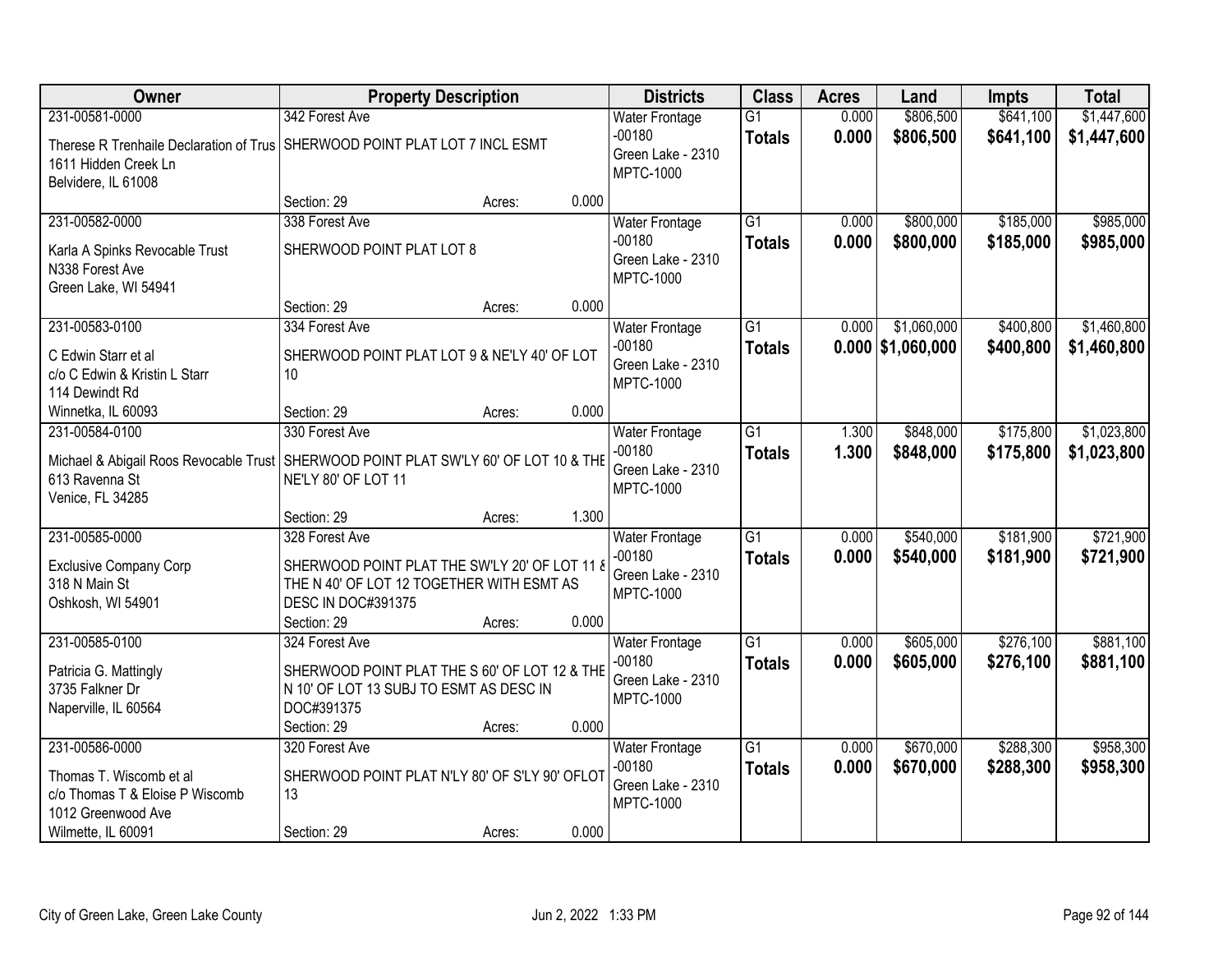| Owner                              |                                                      | <b>Property Description</b> |       | <b>Districts</b>                      | <b>Class</b>    | <b>Acres</b> | Land      | <b>Impts</b> | <b>Total</b> |
|------------------------------------|------------------------------------------------------|-----------------------------|-------|---------------------------------------|-----------------|--------------|-----------|--------------|--------------|
| 231-00587-0000                     | 316 Forest Ave                                       |                             |       | <b>Water Frontage</b>                 | $\overline{G1}$ | 0.000        | \$540,000 | \$68,800     | \$608,800    |
| Dale & Gail Komarek Trust et al    | SHERWOOD POINT PLAT S'LY 10' OF LOT 13 & N1/2        |                             |       | $-00180$                              | <b>Totals</b>   | 0.000        | \$540,000 | \$68,800     | \$608,800    |
| c/o Carl M Komarek Trust           | OF LOT 14                                            |                             |       | Green Lake - 2310                     |                 |              |           |              |              |
| 215 W Park St                      |                                                      |                             |       | <b>MPTC-1000</b>                      |                 |              |           |              |              |
| Arlington Heights, IL 60005        | Section: 29                                          | Acres:                      | 0.000 |                                       |                 |              |           |              |              |
| 231-00588-0000                     | 312 Forest Ave                                       |                             |       | <b>Water Frontage</b>                 | $\overline{G1}$ | 0.000        | \$572,500 | \$256,600    | \$829,100    |
| Margaret G O'Keefe Revocable Trust | SHERWOOD POINT PLAT S1/2 OF LOT 14 & THE N 15        |                             |       | $-00180$                              | <b>Totals</b>   | 0.000        | \$572,500 | \$256,600    | \$829,100    |
| 45 E Bellevue Unit 4               | OF LOT 15                                            |                             |       | Green Lake - 2310<br><b>MPTC-1000</b> |                 |              |           |              |              |
| Chicago, IL 60611                  |                                                      |                             |       |                                       |                 |              |           |              |              |
|                                    | Section: 29                                          | Acres:                      | 0.000 |                                       |                 |              |           |              |              |
| 231-00589-0000                     | 308 Forest Ave                                       |                             |       | <b>Water Frontage</b>                 | $\overline{G1}$ | 0.000        | \$858,500 | \$201,900    | \$1,060,400  |
| Suzanne S Quinn Revocable Living   | SHERWOOD POINT PLAT LOT 15; EXC THE N'LY 15'         |                             |       | $-00180$                              | <b>Totals</b>   | 0.000        | \$858,500 | \$201,900    | \$1,060,400  |
| Trust                              | <b>THEREOF</b>                                       |                             |       | Green Lake - 2310                     |                 |              |           |              |              |
| 2450 Purdy Ln                      |                                                      |                             |       | <b>MPTC-1000</b>                      |                 |              |           |              |              |
| Columbia, MO 65201                 | Section: 29                                          | Acres:                      | 0.000 |                                       |                 |              |           |              |              |
| 231-00598-0000                     | 429 North St                                         |                             |       | Green Lake - 2310                     | G1              | 1.372        | \$47,400  | \$128,000    | \$175,400    |
| Mark M. Kramer                     | LOTS 1, 2 & 3 CERTIFIED SURVEY MAP 320 SEC 20        |                             |       | <b>MPTC-1000</b>                      | <b>Totals</b>   | 1.372        | \$47,400  | \$128,000    | \$175,400    |
| 429 North St                       |                                                      |                             |       |                                       |                 |              |           |              |              |
| Green Lake, WI 54941               |                                                      |                             |       |                                       |                 |              |           |              |              |
|                                    | Section: 20                                          | Acres:                      | 1.372 |                                       |                 |              |           |              |              |
| 231-00599-0000                     | 416 Scott St                                         |                             |       | Green Lake - 2310                     | $\overline{G1}$ | 0.799        | \$36,000  | \$98,100     | \$134,100    |
| Kelly J. White                     | LOT 1 OF CERTIFIED SURVEY MAP 1289 V5 SEC 20         |                             |       | <b>MPTC-1000</b>                      | <b>Totals</b>   | 0.799        | \$36,000  | \$98,100     | \$134,100    |
| c/o Kelly J. White                 |                                                      |                             |       |                                       |                 |              |           |              |              |
| 416 Scott St                       |                                                      |                             |       |                                       |                 |              |           |              |              |
| Green Lake, WI 54941               | Section: 20                                          | Acres:                      | 0.799 |                                       |                 |              |           |              |              |
| 231-00599-0100                     | 409 King St                                          |                             |       | Green Lake - 2310                     | G1              | 0.805        | \$36,100  | \$85,900     | \$122,000    |
| Melissa A. Tadman                  | COM 300.5' S OF THE NE COR OF SEC 20; S 9R; W        |                             |       | <b>MPTC-1000</b>                      | <b>Totals</b>   | 0.805        | \$36,100  | \$85,900     | \$122,000    |
| 409 King St                        | 215.44'; N 9R; E 215.44' TO POB. ALSO COM 300.5' W   |                             |       |                                       |                 |              |           |              |              |
| Green Lake, WI 54941               | & 215.44' W OF NE COR SEC 20; THENCE S 18R 13';      |                             |       |                                       |                 |              |           |              |              |
|                                    | Section: 20                                          | Acres:                      | 0.805 |                                       |                 |              |           |              |              |
| 231-00599-0200                     | 394 Scott St                                         |                             |       | Green Lake - 2310                     | $\overline{G1}$ | 0.868        | \$37,400  | \$74,600     | \$112,000    |
| Julie A. Malueg                    | COM 300' 6" S & 21 1/19 R W OF NE COR SEC 20;        |                             |       | <b>MPTC-1000</b>                      | <b>Totals</b>   | 0.868        | \$37,400  | \$74,600     | \$112,000    |
| 394 Scott St                       | THENCE E 7R 61/2'; S 18R 13'; W 7R 6 1/2'; N 18R 13' |                             |       |                                       |                 |              |           |              |              |
| Green Lake, WI 54941               | TO POB                                               |                             |       |                                       |                 |              |           |              |              |
|                                    | Section: 20                                          | Acres:                      | 0.868 |                                       |                 |              |           |              |              |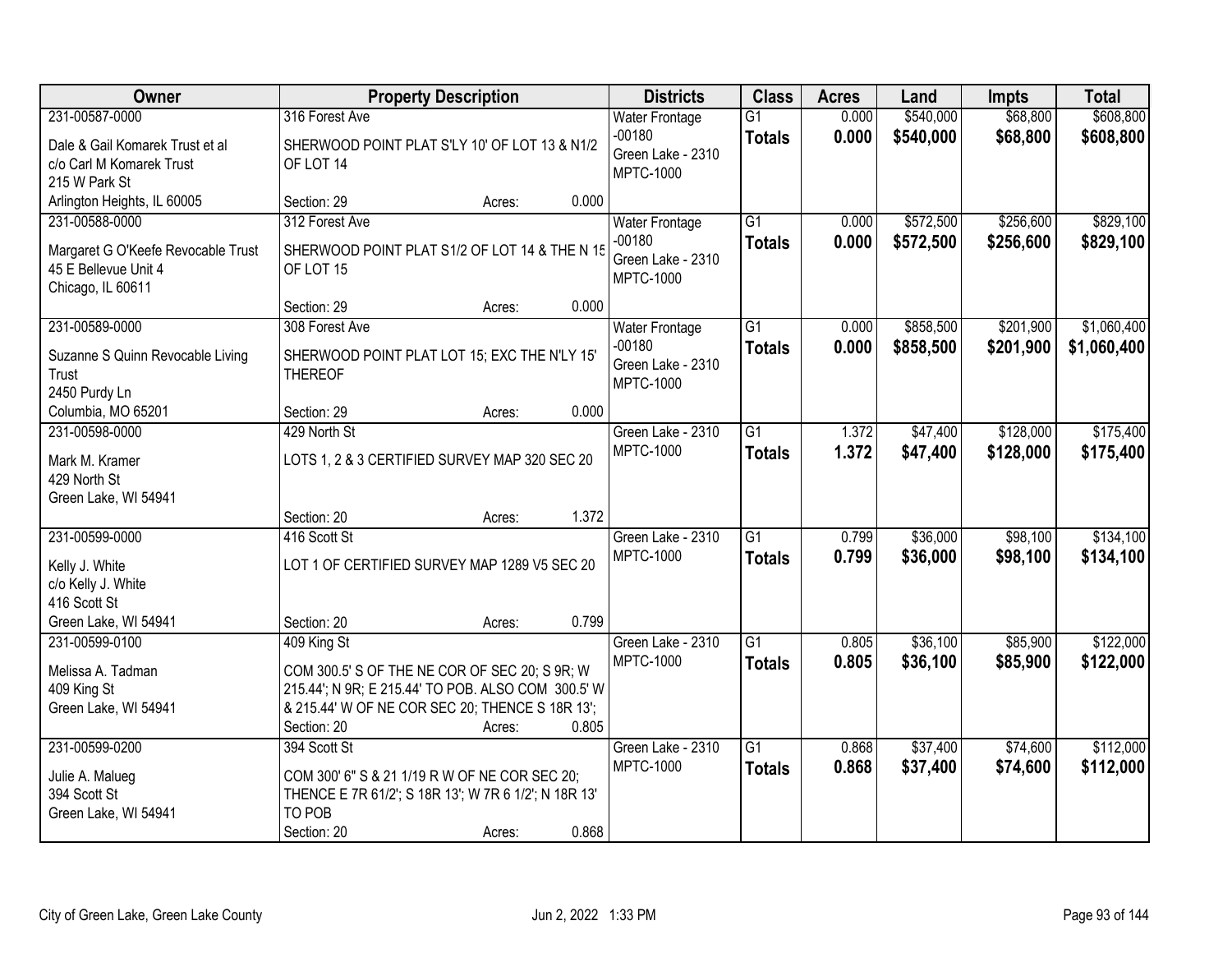| <b>Owner</b>                          | <b>Property Description</b>                                                                  | <b>Districts</b>  | <b>Class</b>    | <b>Acres</b> | Land     | <b>Impts</b>    | <b>Total</b>  |
|---------------------------------------|----------------------------------------------------------------------------------------------|-------------------|-----------------|--------------|----------|-----------------|---------------|
| 231-00599-0300                        | 392 Scott St                                                                                 | Green Lake - 2310 | $\overline{G1}$ | 1.000        | \$40,000 | \$54,600        | \$94,600      |
| Timothy F. Cullen                     | COM 297' S & 21 1/19R W OF THE NE1/4 OF THE                                                  | <b>MPTC-1000</b>  | <b>Totals</b>   | 1.000        | \$40,000 | \$54,600        | \$94,600      |
| 392 Scott St                          | NE1/4 SEC 20 THENCE S 19R, W 8 8/19R, N 19 R, E 8                                            |                   |                 |              |          |                 |               |
| Green Lake, WI 54941                  | 8/19 R TO BEG                                                                                |                   |                 |              |          |                 |               |
|                                       | 1.000<br>Section: 20<br>Acres:                                                               |                   |                 |              |          |                 |               |
| 231-00599-0400                        | 211 S Lawson Dr                                                                              | Green Lake - 2310 | $\overline{G1}$ | 7.440        | \$87,200 | \$108,600       | \$195,800     |
|                                       |                                                                                              | <b>MPTC-1000</b>  | <b>Totals</b>   | 7.440        | \$87,200 | \$108,600       | \$195,800     |
| Outdoor Properties, LLC<br>PO Box 536 | SW1/4 OF THE SW1/4 SEC 20 EXC PART FOR HWY<br>V194 P647 & EXC THAT PART LYING N'LY OF STH 23 |                   |                 |              |          |                 |               |
| Green Lake, WI 54941                  |                                                                                              |                   |                 |              |          |                 |               |
|                                       | 7.440<br>Section: 20<br>Acres:                                                               |                   |                 |              |          |                 |               |
| 231-00599-0401                        |                                                                                              | Green Lake - 2310 | $\overline{G1}$ | 6.000        | \$80,000 | \$0             | \$80,000      |
|                                       |                                                                                              | <b>MPTC-1000</b>  | <b>Totals</b>   | 6.000        | \$80,000 | \$0             | \$80,000      |
| Outdoor Properties, LLC               | W1/4 OF THE SE1/4 OF THE SW1/4 SEC 20 EXC PART                                               |                   |                 |              |          |                 |               |
| PO Box 536                            | FOR HWY V194 P647 EXC LOT 1 CSM 469 V2 & EXC                                                 |                   |                 |              |          |                 |               |
| Green Lake, WI 54941                  | THAT PART LYING N'LY OF HWY                                                                  |                   |                 |              |          |                 |               |
|                                       | 6.000<br>Section: 20<br>Acres:                                                               |                   |                 |              |          |                 |               |
| 231-00599-0403                        |                                                                                              | Green Lake - 2310 | G4              | 19.890       | \$3,200  | \$0             | \$3,200       |
| Michael J. White                      | COM NE COR OF THE SE1/4 OF THE SW1/4 SEC 20                                                  | <b>MPTC-1000</b>  | G <sub>5</sub>  | 0.230        | \$200    | \$0             | \$200         |
| 470 State Rd 23                       | RUN W 60R; S 56R; E 720'; S 24R; E 270'; N 80R TO                                            |                   | G5M             | 3.500        | \$8,800  | \$0             | \$8,800       |
| Green Lake, WI 54941                  | <b>BEG</b>                                                                                   |                   | <b>Totals</b>   | 23.620       | \$12,200 | \$0             | \$12,200      |
|                                       | 23.620<br>Section: 20<br>Acres:                                                              |                   |                 |              |          |                 |               |
| 231-00599-0404                        | 470 State Rd 23                                                                              | Green Lake - 2310 | $\overline{G1}$ | 1.000        | \$25,000 | \$120,000       | \$145,000     |
| Michael J. White                      | E3/4 OF THE NE1/4 OF THE SW1/4 SEC 20 EXC PART                                               | <b>MPTC-1000</b>  | G <sub>4</sub>  | 9.930        | \$1,900  | \$0             | \$1,900       |
| 470 State Rd 23                       | FOR HWY V194 P36 EXC PARCEL 474.1; EXC COM AT                                                |                   | G <sub>5</sub>  | 2.280        | \$800    | \$0             | \$800         |
| Green Lake, WI 54941                  | W 1/4 COR SEC 20; E 2,523.74'; S32?W 289.77' TO                                              |                   | G5M             | 3.500        | \$8,800  | \$0             | \$8,800       |
|                                       | 16.710<br>Section: 20<br>Acres:                                                              |                   | <b>Totals</b>   | 16.710       | \$36,500 | \$120,000       | \$156,500     |
| 231-00599-0405                        |                                                                                              | Green Lake - 2310 | $\overline{X4}$ | 0.220        | \$0      | \$0             | $\frac{1}{2}$ |
|                                       |                                                                                              | <b>MPTC-1000</b>  | <b>Totals</b>   | 0.220        | \$0      | \$0             | \$0           |
| City of Green Lake<br>PO Box 216      | COM AT W 1/4 COR SEC 20; E 2,523.74'; S32?W                                                  |                   |                 |              |          |                 |               |
| Green Lake, WI 54941                  | 289.77' TO POB; S32?W 113'; S57?E 85.59'; N32?E<br>113'; N57?W 86.22' TO POB                 |                   |                 |              |          |                 |               |
|                                       | 0.220<br>Section: 20                                                                         |                   |                 |              |          |                 |               |
| 231-00599-0500                        | Acres:                                                                                       | Green Lake - 2310 | G4              | 29.000       | \$5,700  | $\overline{30}$ | \$5,700       |
|                                       |                                                                                              | <b>MPTC-1000</b>  | G <sub>5</sub>  | 8.000        | \$6,000  | \$0             | \$6,000       |
| Michael J. White                      | NW1/4 OF THE SE1/4 SEC 20 EXC PARCEL DESC                                                    |                   | <b>Totals</b>   | 37,000       | \$11,700 | \$0             | \$11,700      |
| 470 State Rd 23                       | V689 P242                                                                                    |                   |                 |              |          |                 |               |
| Green Lake, WI 54941                  |                                                                                              |                   |                 |              |          |                 |               |
|                                       | 37.000<br>Section: 20<br>Acres:                                                              |                   |                 |              |          |                 |               |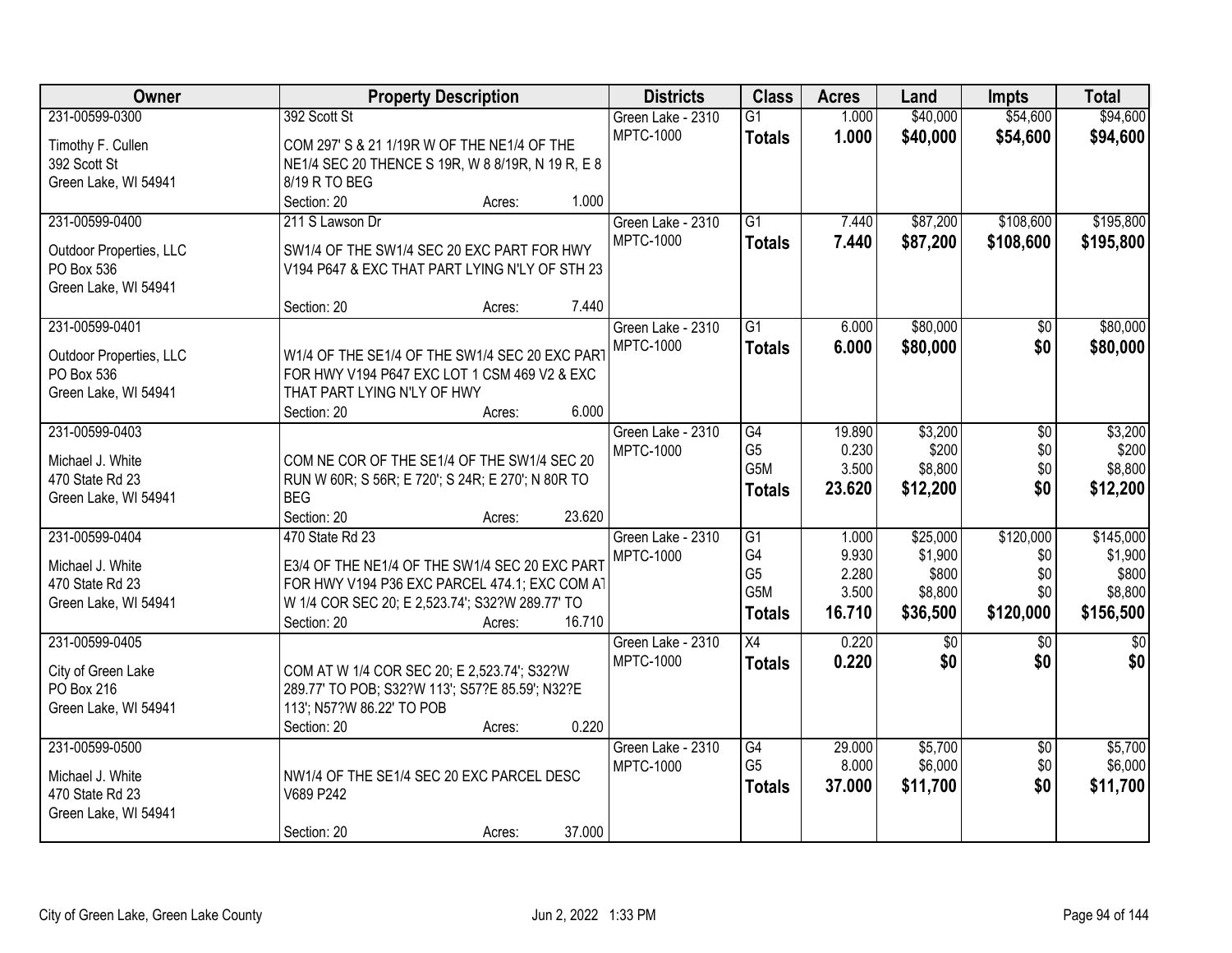| Owner                                                                                             | <b>Property Description</b>                                                                                                                                                                                      | <b>Districts</b>                                                           | <b>Class</b>                                              | <b>Acres</b>                      | Land                                     | Impts                                | <b>Total</b>                             |
|---------------------------------------------------------------------------------------------------|------------------------------------------------------------------------------------------------------------------------------------------------------------------------------------------------------------------|----------------------------------------------------------------------------|-----------------------------------------------------------|-----------------------------------|------------------------------------------|--------------------------------------|------------------------------------------|
| 231-00599-0504<br>Willis Chapel Post American Legion<br>C/O Mark Kramer<br>429 North St           | LOT 1 CERTIFIED SURVEY MAP 144 V1 SEC 20; SUB.<br>TO V735 P423                                                                                                                                                   | Green Lake - 2310<br><b>MPTC-1000</b>                                      | X4<br><b>Totals</b>                                       | 0.000<br>0.000                    | \$0<br>\$0                               | $\overline{50}$<br>\$0               | $\overline{50}$<br>\$0                   |
| Green Lake, WI 54941                                                                              | 0.100<br>Section: 20<br>Acres:                                                                                                                                                                                   |                                                                            |                                                           |                                   |                                          |                                      |                                          |
| 231-00599-0506<br>Elizabeth A. Wise et al<br>c/o Larry L. Wise<br>PO Box 261<br>Wautoma, WI 54982 | 530 State Rd 23<br>LOT 1 CERTIFIED SURVEY MAP 3292 V18 AND<br>PRIVATE ROAD R/W FOR "NORDIC WAY" ON CSM<br>3292<br>6.027<br>Section: 20<br>Acres:                                                                 | Green Lake - 2310<br><b>MPTC-1000</b>                                      | G2<br><b>Totals</b>                                       | 6.027<br>6.027                    | \$141,500<br>\$141,500                   | \$506,800<br>\$506,800               | \$648,300<br>\$648,300                   |
| 231-00599-0508<br>Michael J. White<br>470 State Rd 23<br>Green Lake, WI 54941                     | NE1/4 OF THE SE1/4 SEC 20 LYING W'LY OF NEW<br>CORPORATION LN OF CITY OF GREEN LAKE (GOVT<br>LOT 1) EXC LOT 1 CSM 144 V1 EXC PARCEL DESC<br>Section: 20<br>14.500<br>Acres:                                      | <b>Water Frontage</b><br>$-00180$<br>Green Lake - 2310<br><b>MPTC-1000</b> | $\overline{G4}$<br>G <sub>5</sub><br>G5M<br><b>Totals</b> | 5.150<br>6.600<br>2.750<br>14.500 | \$1,000<br>\$1,100<br>\$6,900<br>\$9,000 | $\overline{50}$<br>\$0<br>\$0<br>\$0 | \$1,000<br>\$1,100<br>\$6,900<br>\$9,000 |
| 231-00599-0509<br>Richard C. Christian Jr<br>1728 N Sedwick St<br>Chicago, IL 60614               | COM AT S 1/4 COR SEC 20; N1889.93'; E 1734.14' TO<br>POB; N56?W 108.35'; N33?E 201.07; S56?E 108.35';<br>S33?W TO POB, INCL ESMT TO BLUFF ST AS DESC<br>0.500<br>Section: 20<br>Acres:                           | Green Lake - 2310<br><b>MPTC-1000</b>                                      | $\overline{G4}$<br><b>Totals</b>                          | 0.500<br>0.500                    | \$100<br>\$100                           | $\overline{50}$<br>\$0               | \$100<br>\$100                           |
| 231-00599-0510<br>Michael J. White<br>470 State Rd 23<br>Green Lake, WI 54941                     | Lawson Dr<br>SW1/4 OF THE SE1/4 SEC 20; EXC KUTCHIN<br>ASSESSORS PLAT; EXC MAPLEWOOD AT GREEN<br>LAKE; EXC LANDS DESC AS BEG AT SW COR LOT 10<br>34.830<br>Section: 20<br>Acres:                                 | Green Lake - 2310<br><b>MPTC-1000</b>                                      | $\overline{G4}$<br>G <sub>5</sub> M<br><b>Totals</b>      | 25.000<br>9.830<br>34.830         | \$4,900<br>\$24,600<br>\$29,500          | \$0<br>\$0<br>\$0                    | \$4,900<br>\$24,600<br>\$29,500          |
| 231-00599-0511<br>GI23, LLC<br>c/o GI23, LLC<br>PO Box 471<br>Janesville, WI 53547                | State Highway 23<br>LOT 2 CERTIFIED SURVEY MAP 3292 V18 AND<br>PRIVATE ROAD R/W FOR "NORDIC WAY" ON CSM<br>3292; EXC COM AT W 1/4 COR SEC 20; E 2,523.74'; E<br>Section: 20<br>6.705<br>Acres:                   | Green Lake - 2310<br><b>MPTC-1000</b>                                      | $\overline{G2}$<br><b>Totals</b>                          | 6.705<br>6.705                    | \$116,200<br>\$116,200                   | $\overline{50}$<br>\$0               | \$116,200<br>\$116,200                   |
| 231-00599-0512<br>City of Green Lake<br>PO Box 216<br>Green Lake, WI 54941                        | State Highway 23<br>COM AT W 1/4 COR SEC 20; E 2,523.74'; E 15.51';<br>N30?E 56.81'; S57?E 48'; N32?E 29' TO POB; N32?E<br>40'; N57?W 59.39'; S 32?W 40'; S57? E 59.37' TO POB<br>0.054<br>Section: 20<br>Acres: | Green Lake - 2310<br><b>MPTC-1000</b>                                      | $\overline{X4}$<br><b>Totals</b>                          | 0.054<br>0.054                    | \$0<br>\$0                               | $\overline{50}$<br>\$0               | $\overline{50}$<br>\$0                   |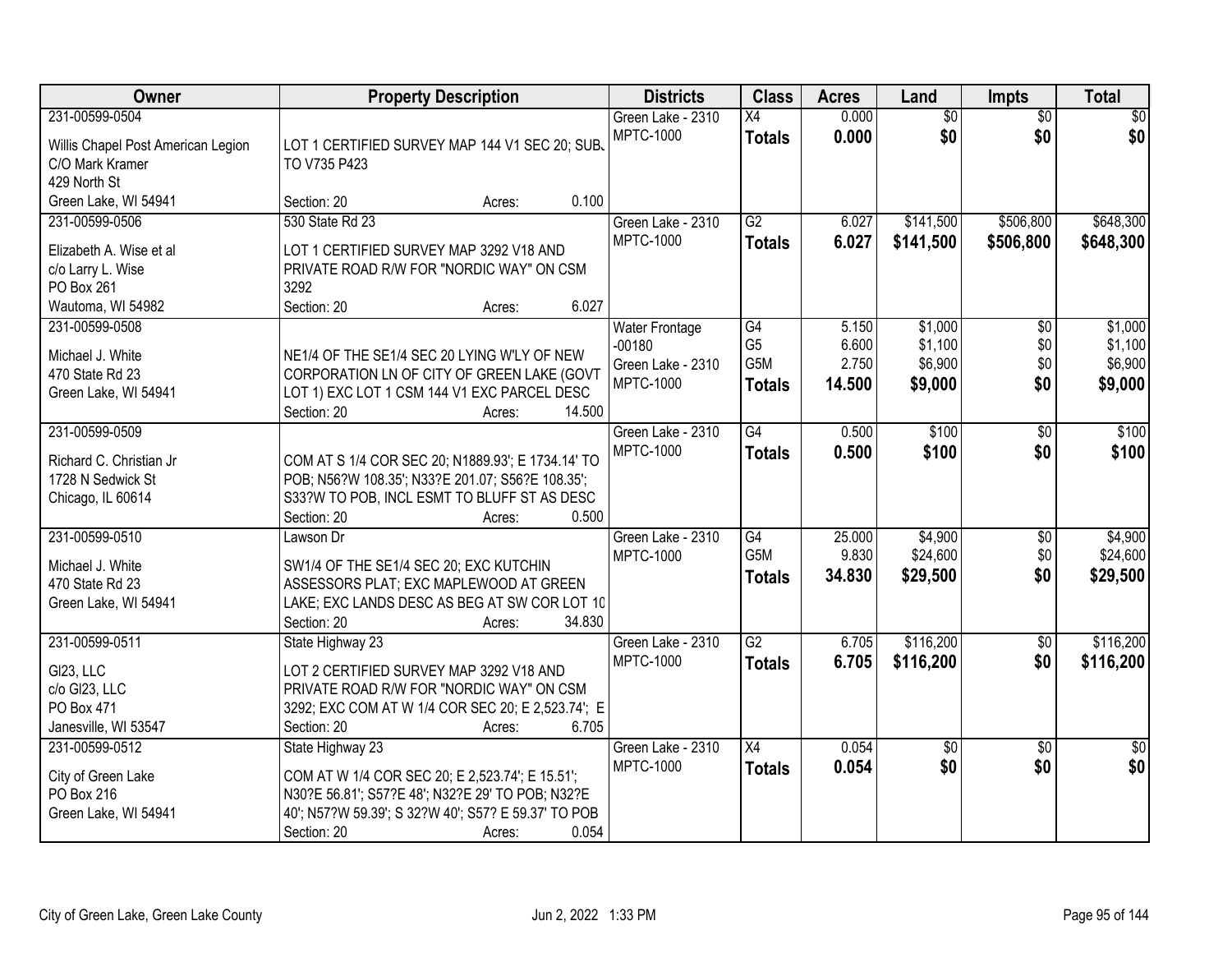| Owner                                    |                                      | <b>Property Description</b> |       | <b>Districts</b>  | <b>Class</b>    | <b>Acres</b> | Land     | <b>Impts</b> | <b>Total</b> |
|------------------------------------------|--------------------------------------|-----------------------------|-------|-------------------|-----------------|--------------|----------|--------------|--------------|
| 231-00599-0600                           | 384 Scott St                         |                             |       | Green Lake - 2310 | $\overline{G1}$ | 0.720        | \$34,400 | \$93,000     | \$127,400    |
| Mary Eloise Steindl                      | LOT 1 CERTIFIED SURVEY MAP 2214 V10  |                             |       | <b>MPTC-1000</b>  | <b>Totals</b>   | 0.720        | \$34,400 | \$93,000     | \$127,400    |
| 384 Scott St                             |                                      |                             |       |                   |                 |              |          |              |              |
| Green Lake, WI 54941                     |                                      |                             |       |                   |                 |              |          |              |              |
|                                          | Section: 20                          | Acres:                      | 0.720 |                   |                 |              |          |              |              |
| 231-00600-0100                           | 590 Wilson St                        |                             |       | Green Lake - 2310 | $\overline{G1}$ | 0.496        | \$38,900 | \$145,500    | \$184,400    |
| Daniel and Laurie Tricarico Living Trust | HOLLAND MEADOWS LOT 1 BLK A          |                             |       | <b>MPTC-1000</b>  | <b>Totals</b>   | 0.496        | \$38,900 | \$145,500    | \$184,400    |
| 590 Wilson St                            |                                      |                             |       |                   |                 |              |          |              |              |
| Green Lake, WI 54941                     |                                      |                             |       |                   |                 |              |          |              |              |
|                                          | Section: 20                          | Acres:                      | 0.496 |                   |                 |              |          |              |              |
| 231-00600-0200                           | 586 Wilson St                        |                             |       | Green Lake - 2310 | $\overline{G1}$ | 0.496        | \$38,900 | \$102,300    | \$141,200    |
| Mark G. Coleman                          | HOLLAND MEADOWS LOT 2 BLK A          |                             |       | <b>MPTC-1000</b>  | <b>Totals</b>   | 0.496        | \$38,900 | \$102,300    | \$141,200    |
| Leslie J. O Doherty                      |                                      |                             |       |                   |                 |              |          |              |              |
| 5001 E 18th St                           |                                      |                             |       |                   |                 |              |          |              |              |
| Tucson, AZ 85711                         | Section: 20                          | Acres:                      | 0.496 |                   |                 |              |          |              |              |
| 231-00600-0300                           | 582 Wilson St                        |                             |       | Green Lake - 2310 | $\overline{G1}$ | 0.496        | \$38,900 | \$81,800     | \$120,700    |
| Brian A. Klingbeil et al                 | HOLLAND MEADOWS LOT 3 BLK A INCL R/W |                             |       | <b>MPTC-1000</b>  | <b>Totals</b>   | 0.496        | \$38,900 | \$81,800     | \$120,700    |
| c/o Brian A & Julie B Klingbeil          |                                      |                             |       |                   |                 |              |          |              |              |
| 582 Wilson St                            |                                      |                             |       |                   |                 |              |          |              |              |
| Green Lake, WI 54941                     | Section: 20                          | Acres:                      | 0.496 |                   |                 |              |          |              |              |
| 231-00600-0400                           | 576 Wilson St                        |                             |       | Green Lake - 2310 | $\overline{G1}$ | 0.496        | \$38,900 | \$143,400    | \$182,300    |
| Pedersen Trust                           | HOLLAND MEADOWS LOT 4 BLK A          |                             |       | <b>MPTC-1000</b>  | <b>Totals</b>   | 0.496        | \$38,900 | \$143,400    | \$182,300    |
| 43 Cherry Park Ct                        |                                      |                             |       |                   |                 |              |          |              |              |
| Apt 12                                   |                                      |                             |       |                   |                 |              |          |              |              |
| Oshkosh, WI 54902                        | Section: 20                          | Acres:                      | 0.496 |                   |                 |              |          |              |              |
| 231-00600-0500                           | 565 W Bay Ct                         |                             |       | Green Lake - 2310 | $\overline{G1}$ | 0.496        | \$38,900 | \$160,500    | \$199,400    |
| Jocelyn Kehlenbrink                      | HOLLAND MEADOWS LOT 5 BLK A          |                             |       | <b>MPTC-1000</b>  | <b>Totals</b>   | 0.496        | \$38,900 | \$160,500    | \$199,400    |
| Zach Kehlenbrink                         |                                      |                             |       |                   |                 |              |          |              |              |
| 565 W Bay Ct                             |                                      |                             |       |                   |                 |              |          |              |              |
| Green Lake, WI 54941                     | Section: 20                          | Acres:                      | 0.496 |                   |                 |              |          |              |              |
| 231-00600-0600                           | 591 Wilson St                        |                             |       | Green Lake - 2310 | $\overline{G1}$ | 0.496        | \$38,900 | \$150,500    | \$189,400    |
| Ryan K. Brownlee                         | HOLLAND MEADOWS LOT 1 BLK B          |                             |       | <b>MPTC-1000</b>  | <b>Totals</b>   | 0.496        | \$38,900 | \$150,500    | \$189,400    |
| Jami M. Brownlee                         |                                      |                             |       |                   |                 |              |          |              |              |
| 150740 Lavender Ln                       |                                      |                             |       |                   |                 |              |          |              |              |
| Wausau, WI 54401                         | Section: 20                          | Acres:                      | 0.496 |                   |                 |              |          |              |              |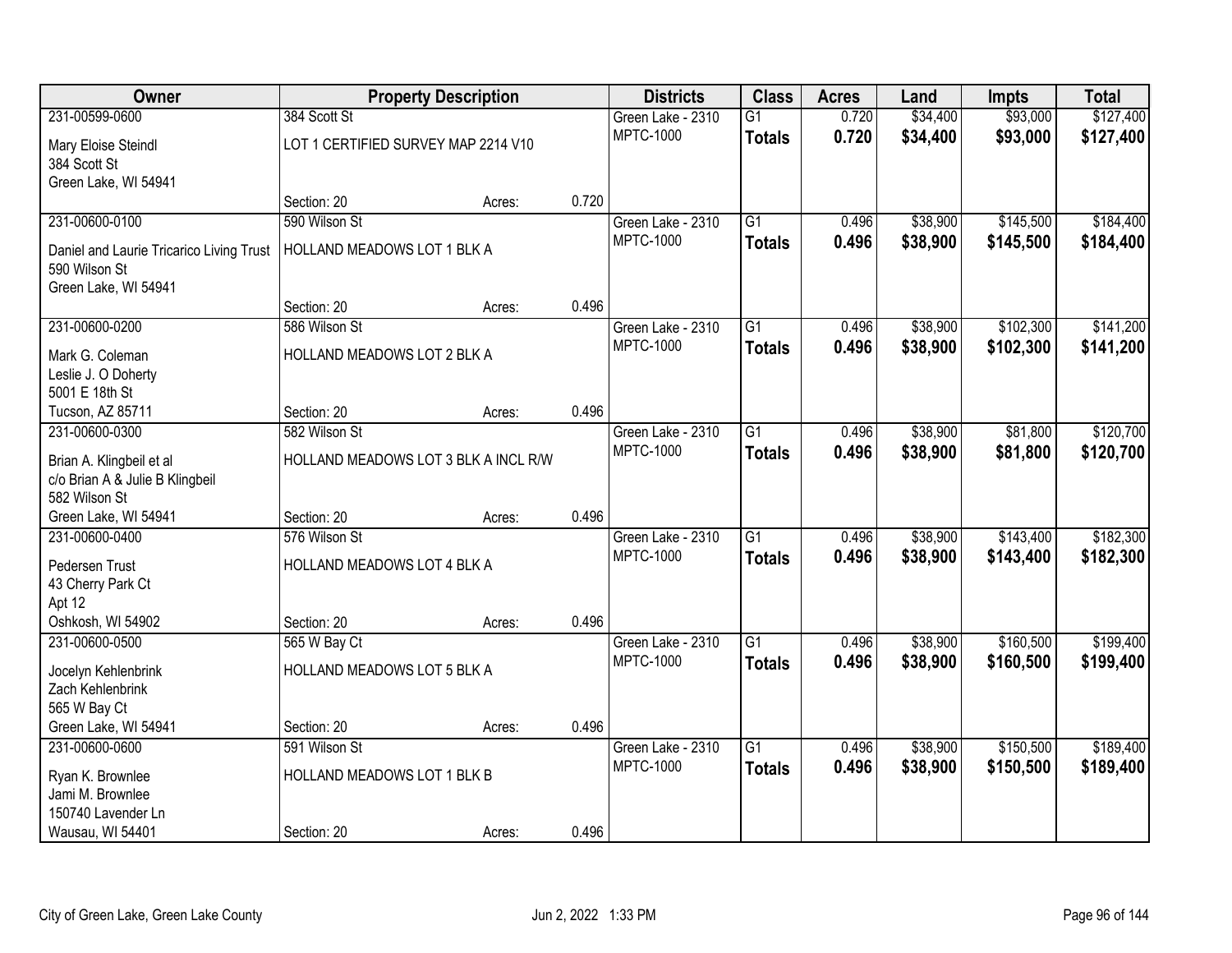| Owner                                 |                                    | <b>Property Description</b>                |       | <b>Districts</b>  | <b>Class</b>    | <b>Acres</b> | Land     | <b>Impts</b> | <b>Total</b> |
|---------------------------------------|------------------------------------|--------------------------------------------|-------|-------------------|-----------------|--------------|----------|--------------|--------------|
| 231-00600-0700                        | 587 Wilson St                      |                                            |       | Green Lake - 2310 | $\overline{G1}$ | 0.496        | \$38,900 | \$124,600    | \$163,500    |
| Gerald R. Cerny Jr                    | HOLLAND MEADOWS LOT 2 BLK B        |                                            |       | <b>MPTC-1000</b>  | <b>Totals</b>   | 0.496        | \$38,900 | \$124,600    | \$163,500    |
| Michelle L. Cerny                     |                                    |                                            |       |                   |                 |              |          |              |              |
| 3300 Avondale Ct                      |                                    |                                            |       |                   |                 |              |          |              |              |
| New Lenox, IL 60451                   | Section: 20                        | Acres:                                     | 0.496 |                   |                 |              |          |              |              |
| 231-00600-0800                        | 406 Palmer Ave                     |                                            |       | Green Lake - 2310 | $\overline{G1}$ | 0.496        | \$38,900 | \$103,300    | \$142,200    |
| Irma C. Eiler                         | HOLLAND MEADOWS LOT 3 BLK B W/R/W  |                                            |       | <b>MPTC-1000</b>  | <b>Totals</b>   | 0.496        | \$38,900 | \$103,300    | \$142,200    |
| 406 Palmer Ave                        |                                    |                                            |       |                   |                 |              |          |              |              |
| Green Lake, WI 54941                  |                                    |                                            |       |                   |                 |              |          |              |              |
|                                       | Section: 20                        | Acres:                                     | 0.496 |                   |                 |              |          |              |              |
| 231-00600-0900                        | 393 Scott St                       |                                            |       | Green Lake - 2310 | G1              | 0.496        | \$38,900 | \$138,100    | \$177,000    |
|                                       |                                    |                                            |       | <b>MPTC-1000</b>  | <b>Totals</b>   | 0.496        | \$38,900 | \$138,100    | \$177,000    |
| Christine L. Dallmann<br>393 Scott St | HOLLAND MEADOWS LOT 4 BLK B        |                                            |       |                   |                 |              |          |              |              |
| Green Lake, WI 54941                  |                                    |                                            |       |                   |                 |              |          |              |              |
|                                       | Section: 20                        | Acres:                                     | 0.496 |                   |                 |              |          |              |              |
| 231-00600-1000                        | 387 Scott St                       |                                            |       | Green Lake - 2310 | $\overline{G1}$ | 0.992        | \$49,800 | \$218,900    | \$268,700    |
|                                       |                                    |                                            |       | <b>MPTC-1000</b>  | <b>Totals</b>   | 0.992        | \$49,800 | \$218,900    | \$268,700    |
| Peter B. Vandervelde                  | HOLLAND MEADOWS LOTS 5 & 6 BLK B   |                                            |       |                   |                 |              |          |              |              |
| Nancy B. Vandervelde                  |                                    |                                            |       |                   |                 |              |          |              |              |
| 387 Scott St<br>Green Lake, WI 54941  | Section: 20                        | Acres:                                     | 0.992 |                   |                 |              |          |              |              |
| 231-00600-1200                        | 375 Scott St                       |                                            |       | Green Lake - 2310 | $\overline{G1}$ | 0.661        | \$13,400 | \$0          | \$13,400     |
|                                       |                                    |                                            |       | <b>MPTC-1000</b>  |                 | 0.661        | \$13,400 | \$0          | \$13,400     |
| Daniel B. Meluch                      |                                    | HOLLAND MEADOWS LOT 7 & THE N 60' OF LOT10 |       |                   | <b>Totals</b>   |              |          |              |              |
| Darla A. Meluch                       | <b>BLKB</b>                        |                                            |       |                   |                 |              |          |              |              |
| 1166 E Chicago Ave                    |                                    |                                            |       |                   |                 |              |          |              |              |
| Naperville, IL 60540                  | Section: 20                        | Acres:                                     | 0.661 |                   |                 |              |          |              |              |
| 231-00600-1300                        | 369 Scott St                       |                                            |       | Green Lake - 2310 | $\overline{G1}$ | 0.616        | \$42,600 | \$148,500    | \$191,100    |
| Daniel B. Meluch                      |                                    | HOLLAND MEADOWS LOT 8 & THE N 60' OF LOT9  |       | <b>MPTC-1000</b>  | <b>Totals</b>   | 0.616        | \$42,600 | \$148,500    | \$191,100    |
| Darla A. Meluch                       | <b>BLKB</b>                        |                                            |       |                   |                 |              |          |              |              |
| 1166 E Chicago Ave                    |                                    |                                            |       |                   |                 |              |          |              |              |
| Naperville, IL 60540                  | Section: 20                        | Acres:                                     | 0.616 |                   |                 |              |          |              |              |
| 231-00600-1400                        | 370 Palmer Ave                     |                                            |       | Green Lake - 2310 | $\overline{G1}$ | 0.308        | \$30,300 | \$119,600    | \$149,900    |
| Dennis R. Walker                      |                                    | HOLLAND MEADOWS THE S 120' OF LOT 9 BLK    |       | <b>MPTC-1000</b>  | <b>Totals</b>   | 0.308        | \$30,300 | \$119,600    | \$149,900    |
| Destina A. Walker                     |                                    | BINCL A 10' R/W WITH OTHERS FROM SW END OF |       |                   |                 |              |          |              |              |
| 370 Palmer Ave                        | WILSON ST TO N SHORE PRESENT CANAL |                                            |       |                   |                 |              |          |              |              |
| Green Lake, WI 54941                  | Section: 20                        | Acres:                                     | 0.308 |                   |                 |              |          |              |              |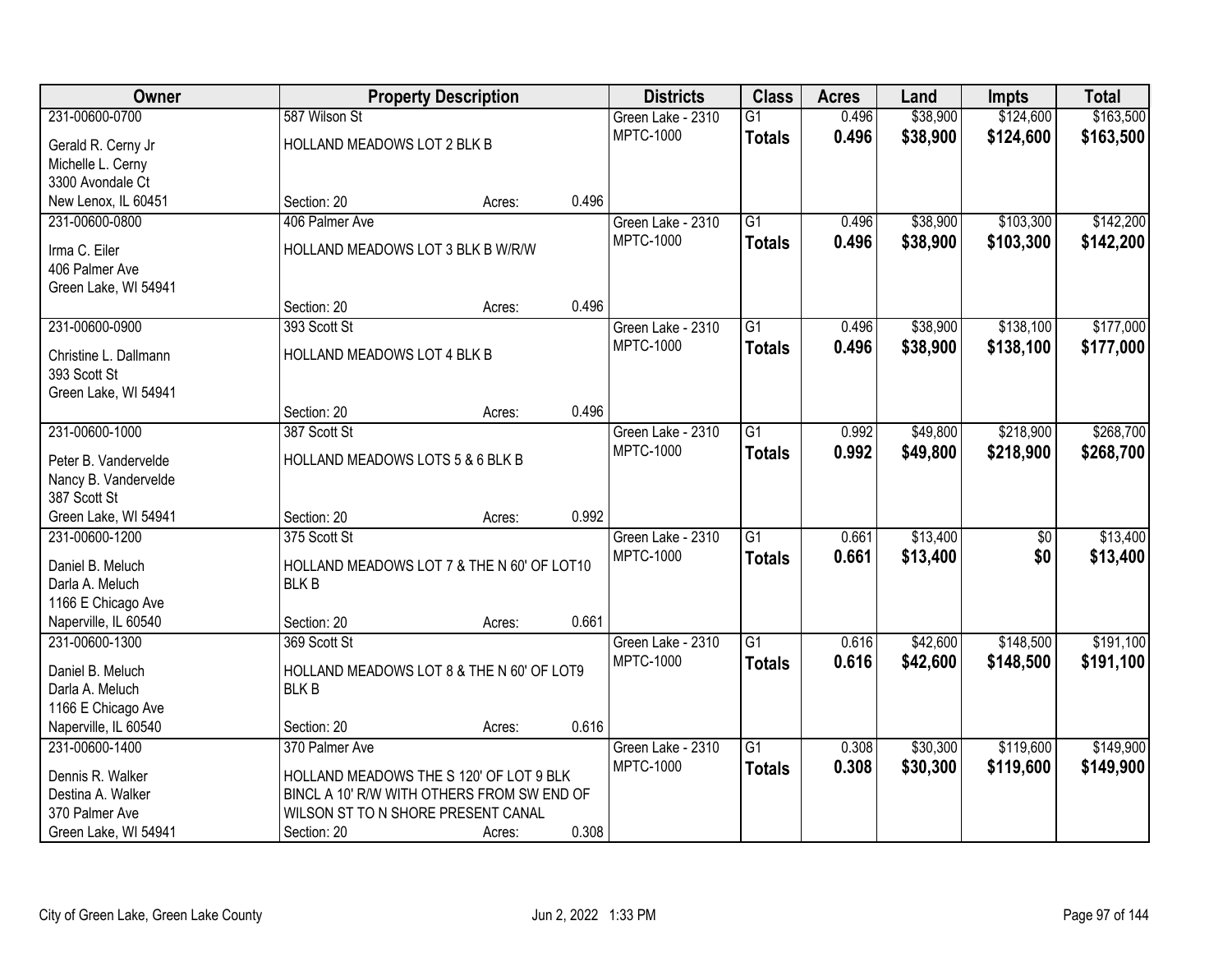| Owner                                            |                                            | <b>Property Description</b> |       | <b>Districts</b>  | <b>Class</b>    | <b>Acres</b> | Land     | <b>Impts</b> | <b>Total</b> |
|--------------------------------------------------|--------------------------------------------|-----------------------------|-------|-------------------|-----------------|--------------|----------|--------------|--------------|
| 231-00600-1500                                   | 376 Palmer Ave                             |                             |       | Green Lake - 2310 | $\overline{G1}$ | 0.331        | \$31,500 | \$147,100    | \$178,600    |
| Steven J. Seltzner et al                         | HOLLAND MEADOWS THE S 120' OF LOT 10 BLK B |                             |       | <b>MPTC-1000</b>  | <b>Totals</b>   | 0.331        | \$31,500 | \$147,100    | \$178,600    |
| c/o Steven J & Cynthia A Seltzner                |                                            |                             |       |                   |                 |              |          |              |              |
| 376 Palmer Ave                                   |                                            |                             |       |                   |                 |              |          |              |              |
| Green Lake, WI 54941                             | Section: 20                                | Acres:                      | 0.331 |                   |                 |              |          |              |              |
| 231-00600-1600                                   | 382 Palmer Ave                             |                             |       | Green Lake - 2310 | $\overline{G1}$ | 0.496        | \$38,900 | \$162,200    | \$201,100    |
| Fred A and Nancy J Barke Living Trust            | HOLLAND MEADOWS LOT 11 BLK B               |                             |       | <b>MPTC-1000</b>  | <b>Totals</b>   | 0.496        | \$38,900 | \$162,200    | \$201,100    |
| 382 Palmer Ave                                   |                                            |                             |       |                   |                 |              |          |              |              |
| Green Lake, WI 54941                             |                                            |                             |       |                   |                 |              |          |              |              |
|                                                  | Section: 20                                | Acres:                      | 0.496 |                   |                 |              |          |              |              |
| 231-00600-1700                                   | 388 Palmer Ave                             |                             |       | Green Lake - 2310 | $\overline{G1}$ | 0.496        | \$38,900 | \$224,500    | \$263,400    |
| Jonathan Reimche                                 | HOLLAND MEADOWS LOT 12 BLK B               |                             |       | <b>MPTC-1000</b>  | <b>Totals</b>   | 0.496        | \$38,900 | \$224,500    | \$263,400    |
| Shauna Reimche                                   |                                            |                             |       |                   |                 |              |          |              |              |
| 388 Palmer Ave                                   |                                            |                             |       |                   |                 |              |          |              |              |
| Green Lake, WI 54941                             | Section: 20                                | Acres:                      | 0.496 |                   |                 |              |          |              |              |
| 231-00600-1800                                   | 394 Palmer Ave                             |                             |       | Green Lake - 2310 | $\overline{G1}$ | 0.496        | \$38,900 | \$124,800    | \$163,700    |
| Rich F. Schoephoester et al                      | HOLLAND MEADOWS LOT 13 BLK B               |                             |       | <b>MPTC-1000</b>  | <b>Totals</b>   | 0.496        | \$38,900 | \$124,800    | \$163,700    |
| c/o Rich F & Ardell Schoephoester                |                                            |                             |       |                   |                 |              |          |              |              |
| 394 Palmer Ave                                   |                                            |                             |       |                   |                 |              |          |              |              |
| Green Lake, WI 54941                             | Section: 20                                | Acres:                      | 0.496 |                   |                 |              |          |              |              |
| 231-00600-1900                                   | 405 Palmer Ave                             |                             |       | Green Lake - 2310 | $\overline{G1}$ | 0.992        | \$74,700 | \$161,100    | \$235,800    |
| Daniel Niswonger                                 | HOLLAND MEADOWS LOTS 1 & 2 BLK C           |                             |       | <b>MPTC-1000</b>  | <b>Totals</b>   | 0.992        | \$74,700 | \$161,100    | \$235,800    |
| Susan Niswonger                                  |                                            |                             |       |                   |                 |              |          |              |              |
| 2333 Oak Ave                                     |                                            |                             |       |                   |                 |              |          |              |              |
| Northbrook, IL 60062                             | Section: 20                                | Acres:                      | 0.992 |                   |                 |              |          |              |              |
| 231-00600-2100                                   | 393 Palmer Ave                             |                             |       | Green Lake - 2310 | $\overline{G1}$ | 0.496        | \$58,400 | \$146,300    | \$204,700    |
|                                                  | HOLLAND MEADOWS LOT 3 BLK C                |                             |       | <b>MPTC-1000</b>  | <b>Totals</b>   | 0.496        | \$58,400 | \$146,300    | \$204,700    |
| Mary B. Jennings et al<br>c/o Mary B. Jennings   |                                            |                             |       |                   |                 |              |          |              |              |
| 393 Palmer Ave                                   |                                            |                             |       |                   |                 |              |          |              |              |
| Green Lake, WI 54941                             | Section: 20                                | Acres:                      | 0.496 |                   |                 |              |          |              |              |
| 231-00600-2200                                   | 387 Palmer Ave                             |                             |       | Green Lake - 2310 | $\overline{G1}$ | 0.496        | \$48,400 | \$134,300    | \$182,700    |
|                                                  |                                            |                             |       | <b>MPTC-1000</b>  | <b>Totals</b>   | 0.496        | \$48,400 | \$134,300    | \$182,700    |
| Brenda J. Flanigan et al<br>c/o Brenda J. Hughes | HOLLAND MEADOWS LOT 4 BLK C                |                             |       |                   |                 |              |          |              |              |
| 387 Palmer Ave                                   |                                            |                             |       |                   |                 |              |          |              |              |
| Green Lake, WI 54941                             | Section: 20                                | Acres:                      | 0.496 |                   |                 |              |          |              |              |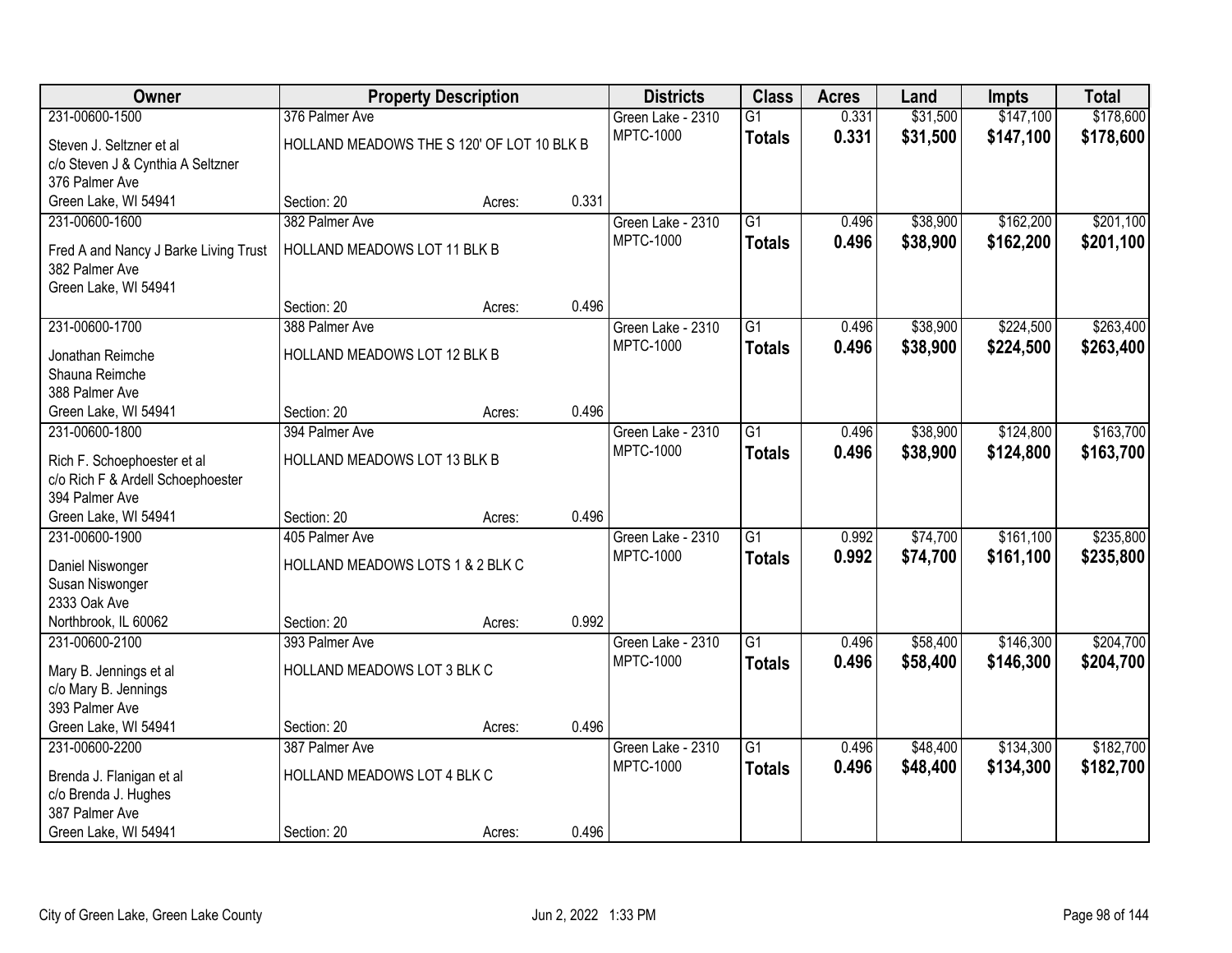| <b>Owner</b>                                                                           |                                               | <b>Property Description</b>                                                                                                                             |       | <b>Districts</b>                      | <b>Class</b>                     | <b>Acres</b>   | Land                 | <b>Impts</b>           | <b>Total</b>           |
|----------------------------------------------------------------------------------------|-----------------------------------------------|---------------------------------------------------------------------------------------------------------------------------------------------------------|-------|---------------------------------------|----------------------------------|----------------|----------------------|------------------------|------------------------|
| 231-00600-2300                                                                         | 383 Palmer Ave                                |                                                                                                                                                         |       | Green Lake - 2310                     | $\overline{G1}$                  | 0.496          | \$54,500             | \$171,700              | \$226,200              |
| Michael & Joanne Kier Living Trust<br>1014 S Wheaton Ave<br>Wheaton, IL 60189          |                                               | HOLLAND MEADOWS LOT 5 BLK C ALSO R/W                                                                                                                    |       | <b>MPTC-1000</b>                      | <b>Totals</b>                    | 0.496          | \$54,500             | \$171,700              | \$226,200              |
|                                                                                        | Section: 20                                   | Acres:                                                                                                                                                  | 0.496 |                                       |                                  |                |                      |                        |                        |
| 231-00600-2400                                                                         | 381 Palmer Ave                                |                                                                                                                                                         |       | Green Lake - 2310                     | G1                               | 0.496          | \$54,500             | \$142,100              | \$196,600              |
| Jason C. Reysen<br>Danielle M. Reysen<br>381 Palmer Ave                                | HOLLAND MEADOWS LOT 6 BLK C                   |                                                                                                                                                         |       | <b>MPTC-1000</b>                      | <b>Totals</b>                    | 0.496          | \$54,500             | \$142,100              | \$196,600              |
| Green Lake, WI 54941                                                                   | Section: 20                                   | Acres:                                                                                                                                                  | 0.496 |                                       |                                  |                |                      |                        |                        |
| 231-00600-2500<br>Bradford Ruth et al<br>c/o Bradford & Suzanne Ruth<br>369 Palmer Ave | 369 Palmer Ave<br>HOLLAND MEADOWS LOT 7 BLK C |                                                                                                                                                         |       | Green Lake - 2310<br><b>MPTC-1000</b> | G1<br><b>Totals</b>              | 0.462<br>0.462 | \$34,900<br>\$34,900 | \$137,600<br>\$137,600 | \$172,500<br>\$172,500 |
| Green Lake, WI 54941                                                                   | Section: 20                                   | Acres:                                                                                                                                                  | 0.462 |                                       |                                  |                |                      |                        |                        |
| 231-00600-2601                                                                         | 500 North St                                  | COM 21R E OF SW COR OF THE SE1/4 OF THE SW1/                                                                                                            |       | Green Lake - 2310<br><b>MPTC-1000</b> | $\overline{G1}$<br><b>Totals</b> | 0.450<br>0.450 | \$28,500<br>\$28,500 | \$80,400<br>\$80,400   | \$108,900<br>\$108,900 |
| Penny J. Reyes<br>500 North St<br>Green Lake, WI 54941                                 |                                               | SEC 16; RUN N 12R; W 6R; S 12R; E 6R TO POB                                                                                                             |       |                                       |                                  |                |                      |                        |                        |
|                                                                                        | Section: 16                                   | Acres:                                                                                                                                                  | 0.450 |                                       |                                  |                |                      |                        |                        |
| 231-00600-2602<br>Bonnie L. Maclagan                                                   | 504 North St                                  | LOT 1 CERTIFIED SURVEY MAP 1821 V8 SEC 16                                                                                                               |       | Green Lake - 2310<br>TID <sub>3</sub> | $\overline{G1}$<br><b>Totals</b> | 0.257<br>0.257 | \$21,500<br>\$21,500 | \$77,000<br>\$77,000   | \$98,500<br>\$98,500   |
| 504 North St<br>Green Lake, WI 54941                                                   |                                               |                                                                                                                                                         |       | <b>MPTC-1000</b>                      |                                  |                |                      |                        |                        |
|                                                                                        | Section: 16                                   | Acres:                                                                                                                                                  | 0.257 |                                       |                                  |                |                      |                        |                        |
| 231-00600-2603                                                                         | 472 North St                                  |                                                                                                                                                         |       | Green Lake - 2310                     | $\overline{G1}$                  | 0.364          | \$25,800             | \$55,200               | \$81,000               |
| Kathy A. Kuhn<br>472 North St<br>Green Lake, WI 54941                                  | Section: 16                                   | COM 110' W OF THE SE COR OF THE SW1/4 SW1/4<br>SEC 16; THENCE W 80'; THENCE N 198'; THENCE E<br>80'; THENCE S 198' TO BEG: ALSO INCL ROW DESC<br>Acres: | 0.364 | <b>MPTC-1000</b>                      | <b>Totals</b>                    | 0.364          | \$25,800             | \$55,200               | \$81,000               |
| 231-00600-2604                                                                         | 452 North St                                  |                                                                                                                                                         |       | Green Lake - 2310                     | $\overline{G1}$                  | 0.364          | \$25,800             | \$95,500               | \$121,300              |
| Penny J. Reyes<br>500 North St<br>Green Lake, WI 54941                                 | RD ROW                                        | COM 590' W OF SE COR OF THE SW1/4 OF THE<br>SW1/4 SEC 16: W 80'; N 198'; E 80'; S 198' TO BEG INC                                                       |       | <b>MPTC-1000</b>                      | <b>Totals</b>                    | 0.364          | \$25,800             | \$95,500               | \$121,300              |
|                                                                                        | Section: 16                                   | Acres:                                                                                                                                                  | 0.364 |                                       |                                  |                |                      |                        |                        |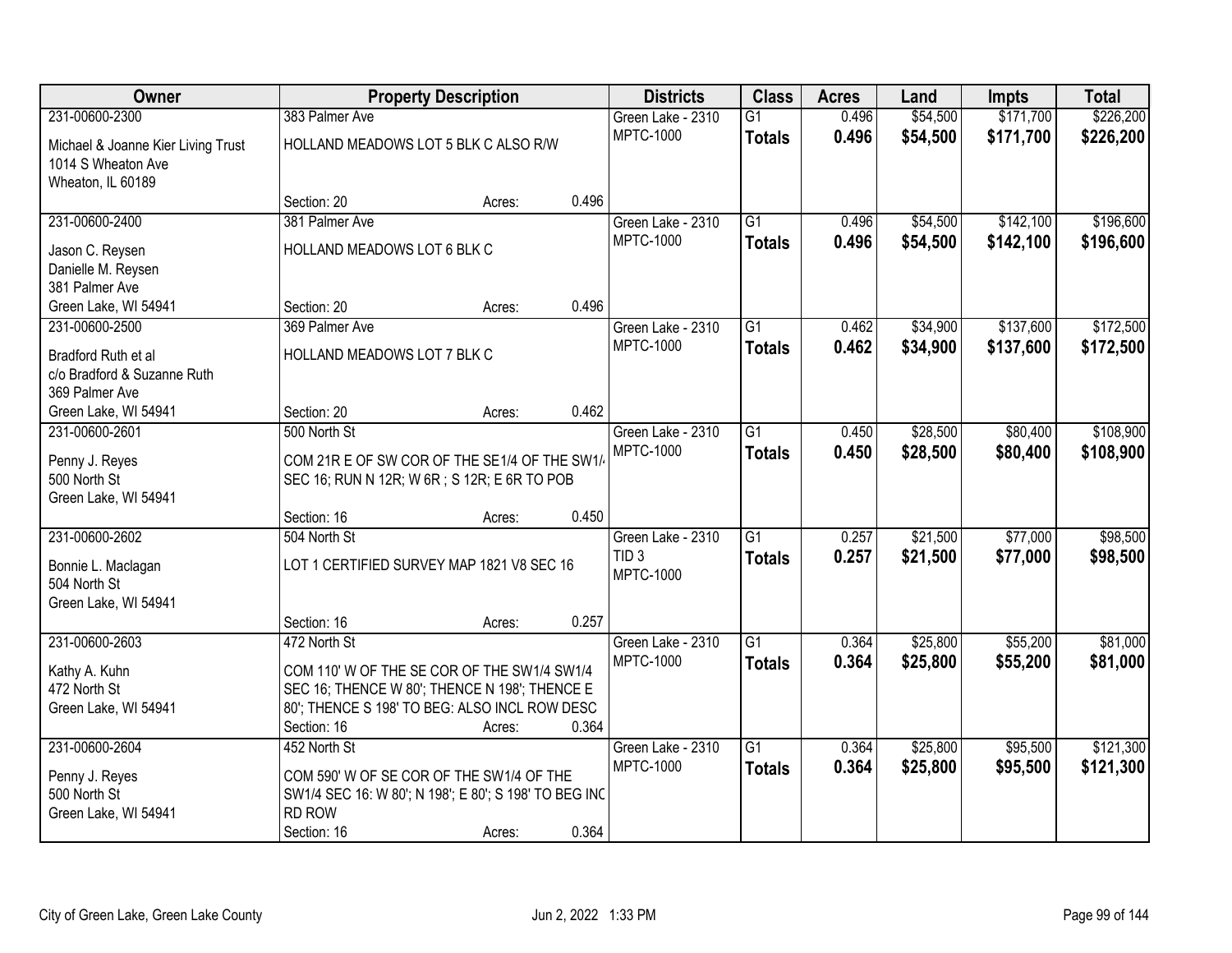| <b>Owner</b>                              | <b>Property Description</b>                                                              |                  | <b>Districts</b>           | <b>Class</b>    | <b>Acres</b> | Land      | <b>Impts</b>    | <b>Total</b> |
|-------------------------------------------|------------------------------------------------------------------------------------------|------------------|----------------------------|-----------------|--------------|-----------|-----------------|--------------|
| 231-00600-2605                            | 468 North St                                                                             |                  | Green Lake - 2310          | G1              | 0.737        | \$27,800  | \$68,000        | \$95,800     |
| Groen Meer Holdings, LLC                  | LOT 1 CERTIFIED SURVEY MAP 1793 V7 SEC 16                                                |                  | <b>MPTC-1000</b>           | <b>Totals</b>   | 0.737        | \$27,800  | \$68,000        | \$95,800     |
| PO Box 398                                |                                                                                          |                  |                            |                 |              |           |                 |              |
| Green Lake, WI 54941                      |                                                                                          |                  |                            |                 |              |           |                 |              |
|                                           | Section: 16                                                                              | 0.737<br>Acres:  |                            |                 |              |           |                 |              |
| 231-00600-2606                            | 540 North St                                                                             |                  | Green Lake - 2310          | G2              | 11.870       | \$162,700 | \$508,700       | \$671,400    |
| Nolan G & Carletta J Wallenfang           | COM 33' N OF THE S1/4 COR OF SEC 16 THENCE W                                             |                  | TID <sub>3</sub>           | G <sub>4</sub>  | 12.000       | \$2,400   | \$0             | \$2,400      |
| Revocable Trust                           | 973.57'; N 1147.48'; E 973.70'; S TO BEG EXC LOT 1                                       |                  | <b>MPTC-1000</b>           | <b>Totals</b>   | 23.870       | \$165,100 | \$508,700       | \$673,800    |
| 540 North St                              | CSM 1821 V8; ALSO EXC LANDS FOR N LAWSON DR                                              |                  |                            |                 |              |           |                 |              |
| Green Lake, WI 54941                      | Section: 16                                                                              | 23.870<br>Acres: |                            |                 |              |           |                 |              |
| 231-00600-2700                            | 635 N Lawson Dr                                                                          |                  | Green Lake - 2310          | G1              | 1.000        | \$30,000  | \$120,200       | \$150,200    |
| Alex Zabel                                | LOT 1 CERTIFIED SURVEY MAP 966 V4 SEC 16 EXC                                             |                  | TID <sub>3</sub>           | <b>Totals</b>   | 1.000        | \$30,000  | \$120,200       | \$150,200    |
| c/o Alex A & Ann L Zabel                  | LANDS FOR N LAWSON DR R/W DESC V807 P475                                                 |                  | MPTC-1000                  |                 |              |           |                 |              |
| N5751 Dixon Rd                            |                                                                                          |                  |                            |                 |              |           |                 |              |
| Brandon, WI 53919                         | Section: 16                                                                              | 1.000<br>Acres:  |                            |                 |              |           |                 |              |
| 231-00600-2800                            | 649 N Lawson Dr                                                                          |                  | Green Lake - 2310          | G2              | 3.800        | \$34,400  | \$0             | \$34,400     |
|                                           |                                                                                          |                  | TID <sub>3</sub>           | G4              | 4.577        | \$900     | \$0             | \$900        |
| Alex A. Zabel<br>c/o Alex A & Ann L Zabel | LOT 1 CERTIFIED SURVEY MAP 1616 V7 SEC 7 EXC<br>LANDS FOR N LAWSON DR R/W DESC V807 P475 |                  | <b>MPTC-1000</b>           | <b>Totals</b>   | 8.377        | \$35,300  | \$0             | \$35,300     |
| N5751 Dixon Rd                            |                                                                                          |                  |                            |                 |              |           |                 |              |
| Brandon, WI 53919                         | Section: 16                                                                              | 8.377<br>Acres:  |                            |                 |              |           |                 |              |
| 231-00600-2900                            | 651 N Lawson Dr                                                                          |                  | Green Lake - 2310          | $\overline{G1}$ | 0.700        | \$34,200  | $\overline{50}$ | \$34,200     |
|                                           |                                                                                          |                  | TID <sub>3</sub>           | <b>Totals</b>   | 0.700        | \$34,200  | \$0             | \$34,200     |
| Alex A. Zabel                             | LOT 2 CERTIFIED SURVEY MAP 1616 V7 SEC 16                                                |                  | <b>MPTC-1000</b>           |                 |              |           |                 |              |
| c/o Alex A & Ann L Zabel                  |                                                                                          |                  |                            |                 |              |           |                 |              |
| N5751 Dixon Rd<br>Brandon, WI 53919       | Section: 16                                                                              | 0.700<br>Acres:  |                            |                 |              |           |                 |              |
| 231-00601-0000                            | <b>Wilson St</b>                                                                         |                  | <b>Water Frontage</b>      | $\overline{G5}$ | 29.000       | \$14,200  | $\sqrt{6}$      | \$14,200     |
|                                           |                                                                                          |                  | $-00180$                   | <b>Totals</b>   | 29.000       | \$14,200  | \$0             | \$14,200     |
| James W & Roxana Grim Family Trust        | THE E3/4 OF THE SE1/4 OF THE NE1/4 SEC 20 &                                              |                  | Green Lake - 2310          |                 |              |           |                 |              |
| W1781 Palmer Ave                          | THAT PART OF THE S1/2 OF THE E3/4 OF THE NE1/4                                           |                  | <b>MPTC-1000</b>           |                 |              |           |                 |              |
| Green Lake, WI 54941                      | OF THE NE1/4 SEC 20 NOT INCLUDED IN HOLLAND                                              |                  |                            |                 |              |           |                 |              |
|                                           | Section: 20                                                                              | 29.000<br>Acres: |                            |                 |              |           |                 |              |
| 231-00601-0100                            | 566 Wilson St                                                                            |                  | Water Frontage<br>$-00180$ | $\overline{G1}$ | 1.520        | \$250,000 | \$197,200       | \$447,200    |
| Susan S. Radis et al                      | LOT 1 CERTIFIED SURVEY MAP 1796 V7 SEC 20                                                |                  | Green Lake - 2310          | <b>Totals</b>   | 1.520        | \$250,000 | \$197,200       | \$447,200    |
| c/o Raymond V. Radis                      |                                                                                          |                  | <b>MPTC-1000</b>           |                 |              |           |                 |              |
| 566 Wilson St                             |                                                                                          |                  |                            |                 |              |           |                 |              |
| Green Lake, WI 54941-9784                 | Section: 20                                                                              | 1.520<br>Acres:  |                            |                 |              |           |                 |              |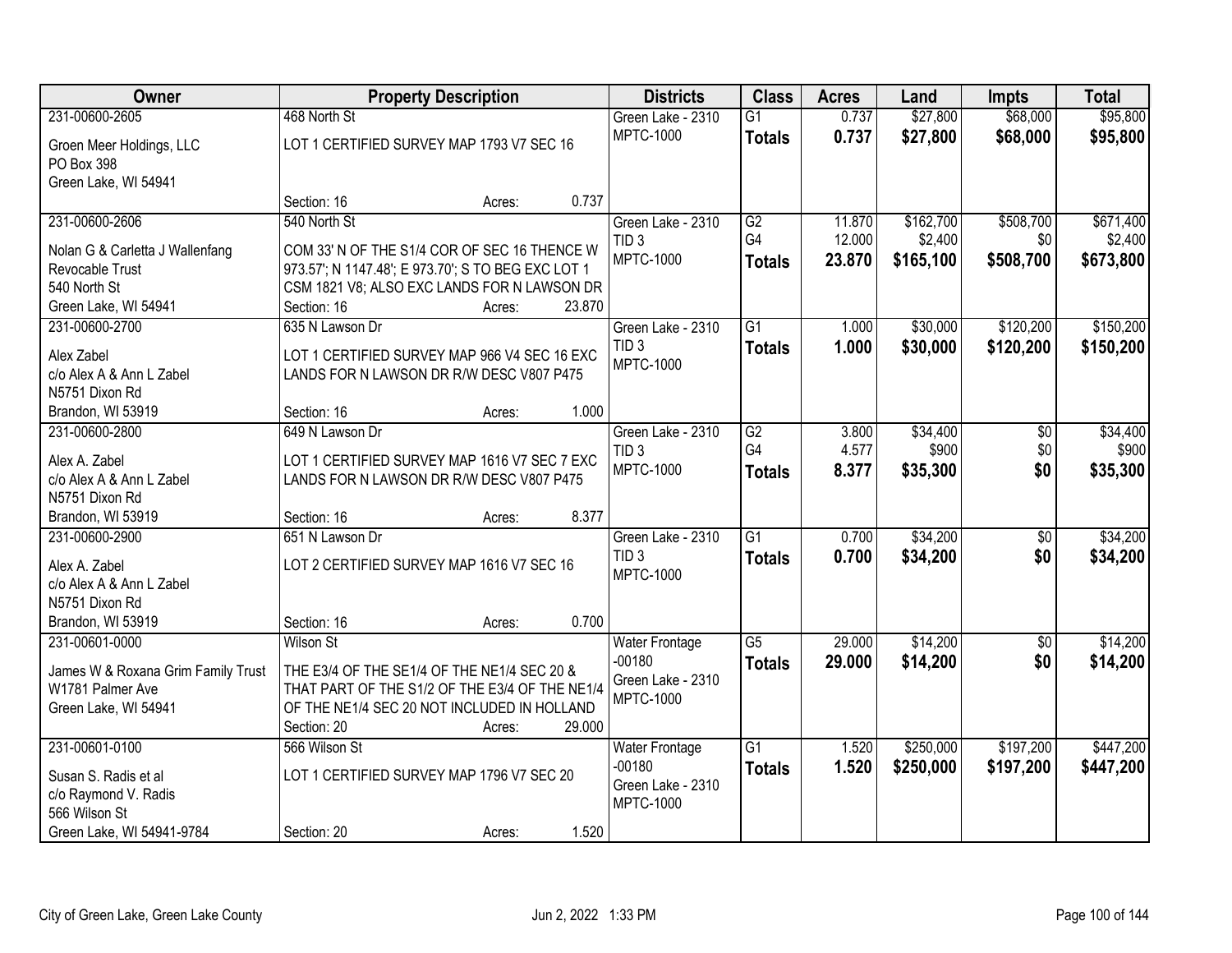| Owner                                   | <b>Property Description</b>                   |        |       | <b>Districts</b>      | <b>Class</b>    | <b>Acres</b> | Land            | Impts           | <b>Total</b> |
|-----------------------------------------|-----------------------------------------------|--------|-------|-----------------------|-----------------|--------------|-----------------|-----------------|--------------|
| 231-00602-0000                          | 451 S Lawson Dr                               |        |       | <b>Water Frontage</b> | X4              | 9.000        | $\overline{60}$ | $\overline{50}$ | \$0          |
| City of Green Lake                      | COM AT INTER OF E LN SEC 20 & SHORE OF GREEN  |        |       | $-00180$              | <b>Totals</b>   | 9.000        | \$0             | \$0             | \$0          |
| PO Box 216                              | LAKE: N59.24R TO 1/4 COR; S55*W 28.56R; S41*W |        |       | Green Lake - 2310     |                 |              |                 |                 |              |
| Green Lake, WI 54941                    | 21.12R; S39*E 43.96R TO LAKE; NE'LY TO BEG    |        |       | <b>MPTC-1000</b>      |                 |              |                 |                 |              |
|                                         | Section: 20                                   | Acres: | 9.000 |                       |                 |              |                 |                 |              |
| 231-00603-0000                          | 400 White Oaks St                             |        |       | Green Lake - 2310     | $\overline{G1}$ | 0.830        | \$16,600        | $\overline{50}$ | \$16,600     |
| Maplewood Association LLC               | MAPLEWOOD AT GREEN LAKE MAPLEWOOD PARK        |        |       | <b>MPTC-1000</b>      | <b>Totals</b>   | 0.830        | \$16,600        | \$0             | \$16,600     |
| c/o Maplewood Association, LLC          |                                               |        |       |                       |                 |              |                 |                 |              |
| PO Box 552                              |                                               |        |       |                       |                 |              |                 |                 |              |
| Green Lake, WI 54941                    | Section: 20                                   | Acres: | 0.830 |                       |                 |              |                 |                 |              |
| 231-00603-0100                          | 404 White Oaks St                             |        |       | Green Lake - 2310     | G <sub>1</sub>  | 0.722        | \$65,000        | \$0             | \$65,000     |
|                                         |                                               |        |       | <b>MPTC-1000</b>      | <b>Totals</b>   | 0.722        | \$65,000        | \$0             | \$65,000     |
| Ira Resources                           | MAPLEWOOD AT GREEN LAKE LOT 1                 |        |       |                       |                 |              |                 |                 |              |
| Thomas A. Davia Fbo                     |                                               |        |       |                       |                 |              |                 |                 |              |
| 1000 Broadway Ste 350                   |                                               |        |       |                       |                 |              |                 |                 |              |
| Oakland, CA 94607                       | Section: 20                                   | Acres: | 0.722 |                       |                 |              |                 |                 |              |
| 231-00603-0200                          | 407 White Oaks Ct                             |        |       | Green Lake - 2310     | $\overline{G1}$ | 0.588        | \$65,000        | \$555,400       | \$620,400    |
| Thomas A. Davia                         | MAPLEWOOD AT GREEN LAKE LOT 2                 |        |       | <b>MPTC-1000</b>      | <b>Totals</b>   | 0.588        | \$65,000        | \$555,400       | \$620,400    |
| Jeanne H. Davia                         |                                               |        |       |                       |                 |              |                 |                 |              |
| 1730 Charles Ct                         |                                               |        |       |                       |                 |              |                 |                 |              |
| Wheeling, IL 60090                      | Section: 20                                   | Acres: | 0.588 |                       |                 |              |                 |                 |              |
| 231-00603-0300                          | 410 White Oaks Ct                             |        |       | Green Lake - 2310     | $\overline{G1}$ | 0.693        | \$175,000       | \$553,900       | \$728,900    |
| <b>Charles Hurley</b>                   | MAPLEWOOD AT GREEN LAKE LOT 3                 |        |       | <b>MPTC-1000</b>      | <b>Totals</b>   | 0.693        | \$175,000       | \$553,900       | \$728,900    |
| <b>Christine Hurley</b>                 |                                               |        |       |                       |                 |              |                 |                 |              |
| 410 White Oaks Ct                       |                                               |        |       |                       |                 |              |                 |                 |              |
| Green Lake, WI 54941                    | Section: 20                                   | Acres: | 0.693 |                       |                 |              |                 |                 |              |
| 231-00603-0400                          | 414 White Oaks Ct                             |        |       | Green Lake - 2310     | $\overline{G1}$ | 0.558        | \$175,000       | \$551,800       | \$726,800    |
|                                         |                                               |        |       | <b>MPTC-1000</b>      | <b>Totals</b>   | 0.558        | \$175,000       | \$551,800       | \$726,800    |
| Justin R Krueger Revocable Living Trust | MAPLEWOOD AT GREEN LAKE LOT 4                 |        |       |                       |                 |              |                 |                 |              |
| 9801 E Mission Ln                       |                                               |        |       |                       |                 |              |                 |                 |              |
| Scottsdale, AZ 85258                    |                                               |        |       |                       |                 |              |                 |                 |              |
|                                         | Section: 20                                   | Acres: | 0.558 |                       |                 |              |                 |                 |              |
| 231-00603-0500                          | 420 White Oaks Ct                             |        |       | Green Lake - 2310     | $\overline{G1}$ | 0.761        | \$175,000       | \$508,500       | \$683,500    |
| Kevin E. Phillips                       | MAPLEWOOD AT GREEN LAKE LOT 5                 |        |       | <b>MPTC-1000</b>      | <b>Totals</b>   | 0.761        | \$175,000       | \$508,500       | \$683,500    |
| Annee Engelmann Phillips                |                                               |        |       |                       |                 |              |                 |                 |              |
| 1245 Cherry St                          |                                               |        |       |                       |                 |              |                 |                 |              |
| Winnetka, IL 60093                      | Section: 20                                   | Acres: | 0.761 |                       |                 |              |                 |                 |              |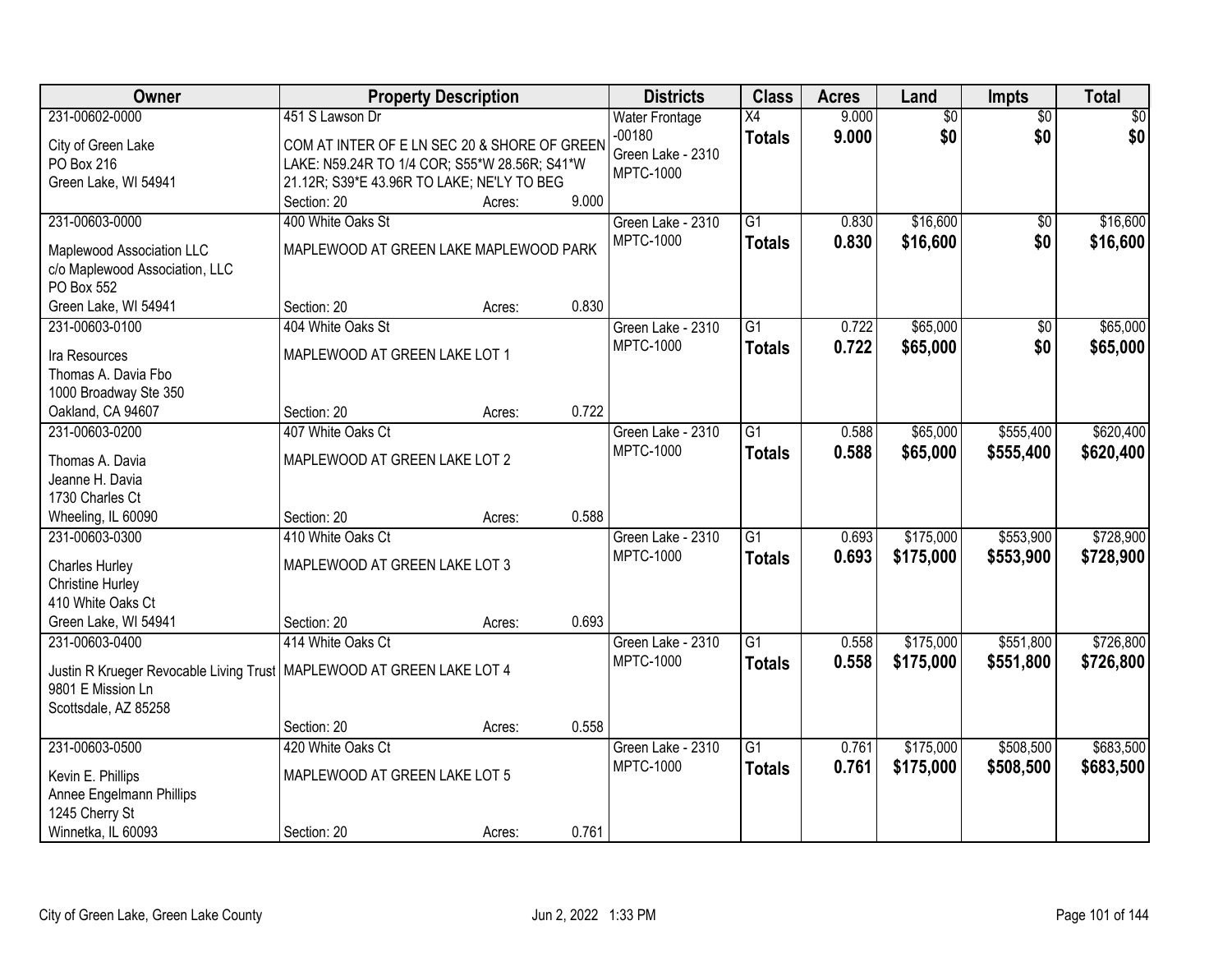| Owner                          |                                | <b>Property Description</b> |       | <b>Districts</b>                      | <b>Class</b>    | <b>Acres</b> | Land      | <b>Impts</b>    | <b>Total</b> |
|--------------------------------|--------------------------------|-----------------------------|-------|---------------------------------------|-----------------|--------------|-----------|-----------------|--------------|
| 231-00603-0600                 | 424 White Oaks St              |                             |       | Green Lake - 2310                     | $\overline{G1}$ | 0.580        | \$175,000 | \$548,900       | \$723,900    |
| Alfco Properties, LLC          | MAPLEWOOD AT GREEN LAKE LOT 6  |                             |       | <b>MPTC-1000</b>                      | <b>Totals</b>   | 0.580        | \$175,000 | \$548,900       | \$723,900    |
| c/o Alfco Properties, LLC      |                                |                             |       |                                       |                 |              |           |                 |              |
| 1975 Persimmon Dr              |                                |                             |       |                                       |                 |              |           |                 |              |
| St Charles, IL 60174           | Section: 20                    | Acres:                      | 0.580 |                                       |                 |              |           |                 |              |
| 231-00603-0700                 | 428 White Oaks St              |                             |       | Green Lake - 2310                     | G1              | 0.481        | \$175,000 | \$486,600       | \$661,600    |
| Calvin M. Vant Hoff            | MAPLEWOOD AT GREEN LAKE LOT 7  |                             |       | <b>MPTC-1000</b>                      | <b>Totals</b>   | 0.481        | \$175,000 | \$486,600       | \$661,600    |
| Carla S. Vant Hoff             |                                |                             |       |                                       |                 |              |           |                 |              |
| 428 White Oaks St              |                                |                             |       |                                       |                 |              |           |                 |              |
| Green Lake, WI 54941           | Section: 20                    | Acres:                      | 0.481 |                                       |                 |              |           |                 |              |
| 231-00603-0800                 | 432 White Oaks St              |                             |       | Green Lake - 2310                     | $\overline{G1}$ | 0.479        | \$165,000 | \$0             | \$165,000    |
| Karl E. Ayer                   | MAPLEWOOD AT GREEN LAKE LOT 8  |                             |       | <b>MPTC-1000</b>                      | <b>Totals</b>   | 0.479        | \$165,000 | \$0             | \$165,000    |
| N112 W16298 Mequon Rd          |                                |                             |       |                                       |                 |              |           |                 |              |
| Germantown, WI 53022           |                                |                             |       |                                       |                 |              |           |                 |              |
|                                | Section: 20                    | Acres:                      | 0.479 |                                       |                 |              |           |                 |              |
| 231-00603-0900                 | 440 White Oaks St              |                             |       | Green Lake - 2310                     | $\overline{G1}$ | 0.502        | \$165,000 | \$423,300       | \$588,300    |
| Mary L Lofgren Trust           | MAPLEWOOD AT GREEN LAKE LOT 9  |                             |       | <b>MPTC-1000</b>                      | <b>Totals</b>   | 0.502        | \$165,000 | \$423,300       | \$588,300    |
| 440 White Oaks St              |                                |                             |       |                                       |                 |              |           |                 |              |
| Green Lake, WI 54941           |                                |                             |       |                                       |                 |              |           |                 |              |
|                                | Section: 20                    | Acres:                      | 0.502 |                                       |                 |              |           |                 |              |
| 231-00603-1000                 | 444 White Oaks St              |                             |       | Green Lake - 2310                     | $\overline{G1}$ | 0.532        | \$165,000 | \$399,400       | \$564,400    |
| Patricia M Michel Trust No 102 | MAPLEWOOD AT GREEN LAKE LOT 10 |                             |       | <b>MPTC-1000</b>                      | <b>Totals</b>   | 0.532        | \$165,000 | \$399,400       | \$564,400    |
| 620 Independence Ave           |                                |                             |       |                                       |                 |              |           |                 |              |
| Sycamore, IL 60178             |                                |                             |       |                                       |                 |              |           |                 |              |
|                                | Section: 20                    | Acres:                      | 0.532 |                                       |                 |              |           |                 |              |
| 231-00603-1100                 | 450 White Oaks St              |                             |       | Green Lake - 2310                     | $\overline{G1}$ | 0.579        | \$165,000 | \$437,200       | \$602,200    |
| Cinda Siligmueller Trust       | MAPLEWOOD AT GREEN LAKE LOT 11 |                             |       | <b>MPTC-1000</b>                      | <b>Totals</b>   | 0.579        | \$165,000 | \$437,200       | \$602,200    |
| 630 Lenox Rd                   |                                |                             |       |                                       |                 |              |           |                 |              |
| Glen Ellyn, IL 60137           |                                |                             |       |                                       |                 |              |           |                 |              |
|                                | Section: 20                    | Acres:                      | 0.579 |                                       |                 |              |           |                 |              |
| 231-00603-1200                 | 454 White Oaks St              |                             |       | Green Lake - 2310<br><b>MPTC-1000</b> | $\overline{G1}$ | 0.501        | \$165,000 | $\overline{50}$ | \$165,000    |
| Patricia M Michel Trust No 102 | MAPLEWOOD AT GREEN LAKE LOT 12 |                             |       |                                       | <b>Totals</b>   | 0.501        | \$165,000 | \$0             | \$165,000    |
| 620 Independence Ave           |                                |                             |       |                                       |                 |              |           |                 |              |
| Sycamore, IL 60178             |                                |                             |       |                                       |                 |              |           |                 |              |
|                                | Section: 20                    | Acres:                      | 0.501 |                                       |                 |              |           |                 |              |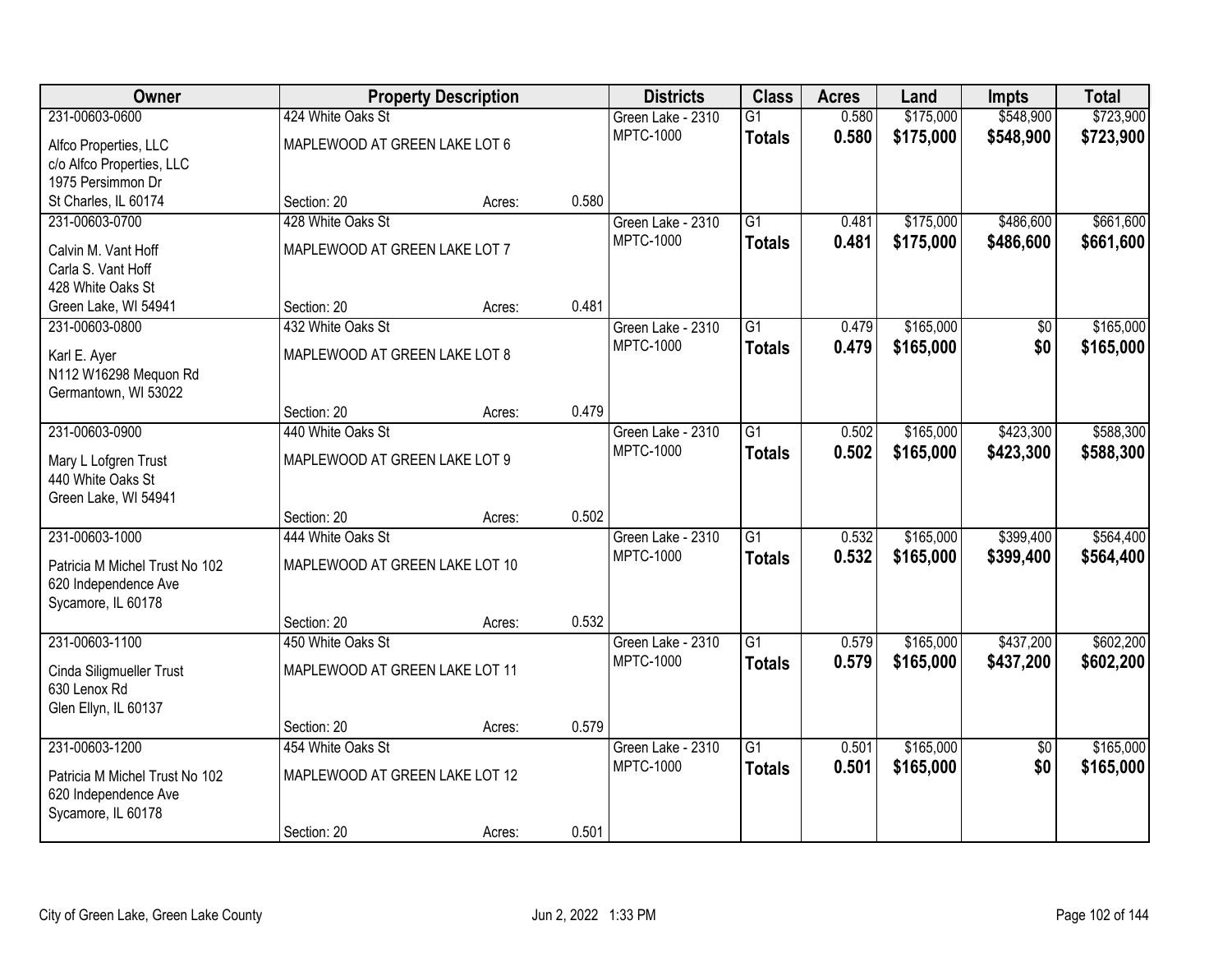| Owner                           |                                         | <b>Property Description</b> |       | <b>Districts</b>  | <b>Class</b>    | <b>Acres</b> | Land      | Impts           | <b>Total</b> |
|---------------------------------|-----------------------------------------|-----------------------------|-------|-------------------|-----------------|--------------|-----------|-----------------|--------------|
| 231-00603-1300                  | 460 White Oaks St                       |                             |       | Green Lake - 2310 | $\overline{G1}$ | 0.618        | \$145,000 | $\overline{50}$ | \$145,000    |
| GI Maplewood LLC                | MAPLEWOOD AT GREEN LAKE LOT 13          |                             |       | <b>MPTC-1000</b>  | <b>Totals</b>   | 0.618        | \$145,000 | \$0             | \$145,000    |
| c/o Jeffrey M & Cynthia Tate    |                                         |                             |       |                   |                 |              |           |                 |              |
| PO Box 592                      |                                         |                             |       |                   |                 |              |           |                 |              |
| Green Lake, WI 54941            | Section: 20                             | Acres:                      | 0.618 |                   |                 |              |           |                 |              |
| 231-00603-1400                  | 467 Bluff St                            |                             |       | Green Lake - 2310 | $\overline{G1}$ | 1.670        | \$145,000 | $\overline{50}$ | \$145,000    |
| Dic Income Trust                | MAPLEWOOD AT GREEN LAKE LOT 14; SUBJ TO |                             |       | <b>MPTC-1000</b>  | <b>Totals</b>   | 1.670        | \$145,000 | \$0             | \$145,000    |
| 145548 Bristers Hill Rd         | V735 P423                               |                             |       |                   |                 |              |           |                 |              |
| Wausau, WI 54401                |                                         |                             |       |                   |                 |              |           |                 |              |
|                                 | Section: 20                             | Acres:                      | 1.670 |                   |                 |              |           |                 |              |
| 231-00603-1500                  | 463 Bluff St                            |                             |       | Green Lake - 2310 | G1              | 0.817        | \$165,000 | \$0             | \$165,000    |
| Robin E Steger Trust            | MAPLEWOOD AT GREEN LAKE LOT 15          |                             |       | <b>MPTC-1000</b>  | <b>Totals</b>   | 0.817        | \$165,000 | \$0             | \$165,000    |
| 299 S Northwest Hwy - Unit 4    |                                         |                             |       |                   |                 |              |           |                 |              |
| Park Ridge, IL 60068            |                                         |                             |       |                   |                 |              |           |                 |              |
|                                 | Section: 20                             | Acres:                      | 0.817 |                   |                 |              |           |                 |              |
| 231-00603-1600                  | 459 Bluff St                            |                             |       | Green Lake - 2310 | G1              | 0.668        | \$165,000 | \$0             | \$165,000    |
| Michael C. Ryan                 | MAPLEWOOD AT GREEN LAKE LOT 16          |                             |       | <b>MPTC-1000</b>  | <b>Totals</b>   | 0.668        | \$165,000 | \$0             | \$165,000    |
| Lisa M. Ryan                    |                                         |                             |       |                   |                 |              |           |                 |              |
| 189 W Kathleen Dr               |                                         |                             |       |                   |                 |              |           |                 |              |
| Park Ridge, IL 60068            | Section: 20                             | Acres:                      | 0.668 |                   |                 |              |           |                 |              |
| 231-00603-1700                  | 455 Bluff St                            |                             |       | Green Lake - 2310 | $\overline{G1}$ | 0.647        | \$165,000 | \$528,800       | \$693,800    |
| <b>Catherine S Ramsay Trust</b> | MAPLEWOOD AT GREEN LAKE LOT 17          |                             |       | <b>MPTC-1000</b>  | <b>Totals</b>   | 0.647        | \$165,000 | \$528,800       | \$693,800    |
| 925 Acorn Trl                   |                                         |                             |       |                   |                 |              |           |                 |              |
| Lake Forest, IL 60045           |                                         |                             |       |                   |                 |              |           |                 |              |
|                                 | Section: 20                             | Acres:                      | 0.647 |                   |                 |              |           |                 |              |
| 231-00603-1800                  | 451 Bluff St                            |                             |       | Green Lake - 2310 | $\overline{G1}$ | 0.754        | \$165,000 | \$705,300       | \$870,300    |
| Mary Jo Klepsch                 | MAPLEWOOD AT GREEN LAKE LOT 18          |                             |       | <b>MPTC-1000</b>  | <b>Totals</b>   | 0.754        | \$165,000 | \$705,300       | \$870,300    |
| 451 Bluff St                    |                                         |                             |       |                   |                 |              |           |                 |              |
| Green Lake, WI 54941            |                                         |                             |       |                   |                 |              |           |                 |              |
|                                 | Section: 20                             | Acres:                      | 0.754 |                   |                 |              |           |                 |              |
| 231-00603-1900                  | 447 Bluff St                            |                             |       | Green Lake - 2310 | $\overline{G1}$ | 0.917        | \$165,000 | $\overline{50}$ | \$165,000    |
| Hyman Trust                     | MAPLEWOOD AT GREEN LAKE LOT 19          |                             |       | <b>MPTC-1000</b>  | <b>Totals</b>   | 0.917        | \$165,000 | \$0             | \$165,000    |
| 447 Bluff St                    |                                         |                             |       |                   |                 |              |           |                 |              |
| Green Lake, WI 54941            |                                         |                             |       |                   |                 |              |           |                 |              |
|                                 | Section: 20                             | Acres:                      | 0.917 |                   |                 |              |           |                 |              |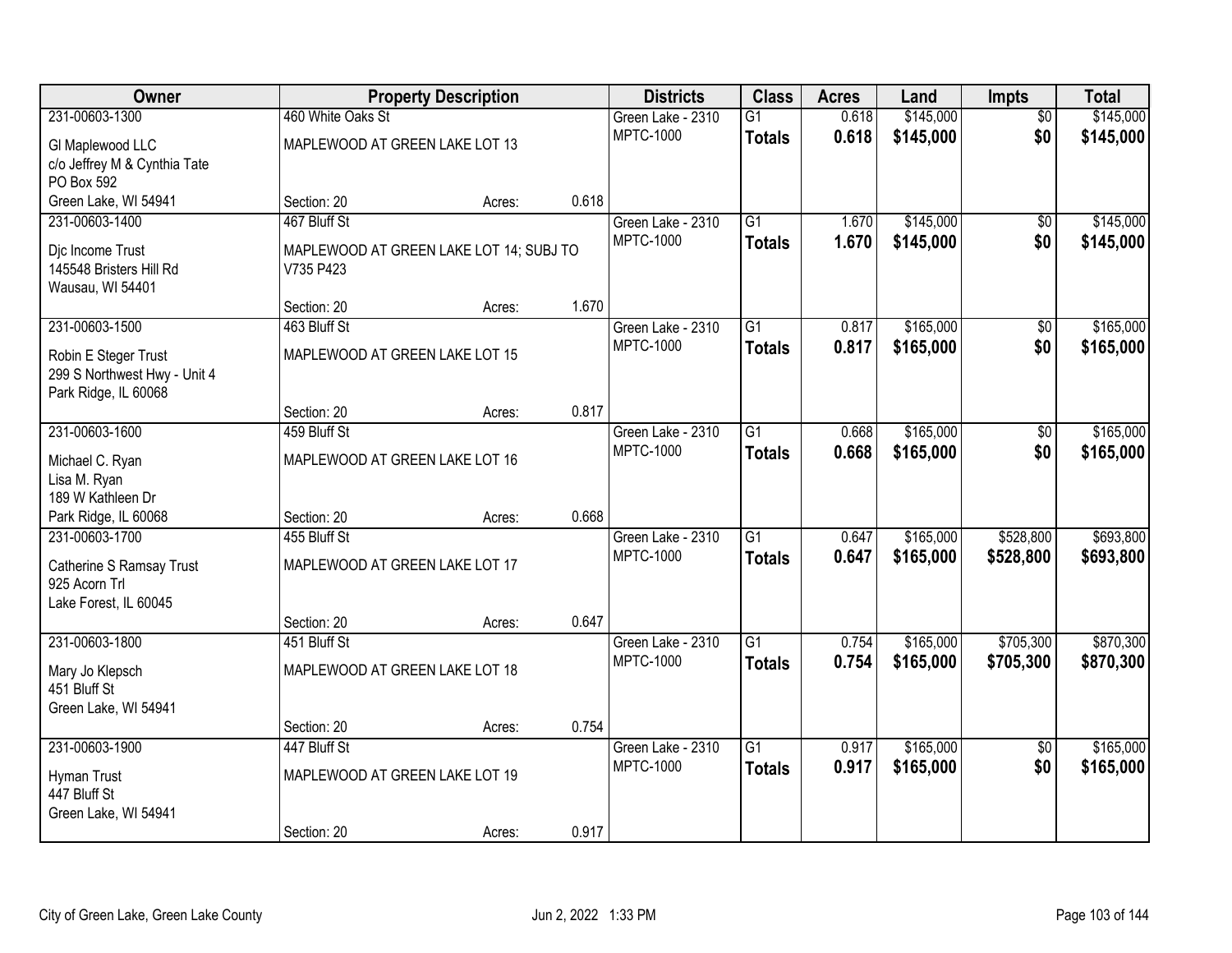| Owner                         |                                | <b>Property Description</b> |       | <b>Districts</b>  | <b>Class</b>    | <b>Acres</b> | Land      | <b>Impts</b>    | <b>Total</b> |
|-------------------------------|--------------------------------|-----------------------------|-------|-------------------|-----------------|--------------|-----------|-----------------|--------------|
| 231-00603-2000                | 443 Bluff St                   |                             |       | Green Lake - 2310 | $\overline{G1}$ | 1.107        | \$165,000 | \$481,300       | \$646,300    |
| Sandra E Monek Gst Trust      | MAPLEWOOD AT GREEN LAKE LOT 20 |                             |       | <b>MPTC-1000</b>  | <b>Totals</b>   | 1.107        | \$165,000 | \$481,300       | \$646,300    |
| 665 Detamble                  |                                |                             |       |                   |                 |              |           |                 |              |
| Highland Park, IL 60035       |                                |                             |       |                   |                 |              |           |                 |              |
|                               | Section: 20                    | Acres:                      | 1.107 |                   |                 |              |           |                 |              |
| 231-00603-2100                | 439 Bluff St                   |                             |       | Green Lake - 2310 | $\overline{G1}$ | 1.485        | \$165,000 | \$0             | \$165,000    |
| Robert T. Dresen              | MAPLEWOOD AT GREEN LAKE LOT 21 |                             |       | <b>MPTC-1000</b>  | <b>Totals</b>   | 1.485        | \$165,000 | \$0             | \$165,000    |
| Michelle A. Dresen            |                                |                             |       |                   |                 |              |           |                 |              |
| 655 Village Green Way #303    |                                |                             |       |                   |                 |              |           |                 |              |
| West Bend, WI 53090           | Section: 20                    | Acres:                      | 1.485 |                   |                 |              |           |                 |              |
| 231-00603-2200                | 435 Bluff St                   |                             |       | Green Lake - 2310 | G1              | 1.536        | \$155,000 | \$758,400       | \$913,400    |
| Craig M. Batley               | MAPLEWOOD AT GREEN LAKE LOT 22 |                             |       | <b>MPTC-1000</b>  | <b>Totals</b>   | 1.536        | \$155,000 | \$758,400       | \$913,400    |
| Amy B. Batley                 |                                |                             |       |                   |                 |              |           |                 |              |
| 435 Bluff St                  |                                |                             |       |                   |                 |              |           |                 |              |
| Green Lake, WI 54941          | Section: 20                    | Acres:                      | 1.536 |                   |                 |              |           |                 |              |
| 231-00603-2300                | 431 Bluff St                   |                             |       | Green Lake - 2310 | $\overline{G1}$ | 1.402        | \$115,000 | \$0             | \$115,000    |
| Chris Miller                  | MAPLEWOOD AT GREEN LAKE LOT 23 |                             |       | <b>MPTC-1000</b>  | <b>Totals</b>   | 1.402        | \$115,000 | \$0             | \$115,000    |
| PO Box 670                    |                                |                             |       |                   |                 |              |           |                 |              |
| Green Lake, WI 54941          |                                |                             |       |                   |                 |              |           |                 |              |
|                               | Section: 20                    | Acres:                      | 1.402 |                   |                 |              |           |                 |              |
| 231-00603-2400                | 436 Bluff St                   |                             |       | Green Lake - 2310 | $\overline{G1}$ | 0.938        | \$105,000 | \$502,300       | \$607,300    |
| Christopher A. Miller         | MAPLEWOOD AT GREEN LAKE LOT 24 |                             |       | <b>MPTC-1000</b>  | <b>Totals</b>   | 0.938        | \$105,000 | \$502,300       | \$607,300    |
| Susan A. Miller               |                                |                             |       |                   |                 |              |           |                 |              |
| PO Box 670                    |                                |                             |       |                   |                 |              |           |                 |              |
| Green Lake, WI 54941          | Section: 20                    | Acres:                      | 0.938 |                   |                 |              |           |                 |              |
| 231-00603-2500                | 440 Bluff St                   |                             |       | Green Lake - 2310 | $\overline{G1}$ | 0.844        | \$105,000 | $\overline{50}$ | \$105,000    |
| <b>Frederick Living Trust</b> | MAPLEWOOD AT GREEN LAKE LOT 25 |                             |       | <b>MPTC-1000</b>  | <b>Totals</b>   | 0.844        | \$105,000 | \$0             | \$105,000    |
| 2984 Dunnore St               |                                |                             |       |                   |                 |              |           |                 |              |
| Fitchburg, WI 53711           |                                |                             |       |                   |                 |              |           |                 |              |
|                               | Section: 20                    | Acres:                      | 0.844 |                   |                 |              |           |                 |              |
| 231-00603-2600                | 444 Bluff St                   |                             |       | Green Lake - 2310 | $\overline{G1}$ | 0.928        | \$105,000 | $\overline{50}$ | \$105,000    |
| Katelyn A Wells Living Trust  | MAPLEWOOD AT GREEN LAKE LOT 26 |                             |       | <b>MPTC-1000</b>  | <b>Totals</b>   | 0.928        | \$105,000 | \$0             | \$105,000    |
| 1436 Lakeshore Dr             |                                |                             |       |                   |                 |              |           |                 |              |
| Menasha, WI 54952             |                                |                             |       |                   |                 |              |           |                 |              |
|                               | Section: 20                    | Acres:                      | 0.928 |                   |                 |              |           |                 |              |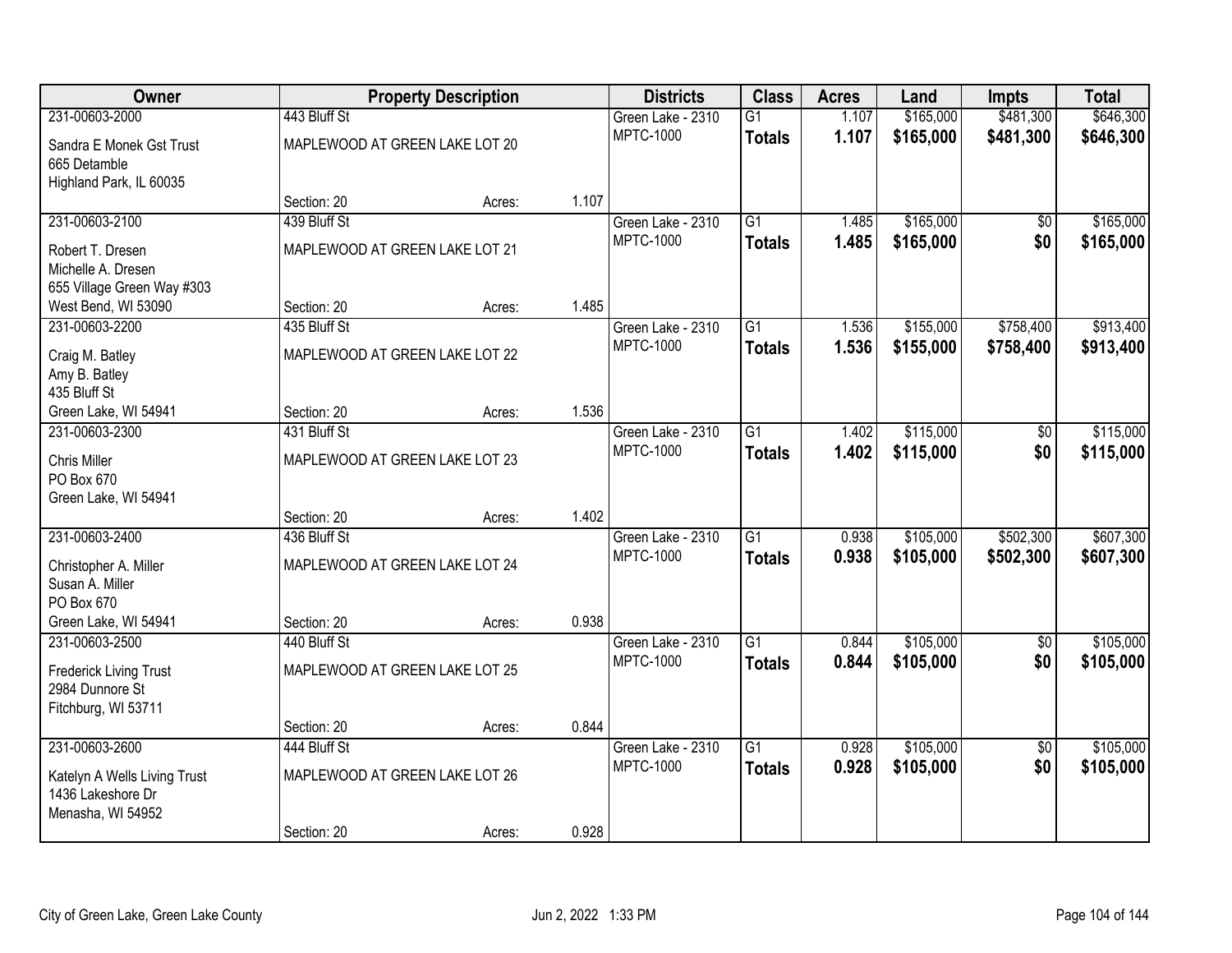| Owner                              |                                                   | <b>Property Description</b> |       | <b>Districts</b>  | <b>Class</b>    | <b>Acres</b> | Land     | <b>Impts</b> | <b>Total</b> |
|------------------------------------|---------------------------------------------------|-----------------------------|-------|-------------------|-----------------|--------------|----------|--------------|--------------|
| 231-00603-2700                     | 448 Bluff St                                      |                             |       | Green Lake - 2310 | $\overline{G1}$ | 0.851        | \$85,000 | \$525,000    | \$610,000    |
| Roger L. Boeke                     | MAPLEWOOD AT GREEN LAKE LOT 27                    |                             |       | <b>MPTC-1000</b>  | <b>Totals</b>   | 0.851        | \$85,000 | \$525,000    | \$610,000    |
| Sue Boeke                          |                                                   |                             |       |                   |                 |              |          |              |              |
| 7931 Elevator Rd                   |                                                   |                             |       |                   |                 |              |          |              |              |
| Roscoe, IL 61073                   | Section: 20                                       | Acres:                      | 0.851 |                   |                 |              |          |              |              |
| 231-00603-2800                     | 454 Bluff St                                      |                             |       | Green Lake - 2310 | $\overline{G1}$ | 0.774        | \$85,000 | \$462,500    | \$547,500    |
|                                    |                                                   |                             |       | <b>MPTC-1000</b>  | <b>Totals</b>   | 0.774        | \$85,000 | \$462,500    | \$547,500    |
| Susan D Suster Trust               | MAPLEWOOD AT GREEN LAKE LOT 28                    |                             |       |                   |                 |              |          |              |              |
| c/o Susan Dodge Suster Trust       |                                                   |                             |       |                   |                 |              |          |              |              |
| 650 Winnetka Mews Apt 211          |                                                   |                             |       |                   |                 |              |          |              |              |
| Winnetka, IL 60093                 | Section: 20                                       | Acres:                      | 0.774 |                   |                 |              |          |              |              |
| 231-00603-2900                     | 458 Bluff St                                      |                             |       | Green Lake - 2310 | $\overline{G1}$ | 0.682        | \$85,000 | \$420,800    | \$505,800    |
| Richard C. Christian Jr            | MAPLEWOOD AT GREEN LAKE LOT 29                    |                             |       | <b>MPTC-1000</b>  | <b>Totals</b>   | 0.682        | \$85,000 | \$420,800    | \$505,800    |
| Debra B. Walker                    |                                                   |                             |       |                   |                 |              |          |              |              |
| 1728 N Sedgwick St                 |                                                   |                             |       |                   |                 |              |          |              |              |
| Chicago, IL 60614                  | Section: 20                                       | Acres:                      | 0.682 |                   |                 |              |          |              |              |
| 231-00604-0100                     | 331 S Lawson Dr                                   |                             |       | Green Lake - 2310 | $\overline{G1}$ | 0.452        | \$49,600 | \$139,400    | \$189,000    |
|                                    |                                                   |                             |       | <b>MPTC-1000</b>  | <b>Totals</b>   | 0.452        | \$49,600 | \$139,400    | \$189,000    |
| Cynthia W. Carpenter               | KUTCHINS ASSESSOR PLAT LOT 10; INCL LANDS         |                             |       |                   |                 |              |          |              |              |
| Jeanette M. Heckert                | DESC AS BEG AT SW COR LOT 10; W 50'; N 148.55'; E |                             |       |                   |                 |              |          |              |              |
| N5156 Skunk Hollow Rd              | 50'; S 148.55' TO POB                             |                             |       |                   |                 |              |          |              |              |
| Ripon, WI 54971                    | Section: 20                                       | Acres:                      | 0.452 |                   |                 |              |          |              |              |
| 231-00605-0000                     | 365 S Lawson Dr                                   |                             |       | Green Lake - 2310 | $\overline{G1}$ | 0.598        | \$56,900 | \$152,500    | \$209,400    |
| Terrence A. Hayes Rev et al        | KUTCHINS ASSESSORS PLAT LOT 9; SUBJ TO UTIL       |                             |       | <b>MPTC-1000</b>  | <b>Totals</b>   | 0.598        | \$56,900 | \$152,500    | \$209,400    |
| c/o Terrence A & Joyce S Hayes Rev | ESMT DESC IN DOC#395494                           |                             |       |                   |                 |              |          |              |              |
| 365 S Lawson Dr                    |                                                   |                             |       |                   |                 |              |          |              |              |
| Green Lake, WI 54941               | Section: 20                                       | Acres:                      | 0.598 |                   |                 |              |          |              |              |
| 231-00606-0000                     | 367 S Lawson Dr                                   |                             |       | Green Lake - 2310 | $\overline{G1}$ | 0.275        | \$38,100 | \$125,600    | \$163,700    |
|                                    |                                                   |                             |       | <b>MPTC-1000</b>  | <b>Totals</b>   | 0.275        | \$38,100 | \$125,600    | \$163,700    |
| Ronald J. Pryzdia                  | KUTCHINS ASSESSORS PLAT LOT 8; SUBJ TO UTIL       |                             |       |                   |                 |              |          |              |              |
| 3311 Avondale Ln                   | ESMT DESC IN DOC#395493                           |                             |       |                   |                 |              |          |              |              |
| New Lenox, IL 60451                |                                                   |                             |       |                   |                 |              |          |              |              |
|                                    | Section: 20                                       | Acres:                      | 0.275 |                   |                 |              |          |              |              |
| 231-00607-0000                     | 371 S Lawson Dr                                   |                             |       | Green Lake - 2310 | $\overline{G1}$ | 0.505        | \$52,700 | \$209,900    | \$262,600    |
| George Gonzalez                    | KUTCHINS ASSESSORS PLAT LOT 7; SUBJ TO UTIL       |                             |       | <b>MPTC-1000</b>  | <b>Totals</b>   | 0.505        | \$52,700 | \$209,900    | \$262,600    |
| Megan Allen                        | ESMT DESC IN DOC#395495                           |                             |       |                   |                 |              |          |              |              |
| 2116 W Shakespeare Ave             |                                                   |                             |       |                   |                 |              |          |              |              |
| Chicago, IL 60647                  | Section: 20                                       | Acres:                      | 0.505 |                   |                 |              |          |              |              |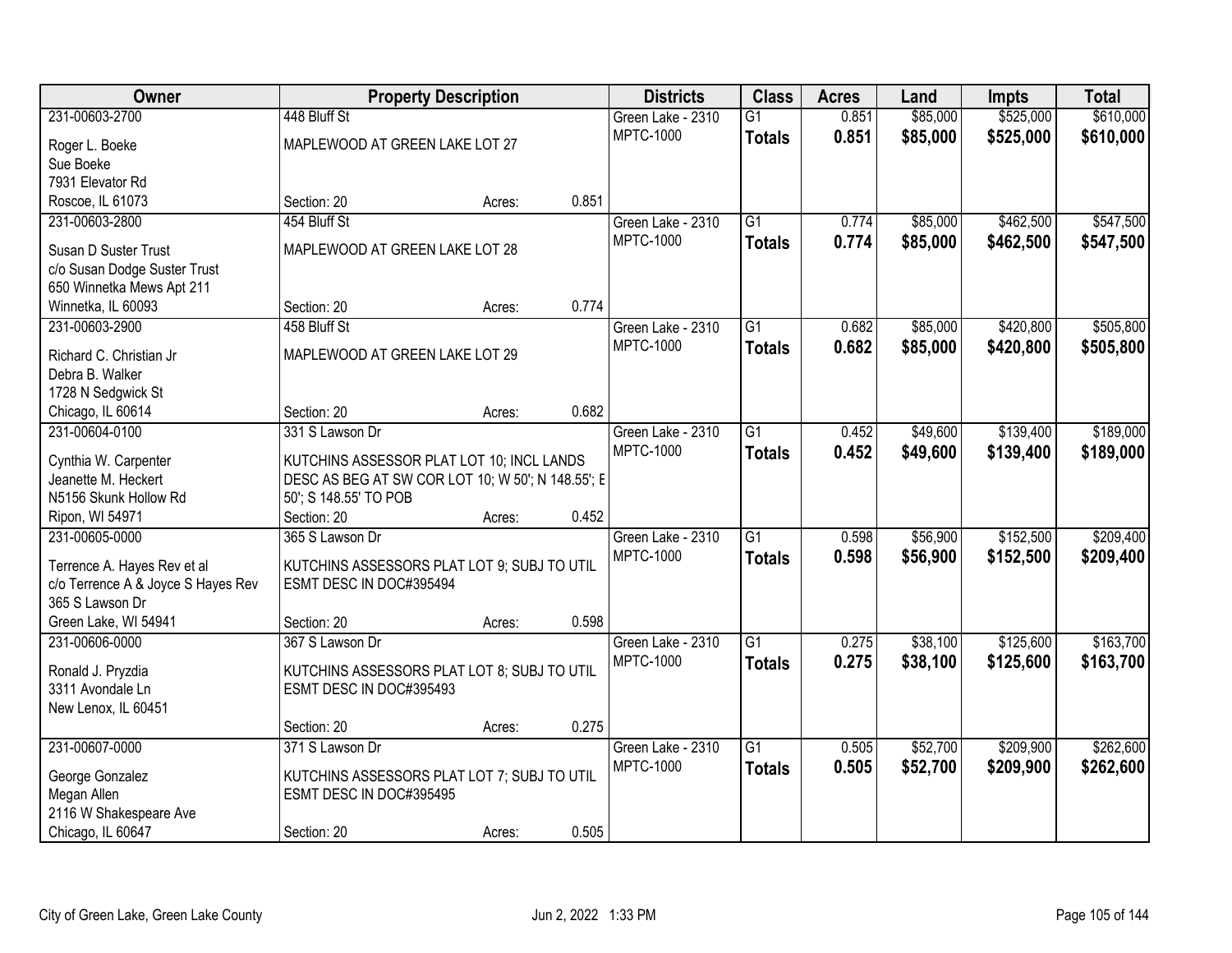| Owner                               |                                                      | <b>Property Description</b> |       | <b>Districts</b>           | <b>Class</b>    | <b>Acres</b> | Land     | Impts           | <b>Total</b> |
|-------------------------------------|------------------------------------------------------|-----------------------------|-------|----------------------------|-----------------|--------------|----------|-----------------|--------------|
| 231-00608-0000                      | 375 S Lawson Dr                                      |                             |       | Green Lake - 2310          | $\overline{G1}$ | 0.656        | \$59,500 | \$226,300       | \$285,800    |
| Christine A. Seno et al             | KUTCHINS ASSESSORS PLAT LOT 6; SUBJ TO UTIL          |                             |       | <b>MPTC-1000</b>           | <b>Totals</b>   | 0.656        | \$59,500 | \$226,300       | \$285,800    |
| c/o Christine A & Willia Seno       | ESMT DESC IN DOC#395490                              |                             |       |                            |                 |              |          |                 |              |
| 375 S Lawson Dr                     |                                                      |                             |       |                            |                 |              |          |                 |              |
| Green Lake, WI 54941-9526           | Section: 20                                          | Acres:                      | 0.656 |                            |                 |              |          |                 |              |
| 231-00609-0100                      | 356 Hayes Ct                                         |                             |       | Green Lake - 2310          | $\overline{G1}$ | 0.323        | \$41,700 | \$0             | \$41,700     |
|                                     |                                                      |                             |       | <b>MPTC-1000</b>           | <b>Totals</b>   | 0.323        | \$41,700 | \$0             | \$41,700     |
| Michael J Havey Trust               | KUTCHIN ASSESSOR PLAT LOT 1 CERTIFIED                |                             |       |                            |                 |              |          |                 |              |
| PO Box 448                          | SURVEY MAP 1845 V8 (RES PT LOT 1); SUBJ TO UTIL      |                             |       |                            |                 |              |          |                 |              |
| Lake Forest, IL 60045               | ESMT DESC IN DOC#395487                              |                             |       |                            |                 |              |          |                 |              |
|                                     | Section: 20                                          | Acres:                      | 0.323 |                            |                 |              |          |                 |              |
| 231-00609-0101                      | 360 Hayes Ct                                         |                             |       | Green Lake - 2310          | $\overline{G1}$ | 0.358        | \$43,900 | $\overline{50}$ | \$43,900     |
| Michael J Havey Trust               | KUTCHIN ASSESSOR PLAT LOT 2 CERTIFIED                |                             |       | <b>MPTC-1000</b>           | <b>Totals</b>   | 0.358        | \$43,900 | \$0             | \$43,900     |
| PO Box 448                          | SURVEY MAP 1845 V8 (RES PT LOTS 1 & 2)               |                             |       |                            |                 |              |          |                 |              |
| Lake Forest, IL 60045               |                                                      |                             |       |                            |                 |              |          |                 |              |
|                                     | Section: 20                                          | Acres:                      | 0.358 |                            |                 |              |          |                 |              |
| 231-00609-0102                      | 364 Hayes Ct                                         |                             |       | Green Lake - 2310          | $\overline{G1}$ | 0.358        | \$43,800 | \$0             | \$43,800     |
|                                     |                                                      |                             |       | <b>MPTC-1000</b>           | <b>Totals</b>   | 0.358        | \$43,800 | \$0             | \$43,800     |
| Michael J Havey Trust<br>PO Box 448 | KUTCHIN ASSESSOR PLAT LOT 3 CERTIFIED                |                             |       |                            |                 |              |          |                 |              |
| Lake Forest, IL 60045               | SURVEY MAP 1845 V8 (RES PT LOT 3)                    |                             |       |                            |                 |              |          |                 |              |
|                                     | Section: 20                                          |                             | 0.358 |                            |                 |              |          |                 |              |
| 231-00609-0300                      | Lawson Dr                                            | Acres:                      |       |                            | $\overline{G1}$ | 0.037        | \$1,000  | $\overline{50}$ | \$1,000      |
|                                     |                                                      |                             |       | Water Frontage<br>$-00180$ |                 |              |          |                 |              |
| Maplewood Association LLC           | COM AT NE COR OF LOT 1 CSM 342; N29?E ALG E          |                             |       | Green Lake - 2310          | <b>Totals</b>   | 0.037        | \$1,000  | \$0             | \$1,000      |
| c/o Maplewood Association, LLC      | R/W LN 216.15' TO POB; N34? E 235.72'; N38?E         |                             |       | <b>MPTC-1000</b>           |                 |              |          |                 |              |
| PO Box 552                          | 330.60'; N46?E 384.54'; N53?E 3.53'; S38?E 8' +/- TO |                             |       |                            |                 |              |          |                 |              |
| Green Lake, WI 54941                | Section: 20                                          | Acres:                      | 0.370 |                            |                 |              |          |                 |              |
| 231-00611-0000                      | 359 Hayes Ct                                         |                             |       | Green Lake - 2310          | $\overline{G1}$ | 0.405        | \$46,800 | \$418,400       | \$465,200    |
| Richard L Swanson Trust             | KUTCHINS ASSESSOR PLAT LOT 4 CERTIFIED               |                             |       | <b>MPTC-1000</b>           | <b>Totals</b>   | 0.405        | \$46,800 | \$418,400       | \$465,200    |
| 359 Hayes Ct                        | SURVEY MAP 1846 V8 (RES PT LOTS 4 & 5); SUBJ TC      |                             |       |                            |                 |              |          |                 |              |
| Green Lake, WI 54941                | UTIL ESMT DESC IN DOC#395491                         |                             |       |                            |                 |              |          |                 |              |
|                                     | Section: 20                                          | Acres:                      | 0.405 |                            |                 |              |          |                 |              |
| 231-00612-0000                      | 385 S Lawson Dr                                      |                             |       | Green Lake - 2310          | $\overline{G1}$ | 0.451        | \$64,400 | \$264,300       | \$328,700    |
|                                     |                                                      |                             |       | <b>MPTC-1000</b>           | <b>Totals</b>   | 0.451        | \$64,400 | \$264,300       | \$328,700    |
| Mary E Burke Trust                  | KUTCHINS ASSESSOR PLAT LOT 5 CERTIFIED               |                             |       |                            |                 |              |          |                 |              |
| c/o Mary Enright Burke Trust        | SURVEY MAP 1846 V8 (RES PT LOTS 4 & 5); SUBJ TC      |                             |       |                            |                 |              |          |                 |              |
| 567 Maple                           | UTIL ESMT DESC IN DOC#395492                         |                             |       |                            |                 |              |          |                 |              |
| Winnetka, IL 60093                  | Section: 20                                          | Acres:                      | 0.451 |                            |                 |              |          |                 |              |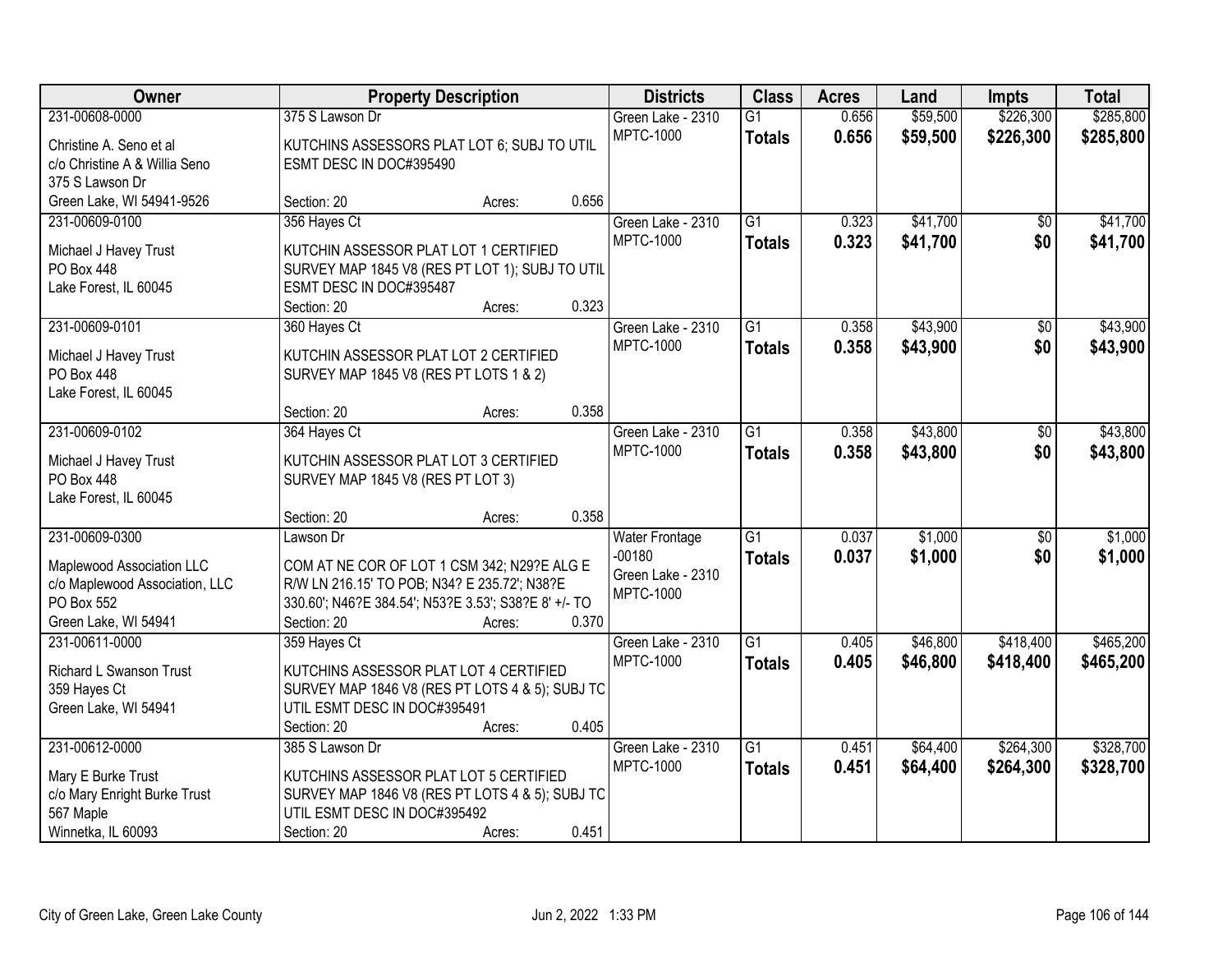| \$173,100<br>\$219,400<br>231-00612-0100<br>381 S Lawson Dr<br>0.398<br>\$46,300<br>Green Lake - 2310<br>$\overline{G1}$<br><b>MPTC-1000</b><br>0.398<br>\$46,300<br>\$173,100<br>\$219,400<br><b>Totals</b><br>KUTCHINS ASSESSOR PLAT LOT 6 CERTIFIED<br>Robert J. Mcmahon<br>SURVEY MAP 1846 V8 (RES PT LOT 5); SUBJ TO UTIL<br>Rebecca N. Mcmahon<br>9311 Anthony Ln<br>ESMT DESC IN DOC#395486<br>0.398<br>Spring Grove, IL 60081<br>Section: 20<br>Acres:<br>\$190,500<br>\$267,000<br>231-00613-0000<br>387 S Lawson Dr<br>$\overline{G1}$<br>\$76,500<br>Green Lake - 2310<br>0.549<br><b>MPTC-1000</b><br>0.549<br>\$190,500<br>\$76,500<br>\$267,000<br><b>Totals</b><br>Michael J Havey Trust<br>KUTCHINS ASSESSORS PLAT LOT 3; SUBJ TO UTIL<br>PO Box 448<br>ESMT DESC IN DOC#395489<br>Lake Forest, IL 60045<br>0.549<br>Section: 20<br>Acres:<br>231-00614-0000<br>450 S Lawson Dr<br>$\overline{X4}$<br>1.100<br>$\overline{50}$<br>$\overline{50}$<br>$\overline{50}$<br><b>Water Frontage</b><br>\$0<br>\$0<br>$-00180$<br>\$0<br>1.100<br><b>Totals</b><br>THAT PART OF GOVERNMENT LOT 1 LYING S & E<br>City of Green Lake<br>Green Lake - 2310<br>PO Box 216<br>OF HWY 23 KNOWN AS THE ISLAND SEC 20<br><b>MPTC-1000</b><br>Green Lake, WI 54941<br>1.100<br>Section: 20<br>Acres:<br>231-00615-0100<br>386 S Lawson Dr<br>$\overline{G2}$<br>\$651,000<br>\$276,700<br><b>Water Frontage</b><br>0.710<br>$-00180$<br>0.710<br>\$651,000<br>\$276,700<br><b>Totals</b><br>Colin H. Dunn<br>LOT 1 CERTIFIED SURVEY MAP 3554 V20; SUBJ TO<br>Green Lake - 2310<br>Kathleen Griffin Dunn<br>UTIL ESMT DESC IN DOC#395488<br><b>MPTC-1000</b><br>600 Stonegate Ter<br>0.710<br>Glencoe, IL 60022-1429<br>Section: 20<br>Acres:<br>$\overline{G2}$<br>\$627,400<br>231-00615-0200<br>394 S Lawson Dr<br>1.040<br>$\overline{50}$<br><b>Water Frontage</b><br>$-00180$<br>1.040<br>\$627,400<br>\$0<br><b>Totals</b><br>Action Marina Properties, LLC<br>LOT 2 CERTIFIED SURVEY MAP 3554 V20; SUBJ TO<br>Green Lake - 2310<br>UTIL ESMT DESC IN DOC#395488<br>12843 3rd St SE<br><b>MPTC-1000</b><br>Hope, ND 58046<br>1.040<br>Section: 20<br>Acres:<br>$\overline{G2}$<br>\$760,800<br>\$296,300<br>231-00618-0000<br>380 S Lawson Dr<br>1.100<br>Water Frontage<br>$-00180$<br>1.100<br>\$760,800<br>\$296,300<br><b>Totals</b><br>COP Properties, LLC<br>COM 100' NE ALONG CEN HWY 23 FROM INTER OF<br>Green Lake - 2310<br>CEN HWY & CEN 1/8 LN OF SE1/4 SEC 20: NE'LY ALG<br>8953 Waterford St<br><b>MPTC-1000</b><br>Sauk City, WI 53583<br>HWY 160.52'; S41*5'E TO LAKE; SW ALG LAKE 163';<br>1.100<br>Section: 20<br>Acres:<br>231-00619-0101<br>0.070<br>759 Commercial Ave<br>Green Lake - 2310<br>X4<br>\$0<br>$\overline{50}$<br>0.070<br>\$0<br>\$0<br>TID <sub>3</sub><br><b>Totals</b><br>City of Green Lake<br>COM AT S1/4 COR SEC 15; N 495.36'; S87?W 1024.04'<br>MPTC-1000<br>PO Box 216<br>S67?W ALONG CURVE 143.67' TO POB; ALONG<br>CURVE S42?W 45.35'; S36?W 22.66'; S25?E 56.68' TO<br>Green Lake, WI 54941 | Owner | <b>Property Description</b>    | <b>Districts</b> | <b>Class</b> | <b>Acres</b> | Land | Impts | <b>Total</b> |
|--------------------------------------------------------------------------------------------------------------------------------------------------------------------------------------------------------------------------------------------------------------------------------------------------------------------------------------------------------------------------------------------------------------------------------------------------------------------------------------------------------------------------------------------------------------------------------------------------------------------------------------------------------------------------------------------------------------------------------------------------------------------------------------------------------------------------------------------------------------------------------------------------------------------------------------------------------------------------------------------------------------------------------------------------------------------------------------------------------------------------------------------------------------------------------------------------------------------------------------------------------------------------------------------------------------------------------------------------------------------------------------------------------------------------------------------------------------------------------------------------------------------------------------------------------------------------------------------------------------------------------------------------------------------------------------------------------------------------------------------------------------------------------------------------------------------------------------------------------------------------------------------------------------------------------------------------------------------------------------------------------------------------------------------------------------------------------------------------------------------------------------------------------------------------------------------------------------------------------------------------------------------------------------------------------------------------------------------------------------------------------------------------------------------------------------------------------------------------------------------------------------------------------------------------------------------------------------------------------------------------------------------------------------------------------------------------------------------------------------------------------------------------------------------------------------------------------------------------------------------------------------------------------------------------------------------------------------------------------------------------------------------------------------------------|-------|--------------------------------|------------------|--------------|--------------|------|-------|--------------|
|                                                                                                                                                                                                                                                                                                                                                                                                                                                                                                                                                                                                                                                                                                                                                                                                                                                                                                                                                                                                                                                                                                                                                                                                                                                                                                                                                                                                                                                                                                                                                                                                                                                                                                                                                                                                                                                                                                                                                                                                                                                                                                                                                                                                                                                                                                                                                                                                                                                                                                                                                                                                                                                                                                                                                                                                                                                                                                                                                                                                                                                  |       |                                |                  |              |              |      |       |              |
|                                                                                                                                                                                                                                                                                                                                                                                                                                                                                                                                                                                                                                                                                                                                                                                                                                                                                                                                                                                                                                                                                                                                                                                                                                                                                                                                                                                                                                                                                                                                                                                                                                                                                                                                                                                                                                                                                                                                                                                                                                                                                                                                                                                                                                                                                                                                                                                                                                                                                                                                                                                                                                                                                                                                                                                                                                                                                                                                                                                                                                                  |       |                                |                  |              |              |      |       |              |
|                                                                                                                                                                                                                                                                                                                                                                                                                                                                                                                                                                                                                                                                                                                                                                                                                                                                                                                                                                                                                                                                                                                                                                                                                                                                                                                                                                                                                                                                                                                                                                                                                                                                                                                                                                                                                                                                                                                                                                                                                                                                                                                                                                                                                                                                                                                                                                                                                                                                                                                                                                                                                                                                                                                                                                                                                                                                                                                                                                                                                                                  |       |                                |                  |              |              |      |       |              |
|                                                                                                                                                                                                                                                                                                                                                                                                                                                                                                                                                                                                                                                                                                                                                                                                                                                                                                                                                                                                                                                                                                                                                                                                                                                                                                                                                                                                                                                                                                                                                                                                                                                                                                                                                                                                                                                                                                                                                                                                                                                                                                                                                                                                                                                                                                                                                                                                                                                                                                                                                                                                                                                                                                                                                                                                                                                                                                                                                                                                                                                  |       |                                |                  |              |              |      |       |              |
|                                                                                                                                                                                                                                                                                                                                                                                                                                                                                                                                                                                                                                                                                                                                                                                                                                                                                                                                                                                                                                                                                                                                                                                                                                                                                                                                                                                                                                                                                                                                                                                                                                                                                                                                                                                                                                                                                                                                                                                                                                                                                                                                                                                                                                                                                                                                                                                                                                                                                                                                                                                                                                                                                                                                                                                                                                                                                                                                                                                                                                                  |       |                                |                  |              |              |      |       |              |
|                                                                                                                                                                                                                                                                                                                                                                                                                                                                                                                                                                                                                                                                                                                                                                                                                                                                                                                                                                                                                                                                                                                                                                                                                                                                                                                                                                                                                                                                                                                                                                                                                                                                                                                                                                                                                                                                                                                                                                                                                                                                                                                                                                                                                                                                                                                                                                                                                                                                                                                                                                                                                                                                                                                                                                                                                                                                                                                                                                                                                                                  |       |                                |                  |              |              |      |       |              |
|                                                                                                                                                                                                                                                                                                                                                                                                                                                                                                                                                                                                                                                                                                                                                                                                                                                                                                                                                                                                                                                                                                                                                                                                                                                                                                                                                                                                                                                                                                                                                                                                                                                                                                                                                                                                                                                                                                                                                                                                                                                                                                                                                                                                                                                                                                                                                                                                                                                                                                                                                                                                                                                                                                                                                                                                                                                                                                                                                                                                                                                  |       |                                |                  |              |              |      |       |              |
|                                                                                                                                                                                                                                                                                                                                                                                                                                                                                                                                                                                                                                                                                                                                                                                                                                                                                                                                                                                                                                                                                                                                                                                                                                                                                                                                                                                                                                                                                                                                                                                                                                                                                                                                                                                                                                                                                                                                                                                                                                                                                                                                                                                                                                                                                                                                                                                                                                                                                                                                                                                                                                                                                                                                                                                                                                                                                                                                                                                                                                                  |       |                                |                  |              |              |      |       |              |
|                                                                                                                                                                                                                                                                                                                                                                                                                                                                                                                                                                                                                                                                                                                                                                                                                                                                                                                                                                                                                                                                                                                                                                                                                                                                                                                                                                                                                                                                                                                                                                                                                                                                                                                                                                                                                                                                                                                                                                                                                                                                                                                                                                                                                                                                                                                                                                                                                                                                                                                                                                                                                                                                                                                                                                                                                                                                                                                                                                                                                                                  |       |                                |                  |              |              |      |       |              |
|                                                                                                                                                                                                                                                                                                                                                                                                                                                                                                                                                                                                                                                                                                                                                                                                                                                                                                                                                                                                                                                                                                                                                                                                                                                                                                                                                                                                                                                                                                                                                                                                                                                                                                                                                                                                                                                                                                                                                                                                                                                                                                                                                                                                                                                                                                                                                                                                                                                                                                                                                                                                                                                                                                                                                                                                                                                                                                                                                                                                                                                  |       |                                |                  |              |              |      |       |              |
|                                                                                                                                                                                                                                                                                                                                                                                                                                                                                                                                                                                                                                                                                                                                                                                                                                                                                                                                                                                                                                                                                                                                                                                                                                                                                                                                                                                                                                                                                                                                                                                                                                                                                                                                                                                                                                                                                                                                                                                                                                                                                                                                                                                                                                                                                                                                                                                                                                                                                                                                                                                                                                                                                                                                                                                                                                                                                                                                                                                                                                                  |       |                                |                  |              |              |      |       |              |
|                                                                                                                                                                                                                                                                                                                                                                                                                                                                                                                                                                                                                                                                                                                                                                                                                                                                                                                                                                                                                                                                                                                                                                                                                                                                                                                                                                                                                                                                                                                                                                                                                                                                                                                                                                                                                                                                                                                                                                                                                                                                                                                                                                                                                                                                                                                                                                                                                                                                                                                                                                                                                                                                                                                                                                                                                                                                                                                                                                                                                                                  |       |                                |                  |              |              |      |       |              |
| \$927,700<br>\$927,700<br>\$627,400<br>\$627,400<br>\$1,057,100<br>\$1,057,100<br>$\overline{50}$<br>\$0                                                                                                                                                                                                                                                                                                                                                                                                                                                                                                                                                                                                                                                                                                                                                                                                                                                                                                                                                                                                                                                                                                                                                                                                                                                                                                                                                                                                                                                                                                                                                                                                                                                                                                                                                                                                                                                                                                                                                                                                                                                                                                                                                                                                                                                                                                                                                                                                                                                                                                                                                                                                                                                                                                                                                                                                                                                                                                                                         |       |                                |                  |              |              |      |       |              |
|                                                                                                                                                                                                                                                                                                                                                                                                                                                                                                                                                                                                                                                                                                                                                                                                                                                                                                                                                                                                                                                                                                                                                                                                                                                                                                                                                                                                                                                                                                                                                                                                                                                                                                                                                                                                                                                                                                                                                                                                                                                                                                                                                                                                                                                                                                                                                                                                                                                                                                                                                                                                                                                                                                                                                                                                                                                                                                                                                                                                                                                  |       |                                |                  |              |              |      |       |              |
|                                                                                                                                                                                                                                                                                                                                                                                                                                                                                                                                                                                                                                                                                                                                                                                                                                                                                                                                                                                                                                                                                                                                                                                                                                                                                                                                                                                                                                                                                                                                                                                                                                                                                                                                                                                                                                                                                                                                                                                                                                                                                                                                                                                                                                                                                                                                                                                                                                                                                                                                                                                                                                                                                                                                                                                                                                                                                                                                                                                                                                                  |       |                                |                  |              |              |      |       |              |
|                                                                                                                                                                                                                                                                                                                                                                                                                                                                                                                                                                                                                                                                                                                                                                                                                                                                                                                                                                                                                                                                                                                                                                                                                                                                                                                                                                                                                                                                                                                                                                                                                                                                                                                                                                                                                                                                                                                                                                                                                                                                                                                                                                                                                                                                                                                                                                                                                                                                                                                                                                                                                                                                                                                                                                                                                                                                                                                                                                                                                                                  |       |                                |                  |              |              |      |       |              |
|                                                                                                                                                                                                                                                                                                                                                                                                                                                                                                                                                                                                                                                                                                                                                                                                                                                                                                                                                                                                                                                                                                                                                                                                                                                                                                                                                                                                                                                                                                                                                                                                                                                                                                                                                                                                                                                                                                                                                                                                                                                                                                                                                                                                                                                                                                                                                                                                                                                                                                                                                                                                                                                                                                                                                                                                                                                                                                                                                                                                                                                  |       |                                |                  |              |              |      |       |              |
|                                                                                                                                                                                                                                                                                                                                                                                                                                                                                                                                                                                                                                                                                                                                                                                                                                                                                                                                                                                                                                                                                                                                                                                                                                                                                                                                                                                                                                                                                                                                                                                                                                                                                                                                                                                                                                                                                                                                                                                                                                                                                                                                                                                                                                                                                                                                                                                                                                                                                                                                                                                                                                                                                                                                                                                                                                                                                                                                                                                                                                                  |       |                                |                  |              |              |      |       |              |
|                                                                                                                                                                                                                                                                                                                                                                                                                                                                                                                                                                                                                                                                                                                                                                                                                                                                                                                                                                                                                                                                                                                                                                                                                                                                                                                                                                                                                                                                                                                                                                                                                                                                                                                                                                                                                                                                                                                                                                                                                                                                                                                                                                                                                                                                                                                                                                                                                                                                                                                                                                                                                                                                                                                                                                                                                                                                                                                                                                                                                                                  |       |                                |                  |              |              |      |       |              |
|                                                                                                                                                                                                                                                                                                                                                                                                                                                                                                                                                                                                                                                                                                                                                                                                                                                                                                                                                                                                                                                                                                                                                                                                                                                                                                                                                                                                                                                                                                                                                                                                                                                                                                                                                                                                                                                                                                                                                                                                                                                                                                                                                                                                                                                                                                                                                                                                                                                                                                                                                                                                                                                                                                                                                                                                                                                                                                                                                                                                                                                  |       |                                |                  |              |              |      |       |              |
|                                                                                                                                                                                                                                                                                                                                                                                                                                                                                                                                                                                                                                                                                                                                                                                                                                                                                                                                                                                                                                                                                                                                                                                                                                                                                                                                                                                                                                                                                                                                                                                                                                                                                                                                                                                                                                                                                                                                                                                                                                                                                                                                                                                                                                                                                                                                                                                                                                                                                                                                                                                                                                                                                                                                                                                                                                                                                                                                                                                                                                                  |       |                                |                  |              |              |      |       |              |
|                                                                                                                                                                                                                                                                                                                                                                                                                                                                                                                                                                                                                                                                                                                                                                                                                                                                                                                                                                                                                                                                                                                                                                                                                                                                                                                                                                                                                                                                                                                                                                                                                                                                                                                                                                                                                                                                                                                                                                                                                                                                                                                                                                                                                                                                                                                                                                                                                                                                                                                                                                                                                                                                                                                                                                                                                                                                                                                                                                                                                                                  |       |                                |                  |              |              |      |       |              |
|                                                                                                                                                                                                                                                                                                                                                                                                                                                                                                                                                                                                                                                                                                                                                                                                                                                                                                                                                                                                                                                                                                                                                                                                                                                                                                                                                                                                                                                                                                                                                                                                                                                                                                                                                                                                                                                                                                                                                                                                                                                                                                                                                                                                                                                                                                                                                                                                                                                                                                                                                                                                                                                                                                                                                                                                                                                                                                                                                                                                                                                  |       |                                |                  |              |              |      |       |              |
|                                                                                                                                                                                                                                                                                                                                                                                                                                                                                                                                                                                                                                                                                                                                                                                                                                                                                                                                                                                                                                                                                                                                                                                                                                                                                                                                                                                                                                                                                                                                                                                                                                                                                                                                                                                                                                                                                                                                                                                                                                                                                                                                                                                                                                                                                                                                                                                                                                                                                                                                                                                                                                                                                                                                                                                                                                                                                                                                                                                                                                                  |       |                                |                  |              |              |      |       |              |
|                                                                                                                                                                                                                                                                                                                                                                                                                                                                                                                                                                                                                                                                                                                                                                                                                                                                                                                                                                                                                                                                                                                                                                                                                                                                                                                                                                                                                                                                                                                                                                                                                                                                                                                                                                                                                                                                                                                                                                                                                                                                                                                                                                                                                                                                                                                                                                                                                                                                                                                                                                                                                                                                                                                                                                                                                                                                                                                                                                                                                                                  |       |                                |                  |              |              |      |       |              |
|                                                                                                                                                                                                                                                                                                                                                                                                                                                                                                                                                                                                                                                                                                                                                                                                                                                                                                                                                                                                                                                                                                                                                                                                                                                                                                                                                                                                                                                                                                                                                                                                                                                                                                                                                                                                                                                                                                                                                                                                                                                                                                                                                                                                                                                                                                                                                                                                                                                                                                                                                                                                                                                                                                                                                                                                                                                                                                                                                                                                                                                  |       |                                |                  |              |              |      |       |              |
|                                                                                                                                                                                                                                                                                                                                                                                                                                                                                                                                                                                                                                                                                                                                                                                                                                                                                                                                                                                                                                                                                                                                                                                                                                                                                                                                                                                                                                                                                                                                                                                                                                                                                                                                                                                                                                                                                                                                                                                                                                                                                                                                                                                                                                                                                                                                                                                                                                                                                                                                                                                                                                                                                                                                                                                                                                                                                                                                                                                                                                                  |       |                                |                  |              |              |      |       |              |
|                                                                                                                                                                                                                                                                                                                                                                                                                                                                                                                                                                                                                                                                                                                                                                                                                                                                                                                                                                                                                                                                                                                                                                                                                                                                                                                                                                                                                                                                                                                                                                                                                                                                                                                                                                                                                                                                                                                                                                                                                                                                                                                                                                                                                                                                                                                                                                                                                                                                                                                                                                                                                                                                                                                                                                                                                                                                                                                                                                                                                                                  |       |                                |                  |              |              |      |       |              |
|                                                                                                                                                                                                                                                                                                                                                                                                                                                                                                                                                                                                                                                                                                                                                                                                                                                                                                                                                                                                                                                                                                                                                                                                                                                                                                                                                                                                                                                                                                                                                                                                                                                                                                                                                                                                                                                                                                                                                                                                                                                                                                                                                                                                                                                                                                                                                                                                                                                                                                                                                                                                                                                                                                                                                                                                                                                                                                                                                                                                                                                  |       |                                |                  |              |              |      |       |              |
|                                                                                                                                                                                                                                                                                                                                                                                                                                                                                                                                                                                                                                                                                                                                                                                                                                                                                                                                                                                                                                                                                                                                                                                                                                                                                                                                                                                                                                                                                                                                                                                                                                                                                                                                                                                                                                                                                                                                                                                                                                                                                                                                                                                                                                                                                                                                                                                                                                                                                                                                                                                                                                                                                                                                                                                                                                                                                                                                                                                                                                                  |       |                                |                  |              |              |      |       |              |
|                                                                                                                                                                                                                                                                                                                                                                                                                                                                                                                                                                                                                                                                                                                                                                                                                                                                                                                                                                                                                                                                                                                                                                                                                                                                                                                                                                                                                                                                                                                                                                                                                                                                                                                                                                                                                                                                                                                                                                                                                                                                                                                                                                                                                                                                                                                                                                                                                                                                                                                                                                                                                                                                                                                                                                                                                                                                                                                                                                                                                                                  |       |                                |                  |              |              |      |       |              |
|                                                                                                                                                                                                                                                                                                                                                                                                                                                                                                                                                                                                                                                                                                                                                                                                                                                                                                                                                                                                                                                                                                                                                                                                                                                                                                                                                                                                                                                                                                                                                                                                                                                                                                                                                                                                                                                                                                                                                                                                                                                                                                                                                                                                                                                                                                                                                                                                                                                                                                                                                                                                                                                                                                                                                                                                                                                                                                                                                                                                                                                  |       |                                |                  |              |              |      |       |              |
|                                                                                                                                                                                                                                                                                                                                                                                                                                                                                                                                                                                                                                                                                                                                                                                                                                                                                                                                                                                                                                                                                                                                                                                                                                                                                                                                                                                                                                                                                                                                                                                                                                                                                                                                                                                                                                                                                                                                                                                                                                                                                                                                                                                                                                                                                                                                                                                                                                                                                                                                                                                                                                                                                                                                                                                                                                                                                                                                                                                                                                                  |       |                                |                  |              |              |      |       |              |
|                                                                                                                                                                                                                                                                                                                                                                                                                                                                                                                                                                                                                                                                                                                                                                                                                                                                                                                                                                                                                                                                                                                                                                                                                                                                                                                                                                                                                                                                                                                                                                                                                                                                                                                                                                                                                                                                                                                                                                                                                                                                                                                                                                                                                                                                                                                                                                                                                                                                                                                                                                                                                                                                                                                                                                                                                                                                                                                                                                                                                                                  |       |                                |                  |              |              |      |       |              |
|                                                                                                                                                                                                                                                                                                                                                                                                                                                                                                                                                                                                                                                                                                                                                                                                                                                                                                                                                                                                                                                                                                                                                                                                                                                                                                                                                                                                                                                                                                                                                                                                                                                                                                                                                                                                                                                                                                                                                                                                                                                                                                                                                                                                                                                                                                                                                                                                                                                                                                                                                                                                                                                                                                                                                                                                                                                                                                                                                                                                                                                  |       |                                |                  |              |              |      |       |              |
|                                                                                                                                                                                                                                                                                                                                                                                                                                                                                                                                                                                                                                                                                                                                                                                                                                                                                                                                                                                                                                                                                                                                                                                                                                                                                                                                                                                                                                                                                                                                                                                                                                                                                                                                                                                                                                                                                                                                                                                                                                                                                                                                                                                                                                                                                                                                                                                                                                                                                                                                                                                                                                                                                                                                                                                                                                                                                                                                                                                                                                                  |       | 0.070<br>Section: 15<br>Acres: |                  |              |              |      |       |              |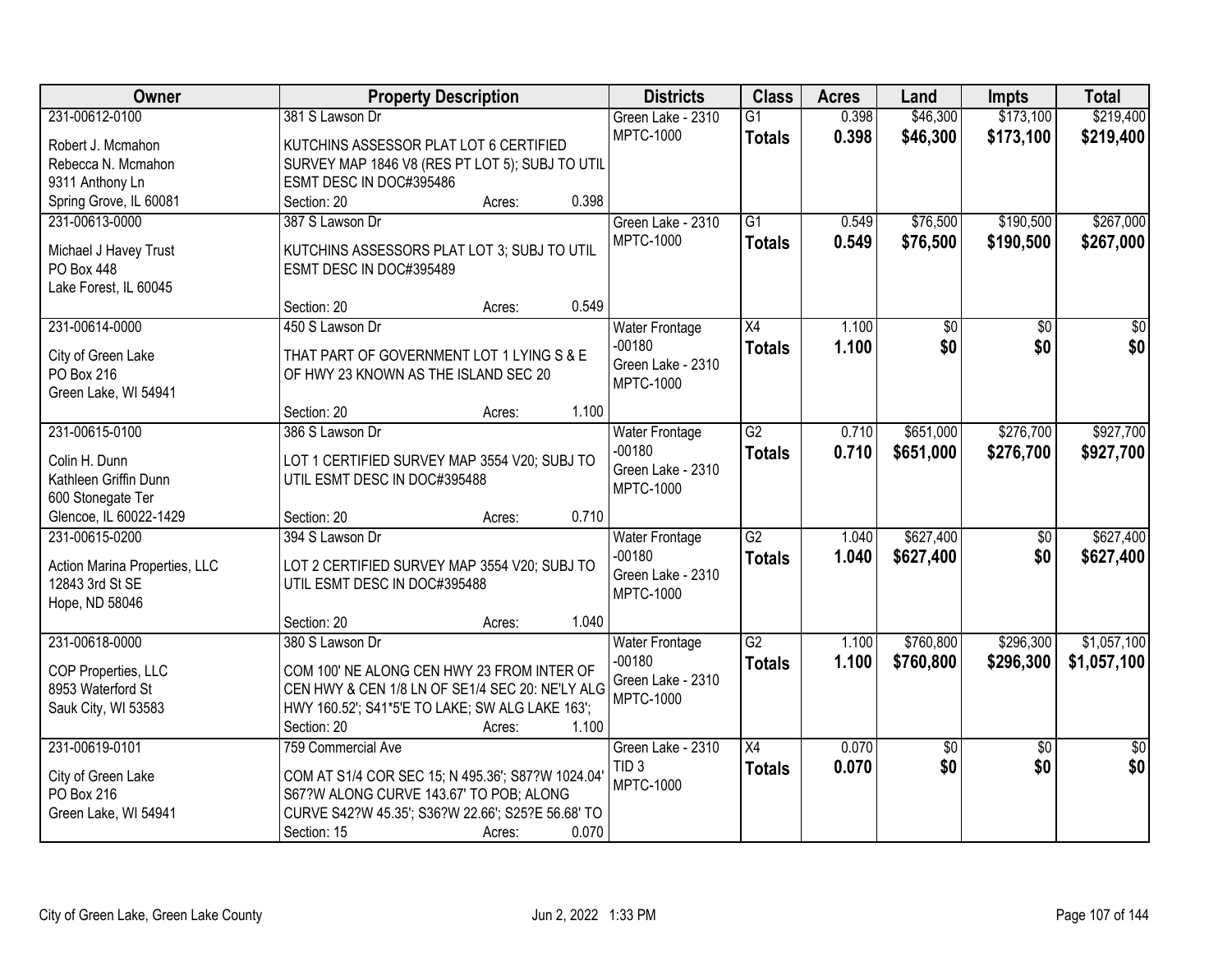| Owner                                                               | <b>Property Description</b>                                                  |        | <b>Districts</b>                     | <b>Class</b>    | <b>Acres</b> | Land            | <b>Impts</b>    | <b>Total</b>    |
|---------------------------------------------------------------------|------------------------------------------------------------------------------|--------|--------------------------------------|-----------------|--------------|-----------------|-----------------|-----------------|
| 231-00619-0300                                                      | 760 Commercial Ave                                                           |        | Green Lake - 2310                    | $\overline{G2}$ | 1.457        | \$91,100        | \$607,200       | \$698,300       |
| GI Crossroads Convenience Properties,<br><b>LLC</b>                 | LOT 1 CERTIFIED SURVEY MAP 3438 V19 SUBJ TO<br>ESMT REC'D IN DOC #381609     |        | TID <sub>3</sub><br><b>MPTC-1000</b> | <b>Totals</b>   | 1.457        | \$91,100        | \$607,200       | \$698,300       |
| c/o GI Crossroads Convenience<br>Properties, LLC<br>PO Box 486      | Section: 15<br>Acres:                                                        | 1.457  |                                      |                 |              |                 |                 |                 |
| Green Lake, WI 54941                                                |                                                                              |        |                                      |                 |              |                 |                 |                 |
| 231-00619-0400                                                      | 762 Commercial Ave                                                           |        | Green Lake - 2310                    | G2              | 4.086        | \$174,000       | \$2,076,900     | \$2,250,900     |
| c/o Mcconnell Investment Real Estate,<br><b>LLC</b>                 | Mc Connell Investment Real Estate, LLC   LOT 1 CERTIFIED SURVEY MAP 3548 V20 |        | TID <sub>3</sub><br><b>MPTC-1000</b> | <b>Totals</b>   | 4.086        | \$174,000       | \$2,076,900     | \$2,250,900     |
| <b>PO Box 129</b>                                                   | Section: 15<br>Acres:                                                        | 4.086  |                                      |                 |              |                 |                 |                 |
| Berlin, WI 54923                                                    |                                                                              |        |                                      |                 |              |                 |                 |                 |
| 231-00619-0500                                                      | <b>Commercial Ave</b>                                                        |        | Green Lake - 2310                    | G4              | 6.279        | \$1,200         | $\overline{50}$ | \$1,200         |
| Jane A. Willett<br>Thomas R. Willett                                | LOT 2 CERTIFIED SURVEY MAP 3548 V20                                          |        | TID <sub>3</sub><br><b>MPTC-1000</b> | <b>Totals</b>   | 6.279        | \$1,200         | \$0             | \$1,200         |
| N5531 Brooklyn G                                                    |                                                                              |        |                                      |                 |              |                 |                 |                 |
| Ripon, WI 54971                                                     | Section: 15<br>Acres:                                                        | 6.279  |                                      |                 |              |                 |                 |                 |
| 231-00619-0600                                                      | State Highway 23                                                             |        | Green Lake - 2310                    | X4              | 1.118        | $\overline{50}$ | \$0             | \$0             |
|                                                                     |                                                                              |        | <b>MPTC-1000</b>                     | <b>Totals</b>   | 1.118        | \$0             | \$0             | \$0             |
| City of Green Lake                                                  | COM AT S1/4 COR SEC 15; N 495.25' TO POB; N                                  |        |                                      |                 |              |                 |                 |                 |
| PO Box 216                                                          | 737.91' TO S R/W LN OF STH 23/49; N87?E 52.07';                              |        |                                      |                 |              |                 |                 |                 |
| Green Lake, WI 54941                                                | S81?E 14.15'; S 735.16'; S87?W 66.06' TO POB                                 |        |                                      |                 |              |                 |                 |                 |
|                                                                     | Section: 15<br>Acres:                                                        | 1.118  |                                      |                 |              |                 |                 |                 |
| 231-00619-0700                                                      | 850 State Road 23 and 49                                                     |        | Green Lake - 2310                    | $\overline{X4}$ | 25.844       | $\overline{50}$ | \$0             | $\overline{30}$ |
| City of Green Lake                                                  | THAT PART OF THE NW1/4 OF THE SE1/4 COM AT                                   |        | <b>MPTC-1000</b>                     | <b>Totals</b>   | 25.844       | \$0             | \$0             | \$0             |
| PO Box 216                                                          | S1/4 COR SEC 15; N 1233.16' TO S R/W LN STH 23/49                            |        |                                      |                 |              |                 |                 |                 |
| Green Lake, WI 54941                                                | N 164.6' TO POB; N 895.32'; E 672.06'; THENCE                                |        |                                      |                 |              |                 |                 |                 |
|                                                                     | Section: 15<br>Acres:                                                        | 25.844 |                                      |                 |              |                 |                 |                 |
| 231-00619-0800                                                      | 761 Commercial Ave                                                           |        | Green Lake - 2310                    | $\overline{G2}$ | 1.241        | \$111,700       | \$466,000       | \$577,700       |
| G & C Green Lake, LLC<br>6785 N Jewell Ln<br>Scales Mound, IL 61075 | LOT 1 CERTIFIED SURVEY MAP 3553 V20                                          |        | TID <sub>3</sub><br><b>MPTC-1000</b> | <b>Totals</b>   | 1.241        | \$111,700       | \$466,000       | \$577,700       |
|                                                                     | Section: 15<br>Acres:                                                        | 1.241  |                                      |                 |              |                 |                 |                 |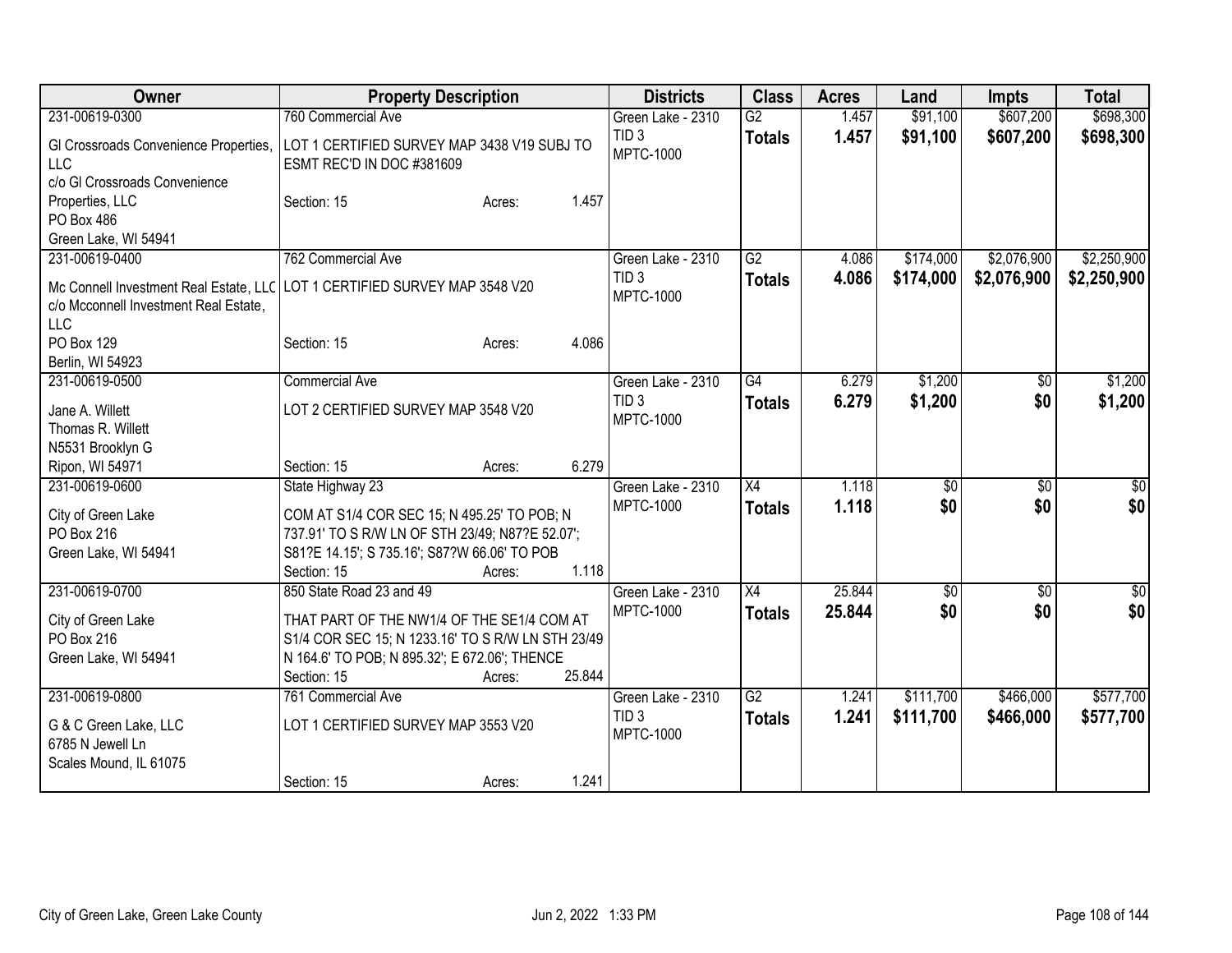| <b>Owner</b>                                                                                        | <b>Property Description</b>                 |        |        | <b>Districts</b>  | <b>Class</b>    | <b>Acres</b> | Land      | <b>Impts</b>    | <b>Total</b> |
|-----------------------------------------------------------------------------------------------------|---------------------------------------------|--------|--------|-------------------|-----------------|--------------|-----------|-----------------|--------------|
| 231-00619-0900                                                                                      | County Rd A                                 |        |        | Green Lake - 2310 | G4              | 10.082       | \$2,000   | $\overline{50}$ | \$2,000      |
| Jane A. Willett                                                                                     | LOT 2 CERTIFIED SURVEY MAP 3553 V20         |        |        | TID <sub>3</sub>  | <b>Totals</b>   | 10.082       | \$2,000   | \$0             | \$2,000      |
| Thomas R. Willett                                                                                   |                                             |        |        | <b>MPTC-1000</b>  |                 |              |           |                 |              |
| N5531 Brooklyn G                                                                                    |                                             |        |        |                   |                 |              |           |                 |              |
| Ripon, WI 54971                                                                                     | Section: 15                                 | Acres: | 10.082 |                   |                 |              |           |                 |              |
| 231-00620-0301                                                                                      | 700 Enterprise Pl                           |        |        | Green Lake - 2310 | G2              | 3.671        | \$211,000 | $\sqrt{50}$     | \$211,000    |
| Agnesian Healthcare, Inc                                                                            | LOT 1 CERTIFIED SURVEY MAP 3527 V20 SUBJ TO |        |        | TID <sub>3</sub>  | <b>Totals</b>   | 3.671        | \$211,000 | \$0             | \$211,000    |
| c/o Agnesian Healthcare, Inc                                                                        | DRAINAGE ESMT DESC IN DOC #387085 SUBJ TO   |        |        | <b>MPTC-1000</b>  |                 |              |           |                 |              |
| 430 E Division St                                                                                   | BILLBOARD ESMT DESC IN DOC #387086 SUBJ TO  |        |        |                   |                 |              |           |                 |              |
| Fond Du Lac, WI 54935                                                                               | Section: 15                                 | Acres: | 3.671  |                   |                 |              |           |                 |              |
| 231-00620-0400                                                                                      | Enterprise PI                               |        |        | Green Lake - 2310 | $\overline{G4}$ | 2.466        | \$500     | $\overline{50}$ | \$500        |
|                                                                                                     |                                             |        |        | TID <sub>3</sub>  | <b>Totals</b>   | 2.466        | \$500     | \$0             | \$500        |
| Alex A. Zabel et al                                                                                 | LOT 2 CERTIFIED SURVEY MAP 3513             |        |        | <b>MPTC-1000</b>  |                 |              |           |                 |              |
| c/o Alex A & Ann L Zabel                                                                            |                                             |        |        |                   |                 |              |           |                 |              |
| N5751 Dixon Rd                                                                                      |                                             |        | 2.466  |                   |                 |              |           |                 |              |
| Brandon, WI 53919<br>231-00620-0500                                                                 | Section: 15                                 | Acres: |        | Green Lake - 2310 | $\overline{G5}$ | 2.082        | \$5,200   |                 | \$5,200      |
|                                                                                                     | <b>Enterprise PI</b>                        |        |        | TID <sub>3</sub>  |                 |              |           | \$0             |              |
| Alex A. Zabel et al                                                                                 | OUTLOT 1 CERTIFIED SURVEY MAP 3513 SUBJ TO  |        |        | <b>MPTC-1000</b>  | <b>Totals</b>   | 2.082        | \$5,200   | \$0             | \$5,200      |
| c/o Alex A & Ann L Zabel                                                                            | DRAINAGE ESMT DESC IN DOC #387085           |        |        |                   |                 |              |           |                 |              |
| N5751 Dixon Rd                                                                                      |                                             |        |        |                   |                 |              |           |                 |              |
| Brandon, WI 53919                                                                                   | Section: 15                                 | Acres: | 2.082  |                   |                 |              |           |                 |              |
| 231-00620-0601                                                                                      | Enterprise PI                               |        |        | Green Lake - 2310 | G4              | 16.037       | \$3,100   | $\overline{50}$ | \$3,100      |
| Alex A. Zabel et al                                                                                 | OUTLOT 2 CERTIFIED SURVEY MAP 3527 V20 SUBJ |        |        | TID <sub>3</sub>  | G <sub>5</sub>  | 0.860        | \$100     | \$0             | \$100        |
| c/o Alex A & Ann L Zabel                                                                            | TO DRAINAGE ESMT DESC IN DOC #387085        |        |        | <b>MPTC-1000</b>  | <b>Totals</b>   | 16.897       | \$3,200   | \$0             | \$3,200      |
| N5751 Dixon Rd                                                                                      |                                             |        |        |                   |                 |              |           |                 |              |
| Brandon, WI 53919                                                                                   | Section: 15                                 | Acres: | 16.897 |                   |                 |              |           |                 |              |
| 231-00621-0102                                                                                      | <b>Commercial Ave</b>                       |        |        | Green Lake - 2310 | $\overline{G2}$ | 2.000        | \$100,000 | $\sqrt{$0}$     | \$100,000    |
| MC Connell Investment Real Estate LLC LOT 2 CERTIFIED SURVEY MAP 2253 V10 SEC 22                    |                                             |        |        | MPTC-1000         | <b>Totals</b>   | 2.000        | \$100,000 | \$0             | \$100,000    |
| c/o Mc Connell Investment Real Estate.                                                              |                                             |        |        |                   |                 |              |           |                 |              |
| LLC                                                                                                 |                                             |        |        |                   |                 |              |           |                 |              |
| PO Box 574                                                                                          | Section: 22                                 | Acres: | 2.000  |                   |                 |              |           |                 |              |
| Green Lake, WI 54941-0574                                                                           |                                             |        |        |                   |                 |              |           |                 |              |
| 231-00621-0104                                                                                      | 630 Commercial Ave                          |        |        | Green Lake - 2310 | $\overline{G2}$ | 2.150        | \$107,500 | \$240,000       | \$347,500    |
|                                                                                                     |                                             |        |        | TID <sub>3</sub>  | <b>Totals</b>   | 2.150        | \$107,500 | \$240,000       | \$347,500    |
| Mc Connell Investment Real Estate, LLC LOT 3 CERTIFIED SURVEY MAP 2253 V10; INC THE N<br>PO Box 574 | 15' OF OUTLOT 1 CSM 2354                    |        |        | <b>MPTC-1000</b>  |                 |              |           |                 |              |
| Green Lake, WI 54941-0574                                                                           |                                             |        |        |                   |                 |              |           |                 |              |
|                                                                                                     | Section: 22                                 | Acres: | 2.150  |                   |                 |              |           |                 |              |
|                                                                                                     |                                             |        |        |                   |                 |              |           |                 |              |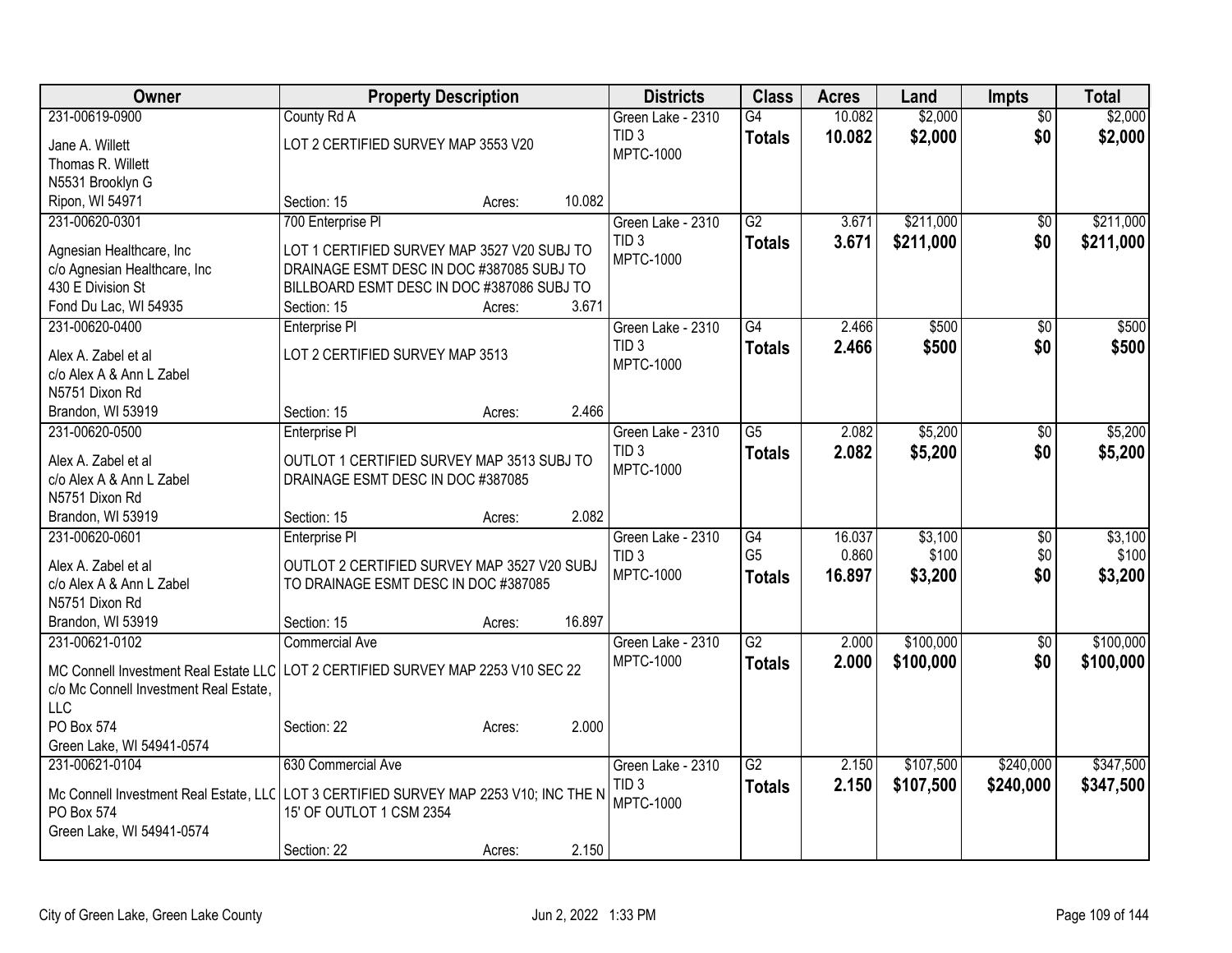| Owner                                                                               | <b>Property Description</b>                 |                 | <b>Districts</b>  | <b>Class</b>    | <b>Acres</b> | Land            | <b>Impts</b>    | <b>Total</b> |
|-------------------------------------------------------------------------------------|---------------------------------------------|-----------------|-------------------|-----------------|--------------|-----------------|-----------------|--------------|
| 231-00621-0105                                                                      |                                             |                 | Green Lake - 2310 | X4              | 0.910        | $\overline{50}$ | $\overline{50}$ | $\sqrt{30}$  |
| City of Green Lake                                                                  | OUTLOT 1 CERTIFIED SURVEY MAP 2354 V11; EXC |                 | TID <sub>3</sub>  | <b>Totals</b>   | 0.910        | \$0             | \$0             | \$0          |
| PO Box 216                                                                          | <b>THE N 15'</b>                            |                 | <b>MPTC-1000</b>  |                 |              |                 |                 |              |
| Green Lake, WI 54941                                                                |                                             |                 |                   |                 |              |                 |                 |              |
|                                                                                     | Section: 22                                 | 0.910<br>Acres: |                   |                 |              |                 |                 |              |
| 231-00621-0106                                                                      | 630 Commercial Ave                          |                 | Green Lake - 2310 | G2              | 6.300        | \$268,900       | \$821,800       | \$1,090,700  |
| Mc Connell Investment Real Estate, LLC   LOT 1 CERTIFIED SURVEY MAP 2253 V10 SEC 22 |                                             |                 | TID <sub>3</sub>  | <b>Totals</b>   | 6.300        | \$268,900       | \$821,800       | \$1,090,700  |
| PO Box 574                                                                          | EXC THAT PORTION TO GREEN LAKE CO FOR HWY   |                 | <b>MPTC-1000</b>  |                 |              |                 |                 |              |
| Green Lake, WI 54941-0574                                                           | PURPOSES V463 P377; INC THAT PARCEL DESC IN |                 |                   |                 |              |                 |                 |              |
|                                                                                     | Section: 22                                 | 6.300<br>Acres: |                   |                 |              |                 |                 |              |
| 231-00621-0201                                                                      | 631 Commercial Ave                          |                 | Green Lake - 2310 | $\overline{G3}$ | 4.002        | \$0             | \$0             | \$0          |
| Mb Ridge Properties, LLC                                                            | LOT 1 CERTIFIED SURVEY MAP 2564 V12         |                 | TID <sub>3</sub>  | <b>Totals</b>   | 4.002        | \$0             | \$0             | \$0          |
| c/o Mb Ridge Properties, LLC                                                        |                                             |                 | MPTC-1000         |                 |              |                 |                 |              |
| 3061 S Ridge Rd Ste 101                                                             |                                             |                 |                   |                 |              |                 |                 |              |
| Green Bay, WI 54304                                                                 | Section: 22                                 | 4.002<br>Acres: |                   |                 |              |                 |                 |              |
| 231-00621-0202                                                                      | 593 Commercial Ave                          |                 | Green Lake - 2310 | $\overline{X4}$ | 0.170        | $\overline{50}$ | \$0             | \$0          |
|                                                                                     | OUTLOT 1 CERTIFIED SURVEY MAP 2946 V15      |                 | <b>MPTC-1000</b>  | <b>Totals</b>   | 0.170        | \$0             | \$0             | \$0          |
| City of Green Lake<br>PO Box 216                                                    |                                             |                 |                   |                 |              |                 |                 |              |
| Green Lake, WI 54941                                                                |                                             |                 |                   |                 |              |                 |                 |              |
|                                                                                     | Section: 22                                 | 0.170<br>Acres: |                   |                 |              |                 |                 |              |
| 231-00621-0203                                                                      | 621 Commercial Ave                          |                 | Green Lake - 2310 | $\overline{G2}$ | 2.000        | \$100,000       | \$470,000       | \$570,000    |
|                                                                                     |                                             |                 | TID <sub>3</sub>  | <b>Totals</b>   | 2.000        | \$100,000       | \$470,000       | \$570,000    |
| 621 Commercial Avenue LLC                                                           | LOT 1 CERTIFIED SURVEY MAP 2946 V15         |                 | <b>MPTC-1000</b>  |                 |              |                 |                 |              |
| c/o 621 Commercial Avenue, LLC<br>%Bloohm                                           |                                             |                 |                   |                 |              |                 |                 |              |
| 405 Prospect Ave                                                                    | Section: 22                                 | 2.000<br>Acres: |                   |                 |              |                 |                 |              |
| N Fond Du Lac, WI 54937                                                             |                                             |                 |                   |                 |              |                 |                 |              |
| 231-00621-0204                                                                      | 601 Commercial Ave                          |                 | Green Lake - 2310 | $\overline{G2}$ | 1.787        | \$44,700        | \$261,600       | \$306,300    |
|                                                                                     |                                             |                 | TID <sub>3</sub>  | <b>Totals</b>   | 1.787        | \$44,700        | \$261,600       | \$306,300    |
| Living Soil Foods, LLC                                                              | LOT 1 CERTIFIED SURVEY MAP 3301 V18         |                 | <b>MPTC-1000</b>  |                 |              |                 |                 |              |
| 601 Commercial Ave                                                                  |                                             |                 |                   |                 |              |                 |                 |              |
| Green Lake, WI 54941                                                                | Section: 22                                 | 1.787<br>Acres: |                   |                 |              |                 |                 |              |
| 231-00621-0205                                                                      | 595 Commercial Ave                          |                 | Green Lake - 2310 | $\overline{G2}$ | 1.626        | \$40,600        | \$313,800       | \$354,400    |
|                                                                                     |                                             |                 | TID <sub>3</sub>  | <b>Totals</b>   | 1.626        | \$40,600        | \$313,800       | \$354,400    |
| Lydeo, LLC                                                                          | LOT 2 CERTIFIED SURVEY MAP 3301 V18         |                 | <b>MPTC-1000</b>  |                 |              |                 |                 |              |
| c/o Lydeo, LLC                                                                      |                                             |                 |                   |                 |              |                 |                 |              |
| 575 Commercial Ave                                                                  |                                             | 1.626           |                   |                 |              |                 |                 |              |
| Green Lake, WI 54941                                                                | Section: 22                                 | Acres:          |                   |                 |              |                 |                 |              |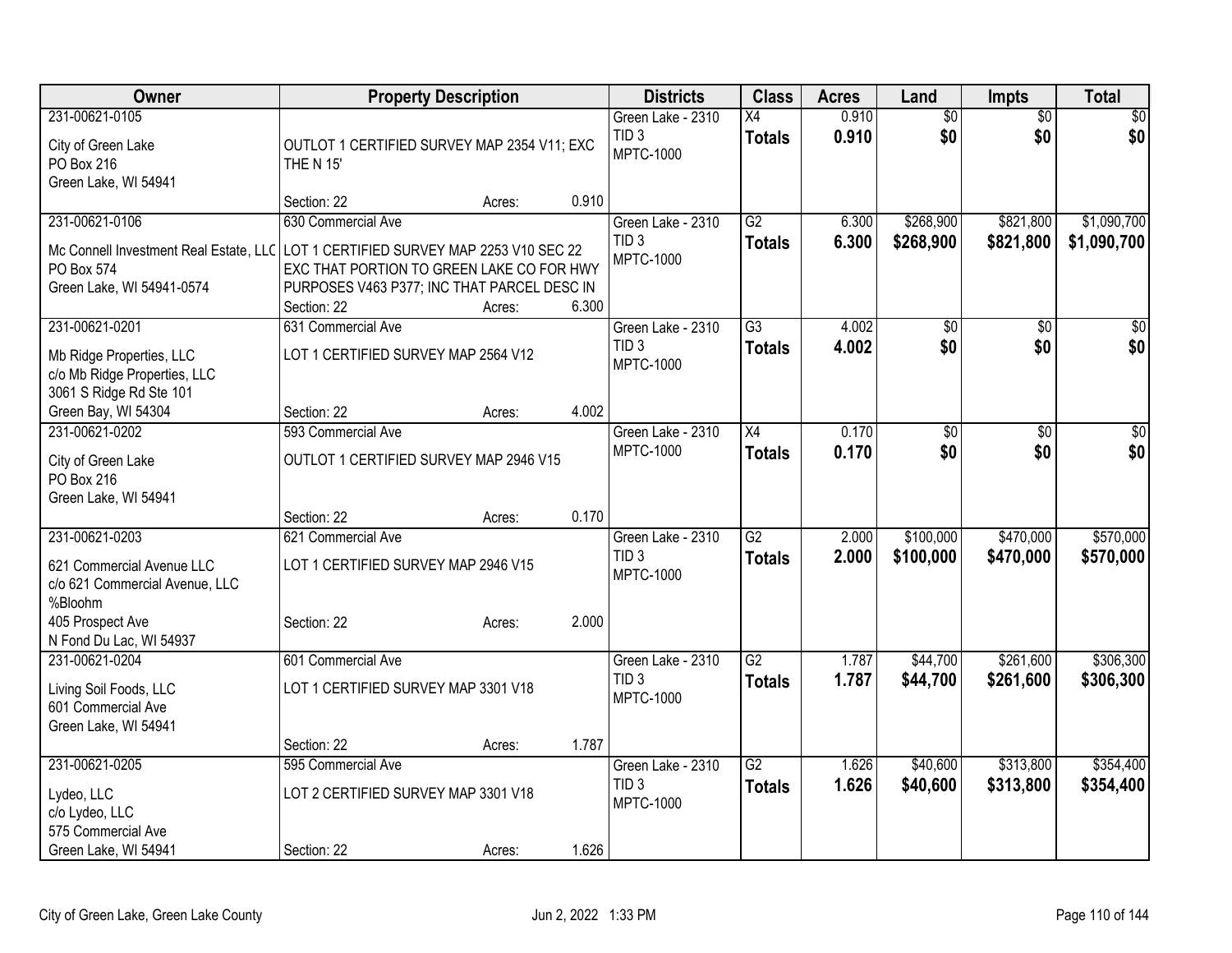| Owner                                           | <b>Property Description</b>                                                               | <b>Districts</b>                     | <b>Class</b>    | <b>Acres</b> | Land      | <b>Impts</b>    | <b>Total</b> |
|-------------------------------------------------|-------------------------------------------------------------------------------------------|--------------------------------------|-----------------|--------------|-----------|-----------------|--------------|
| 231-00621-0300                                  | 750 South St                                                                              | Green Lake - 2310                    | $\overline{G2}$ | 4.000        | \$200,000 | \$950,000       | \$1,150,000  |
| Meiborg Properties, LLC                         | COM 1188.93' E OF THE W1/4 COR OF THE S1/2 OF                                             | <b>MPTC-1000</b>                     | <b>Totals</b>   | 4.000        | \$200,000 | \$950,000       | \$1,150,000  |
| c/o Meiborg Properties, LLC                     | THE NW1/4 SEC 22 & N R/W LN OF CTH A: N 377.17';                                          |                                      |                 |              |           |                 |              |
| 509 Commercial Ave                              | E 462'; S 378.63' TO CTH A; 268.74' W; THENCE CONT                                        |                                      |                 |              |           |                 |              |
| Green Lake, WI 54941                            | 4.000<br>Section: 22<br>Acres:                                                            |                                      |                 |              |           |                 |              |
| 231-00621-0400                                  | 535 Commercial Ave                                                                        | Green Lake - 2310                    | G2              | 2.000        | \$50,000  | \$120,000       | \$170,000    |
|                                                 |                                                                                           | TID <sub>3</sub>                     | <b>Totals</b>   | 2.000        | \$50,000  | \$120,000       | \$170,000    |
| Ramon, LLC                                      | COM 7.24' S & 660.37' E OF W1/4 COR SEC 22: N                                             | <b>MPTC-1000</b>                     |                 |              |           |                 |              |
| c/o Ramon, LLC<br>535 Commerical Ave            | 416.28' TO POB: RUN N 188.44'; E 462.38'; S 188.44'; V                                    |                                      |                 |              |           |                 |              |
|                                                 | 462.48' TO BEG<br>2.000<br>Section: 22                                                    |                                      |                 |              |           |                 |              |
| Green Lake, WI 54941                            | Acres:                                                                                    |                                      | $\overline{G2}$ |              | \$69,000  | \$118,300       | \$187,300    |
| 231-00621-0500                                  | 589 Commercial Ave                                                                        | Green Lake - 2310                    |                 | 1.379        |           |                 |              |
| Meiborg Properties, LLC                         | COM 7.42' S & 660.37' E OF W172 COR SEC 22: RUN                                           | TID <sub>3</sub><br><b>MPTC-1000</b> | <b>Totals</b>   | 1.379        | \$69,000  | \$118,300       | \$187,300    |
| c/o Meiborg Properties, LLC                     | N 39.72'; E 462.53'; N 1508.60' TO POB: THENCE W                                          |                                      |                 |              |           |                 |              |
| 509 Commercial Ave                              | 462.11'; N 130'; E 462.08'; S 130' TO BEG                                                 |                                      |                 |              |           |                 |              |
| Green Lake, WI 54941                            | 1.379<br>Section: 22<br>Acres:                                                            |                                      |                 |              |           |                 |              |
| 231-00621-0600                                  | 534 Commercial Ave                                                                        | Green Lake - 2310                    | $\overline{G2}$ | 2.000        | \$100,000 | \$238,600       | \$338,600    |
| Peter B. Vandervelde et al                      | COM 1188.93' E & 416.46' N OF THE W1/4 COR SEC                                            | <b>MPTC-1000</b>                     | <b>Totals</b>   | 2.000        | \$100,000 | \$238,600       | \$338,600    |
| c/o Peter B & Nancy K Vandervelde               | 22: N 188.58'; E 462'; S 188.58'; W 462' TO BEG                                           |                                      |                 |              |           |                 |              |
| PO Box 21                                       |                                                                                           |                                      |                 |              |           |                 |              |
| Green Lake, WI 54941                            | 2.000<br>Section: 22<br>Acres:                                                            |                                      |                 |              |           |                 |              |
| 231-00621-0700                                  | 770 South St                                                                              | Green Lake - 2310                    | $\overline{G1}$ | 0.787        | \$35,900  | \$118,800       | \$154,700    |
|                                                 |                                                                                           | <b>MPTC-1000</b>                     | <b>Totals</b>   | 0.787        | \$35,900  | \$118,800       | \$154,700    |
| James L. Bradley                                | LOT 1 CERTIFIED SURVEY MAP 1825 V8 SEC 22                                                 |                                      |                 |              |           |                 |              |
| 770 South St                                    | <b>INCL ROW</b>                                                                           |                                      |                 |              |           |                 |              |
| Green Lake, WI 54941                            |                                                                                           |                                      |                 |              |           |                 |              |
|                                                 | 0.787<br>Section: 22<br>Acres:                                                            |                                      |                 |              |           |                 |              |
| 231-00621-0800                                  | <b>Commercial Ave</b>                                                                     | Green Lake - 2310                    | $\overline{G4}$ | 18.790       | \$3,700   | $\overline{50}$ | \$3,700      |
| Alex A. Zabel et al                             | W1/2 OF THE NW1/4 OF THE NW1/4 SEC 22 EXC                                                 | TID <sub>3</sub>                     | <b>Totals</b>   | 18.790       | \$3,700   | \$0             | \$3,700      |
| c/o Alex A & Ann L Zabel                        | THAT PARCEL DESC V764 P819                                                                | <b>MPTC-1000</b>                     |                 |              |           |                 |              |
| N5751 Dixon Rd                                  |                                                                                           |                                      |                 |              |           |                 |              |
| Brandon, WI 53919                               | 18.790<br>Section: 22<br>Acres:                                                           |                                      |                 |              |           |                 |              |
| 231-00621-0900                                  | <b>Commercial Ave</b>                                                                     | Green Lake - 2310                    | G4              | 9.945        | \$1,200   | $\sqrt{6}$      | \$1,200      |
|                                                 |                                                                                           | TID <sub>3</sub>                     | <b>Totals</b>   | 9.945        | \$1,200   | \$0             | \$1,200      |
| Alex A. Zabel et al<br>c/o Alex A & Ann L Zabel | THAT PART OF THE W1/2 OF THE SW1/4 OF THE<br>NW1/4 SEC 22 LYING N OF FOLLOWING: COM 2038' | <b>MPTC-1000</b>                     |                 |              |           |                 |              |
| N5751 Dixon Rd                                  | OF THE NE COR OF THE W1/2 OF THE W1/2 OF THE                                              |                                      |                 |              |           |                 |              |
|                                                 |                                                                                           |                                      |                 |              |           |                 |              |
| Brandon, WI 53919                               | 9.945<br>Section: 22<br>Acres:                                                            |                                      |                 |              |           |                 |              |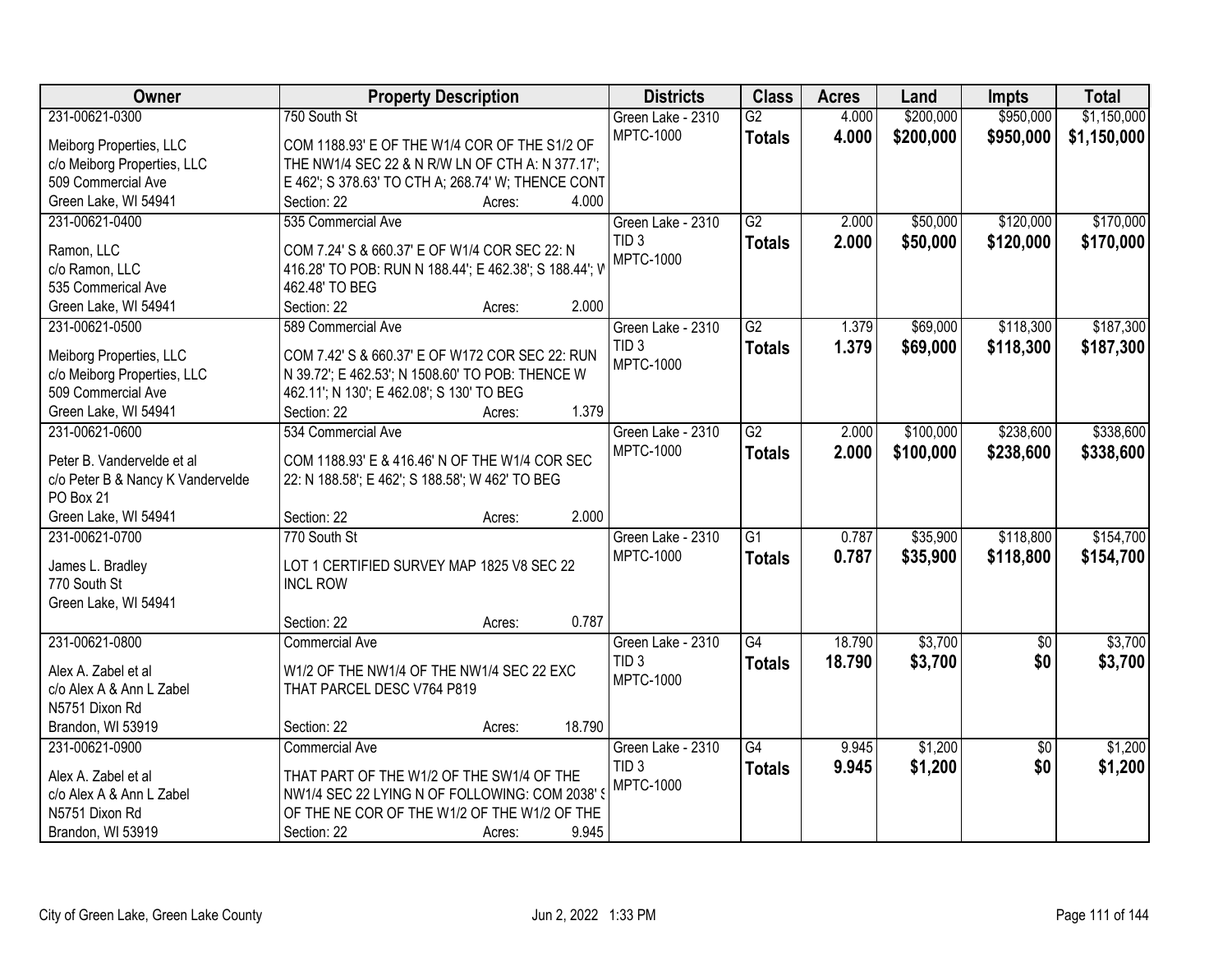| Owner                             |                                                | <b>Property Description</b> |        | <b>Districts</b>                     | <b>Class</b>           | <b>Acres</b> | Land            | <b>Impts</b>    | <b>Total</b>    |
|-----------------------------------|------------------------------------------------|-----------------------------|--------|--------------------------------------|------------------------|--------------|-----------------|-----------------|-----------------|
| 231-00621-1000                    | 571 County Rd A                                |                             |        | Green Lake - 2310                    | $\overline{\text{X3}}$ | 20.370       | $\overline{60}$ | $\overline{50}$ | $\overline{50}$ |
| Green Lake County                 | THAT PART OF THE NE1/4 NW1/4 SEC 22 DESC V701  |                             |        | TID <sub>3</sub><br><b>MPTC-1000</b> | <b>Totals</b>          | 20.370       | \$0             | \$0             | \$0             |
| 571 County Rd A                   | P607                                           |                             |        |                                      |                        |              |                 |                 |                 |
| Green Lake, WI 54941              |                                                |                             |        |                                      |                        |              |                 |                 |                 |
|                                   | Section: 22                                    | Acres:                      | 20.370 |                                      |                        |              |                 |                 |                 |
| 231-00621-1100                    | County Rd A                                    |                             |        | Green Lake - 2310                    | $\overline{G2}$        | 2.840        | \$154,600       | \$0             | \$154,600       |
| Community Health Network, Inc     | LOT 2 CERTIFIED SURVEY MAP 3092 V16            |                             |        | TID <sub>3</sub>                     | <b>Totals</b>          | 2.840        | \$154,600       | \$0             | \$154,600       |
| c/o Community Health Network, Inc |                                                |                             |        | <b>MPTC-1000</b>                     |                        |              |                 |                 |                 |
| 225 Memorial Dr                   |                                                |                             |        |                                      |                        |              |                 |                 |                 |
| Berlin, WI 54923                  | Section: 15                                    | Acres:                      | 2.840  |                                      |                        |              |                 |                 |                 |
| 231-00621-1200                    | 670 County Rd A                                |                             |        | Green Lake - 2310                    | $\overline{G2}$        | 3.620        | \$315,400       | \$1,545,600     | \$1,861,000     |
| Community Health Network, Inc     | LOT 1 CERTIFIED SURVEY MAP 3092 V16; EXC       |                             |        | TID <sub>3</sub>                     | <b>Totals</b>          | 3.620        | \$315,400       | \$1,545,600     | \$1,861,000     |
| c/o Community Health Network, Inc | PARCEL 20 OF TRANS PROJ PLAT 1430-00-24-4.08;  |                             |        | <b>MPTC-1000</b>                     |                        |              |                 |                 |                 |
| 225 Memorial Dr                   | ALSO EXC PARCEL 29 OF TRANS PROJ PLAT          |                             |        |                                      |                        |              |                 |                 |                 |
| Berlin, WI 54923                  | Section: 15                                    | Acres:                      | 3.620  |                                      |                        |              |                 |                 |                 |
| 231-00622-0000                    | 745 South St                                   |                             |        | Green Lake - 2310                    | $\overline{G2}$        | 4.948        | \$132,300       | \$624,200       | \$756,500       |
|                                   |                                                |                             |        | TID <sub>3</sub>                     | <b>Totals</b>          | 4.948        | \$132,300       | \$624,200       | \$756,500       |
| Lydeo III, LLC                    | LOT 1 CERTIFIED SURVEY MAP 3784 VOL 22 (RES    |                             |        | MPTC-1000                            |                        |              |                 |                 |                 |
| 575 Commercial Ave                | LOT 1 CSM 3102 V16)                            |                             |        |                                      |                        |              |                 |                 |                 |
| Green Lake, WI 54941              |                                                |                             | 4.948  |                                      |                        |              |                 |                 |                 |
| 231-00622-0100                    | Section: 22<br>747 South St                    | Acres:                      |        | Green Lake - 2310                    | $\overline{G1}$        | 2.359        | \$61,800        | \$85,000        | \$146,800       |
|                                   |                                                |                             |        | <b>MPTC-1000</b>                     |                        | 2.359        | \$61,800        | \$85,000        | \$146,800       |
| Kevin N. Schippman                | LOT 1 CERTIFIED SURVEY MAP 1566 V16            |                             |        |                                      | <b>Totals</b>          |              |                 |                 |                 |
| Gail D. Schippman                 |                                                |                             |        |                                      |                        |              |                 |                 |                 |
| 747 South St                      |                                                |                             |        |                                      |                        |              |                 |                 |                 |
| Green Lake, WI 54941              | Section: 22                                    | Acres:                      | 2.359  |                                      |                        |              |                 |                 |                 |
| 231-00622-0200                    | 493 Golf Hill Ct                               |                             |        | Green Lake - 2310                    | $\overline{G1}$        | 0.703        | \$34,300        | $\overline{50}$ | \$34,300        |
| Hunter 3-5 Partnership            | LOT 2 CERTIFIED SURVEY MAP 3102 V16 EXC        |                             |        | TID <sub>3</sub>                     | <b>Totals</b>          | 0.703        | \$34,300        | \$0             | \$34,300        |
| N1621 18th Rd                     | COBBLESTONE COTTAGE CONDOMINIUMS AT GOLF       |                             |        | MPTC-1000                            |                        |              |                 |                 |                 |
| Dalton, WI 53926                  | HILL PLAT LYING THEREIN; SUBJ TO 18' UTIL ESMT |                             |        |                                      |                        |              |                 |                 |                 |
|                                   | Section: 22                                    | Acres:                      | 0.703  |                                      |                        |              |                 |                 |                 |
| 231-00622-0300                    | South St                                       |                             |        | Green Lake - 2310                    | $\overline{G2}$        | 0.577        | \$33,200        | $\overline{50}$ | \$33,200        |
| William L. Hunter                 | LOT 3 CERTIFIED SURVEY MAP 3102 V16; SUBJ TO   |                             |        | TID <sub>3</sub>                     | <b>Totals</b>          | 0.577        | \$33,200        | \$0             | \$33,200        |
| N1621 18th Rd                     | 18' UTIL ESMT RECD V743 P751; INC ESMT RECD    |                             |        | MPTC-1000                            |                        |              |                 |                 |                 |
| Dalton, WI 53926                  | V743 P758                                      |                             |        |                                      |                        |              |                 |                 |                 |
|                                   | Section: 22                                    | Acres:                      | 0.577  |                                      |                        |              |                 |                 |                 |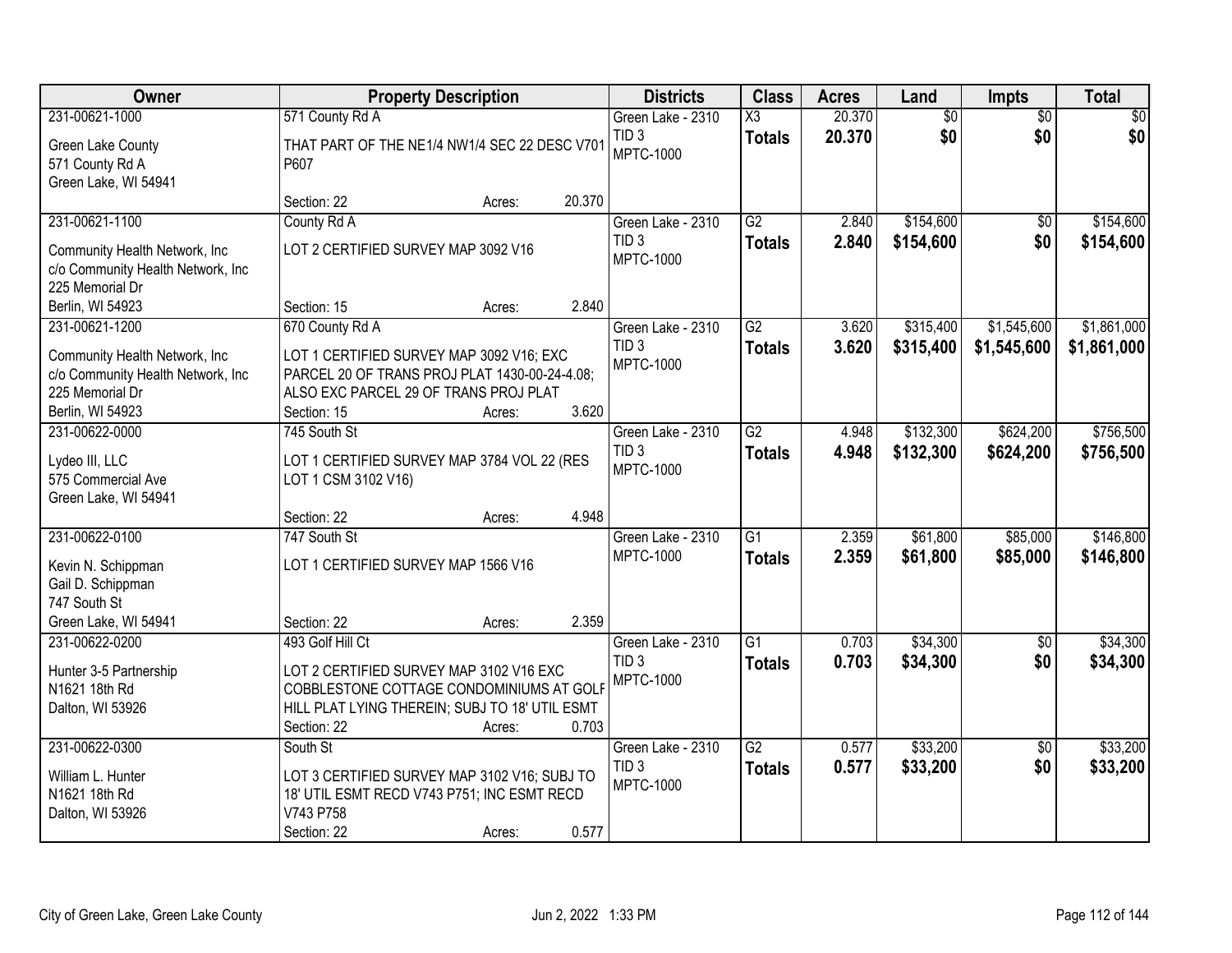| Owner                                               | <b>Property Description</b>                                          |        | <b>Districts</b>                      | <b>Class</b>    | <b>Acres</b>   | Land                 | Impts                | <b>Total</b>         |
|-----------------------------------------------------|----------------------------------------------------------------------|--------|---------------------------------------|-----------------|----------------|----------------------|----------------------|----------------------|
| 231-00622-0400                                      | 809 South St                                                         |        | Green Lake - 2310                     | $\overline{G2}$ | 1.869          | \$140,000            | \$1,237,300          | \$1,377,300          |
| 241 Colony LLC & 259 Carriage LLC                   | LOT 2 CERTIFIED SURVEY MAP 2212 V10 SEC 22                           |        | <b>MPTC-1000</b>                      | <b>Totals</b>   | 1.869          | \$140,000            | \$1,237,300          | \$1,377,300          |
| c/o 241 Colony LLC & 259 Carriage,                  |                                                                      |        |                                       |                 |                |                      |                      |                      |
| <b>LLC</b>                                          |                                                                      |        |                                       |                 |                |                      |                      |                      |
| 310 Seippel Blvd<br>Suite C                         | Section: 22                                                          | Acres: | 1.869                                 |                 |                |                      |                      |                      |
| Beaver Dam, WI 53916                                |                                                                      |        |                                       |                 |                |                      |                      |                      |
| 231-00622-0500                                      | <b>Golf Hill Ct</b>                                                  |        | Green Lake - 2310                     | X4              | 0.323          | $\overline{50}$      | $\overline{30}$      | \$0                  |
| City of Green Lake                                  | OUTLOT 2 CSM 3102                                                    |        | <b>MPTC-1000</b>                      | <b>Totals</b>   | 0.323          | \$0                  | \$0                  | \$0                  |
| PO Box 216                                          |                                                                      |        |                                       |                 |                |                      |                      |                      |
| Green Lake, WI 54941                                |                                                                      |        |                                       |                 |                |                      |                      |                      |
|                                                     | Section: 22                                                          | Acres: | 0.323                                 |                 |                |                      |                      |                      |
| 231-00622-0600                                      | <b>Golf Hill Ct</b>                                                  |        | Green Lake - 2310                     | X4              | 0.062          | \$0                  | \$0                  | \$0                  |
| City of Green Lake                                  | OUTLOT 1 CSM 3102                                                    |        | <b>MPTC-1000</b>                      | <b>Totals</b>   | 0.062          | \$0                  | \$0                  | \$0                  |
| PO Box 216                                          |                                                                      |        |                                       |                 |                |                      |                      |                      |
| Green Lake, WI 54941                                | Section: 22                                                          |        | 0.062                                 |                 |                |                      |                      |                      |
| 231-00623-0001                                      | 695 South Ave Unit 1                                                 | Acres: | Green Lake - 2310                     | $\overline{G2}$ | 0.000          | \$18,000             | \$83,400             | \$101,400            |
|                                                     |                                                                      |        | TID <sub>3</sub>                      | <b>Totals</b>   | 0.000          | \$18,000             | \$83,400             | \$101,400            |
| Tuscumbia Land Corp<br>680 Illinois Ave Po Box 473  | GREEN LAKE LODGE CONDOMINIUM UNIT 1 & 1/10<br>INT IN COMMON ELEMENTS |        | <b>MPTC-1000</b>                      |                 |                |                      |                      |                      |
| Green Lake, WI 54941                                |                                                                      |        |                                       |                 |                |                      |                      |                      |
|                                                     | Section: 22                                                          | Acres: | 0.000                                 |                 |                |                      |                      |                      |
| 231-00623-0002                                      | 695 South Ave Unit 2                                                 |        | Green Lake - 2310                     | $\overline{G2}$ | 0.000          | \$18,000             | \$80,300             | \$98,300             |
| Tuscumbia Land Corp                                 | GREEN LAKE LODGE CONDOMINIUM UNIT 2 & 1/10                           |        | TID <sub>3</sub>                      | <b>Totals</b>   | 0.000          | \$18,000             | \$80,300             | \$98,300             |
| 680 Illinois Ave Po Box 473                         | INT IN COMMON ELEMENTS                                               |        | MPTC-1000                             |                 |                |                      |                      |                      |
| Green Lake, WI 54941                                |                                                                      |        |                                       |                 |                |                      |                      |                      |
|                                                     | Section: 22                                                          | Acres: | 0.000                                 | $\overline{G2}$ |                |                      |                      |                      |
| 231-00623-0003                                      | 695 South Ave Unit 3                                                 |        | Green Lake - 2310<br>TID <sub>3</sub> | <b>Totals</b>   | 0.472<br>0.472 | \$18,000<br>\$18,000 | \$81,200<br>\$81,200 | \$99,200<br>\$99,200 |
| Tuscumbia Land Corp                                 | GREEN LAKE LODGE CONDOMINIUM UNIT 3 & 1/10                           |        | <b>MPTC-1000</b>                      |                 |                |                      |                      |                      |
| 680 Illinois Ave Po Box 473<br>Green Lake, WI 54941 | INT IN COMMON ELEMENTS                                               |        |                                       |                 |                |                      |                      |                      |
|                                                     | Section: 22                                                          | Acres: | 0.000                                 |                 |                |                      |                      |                      |
| 231-00623-0004                                      | 695 South Ave Unit 4                                                 |        | Green Lake - 2310                     | G2              | 0.472          | \$18,000             | \$83,400             | \$101,400            |
| Tuscumbia Land Corp                                 | GREEN LAKE LODGE CONDOMINIUM UNIT 4 & 1/10                           |        | TID <sub>3</sub>                      | <b>Totals</b>   | 0.472          | \$18,000             | \$83,400             | \$101,400            |
| 680 Illinois Ave Po Box 473                         | INT IN COMMON ELEMENTS                                               |        | <b>MPTC-1000</b>                      |                 |                |                      |                      |                      |
| Green Lake, WI 54941                                |                                                                      |        |                                       |                 |                |                      |                      |                      |
|                                                     | Section: 22                                                          | Acres: | 0.000                                 |                 |                |                      |                      |                      |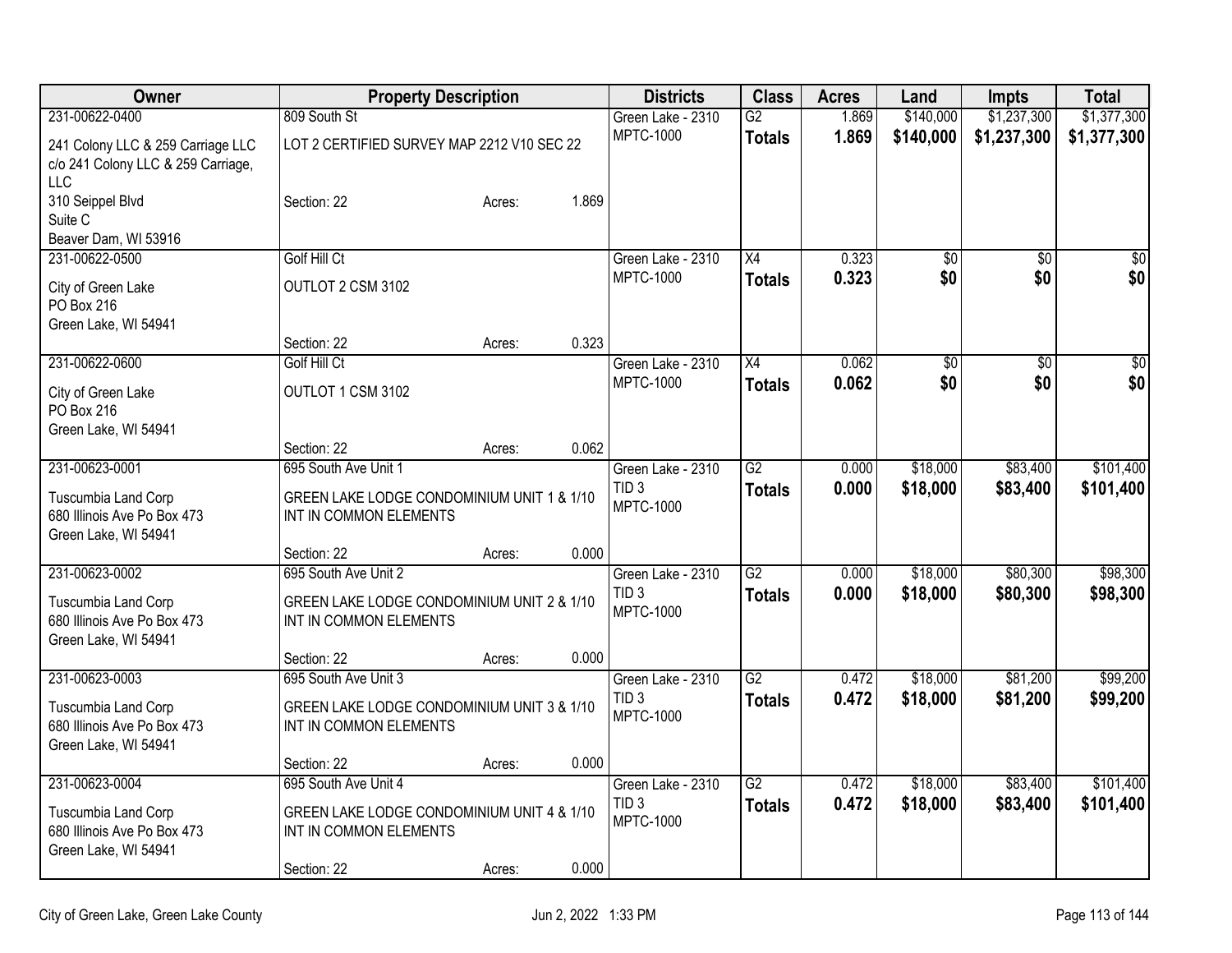| Owner                                                                      |                                                                       | <b>Property Description</b> |       | <b>Districts</b>                     | <b>Class</b>    | <b>Acres</b> | Land     | <b>Impts</b> | <b>Total</b> |
|----------------------------------------------------------------------------|-----------------------------------------------------------------------|-----------------------------|-------|--------------------------------------|-----------------|--------------|----------|--------------|--------------|
| 231-00623-0005                                                             | 695 South Ave Unit 5                                                  |                             |       | Green Lake - 2310                    | G2              | 0.472        | \$18,000 | \$97,300     | \$115,300    |
| Tuscumbia Land Corp<br>680 Illinois Ave Po Box 473<br>Green Lake, WI 54941 | GREEN LAKE LODGE CONDOMINIUM UNIT 5 & 1/10<br>INT IN COMMON ELEMENTS  |                             |       | TID <sub>3</sub><br><b>MPTC-1000</b> | <b>Totals</b>   | 0.472        | \$18,000 | \$97,300     | \$115,300    |
|                                                                            | Section: 22                                                           | Acres:                      | 0.000 |                                      |                 |              |          |              |              |
| 231-00623-0006                                                             | 695 South Ave Unit 6                                                  |                             |       | Green Lake - 2310                    | G2              | 0.472        | \$18,000 | \$100,600    | \$118,600    |
| Tuscumbia Land Corp<br>680 Illinois Ave Po Box 473<br>Green Lake, WI 54941 | GREEN LAKE LODGE CONDOMINIUM UNIT 6 & 1/10<br>INT IN COMMON ELEMENTS  |                             |       | TID <sub>3</sub><br><b>MPTC-1000</b> | <b>Totals</b>   | 0.472        | \$18,000 | \$100,600    | \$118,600    |
|                                                                            | Section: 22                                                           | Acres:                      | 0.000 |                                      |                 |              |          |              |              |
| 231-00623-0007                                                             | 695 South Ave Unit 7                                                  |                             |       | Green Lake - 2310                    | G2              | 0.472        | \$18,000 | \$100,300    | \$118,300    |
| Tuscumbia Land Corp<br>680 Illinois Ave Po Box 473<br>Green Lake, WI 54941 | GREEN LAKE LODGE CONDOMINIUM UNIT 7 & 1/10<br>INT IN COMMON ELEMENTS  |                             |       | TID <sub>3</sub><br><b>MPTC-1000</b> | <b>Totals</b>   | 0.472        | \$18,000 | \$100,300    | \$118,300    |
|                                                                            | Section: 22                                                           | Acres:                      | 0.000 |                                      |                 |              |          |              |              |
| 231-00623-0008                                                             | 695 South Ave Unit 8                                                  |                             |       | Green Lake - 2310                    | G2              | 0.472        | \$18,000 | \$100,300    | \$118,300    |
| Tuscumbia Land Corp<br>680 Illinois Ave Po Box 473<br>Green Lake, WI 54941 | GREEN LAKE LODGE CONDOMINIUM UNIT 8 & 1/10<br>INT IN COMMON ELEMENTS  |                             |       | TID <sub>3</sub><br><b>MPTC-1000</b> | <b>Totals</b>   | 0.472        | \$18,000 | \$100,300    | \$118,300    |
|                                                                            | Section: 22                                                           | Acres:                      | 0.000 |                                      |                 |              |          |              |              |
| 231-00623-0009                                                             | 695 South Ave Unit 9                                                  |                             |       | Green Lake - 2310                    | $\overline{G2}$ | 0.472        | \$18,000 | \$97,300     | \$115,300    |
| Tuscumbia Land Corp<br>680 Illinois Ave Po Box 473<br>Green Lake, WI 54941 | GREEN LAKE LODGE CONDOMINIUM UNIT 9 & 1/10<br>INT IN COMMON ELEMENTS  |                             |       | TID <sub>3</sub><br><b>MPTC-1000</b> | <b>Totals</b>   | 0.472        | \$18,000 | \$97,300     | \$115,300    |
|                                                                            | Section: 22                                                           | Acres:                      | 0.000 |                                      |                 |              |          |              |              |
| 231-00623-0010                                                             | 695 South Ave Unit 10                                                 |                             |       | Green Lake - 2310                    | G2              | 0.472        | \$18,000 | \$100,600    | \$118,600    |
| Tuscumbia Land Corp<br>680 Illinois Ave Po Box 473<br>Green Lake, WI 54941 | GREEN LAKE LODGE CONDOMINIUM UNIT 10 & 1/10<br>INT IN COMMON ELEMENTS |                             |       | TID <sub>3</sub><br><b>MPTC-1000</b> | <b>Totals</b>   | 0.472        | \$18,000 | \$100,600    | \$118,600    |
|                                                                            | Section: 22                                                           | Acres:                      | 0.000 |                                      |                 |              |          |              |              |
| 231-00623-0011                                                             | 695 South Ave Unit 11                                                 |                             |       | Green Lake - 2310                    | $\overline{G2}$ | 0.472        | \$18,000 | \$105,700    | \$123,700    |
| Tuscumbia Land Corp<br>680 Illinois Ave Po Box 473<br>Green Lake, WI 54941 | GREEN LAKE LODGE CONDOMINIUM UNIT 11                                  |                             |       | TID <sub>3</sub><br><b>MPTC-1000</b> | <b>Totals</b>   | 0.472        | \$18,000 | \$105,700    | \$123,700    |
|                                                                            | Section: 22                                                           | Acres:                      | 0.000 |                                      |                 |              |          |              |              |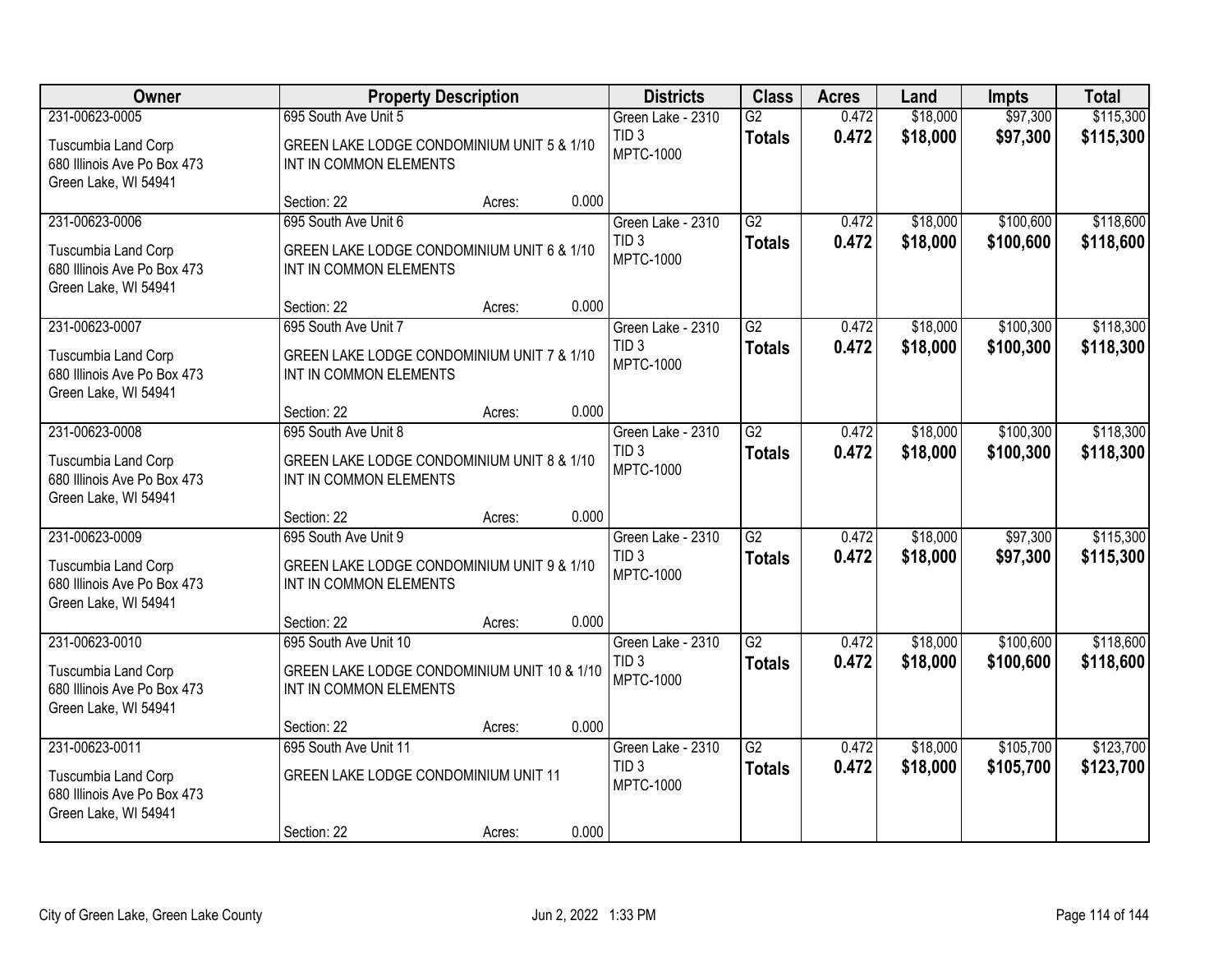| Owner                                                                                 | <b>Property Description</b>                        |        | <b>Districts</b>                      | <b>Class</b>    | <b>Acres</b> | Land      | <b>Impts</b> | <b>Total</b> |
|---------------------------------------------------------------------------------------|----------------------------------------------------|--------|---------------------------------------|-----------------|--------------|-----------|--------------|--------------|
| 231-00623-0012                                                                        | 707 South Ave                                      |        | Green Lake - 2310                     | $\overline{G2}$ | 0.469        | \$18,000  | \$13,900     | \$31,900     |
| Tuscumbia Land Corp                                                                   | GREEN LAKE LODGE CONDOMINIUM UNIT 12               |        | TID <sub>3</sub>                      | <b>Totals</b>   | 0.469        | \$18,000  | \$13,900     | \$31,900     |
| 680 Illinois Ave Po Box 473                                                           |                                                    |        | <b>MPTC-1000</b>                      |                 |              |           |              |              |
| Green Lake, WI 54941                                                                  |                                                    |        |                                       |                 |              |           |              |              |
|                                                                                       | Section: 22                                        | Acres: | 0.000                                 |                 |              |           |              |              |
| 231-00623-0100                                                                        | 659 South St                                       |        | Green Lake - 2310                     | $\overline{G1}$ | 0.647        | \$33,100  | \$104,400    | \$137,500    |
| James P. Beach                                                                        | LOT 1 CERTIFIED SURVEY MAP 845 SEC 22              |        | TID <sub>3</sub>                      | <b>Totals</b>   | 0.647        | \$33,100  | \$104,400    | \$137,500    |
| Star P. Lietz                                                                         |                                                    |        | <b>MPTC-1000</b>                      |                 |              |           |              |              |
| 659 South St                                                                          |                                                    |        |                                       |                 |              |           |              |              |
| Green Lake, WI 54941                                                                  | Section: 22                                        | Acres: | 0.647                                 |                 |              |           |              |              |
| 231-00623-0200                                                                        | 691 South St                                       |        | Green Lake - 2310                     | $\overline{G2}$ | 0.899        | \$93,000  | \$139,800    | \$232,800    |
| Tuscumbia Land Corporation                                                            | LOT 1 CERTIFIED SURVEY MAP 2045 V9 SEC 22          |        | TID <sub>3</sub>                      | <b>Totals</b>   | 0.899        | \$93,000  | \$139,800    | \$232,800    |
| c/o Tuscumbia Land Corp                                                               |                                                    |        | <b>MPTC-1000</b>                      |                 |              |           |              |              |
| 680 Illinois Ave Po Box 473                                                           |                                                    |        |                                       |                 |              |           |              |              |
| Green Lake, WI 54941                                                                  | Section: 22                                        | Acres: | 0.899                                 |                 |              |           |              |              |
| 231-00625-0000                                                                        | 353 Forest Ave                                     |        | Green Lake - 2310                     | $\overline{G1}$ | 1.803        | \$79,000  | \$196,500    | \$275,500    |
| Barbara A. Birmingham                                                                 | CERTIFIED SURVEY MAP 771 SEC 29                    |        | <b>MPTC-1000</b>                      | <b>Totals</b>   | 1.803        | \$79,000  | \$196,500    | \$275,500    |
| 353 Forest Ave                                                                        |                                                    |        |                                       |                 |              |           |              |              |
| Green Lake, WI 54941                                                                  |                                                    |        |                                       |                 |              |           |              |              |
|                                                                                       | Section: 29                                        | Acres: | 1.803                                 |                 |              |           |              |              |
| 231-00625-0100                                                                        | 361 Forest Ave                                     |        | Green Lake - 2310                     | $\overline{G2}$ | 0.320        | \$2,000   | \$0          | \$2,000      |
| Green Lake Conservan Foundation                                                       | LOT 1 CERTIFIED SURVEY MAP 732 V3 SEC 29           |        | <b>MPTC-1000</b>                      | <b>Totals</b>   | 0.320        | \$2,000   | \$0          | \$2,000      |
| c/o Green Lake Conservancy                                                            |                                                    |        |                                       |                 |              |           |              |              |
| Foundation                                                                            |                                                    |        |                                       |                 |              |           |              |              |
| N5329 Shore Dr                                                                        | Section: 29                                        | Acres: | 0.320                                 |                 |              |           |              |              |
| Green Lake, WI 54941                                                                  |                                                    |        |                                       |                 |              |           |              |              |
| 231-00626-0000                                                                        | 304 S Lawson Dr                                    |        | Green Lake - 2310<br><b>MPTC-1000</b> | $\overline{G2}$ | 1.437        | \$120,600 | \$128,800    | \$249,400    |
| Selman & Zimrije Alimi Irrevocable Trust   LOT 1 CERTIFIED SURVEY MAP 2330 V11 SEC 29 |                                                    |        |                                       | <b>Totals</b>   | 1.437        | \$120,600 | \$128,800    | \$249,400    |
| 6037 County Rd K                                                                      | (RES LOT 2 CSM 113 V1)                             |        |                                       |                 |              |           |              |              |
| Amherst, WI 54406                                                                     |                                                    |        |                                       |                 |              |           |              |              |
| 231-00627-0000                                                                        | Section: 29<br>296 S Lawson Dr                     | Acres: | 1.437                                 | $\overline{G1}$ | 0.459        | \$28,800  | \$63,400     | \$92,200     |
|                                                                                       |                                                    |        | Green Lake - 2310<br><b>MPTC-1000</b> |                 | 0.459        | \$28,800  | \$63,400     |              |
| Thomas William Hinz                                                                   | COM 210.54' E & 33' S OF NW COR OF THE NE1/4       |        |                                       | <b>Totals</b>   |              |           |              | \$92,200     |
| 296 S Lawson Dr                                                                       | SEC 29: RUN S 250'; E 80'; N 250'; W 80' TO BEG LE |        |                                       |                 |              |           |              |              |
| Green Lake, WI 54941                                                                  | WALTER D & NANCY MAE ZETTELMEIR                    |        |                                       |                 |              |           |              |              |
|                                                                                       | Section: 29                                        | Acres: | 0.459                                 |                 |              |           |              |              |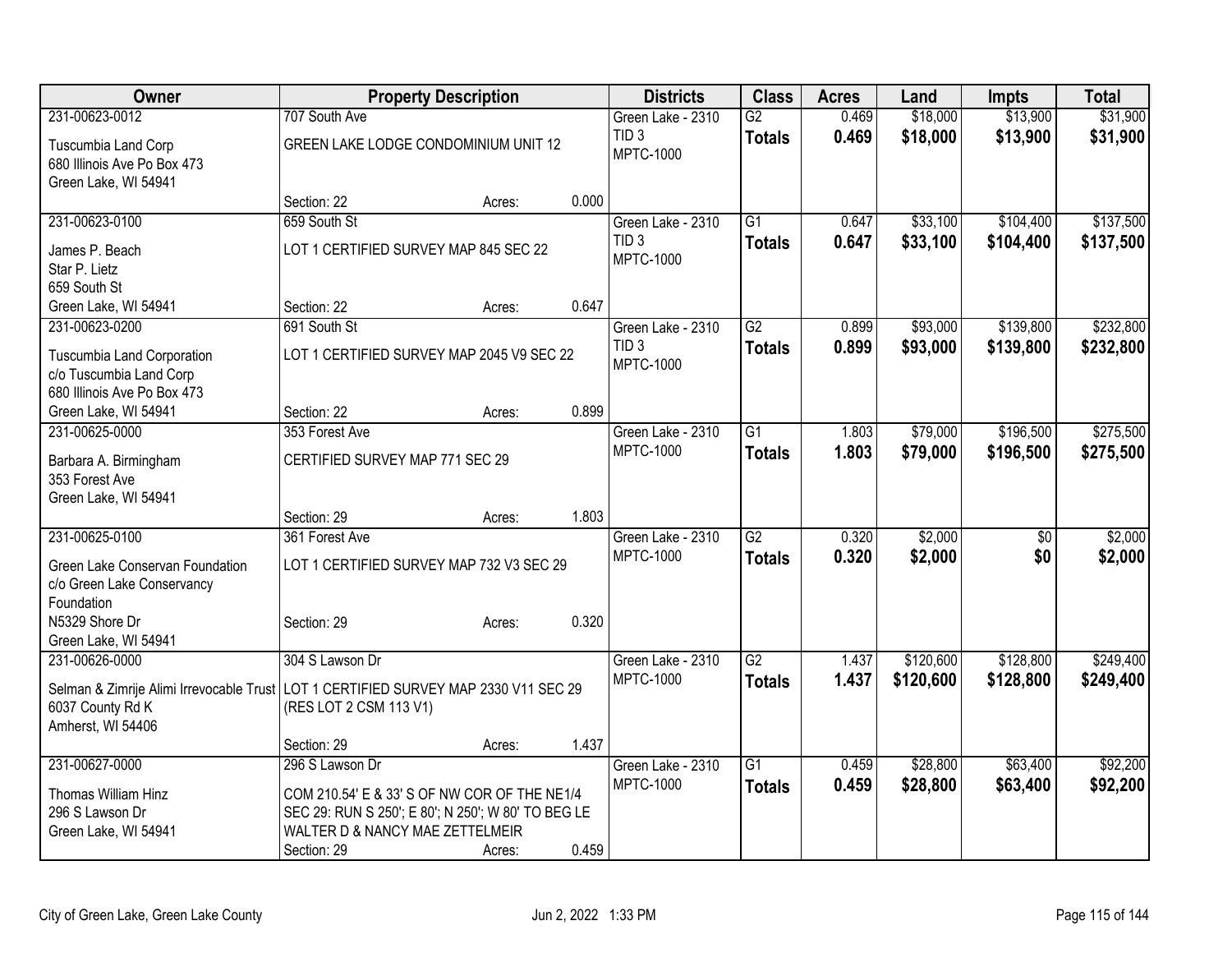| <b>Owner</b>                                                                          | <b>Property Description</b>                   |        |       | <b>Districts</b>  | <b>Class</b>    | <b>Acres</b> | Land     | Impts           | <b>Total</b> |
|---------------------------------------------------------------------------------------|-----------------------------------------------|--------|-------|-------------------|-----------------|--------------|----------|-----------------|--------------|
| 231-00628-0000                                                                        | 316 S Lawson Dr                               |        |       | Green Lake - 2310 | $\overline{G2}$ | 0.516        | \$23,200 | $\overline{50}$ | \$23,200     |
| Selman & Zimrije Alimi Irrevocable Trust   LOT 2 CERTIFIED SURVEY MAP 2330 V11 SEC 29 |                                               |        |       | <b>MPTC-1000</b>  | <b>Totals</b>   | 0.516        | \$23,200 | \$0             | \$23,200     |
| 6037 County Rd K                                                                      | (RES PT LOT 1 CSM 113 V1)                     |        |       |                   |                 |              |          |                 |              |
| Amherst, WI 54406                                                                     |                                               |        |       |                   |                 |              |          |                 |              |
|                                                                                       | Section: 29                                   | Acres: | 0.516 |                   |                 |              |          |                 |              |
| 231-00629-0000                                                                        | 341 Forest Ave                                |        |       | Green Lake - 2310 | $\overline{G1}$ | 3.503        | \$87,500 | \$154,000       | \$241,500    |
| James P. Weigert                                                                      | LOT 3 CERTIFIED SURVEY MAP 113 V1 SEC 29      |        |       | <b>MPTC-1000</b>  | <b>Totals</b>   | 3.503        | \$87,500 | \$154,000       | \$241,500    |
| PO Box 513                                                                            |                                               |        |       |                   |                 |              |          |                 |              |
| Ripon, WI 54971                                                                       |                                               |        |       |                   |                 |              |          |                 |              |
|                                                                                       | Section: 29                                   | Acres: | 3.503 |                   |                 |              |          |                 |              |
| 231-00629-0100                                                                        | 333 Forest Ave                                |        |       | Green Lake - 2310 | G1              | 2.390        | \$82,000 | \$140,000       | \$222,000    |
| James M. Arrivo et al                                                                 | LOT 4 CERTIFIED SURVEY MAP 113 V1 SEC 29      |        |       | <b>MPTC-1000</b>  | <b>Totals</b>   | 2.390        | \$82,000 | \$140,000       | \$222,000    |
| c/o James M & Lorraine Arrivo                                                         |                                               |        |       |                   |                 |              |          |                 |              |
| 17931 Alaska Ct                                                                       |                                               |        |       |                   |                 |              |          |                 |              |
| Orland Park, IL 60467                                                                 | Section: 29                                   | Acres: | 2.390 |                   |                 |              |          |                 |              |
| 231-00630-0000                                                                        | 327 Forest Ave                                |        |       | Green Lake - 2310 | G1              | 1.392        | \$77,000 | \$226,100       | \$303,100    |
|                                                                                       |                                               |        |       | <b>MPTC-1000</b>  | <b>Totals</b>   | 1.392        | \$77,000 | \$226,100       | \$303,100    |
| Robert Shapiro et al                                                                  | LOT 1 CERTIFIED SURVEY MAP 2731 V13 (A        |        |       |                   |                 |              |          |                 |              |
| 1334 N Kedzie Ave<br>Chicago, IL 60651                                                | RESURVEY OF LOT 1 CSM 388)                    |        |       |                   |                 |              |          |                 |              |
|                                                                                       | Section: 29                                   | Acres: | 1.392 |                   |                 |              |          |                 |              |
| 231-00630-0100                                                                        | 323 Forest Ave                                |        |       | Green Lake - 2310 | $\overline{G1}$ | 1.914        | \$79,600 | $\overline{50}$ | \$79,600     |
|                                                                                       |                                               |        |       | <b>MPTC-1000</b>  | <b>Totals</b>   | 1.914        | \$79,600 | \$0             | \$79,600     |
| Marilyn L Jones Living Trust                                                          | LOT 2 CERTIFIED SURVEY MAP 2731 V13 (A        |        |       |                   |                 |              |          |                 |              |
| 6400 Boxwell Dr                                                                       | RESURVEY OF LOT 2 CSM 388)                    |        |       |                   |                 |              |          |                 |              |
| Frederickburg, VA 22407                                                               |                                               |        | 1.914 |                   |                 |              |          |                 |              |
| 231-00631-0000                                                                        | Section: 29<br>319 Forest Ave                 | Acres: |       | Green Lake - 2310 | $\overline{G1}$ | 2.000        | \$80,000 | \$101,700       | \$181,700    |
|                                                                                       |                                               |        |       | <b>MPTC-1000</b>  |                 | 2.000        | \$80,000 | \$101,700       |              |
| Jane A. Welke                                                                         | COM 28R NE OF INTER OF W LN FOREST AVE & N    |        |       |                   | <b>Totals</b>   |              |          |                 | \$181,700    |
| 319 Forest Ave                                                                        | LN SHERWOOD FOREST PLAT; W 40R; SW PARALLE    |        |       |                   |                 |              |          |                 |              |
| Green Lake, WI 54941                                                                  | AVE 8R; E TO FOREST AVE; NE'LY ALG AVE TO BEG |        |       |                   |                 |              |          |                 |              |
|                                                                                       | Section: 29                                   | Acres: | 2.000 |                   |                 |              |          |                 |              |
| 231-00632-0000                                                                        | 315 Forest Ave                                |        |       | Green Lake - 2310 | $\overline{G1}$ | 2.000        | \$80,000 | \$122,000       | \$202,000    |
| Michael D. Brooks                                                                     | COM 20R NE'LY OF INTER OF W LN OF FOREST AVE  |        |       | <b>MPTC-1000</b>  | <b>Totals</b>   | 2.000        | \$80,000 | \$122,000       | \$202,000    |
| 315 Forest Ave                                                                        | & N LN SHERWOOD FOREST PLAT: W 40R; SW        |        |       |                   |                 |              |          |                 |              |
| Green Lake, WI 54941                                                                  | PARALLEL FOREST AVE 8R; E TO W LN FOREST      |        |       |                   |                 |              |          |                 |              |
|                                                                                       | Section: 29                                   | Acres: | 2.000 |                   |                 |              |          |                 |              |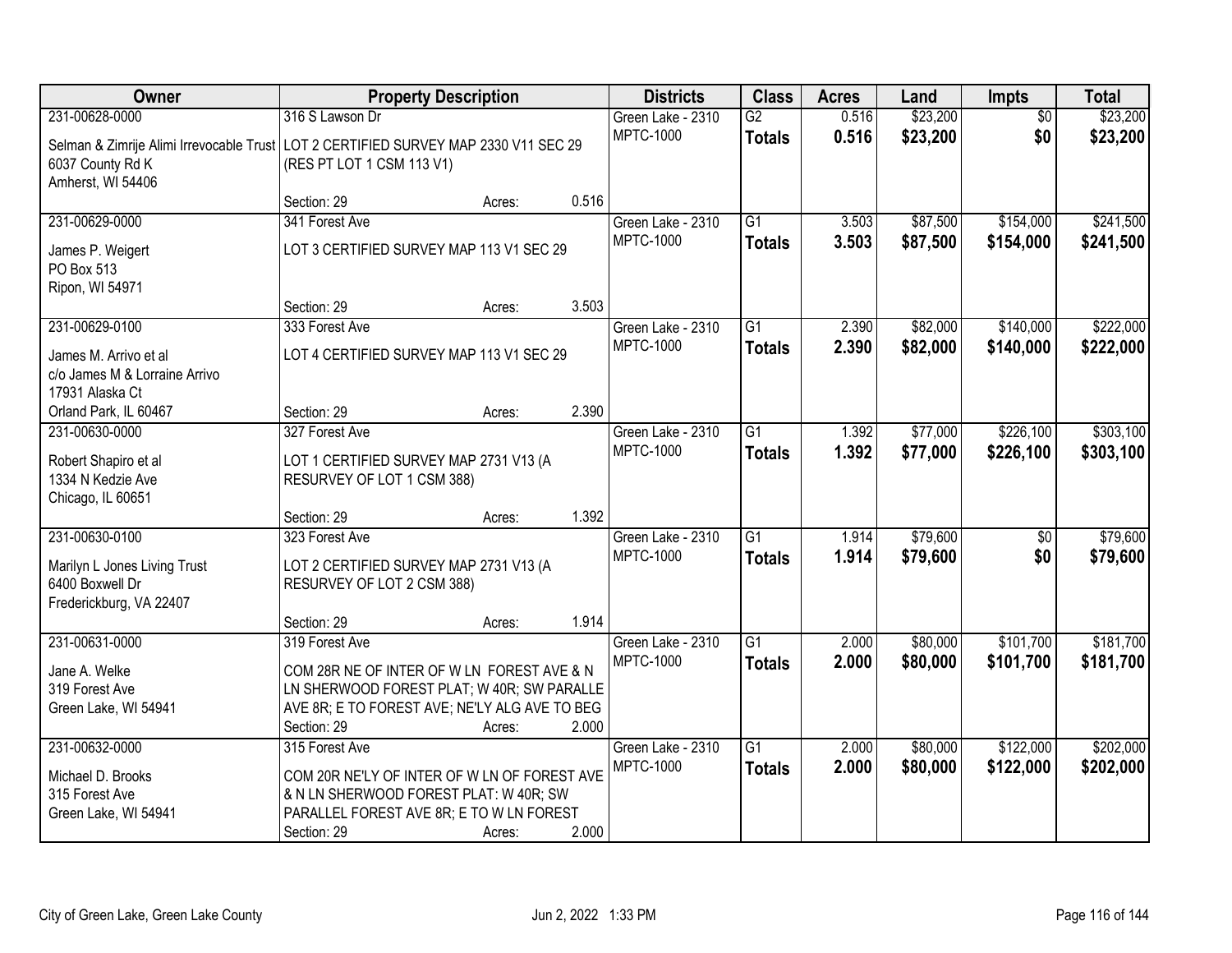| Owner                                                                                            | <b>Property Description</b>                                                                                                         |        |       | <b>Districts</b>                                                           | <b>Class</b>                     | <b>Acres</b>   | Land                   | <b>Impts</b>           | <b>Total</b>           |
|--------------------------------------------------------------------------------------------------|-------------------------------------------------------------------------------------------------------------------------------------|--------|-------|----------------------------------------------------------------------------|----------------------------------|----------------|------------------------|------------------------|------------------------|
| 231-00634-0000                                                                                   | 304 Forest Ave                                                                                                                      |        |       | <b>Water Frontage</b>                                                      | $\overline{G1}$                  | 1.050          | \$800,000              | \$100                  | \$800,100              |
| Thomas E. Caestecker<br>PO Box 310<br>Kenilworth, IL 60043                                       | COM NW COR OF LOT 15 SHERWOOD PT PLAT:<br>SW'LY 100'; SE'LY PARALLEL LOT 15 TO LAKE<br>SHORE; NE TO SW COR OF LOT 15; NW TO BEG SEC |        |       | $-00180$<br>Green Lake - 2310<br><b>MPTC-1000</b>                          | <b>Totals</b>                    | 1.050          | \$800,000              | \$100                  | \$800,100              |
|                                                                                                  | Section: 29                                                                                                                         | Acres: | 1.050 |                                                                            |                                  |                |                        |                        |                        |
| 231-00635-0000<br><b>Charles R Thomas Revocable Trust</b><br>778 Parkview Ct                     | 302 Forest Ave<br>LOT 1 CERTIFIED SURVEY MAP 480 SEC 29                                                                             |        |       | <b>Water Frontage</b><br>$-00180$<br>Green Lake - 2310<br><b>MPTC-1000</b> | $\overline{G1}$<br><b>Totals</b> | 0.700<br>0.700 | \$540,000<br>\$540,000 | \$139,700<br>\$139,700 | \$679,700<br>\$679,700 |
| Roselle, IL 60172                                                                                | Section: 29                                                                                                                         | Acres: | 0.700 |                                                                            |                                  |                |                        |                        |                        |
| 231-00636-0000                                                                                   | 300 Forest Ave                                                                                                                      |        |       | <b>Water Frontage</b>                                                      | $\overline{G1}$                  | 0.000          | \$683,000              | \$101,200              | \$784,200              |
| Thomas E. Caestecker<br>PO Box 310<br>Kenilworth, IL 60043                                       | LOT 2 CERTIFIED SURVEY MAP 1990 V8 SEC 29                                                                                           |        |       | $-00180$<br>Green Lake - 2310<br><b>MPTC-1000</b>                          | <b>Totals</b>                    | 0.000          | \$683,000              | \$101,200              | \$784,200              |
|                                                                                                  | Section: 29                                                                                                                         | Acres: | 0.000 |                                                                            |                                  |                |                        |                        |                        |
| 231-00701-0000                                                                                   | 566 W Bay Ct                                                                                                                        |        |       | <b>Water Frontage</b>                                                      | $\overline{G1}$                  | 0.344          | \$164,800              | \$184,700              | \$349,500              |
| Gerstein Family Trust<br>566 W Bay Ct<br>Green Lake, WI 54941                                    | GREEN LAKE MEADOWS LOT 1                                                                                                            |        |       | $-00180$<br>Green Lake - 2310<br><b>MPTC-1000</b>                          | <b>Totals</b>                    | 0.344          | \$164,800              | \$184,700              | \$349,500              |
|                                                                                                  | Section: 21                                                                                                                         | Acres: | 0.344 |                                                                            |                                  |                |                        |                        |                        |
| 231-00702-0000<br>David W. Polzer et al<br>c/o David W & Michele J Polzer<br>570 W Bay Ct        | 570 W Bay Ct<br><b>GREEN LAKE MEADOWS LOT 2</b>                                                                                     |        |       | <b>Water Frontage</b><br>$-00180$<br>Green Lake - 2310<br><b>MPTC-1000</b> | $\overline{G1}$<br><b>Totals</b> | 0.344<br>0.344 | \$143,800<br>\$143,800 | \$183,100<br>\$183,100 | \$326,900<br>\$326,900 |
| Green Lake, WI 54941                                                                             | Section: 21                                                                                                                         | Acres: | 0.344 |                                                                            |                                  |                |                        |                        |                        |
| 231-00703-0000<br>Kenneth A & Debra A Serbin Declaration<br>of Trust<br>7538 N Ottawa Ave        | 574 W Bay Ct<br><b>GREEN LAKE MEADOWS LOT 3</b>                                                                                     |        |       | <b>Water Frontage</b><br>$-00180$<br>Green Lake - 2310<br><b>MPTC-1000</b> | G <sub>1</sub><br><b>Totals</b>  | 0.327<br>0.327 | \$135,900<br>\$135,900 | \$150,400<br>\$150,400 | \$286,300<br>\$286,300 |
| Chicago, IL 60631                                                                                | Section: 21                                                                                                                         | Acres: | 0.327 |                                                                            |                                  |                |                        |                        |                        |
| 231-00704-0000<br>Dennis M. Fitzgerald et al<br>c/o Dennis M & Jeanne Fitzgerald<br>584 W Bay Ct | 584 W Bay Ct<br><b>GREEN LAKE MEADOWS LOT 4</b>                                                                                     |        |       | <b>Water Frontage</b><br>$-00180$<br>Green Lake - 2310<br><b>MPTC-1000</b> | $\overline{G1}$<br><b>Totals</b> | 0.327<br>0.327 | \$135,900<br>\$135,900 | \$149,800<br>\$149,800 | \$285,700<br>\$285,700 |
| Green Lake, WI 54941                                                                             | Section: 21                                                                                                                         | Acres: | 0.327 |                                                                            |                                  |                |                        |                        |                        |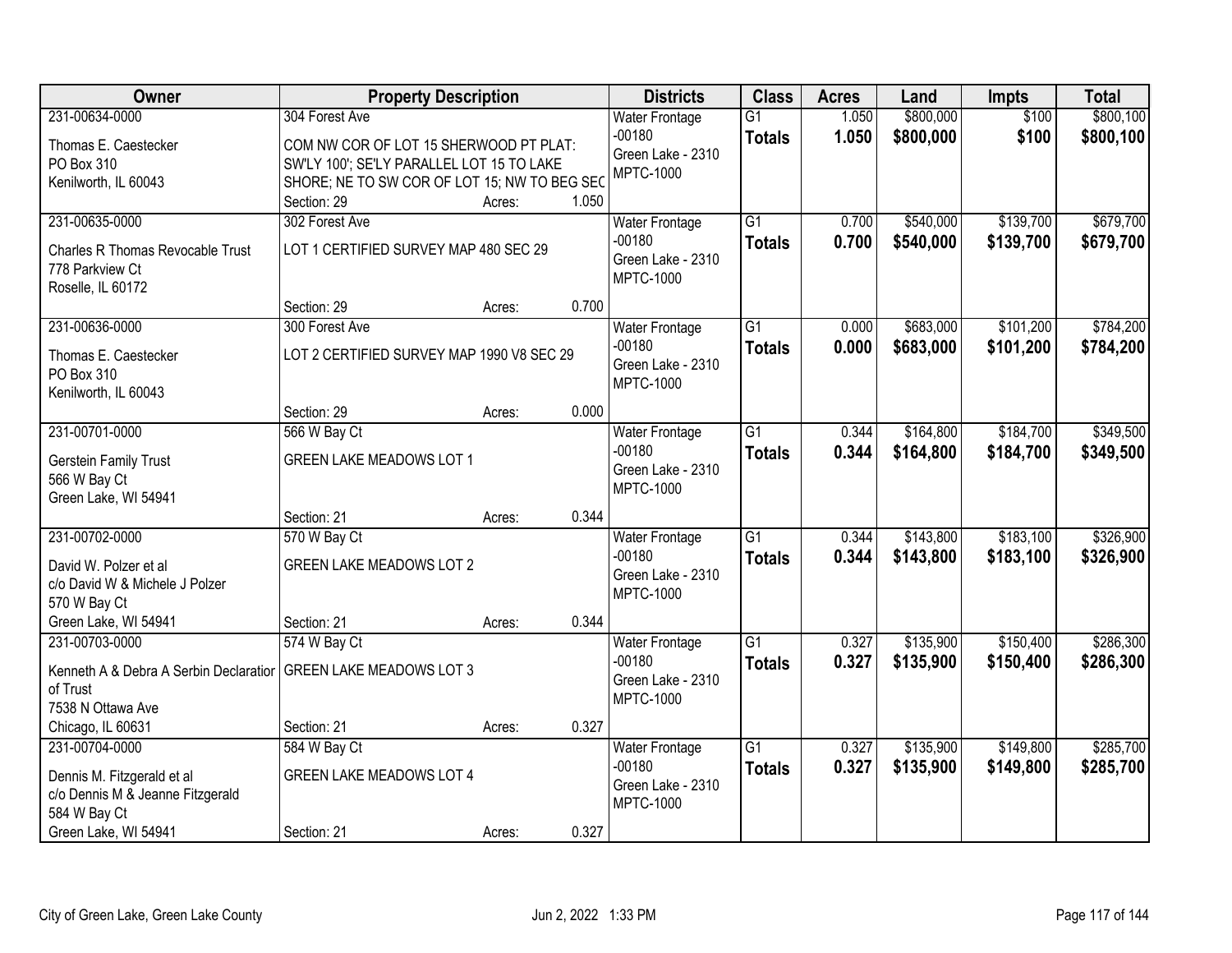| Owner                                                     | <b>Property Description</b>      |                 | <b>Districts</b>                  | <b>Class</b>    | <b>Acres</b> | Land      | <b>Impts</b> | <b>Total</b> |
|-----------------------------------------------------------|----------------------------------|-----------------|-----------------------------------|-----------------|--------------|-----------|--------------|--------------|
| 231-00705-0000                                            | 594 W Bay Ct                     |                 | <b>Water Frontage</b>             | $\overline{G1}$ | 0.248        | \$120,200 | \$125,800    | \$246,000    |
| Carson Hardesty                                           | <b>GREEN LAKE MEADOWS LOT 5</b>  |                 | $-00180$<br>Green Lake - 2310     | <b>Totals</b>   | 0.248        | \$120,200 | \$125,800    | \$246,000    |
| <b>Stacey Hardesty</b>                                    |                                  |                 | <b>MPTC-1000</b>                  |                 |              |           |              |              |
| N8353 Bayview Rd                                          |                                  |                 |                                   |                 |              |           |              |              |
| Mayville, WI 53050                                        | Section: 21                      | 0.248<br>Acres: |                                   |                 |              |           |              |              |
| 231-00706-0000                                            | 433 Scott St                     |                 | <b>Water Frontage</b>             | $\overline{G1}$ | 0.350        | \$60,000  | \$181,500    | \$241,500    |
| Joseph T & Georgine Parise Living Trus                    | <b>GREEN LAKE MEADOWS LOT 6</b>  |                 | $-00180$                          | <b>Totals</b>   | 0.350        | \$60,000  | \$181,500    | \$241,500    |
| 433 Scott St                                              |                                  |                 | Green Lake - 2310                 |                 |              |           |              |              |
| Green Lake, WI 54941                                      |                                  |                 | <b>MPTC-1000</b>                  |                 |              |           |              |              |
|                                                           | Section: 21                      | 0.350<br>Acres: |                                   |                 |              |           |              |              |
| 231-00707-0000                                            | 437 Scott St                     |                 | <b>Water Frontage</b>             | G1              | 0.230        | \$143,800 | \$103,500    | \$247,300    |
| Jon F. Erickson                                           | <b>GREEN LAKE MEADOWS LOT 7</b>  |                 | $-00180$                          | <b>Totals</b>   | 0.230        | \$143,800 | \$103,500    | \$247,300    |
| 407 N Elizabeth St Apt 302                                |                                  |                 | Green Lake - 2310                 |                 |              |           |              |              |
| Chicago, IL 60642                                         |                                  |                 | <b>MPTC-1000</b>                  |                 |              |           |              |              |
|                                                           | Section: 21                      | 0.230<br>Acres: |                                   |                 |              |           |              |              |
| 231-00708-0000                                            | 441 Scott St                     |                 | <b>Water Frontage</b>             | $\overline{G1}$ | 0.230        | \$143,800 | \$149,800    | \$293,600    |
|                                                           | <b>GREEN LAKE MEADOWS LOT 8</b>  |                 | $-00180$                          | <b>Totals</b>   | 0.230        | \$143,800 | \$149,800    | \$293,600    |
| Gary L. Ziesemer et al<br>c/o Gary L & Corrine S Ziesemer |                                  |                 | Green Lake - 2310                 |                 |              |           |              |              |
| 441 Scott St                                              |                                  |                 | <b>MPTC-1000</b>                  |                 |              |           |              |              |
| Green Lake, WI 54941                                      | Section: 21                      | 0.230<br>Acres: |                                   |                 |              |           |              |              |
| 231-00709-0000                                            | 445 Scott St                     |                 | Water Frontage                    | $\overline{G1}$ | 0.286        | \$143,800 | \$146,000    | \$289,800    |
|                                                           |                                  |                 | $-00180$                          | <b>Totals</b>   | 0.286        | \$143,800 | \$146,000    | \$289,800    |
| Eugene C Trust Blake                                      | <b>GREEN LAKE MEADOWS LOT 9</b>  |                 | Green Lake - 2310                 |                 |              |           |              |              |
| 3018 N Richmond Rd                                        |                                  |                 | <b>MPTC-1000</b>                  |                 |              |           |              |              |
| Johnsburg, IL 60051                                       |                                  |                 |                                   |                 |              |           |              |              |
| 231-00710-0000                                            | Section: 21                      | 0.286<br>Acres: |                                   | $\overline{G1}$ | 0.300        | \$122,400 | \$110,700    | \$233,100    |
|                                                           | 489 E Bay Ct                     |                 | <b>Water Frontage</b><br>$-00180$ |                 | 0.300        | \$122,400 | \$110,700    |              |
| David Strutz et al                                        | <b>GREEN LAKE MEADOWS LOT 10</b> |                 | Green Lake - 2310                 | <b>Totals</b>   |              |           |              | \$233,100    |
| c/o David & Judith Strutz                                 |                                  |                 | <b>MPTC-1000</b>                  |                 |              |           |              |              |
| 489 E Bay Ct                                              |                                  |                 |                                   |                 |              |           |              |              |
| Green Lake, WI 54941                                      | Section: 21                      | 0.300<br>Acres: |                                   |                 |              |           |              |              |
| 231-00711-0000                                            | 485 E Bay Ct                     |                 | <b>Water Frontage</b>             | $\overline{G1}$ | 0.290        | \$128,000 | \$158,300    | \$286,300    |
| Richard J. Doherty                                        | <b>GREEN LAKE MEADOWS LOT 11</b> |                 | $-00180$                          | <b>Totals</b>   | 0.290        | \$128,000 | \$158,300    | \$286,300    |
| Annette Doherty                                           |                                  |                 | Green Lake - 2310                 |                 |              |           |              |              |
| 485 E Bay Ct                                              |                                  |                 | <b>MPTC-1000</b>                  |                 |              |           |              |              |
| Green Lake, WI 54941                                      | Section: 21                      | 0.290<br>Acres: |                                   |                 |              |           |              |              |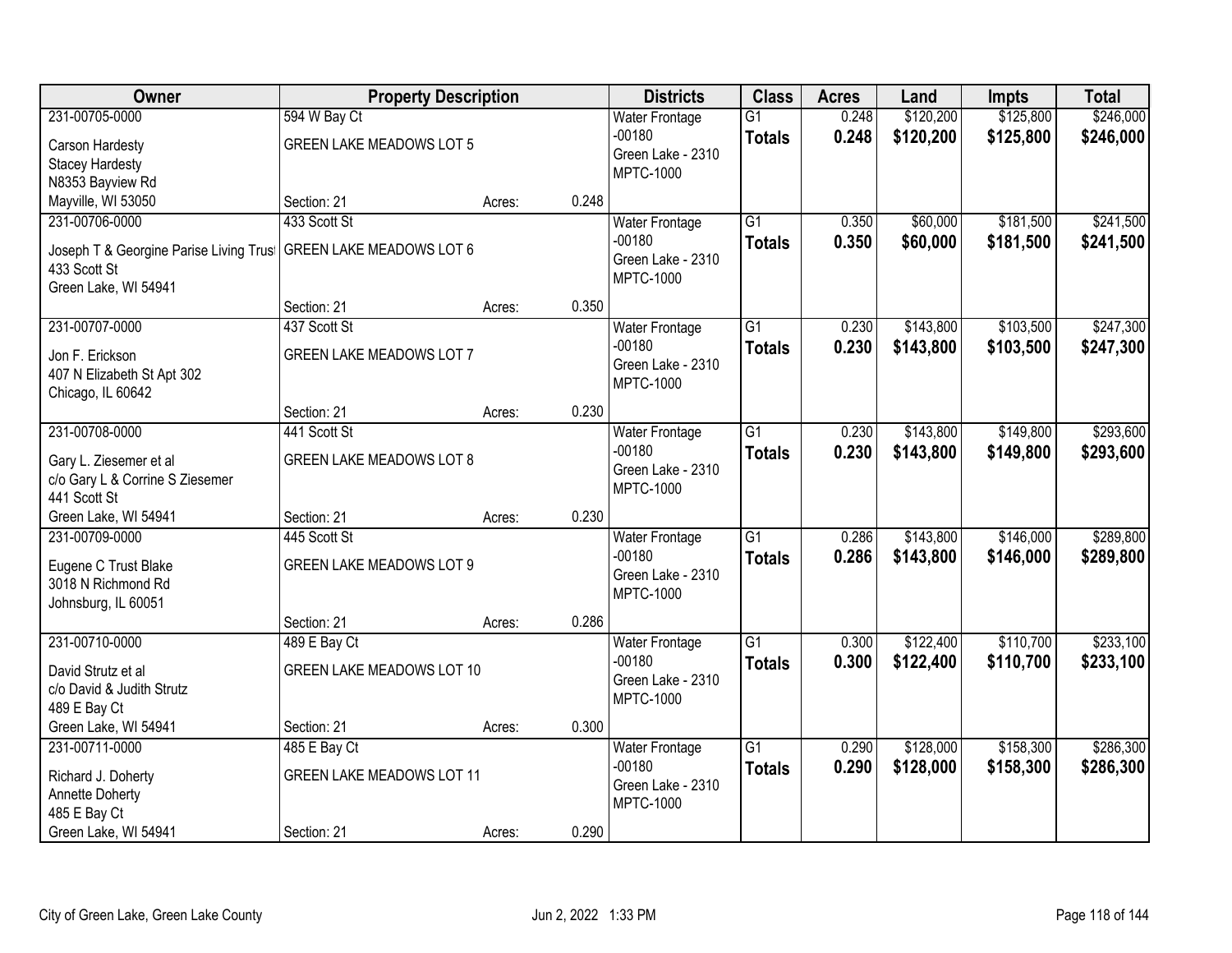| Owner                            |                                  | <b>Property Description</b>                  |       | <b>Districts</b>      | <b>Class</b>    | <b>Acres</b> | Land      | <b>Impts</b> | <b>Total</b> |
|----------------------------------|----------------------------------|----------------------------------------------|-------|-----------------------|-----------------|--------------|-----------|--------------|--------------|
| 231-00712-0000                   | 481 E Bay Ct                     |                                              |       | <b>Water Frontage</b> | $\overline{G1}$ | 0.290        | \$143,800 | \$156,500    | \$300,300    |
| Gary L. Smith et al              |                                  | GREEN LAKE MEADOWS LOT 12 & THE N 10' OF LOT |       | $-00180$              | <b>Totals</b>   | 0.290        | \$143,800 | \$156,500    | \$300,300    |
| c/o Gary L & H Maxine Smith      | 13                               |                                              |       | Green Lake - 2310     |                 |              |           |              |              |
| 481 E Bay Ct                     |                                  |                                              |       | <b>MPTC-1000</b>      |                 |              |           |              |              |
| Green Lake, WI 54941             | Section: 21                      | Acres:                                       | 0.290 |                       |                 |              |           |              |              |
| 231-00713-0000                   | 477 E Bay Ct                     |                                              |       | <b>Water Frontage</b> | $\overline{G1}$ | 0.307        | \$128,000 | \$156,400    | \$284,400    |
| Dennis H. Walters et al          |                                  | GREEN LAKE MEADOWS LOT 1 CERTIFIED SURVEY    |       | $-00180$              | <b>Totals</b>   | 0.307        | \$128,000 | \$156,400    | \$284,400    |
| c/o Dennis H & Linda S Walters   |                                  | MAP 421 V2 (BEING PART OF LOTS 13 & 14)      |       | Green Lake - 2310     |                 |              |           |              |              |
| 477 E Bay Ct                     |                                  |                                              |       | <b>MPTC-1000</b>      |                 |              |           |              |              |
| Green Lake, WI 54941-9792        | Section: 21                      | Acres:                                       | 0.307 |                       |                 |              |           |              |              |
| 231-00714-0000                   | 473 E Bay Ct                     |                                              |       | <b>Water Frontage</b> | G1              | 0.370        | \$173,800 | \$293,300    | \$467,100    |
| James Bernhardt                  |                                  | GREEN LAKE MEADOWS LOT 2 CERTIFIED SURVEY    |       | $-00180$              | G <sub>2</sub>  | 0.000        | \$0       | \$6,000      | \$6,000      |
| 11020 W Rogers                   |                                  | MAP 421 V2 SEC 21 (BEING A PART OF LOTS 14 & |       | Green Lake - 2310     | <b>Totals</b>   | 0.370        | \$173,800 | \$299,300    | \$473,100    |
| West Allis, WI 53221             | 15)                              |                                              |       | <b>MPTC-1000</b>      |                 |              |           |              |              |
|                                  | Section: 21                      | Acres:                                       | 0.370 |                       |                 |              |           |              |              |
| 231-00716-0000                   | 465 E Bay Ct                     |                                              |       | <b>Water Frontage</b> | $\overline{G1}$ | 0.443        | \$234,100 | \$112,300    | \$346,400    |
| John A Jablonski Revocable Trust |                                  | GREEN LAKE MEADOWS LOT 3 CERTIFIED SURVEY    |       | $-00180$              | <b>Totals</b>   | 0.443        | \$234,100 | \$112,300    | \$346,400    |
| Jean L Jablonski Revocable Trust |                                  | MAP 421 V2 (BEING PART OF LOTS 15 & 16)      |       | Green Lake - 2310     |                 |              |           |              |              |
| 40w915 Chippewa Pass             |                                  |                                              |       | <b>MPTC-1000</b>      |                 |              |           |              |              |
| Elgin, IL 60124                  | Section: 21                      | Acres:                                       | 0.443 |                       |                 |              |           |              |              |
| 231-00717-0000                   | 461 E Bay Ct                     |                                              |       | <b>Water Frontage</b> | $\overline{G1}$ | 0.554        | \$265,400 | \$143,300    | \$408,700    |
| Jane M. Heineman                 |                                  | GREEN LAKE MEADOWS LOT 4 CERTIFIED SURVEY    |       | $-00180$              | <b>Totals</b>   | 0.554        | \$265,400 | \$143,300    | \$408,700    |
| Marlene E. Burrell               |                                  | MAP 421 V2 (BEING PART OF LOTS 16 & 17)      |       | Green Lake - 2310     |                 |              |           |              |              |
| 560 Green Bay Rd                 |                                  |                                              |       | <b>MPTC-1000</b>      |                 |              |           |              |              |
| Highland Park, IL 60035          | Section: 21                      | Acres:                                       | 0.554 |                       |                 |              |           |              |              |
| 231-00725-0000                   | 431 Union St                     |                                              |       | Green Lake - 2310     | $\overline{G1}$ | 0.270        | \$22,200  | \$94,600     | \$116,800    |
| Groen Meer Holdings, LLC         | ANCHORAGE ACRES PLAT LOT 1 BLK A |                                              |       | <b>MPTC-1000</b>      | <b>Totals</b>   | 0.270        | \$22,200  | \$94,600     | \$116,800    |
| PO Box 398                       |                                  |                                              |       |                       |                 |              |           |              |              |
| Green Lake, WI 54941             |                                  |                                              |       |                       |                 |              |           |              |              |
|                                  | Section: 21                      | Acres:                                       | 0.270 |                       |                 |              |           |              |              |
| 231-00726-0000                   | 427 Union St                     |                                              |       | Green Lake - 2310     | $\overline{G1}$ | 0.267        | \$22,000  | \$150,800    | \$172,800    |
| Kevin L. Sonntag                 | ANCHORAGE ACRES PLAT LOT 2 BLK A |                                              |       | <b>MPTC-1000</b>      | <b>Totals</b>   | 0.267        | \$22,000  | \$150,800    | \$172,800    |
| Megan B. Peotter                 |                                  |                                              |       |                       |                 |              |           |              |              |
| 427 Union St                     |                                  |                                              |       |                       |                 |              |           |              |              |
| Green Lake, WI 54941             | Section: 21                      | Acres:                                       | 0.267 |                       |                 |              |           |              |              |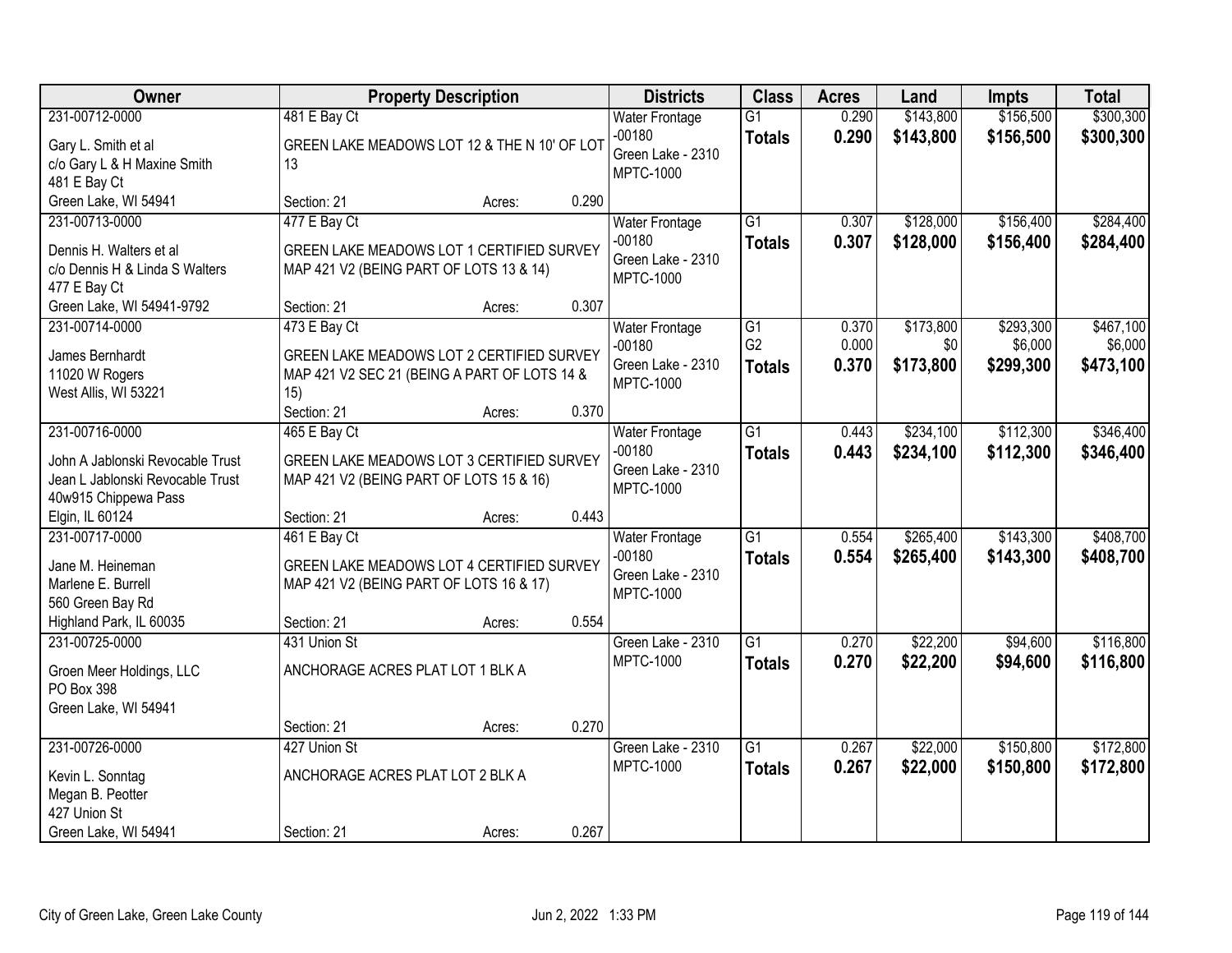| Owner                               |                                  | <b>Property Description</b> |       | <b>Districts</b>  | <b>Class</b>    | <b>Acres</b> | Land     | <b>Impts</b> | <b>Total</b> |
|-------------------------------------|----------------------------------|-----------------------------|-------|-------------------|-----------------|--------------|----------|--------------|--------------|
| 231-00727-0000                      | 421 Union St                     |                             |       | Green Lake - 2310 | $\overline{G1}$ | 0.254        | \$21,300 | \$171,200    | \$192,500    |
| Daniel L. Braaksma                  | ANCHORAGE ACRES PLAT LOT 3 BLK A |                             |       | <b>MPTC-1000</b>  | <b>Totals</b>   | 0.254        | \$21,300 | \$171,200    | \$192,500    |
| Denice A. Braaksma                  |                                  |                             |       |                   |                 |              |          |              |              |
| 421 Union St                        |                                  |                             |       |                   |                 |              |          |              |              |
| Green Lake, WI 54941                | Section: 21                      | Acres:                      | 0.254 |                   |                 |              |          |              |              |
| 231-00728-0000                      | 417 Union St                     |                             |       | Green Lake - 2310 | $\overline{G1}$ | 0.239        | \$20,500 | \$110,700    | \$131,200    |
| Marion Sobieski et al               | ANCHORAGE ACRES PLAT LOT 4 BLK A |                             |       | <b>MPTC-1000</b>  | <b>Totals</b>   | 0.239        | \$20,500 | \$110,700    | \$131,200    |
| c/o Marion & Mary Sobieski          |                                  |                             |       |                   |                 |              |          |              |              |
| 417 Union St Po Box 146             |                                  |                             |       |                   |                 |              |          |              |              |
| Green Lake, WI 54941-0146           | Section: 21                      | Acres:                      | 0.239 |                   |                 |              |          |              |              |
| 231-00729-0000                      | 413 Union St                     |                             |       | Green Lake - 2310 | $\overline{G1}$ | 0.231        | \$20,100 | \$108,500    | \$128,600    |
| Steven E. Utecht et al              | ANCHORAGE ACRES PLAT LOT 5 BLK A |                             |       | <b>MPTC-1000</b>  | <b>Totals</b>   | 0.231        | \$20,100 | \$108,500    | \$128,600    |
| c/o Steven E & Lisa A Utecht        |                                  |                             |       |                   |                 |              |          |              |              |
| 413 Union St Po Box 614             |                                  |                             |       |                   |                 |              |          |              |              |
| Green Lake, WI 54941-0614           | Section: 21                      | Acres:                      | 0.231 |                   |                 |              |          |              |              |
| 231-00730-0000                      | 409 Union St                     |                             |       | Green Lake - 2310 | $\overline{G1}$ | 0.231        | \$20,100 | \$124,400    | \$144,500    |
| Jon A. Mcconnell                    | ANCHORAGE ACRES PLAT LOT 6 BLK A |                             |       | <b>MPTC-1000</b>  | <b>Totals</b>   | 0.231        | \$20,100 | \$124,400    | \$144,500    |
| 409 Union St                        |                                  |                             |       |                   |                 |              |          |              |              |
| Green Lake, WI 54941                |                                  |                             |       |                   |                 |              |          |              |              |
|                                     | Section: 21                      | Acres:                      | 0.231 |                   |                 |              |          |              |              |
| 231-00731-0000                      | 405 Union St                     |                             |       | Green Lake - 2310 | $\overline{G1}$ | 0.231        | \$20,100 | \$135,400    | \$155,500    |
| Elizabeth J. Broyd                  | ANCHORAGE ACRES PLAT LOT 7 BLK A |                             |       | <b>MPTC-1000</b>  | <b>Totals</b>   | 0.231        | \$20,100 | \$135,400    | \$155,500    |
| 12 Murray Hill Rd                   |                                  |                             |       |                   |                 |              |          |              |              |
| Scarsdale, NY 10583                 |                                  |                             |       |                   |                 |              |          |              |              |
|                                     | Section: 21                      | Acres:                      | 0.231 |                   |                 |              |          |              |              |
| 231-00732-0000                      | 401 Union St                     |                             |       | Green Lake - 2310 | $\overline{G1}$ | 0.231        | \$20,100 | \$124,300    | \$144,400    |
| David W. Perkins                    | ANCHORAGE ACRES PLAT LOT 8 BLK A |                             |       | <b>MPTC-1000</b>  | <b>Totals</b>   | 0.231        | \$20,100 | \$124,300    | \$144,400    |
| Tammera L. Doering                  |                                  |                             |       |                   |                 |              |          |              |              |
| 401 Union St                        |                                  |                             |       |                   |                 |              |          |              |              |
| Green Lake, WI 54941                | Section: 21                      | Acres:                      | 0.231 |                   |                 |              |          |              |              |
| 231-00733-0000                      | 391 Union St                     |                             |       | Green Lake - 2310 | $\overline{G1}$ | 0.231        | \$20,100 | \$104,600    | \$124,700    |
| Brian W. Mc Connell et al           | ANCHORAGE ACRES PLAT LOT 9 BLK A |                             |       | <b>MPTC-1000</b>  | <b>Totals</b>   | 0.231        | \$20,100 | \$104,600    | \$124,700    |
| c/o Brian W & Carol Seel Mc Connell |                                  |                             |       |                   |                 |              |          |              |              |
| 391 Union St                        |                                  |                             |       |                   |                 |              |          |              |              |
| Green Lake, WI 54941                | Section: 21                      | Acres:                      | 0.231 |                   |                 |              |          |              |              |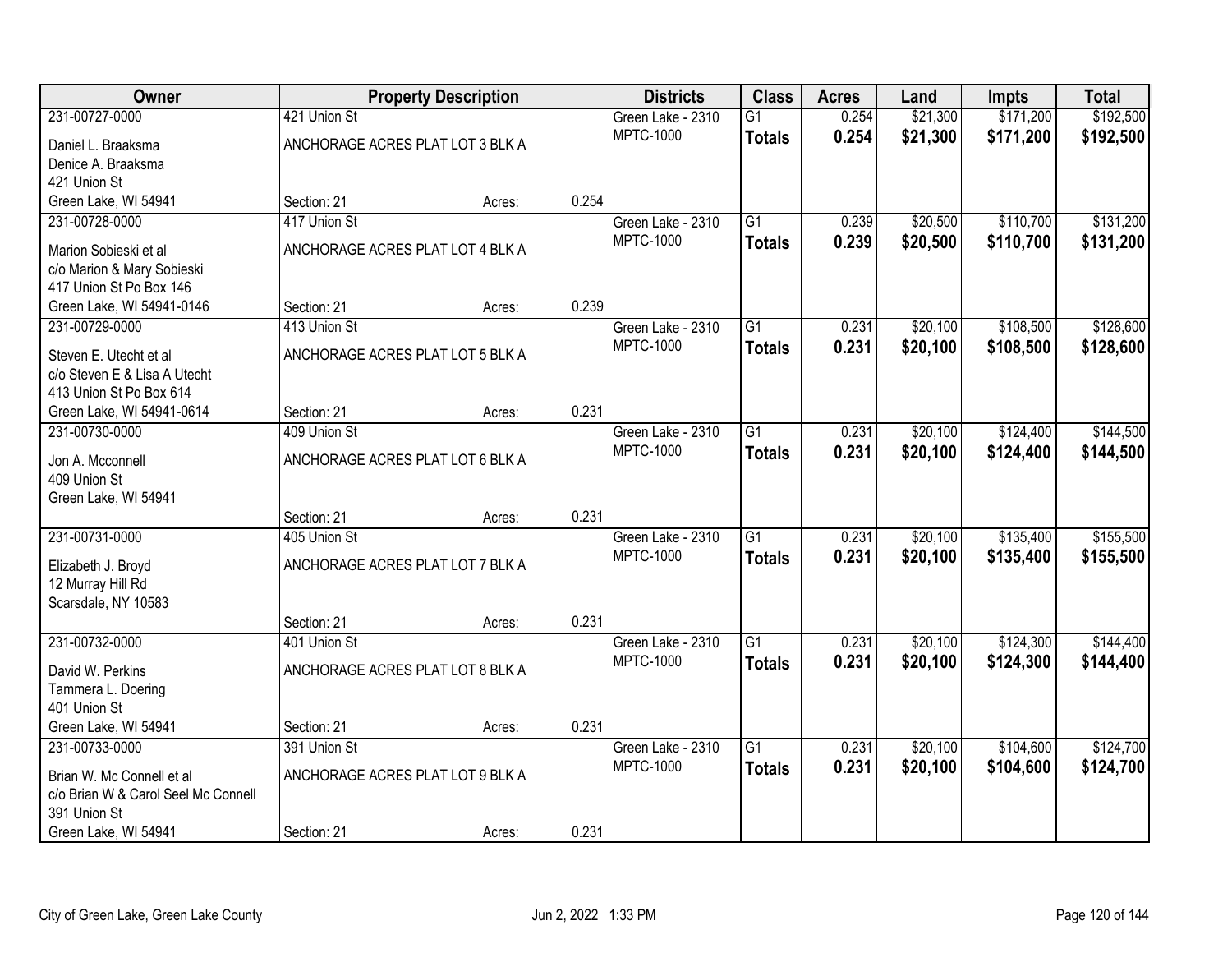| Owner                                 |                                   | <b>Property Description</b> |       | <b>Districts</b>                      | <b>Class</b>    | <b>Acres</b> | Land     | Impts           | <b>Total</b> |
|---------------------------------------|-----------------------------------|-----------------------------|-------|---------------------------------------|-----------------|--------------|----------|-----------------|--------------|
| 231-00734-0000                        | 589 Highknocker Trl               |                             |       | Green Lake - 2310                     | $\overline{G1}$ | 0.275        | \$22,500 | \$116,600       | \$139,100    |
| Patricia A. Henning et al             | ANCHORAGE ACRES PLAT LOT 10 BLK A |                             |       | <b>MPTC-1000</b>                      | <b>Totals</b>   | 0.275        | \$22,500 | \$116,600       | \$139,100    |
| c/o Patricia A & Robert Henning       |                                   |                             |       |                                       |                 |              |          |                 |              |
| 589 Highknocker Tr                    |                                   |                             |       |                                       |                 |              |          |                 |              |
| Green Lake, WI 54941                  | Section: 21                       | Acres:                      | 0.275 |                                       |                 |              |          |                 |              |
| 231-00735-0000                        | 580 Highknocker Trl               |                             |       | Green Lake - 2310                     | $\overline{G1}$ | 0.275        | \$22,500 | \$136,000       | \$158,500    |
| Steven M. Wilke                       | ANCHORAGE ACRES PLAT LOT 11 BLK A |                             |       | <b>MPTC-1000</b>                      | <b>Totals</b>   | 0.275        | \$22,500 | \$136,000       | \$158,500    |
| Ann M. Wilke                          |                                   |                             |       |                                       |                 |              |          |                 |              |
| 580 Highknocker Trl                   |                                   |                             |       |                                       |                 |              |          |                 |              |
| Green Lake, WI 54941                  | Section: 21                       | Acres:                      | 0.275 |                                       |                 |              |          |                 |              |
| 231-00736-0000                        | 394 Ernest St                     |                             |       | Green Lake - 2310<br><b>MPTC-1000</b> | G1              | 0.231        | \$20,100 | $\overline{50}$ | \$20,100     |
| Patricia Zook Revocable Living Trust  | ANCHORAGE ACRES PLAT LOT 12 BLK A |                             |       |                                       | <b>Totals</b>   | 0.231        | \$20,100 | \$0             | \$20,100     |
| 398 Ernest St                         |                                   |                             |       |                                       |                 |              |          |                 |              |
| Green Lake, WI 54941                  |                                   |                             |       |                                       |                 |              |          |                 |              |
| 231-00737-0000                        | Section: 21<br>398 Ernest St      | Acres:                      | 0.231 | Green Lake - 2310                     | $\overline{G1}$ | 0.231        | \$20,100 | \$134,200       | \$154,300    |
|                                       |                                   |                             |       | <b>MPTC-1000</b>                      | <b>Totals</b>   | 0.231        | \$20,100 | \$134,200       | \$154,300    |
| Patricia Zook Revocable Living Trust  | ANCHORAGE ACRES PLAT LOT 13 BLK A |                             |       |                                       |                 |              |          |                 |              |
| 398 Ernest St                         |                                   |                             |       |                                       |                 |              |          |                 |              |
| Green Lake, WI 54941                  | Section: 21                       |                             | 0.231 |                                       |                 |              |          |                 |              |
| 231-00738-0000                        | 402 Ernest St                     | Acres:                      |       | Green Lake - 2310                     | $\overline{G1}$ | 0.231        | \$20,100 | \$129,000       | \$149,100    |
|                                       |                                   |                             |       | <b>MPTC-1000</b>                      | <b>Totals</b>   | 0.231        | \$20,100 | \$129,000       | \$149,100    |
| Paul Renaud et al                     | ANCHORAGE ACRES PLAT LOT 14 BLK A |                             |       |                                       |                 |              |          |                 |              |
| c/o Paul & Lauree Renaud              |                                   |                             |       |                                       |                 |              |          |                 |              |
| 402 Ernest St<br>Green Lake, WI 54941 | Section: 21                       | Acres:                      | 0.231 |                                       |                 |              |          |                 |              |
| 231-00739-0000                        | 408 Ernest St                     |                             |       | Green Lake - 2310                     | $\overline{G1}$ | 0.231        | \$20,100 | $\sqrt{6}$      | \$20,100     |
|                                       |                                   |                             |       | MPTC-1000                             | <b>Totals</b>   | 0.231        | \$20,100 | \$0             | \$20,100     |
| Jon Mc Connell                        | ANCHORAGE ACRES PLAT LOT 15 BLK A |                             |       |                                       |                 |              |          |                 |              |
| 409 Union St<br>Green Lake, WI 54941  |                                   |                             |       |                                       |                 |              |          |                 |              |
|                                       | Section: 21                       | Acres:                      | 0.231 |                                       |                 |              |          |                 |              |
| 231-00740-0000                        | 412 Ernest St                     |                             |       | Green Lake - 2310                     | $\overline{G1}$ | 0.231        | \$20,100 | $\overline{50}$ | \$20,100     |
|                                       |                                   |                             |       | <b>MPTC-1000</b>                      | <b>Totals</b>   | 0.231        | \$20,100 | \$0             | \$20,100     |
| Jon Mc Connell<br>409 Union St        | ANCHORAGE ACRES PLAT LOT 16 BLK A |                             |       |                                       |                 |              |          |                 |              |
| Green Lake, WI 54941                  |                                   |                             |       |                                       |                 |              |          |                 |              |
|                                       | Section: 21                       | Acres:                      | 0.231 |                                       |                 |              |          |                 |              |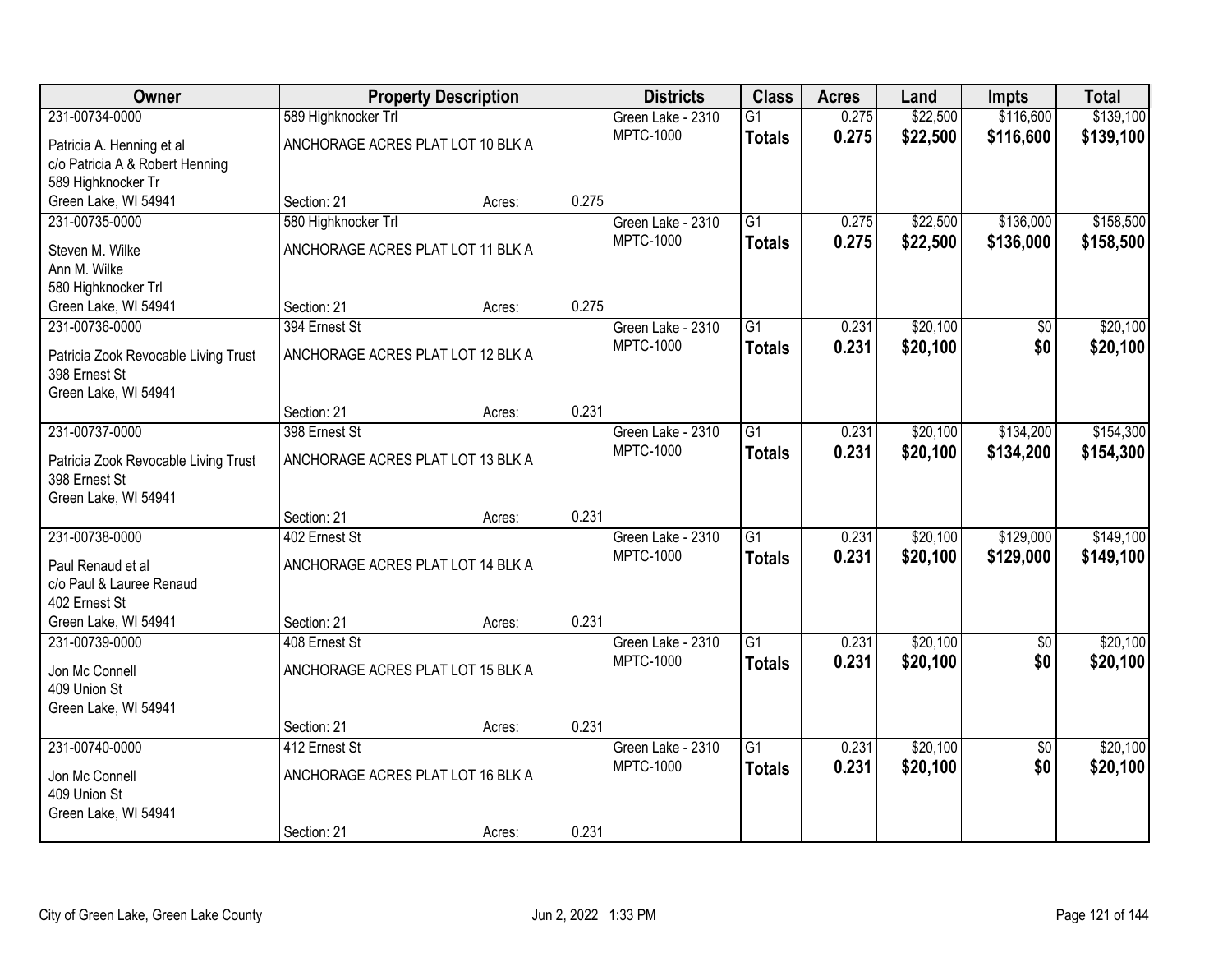| Owner                                 |                                   | <b>Property Description</b> |       | <b>Districts</b>  | <b>Class</b>    | <b>Acres</b> | Land     | <b>Impts</b> | <b>Total</b> |
|---------------------------------------|-----------------------------------|-----------------------------|-------|-------------------|-----------------|--------------|----------|--------------|--------------|
| 231-00741-0000                        | 416 Ernest St                     |                             |       | Green Lake - 2310 | $\overline{G1}$ | 0.231        | \$20,100 | \$127,600    | \$147,700    |
| William A. Peters et al               | ANCHORAGE ACRES PLAT LOT 17 BLK A |                             |       | <b>MPTC-1000</b>  | <b>Totals</b>   | 0.231        | \$20,100 | \$127,600    | \$147,700    |
| c/o William A & Renee L Peters        |                                   |                             |       |                   |                 |              |          |              |              |
| 416 Ernest St                         |                                   |                             |       |                   |                 |              |          |              |              |
| Green Lake, WI 54941                  | Section: 21                       | Acres:                      | 0.231 |                   |                 |              |          |              |              |
| 231-00742-0000                        | 420 Ernest St                     |                             |       | Green Lake - 2310 | $\overline{G1}$ | 0.243        | \$20,800 | \$151,200    | \$172,000    |
| Linda L. Bertz                        | ANCHORAGE ACRES PLAT LOT 18 BLK A |                             |       | <b>MPTC-1000</b>  | <b>Totals</b>   | 0.243        | \$20,800 | \$151,200    | \$172,000    |
| 420 Ernest St                         |                                   |                             |       |                   |                 |              |          |              |              |
| Green Lake, WI 54941                  |                                   |                             |       |                   |                 |              |          |              |              |
|                                       | Section: 21                       | Acres:                      | 0.243 |                   |                 |              |          |              |              |
| 231-00743-0000                        | 424 Ernest St                     |                             |       | Green Lake - 2310 | $\overline{G1}$ | 0.278        | \$22,600 | \$177,400    | \$200,000    |
| Mary R Druktenis Living Trust         | ANCHORAGE ACRES PLAT LOT 19 BLK A |                             |       | <b>MPTC-1000</b>  | <b>Totals</b>   | 0.278        | \$22,600 | \$177,400    | \$200,000    |
| c/o Mary Regan Druktenis Living Trust |                                   |                             |       |                   |                 |              |          |              |              |
| 424 Ernest St                         |                                   |                             |       |                   |                 |              |          |              |              |
| Green Lake, WI 54941                  | Section: 21                       | Acres:                      | 0.278 |                   |                 |              |          |              |              |
| 231-00744-0000                        | 428 Ernest St                     |                             |       | Green Lake - 2310 | $\overline{G1}$ | 0.287        | \$23,000 | \$134,100    | \$157,100    |
| Michael E. Weinreis                   | ANCHORAGE ACRES PLAT LOT 20 BLK A |                             |       | <b>MPTC-1000</b>  | <b>Totals</b>   | 0.287        | \$23,000 | \$134,100    | \$157,100    |
| 428 Ernest St                         |                                   |                             |       |                   |                 |              |          |              |              |
| Green Lake, WI 54941                  |                                   |                             |       |                   |                 |              |          |              |              |
|                                       | Section: 21                       | Acres:                      | 0.287 |                   |                 |              |          |              |              |
| 231-00745-0000                        | 432 Ernest St                     |                             |       | Green Lake - 2310 | $\overline{G1}$ | 0.259        | \$21,600 | \$96,200     | \$117,800    |
| Donald D. Carpenter et al             | ANCHORAGE ACRES PLAT LOT 21 BLK A |                             |       | <b>MPTC-1000</b>  | <b>Totals</b>   | 0.259        | \$21,600 | \$96,200     | \$117,800    |
| c/o Donald D & Jo Ann Carpenter       |                                   |                             |       |                   |                 |              |          |              |              |
| 432 Ernest St                         |                                   |                             |       |                   |                 |              |          |              |              |
| Green Lake, WI 54941                  | Section: 21                       | Acres:                      | 0.259 |                   |                 |              |          |              |              |
| 231-00746-0000                        | 427 Ernest St                     |                             |       | Green Lake - 2310 | $\overline{G1}$ | 0.314        | \$24,000 | \$120,600    | \$144,600    |
| John D. Reysen                        | ANCHORAGE ACRES PLAT LOT 1 BLK B  |                             |       | <b>MPTC-1000</b>  | <b>Totals</b>   | 0.314        | \$24,000 | \$120,600    | \$144,600    |
| Joann M. Reysen                       |                                   |                             |       |                   |                 |              |          |              |              |
| 427 Ernest St                         |                                   |                             |       |                   |                 |              |          |              |              |
| Green Lake, WI 54941                  | Section: 21                       | Acres:                      | 0.314 |                   |                 |              |          |              |              |
| 231-00747-0000                        | 421 Ernest St                     |                             |       | Green Lake - 2310 | $\overline{G1}$ | 0.272        | \$22,300 | \$122,400    | \$144,700    |
| Sam T. Mullen et al                   | ANCHORAGE ACRES PLAT LOT 2 BLK B  |                             |       | <b>MPTC-1000</b>  | <b>Totals</b>   | 0.272        | \$22,300 | \$122,400    | \$144,700    |
| c/o Sam T & Linda R Mullen            |                                   |                             |       |                   |                 |              |          |              |              |
| 421 Ernest St                         |                                   |                             |       |                   |                 |              |          |              |              |
| Green Lake, WI 54941                  | Section: 21                       | Acres:                      | 0.272 |                   |                 |              |          |              |              |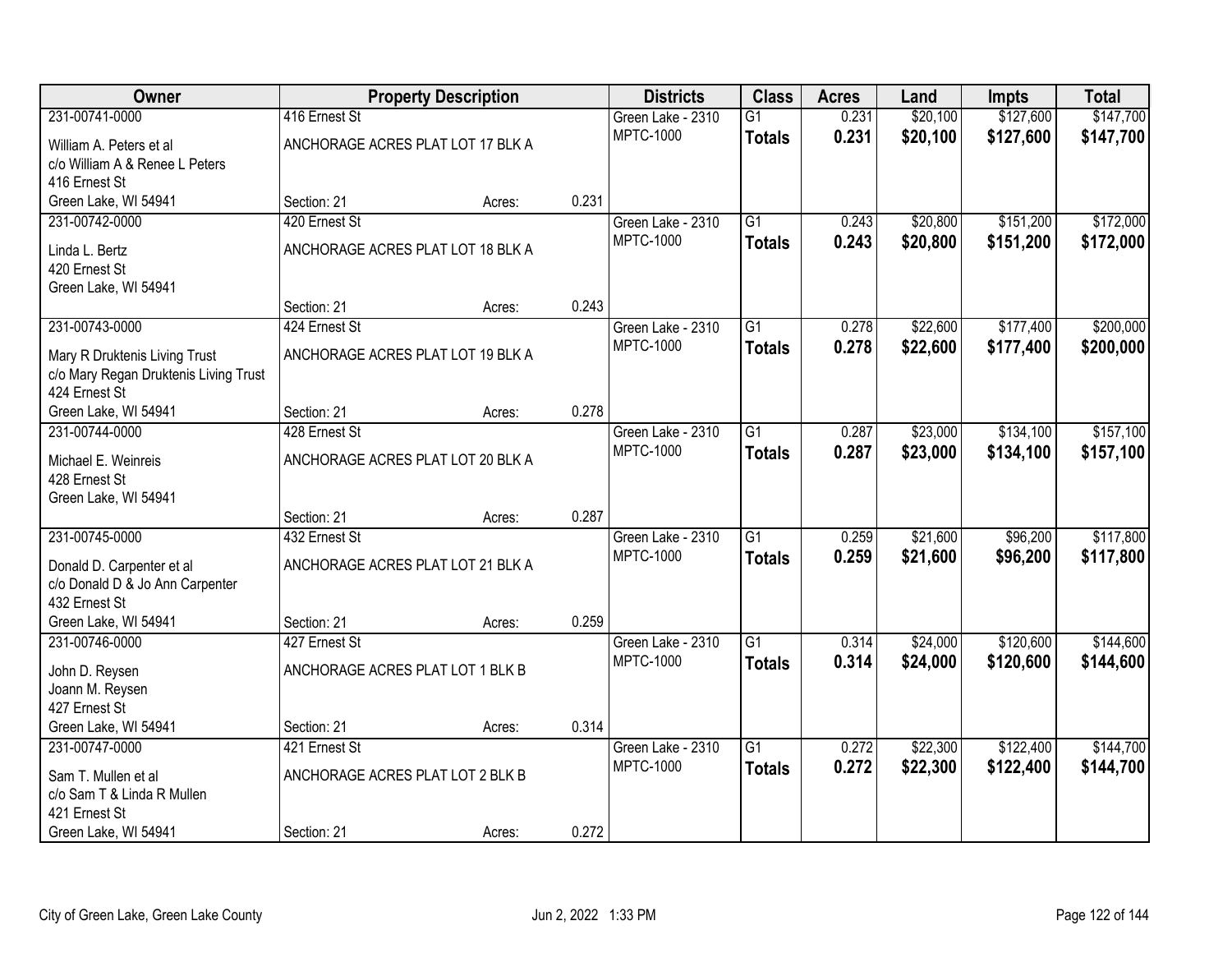| <b>Owner</b>                                              |                                            | <b>Property Description</b> |       | <b>Districts</b>                      | <b>Class</b>    | <b>Acres</b> | Land     | <b>Impts</b>           | <b>Total</b> |
|-----------------------------------------------------------|--------------------------------------------|-----------------------------|-------|---------------------------------------|-----------------|--------------|----------|------------------------|--------------|
| 231-00748-0000                                            | 417 Ernest St                              |                             |       | Green Lake - 2310                     | $\overline{G1}$ | 0.301        | \$11,800 | $\overline{30}$        | \$11,800     |
| Margaret Dever                                            | ANCHORAGE ACRES PLAT LOT 3 BLK B           |                             |       | <b>MPTC-1000</b>                      | <b>Totals</b>   | 0.301        | \$11,800 | \$0                    | \$11,800     |
| 2526 W Carmen Ave                                         |                                            |                             |       |                                       |                 |              |          |                        |              |
| Chicago, IL 60625                                         |                                            |                             |       |                                       |                 |              |          |                        |              |
|                                                           | Section: 21                                | Acres:                      | 0.301 |                                       |                 |              |          |                        |              |
| 231-00749-0000                                            | 413 Ernest St                              |                             |       | Green Lake - 2310                     | $\overline{G1}$ | 0.288        | \$23,000 | \$166,300              | \$189,300    |
| Hyman Trust                                               | ANCHORAGE ACRES PLAT LOT 4 BLK B EXC THE W |                             |       | <b>MPTC-1000</b>                      | <b>Totals</b>   | 0.288        | \$23,000 | \$166,300              | \$189,300    |
| 413 Ernest St                                             | 10' THEREOF                                |                             |       |                                       |                 |              |          |                        |              |
| Green Lake, WI 54941                                      |                                            |                             |       |                                       |                 |              |          |                        |              |
|                                                           | Section: 21                                | Acres:                      | 0.288 |                                       |                 |              |          |                        |              |
| 231-00750-0000                                            | 409 Ernest St                              |                             |       | Green Lake - 2310                     | G1              | 0.330        | \$24,600 | \$0                    | \$24,600     |
| Conrad S. Rompala et al                                   | ANCHORAGE ACRES PLAT LOT 5 BLK B           |                             |       | <b>MPTC-1000</b>                      | <b>Totals</b>   | 0.330        | \$24,600 | \$0                    | \$24,600     |
| c/o Conrad S & Carol A Rompala                            |                                            |                             |       |                                       |                 |              |          |                        |              |
| 403 Ernest St                                             |                                            |                             |       |                                       |                 |              |          |                        |              |
| Green Lake, WI 54941                                      | Section: 21                                | Acres:                      | 0.330 |                                       |                 |              |          |                        |              |
| 231-00751-0000                                            | 403 Ernest St                              |                             |       | Green Lake - 2310                     | $\overline{G1}$ | 0.330        | \$24,600 | \$215,700              | \$240,300    |
|                                                           |                                            |                             |       | <b>MPTC-1000</b>                      | <b>Totals</b>   | 0.330        | \$24,600 | \$215,700              | \$240,300    |
| Conrad S. Rompala et al<br>c/o Conrad S & Carol A Rompala | ANCHORAGE ACRES PLAT LOT 6 BLK B           |                             |       |                                       |                 |              |          |                        |              |
| 403 Ernest St                                             |                                            |                             |       |                                       |                 |              |          |                        |              |
| Green Lake, WI 54941                                      | Section: 21                                | Acres:                      | 0.330 |                                       |                 |              |          |                        |              |
| 231-00752-0000                                            | 399 Ernest St                              |                             |       | Green Lake - 2310                     | $\overline{G1}$ | 0.344        | \$25,200 | $\overline{30}$        | \$25,200     |
|                                                           |                                            |                             |       | <b>MPTC-1000</b>                      | <b>Totals</b>   | 0.344        | \$25,200 | \$0                    | \$25,200     |
| Conrad S. Rompala et al                                   | ANCHORAGE ACRES PLAT LOT 7 BLK B           |                             |       |                                       |                 |              |          |                        |              |
| c/o Conrad S & Carol A Rompala<br>403 Ernest St           |                                            |                             |       |                                       |                 |              |          |                        |              |
| Green Lake, WI 54941                                      | Section: 21                                | Acres:                      | 0.344 |                                       |                 |              |          |                        |              |
| 231-00753-0000                                            | 395 Ernest St                              |                             |       | Green Lake - 2310                     | $\overline{G1}$ | 0.344        | \$25,200 | \$184,100              | \$209,300    |
|                                                           |                                            |                             |       | <b>MPTC-1000</b>                      | <b>Totals</b>   | 0.344        | \$25,200 | \$184,100              | \$209,300    |
| David A. Nawrocki et al                                   | ANCHORAGE ACRES PLAT LOT 8 BLK B           |                             |       |                                       |                 |              |          |                        |              |
| c/o David A & Pamela J Nawrocki                           |                                            |                             |       |                                       |                 |              |          |                        |              |
| 395 Ernest St                                             |                                            |                             | 0.344 |                                       |                 |              |          |                        |              |
| Green Lake, WI 54941<br>231-00754-0000                    | Section: 21<br>391 Ernest St               | Acres:                      |       |                                       | $\overline{G1}$ | 0.344        | \$25,200 |                        | \$25,200     |
|                                                           |                                            |                             |       | Green Lake - 2310<br><b>MPTC-1000</b> |                 | 0.344        |          | $\overline{50}$<br>\$0 |              |
| Pam Nawrocki et al                                        | ANCHORAGE ACRES PLAT LOT 9 BLK B           |                             |       |                                       | <b>Totals</b>   |              | \$25,200 |                        | \$25,200     |
| c/o David & Pam Nawrocki                                  |                                            |                             |       |                                       |                 |              |          |                        |              |
| 395 Ernest St                                             |                                            |                             |       |                                       |                 |              |          |                        |              |
| Green Lake, WI 54941                                      | Section: 21                                | Acres:                      | 0.344 |                                       |                 |              |          |                        |              |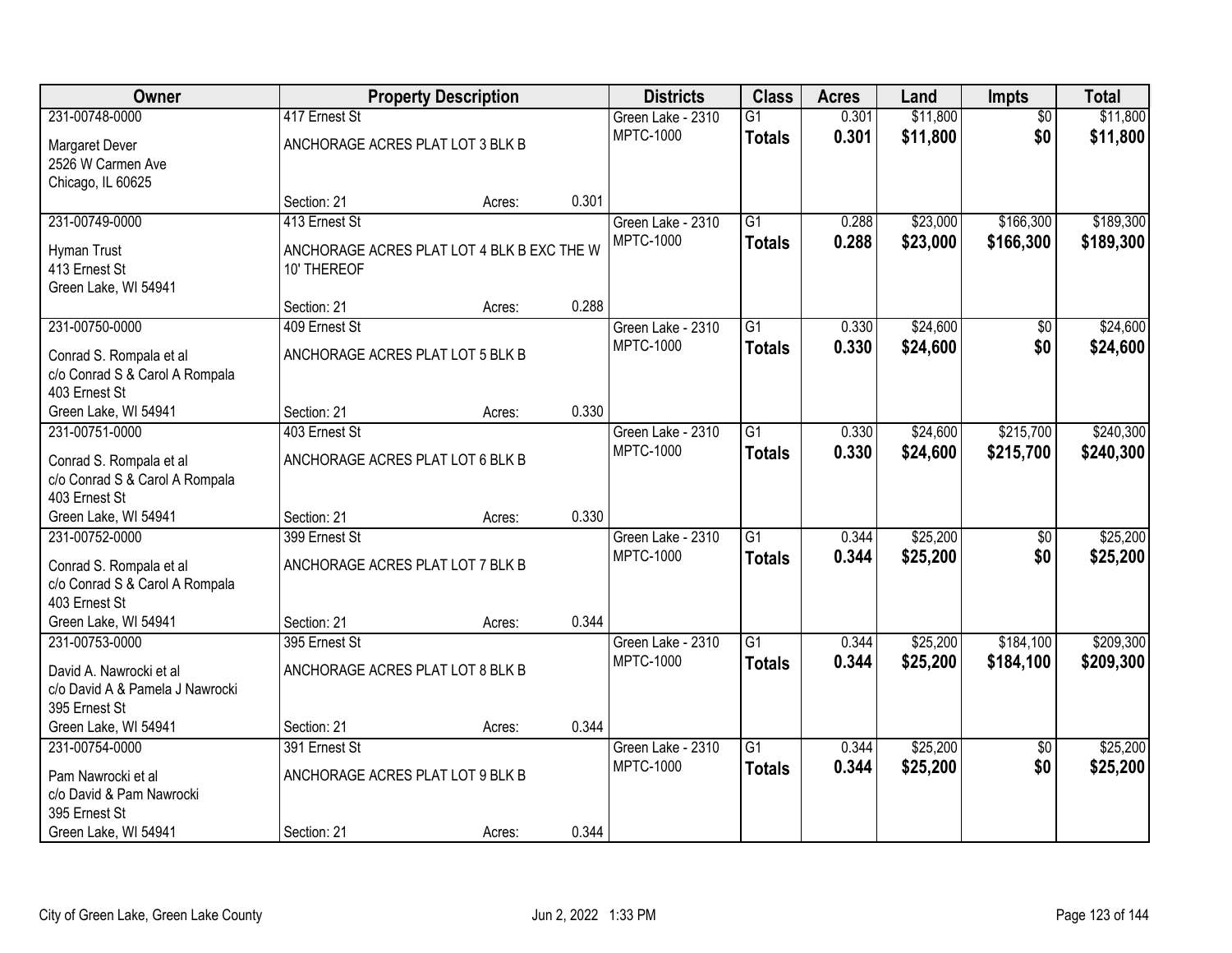| Owner                 |                                            | <b>Property Description</b> |       | <b>Districts</b>  | <b>Class</b>    | <b>Acres</b> | Land            | <b>Impts</b>    | <b>Total</b>    |
|-----------------------|--------------------------------------------|-----------------------------|-------|-------------------|-----------------|--------------|-----------------|-----------------|-----------------|
| 231-00755-0000        | 564 Highknocker Trl                        |                             |       | Green Lake - 2310 | X4              | 0.335        | $\overline{50}$ | $\overline{50}$ | \$0             |
| City of Green Lake    | ANCHORAGE ACRES PLAT LOT 10 BLK B & THAT   |                             |       | <b>MPTC-1000</b>  | <b>Totals</b>   | 0.335        | \$0             | \$0             | \$0             |
| PO Box 216            | PART VAC ANCHOR RD LYING ADJ THERETO       |                             |       |                   |                 |              |                 |                 |                 |
| Green Lake, WI 54941  |                                            |                             |       |                   |                 |              |                 |                 |                 |
|                       | Section: 21                                | Acres:                      | 0.335 |                   |                 |              |                 |                 |                 |
| 231-00756-0000        | 564 Highknocker Trl                        |                             |       | Green Lake - 2310 | $\overline{X4}$ | 0.355        | $\overline{50}$ | \$0             | \$0             |
| City of Green Lake    | ANCHORAGE ACRES PLAT LOT 11 BLK B & THAT   |                             |       | <b>MPTC-1000</b>  | <b>Totals</b>   | 0.355        | \$0             | \$0             | \$0             |
| PO Box 216            | PART VAC ANCHOR RD LYING ADJ THERETO       |                             |       |                   |                 |              |                 |                 |                 |
| Green Lake, WI 54941  |                                            |                             |       |                   |                 |              |                 |                 |                 |
|                       | Section: 21                                | Acres:                      | 0.355 |                   |                 |              |                 |                 |                 |
| 231-00757-0000        | 564 Highknocker Trl                        |                             |       | Green Lake - 2310 | X4              | 0.339        | $\overline{50}$ | \$0             | $\overline{50}$ |
| City of Green Lake    | ANCHORAGE ACRES PLAT LOT 12 BLK B & THAT   |                             |       | <b>MPTC-1000</b>  | <b>Totals</b>   | 0.339        | \$0             | \$0             | \$0             |
| PO Box 216            | PART VAC ANCHOR RD LYING ADJ THERETO       |                             |       |                   |                 |              |                 |                 |                 |
| Green Lake, WI 54941  |                                            |                             |       |                   |                 |              |                 |                 |                 |
|                       | Section: 21                                | Acres:                      | 0.339 |                   |                 |              |                 |                 |                 |
| 231-00758-0000        | 564 Highknocker Trl                        |                             |       | Green Lake - 2310 | $\overline{X4}$ | 0.325        | $\overline{50}$ | \$0             | $\sqrt{50}$     |
| City of Green Lake    | ANCHORAGE ACRES PLAT LOT 13 BLK B & THAT   |                             |       | <b>MPTC-1000</b>  | <b>Totals</b>   | 0.325        | \$0             | \$0             | \$0             |
| PO Box 216            | PART VAC ANCHOR RD LYING ADJ THERETO       |                             |       |                   |                 |              |                 |                 |                 |
| Green Lake, WI 54941  |                                            |                             |       |                   |                 |              |                 |                 |                 |
|                       | Section: 21                                | Acres:                      | 0.325 |                   |                 |              |                 |                 |                 |
| 231-00759-0000        | 564 Highknocker Trl                        |                             |       | Green Lake - 2310 | $\overline{X4}$ | 0.325        | \$0             | \$0             | \$0             |
| City of Green Lake    | ANCHORAGE ACRES PLAT LOT 14 BLK B & THAT   |                             |       | <b>MPTC-1000</b>  | <b>Totals</b>   | 0.325        | \$0             | \$0             | \$0             |
| PO Box 216            | PART VAC ANCHOR RD LYING ADJ THERETO       |                             |       |                   |                 |              |                 |                 |                 |
| Green Lake, WI 54941  |                                            |                             |       |                   |                 |              |                 |                 |                 |
|                       | Section: 21                                | Acres:                      | 0.325 |                   |                 |              |                 |                 |                 |
| 231-00760-0000        | 416 Anchor Rd                              |                             |       | Green Lake - 2310 | $\overline{G1}$ | 0.311        | \$23,900        | \$190,700       | \$214,600       |
| <b>Margaret Dever</b> | ANCHORAGE ACRES PLAT LOT 15 & THE W 10' OF |                             |       | <b>MPTC-1000</b>  | <b>Totals</b>   | 0.311        | \$23,900        | \$190,700       | \$214,600       |
| 2526 W Carmen Ave     | LOT 4 BLK B                                |                             |       |                   |                 |              |                 |                 |                 |
| Chicago, IL 60625     |                                            |                             |       |                   |                 |              |                 |                 |                 |
|                       | Section: 21                                | Acres:                      | 0.311 |                   |                 |              |                 |                 |                 |
| 231-00761-0000        | Anchor Rd                                  |                             |       | Green Lake - 2310 | $\overline{G1}$ | 0.276        | \$11,300        | $\overline{60}$ | \$11,300        |
| Margaret Dever        | ANCHORAGE ACRES PLAT LOT 16 BLK B          |                             |       | <b>MPTC-1000</b>  | <b>Totals</b>   | 0.276        | \$11,300        | \$0             | \$11,300        |
| 2526 W Carmen Ave     |                                            |                             |       |                   |                 |              |                 |                 |                 |
| Chicago, IL 60625     |                                            |                             |       |                   |                 |              |                 |                 |                 |
|                       | Section: 21                                | Acres:                      | 0.276 |                   |                 |              |                 |                 |                 |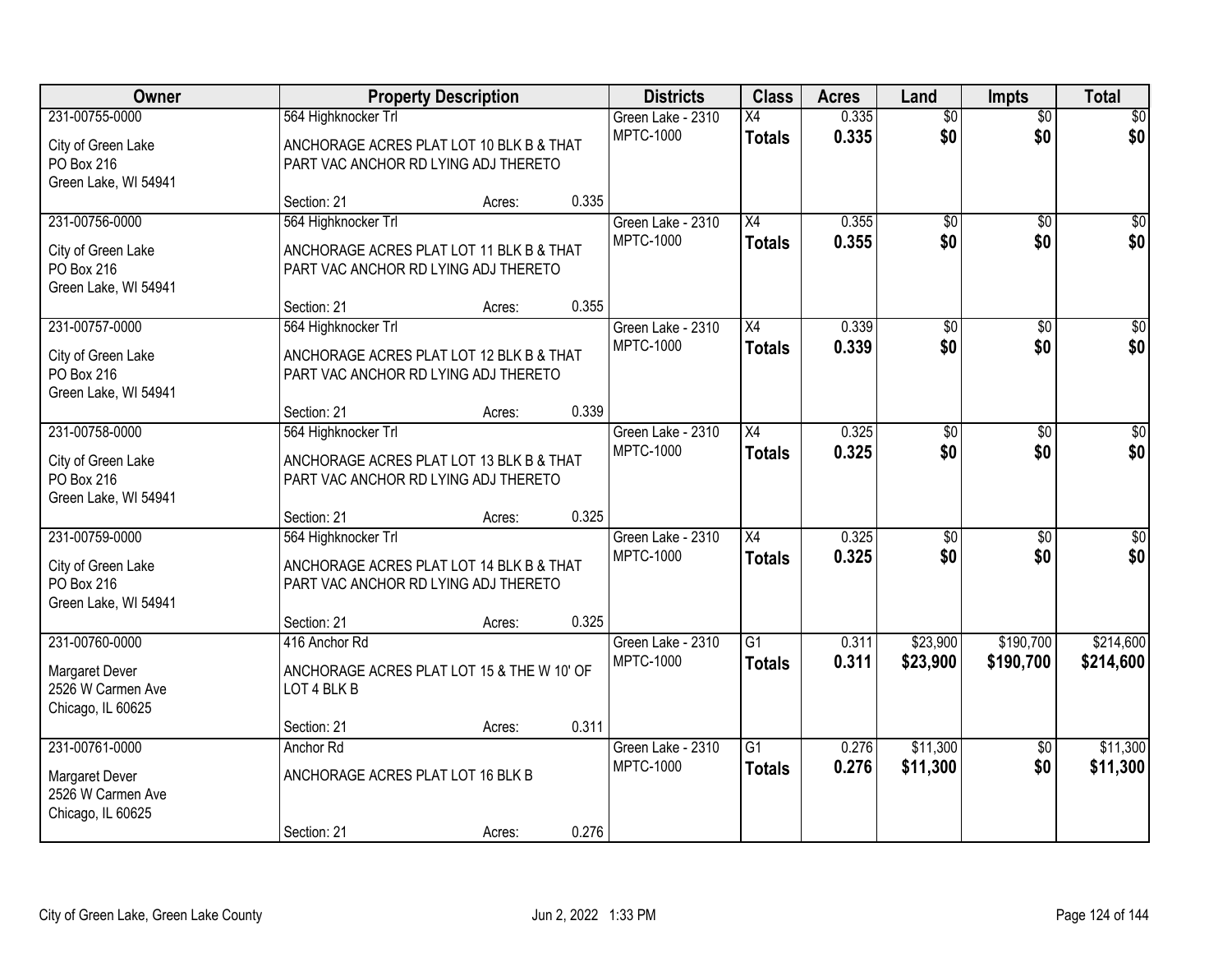| Owner                                  |                                   | <b>Property Description</b>              |       | <b>Districts</b>                      | <b>Class</b>    | <b>Acres</b> | Land    | <b>Impts</b>    | <b>Total</b> |
|----------------------------------------|-----------------------------------|------------------------------------------|-------|---------------------------------------|-----------------|--------------|---------|-----------------|--------------|
| 231-00762-0000                         | Anchor Rd                         |                                          |       | Green Lake - 2310                     | $\overline{G1}$ | 0.276        | \$4,500 | $\overline{50}$ | \$4,500      |
| Margaret Dever                         | ANCHORAGE ACRES PLAT LOT 17 BLK B |                                          |       | <b>MPTC-1000</b>                      | <b>Totals</b>   | 0.276        | \$4,500 | \$0             | \$4,500      |
| 2526 W Carmen Ave                      |                                   |                                          |       |                                       |                 |              |         |                 |              |
| Chicago, IL 60625                      |                                   |                                          |       |                                       |                 |              |         |                 |              |
|                                        | Section: 21                       | Acres:                                   | 0.276 |                                       |                 |              |         |                 |              |
| 231-00763-0000                         | Anchor Rd                         |                                          |       | Green Lake - 2310                     | $\overline{G1}$ | 0.276        | \$4,500 | $\overline{50}$ | \$4,500      |
| Margaret Dever                         |                                   | ANCHORAGE ACRES PLAT LOT 18 BLK B W/ESMT |       | <b>MPTC-1000</b>                      | <b>Totals</b>   | 0.276        | \$4,500 | \$0             | \$4,500      |
| 2526 W Carmen Ave                      |                                   |                                          |       |                                       |                 |              |         |                 |              |
| Chicago, IL 60625                      |                                   |                                          |       |                                       |                 |              |         |                 |              |
|                                        | Section: 21                       | Acres:                                   | 0.276 |                                       |                 |              |         |                 |              |
| 231-00764-0000                         | Anchor Rd                         |                                          |       | Green Lake - 2310<br><b>MPTC-1000</b> | $\overline{G1}$ | 0.261        | \$4,300 | \$0             | \$4,300      |
| Margaret Dever                         | ANCHORAGE ACRES PLAT LOT 1 BLK C  |                                          |       |                                       | <b>Totals</b>   | 0.261        | \$4,300 | \$0             | \$4,300      |
| 2526 W Carmen Ave                      |                                   |                                          |       |                                       |                 |              |         |                 |              |
| Chicago, IL 60625                      | Section: 21                       |                                          | 0.261 |                                       |                 |              |         |                 |              |
| 231-00765-0000                         | Anchor Rd                         | Acres:                                   |       | Green Lake - 2310                     | $\overline{G1}$ | 0.261        | \$4,300 | \$0             | \$4,300      |
|                                        |                                   |                                          |       | <b>MPTC-1000</b>                      | <b>Totals</b>   | 0.261        | \$4,300 | \$0             | \$4,300      |
| Margaret Dever                         | ANCHORAGE ACRES PLAT LOT 2 BLK C  |                                          |       |                                       |                 |              |         |                 |              |
| 2526 W Carmen Ave<br>Chicago, IL 60625 |                                   |                                          |       |                                       |                 |              |         |                 |              |
|                                        | Section: 21                       | Acres:                                   | 0.261 |                                       |                 |              |         |                 |              |
| 231-00766-0000                         | Anchor St                         |                                          |       | Green Lake - 2310                     | $\overline{G1}$ | 0.261        | \$4,300 | \$0             | \$4,300      |
|                                        |                                   |                                          |       | <b>MPTC-1000</b>                      | <b>Totals</b>   | 0.261        | \$4,300 | \$0             | \$4,300      |
| Margaret Dever<br>2526 W Carmen Ave    | ANCHORAGE ACRES PLAT LOT 3 BLK C  |                                          |       |                                       |                 |              |         |                 |              |
| Chicago, IL 60625                      |                                   |                                          |       |                                       |                 |              |         |                 |              |
|                                        | Section: 21                       | Acres:                                   | 0.261 |                                       |                 |              |         |                 |              |
| 231-00767-0000                         | Anchor St                         |                                          |       | Green Lake - 2310                     | $\overline{G1}$ | 0.261        | \$4,300 | \$0             | \$4,300      |
| Margaret Dever                         | ANCHORAGE ACRES PLAT LOT 4 BLK C  |                                          |       | <b>MPTC-1000</b>                      | <b>Totals</b>   | 0.261        | \$4,300 | \$0             | \$4,300      |
| 2526 W Carmen Ave                      |                                   |                                          |       |                                       |                 |              |         |                 |              |
| Chicago, IL 60625                      |                                   |                                          |       |                                       |                 |              |         |                 |              |
|                                        | Section: 21                       | Acres:                                   | 0.261 |                                       |                 |              |         |                 |              |
| 231-00768-0000                         | Anchor St                         |                                          |       | Green Lake - 2310                     | $\overline{G1}$ | 0.230        | \$4,000 | $\overline{50}$ | \$4,000      |
| Margaret Dever                         | ANCHORAGE ACRES PLAT LOT 5 BLK C  |                                          |       | <b>MPTC-1000</b>                      | <b>Totals</b>   | 0.230        | \$4,000 | \$0             | \$4,000      |
| 2526 W Carmen Ave                      |                                   |                                          |       |                                       |                 |              |         |                 |              |
| Chicago, IL 60625                      |                                   |                                          |       |                                       |                 |              |         |                 |              |
|                                        | Section: 21                       | Acres:                                   | 0.230 |                                       |                 |              |         |                 |              |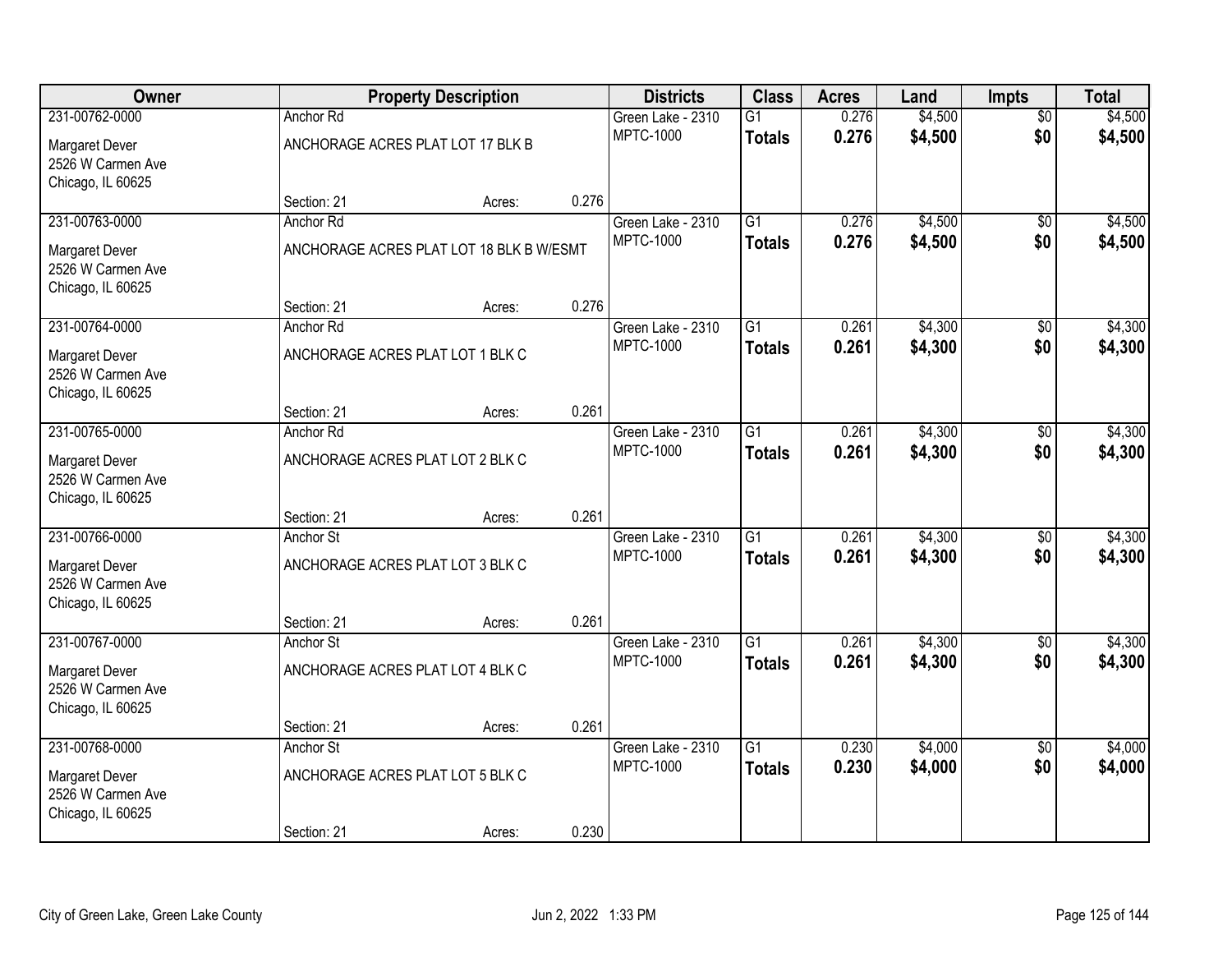| Owner                            |                                           | <b>Property Description</b> |       | <b>Districts</b>                      | <b>Class</b>    | <b>Acres</b> | Land            | <b>Impts</b>    | <b>Total</b>    |
|----------------------------------|-------------------------------------------|-----------------------------|-------|---------------------------------------|-----------------|--------------|-----------------|-----------------|-----------------|
| 231-00769-0000                   | 564 Highknocker Trl                       |                             |       | Green Lake - 2310                     | X4              | 0.287        | $\overline{50}$ | $\overline{50}$ | \$0             |
| City of Green Lake               | ANCHORAGE ACRES PLAT LOT 6 BLK C & THAT   |                             |       | <b>MPTC-1000</b>                      | <b>Totals</b>   | 0.287        | \$0             | \$0             | \$0             |
| PO Box 216                       | PART VAC ANCHOR RD LYING ADJ THERETO INCL |                             |       |                                       |                 |              |                 |                 |                 |
| Green Lake, WI 54941             | <b>ESMT V481 P129</b>                     |                             |       |                                       |                 |              |                 |                 |                 |
|                                  | Section: 21                               | Acres:                      | 0.287 |                                       |                 |              |                 |                 |                 |
| 231-00770-0000                   | 564 Highknocker Trl                       |                             |       | Green Lake - 2310                     | $\overline{X4}$ | 0.287        | $\overline{50}$ | $\overline{50}$ | \$0             |
| City of Green Lake               | ANCHORAGE ACRES PLAT LOT 7 BLK C & THAT   |                             |       | <b>MPTC-1000</b>                      | <b>Totals</b>   | 0.287        | \$0             | \$0             | \$0             |
| PO Box 216                       | PART VAC ANCHOR RD LYING ADJ THERETO      |                             |       |                                       |                 |              |                 |                 |                 |
| Green Lake, WI 54941             |                                           |                             |       |                                       |                 |              |                 |                 |                 |
|                                  | Section: 21                               | Acres:                      | 0.287 |                                       |                 |              |                 |                 |                 |
| 231-00771-0000                   | 564 Highknocker Trl                       |                             |       | Green Lake - 2310                     | X4              | 0.287        | \$0             | \$0             | $\overline{50}$ |
| City of Green Lake               | ANCHORAGE ACRES PLAT LOT 8 BLK C & THAT   |                             |       | <b>MPTC-1000</b>                      | <b>Totals</b>   | 0.287        | \$0             | \$0             | \$0             |
| PO Box 216                       | PART VAC ANCHOR RD LYING ADJ THERETO      |                             |       |                                       |                 |              |                 |                 |                 |
| Green Lake, WI 54941             |                                           |                             |       |                                       |                 |              |                 |                 |                 |
|                                  | Section: 21                               | Acres:                      | 0.287 |                                       |                 |              |                 |                 |                 |
| 231-00772-0000                   | 564 Highknocker Trl                       |                             |       | Green Lake - 2310                     | X4              | 0.303        | \$0             | $\sqrt{6}$      | $\sqrt{50}$     |
|                                  | ANCHORAGE ACRES PLAT LOT 9 BLK C & THAT   |                             |       | <b>MPTC-1000</b>                      | <b>Totals</b>   | 0.303        | \$0             | \$0             | \$0             |
| City of Green Lake<br>PO Box 216 | PART VAC ANCHOR RD LYING ADJ THERETO      |                             |       |                                       |                 |              |                 |                 |                 |
| Green Lake, WI 54941             |                                           |                             |       |                                       |                 |              |                 |                 |                 |
|                                  | Section: 21                               | Acres:                      | 0.303 |                                       |                 |              |                 |                 |                 |
| 231-00773-0000                   | 564 Highknocker Trl                       |                             |       | Green Lake - 2310                     | $\overline{X4}$ | 0.303        | $\overline{50}$ | $\overline{50}$ | $\overline{50}$ |
|                                  |                                           |                             |       | <b>MPTC-1000</b>                      | <b>Totals</b>   | 0.303        | \$0             | \$0             | \$0             |
| City of Green Lake               | ANCHORAGE ACRES PLAT LOT 10 BLK C & THAT  |                             |       |                                       |                 |              |                 |                 |                 |
| PO Box 216                       | PART VAC ANCHOR RD LYING ADJ THERETO      |                             |       |                                       |                 |              |                 |                 |                 |
| Green Lake, WI 54941             |                                           |                             |       |                                       |                 |              |                 |                 |                 |
|                                  | Section: 21                               | Acres:                      | 0.303 |                                       |                 |              |                 |                 |                 |
| 231-00774-0000                   | 381 Union St                              |                             |       | Green Lake - 2310<br><b>MPTC-1000</b> | $\overline{G1}$ | 0.689        | \$33,800        | \$299,300       | \$333,100       |
| Darren Nelson et al              | ANCHORAGE ACRES PLAT LOTS 1 & 2 BLK D     |                             |       |                                       | <b>Totals</b>   | 0.689        | \$33,800        | \$299,300       | \$333,100       |
| c/o Darren & Lisa Nelson         |                                           |                             |       |                                       |                 |              |                 |                 |                 |
| 381 Union St                     |                                           |                             |       |                                       |                 |              |                 |                 |                 |
| Green Lake, WI 54941             | Section: 21                               | Acres:                      | 0.689 |                                       |                 |              |                 |                 |                 |
| 231-00776-0000                   | 581 Highknocker Trl                       |                             |       | Green Lake - 2310                     | $\overline{G1}$ | 0.340        | \$25,000        | \$174,200       | \$199,200       |
| James C. Simmons et al           | ANCHORAGE ACRES PLAT LOT 3 BLK D          |                             |       | <b>MPTC-1000</b>                      | <b>Totals</b>   | 0.340        | \$25,000        | \$174,200       | \$199,200       |
| c/o James C & Joan I Simmons     |                                           |                             |       |                                       |                 |              |                 |                 |                 |
| 581 Highknocker Tr               |                                           |                             |       |                                       |                 |              |                 |                 |                 |
| Green Lake, WI 54941             | Section: 21                               | Acres:                      | 0.340 |                                       |                 |              |                 |                 |                 |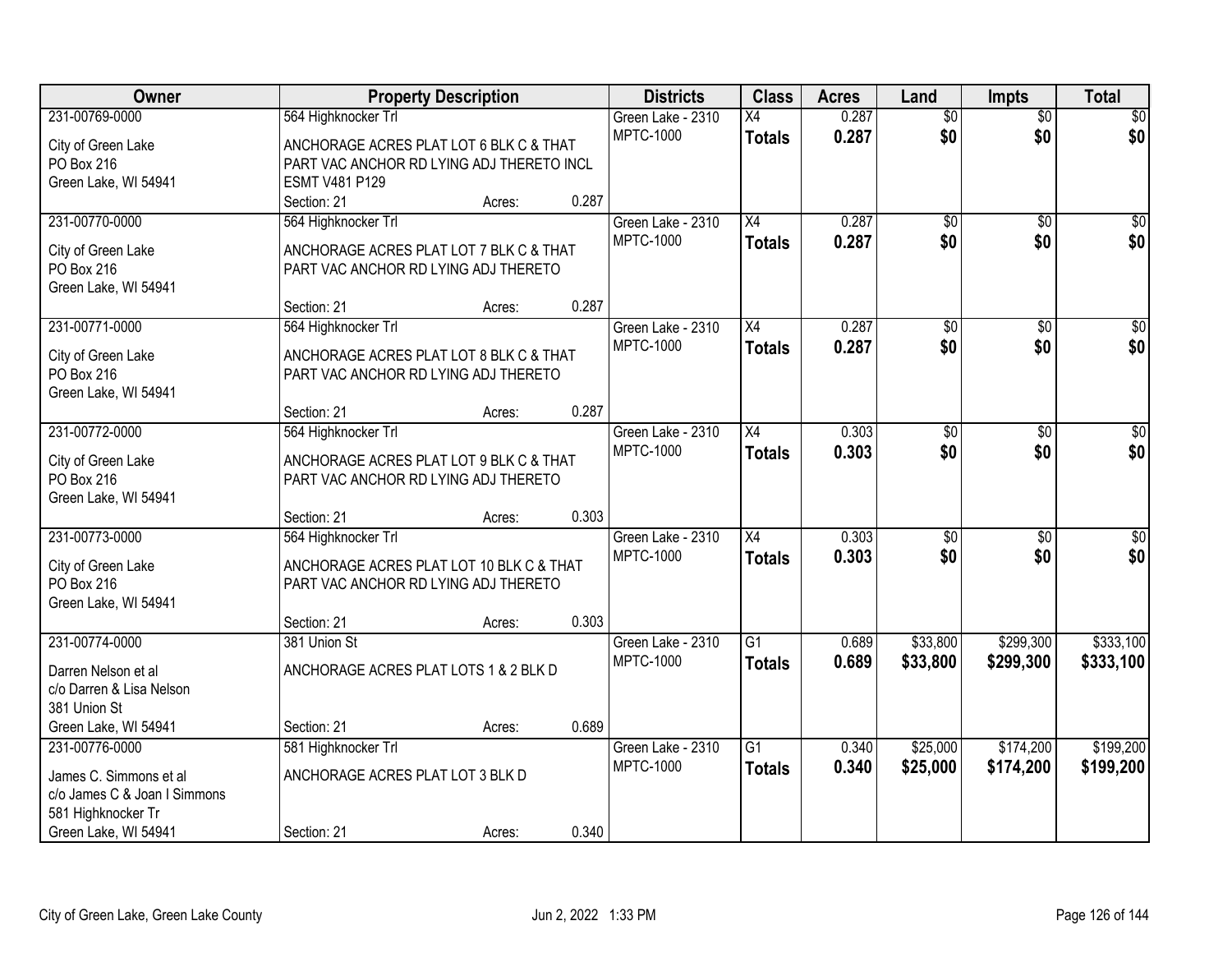| Owner                                 | <b>Property Description</b>                                   |        |       | <b>Districts</b>  | <b>Class</b>    | <b>Acres</b> | Land     | <b>Impts</b>    | <b>Total</b> |
|---------------------------------------|---------------------------------------------------------------|--------|-------|-------------------|-----------------|--------------|----------|-----------------|--------------|
| 231-00777-0000                        | 575 Highknocker Trl                                           |        |       | Green Lake - 2310 | $\overline{G1}$ | 0.344        | \$25,200 | $\overline{30}$ | \$25,200     |
| Susan L. Seelhorst                    | ANCHORAGE ACRES PLAT LOT 4 BLK D                              |        |       | <b>MPTC-1000</b>  | <b>Totals</b>   | 0.344        | \$25,200 | \$0             | \$25,200     |
| 570 Illinois Ave                      |                                                               |        |       |                   |                 |              |          |                 |              |
| Green Lake, WI 54941                  |                                                               |        |       |                   |                 |              |          |                 |              |
|                                       | Section: 21                                                   | Acres: | 0.344 |                   |                 |              |          |                 |              |
| 231-00778-0000                        | 569 Highknocker Trl                                           |        |       | Green Lake - 2310 | $\overline{G1}$ | 0.344        | \$25,200 | $\overline{50}$ | \$25,200     |
| Susan L. Seelhorst                    | ANCHORAGE ACRES PLAT LOT 5 BLK D                              |        |       | <b>MPTC-1000</b>  | <b>Totals</b>   | 0.344        | \$25,200 | \$0             | \$25,200     |
| 570 Illinois Ave                      |                                                               |        |       |                   |                 |              |          |                 |              |
| Green Lake, WI 54941                  |                                                               |        |       |                   |                 |              |          |                 |              |
|                                       | Section: 21                                                   | Acres: | 0.344 |                   |                 |              |          |                 |              |
| 231-00779-0000                        | 563 Highknocker Trl                                           |        |       | Green Lake - 2310 | G1              | 0.344        | \$25,200 | \$188,300       | \$213,500    |
| <b>Richard Ariza</b>                  | ANCHORAGE ACRES PLAT LOT 6 BLK D                              |        |       | <b>MPTC-1000</b>  | <b>Totals</b>   | 0.344        | \$25,200 | \$188,300       | \$213,500    |
| Courtney R. Miyamoto                  |                                                               |        |       |                   |                 |              |          |                 |              |
| 563 Highknocker Trl                   |                                                               |        |       |                   |                 |              |          |                 |              |
| Green Lake, WI 54941                  | Section: 21                                                   | Acres: | 0.344 |                   |                 |              |          |                 |              |
| 231-00780-0000                        | 557 Highknocker Trl                                           |        |       | Green Lake - 2310 | $\overline{G1}$ | 0.344        | \$25,200 | \$226,700       | \$251,900    |
| Nicholson Revocable Trust of 1990     | ANCHORAGE ACRES PLAT LOT 7 BLK D                              |        |       | <b>MPTC-1000</b>  | <b>Totals</b>   | 0.344        | \$25,200 | \$226,700       | \$251,900    |
| N28 W26637 Miami Dr                   |                                                               |        |       |                   |                 |              |          |                 |              |
| Pewaukee, WI 53072                    |                                                               |        |       |                   |                 |              |          |                 |              |
|                                       | Section: 21                                                   | Acres: | 0.344 |                   |                 |              |          |                 |              |
| 231-00782-0000                        | 560 Illinois Ave                                              |        |       | Green Lake - 2310 | $\overline{G1}$ | 0.303        | \$40,400 | \$112,400       | \$152,800    |
| Craig A. Gustafson                    | ANCHORAGE ACRES PLAT LOT 9 BLK D                              |        |       | <b>MPTC-1000</b>  | <b>Totals</b>   | 0.303        | \$40,400 | \$112,400       | \$152,800    |
| 105 Buckingham Ct                     |                                                               |        |       |                   |                 |              |          |                 |              |
| Elk Grove Village, IL 60007           |                                                               |        |       |                   |                 |              |          |                 |              |
|                                       | Section: 21                                                   | Acres: | 0.303 |                   |                 |              |          |                 |              |
| 231-00783-0000                        | 562 Illinois Ave                                              |        |       | Green Lake - 2310 | $\overline{G1}$ | 0.430        | \$48,300 | \$349,600       | \$397,900    |
|                                       | ANCHORAGE ACRES PLAT LOT 10 BLK D AND THE                     |        |       | <b>MPTC-1000</b>  | <b>Totals</b>   | 0.430        | \$48,300 | \$349,600       | \$397,900    |
| Frances K. Hamman<br>562 Illinois Ave | W'LY 25' OF LOT 11                                            |        |       |                   |                 |              |          |                 |              |
| Green Lake, WI 54941                  |                                                               |        |       |                   |                 |              |          |                 |              |
|                                       | Section: 21                                                   | Acres: | 0.430 |                   |                 |              |          |                 |              |
| 231-00784-0000                        | 566 Illinois Ave                                              |        |       | Green Lake - 2310 | $\overline{G1}$ | 0.396        | \$46,200 | $\overline{50}$ | \$46,200     |
|                                       |                                                               |        |       | <b>MPTC-1000</b>  | <b>Totals</b>   | 0.396        | \$46,200 | \$0             | \$46,200     |
| Frances K. Hamman<br>562 Illinois Ave | ANCHORAGE ACRES PLAT LOT 11 BLK D EXC THE<br>W'LY 25' THEREOF |        |       |                   |                 |              |          |                 |              |
| Green Lake, WI 54941                  |                                                               |        |       |                   |                 |              |          |                 |              |
|                                       | Section: 21                                                   | Acres: | 0.396 |                   |                 |              |          |                 |              |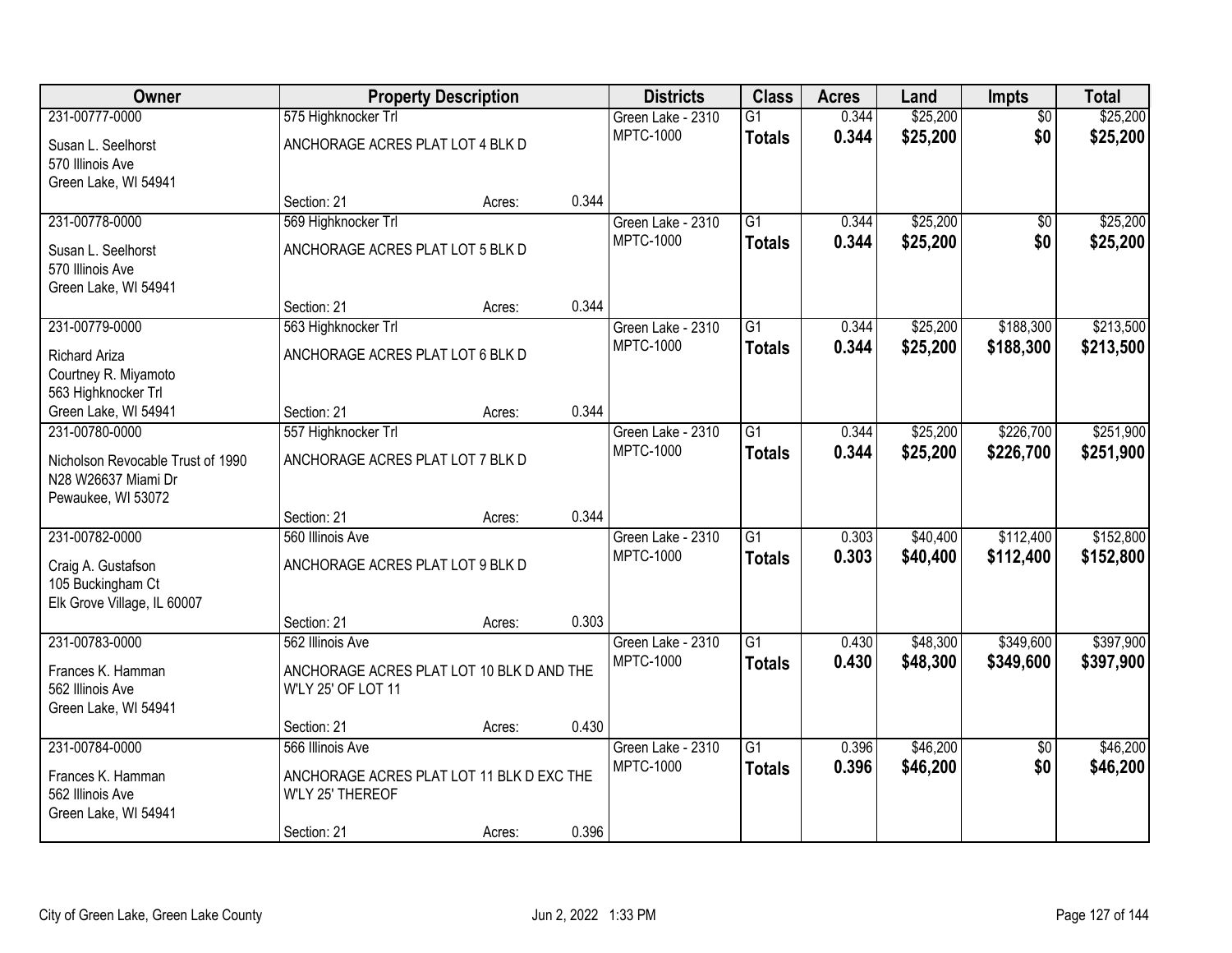| Owner                            | <b>Property Description</b>               |        |       | <b>Districts</b>  | <b>Class</b>    | <b>Acres</b> | Land      | <b>Impts</b>    | <b>Total</b> |
|----------------------------------|-------------------------------------------|--------|-------|-------------------|-----------------|--------------|-----------|-----------------|--------------|
| 231-00785-0000                   | 574 Illinois Ave                          |        |       | Green Lake - 2310 | $\overline{G1}$ | 0.275        | \$38,100  | \$130,900       | \$169,000    |
| David J and Carolyn Dorsen       | ANCHORAGE ACRES PLAT LOT 12 BLK D         |        |       | <b>MPTC-1000</b>  | <b>Totals</b>   | 0.275        | \$38,100  | \$130,900       | \$169,000    |
| 1334 Branden Ln                  |                                           |        |       |                   |                 |              |           |                 |              |
| Bartlett, IL 60103               |                                           |        |       |                   |                 |              |           |                 |              |
|                                  | Section: 21                               | Acres: | 0.275 |                   |                 |              |           |                 |              |
| 231-00786-0000                   | 578 Illinois Ave                          |        |       | Green Lake - 2310 | $\overline{G1}$ | 0.323        | \$41,700  | \$208,300       | \$250,000    |
| Patrica A Coughlin Trust         | ANCHORAGE ACRES PLAT LOT 13 BLK D         |        |       | <b>MPTC-1000</b>  | <b>Totals</b>   | 0.323        | \$41,700  | \$208,300       | \$250,000    |
| c/o Patrica Agnes Coughlin Trust |                                           |        |       |                   |                 |              |           |                 |              |
| 1712 N Nashville                 |                                           |        |       |                   |                 |              |           |                 |              |
| Chicago, IL 60707                | Section: 21                               | Acres: | 0.323 |                   |                 |              |           |                 |              |
| 231-00787-0000                   | 582 Illinois Ave                          |        |       | Green Lake - 2310 | G1              | 0.327        | \$42,000  | \$172,100       | \$214,100    |
| Susan M Alesi 2016 Living Trust  | ANCHORAGE ACRES PLAT LOT 14 BLK D         |        |       | <b>MPTC-1000</b>  | <b>Totals</b>   | 0.327        | \$42,000  | \$172,100       | \$214,100    |
| 22258 N Foxtail Dr               |                                           |        |       |                   |                 |              |           |                 |              |
| Kildeer, IL 60047                |                                           |        |       |                   |                 |              |           |                 |              |
|                                  | Section: 21                               | Acres: | 0.327 |                   |                 |              |           |                 |              |
| 231-00790-0000                   | 509 Commercial Ave                        |        |       | Green Lake - 2310 | $\overline{G2}$ | 1.999        | \$124,900 | \$461,100       | \$586,000    |
| Meiborg Properties, LLC          | INDUSTRIAL PARK LOT 1 SUBJ TO 20' ESMT    |        |       | TID <sub>3</sub>  | <b>Totals</b>   | 1.999        | \$124,900 | \$461,100       | \$586,000    |
| c/o Meiborg Properties, LLC      | ASREC'D V 393 PG 191                      |        |       | MPTC-1000         |                 |              |           |                 |              |
| 509 Commercial Ave               |                                           |        |       |                   |                 |              |           |                 |              |
| Green Lake, WI 54941             | Section: 22                               | Acres: | 1.999 |                   |                 |              |           |                 |              |
| 231-00791-0000                   | 515 Commercial Ave                        |        |       | Green Lake - 2310 | $\overline{G2}$ | 2.000        | \$100,000 | \$505,100       | \$605,100    |
| Meiborg Properties, LLC          | <b>INDUSTRIAL PARK LOT 2</b>              |        |       | TID <sub>3</sub>  | <b>Totals</b>   | 2.000        | \$100,000 | \$505,100       | \$605,100    |
| c/o Meiborg Properties, LLC      |                                           |        |       | <b>MPTC-1000</b>  |                 |              |           |                 |              |
| 509 Commercial Ave               |                                           |        |       |                   |                 |              |           |                 |              |
| Green Lake, WI 54941             | Section: 22                               | Acres: | 2.000 |                   |                 |              |           |                 |              |
| 231-00792-0100                   | 539 Commercial Ave                        |        |       | Green Lake - 2310 | $\overline{G2}$ | 1.000        | \$7,900   | $\overline{50}$ | \$7,900      |
| Alfco Properties, LLC            | GREEN LAKE INDUSTRIAL PLAT W 1/2 OF LOT 3 |        |       | TID <sub>3</sub>  | <b>Totals</b>   | 1.000        | \$7,900   | \$0             | \$7,900      |
| c/o Alfco Properties, LLC        |                                           |        |       | <b>MPTC-1000</b>  |                 |              |           |                 |              |
| 1975 Persimmon Dr                |                                           |        |       |                   |                 |              |           |                 |              |
| Saint Charles, IL 60174          | Section: 22                               | Acres: | 1.000 |                   |                 |              |           |                 |              |
| 231-00793-0000                   | 545 Commercial Ave                        |        |       | Green Lake - 2310 | $\overline{G2}$ | 1.990        | \$15,800  | $\overline{50}$ | \$15,800     |
| Alfco Properties, LLC            | <b>INDUSTRIAL PARK LOT 4</b>              |        |       | TID <sub>3</sub>  | <b>Totals</b>   | 1.990        | \$15,800  | \$0             | \$15,800     |
| c/o Alfco Properties, LLC        |                                           |        |       | <b>MPTC-1000</b>  |                 |              |           |                 |              |
| 1975 Persimmon Dr                |                                           |        |       |                   |                 |              |           |                 |              |
| Saint Charles, IL 60174          | Section: 22                               | Acres: | 1.990 |                   |                 |              |           |                 |              |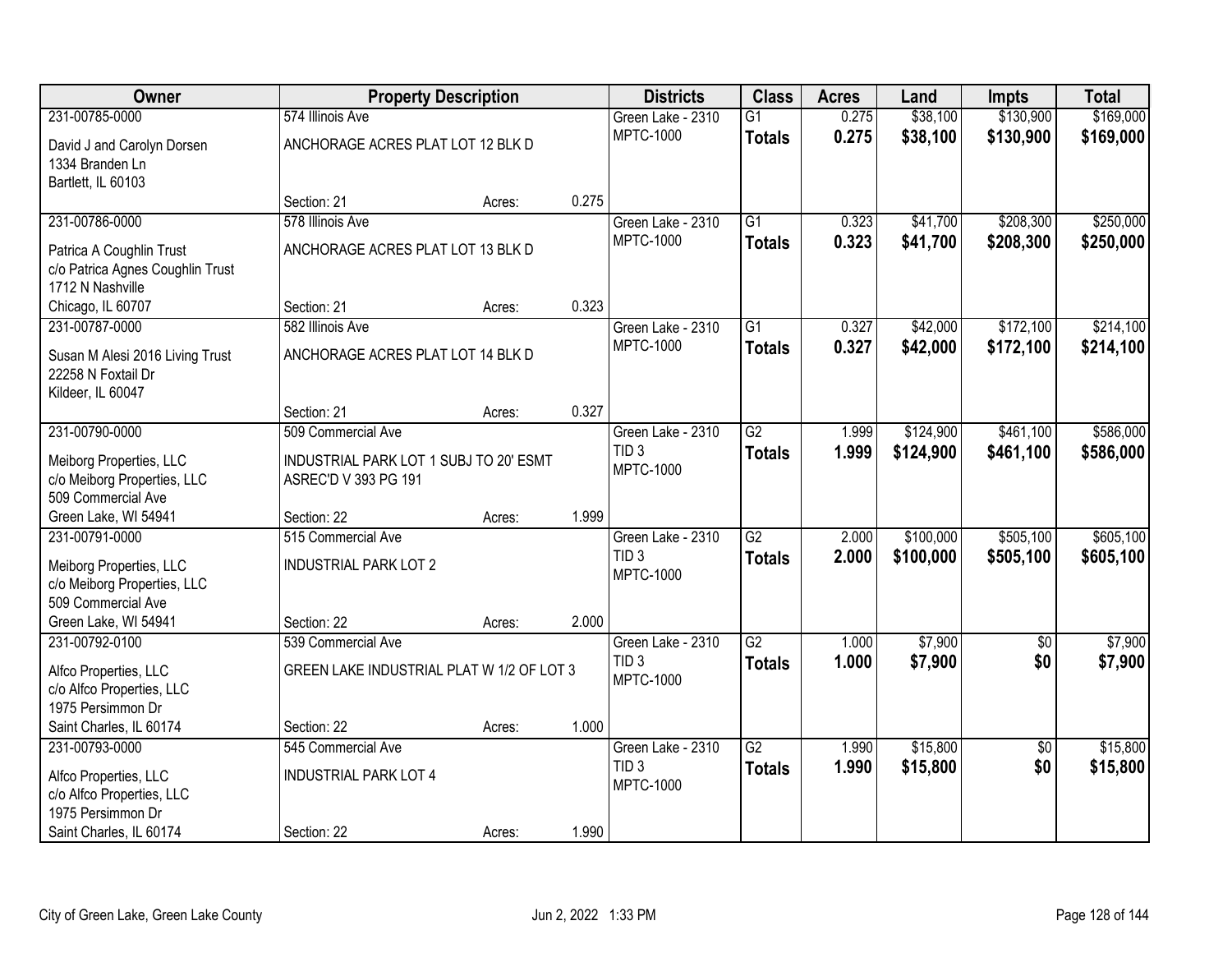| Owner                                  | <b>Property Description</b>                   |                 | <b>Districts</b>                      | <b>Class</b>    | <b>Acres</b>   | Land                   | <b>Impts</b>           | <b>Total</b>         |
|----------------------------------------|-----------------------------------------------|-----------------|---------------------------------------|-----------------|----------------|------------------------|------------------------|----------------------|
| 231-00794-0000                         | 555 Commercial Ave                            |                 | Green Lake - 2310                     | $\overline{G2}$ | 2.001          | \$100,100              | \$311,300              | \$411,400            |
| Partners Properties of Green Lake LLC  | <b>INDUSTRIAL PARK LOT 5</b>                  |                 | TID <sub>3</sub>                      | <b>Totals</b>   | 2.001          | \$100,100              | \$311,300              | \$411,400            |
| c/o Partners Properties of Green Lake, |                                               |                 | <b>MPTC-1000</b>                      |                 |                |                        |                        |                      |
| LLC                                    |                                               |                 |                                       |                 |                |                        |                        |                      |
| C/O Kindred Hearts Senior Livi         | Section: 22                                   | 2.001<br>Acres: |                                       |                 |                |                        |                        |                      |
| PO Box 129                             |                                               |                 |                                       |                 |                |                        |                        |                      |
| Green Lake, WI 54941-0129              |                                               |                 |                                       |                 |                |                        |                        |                      |
| 231-00795-0100                         | 575 Commercial Ave                            |                 | Green Lake - 2310<br>TID <sub>3</sub> | $\overline{G2}$ | 6.002<br>6.002 | \$264,500<br>\$264,500 | \$968,800              | \$1,233,300          |
| Lydeo, LLC                             | LOT 1 CERTIFIED SURVEY MAP 3581 V20           |                 | <b>MPTC-1000</b>                      | <b>Totals</b>   |                |                        | \$968,800              | \$1,233,300          |
| c/o Lydeo, LLC                         |                                               |                 |                                       |                 |                |                        |                        |                      |
| 575 Commercial Ave                     |                                               |                 |                                       |                 |                |                        |                        |                      |
| Green Lake, WI 54941                   | Section: 22<br>574 Commercial Ave             | 6.002<br>Acres: |                                       |                 | 2.927          |                        |                        |                      |
| 231-00797-0000                         |                                               |                 | Green Lake - 2310<br>TID <sub>3</sub> | X4              | 2.927          | \$0<br>\$0             | $\overline{50}$<br>\$0 | \$0<br>\$0           |
| Green Lake Brooklyn Station            | INDUSTRIAL PARK LOT 1 CERTIFIED SURVEY        |                 | <b>MPTC-1000</b>                      | <b>Totals</b>   |                |                        |                        |                      |
| c/o Green Lake Brooklyn Fire Station   | MAP2354 V11                                   |                 |                                       |                 |                |                        |                        |                      |
| PO Box 216                             |                                               |                 |                                       |                 |                |                        |                        |                      |
| Green Lake, WI 54941                   | Section: 22<br>564 Commercial Ave             | 2.927<br>Acres: |                                       |                 |                |                        |                        |                      |
| 231-00798-0000                         |                                               |                 | Green Lake - 2310<br>TID <sub>3</sub> | G2              | 2.000<br>2.000 | \$15,800<br>\$15,800   | \$0<br>\$0             | \$15,800<br>\$15,800 |
| Pgi Property Investments, LLC          | <b>INDUSTRIAL PARK LOT 9</b>                  |                 | <b>MPTC-1000</b>                      | <b>Totals</b>   |                |                        |                        |                      |
| c/o Pgi Property Investments, LLC      |                                               |                 |                                       |                 |                |                        |                        |                      |
| PO Box 307                             |                                               | 2.000           |                                       |                 |                |                        |                        |                      |
| Green Lake, WI 54941<br>231-00799-0000 | Section: 22<br>550 Commercial Ave             | Acres:          | Green Lake - 2310                     | $\overline{G3}$ | 4.000          | $\overline{50}$        | \$0                    | $\overline{50}$      |
|                                        |                                               |                 | TID <sub>3</sub>                      | <b>Totals</b>   | 4.000          | \$0                    | \$0                    | \$0                  |
| Pgi Property Investments, LLC          | INDUSTRIAL PARK LOT 10 & LOT 1                |                 | <b>MPTC-1000</b>                      |                 |                |                        |                        |                      |
| c/o Pgi Property Investments, LLC      | CERTIFIEDSURVEY MAP 1860 V8 (RES LOT 11) SUBJ |                 |                                       |                 |                |                        |                        |                      |
| PO Box 307                             | TO ESMT DESC V869 P715                        |                 |                                       |                 |                |                        |                        |                      |
| Green Lake, WI 54941<br>231-00800-0100 | Section: 22<br>546 Commercial Ave             | 4.000<br>Acres: | Green Lake - 2310                     | X4              | 0.230          | $\overline{60}$        | $\overline{50}$        | $\sqrt{50}$          |
|                                        |                                               |                 | TID <sub>3</sub>                      | <b>Totals</b>   | 0.230          | \$0                    | \$0                    | \$0                  |
| City of Green Lake                     | INDUSTRIAL PARK LOT 2 CERTIFIED SURVEY MAP    |                 | <b>MPTC-1000</b>                      |                 |                |                        |                        |                      |
| PO Box 216                             | 1860 V8 (PART LOT 11) INCL ESMT TOG W/ ESMT   |                 |                                       |                 |                |                        |                        |                      |
| Green Lake, WI 54941                   | <b>DESC V869 P715</b>                         |                 |                                       |                 |                |                        |                        |                      |
| 231-00801-0000                         | Section: 22<br>540 Commercial Ave             | 0.230<br>Acres: | Green Lake - 2310                     | $\overline{G2}$ | 2.000          | \$100,000              | \$447,200              | \$547,200            |
|                                        |                                               |                 | <b>MPTC-1000</b>                      | <b>Totals</b>   | 2.000          | \$100,000              | \$447,200              | \$547,200            |
| Meiborg Properties, LLC                | GREEN LAKE INDUSTRIAL PARK LOT 12             |                 |                                       |                 |                |                        |                        |                      |
| 509 Commercial Ave                     |                                               |                 |                                       |                 |                |                        |                        |                      |
| Green Lake, WI 54941                   |                                               |                 |                                       |                 |                |                        |                        |                      |
|                                        | Section: 22                                   | 0.000<br>Acres: |                                       |                 |                |                        |                        |                      |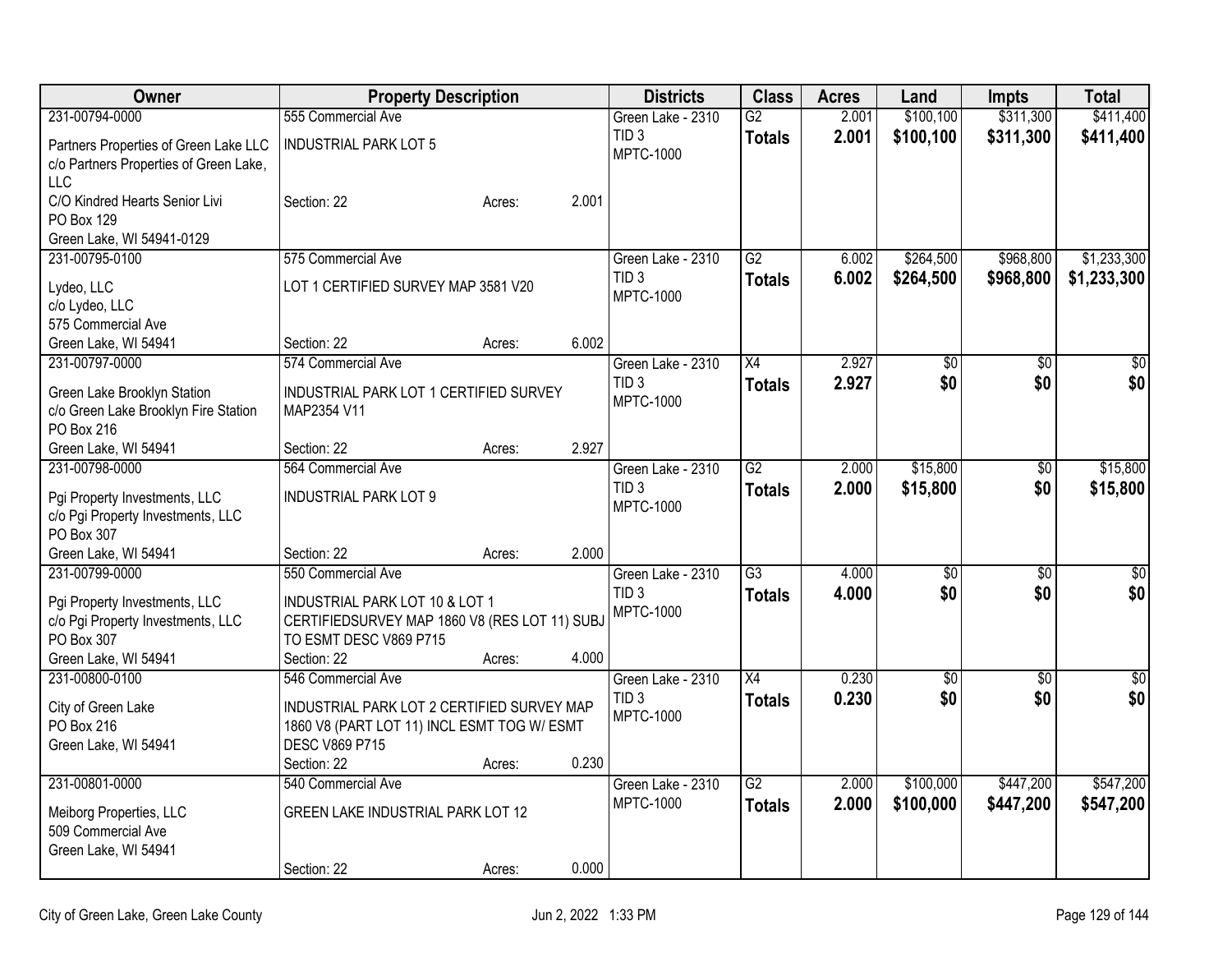| Owner                                                                                           | <b>Property Description</b>                                                       |        |       | <b>Districts</b>                                                           | <b>Class</b>                     | <b>Acres</b>   | Land                   | <b>Impts</b>           | <b>Total</b>           |
|-------------------------------------------------------------------------------------------------|-----------------------------------------------------------------------------------|--------|-------|----------------------------------------------------------------------------|----------------------------------|----------------|------------------------|------------------------|------------------------|
| 231-00805-0000<br>Leonel L. Baird et al<br>c/o Leonel L & Katherine Baird<br>356 Lac Verde Cir  | 356 Lac Verde Cir<br>LAC VERDE SHORES LOT 12                                      |        |       | <b>Water Frontage</b><br>$-00180$<br>Green Lake - 2310<br><b>MPTC-1000</b> | $\overline{G1}$<br><b>Totals</b> | 0.430<br>0.430 | \$93,800<br>\$93,800   | \$323,400<br>\$323,400 | \$417,200<br>\$417,200 |
| Green Lake, WI 54941                                                                            | Section: 27                                                                       | Acres: | 0.430 |                                                                            |                                  |                |                        |                        |                        |
| 231-00806-0000<br>Goncon Investments, LLC<br>9899 E Fair Ln<br>Englewood, CO 80111              | 350 Lac Verde Cir<br>LAC VERDE SHORES LOT 13                                      |        |       | <b>Water Frontage</b><br>$-00180$<br>Green Lake - 2310<br><b>MPTC-1000</b> | $\overline{G1}$<br><b>Totals</b> | 0.430<br>0.430 | \$93,700<br>\$93,700   | \$362,300<br>\$362,300 | \$456,000<br>\$456,000 |
|                                                                                                 | Section: 27                                                                       | Acres: | 0.430 |                                                                            |                                  |                |                        |                        |                        |
| 231-00807-0000<br>Andrew A. Zeratsky<br>344 Lac Verde Cir<br>Green Lake, WI 54941               | 344 Lac Verde Cir<br>LAC VERDE SHORES LOT 14                                      |        |       | <b>Water Frontage</b><br>$-00180$<br>Green Lake - 2310<br><b>MPTC-1000</b> | $\overline{G1}$<br><b>Totals</b> | 0.430<br>0.430 | \$93,800<br>\$93,800   | \$373,000<br>\$373,000 | \$466,800<br>\$466,800 |
|                                                                                                 | Section: 27                                                                       | Acres: | 0.430 |                                                                            |                                  |                |                        |                        |                        |
| 231-00808-0000<br>Andrew A. Zeratsky<br>344 Lac Verde Cir<br>Green Lake, WI 54941               | 302 Lac Verde Cir<br>LAC VERDE SHORES LOT 15                                      |        |       | <b>Water Frontage</b><br>$-00180$<br>Green Lake - 2310<br><b>MPTC-1000</b> | $\overline{G1}$<br><b>Totals</b> | 0.430<br>0.430 | \$93,800<br>\$93,800   | \$0<br>\$0             | \$93,800<br>\$93,800   |
|                                                                                                 | Section: 27                                                                       | Acres: | 0.430 |                                                                            |                                  |                |                        |                        |                        |
| 231-00809-0000<br>Elizabeth J. Zeratsky<br>N5663 Lac Verde Cir<br>Green Lake, WI 54941          | 295 Lac Verde Cir<br>LAC VERDE SHORES LOT 16 SUBJ TO R/W                          |        |       | Water Frontage<br>$-00180$<br>Green Lake - 2310<br><b>MPTC-1000</b>        | $\overline{G1}$<br><b>Totals</b> | 0.430<br>0.430 | \$93,800<br>\$93,800   | \$0<br>\$0             | \$93,800<br>\$93,800   |
|                                                                                                 | Section: 27                                                                       | Acres: | 0.430 |                                                                            |                                  |                |                        |                        |                        |
| 231-00809-0100<br>Benjamin H. Holmgren<br>Denise N. Holmgren<br>303 Lac Verde Cir               | 303 Lac Verde Cir<br>LAC VERDE SHORES LOT 2                                       |        |       | <b>Water Frontage</b><br>$-00180$<br>Green Lake - 2310<br><b>MPTC-1000</b> | $\overline{G1}$<br><b>Totals</b> | 0.430<br>0.430 | \$93,800<br>\$93,800   | \$320,700<br>\$320,700 | \$414,500<br>\$414,500 |
| Green Lake, WI 54941                                                                            | Section: 27                                                                       | Acres: | 0.430 |                                                                            |                                  |                |                        |                        |                        |
| 231-00810-0000<br>Roger Loving Trust Peterson<br>555 Foxworth Blvd Apt 568<br>Lombard, IL 60148 | 425 Lake St Unit 14<br>PIER ELEVEN CONDOMINIUMS UNIT 14 OF PHASE I<br>Section: 21 | Acres: | 0.000 | <b>Water Frontage</b><br>$-00180$<br>Green Lake - 2310<br><b>MPTC-1000</b> | $\overline{G1}$<br><b>Totals</b> | 0.000<br>0.000 | \$150,000<br>\$150,000 | \$80,000<br>\$80,000   | \$230,000<br>\$230,000 |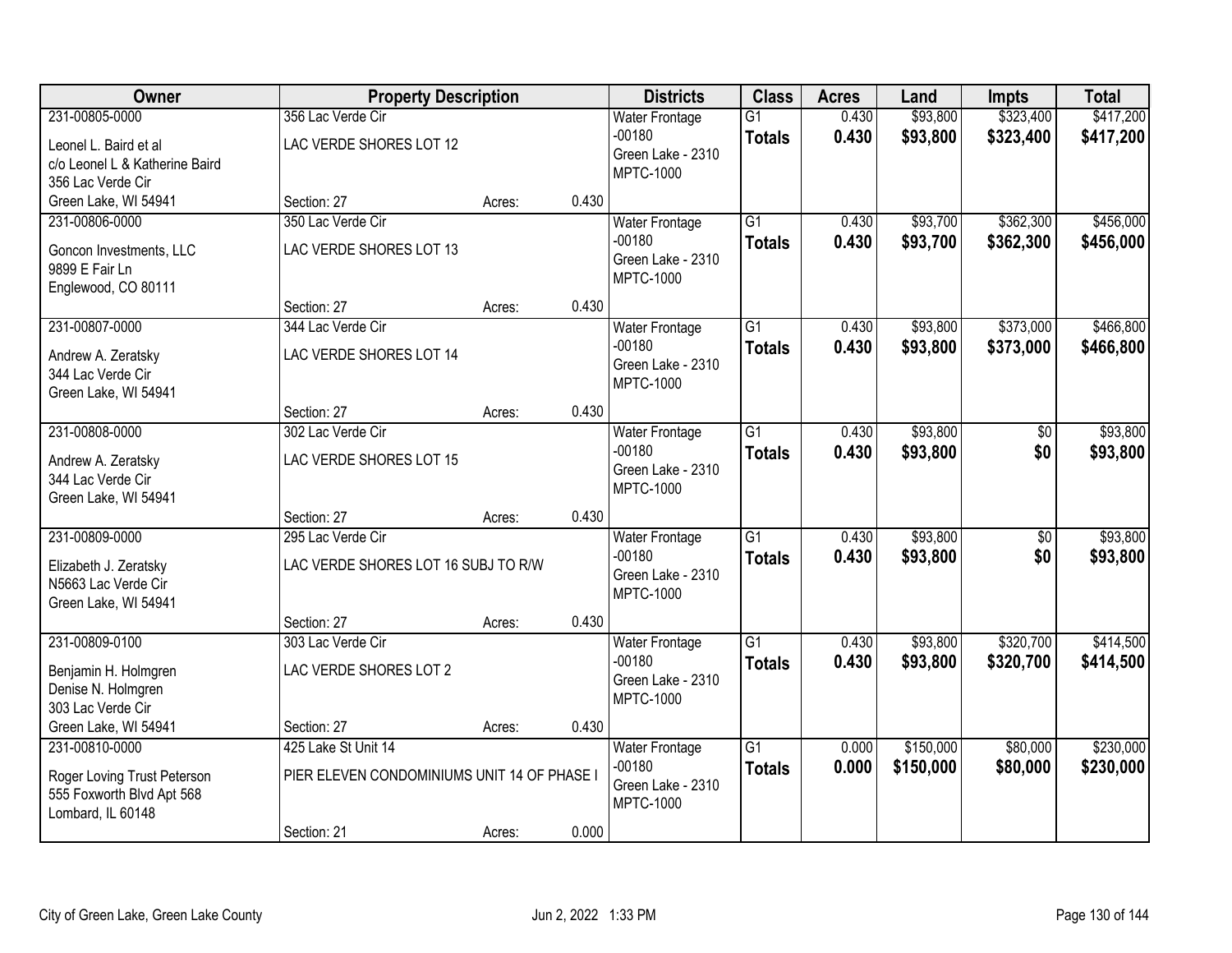| Owner                                  | <b>Property Description</b>                  |        |       | <b>Districts</b>                  | <b>Class</b>    | <b>Acres</b>   | Land                   | <b>Impts</b> | <b>Total</b> |
|----------------------------------------|----------------------------------------------|--------|-------|-----------------------------------|-----------------|----------------|------------------------|--------------|--------------|
| 231-00811-0000                         | 425 Lake St Unit 15                          |        |       | <b>Water Frontage</b>             | $\overline{G1}$ | 0.000          | \$150,000              | \$80,000     | \$230,000    |
| Jason P. Abramczyk                     | PIER ELEVEN CONDOMINIUMS UNIT 15 OF PHASE I  |        |       | $-00180$<br>Green Lake - 2310     | <b>Totals</b>   | 0.000          | \$150,000              | \$80,000     | \$230,000    |
| 5245 Balboa Dr                         |                                              |        |       | <b>MPTC-1000</b>                  |                 |                |                        |              |              |
| New Berlin, WI 53151                   |                                              |        |       |                                   |                 |                |                        |              |              |
|                                        | Section: 21                                  | Acres: | 0.000 |                                   |                 |                |                        |              |              |
| 231-00812-0000                         | 425 Lake St Unit 16                          |        |       | <b>Water Frontage</b><br>$-00180$ | $\overline{G1}$ | 0.000          | \$150,000              | \$80,000     | \$230,000    |
| Daniel J. Dobner                       | PIER ELEVEN CONDOMINIUMS UNIT 16 OF PHASE I  |        |       | Green Lake - 2310                 | <b>Totals</b>   | 0.000          | \$150,000              | \$80,000     | \$230,000    |
| Molly A. Mccann                        |                                              |        |       | <b>MPTC-1000</b>                  |                 |                |                        |              |              |
| 1003 Redtail Ct                        |                                              |        |       |                                   |                 |                |                        |              |              |
| Hartford, WI 53020                     | Section: 21                                  | Acres: | 0.000 |                                   |                 |                |                        |              |              |
| 231-00813-0000                         | 425 Lake St Unit 17                          |        |       | <b>Water Frontage</b><br>$-00180$ | $\overline{G1}$ | 0.000<br>0.000 | \$150,000<br>\$150,000 | \$80,000     | \$230,000    |
| Beth Pacocha Auer                      | PIER ELEVEN CONDOMINIUMS UNIT 17 OF PHASE I. |        |       | Green Lake - 2310                 | <b>Totals</b>   |                |                        | \$80,000     | \$230,000    |
| Paul J. Pacocha                        | LE CYNTHIA R PACOCHA                         |        |       | <b>MPTC-1000</b>                  |                 |                |                        |              |              |
| 3716 Chesapeake Ln                     |                                              |        |       |                                   |                 |                |                        |              |              |
| Naperville, IL 60564<br>231-00814-0000 | Section: 21<br>425 Lake St Unit 18           | Acres: | 0.000 | <b>Water Frontage</b>             | $\overline{G1}$ | 0.000          | \$150,000              | \$80,000     | \$230,000    |
|                                        |                                              |        |       | $-00180$                          | <b>Totals</b>   | 0.000          | \$150,000              | \$80,000     | \$230,000    |
| Kathleen T Gray Living Trust           | PIER ELEVEN CONDOMINIUMS UNIT 18 OF PHASE I  |        |       | Green Lake - 2310                 |                 |                |                        |              |              |
| 472 Cross Arm Dr                       |                                              |        |       | <b>MPTC-1000</b>                  |                 |                |                        |              |              |
| Grayslake, IL 60030                    | Section: 21                                  |        | 0.000 |                                   |                 |                |                        |              |              |
| 231-00815-0000                         | 425 Lake St Unit 19                          | Acres: |       | <b>Water Frontage</b>             | $\overline{G1}$ | 0.000          | \$150,000              | \$80,000     | \$230,000    |
|                                        |                                              |        |       | $-00180$                          | <b>Totals</b>   | 0.000          | \$150,000              | \$80,000     | \$230,000    |
| Edward J & Nancy J Brown Joint Trust   | PIER ELEVEN CONDOMINIUMS UNIT 19 OF PHASE I  |        |       | Green Lake - 2310                 |                 |                |                        |              |              |
| 630 Concord Way                        |                                              |        |       | <b>MPTC-1000</b>                  |                 |                |                        |              |              |
| Prospect Heights, IL 60070             | Section: 21                                  | Acres: | 0.000 |                                   |                 |                |                        |              |              |
| 231-00816-0000                         | 425 Lake St Unit 20                          |        |       | <b>Water Frontage</b>             | $\overline{G1}$ | 0.000          | \$150,000              | \$115,500    | \$265,500    |
|                                        |                                              |        |       | $-00180$                          | <b>Totals</b>   | 0.000          | \$150,000              | \$115,500    | \$265,500    |
| Selma J. Ceman<br>425 Lake St Unit 20  | PIER ELEVEN CONDOMINIUMS UNIT 20 OF PHASE I  |        |       | Green Lake - 2310                 |                 |                |                        |              |              |
| Green Lake, WI 54941                   |                                              |        |       | <b>MPTC-1000</b>                  |                 |                |                        |              |              |
|                                        | Section: 21                                  | Acres: | 0.000 |                                   |                 |                |                        |              |              |
| 231-00817-0000                         | 425 Lake St Unit 21                          |        |       | <b>Water Frontage</b>             | $\overline{G1}$ | 0.000          | \$150,000              | \$80,000     | \$230,000    |
| Andrew W. Guthrie                      | PIER ELEVEN CONDOMINIUMS UNIT 21 OF PHASE I  |        |       | $-00180$                          | <b>Totals</b>   | 0.000          | \$150,000              | \$80,000     | \$230,000    |
| 11558 Ridgecrest Dr                    |                                              |        |       | Green Lake - 2310                 |                 |                |                        |              |              |
| Roscoe, IL 61073                       |                                              |        |       | <b>MPTC-1000</b>                  |                 |                |                        |              |              |
|                                        | Section: 21                                  | Acres: | 0.000 |                                   |                 |                |                        |              |              |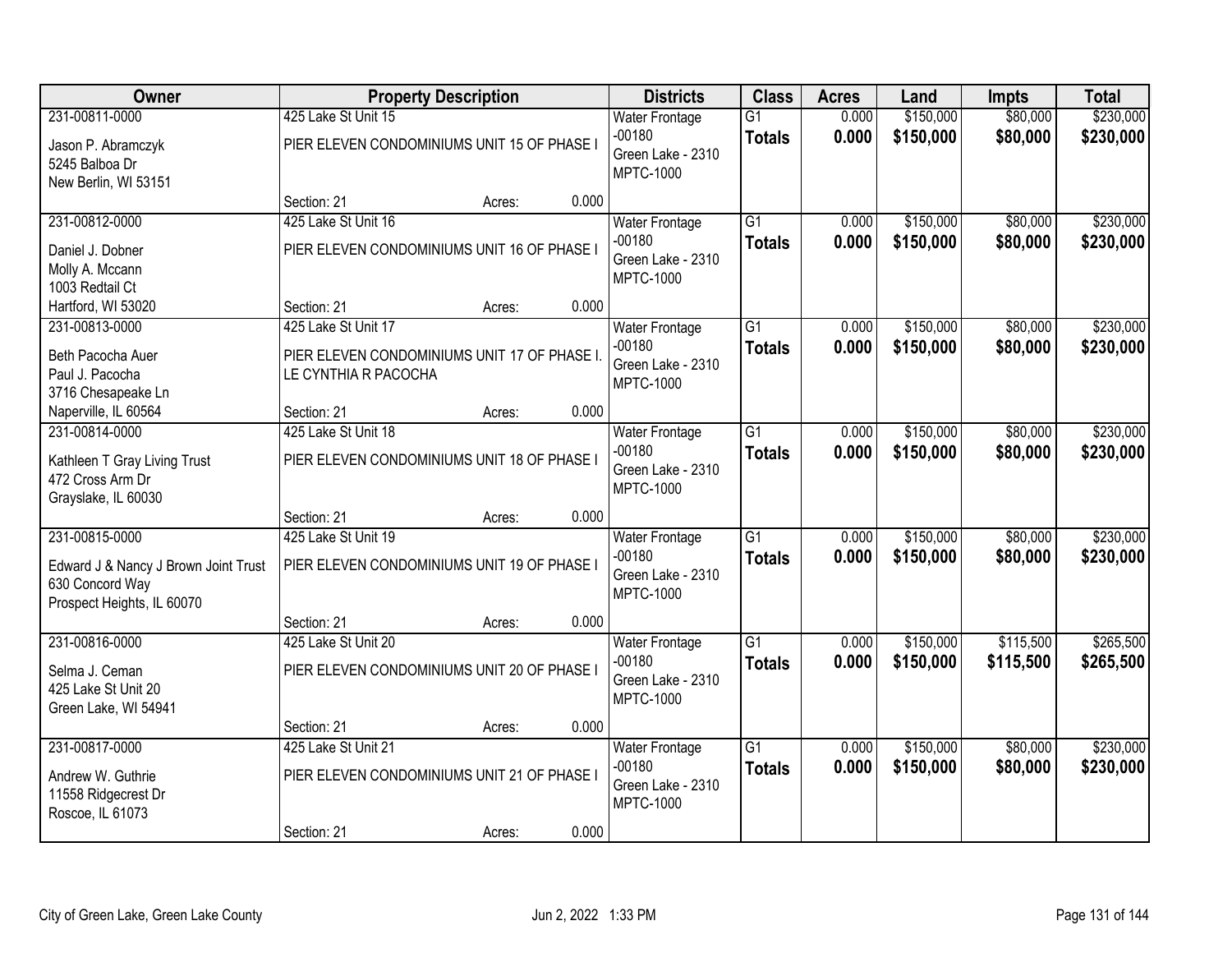| Owner                                                                                              | <b>Property Description</b>                                                                    |        |       | <b>Districts</b>                                                           | <b>Class</b>                     | <b>Acres</b>   | Land                   | <b>Impts</b>           | <b>Total</b>           |
|----------------------------------------------------------------------------------------------------|------------------------------------------------------------------------------------------------|--------|-------|----------------------------------------------------------------------------|----------------------------------|----------------|------------------------|------------------------|------------------------|
| 231-00818-0000                                                                                     | 425 Lake St Unit 22                                                                            |        |       | <b>Water Frontage</b>                                                      | $\overline{G1}$                  | 0.000          | \$150,000              | \$80,000               | \$230,000              |
| Joanne L Kujawski Revocable Trust<br>5011 Dukesberry Ln<br>Barrington, IL 60010                    | PIER ELEVEN CONDOMINIUMS UNIT 22 OF PHASE I                                                    |        |       | $-00180$<br>Green Lake - 2310<br><b>MPTC-1000</b>                          | <b>Totals</b>                    | 0.000          | \$150,000              | \$80,000               | \$230,000              |
|                                                                                                    | Section: 21                                                                                    | Acres: | 0.000 |                                                                            |                                  |                |                        |                        |                        |
| 231-00820-0000<br>Richard W. Gubanish et al.<br>c/o Richard W & Betty J Gubanish<br>143 Clare Dr   | 433 Lake St Unit 1<br>PIER ELEVEN CONDOMINIUMS UNIT 1 EXPANSION<br><b>PHASE</b>                |        |       | <b>Water Frontage</b><br>$-00180$<br>Green Lake - 2310<br><b>MPTC-1000</b> | $\overline{G1}$<br><b>Totals</b> | 0.000<br>0.000 | \$137,600<br>\$137,600 | \$170,900<br>\$170,900 | \$308,500<br>\$308,500 |
| Washington, PA 15301                                                                               | Section: 21                                                                                    | Acres: | 2.240 |                                                                            |                                  |                |                        |                        |                        |
| 231-00821-0000<br>Terry E. Mueller et al<br>c/o Terry E & Joann L Mueller<br>13800 W Deer Park Dr  | 433 Lake St Unit 2<br>PIER ELEVEN CONDOMINIUMS UNIT 2 EXPANSION<br><b>PHASE</b>                |        |       | <b>Water Frontage</b><br>$-00180$<br>Green Lake - 2310<br><b>MPTC-1000</b> | $\overline{G1}$<br><b>Totals</b> | 0.000<br>0.000 | \$137,600<br>\$137,600 | \$170,900<br>\$170,900 | \$308,500<br>\$308,500 |
| New Berlin, WI 53151                                                                               | Section: 21                                                                                    | Acres: | 0.000 |                                                                            |                                  |                |                        |                        |                        |
| 231-00822-0000<br>Christopher R. Lindberg<br>Jennifer M. Lindberg<br>567 Chesterfield Ln           | 433 Lake St Unit 3<br>PIER ELEVEN CONDOMINIUMS UNIT 3 EXPANSION<br><b>PHASE</b>                |        |       | <b>Water Frontage</b><br>$-00180$<br>Green Lake - 2310<br><b>MPTC-1000</b> | $\overline{G1}$<br><b>Totals</b> | 0.000<br>0.000 | \$137,600<br>\$137,600 | \$170,900<br>\$170,900 | \$308,500<br>\$308,500 |
| Barrington, IL 60010                                                                               | Section: 21                                                                                    | Acres: | 0.000 |                                                                            |                                  |                |                        |                        |                        |
| 231-00823-0000<br>Scott E. Fore<br>Suzanne M. Fore<br>3104 Easton Pl                               | 433 Lake St Unit 4<br>PIER ELEVEN CONDOMINIUMS UNIT 4 EXPANSION<br><b>PHASE</b>                |        |       | <b>Water Frontage</b><br>$-00180$<br>Green Lake - 2310<br><b>MPTC-1000</b> | $\overline{G1}$<br><b>Totals</b> | 0.000<br>0.000 | \$137,600<br>\$137,600 | \$276,300<br>\$276,300 | \$413,900<br>\$413,900 |
| St Charles, IL 60174                                                                               | Section: 21                                                                                    | Acres: | 0.000 |                                                                            |                                  |                |                        |                        |                        |
| 231-00824-0000<br>Andrew J. Deguire<br>Nicole S. Deguire<br>6054 N Kent Ave                        | 433 Lake St Unit 5<br>PIER ELEVEN CONDOMINIUMS UNIT 5 EXPANSION<br><b>PHASE</b>                |        |       | <b>Water Frontage</b><br>$-00180$<br>Green Lake - 2310<br><b>MPTC-1000</b> | $\overline{G1}$<br><b>Totals</b> | 0.000<br>0.000 | \$137,600<br>\$137,600 | \$276,300<br>\$276,300 | \$413,900<br>\$413,900 |
| Whitefish Bay, WI 53217                                                                            | Section: 21                                                                                    | Acres: | 0.000 |                                                                            |                                  |                |                        |                        |                        |
| 231-00825-0000<br>Kent F. Williams<br>Andrea D. Williams<br>1503 Lakeshore Dr<br>Wheaton, IL 60187 | 433 Lake St Unit 6<br>PIER ELEVEN CONDOMINIUMS UNIT 6 EXPANSION<br><b>PHASE</b><br>Section: 21 | Acres: | 0.000 | <b>Water Frontage</b><br>$-00180$<br>Green Lake - 2310<br><b>MPTC-1000</b> | $\overline{G1}$<br><b>Totals</b> | 0.000<br>0.000 | \$137,600<br>\$137,600 | \$284,700<br>\$284,700 | \$422,300<br>\$422,300 |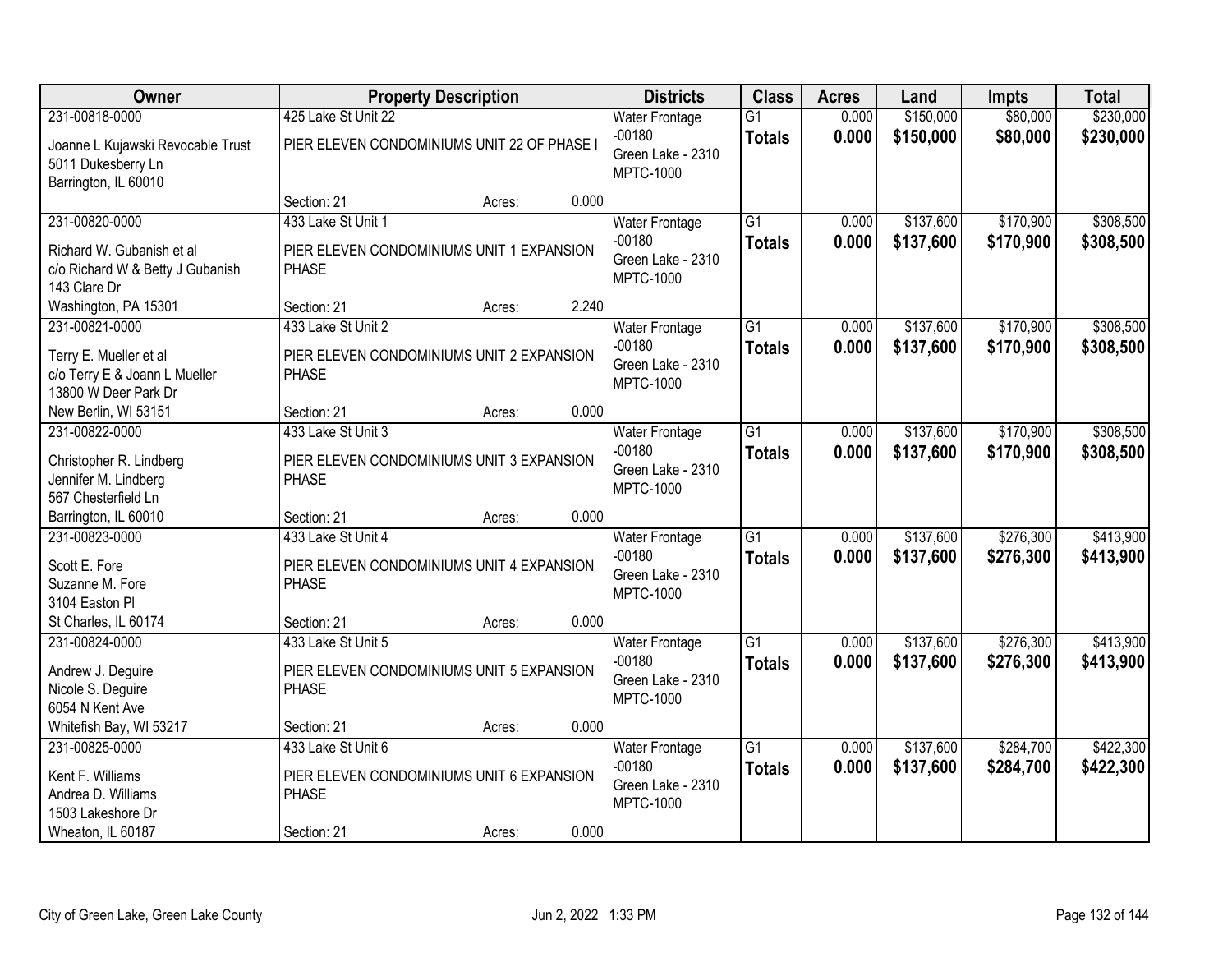| Owner                                   | <b>Property Description</b>                                |        |       | <b>Districts</b>  | <b>Class</b>    | <b>Acres</b> | Land     | <b>Impts</b>    | <b>Total</b> |
|-----------------------------------------|------------------------------------------------------------|--------|-------|-------------------|-----------------|--------------|----------|-----------------|--------------|
| 231-00850-0000                          | 494 Meadowlark Ln E                                        |        |       | Green Lake - 2310 | $\overline{G1}$ | 0.604        | \$40,300 | $\overline{50}$ | \$40,300     |
| Hillcrest Builders & Construction, Inc. | TUSCUMBIA MEADOWS LOT 1 & 1/29TH INT IN                    |        |       | <b>MPTC-1000</b>  | <b>Totals</b>   | 0.604        | \$40,300 | \$0             | \$40,300     |
| 124 Swift St                            | OUTLOTS 1, 2 & 3                                           |        |       |                   |                 |              |          |                 |              |
| Gelnbeulah, WI 53023                    |                                                            |        |       |                   |                 |              |          |                 |              |
|                                         | Section: 22                                                | Acres: | 0.604 |                   |                 |              |          |                 |              |
| 231-00851-0100                          | 486 Meadowlark Ln E                                        |        |       | Green Lake - 2310 | $\overline{G1}$ | 0.000        | \$29,000 | \$196,700       | \$225,700    |
| David W. Tremore                        | UNIT 486 MEADOWLARK NORTH CONDOMINIUM                      |        |       | <b>MPTC-1000</b>  | <b>Totals</b>   | 0.000        | \$29,000 | \$196,700       | \$225,700    |
| Lisa A. Tremore                         | AND AN UNDIVIDED INTEREST IN THE COMMON                    |        |       |                   |                 |              |          |                 |              |
| 486 Meadowlark Ln E                     | <b>ELEMENTS</b>                                            |        |       |                   |                 |              |          |                 |              |
| Green Lake, WI 54941                    | Section: 22                                                | Acres: | 0.000 |                   |                 |              |          |                 |              |
| 231-00851-0200                          | 490 Meadowlark Ln E                                        |        |       | Green Lake - 2310 | $\overline{G1}$ | 0.000        | \$29,000 | \$188,700       | \$217,700    |
|                                         |                                                            |        |       | <b>MPTC-1000</b>  | <b>Totals</b>   | 0.000        | \$29,000 | \$188,700       | \$217,700    |
| David W. Tremore                        | UNIT 490 MEADOWLARK NORTH CONDOMINIUM                      |        |       |                   |                 |              |          |                 |              |
| Lisa A. Tremore<br>486 Meadowlark Ln E  | AND AN UNDIVIDED INTEREST IN THE COMMON<br><b>ELEMENTS</b> |        |       |                   |                 |              |          |                 |              |
| Green Lake, WI 54941                    | Section: 22                                                |        | 0.000 |                   |                 |              |          |                 |              |
| 231-00852-0100                          | 478 Meadowlark Ln E                                        | Acres: |       | Green Lake - 2310 | $\overline{G1}$ | 0.000        | \$35,900 | \$199,800       | \$235,700    |
|                                         |                                                            |        |       | <b>MPTC-1000</b>  |                 |              |          |                 |              |
| Jane M. Sondalle                        | UNIT 478 MEADOWLARK SOUTH AND AN UNDIVIDED                 |        |       |                   | <b>Totals</b>   | 0.000        | \$35,900 | \$199,800       | \$235,700    |
| 478 Meadowlark Ln E                     | INTEREST IN COMMON ELEMENTS; LOT 3 AND A                   |        |       |                   |                 |              |          |                 |              |
| Green Lake, WI 54941                    | 1/29th OWNERSHIP INTERST IN OUTLOTS 1AND 2                 |        |       |                   |                 |              |          |                 |              |
|                                         | Section: 22                                                | Acres: | 0.000 |                   |                 |              |          |                 |              |
| 231-00852-0200                          | 482 Meadowlark Ln E                                        |        |       | Green Lake - 2310 | $\overline{G1}$ | 0.000        | \$35,900 | \$202,900       | \$238,800    |
| Julie M Gneiser Living Trust Dated June | UNIT 482 MEADOWLARK SOUTH AND AN UNDIVIDED                 |        |       | <b>MPTC-1000</b>  | <b>Totals</b>   | 0.000        | \$35,900 | \$202,900       | \$238,800    |
| 10, 2019                                | INTERST IN THE COMMON ELEMENTS; LOT 3 AND A                |        |       |                   |                 |              |          |                 |              |
| Jeffrey P Endicott Living Trust Dated   | 1/29th OWNERSHIP INTERST IN OUTLOTS 1 AND 2                |        |       |                   |                 |              |          |                 |              |
| June 10, 2019                           | Section: 22                                                | Acres: | 0.000 |                   |                 |              |          |                 |              |
| 482 Meadowlark Ln E                     |                                                            |        |       |                   |                 |              |          |                 |              |
| Green Lake, WI 54941                    |                                                            |        |       |                   |                 |              |          |                 |              |
| 231-00853-0000                          | 470 Meadowlark Ln E                                        |        |       | Green Lake - 2310 | $\overline{G1}$ | 1.851        | \$60,400 | \$154,600       | \$215,000    |
| Quay M. Weed                            | TUSCUMBIA MEADOWS LOT 4 & 1/29TH INT IN                    |        |       | <b>MPTC-1000</b>  | <b>Totals</b>   | 1.851        | \$60,400 | \$154,600       | \$215,000    |
| Jina M. Weed                            | OUTLOTS 1, 2 & 3                                           |        |       |                   |                 |              |          |                 |              |
| 470 E Meadowlark Ln                     |                                                            |        |       |                   |                 |              |          |                 |              |
| Green Lake, WI 54941                    | Section: 22                                                | Acres: | 1.851 |                   |                 |              |          |                 |              |
| 231-00854-0000                          | 464 Catlin Ct                                              |        |       | Green Lake - 2310 | $\overline{G1}$ | 0.447        | \$34,900 | $\overline{50}$ | \$34,900     |
|                                         |                                                            |        |       | <b>MPTC-1000</b>  | <b>Totals</b>   | 0.447        | \$34,900 | \$0             | \$34,900     |
| Roger J. Richards                       | TUSCUMBIA MEADOWS LOT 5 & 1/29TH INT IN                    |        |       |                   |                 |              |          |                 |              |
| Terry A. Richards                       | OUTLOTS 1, 2 & 3                                           |        |       |                   |                 |              |          |                 |              |
| 973 S Grove St                          |                                                            |        |       |                   |                 |              |          |                 |              |
| Ripon, WI 54971                         | Section: 22                                                | Acres: | 0.447 |                   |                 |              |          |                 |              |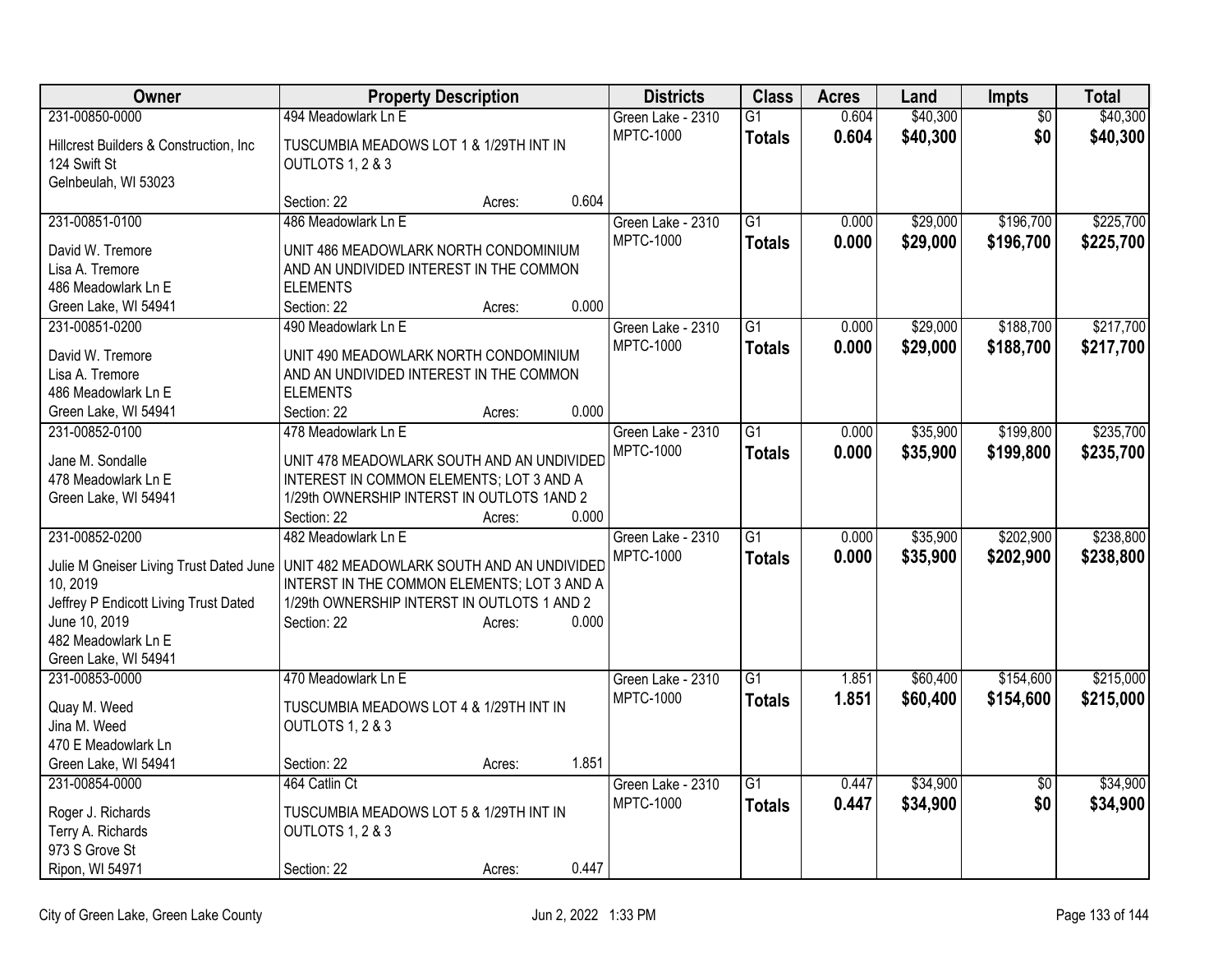| <b>Owner</b>                                               | <b>Property Description</b>                                 |        |       | <b>Districts</b>  | <b>Class</b>    | <b>Acres</b> | Land     | Impts           | <b>Total</b> |
|------------------------------------------------------------|-------------------------------------------------------------|--------|-------|-------------------|-----------------|--------------|----------|-----------------|--------------|
| 231-00855-0000                                             | 458 Catlin Ct                                               |        |       | Green Lake - 2310 | $\overline{G1}$ | 0.492        | \$28,200 | \$261,300       | \$289,500    |
| Peter M. Franke                                            | TUSCUMBIA MEADOWS LOT 6 & 1/29TH INT IN                     |        |       | <b>MPTC-1000</b>  | <b>Totals</b>   | 0.492        | \$28,200 | \$261,300       | \$289,500    |
| Michelle M. Franke                                         | OUTLOTS 1, 2 & 3                                            |        |       |                   |                 |              |          |                 |              |
| 458 Catlin Ct                                              |                                                             |        |       |                   |                 |              |          |                 |              |
| Green Lake, WI 54941                                       | Section: 22                                                 | Acres: | 0.492 |                   |                 |              |          |                 |              |
| 231-00856-0000                                             | 452 Catlin Ct                                               |        |       | Green Lake - 2310 | $\overline{G1}$ | 0.564        | \$39,500 | $\overline{50}$ | \$39,500     |
|                                                            |                                                             |        |       | <b>MPTC-1000</b>  | <b>Totals</b>   | 0.564        | \$39,500 | \$0             | \$39,500     |
| Hillcrest Builders & Construction, Inc.<br>W8317 Center Rd | TUSCUMBIA MEADOWS LOT 7 & 1/29TH INT IN<br>OUTLOTS 1, 2 & 3 |        |       |                   |                 |              |          |                 |              |
| Glenbuelah, WI 53023                                       |                                                             |        |       |                   |                 |              |          |                 |              |
|                                                            | Section: 22                                                 | Acres: | 0.564 |                   |                 |              |          |                 |              |
| 231-00857-0000                                             | 448 Catlin Ct                                               |        |       | Green Lake - 2310 | G1              | 0.536        | \$38,900 | $\overline{50}$ | \$38,900     |
|                                                            |                                                             |        |       | <b>MPTC-1000</b>  | <b>Totals</b>   | 0.536        | \$38,900 | \$0             | \$38,900     |
| Gregory C. Curwen                                          | TUSCUMBIA MEADOWS LOT 8 & 1/29TH INT IN                     |        |       |                   |                 |              |          |                 |              |
| Diane A. Curwen                                            | OUTLOTS 1, 2 & 3                                            |        |       |                   |                 |              |          |                 |              |
| 447 Catlin Ct                                              |                                                             |        |       |                   |                 |              |          |                 |              |
| Green Lake, WI 54941                                       | Section: 22                                                 | Acres: | 0.536 |                   |                 |              |          |                 |              |
| 231-00858-0000                                             | 442 Catlin Ct                                               |        |       | Green Lake - 2310 | $\overline{G1}$ | 0.628        | \$30,600 | \$48,400        | \$79,000     |
| Hillcrest Builders & Construction, Inc.                    | TUSCUMBIA MEADOWS LOT 9 & 1/29TH INT IN                     |        |       | <b>MPTC-1000</b>  | <b>Totals</b>   | 0.628        | \$30,600 | \$48,400        | \$79,000     |
| W8317 Center Rd                                            | OUTLOTS 1, 2 & 3                                            |        |       |                   |                 |              |          |                 |              |
| Glenbuelah, WI 53023                                       |                                                             |        |       |                   |                 |              |          |                 |              |
|                                                            | Section: 22                                                 | Acres: | 0.628 |                   |                 |              |          |                 |              |
| 231-00859-0000                                             | 438 Catlin Ct                                               |        |       | Green Lake - 2310 | $\overline{G1}$ | 0.945        | \$52,300 | \$245,700       | \$298,000    |
|                                                            |                                                             |        |       | <b>MPTC-1000</b>  | <b>Totals</b>   | 0.945        | \$52,300 | \$245,700       | \$298,000    |
| Susan K. Peppler                                           | TUSCUMBIA MEADOWS LOT 10 & 1/29TH INT IN                    |        |       |                   |                 |              |          |                 |              |
| 438 Catlin Ct                                              | OUTLOTS 1, 2 & 3                                            |        |       |                   |                 |              |          |                 |              |
| Green Lake, WI 54941                                       | Section: 22                                                 |        | 0.945 |                   |                 |              |          |                 |              |
| 231-00860-0000                                             | 441 Catlin Ct                                               | Acres: |       | Green Lake - 2310 | $\overline{G1}$ | 1.008        | \$55,100 | \$249,100       | \$304,200    |
|                                                            |                                                             |        |       | <b>MPTC-1000</b>  |                 |              |          |                 |              |
| Barbara F. Behlen                                          | TUSCUMBIA MEADOWS LOT 11 & 1/29TH INT IN                    |        |       |                   | <b>Totals</b>   | 1.008        | \$55,100 | \$249,100       | \$304,200    |
| Lawrence D. Behlen                                         | OUTLOTS 1, 2 & 3                                            |        |       |                   |                 |              |          |                 |              |
| PO Box 332                                                 |                                                             |        |       |                   |                 |              |          |                 |              |
| Green Lake, WI 54941                                       | Section: 22                                                 | Acres: | 1.008 |                   |                 |              |          |                 |              |
| 231-00861-0000                                             | 447 Catlin Ct                                               |        |       | Green Lake - 2310 | $\overline{G1}$ | 0.588        | \$40,000 | \$332,500       | \$372,500    |
| Gregory C. Curwen                                          | TUSCUMBIA MEADOWS LOT 12 & 1/29TH INT IN                    |        |       | <b>MPTC-1000</b>  | <b>Totals</b>   | 0.588        | \$40,000 | \$332,500       | \$372,500    |
| Diane A. Curwen                                            | OUTLOTS 1, 2 & 3                                            |        |       |                   |                 |              |          |                 |              |
| 447 Catlin Ct                                              |                                                             |        |       |                   |                 |              |          |                 |              |
| Green Lake, WI 54941                                       | Section: 22                                                 | Acres: | 0.588 |                   |                 |              |          |                 |              |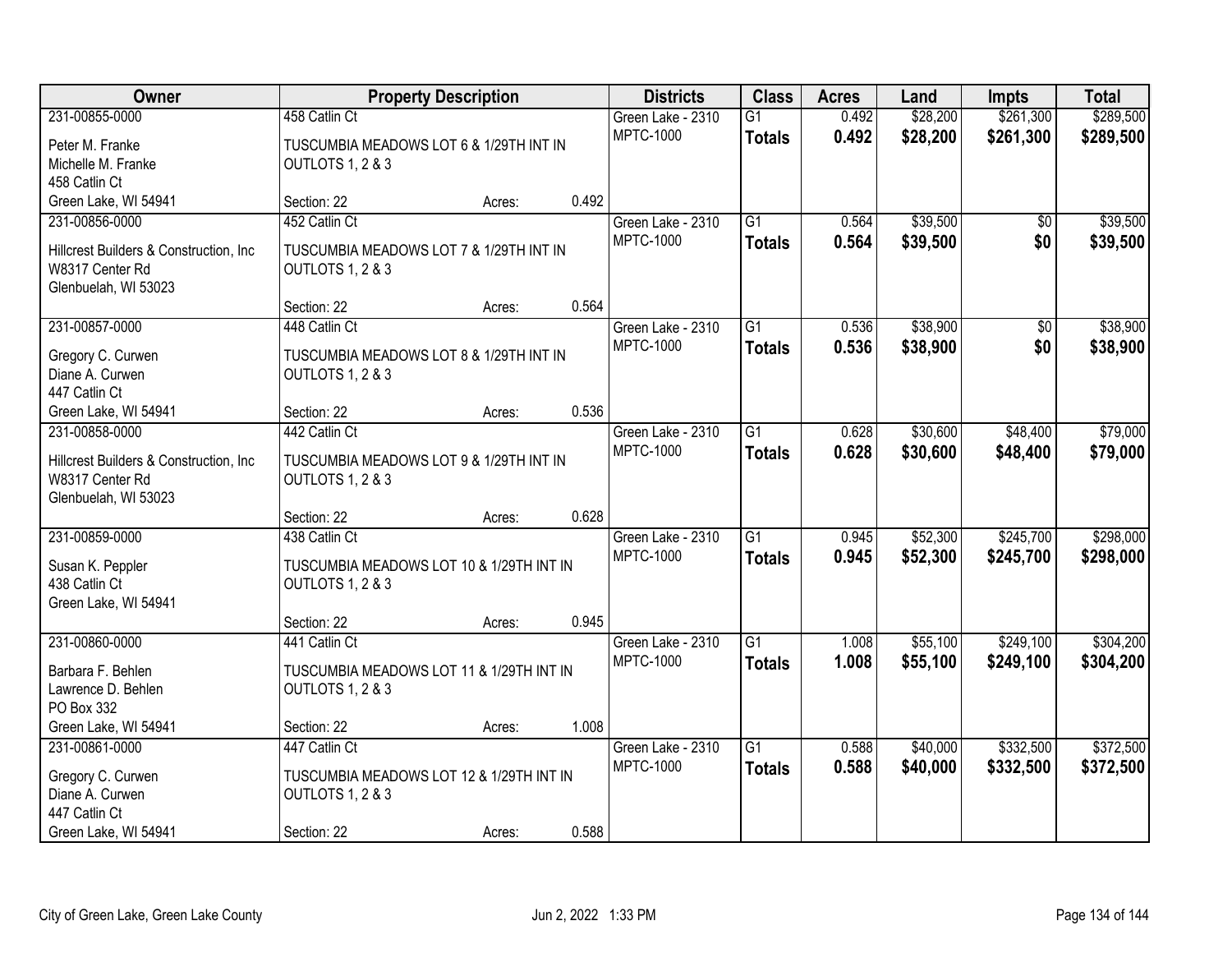| Owner                                   |                                          | <b>Property Description</b> |       | <b>Districts</b>  | <b>Class</b>    | <b>Acres</b> | Land     | <b>Impts</b>    | <b>Total</b> |
|-----------------------------------------|------------------------------------------|-----------------------------|-------|-------------------|-----------------|--------------|----------|-----------------|--------------|
| 231-00862-0000                          | 458 Bluebird Ct                          |                             |       | Green Lake - 2310 | $\overline{G1}$ | 0.723        | \$42,900 | \$290,000       | \$332,900    |
| Susan G Kinas Trust                     | TUSCUMBIA MEADOWS LOT 13 & 1/29TH INT IN |                             |       | MPTC-1000         | <b>Totals</b>   | 0.723        | \$42,900 | \$290,000       | \$332,900    |
| 215 S MIlwaukee St                      | OUTLOTS 1, 2 & 3                         |                             |       |                   |                 |              |          |                 |              |
| Port Washington, WI 53074               |                                          |                             |       |                   |                 |              |          |                 |              |
|                                         | Section: 22                              | Acres:                      | 0.723 |                   |                 |              |          |                 |              |
| 231-00863-0000                          | 452 Bluebird Ct                          |                             |       | Green Lake - 2310 | $\overline{G1}$ | 0.723        | \$42,900 | $\overline{50}$ | \$42,900     |
| Hillcrest Builders & Construction, Inc. | TUSCUMBIA MEADOWS LOT 14 & 1/29TH INT IN |                             |       | <b>MPTC-1000</b>  | <b>Totals</b>   | 0.723        | \$42,900 | \$0             | \$42,900     |
| W8317 Center Rd                         | OUTLOTS 1, 2 & 3                         |                             |       |                   |                 |              |          |                 |              |
| Glenbuelah, WI 53023                    |                                          |                             |       |                   |                 |              |          |                 |              |
|                                         | Section: 22                              | Acres:                      | 0.723 |                   |                 |              |          |                 |              |
| 231-00864-0000                          | 448 Bluebird Ct                          |                             |       | Green Lake - 2310 | $\overline{G1}$ | 0.722        | \$42,000 | \$161,000       | \$203,000    |
| Brian P. Dorn                           | TUSCUMBIA MEADOWS LOT 15 & 1/29TH INT IN |                             |       | <b>MPTC-1000</b>  | Totals          | 0.722        | \$42,000 | \$161,000       | \$203,000    |
| Kimberly L. Dorn                        | OUTLOTS 1, 2 & 3                         |                             |       |                   |                 |              |          |                 |              |
| 651 Cardinal Cir #8                     |                                          |                             |       |                   |                 |              |          |                 |              |
| Burlington, WI 53105                    | Section: 22                              | Acres:                      | 0.722 |                   |                 |              |          |                 |              |
| 231-00865-0000                          | 442 Bluebird Ct                          |                             |       | Green Lake - 2310 | $\overline{G1}$ | 0.633        | \$40,900 | \$259,600       | \$300,500    |
| Sierra Gold Trust                       | TUSCUMBIA MEADOWS LOT 16 & 1/29TH INT IN |                             |       | <b>MPTC-1000</b>  | <b>Totals</b>   | 0.633        | \$40,900 | \$259,600       | \$300,500    |
| 442 Bluebird Ct                         | OUTLOTS 1, 2 & 3                         |                             |       |                   |                 |              |          |                 |              |
| Green Lake, WI 54941                    |                                          |                             |       |                   |                 |              |          |                 |              |
|                                         | Section: 22                              | Acres:                      | 0.633 |                   |                 |              |          |                 |              |
| 231-00866-0000                          | 438 Bluebird Ct                          |                             |       | Green Lake - 2310 | $\overline{G1}$ | 0.905        | \$29,000 | $\overline{50}$ | \$29,000     |
| Shaun Zenner                            | TUSCUMBIA MEADOWS LOT 17 & 1/29TH INT IN |                             |       | <b>MPTC-1000</b>  | <b>Totals</b>   | 0.905        | \$29,000 | \$0             | \$29,000     |
| Lauri Zenner                            | OUTLOTS 1, 2 & 3                         |                             |       |                   |                 |              |          |                 |              |
| 3217 Hampshire Ln                       |                                          |                             |       |                   |                 |              |          |                 |              |
| Waukegan, IL 60087                      | Section: 22                              | Acres:                      | 0.905 |                   |                 |              |          |                 |              |
| 231-00867-0000                          | 441 Bluebird Ct                          |                             |       | Green Lake - 2310 | $\overline{G1}$ | 1.070        | \$56,500 | $\sqrt{$0}$     | \$56,500     |
| Benjamin P. Ewerdt                      | TUSCUMBIA MEADOWS LOT 18 & 1/29TH INT IN |                             |       | <b>MPTC-1000</b>  | <b>Totals</b>   | 1.070        | \$56,500 | \$0             | \$56,500     |
| Casandra J. Ewerdt                      | OUTLOTS 1, 2 & 3                         |                             |       |                   |                 |              |          |                 |              |
| W695 Sunnyside Rd                       |                                          |                             |       |                   |                 |              |          |                 |              |
| Green Lake, WI 54941                    | Section: 22                              | Acres:                      | 1.070 |                   |                 |              |          |                 |              |
| 231-00868-0000                          | 453 Bluebird Ct                          |                             |       | Green Lake - 2310 | $\overline{G1}$ | 0.863        | \$48,600 | \$190,300       | \$238,900    |
| Shae M. Moderow                         | TUSCUMBIA MEADOWS LOT 19 & 1/29TH INT IN |                             |       | <b>MPTC-1000</b>  | <b>Totals</b>   | 0.863        | \$48,600 | \$190,300       | \$238,900    |
| Eric J. Lueptow                         | OUTLOTS 1, 2 & 3                         |                             |       |                   |                 |              |          |                 |              |
| 453 Bluebird Ct                         |                                          |                             |       |                   |                 |              |          |                 |              |
| Green Lake, WI 54941                    | Section: 22                              | Acres:                      | 0.863 |                   |                 |              |          |                 |              |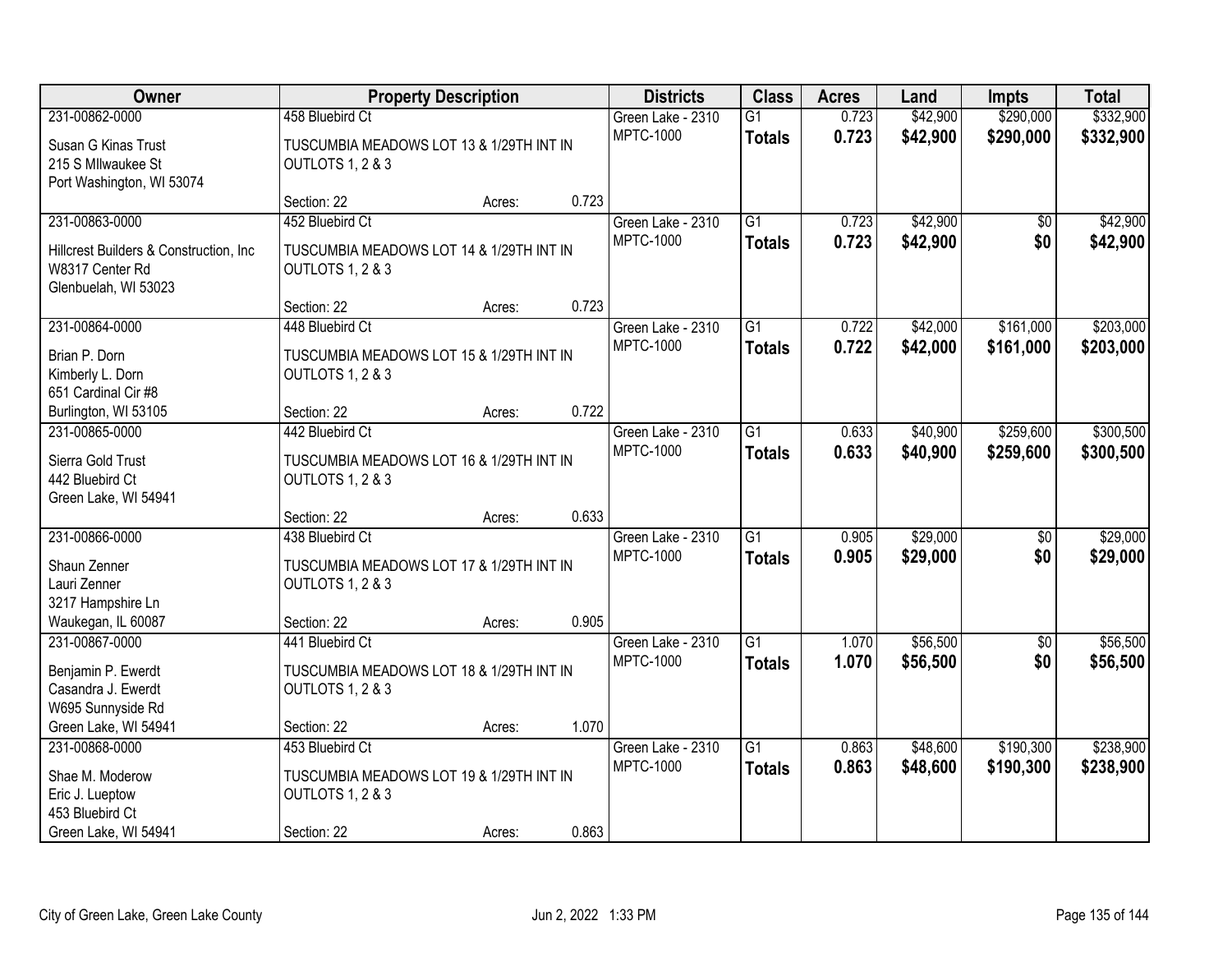| Owner                                                     | <b>Property Description</b>              |        |       | <b>Districts</b>  | <b>Class</b>    | <b>Acres</b> | Land     | <b>Impts</b>    | <b>Total</b> |
|-----------------------------------------------------------|------------------------------------------|--------|-------|-------------------|-----------------|--------------|----------|-----------------|--------------|
| 231-00869-0000                                            | 465 Bluebird Ct                          |        |       | Green Lake - 2310 | $\overline{G1}$ | 0.485        | \$27,900 | $\overline{50}$ | \$27,900     |
| Lee J. Garro                                              | TUSCUMBIA MEADOWS LOT 20 & 1/29TH INT IN |        |       | <b>MPTC-1000</b>  | <b>Totals</b>   | 0.485        | \$27,900 | \$0             | \$27,900     |
| Angelica Hostos Garro                                     | OUTLOTS 1, 2 & 3                         |        |       |                   |                 |              |          |                 |              |
| PO Box 436                                                |                                          |        |       |                   |                 |              |          |                 |              |
| Green Lake, WI 54941                                      | Section: 22                              | Acres: | 0.485 |                   |                 |              |          |                 |              |
| 231-00870-0000                                            | 761 Prairie PI                           |        |       | Green Lake - 2310 | $\overline{G1}$ | 0.539        | \$38,900 | \$225,600       | \$264,500    |
| Eric J. Moon                                              | TUSCUMBIA MEADOWS LOT 21 & 1/29TH INT IN |        |       | <b>MPTC-1000</b>  | <b>Totals</b>   | 0.539        | \$38,900 | \$225,600       | \$264,500    |
| Tricia R. Moon                                            | OUTLOTS 1, 2 & 3                         |        |       |                   |                 |              |          |                 |              |
| 761 Prairie Pl                                            |                                          |        |       |                   |                 |              |          |                 |              |
| Green Lake, WI 54941                                      | Section: 22                              | Acres: | 0.539 |                   |                 |              |          |                 |              |
| 231-00871-0000                                            | 757 Prairie Pl                           |        |       | Green Lake - 2310 | G1              | 0.911        | \$50,000 | $\sqrt{6}$      | \$50,000     |
|                                                           |                                          |        |       | <b>MPTC-1000</b>  | <b>Totals</b>   | 0.911        | \$50,000 | \$0             | \$50,000     |
| Tuscumbia Meadow Lots LLC et al                           | TUSCUMBIA MEADOWS LOT 22 & 1/29TH INT IN |        |       |                   |                 |              |          |                 |              |
| c/o Tuscumbia Meadow Lots, LLC                            | OUTLOTS 1, 2 & 3                         |        |       |                   |                 |              |          |                 |              |
| %Steven R Sorenson                                        |                                          |        |       |                   |                 |              |          |                 |              |
| PO Box 311                                                | Section: 22                              | Acres: | 0.911 |                   |                 |              |          |                 |              |
| Ripon, WI 54971                                           |                                          |        |       |                   |                 |              |          |                 |              |
| 231-00872-0000                                            | 752 Prairie Pl                           |        |       | Green Lake - 2310 | G1              | 0.806        | \$46,000 | \$194,800       | \$240,800    |
| Lynn L & Roberta J Pollesch Living Trus                   | TUSCUMBIA MEADOWS LOT 23 & 1/29TH INT IN |        |       | <b>MPTC-1000</b>  | <b>Totals</b>   | 0.806        | \$46,000 | \$194,800       | \$240,800    |
| 752 Prairie Pl                                            | OUTLOTS 1, 2 & 3                         |        |       |                   |                 |              |          |                 |              |
| Green Lake, WI 54941                                      |                                          |        |       |                   |                 |              |          |                 |              |
|                                                           | Section: 22                              | Acres: | 0.806 |                   |                 |              |          |                 |              |
| 231-00877-0000                                            | 487 Meadowlark Ln W                      |        |       | Green Lake - 2310 | G1              | 0.576        | \$29,800 | $\sqrt[6]{}$    | \$29,800     |
|                                                           | TUSCUMBIA MEADOWS LOT 28 & 1/29TH INT IN |        |       | <b>MPTC-1000</b>  | <b>Totals</b>   | 0.576        | \$29,800 | \$0             | \$29,800     |
| Hillcrest Builders & Construction, Inc.<br>124 S Swift St | OUTLOTS 1, 2 & 3                         |        |       |                   |                 |              |          |                 |              |
| Glenbeulah, WI 53023                                      |                                          |        |       |                   |                 |              |          |                 |              |
|                                                           | Section: 22                              | Acres: | 0.576 |                   |                 |              |          |                 |              |
| 231-00878-0000                                            | 495 Meadowlark Ln W                      |        |       | Green Lake - 2310 | $\overline{G1}$ | 0.632        | \$30,700 | $\overline{50}$ | \$30,700     |
|                                                           |                                          |        |       | <b>MPTC-1000</b>  | <b>Totals</b>   | 0.632        | \$30,700 | \$0             | \$30,700     |
| Hillcrest Builders & Construction, Inc.                   | TUSCUMBIA MEADOWS LOT 29 & 1/29TH INT IN |        |       |                   |                 |              |          |                 |              |
| W8317 Center Rd                                           | OUTLOTS 1, 2 & 3                         |        |       |                   |                 |              |          |                 |              |
| Glenbuelah, WI 53023                                      |                                          |        |       |                   |                 |              |          |                 |              |
|                                                           | Section: 22                              | Acres: | 0.632 |                   |                 |              |          |                 |              |
| 231-00879-0000                                            | Meadowlark Ln                            |        |       | Green Lake - 2310 | Assessed with   |              |          |                 |              |
| Tuscumbia Meadows Home Owners                             | TUSCUMBIA MEADOWS OUTLOTS 1, 2, 3. AWO   |        |       | <b>MPTC-1000</b>  |                 |              |          |                 |              |
| Association                                               |                                          |        |       |                   |                 |              |          |                 |              |
| Unknown                                                   |                                          |        |       |                   |                 |              |          |                 |              |
| Green Lake, WI 54941                                      | Section: 22                              | Acres: | 2.550 |                   |                 |              |          |                 |              |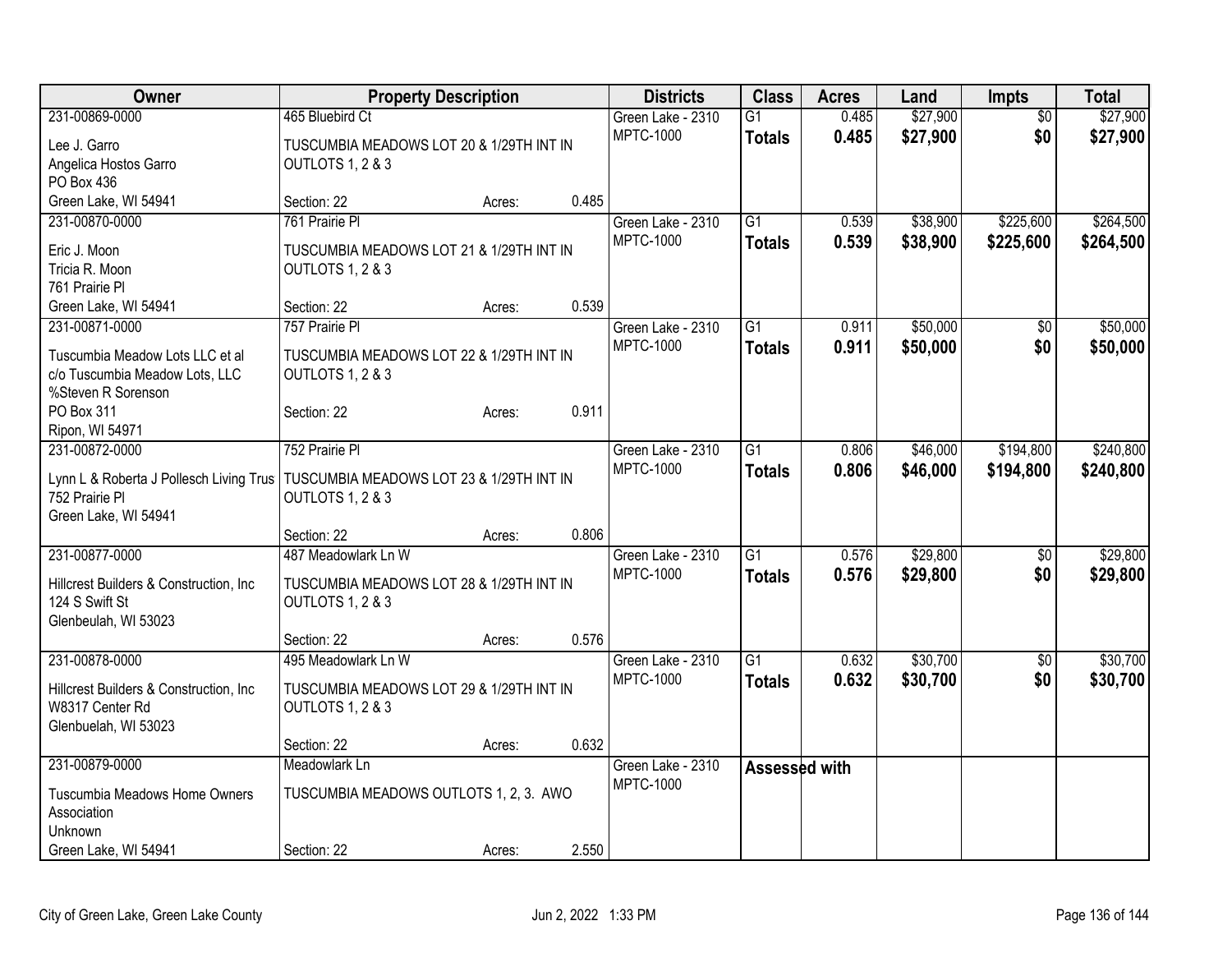| Owner                                    |                                            | <b>Property Description</b> |       | <b>Districts</b>                  | <b>Class</b>    | <b>Acres</b> | Land      | <b>Impts</b> | <b>Total</b> |
|------------------------------------------|--------------------------------------------|-----------------------------|-------|-----------------------------------|-----------------|--------------|-----------|--------------|--------------|
| 231-00881-0000                           | 378 S Lawson Dr Unit 1                     |                             |       | Water Frontage                    | $\overline{G1}$ | 0.000        | \$127,800 | \$225,200    | \$353,000    |
| Thomas M and Bethan Vaubel               | GRAND VICTORIAN OF GREEN LAKE CONDO UNIT 1 |                             |       | $-00180$                          | <b>Totals</b>   | 0.000        | \$127,800 | \$225,200    | \$353,000    |
| 378 S Lawson Drive - Unit 1              |                                            |                             |       | Green Lake - 2310<br>MPTC-1000    |                 |              |           |              |              |
| Green Lake, WI 54941                     |                                            |                             |       |                                   |                 |              |           |              |              |
|                                          | Section: 29                                | Acres:                      | 0.000 |                                   |                 |              |           |              |              |
| 231-00882-0000                           | 378 S Lawson Dr Unit 2                     |                             |       | <b>Water Frontage</b>             | $\overline{G1}$ | 0.000        | \$127,800 | \$225,200    | \$353,000    |
| D Clyde & Marcia M Buckstaff Trust       | GRAND VICTORIAN OF GREEN LAKE CONDO UNIT 2 |                             |       | $-00180$<br>Green Lake - 2310     | <b>Totals</b>   | 0.000        | \$127,800 | \$225,200    | \$353,000    |
| PO Box 4547                              |                                            |                             |       | <b>MPTC-1000</b>                  |                 |              |           |              |              |
| Scottsdale, AZ 58261                     |                                            |                             |       |                                   |                 |              |           |              |              |
|                                          | Section: 29                                | Acres:                      | 0.000 |                                   |                 |              |           |              |              |
| 231-00883-0000                           | 378 S Lawson Dr Unit 3                     |                             |       | <b>Water Frontage</b><br>$-00180$ | $\overline{G1}$ | 0.000        | \$127,800 | \$225,200    | \$353,000    |
| Timothy D. Bice                          | GRAND VICTORIAN OF GREEN LAKE CONDO UNIT 3 |                             |       | Green Lake - 2310                 | <b>Totals</b>   | 0.000        | \$127,800 | \$225,200    | \$353,000    |
| Karin G. Bice                            |                                            |                             |       | <b>MPTC-1000</b>                  |                 |              |           |              |              |
| 1270 George Bush Blvd                    | Section: 29                                |                             | 0.000 |                                   |                 |              |           |              |              |
| Delray Beach, FL 33483<br>231-00884-0000 | 378 S Lawson Dr Unit 4                     | Acres:                      |       | <b>Water Frontage</b>             | $\overline{G1}$ | 0.000        | \$127,800 | \$225,200    | \$353,000    |
|                                          |                                            |                             |       | $-00180$                          | <b>Totals</b>   | 0.000        | \$127,800 | \$225,200    | \$353,000    |
| Colette J. Hedien et al                  | GRAND VICTORIAN OF GREEN LAKE CONDO UNIT 4 |                             |       | Green Lake - 2310                 |                 |              |           |              |              |
| c/o Colette J & Wayne E Hedien           |                                            |                             |       | <b>MPTC-1000</b>                  |                 |              |           |              |              |
| 2511 Crabtree Ln<br>Northbrook, IL 60062 | Section: 29                                | Acres:                      | 0.000 |                                   |                 |              |           |              |              |
| 231-00885-0000                           | 378 S Lawson Dr Unit 5                     |                             |       | <b>Water Frontage</b>             | $\overline{G1}$ | 0.000        | \$127,800 | \$225,200    | \$353,000    |
|                                          |                                            |                             |       | $-00180$                          | <b>Totals</b>   | 0.000        | \$127,800 | \$225,200    | \$353,000    |
| William R. Patzner                       | GRAND VICTORIAN OF GREEN LAKE CONDO UNIT 5 |                             |       | Green Lake - 2310                 |                 |              |           |              |              |
| Marsha J. Patzner<br>W6811 Freier Rd     |                                            |                             |       | <b>MPTC-1000</b>                  |                 |              |           |              |              |
| Holmen, WI 54636                         | Section: 29                                | Acres:                      | 0.000 |                                   |                 |              |           |              |              |
| 231-00886-0000                           | 378 S Lawson Dr Unit 6                     |                             |       | <b>Water Frontage</b>             | $\overline{G1}$ | 0.000        | \$127,800 | \$225,200    | \$353,000    |
| Jerome A. Jarosz et al                   | GRAND VICTORIAN OF GREEN LAKE CONDO UNIT 6 |                             |       | $-00180$                          | <b>Totals</b>   | 0.000        | \$127,800 | \$225,200    | \$353,000    |
| c/o Jerome A & Martha J Jarosz           |                                            |                             |       | Green Lake - 2310                 |                 |              |           |              |              |
| 208 W Plum Grove Cir                     |                                            |                             |       | <b>MPTC-1000</b>                  |                 |              |           |              |              |
| Arlington Heights, IL 60004              | Section: 29                                | Acres:                      | 0.000 |                                   |                 |              |           |              |              |
| 231-00890-0000                           | 820 Sunnyside Rd                           |                             |       | Green Lake - 2310                 | $\overline{G2}$ | 2.601        | \$157,900 | \$1,485,000  | \$1,642,900  |
| GI Crossroads Apartments LLC             | LOT 1 CERTIFIED SURVEY MAP 2566 V12 SEC 22 |                             |       | <b>MPTC-1000</b>                  | <b>Totals</b>   | 2.601        | \$157,900 | \$1,485,000  | \$1,642,900  |
| c/o GI Crossroads Apartments, LLC        |                                            |                             |       |                                   |                 |              |           |              |              |
| 310 Seippel Blvd                         |                                            |                             |       |                                   |                 |              |           |              |              |
| Suite C                                  | Section: 22                                | Acres:                      | 2.601 |                                   |                 |              |           |              |              |
| Beaver Dam, WI 53916                     |                                            |                             |       |                                   |                 |              |           |              |              |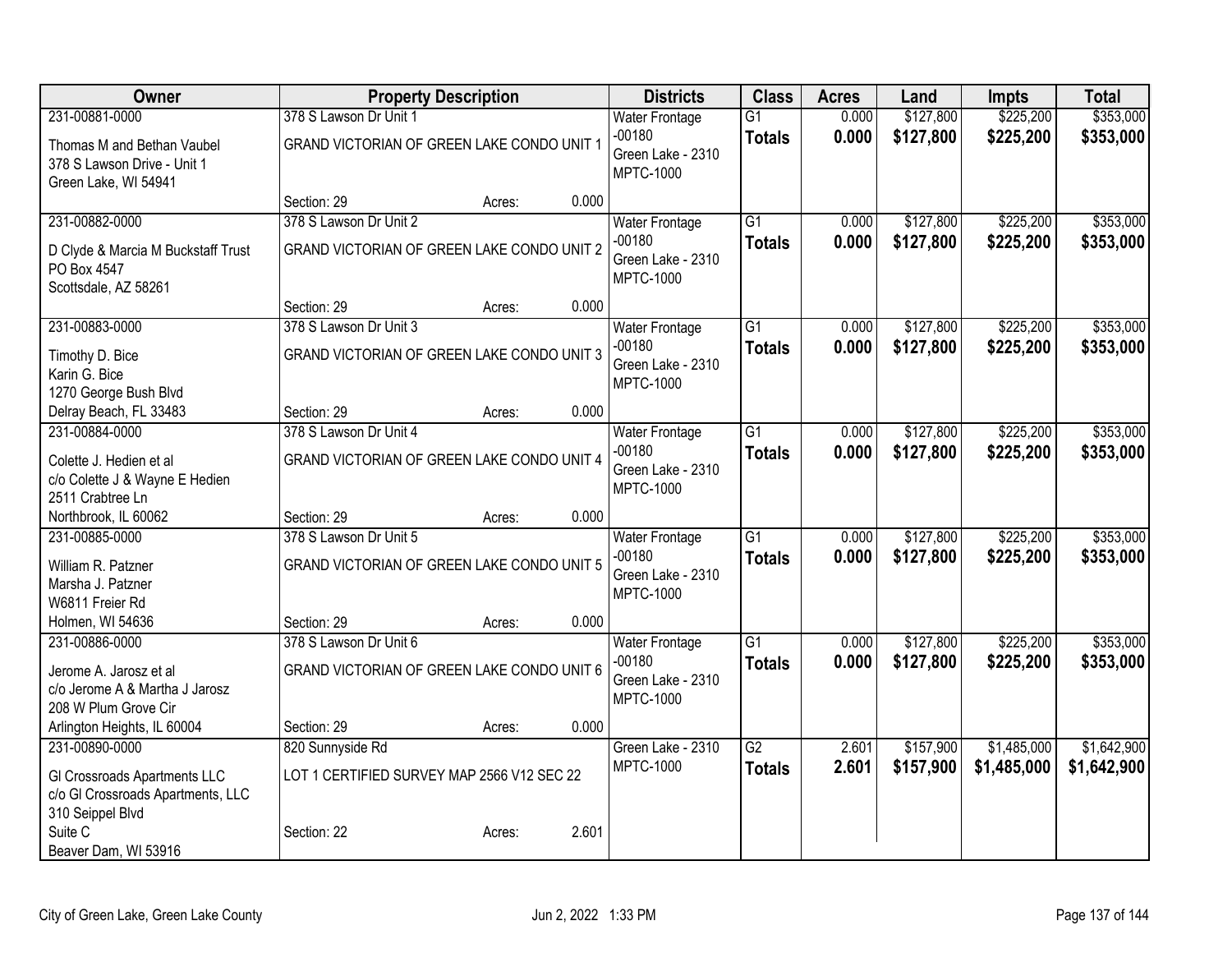| Owner                                  | <b>Property Description</b>                       |        | <b>Districts</b> | <b>Class</b>      | <b>Acres</b>    | Land  | Impts     | <b>Total</b>    |             |
|----------------------------------------|---------------------------------------------------|--------|------------------|-------------------|-----------------|-------|-----------|-----------------|-------------|
| 231-00890-0100                         | 850 Sunnyside Rd                                  |        |                  | Green Lake - 2310 | $\overline{G2}$ | 3.649 | \$170,800 | \$2,588,200     | \$2,759,000 |
| Partners in Community Eldercare, LLC   | LOT 1 CERTIFIED SURVEY MAP 2533 V12 SEC 22        |        |                  | <b>MPTC-1000</b>  | <b>Totals</b>   | 3.649 | \$170,800 | \$2,588,200     | \$2,759,000 |
| c/o Partners in Community Eldercare,   |                                                   |        |                  |                   |                 |       |           |                 |             |
| <b>LLC</b>                             |                                                   |        |                  |                   |                 |       |           |                 |             |
| PO Box 129                             | Section: 22                                       | Acres: | 3.649            |                   |                 |       |           |                 |             |
| Green Lake, WI 54941                   |                                                   |        |                  |                   |                 |       |           |                 |             |
| 231-00890-0200                         | Sunnyside Rd                                      |        |                  | Green Lake - 2310 | G4              | 0.912 | \$200     | \$0             | \$200       |
| Thomas R. Baryl                        | COM 33' N OF THE SW COR OF LOT 1 CERTIFIED        |        |                  | <b>MPTC-1000</b>  | <b>Totals</b>   | 0.912 | \$200     | \$0             | \$200       |
| 328 S Jefferson St Ste 212             | SURVEY MAP 1618; THENCE W 116'; N 342.5'; E 116'; |        |                  |                   |                 |       |           |                 |             |
| Chicago, IL 60661                      | S 342.5' TO POB                                   |        |                  |                   |                 |       |           |                 |             |
|                                        | Section: 22                                       | Acres: | 0.912            |                   |                 |       |           |                 |             |
| 231-00901-0000                         | 481 Meadowlark Ln W                               |        |                  | Green Lake - 2310 | $\overline{G1}$ | 0.429 | \$25,000  | \$131,700       | \$156,700   |
| Heidrun Mlodzik et al                  | TUSCUMBIA MEADOWS LOT 27 CONDO PLAT UNIT          |        |                  | <b>MPTC-1000</b>  | <b>Totals</b>   | 0.429 | \$25,000  | \$131,700       | \$156,700   |
| c/o Michael J. Mlodzik                 | 481                                               |        |                  |                   |                 |       |           |                 |             |
| 6171 Bluff Ledge Rd                    |                                                   |        |                  |                   |                 |       |           |                 |             |
| Sturgeon Bay, WI 54235                 | Section: 22                                       | Acres: | 0.429            |                   |                 |       |           |                 |             |
| 231-00902-0000                         | 479 Meadowlark Ln W                               |        |                  | Green Lake - 2310 | $\overline{G1}$ | 0.429 | \$25,000  | \$128,700       | \$153,700   |
| Michael J. Mlodzik                     | TUSCUMBIA MEADOWS LOT 27 CONDO PLAT UNIT          |        |                  | <b>MPTC-1000</b>  | <b>Totals</b>   | 0.429 | \$25,000  | \$128,700       | \$153,700   |
| Heidrun Mlodzik                        | 479                                               |        |                  |                   |                 |       |           |                 |             |
| 6171 Bluff Ledge Rd                    |                                                   |        |                  |                   |                 |       |           |                 |             |
| Sturgeon Bay, WI 54235                 | Section: 22                                       | Acres: | 0.429            |                   |                 |       |           |                 |             |
| 231-00903-0000                         | 764 Prairie Pl                                    |        |                  | Green Lake - 2310 | $\overline{G1}$ | 0.426 | \$25,000  | $\overline{50}$ | \$25,000    |
| Lee J. Garro                           | TUSCUMBIA MEADOWS CONDO PLAT LOT 26 UNIT 1        |        |                  | <b>MPTC-1000</b>  | <b>Totals</b>   | 0.426 | \$25,000  | \$0             | \$25,000    |
| Angelica H. Garro                      | & 1/29TH INT IN OUTLOTS 1, 2 & 3                  |        |                  |                   |                 |       |           |                 |             |
| PO Box 436                             |                                                   |        |                  |                   |                 |       |           |                 |             |
| Green Lake, WI 54941                   | Section: 22                                       | Acres: | 0.426            |                   |                 |       |           |                 |             |
| 231-00904-0000                         | 471 Meadowlark Ln W                               |        |                  | Green Lake - 2310 | $\overline{G1}$ | 0.436 | \$25,000  | $\overline{50}$ | \$25,000    |
| Lee J. Garro                           | TUSCUMBIA MEADOWS CONDO PLAT LOT 26 UNIT 2        |        |                  | MPTC-1000         | <b>Totals</b>   | 0.436 | \$25,000  | \$0             | \$25,000    |
| Angelica H. Garro                      | & 1/29TH INT IN OUTLOTS 1, 2 & 3                  |        |                  |                   |                 |       |           |                 |             |
| PO Box 436                             |                                                   |        |                  |                   |                 |       |           |                 |             |
| Green Lake, WI 54941                   | Section: 22                                       | Acres: | 0.436            |                   |                 |       |           |                 |             |
| 231-00905-0000                         | 754 Prairie Pl                                    |        |                  | Green Lake - 2310 | $\overline{G1}$ | 0.000 | \$25,000  | \$185,900       | \$210,900   |
| Allen L and Janet A Hauer Living Trust | TUSCUMBIA MEADOWS CONDO PLAT LOT 24 UNIT          |        |                  | <b>MPTC-1000</b>  | <b>Totals</b>   | 0.000 | \$25,000  | \$185,900       | \$210,900   |
| 21739 South Way - Unit 102             | & 1/29TH INT IN OUTLOTS 1, 2 & 3                  |        |                  |                   |                 |       |           |                 |             |
| Estero, FL 33928                       |                                                   |        |                  |                   |                 |       |           |                 |             |
|                                        | Section: 22                                       | Acres: | 0.000            |                   |                 |       |           |                 |             |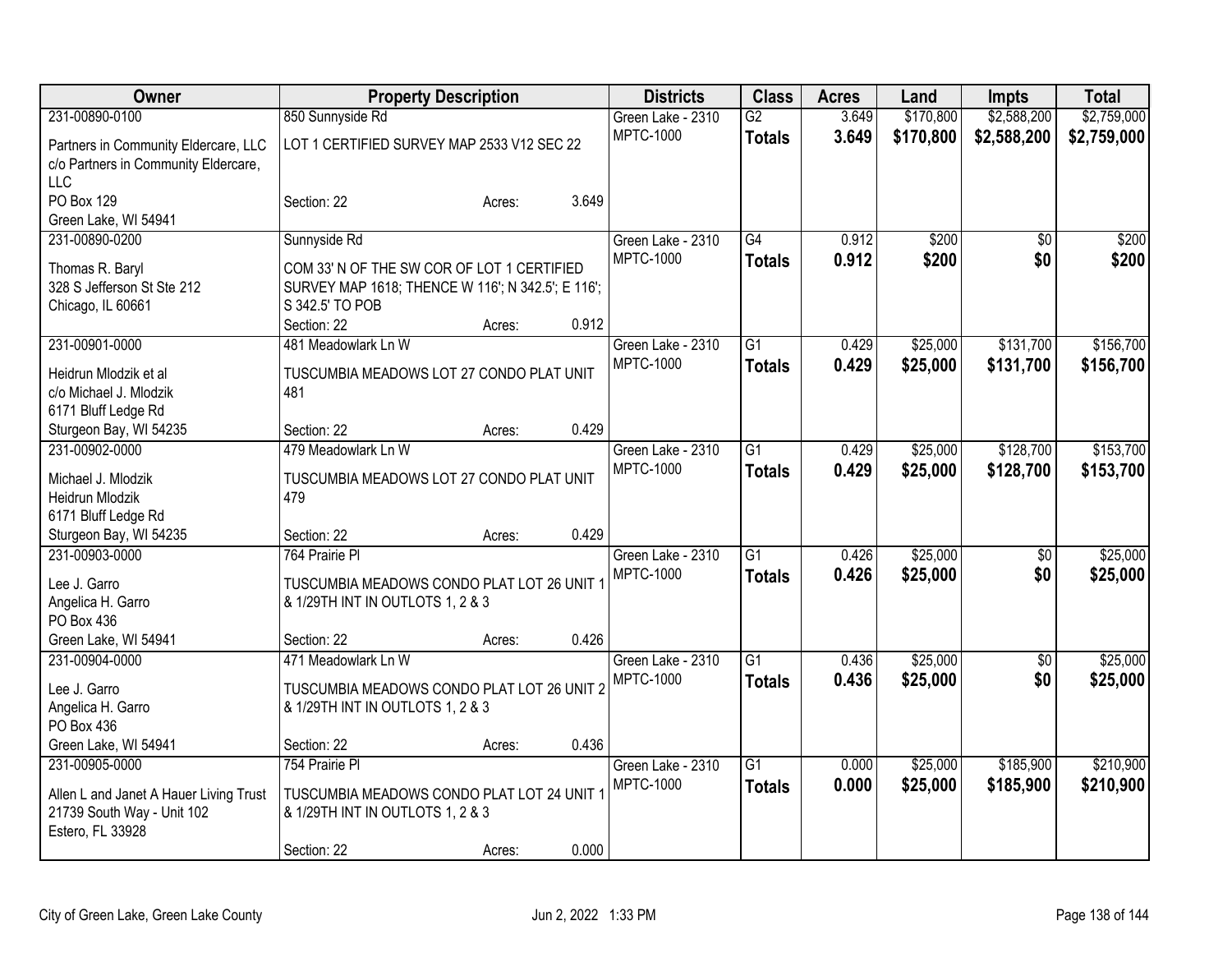| Owner                                                                   |                                                                                | <b>Property Description</b> |       | <b>Districts</b>  | <b>Class</b>    | <b>Acres</b> | Land     | Impts     | <b>Total</b> |
|-------------------------------------------------------------------------|--------------------------------------------------------------------------------|-----------------------------|-------|-------------------|-----------------|--------------|----------|-----------|--------------|
| 231-00906-0000                                                          | 756 Prairie Pl                                                                 |                             |       | Green Lake - 2310 | $\overline{G1}$ | 0.000        | \$25,000 | \$170,000 | \$195,000    |
| Kay L. Schoep<br>756 Prairie Pl<br>Green Lake, WI 54941                 | TUSCUMBIA MEADOWS CONDO PLAT LOT 24 UNIT 2<br>& 1/29TH INT IN OUTLOTS 1, 2 & 3 |                             |       | <b>MPTC-1000</b>  | <b>Totals</b>   | 0.000        | \$25,000 | \$170,000 | \$195,000    |
|                                                                         | Section: 22                                                                    | Acres:                      | 0.000 |                   |                 |              |          |           |              |
| 231-00907-0000                                                          | 758 Prairie Pl                                                                 |                             |       | Green Lake - 2310 | $\overline{G1}$ | 0.000        | \$25,500 | \$224,500 | \$250,000    |
| <b>Randall Prost</b><br>Nanette Prost<br>758 Prairie PI Unit 1          | SAMSONS PRAIRIE PLACE CONDOMINIUM UNIT 1                                       |                             |       | <b>MPTC-1000</b>  | <b>Totals</b>   | 0.000        | \$25,500 | \$224,500 | \$250,000    |
| Green Lake, WI 54941                                                    | Section: 22                                                                    | Acres:                      | 0.000 |                   |                 |              |          |           |              |
| 231-00908-0000                                                          | 760 Prairie Pl                                                                 |                             |       | Green Lake - 2310 | $\overline{G1}$ | 0.000        | \$25,500 | \$224,500 | \$250,000    |
| Lee J. Garro<br>PO Box 436<br>Green Lake, WI 54941                      | SAMSONS PRAIRIE PLACE CONDOMINIUM UNIT 2                                       |                             |       | <b>MPTC-1000</b>  | <b>Totals</b>   | 0.000        | \$25,500 | \$224,500 | \$250,000    |
|                                                                         | Section: 22                                                                    | Acres:                      | 0.000 |                   |                 |              |          |           |              |
| 231-01001-0000                                                          | 870 Patricia Ct Unit 1                                                         |                             |       | Green Lake - 2310 | $\overline{G1}$ | 0.000        | \$17,500 | \$86,700  | \$104,200    |
| <b>Weiss Living Trust</b><br>870 Patricia Ct #1<br>Green Lake, WI 54941 | PRAIRIE HOUSE CONDO UNIT 1                                                     |                             |       | <b>MPTC-1000</b>  | <b>Totals</b>   | 0.000        | \$17,500 | \$86,700  | \$104,200    |
|                                                                         | Section: 22                                                                    | Acres:                      | 0.000 |                   |                 |              |          |           |              |
| 231-01002-0000                                                          | 870 Patricia Ct Unit 2                                                         |                             |       | Green Lake - 2310 | $\overline{G1}$ | 0.000        | \$17,500 | \$86,700  | \$104,200    |
| Nancy A. Puff<br>870 Patricia Ct #2<br>Green Lake, WI 54941             | PRAIRIE HOUSE CONDO UNIT 2                                                     |                             |       | <b>MPTC-1000</b>  | <b>Totals</b>   | 0.000        | \$17,500 | \$86,700  | \$104,200    |
|                                                                         | Section: 22                                                                    | Acres:                      | 0.000 |                   |                 |              |          |           |              |
| 231-01003-0000                                                          | 870 Patricia Ct Unit 3                                                         |                             |       | Green Lake - 2310 | $\overline{G1}$ | 0.000        | \$17,500 | \$104,800 | \$122,300    |
| Charles C. Foos<br>870 Patricia Ct Unit 3<br>Green Lake, WI 54941       | PRAIRIE HOUSE CONDO UNIT 3                                                     |                             |       | <b>MPTC-1000</b>  | <b>Totals</b>   | 0.000        | \$17,500 | \$104,800 | \$122,300    |
|                                                                         | Section: 22                                                                    | Acres:                      | 0.000 |                   |                 |              |          |           |              |
| 231-01004-0000                                                          | 870 Patricia Ct Unit 4                                                         |                             |       | Green Lake - 2310 | $\overline{G1}$ | 0.000        | \$17,500 | \$97,800  | \$115,300    |
| Sharon A. White<br>870 Patricia Ct Unit 4<br>Green Lake, WI 54941       | PRAIRIE HOUSE CONDO UNIT 4                                                     |                             |       | <b>MPTC-1000</b>  | <b>Totals</b>   | 0.000        | \$17,500 | \$97,800  | \$115,300    |
|                                                                         | Section: 22                                                                    | Acres:                      | 0.000 |                   |                 |              |          |           |              |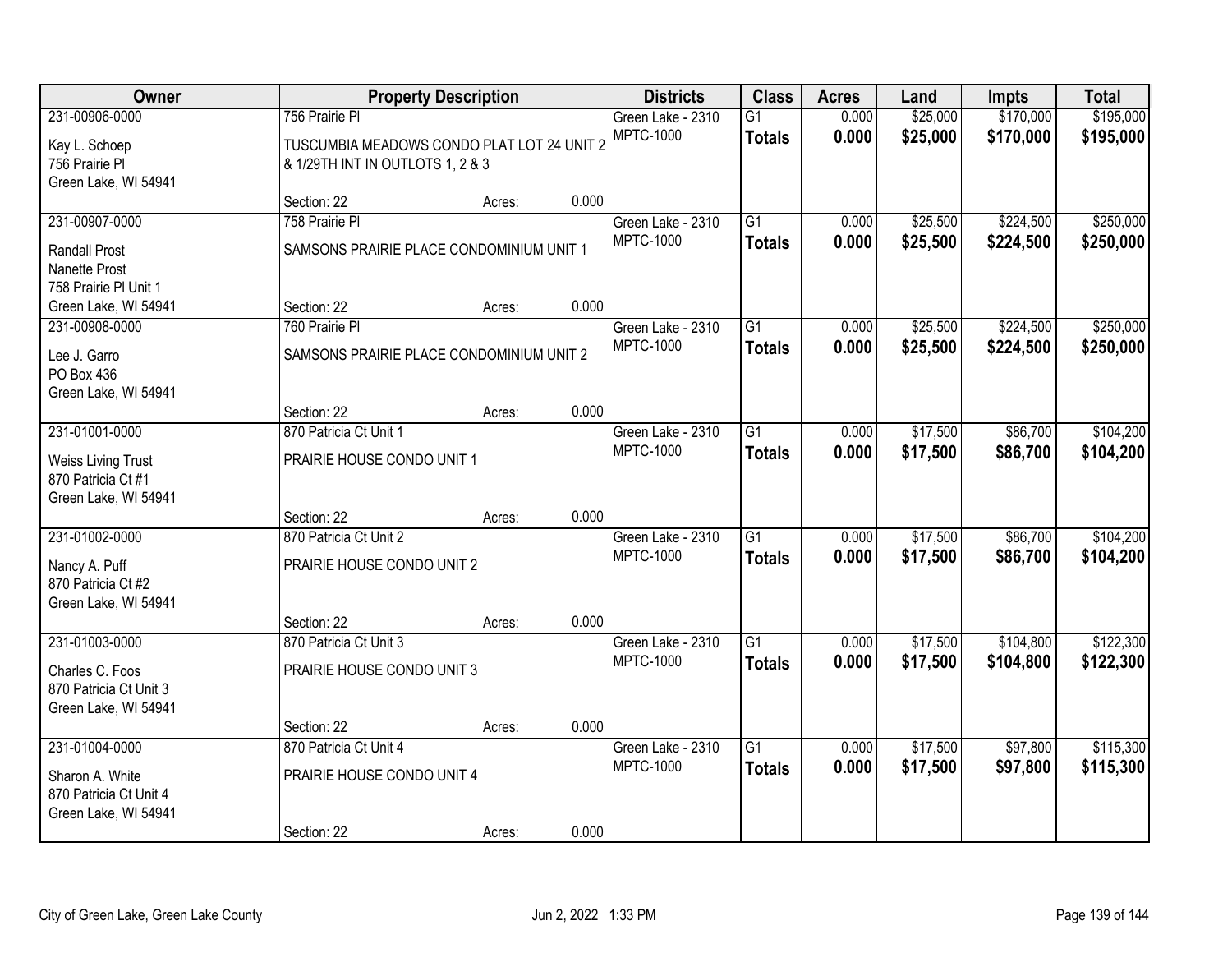| Owner                           |                             | <b>Property Description</b> |       | <b>Districts</b>               | <b>Class</b>    | <b>Acres</b> | Land     | <b>Impts</b> | <b>Total</b> |
|---------------------------------|-----------------------------|-----------------------------|-------|--------------------------------|-----------------|--------------|----------|--------------|--------------|
| 231-01005-0000                  | 870 Patricia Ct Unit 5      |                             |       | Green Lake - 2310              | $\overline{G1}$ | 0.000        | \$17,500 | \$87,100     | \$104,600    |
| Gerald R. Pfeiffer              | PRAIRIE HOUSE CONDO UNIT 5  |                             |       | <b>MPTC-1000</b>               | <b>Totals</b>   | 0.000        | \$17,500 | \$87,100     | \$104,600    |
| 870 Patricia Court - Unit 5     |                             |                             |       |                                |                 |              |          |              |              |
| Green Lake, WI 54941            |                             |                             |       |                                |                 |              |          |              |              |
|                                 | Section: 22                 | Acres:                      | 0.000 |                                |                 |              |          |              |              |
| 231-01006-0000                  | 870 Patricia Ct Unit 6      |                             |       | Green Lake - 2310              | $\overline{G1}$ | 0.000        | \$17,500 | \$87,100     | \$104,600    |
| Diane L. Keeler                 | PRAIRIE HOUSE CONDO UNIT 6  |                             |       | <b>MPTC-1000</b>               | <b>Totals</b>   | 0.000        | \$17,500 | \$87,100     | \$104,600    |
| 870 Patricia Ct 6               |                             |                             |       |                                |                 |              |          |              |              |
| Green Lake, WI 54941            |                             |                             |       |                                |                 |              |          |              |              |
|                                 | Section: 22                 | Acres:                      | 0.000 |                                |                 |              |          |              |              |
| 231-01007-0000                  | 870 Patricia Ct Unit 7      |                             |       | Green Lake - 2310              | G1              | 0.000        | \$17,500 | \$100,200    | \$117,700    |
|                                 |                             |                             |       | <b>MPTC-1000</b>               | <b>Totals</b>   | 0.000        | \$17,500 | \$100,200    | \$117,700    |
| Michael E. Campbell et al       | PRAIRIE HOUSE CONDO UNIT 7  |                             |       |                                |                 |              |          |              |              |
| c/o Michael E & Mary P Campbell |                             |                             |       |                                |                 |              |          |              |              |
| 5100 E Rancho Paloma Dr         |                             |                             |       |                                |                 |              |          |              |              |
| <b>Unit 1073</b>                | Section: 22                 | Acres:                      | 0.000 |                                |                 |              |          |              |              |
| Cave Creek, AZ 85331            |                             |                             |       |                                |                 |              |          |              |              |
| 231-01008-0000                  | 870 Patricia Ct Unit 8      |                             |       | Green Lake - 2310<br>MPTC-1000 | G1              | 0.000        | \$17,500 | \$87,100     | \$104,600    |
| Joan A. Amend                   | PRAIRIE HOUSE CONDO UNIT 8  |                             |       |                                | <b>Totals</b>   | 0.000        | \$17,500 | \$87,100     | \$104,600    |
| 870 Patricia Ct Unit 8          |                             |                             |       |                                |                 |              |          |              |              |
| Green Lake, WI 54941            |                             |                             |       |                                |                 |              |          |              |              |
|                                 | Section: 22                 | Acres:                      | 0.000 |                                |                 |              |          |              |              |
| 231-01009-0000                  | 870 Patricia Ct Unit 9      |                             |       | Green Lake - 2310              | $\overline{G1}$ | 0.000        | \$17,500 | \$86,700     | \$104,200    |
| <b>Willarane Sears</b>          | PRAIRIE HOUSE CONDO UNIT 9  |                             |       | <b>MPTC-1000</b>               | <b>Totals</b>   | 0.000        | \$17,500 | \$86,700     | \$104,200    |
| 870 Patricia Ct Unit 9          |                             |                             |       |                                |                 |              |          |              |              |
| Green Lake, WI 54941            |                             |                             |       |                                |                 |              |          |              |              |
|                                 | Section: 22                 | Acres:                      | 0.000 |                                |                 |              |          |              |              |
| 231-01010-0000                  | 870 Patricia Ct Unit 10     |                             |       | Green Lake - 2310              | $\overline{G1}$ | 0.000        | \$17,500 | \$99,800     | \$117,300    |
|                                 |                             |                             |       | <b>MPTC-1000</b>               | <b>Totals</b>   | 0.000        | \$17,500 | \$99,800     | \$117,300    |
| Pamela J. Fagerburg             | PRAIRIE HOUSE CONDO UNIT 10 |                             |       |                                |                 |              |          |              |              |
| 870 Patricia Ct Unit 10         |                             |                             |       |                                |                 |              |          |              |              |
| Green Lake, WI 54941            | Section: 22                 | Acres:                      | 0.000 |                                |                 |              |          |              |              |
| 231-01011-0000                  | 870 Patricia Ct Unit 11     |                             |       | Green Lake - 2310              | $\overline{G1}$ | 0.000        | \$17,500 | \$104,300    | \$121,800    |
|                                 |                             |                             |       | <b>MPTC-1000</b>               |                 | 0.000        |          | \$104,300    |              |
| James Butzin                    | PRAIRIE HOUSE CONDO UNIT 11 |                             |       |                                | <b>Totals</b>   |              | \$17,500 |              | \$121,800    |
| Janette Butzin                  |                             |                             |       |                                |                 |              |          |              |              |
| 9833 N Shannon Ct               |                             |                             |       |                                |                 |              |          |              |              |
| Mequon, WI 53097                | Section: 22                 | Acres:                      | 0.000 |                                |                 |              |          |              |              |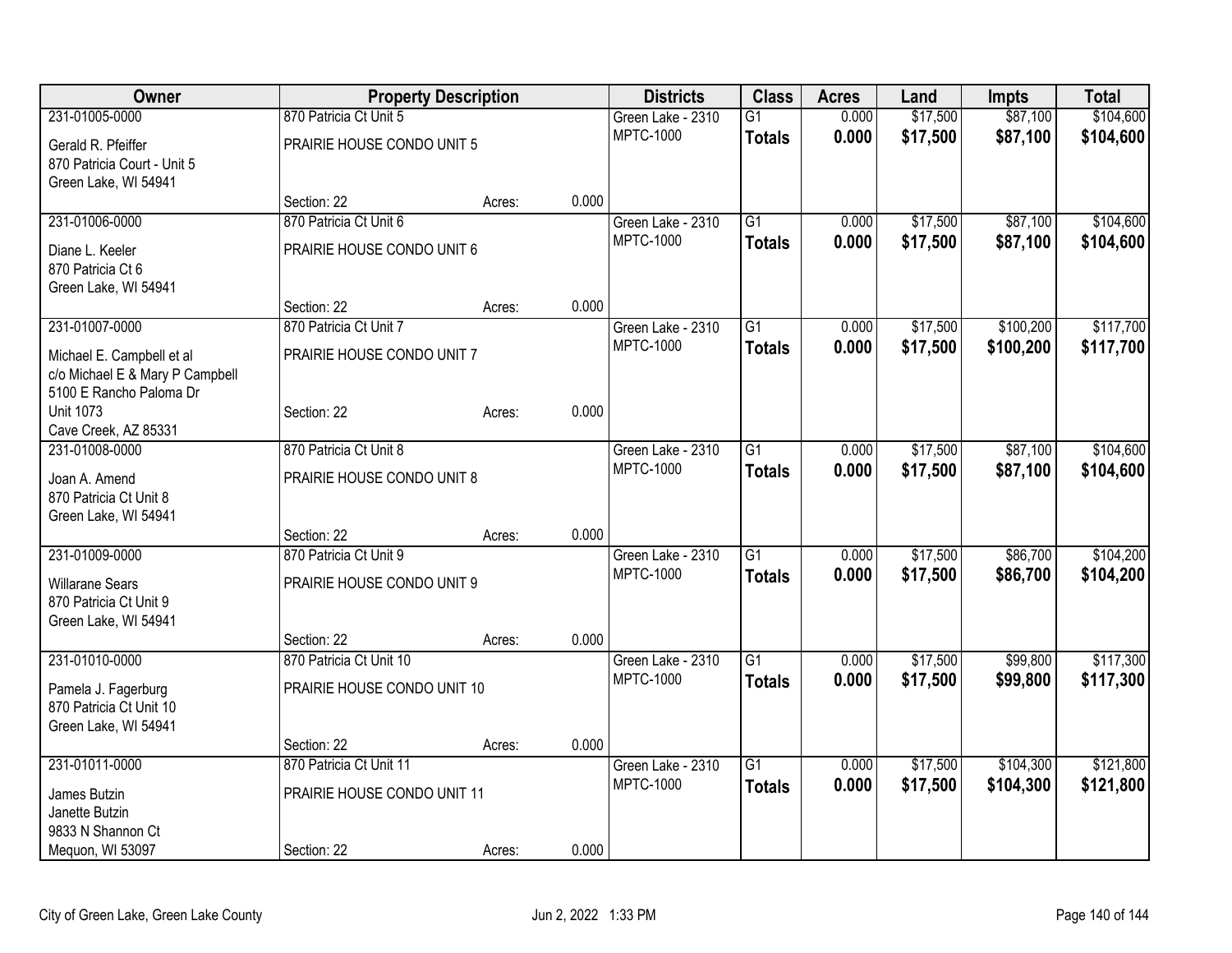| Owner                               | <b>Property Description</b>               |        |       | <b>Districts</b>      | <b>Class</b>    | <b>Acres</b> | Land      | <b>Impts</b> | <b>Total</b> |
|-------------------------------------|-------------------------------------------|--------|-------|-----------------------|-----------------|--------------|-----------|--------------|--------------|
| 231-01012-0000                      | 870 Patricia Ct Unit 12                   |        |       | Green Lake - 2310     | $\overline{G1}$ | 0.000        | \$17,500  | \$104,600    | \$122,100    |
| Susan F. Hill                       | PRAIRIE HOUSE CONDO UNIT 12               |        |       | <b>MPTC-1000</b>      | <b>Totals</b>   | 0.000        | \$17,500  | \$104,600    | \$122,100    |
| 870 Patricia Ct Unit 12             |                                           |        |       |                       |                 |              |           |              |              |
| Green Lake, WI 54941                |                                           |        |       |                       |                 |              |           |              |              |
|                                     | Section: 22                               | Acres: | 0.000 |                       |                 |              |           |              |              |
| 231-01013-0000                      | 870 Patricia Ct Unit 13                   |        |       | Green Lake - 2310     | $\overline{G1}$ | 0.000        | \$17,500  | \$98,700     | \$116,200    |
| David Meilahn et al                 | PRAIRIE HOUSE CONDO UNIT 13               |        |       | <b>MPTC-1000</b>      | <b>Totals</b>   | 0.000        | \$17,500  | \$98,700     | \$116,200    |
| c/o David & Dorinda Trus Meilahn    |                                           |        |       |                       |                 |              |           |              |              |
| 2749 Turnbull Cove Dr               |                                           |        |       |                       |                 |              |           |              |              |
| New Smyrna Beach, FL 32168          | Section: 22                               | Acres: | 0.000 |                       |                 |              |           |              |              |
| 231-01014-0000                      | 870 Patricia Ct Unit 14                   |        |       | Green Lake - 2310     | G1              | 0.000        | \$17,500  | \$86,700     | \$104,200    |
| Linda R. Mcwane                     | PRAIRIE HOUSE CONDO UNIT 14               |        |       | <b>MPTC-1000</b>      | <b>Totals</b>   | 0.000        | \$17,500  | \$86,700     | \$104,200    |
| 870 Patricia Ct Unit 14             |                                           |        |       |                       |                 |              |           |              |              |
| Green Lake, WI 54941                |                                           |        |       |                       |                 |              |           |              |              |
|                                     | Section: 22                               | Acres: | 0.000 |                       |                 |              |           |              |              |
| 231-01101-0100                      | 551 Gold St                               |        |       | <b>Water Frontage</b> | $\overline{G1}$ | 0.000        | \$105,000 | \$186,100    | \$291,100    |
| Cole Markee                         | HERON POINT CONDOMINIUM - FIRST           |        |       | $-00180$              | <b>Totals</b>   | 0.000        | \$105,000 | \$186,100    | \$291,100    |
| Sara Markee                         | ADDENDUMUNIT 101 BLDG 551 WITH LCE GARAGE |        |       | Green Lake - 2310     |                 |              |           |              |              |
| PO Box 587                          | #7 & LCE DOCK #7                          |        |       | <b>MPTC-1000</b>      |                 |              |           |              |              |
| Green Lake, WI 54941                | Section: 21                               | Acres: | 0.000 |                       |                 |              |           |              |              |
| 231-01105-0100                      | 553 Gold St                               |        |       | Water Frontage        | $\overline{G1}$ | 0.000        | \$75,000  | \$110,200    | \$185,200    |
| <b>Springer Trust</b>               | HERON POINT CONDOMINIUM - FIRST           |        |       | $-00180$              | <b>Totals</b>   | 0.000        | \$75,000  | \$110,200    | \$185,200    |
| W269 S3550 Merrill Hills Rd         | ADDENDUMUNIT 201 BLDG 553 WITH LCE GARAGE |        |       | Green Lake - 2310     |                 |              |           |              |              |
| Waukesha, WI 53189                  | #4 & LCE DOCK #4                          |        |       | <b>MPTC-1000</b>      |                 |              |           |              |              |
|                                     | Section: 21                               | Acres: | 0.000 |                       |                 |              |           |              |              |
| 231-01106-0100                      | 553 Gold St                               |        |       | Water Frontage        | $\overline{G1}$ | 0.000        | \$75,000  | \$109,600    | \$184,600    |
| Markee Property Management, LLC     | HERON POINT CONDOMINIUM - FIRST           |        |       | $-00180$              | <b>Totals</b>   | 0.000        | \$75,000  | \$109,600    | \$184,600    |
| c/o Markee Property Management, LLC | ADDENDUMUNIT 202 BLDG 553 WITH LCE GARAGE |        |       | Green Lake - 2310     |                 |              |           |              |              |
| PO Box 587                          | #5 & LCE DOCK #5                          |        |       | <b>MPTC-1000</b>      |                 |              |           |              |              |
| Green Lake, WI 54941                | Section: 21                               | Acres: | 0.000 |                       |                 |              |           |              |              |
| 231-01107-0100                      | 553 Gold St Unit 203                      |        |       | <b>Water Frontage</b> | $\overline{G1}$ | 0.000        | \$75,000  | \$109,600    | \$184,600    |
| Patrick A. Carungi                  | HERON POINT CONDOMINIUM - FIRST           |        |       | $-00180$              | <b>Totals</b>   | 0.000        | \$75,000  | \$109,600    | \$184,600    |
| c/o Patrick A. Carungi              | ADDENDUMUNIT 203 BLDG 553 WITH LCE GARAGE |        |       | Green Lake - 2310     |                 |              |           |              |              |
| 44 N Vail Ave #211                  | #3 & LCE DOCK #3                          |        |       | <b>MPTC-1000</b>      |                 |              |           |              |              |
| Arlington Heights, IL 60005         | Section: 21                               | Acres: | 0.000 |                       |                 |              |           |              |              |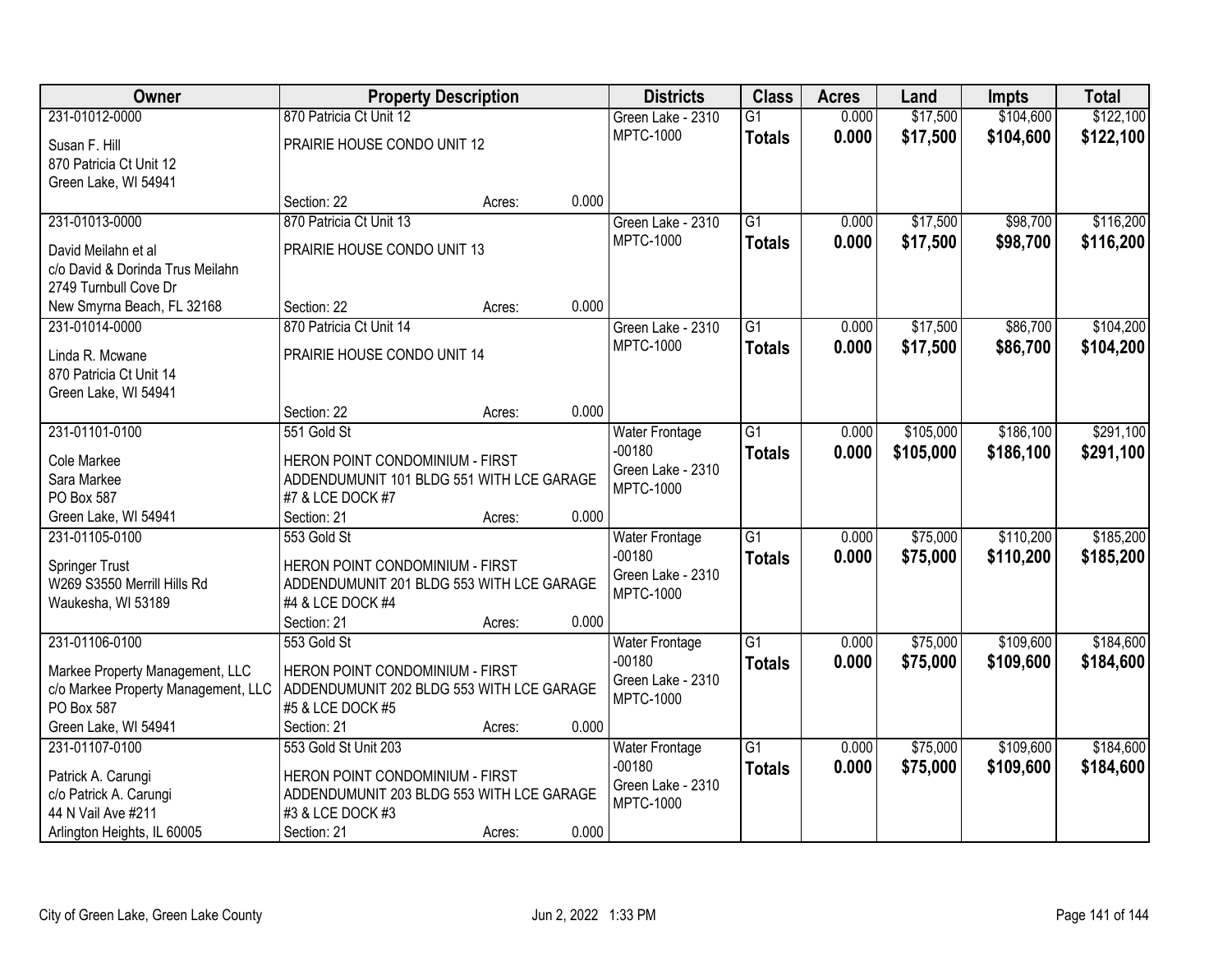| Owner                               | <b>Property Description</b>               | <b>Districts</b>                      | <b>Class</b>    | <b>Acres</b> | Land      | <b>Impts</b> | <b>Total</b> |
|-------------------------------------|-------------------------------------------|---------------------------------------|-----------------|--------------|-----------|--------------|--------------|
| 231-01108-0100                      | 553 Gold St Unit 204                      | <b>Water Frontage</b>                 | $\overline{G1}$ | 0.000        | \$75,000  | \$109,600    | \$184,600    |
| Dennis R. Barrett                   | HERON POINT CONDOMINIUM - FIRST           | $-00180$                              | <b>Totals</b>   | 0.000        | \$75,000  | \$109,600    | \$184,600    |
| 5345 N Moody Ave                    | ADDENDUMUNIT 204 BLDG 553 WITH LCE GARAGE | Green Lake - 2310                     |                 |              |           |              |              |
| Chicago, IL 60630                   | #6 & LCE DOCK #6                          | <b>MPTC-1000</b>                      |                 |              |           |              |              |
|                                     | 0.000<br>Section: 21<br>Acres:            |                                       |                 |              |           |              |              |
| 231-01109-0100                      | 555 Gold St                               | <b>Water Frontage</b>                 | G1              | 0.000        | \$105,000 | \$186,100    | \$291,100    |
|                                     |                                           | $-00180$                              | <b>Totals</b>   | 0.000        | \$105,000 | \$186,100    | \$291,100    |
| Raymond P. Carungi                  | HERON POINT CONDOMINIUM - FIRST           | Green Lake - 2310                     |                 |              |           |              |              |
| Rita A. Carungi                     | ADDENDUMUNIT 301 BLDG 555 WITH LCE GARAGE | <b>MPTC-1000</b>                      |                 |              |           |              |              |
| 5718 Hidden River Cir               | #2 & LCE DOCK #2                          |                                       |                 |              |           |              |              |
| Weston, WI 54476                    | 0.000<br>Section: 21<br>Acres:            |                                       |                 |              |           |              |              |
| 231-01113-0100                      | 557 Gold St                               | <b>Water Frontage</b>                 | G1              | 0.000        | \$105,000 | \$124,500    | \$229,500    |
| Kirk W & Faith A Morledge Revocable | HERON POINT CONDOMINIUM - FIRST           | $-00180$                              | <b>Totals</b>   | 0.000        | \$105,000 | \$124,500    | \$229,500    |
| Trust                               | ADDENDUMUNIT 401 BLDG 557 WITH LCE GARAGE | Green Lake - 2310                     |                 |              |           |              |              |
| 4017 Tokay Blvd                     | #1 & LCE DOCK #1                          | <b>MPTC-1000</b>                      |                 |              |           |              |              |
| Madison, WI 53711                   | 0.000<br>Section: 21<br>Acres:            |                                       |                 |              |           |              |              |
| 231-01207-0100                      | 469 Golf Hill Ct                          | Green Lake - 2310                     | $\overline{G1}$ | 0.147        | \$34,000  | \$305,400    | \$339,400    |
|                                     |                                           | TID <sub>3</sub>                      | <b>Totals</b>   | 0.147        | \$34,000  | \$305,400    | \$339,400    |
| Cris Johnson                        | COBBLESTONE COTTAGE CONDOMINIUMS AT GOLF  | MPTC-1000                             |                 |              |           |              |              |
| 646 Lincoln St                      | HILL PLAT1ST AMENDMENT UNIT 469           |                                       |                 |              |           |              |              |
| Ripon, WI 54971                     | 0.147                                     |                                       |                 |              |           |              |              |
|                                     | Section: 22<br>Acres:                     |                                       |                 |              |           |              |              |
| 231-01208-0100                      | 471 Golf Hill Ct                          | Green Lake - 2310                     | $\overline{G1}$ | 0.146        | \$34,000  | \$338,700    | \$372,700    |
| Hunter 3-5 Partnership LLC          | COBBLESTONE COTTAGE CONDOMINIUMS AT GOLF  | TID <sub>3</sub>                      | <b>Totals</b>   | 0.146        | \$34,000  | \$338,700    | \$372,700    |
| c/o Hunter 3-5 Partnership, LLC     | HILL PLAT 1ST AMENDMENT UNIT 471          | <b>MPTC-1000</b>                      |                 |              |           |              |              |
| N1621 18th Rd                       |                                           |                                       |                 |              |           |              |              |
| Dalton, WI 53926                    | 0.146<br>Section: 22<br>Acres:            |                                       |                 |              |           |              |              |
| 231-01209-0100                      | 473 Golf Hill Ct                          | Green Lake - 2310                     | $\overline{G1}$ | 0.146        | \$34,000  | \$221,900    | \$255,900    |
| James A. Kreston et al              | COBBLESTONE COTTAGE CONDOMINIUMS AT GOLF  | TID <sub>3</sub>                      | <b>Totals</b>   | 0.146        | \$34,000  | \$221,900    | \$255,900    |
| c/o James A & Jeannette Kreston     |                                           | <b>MPTC-1000</b>                      |                 |              |           |              |              |
| 195 N Harbor Drive - Suite 120      | HILL PLAT UNIT 473                        |                                       |                 |              |           |              |              |
|                                     | 0.146<br>Section: 22                      |                                       |                 |              |           |              |              |
| Chicago, IL 60601<br>231-01210-0100 | Acres:                                    |                                       | $\overline{G1}$ | 0.146        | \$34,000  | \$249,600    | \$283,600    |
|                                     | 475 Golf Hill Ct                          | Green Lake - 2310<br>TID <sub>3</sub> |                 |              |           |              |              |
| <b>Benedetto Trust</b>              | COBBLESTONE COTTAGE CONDOMINIUMS AT GOLF  |                                       | <b>Totals</b>   | 0.146        | \$34,000  | \$249,600    | \$283,600    |
| 811 W Belden Ave                    | HILL PLAT UNIT 475                        | <b>MPTC-1000</b>                      |                 |              |           |              |              |
| Chicago, IL 60614                   |                                           |                                       |                 |              |           |              |              |
|                                     | 0.146<br>Section: 22<br>Acres:            |                                       |                 |              |           |              |              |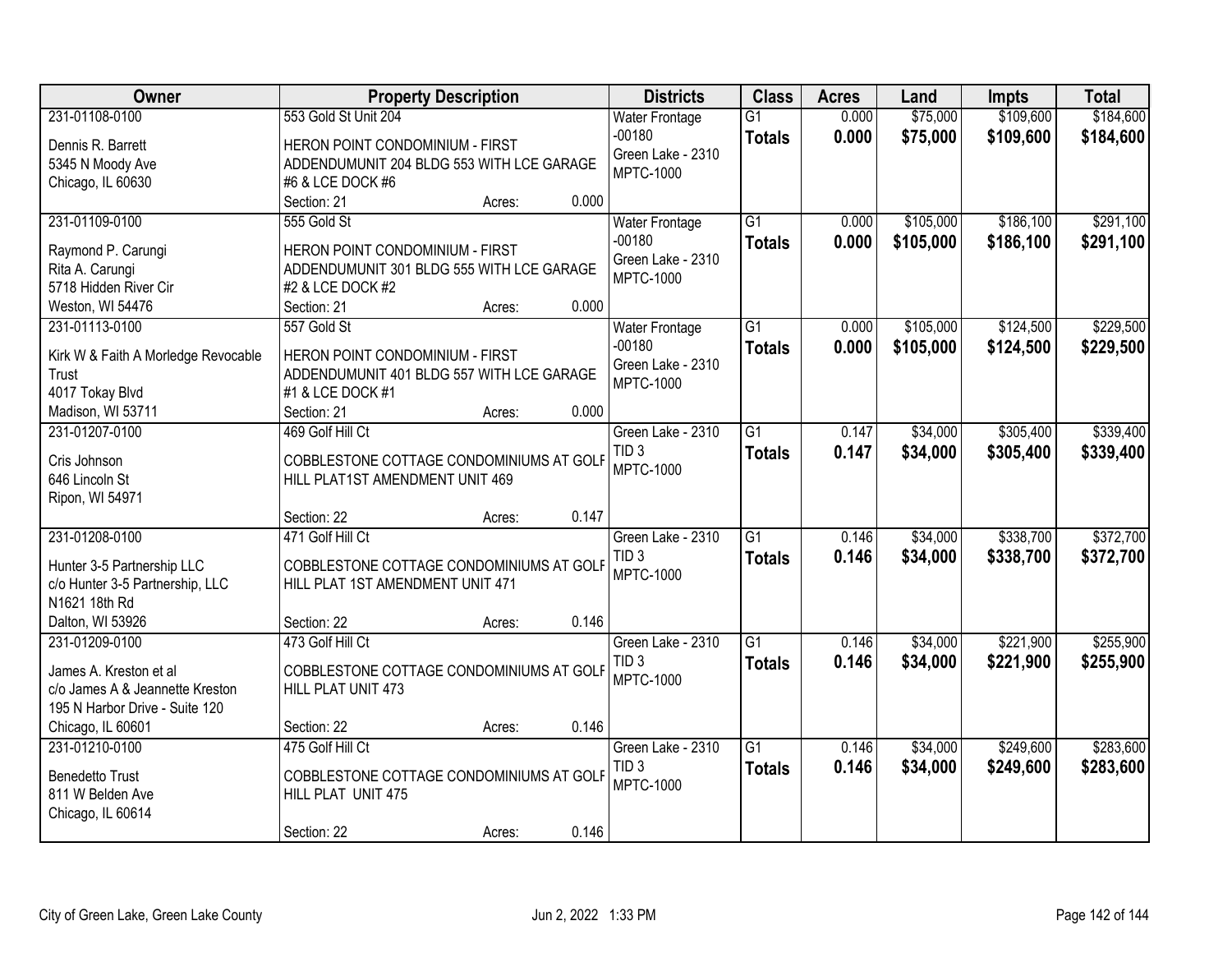| <b>Owner</b>                                                                                                         | <b>Property Description</b>                                                                                                  | <b>Districts</b>                                          | <b>Class</b>                     | <b>Acres</b>   | Land                 | <b>Impts</b>           | <b>Total</b>           |
|----------------------------------------------------------------------------------------------------------------------|------------------------------------------------------------------------------------------------------------------------------|-----------------------------------------------------------|----------------------------------|----------------|----------------------|------------------------|------------------------|
| 231-01211-0100                                                                                                       | 477 Golf Hill Ct                                                                                                             | Green Lake - 2310                                         | $\overline{G1}$                  | 0.147          | \$34,000             | \$207,500              | \$241,500              |
| Kelly L. White<br>477 Golf Hill Ct<br>Green Lake, WI 54941                                                           | COBBLESTONE COTTAGE CONDOMINIUMS AT GOLF<br>HILL PLAT UNIT 477                                                               | TID <sub>3</sub><br><b>MPTC-1000</b>                      | <b>Totals</b>                    | 0.147          | \$34,000             | \$207,500              | \$241,500              |
|                                                                                                                      | 0.147<br>Section: 22<br>Acres:                                                                                               |                                                           |                                  |                |                      |                        |                        |
| 231-01212-0100<br>Steven R. Sorenson et al<br>c/o Steven R & Susan E Sorenson<br>479 Golf Hill Ct                    | 479 Golf Hill Ct<br>COBBLESTONE COTTAGE CONDOMINIUMS AT GOLF<br>HILL PLAT UNIT 479                                           | Green Lake - 2310<br>TID <sub>3</sub><br><b>MPTC-1000</b> | $\overline{G1}$<br><b>Totals</b> | 0.147<br>0.147 | \$34,000<br>\$34,000 | \$248,600<br>\$248,600 | \$282,600<br>\$282,600 |
| Green Lake, WI 54941                                                                                                 | 0.147<br>Section: 22<br>Acres:                                                                                               |                                                           |                                  |                |                      |                        |                        |
| 231-01213-0100<br>Susan K. Kernan<br>20135 Ellipse<br>Foothill Ranch, CA 92610                                       | 481 Golf Hill Ct<br>COBBLESTONE COTTAGE CONDOMINIUMS AT GOLF<br>HILL PLAT 1ST AMENDMENT UNIT 481                             | Green Lake - 2310<br>TID <sub>3</sub><br><b>MPTC-1000</b> | $\overline{G1}$<br><b>Totals</b> | 0.147<br>0.147 | \$34,000<br>\$34,000 | \$375,000<br>\$375,000 | \$409,000<br>\$409,000 |
|                                                                                                                      | 0.147<br>Section: 22<br>Acres:                                                                                               |                                                           |                                  |                |                      |                        |                        |
| 231-01214-0100<br>Robert T. Kleinpaste<br>Sandra S. Kleinpaste                                                       | 483 Golf Hill Ct<br>COBBLESTONE COTTAGE CONDOMINIUMS AT GOLF<br>HILL PLAT 1ST AMENDMENT UNIT 483                             | Green Lake - 2310<br>TID <sub>3</sub><br><b>MPTC-1000</b> | G1<br><b>Totals</b>              | 0.147<br>0.147 | \$34,000<br>\$34,000 | \$357,600<br>\$357,600 | \$391,600<br>\$391,600 |
| 483 Golf Hill Ct<br>Green Lake, WI 54941                                                                             | 0.147<br>Section: 22<br>Acres:                                                                                               |                                                           |                                  |                |                      |                        |                        |
| 231-01301-0000<br>Alfco Properties, LLC<br>c/o Alfco Properties, LLC<br>1975 Persimmon Dr                            | 539 Commercial Ave<br>WATER STREET TWO INDUSTRIAL CONDO PLAT -<br><b>UNIT 101</b>                                            | Green Lake - 2310<br>TID <sub>3</sub><br><b>MPTC-1000</b> | $\overline{G2}$<br><b>Totals</b> | 0.000<br>0.000 | \$12,500<br>\$12,500 | \$33,000<br>\$33,000   | \$45,500<br>\$45,500   |
| Saint Charles, IL 60174                                                                                              | 0.000<br>Section: 22<br>Acres:                                                                                               |                                                           |                                  |                |                      |                        |                        |
| 231-01302-0000<br>Alfco Properties, LLC<br>c/o Alfco Properties, LLC<br>1975 Persimmon Dr                            | 539 Commercial Ave Unit 102<br>WATER STREET TWO INDUSTRIAL CONDO PLAT -<br><b>UNIT 102</b>                                   | Green Lake - 2310<br>TID <sub>3</sub><br><b>MPTC-1000</b> | G2<br><b>Totals</b>              | 0.000<br>0.000 | \$12,500<br>\$12,500 | \$33,000<br>\$33,000   | \$45,500<br>\$45,500   |
| Saint Charles, IL 60174                                                                                              | 0.000<br>Section: 22<br>Acres:                                                                                               |                                                           |                                  |                |                      |                        |                        |
| 231-01303-0000<br>Alfco Properties, LLC<br>c/o Alfco Properties, LLC<br>1975 Persimmon Dr<br>Saint Charles, IL 60174 | 539 Commercial Ave Unit 103<br>WATER STREET TWO INDUSTRIAL CONDO PLAT -<br><b>UNIT 103</b><br>0.000<br>Section: 22<br>Acres: | Green Lake - 2310<br>TID <sub>3</sub><br><b>MPTC-1000</b> | $\overline{G2}$<br><b>Totals</b> | 0.000<br>0.000 | \$12,500<br>\$12,500 | \$89,600<br>\$89,600   | \$102,100<br>\$102,100 |